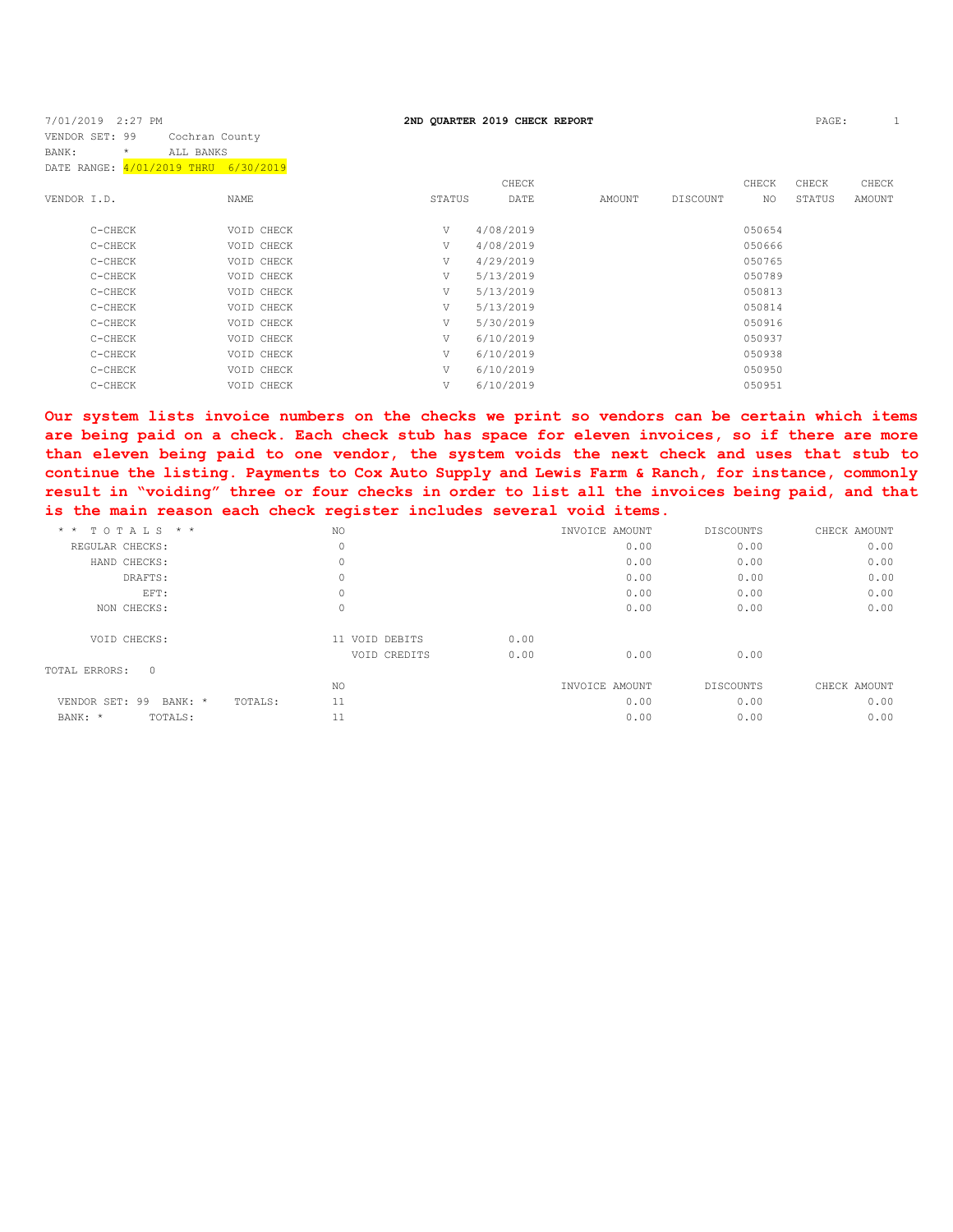7/01/2019 2:27 PM 2ND QUARTER 2019 CHECK REPORT VENDOR SET: 99 Cochran County BANK: CC REGULAR NON-P/R PAYABLES

|                  |             | DATE RANGE: 4/01/2019 THRU 6/30/2019 |                                  |                   |                       |          |          |        |        |          |
|------------------|-------------|--------------------------------------|----------------------------------|-------------------|-----------------------|----------|----------|--------|--------|----------|
|                  |             |                                      |                                  |                   | CHECK                 |          |          | CHECK  | CHECK  | CHECK    |
| VENDOR I.D.      |             |                                      | <b>NAME</b>                      | STATUS            | DATE                  | AMOUNT   | DISCOUNT | NO     | STATUS | AMOUNT   |
| A007             |             |                                      | ALBERT GONZALEZ, dba             |                   |                       |          |          |        |        |          |
|                  | $I - 30317$ |                                      | PREC 1                           | R                 | 4/08/2019             |          |          | 050644 |        |          |
|                  |             | 15 621-5454                          | TIRES                            |                   | 11-24.5 FLAT IS DUAL  | 50.00    |          |        |        | 50.00    |
| A109             |             |                                      | ALBUS FARM EQUIPMENT             |                   |                       |          |          |        |        |          |
|                  | $I-0626$    |                                      | JAIL                             | R                 | 4/08/2019             |          |          | 050645 |        |          |
|                  |             | 10 512-5451                          | REPAIR                           |                   | 12FT FLAT 1/8x1 065c  | 7.80     |          |        |        | 7.80     |
| B001             |             |                                      | BAILEY CO. ELECTRIC COOP         |                   |                       |          |          |        |        |          |
|                  |             | $I - 425777$                         | PREC 4                           | R                 | 4/08/2019             |          |          | 050646 |        |          |
|                  |             | 15 624-5440                          | UTILITIES                        |                   | 650KWH 2/19-3/20/19   | 44.83    |          |        |        |          |
|                  |             | 15 624-5440                          | UTILITIES                        | AREA LIGHT        |                       | 7.75     |          |        |        |          |
|                  |             | $I - 425778$                         | PREC 3                           | R                 | 4/08/2019             |          |          | 050646 |        |          |
|                  |             | 15 623-5440                          | UTILITIES                        |                   | 87KWH 2/14-3/14/19    | 27.65    |          |        |        |          |
|                  |             | 15 623-5440                          | UTILITIES                        | 2 AREA LIGHTS     |                       | 17.50    |          |        |        |          |
|                  |             | $I - 425779$                         | NON-DEPT'L/SHERIFF POSSE         | R                 | 4/08/2019             |          |          | 050646 |        |          |
|                  |             | 10 409-5440                          | UTILITIES                        |                   | ELEC SVC $2/1-3/4/19$ | 32.50    |          |        |        | 130.23   |
|                  |             |                                      |                                  |                   |                       |          |          |        |        |          |
| B197             |             |                                      | BRETT BUTLER                     |                   |                       |          |          |        |        |          |
|                  |             | $I - 31960$                          | SHERIFF/CLERK                    |                   | R 4/08/2019           |          |          | 050647 |        |          |
|                  |             | 10 560-5452                          | OFFICE EQUIPMENT REPAIR          |                   | RPL NETWORK LINE 3/8  | 187.50   |          |        |        |          |
|                  |             | 10 403-5451                          | <b>REPAIRS</b>                   |                   | MOD FIREWL/NETDATA 3  | 125.00   |          |        |        | 312.50   |
| <b>B213</b>      |             |                                      | BRUCE THORNTON AIR COND.,        |                   |                       |          |          |        |        |          |
|                  |             | $I-W62506$                           | JAIL/COURTHOUSE                  | R                 | 4/08/2019             |          |          | 050648 |        |          |
|                  |             | 10 512-5451                          | REPAIR                           |                   | 1/2 RPR ICE MACHINE,  | 358.85   |          |        |        |          |
|                  |             | 10 510-5451                          | REPAIR                           |                   | 1/2 RPL WTR LEV PROB  | 358.84   |          |        |        | 717.69   |
| B <sub>248</sub> |             |                                      | BAILEY COUNTY SHERIFF'S OFFICE   |                   |                       |          |          |        |        |          |
|                  |             | I-MAR 2019                           | JAIL                             |                   | R 4/08/2019           |          |          | 050649 |        |          |
|                  |             | 10 512-5499                          | MISCELLANEOUS                    |                   | 31 DAS/MIKEAL RICHAR  | 1,705.00 |          |        |        |          |
|                  |             | I-XPRT M RICHARDSON JAIL             |                                  | R                 | 4/08/2019             |          |          | 050649 |        |          |
|                  |             | 10 512-5499                          | MISCELLANEOUS                    |                   | TRNSPRT/M RICHARDSON  | 13.50    |          |        |        | 1,718.50 |
| C007             |             |                                      | CITY OF MORTON                   |                   |                       |          |          |        |        |          |
|                  |             | $I-032919$                           | LIB/MUS/ACT BLDG/CRTHSE/PREC 1 R |                   | 4/08/2019             |          |          | 050650 |        |          |
|                  |             | 10 650-5440                          | UTILITIES                        | LIBRARY GAS       |                       | 163.50   |          |        |        |          |
|                  |             | 10 650-5440                          | UTILITIES                        | LIBRARY WATER     |                       | 28.00    |          |        |        |          |
|                  |             | 10 650-5440                          | UTILITIES                        | LIBRARY GARBAGE   |                       | 51.50    |          |        |        |          |
|                  |             | 10 650-5440                          | UTILITIES                        | LIBRARY SEWER     |                       | 18.00    |          |        |        |          |
|                  |             | 10 652-5440                          | UTILITIES                        | MUSEUM GAS        |                       | 78.50    |          |        |        |          |
|                  |             | 10 652-5440                          | UTILITIES                        | MUSEUM WATER      |                       | 28.00    |          |        |        |          |
|                  |             | 10 652-5440                          | UTILITIES                        | MUSEUM GARBAGE    |                       | 28.00    |          |        |        |          |
|                  |             | 10 652-5440                          | UTILITIES                        | MUSEUM SEWER      |                       | 16.00    |          |        |        |          |
|                  |             | 10 662-5440                          |                                  | ACTIVITY BLDG GAS |                       | 809.50   |          |        |        |          |
|                  |             | 10 662-5440                          | UTILITIES                        | ACT. BLDG WATER   |                       | 28.00    |          |        |        |          |
|                  |             | 10 662-5440                          | UTILITIES                        | ACT. BLDG GARBAGE |                       | 77.00    |          |        |        |          |
|                  |             |                                      | UTILITIES                        |                   |                       |          |          |        |        |          |

10 662-5440 UTILITIES ACT. BLDG SEWER 48.00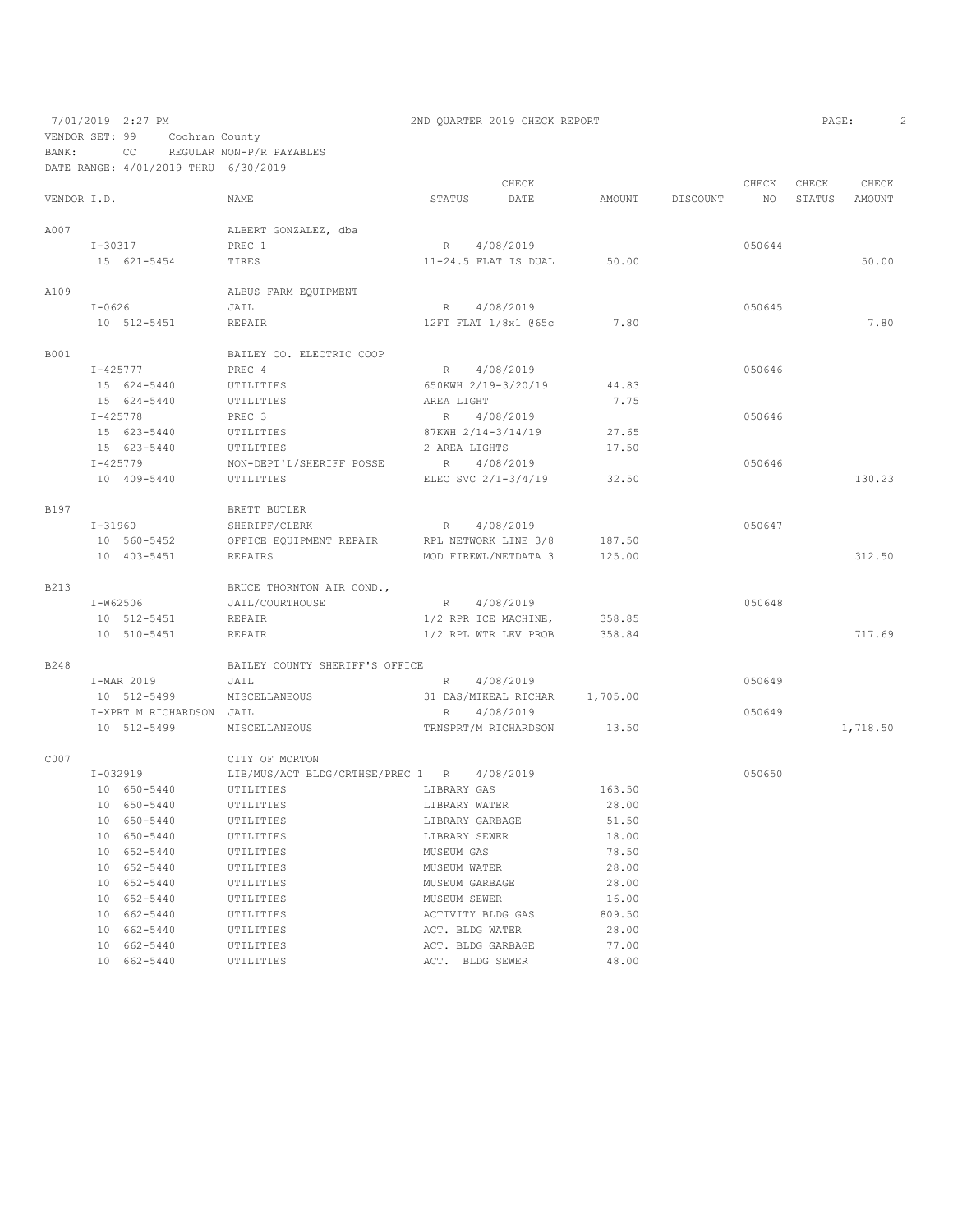7/01/2019 2:27 PM 2ND QUARTER 2019 CHECK REPORT

VENDOR SET: 99 Cochran County BANK: CC REGULAR NON-P/R PAYABLES DATE RANGE: 4/01/2019 THRU 6/30/2019

|             |              |                  |                                                  |                      | CHECK     |          |          | CHECK  | CHECK  | CHECK    |
|-------------|--------------|------------------|--------------------------------------------------|----------------------|-----------|----------|----------|--------|--------|----------|
| VENDOR I.D. |              |                  | <b>NAME</b>                                      | <b>STATUS</b>        | DATE      | AMOUNT   | DISCOUNT | NO.    | STATUS | AMOUNT   |
| C007        |              |                  | CITY OF MORTON<br>*CONTINUED*                    |                      |           |          |          |        |        |          |
|             |              | I-032919         | LIB/MUS/ACT BLDG/CRTHSE/PREC 1 R                 |                      | 4/08/2019 |          |          | 050650 |        |          |
|             |              | 10 510-5440      | UTILITIES                                        | COURTHOUSE GAS       |           | 461.00   |          |        |        |          |
|             |              | 10 510-5440      | UTILITIES                                        | COURTHOUSE WATER     |           | 82.00    |          |        |        |          |
|             |              | 10 510-5440      | UTILITIES                                        | CRTHSE GARBAGE       |           | 334.50   |          |        |        |          |
|             |              | 10 510-5440      | UTILITIES                                        | COURTHOUSE SEWER     |           | 54.00    |          |        |        |          |
|             |              | 15 621-5440      | UTILITIES                                        | PREC 1 GAS           |           | 87.00    |          |        |        |          |
|             |              | 15 621-5440      | UTILITIES                                        | PREC 1 WATER         |           | 28.00    |          |        |        |          |
|             |              | 15 621-5440      | UTILITIES                                        | PREC 1 GARBAGE       |           | 51.50    |          |        |        | 2,472.00 |
| C008        |              |                  | CITY OF WHITEFACE                                |                      |           |          |          |        |        |          |
|             |              | $I-409$ 3/19     | PREC 2                                           | R                    | 4/08/2019 |          |          | 050651 |        |          |
|             |              | 15 622-5440      | UTILITIES                                        | GAS SVC 2/15-3/15/19 |           | 16.25    |          |        |        |          |
|             |              | 15 622-5440      | UTILITIES                                        | WATER SVC            |           | 26.00    |          |        |        |          |
|             |              | 15 622-5440      | UTILITIES                                        | GARBAGE SVC          |           | 54.37    |          |        |        |          |
|             |              | 15 622-5440      | UTILITIES                                        | SEWER SVC            |           | 22.50    |          |        |        | 119.12   |
| C015        |              |                  | COCHRAN COUNTY SENIOR                            |                      |           |          |          |        |        |          |
|             |              |                  |                                                  |                      |           |          |          |        |        |          |
|             |              | I-APR'19 INSTLMT | SENIOR CITIZENS                                  | $R_{\perp}$          | 4/08/2019 |          |          | 050652 |        |          |
|             |              | 10 663-5418      | SENIOR CITIZENS CONTRACT                         | APRIL 2019           |           | 6,250.00 |          |        |        | 6,250.00 |
| C035        |              |                  | COX AUTO SUPPLY CO                               |                      |           |          |          |        |        |          |
|             |              | $I-413396$       | SHERIFF                                          | R                    | 4/08/2019 |          |          | 050653 |        |          |
|             |              | 10 560-5451      | MACHINERY-NON-OFFICE REPAIR PF OIL FILTER/WESTWA |                      |           | 6.98     |          |        |        |          |
|             |              | 10 560-5451      | MACHINERY-NON-OFFICE REPAIR                      | AIR FILTER           |           | 24.98    |          |        |        |          |
|             |              | 10 560-5451      | MACHINERY-NON-OFFICE REPAIR                      | 80T 0W20 DEX MOTOR O |           | 47.92    |          |        |        |          |
|             |              | 10 560-5451      | MACHINERY-NON-OFFICE REPAIR                      | 2 GAL WASHER FLUID   |           | 7.98     |          |        |        |          |
|             |              | 10 560-5451      | MACHINERY-NON-OFFICE REPAIR                      | 70T MOB1 5/20        |           | 69.93    |          |        |        |          |
|             |              | 10 560-5451      | MACHINERY-NON-OFFICE REPAIR                      | WIX OIL FILTER       |           | 6.99     |          |        |        |          |
|             |              | 10 560-5451      | MACHINERY-NON-OFFICE REPAIR                      | WIX AIR FILTER       |           | 34.89    |          |        |        |          |
|             |              | 10 560-5451      | MACHINERY-NON-OFFICE REPAIR                      | LIGHT BULB           |           | 19.99    |          |        |        |          |
|             | $I - 413429$ |                  | PREC 1                                           | R                    | 4/08/2019 |          |          | 050653 |        |          |
|             |              | 15 621-5356      | ROAD MATERIALS & SUPPLIES                        | FUNNEL               |           | 8.99     |          |        |        |          |
|             |              | 15 621-5451      | REPAIRS                                          | 2GL VALV 15W40       |           | 39.98    |          |        |        |          |
|             | $I - 413516$ |                  | PREC 4                                           | R                    | 4/08/2019 |          |          | 050653 |        |          |
|             |              | 15 624-5356      | ROAD MATERIALS & SUPPLIES                        | 4 BLUE SHOP TOWELS   |           | 15.96    |          |        |        |          |
|             |              | 15 624-5356      | ROAD MATERIALS & SUPPLIES                        | WD40 BIG BLAST       |           | 7.89     |          |        |        |          |
|             |              | 15 624-5356      | ROAD MATERIALS & SUPPLIES                        | B12 ALL SURFACE CLNR |           | 3.99     |          |        |        |          |
|             | $I - 413555$ |                  | PREC 2                                           | $\, {\mathbb R}$     | 4/08/2019 |          |          | 050653 |        |          |
|             |              | 15 622-5356      | ROAD MATERIALS & SUPPLIES                        | 10 DEF 2.5GAL W/SPOU |           | 119.90   |          |        |        |          |
|             |              | 15 622-5356      | ROAD MATERIALS & SUPPLIES                        | 6 SPRAY GRAPHITE     |           | 47.94    |          |        |        |          |
|             | $I - 413685$ |                  | PREC 1                                           | R.                   | 4/08/2019 |          |          | 050653 |        |          |
|             |              | 15 621-5451      | REPAIRS                                          | 2 A/C FILTER 20x25x1 |           | 9.58     |          |        |        |          |
|             | $I-413731$   |                  | PREC 3                                           | R                    | 4/08/2019 |          |          | 050653 |        |          |
|             |              | 15 623-5356      | ROAD MATERIALS & SUPPLIES                        | 2 ROBBIE'S NU SHINE  |           | 10.98    |          |        |        |          |
|             |              | 15 623-5356      | ROAD MATERIALS & SUPPLIES                        | GORILLA GLUE         |           | 5.99     |          |        |        |          |
|             |              | $I - 414131$     | CEMETERY                                         | R                    | 4/08/2019 |          |          | 050653 |        |          |
|             |              | 10 516-5451      | <b>REPAIR</b>                                    | 6QT QS30 REGULAR     |           | 33.00    |          |        |        |          |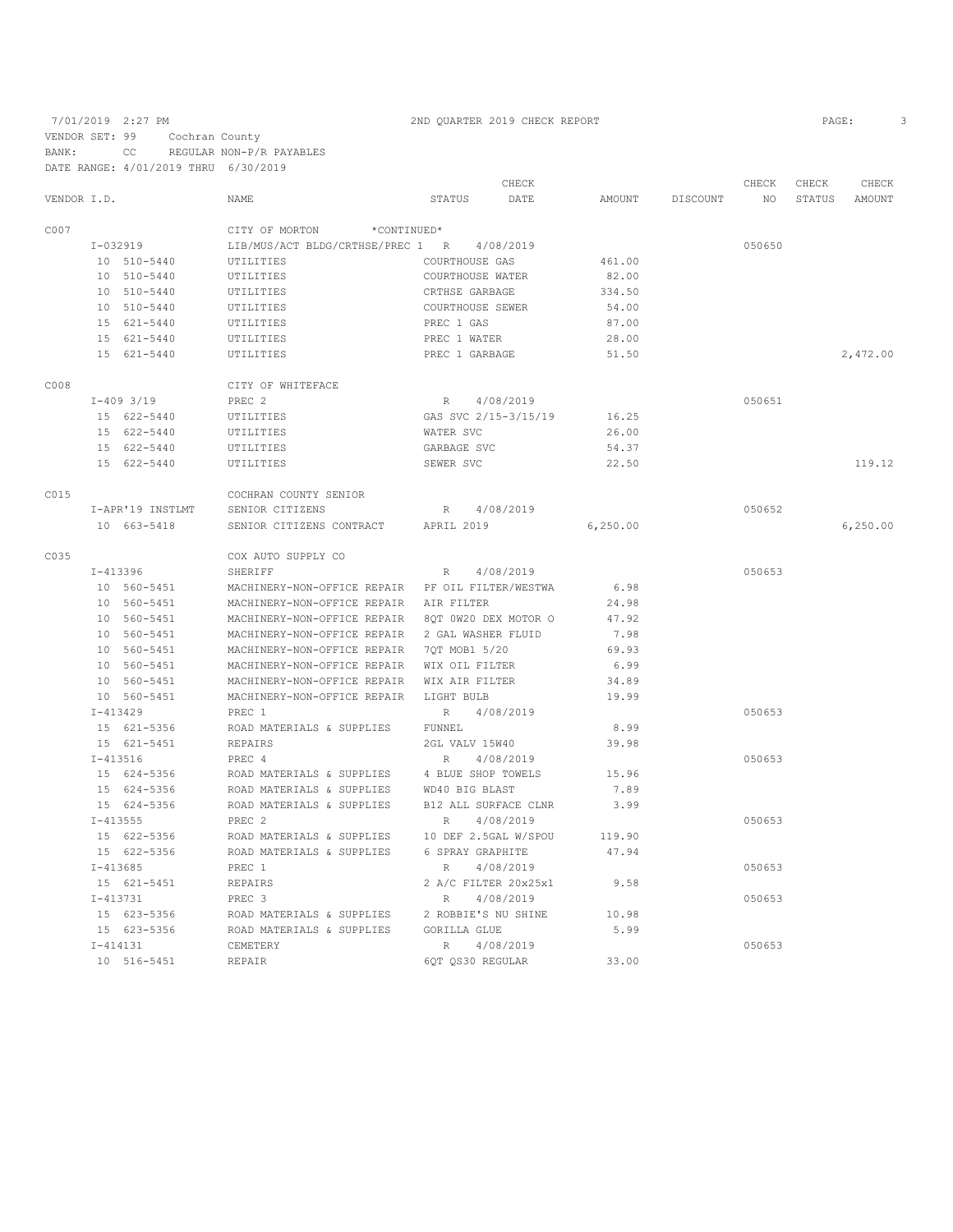VENDOR SET: 99 Cochran County

BANK: CC REGULAR NON-P/R PAYABLES DATE RANGE: 4/01/2019 THRU 6/30/2019

|             |                  |                                                |                       | CHECK                |        |          | CHECK  | CHECK  | CHECK    |
|-------------|------------------|------------------------------------------------|-----------------------|----------------------|--------|----------|--------|--------|----------|
| VENDOR I.D. |                  | NAME                                           | STATUS                | DATE                 | AMOUNT | DISCOUNT | NO.    | STATUS | AMOUNT   |
| C035        |                  | COX AUTO SUPPLY CO *CONTINUED*                 |                       |                      |        |          |        |        |          |
|             | I-414131         | CEMETERY                                       | R                     | 4/08/2019            |        |          | 050653 |        |          |
|             | 10 516-5451      | REPAIR                                         | WIX OIL FILTER        |                      | 14.99  |          |        |        |          |
|             | $I - 414277$     | CEMETERY                                       | R                     | 4/08/2019            |        |          | 050653 |        |          |
|             | 10 516-5332      | CUSTODIAL SUPPLIES                             | 2 DUST MASK           |                      | 3.98   |          |        |        |          |
|             | I-414321         | PREC 3                                         | $R_{\odot}$           | 4/08/2019            |        |          | 050653 |        |          |
|             | 15 623-5356      | ROAD MATERIALS & SUPPLIES 6 DEF 2.5GAL W/SPOUT |                       |                      | 71.94  |          |        |        |          |
|             | $I - 414672$     | CEMETERY                                       | R                     | 4/08/2019            |        |          | 050653 |        |          |
|             | 10 516-5332      | CUSTODIAL SUPPLIES                             | STEEL MIX             |                      | 4.99   |          |        |        |          |
|             | $I - 414738$     | PREC 3                                         | R                     | 4/08/2019            |        |          | 050653 |        |          |
|             | 15 623-5451      | REPAIRS                                        | 135 HYDR HOSE 1/2     |                      | 47.25  |          |        |        |          |
|             | 15 623-5451      | REPAIRS                                        |                       | 8 HYDR FITTING/94 IN | 74.32  |          |        |        |          |
|             | $I - 414800$     | ACTIVITY BLDG                                  | R                     | 4/08/2019            |        |          | 050653 |        |          |
|             | 10 662-5332      | CUSTODIAL SUPPLIES                             | SPRAY NOZZLE          |                      | 8.99   |          |        |        | 750.32   |
| C084        |                  | CLERK, SEVENTH COURT OF APPEAL                 |                       |                      |        |          |        |        |          |
|             | I-MAR 19         | STATE FEES                                     | R                     | 4/08/2019            |        |          | 050655 |        |          |
|             | 90 000-2379.002  | 7th Crt of Appeal Gov't22.2081DISTRICT COURT   |                       |                      | 15.00  |          |        |        | 15.00    |
| C367        |                  | COMPUTER TRANSITION SERVICES,                  |                       |                      |        |          |        |        |          |
|             | I-174593         | NON-DEPT'L                                     | R                     | 4/08/2019            |        |          | 050656 |        |          |
|             | 10 409-5420      | TELECOMMUNICATIONS                             | UPDATE SSID PWS       |                      | 90.00  |          |        |        |          |
|             | $I - 174594$     | NON-DEPT'L                                     | R                     | 4/08/2019            |        |          | 050656 |        |          |
|             | 10 409-5499      | MISCELLANEOUS                                  | .5HR SETUP SEC TRNG   |                      | 71.50  |          |        |        |          |
|             | 10 409-5499      | MISCELLANEOUS                                  |                       | 1.75HR SETUP SEC TRN | 210.00 |          |        |        |          |
|             | 10 409-5499      | MISCELLANEOUS                                  | CCT 12/10/18          |                      |        |          |        |        |          |
|             | $I - 174595$     | CLERK                                          | R                     | 4/08/2019            |        |          | 050656 |        |          |
|             | 10 403-5310      | OFFICE SUPPLIES                                | SETUP/INSTL 5505 FIR  |                      | 169.00 |          |        |        |          |
|             | $I - 174709$     | SHERIFF                                        | R                     | 4/08/2019            |        |          | 050656 |        |          |
|             | 10 560-5427      | CONTINUING EDUCATION                           |                       | 2HRS TRAVEL/JAIL TRN | 97.00  |          |        |        |          |
|             | 10 560-5427      | CONTINUING EDUCATION                           | 120MI 058c            |                      | 69.60  |          |        |        |          |
|             | 10 560-5427      | CONTINUING EDUCATION                           |                       | 2.75HRS TRNG VID MAG | 266.75 |          |        |        |          |
|             | I-174855HD       | COURTHOUSE                                     | R                     | 4/08/2019            |        |          | 050656 |        |          |
|             | 10 510-5411      | MAINTENANCE CONTRACTS                          | HELP DESK APR 2019    |                      | 692.04 |          |        |        |          |
|             | I-174856         | NON-DEPT'L                                     | R                     | 4/08/2019            |        |          | 050656 |        |          |
|             | 10 409-5420      | TELECOMMUNICATIONS                             |                       | 25 TREND MICRO APR 1 | 40.00  |          |        |        |          |
|             | $I-INV51834$     | SHERIFF                                        | R                     | 4/08/2019            |        |          | 050656 |        |          |
|             | 10 560-5452      | OFFICE EQUIPMENT REPAIR                        | 5PT ETHER SW; CISCO S |                      | 75.00  |          |        |        |          |
|             | 10 560-5452      | OFFICE EQUIPMENT REPAIR                        | 3FT ETHERNET PATCH C  |                      | 7.00   |          |        |        |          |
|             | 10 560-5452      | OFFICE EQUIPMENT REPAIR 14FT ETHERNET PATCH    |                       |                      | 12.00  |          |        |        | 1,799.89 |
| D196        |                  | JORGE DE LA CRUZ, SHERIFF                      |                       |                      |        |          |        |        |          |
|             | I-FUEL/THEO 3/27 | SHERIFF                                        | R                     | 4/08/2019            |        |          | 050657 |        |          |
|             | 10 560-5427      | CONTINUING EDUCATION                           | 4.8GL UNL/SWAT TRNG   |                      | 12.00  |          |        |        | 12.00    |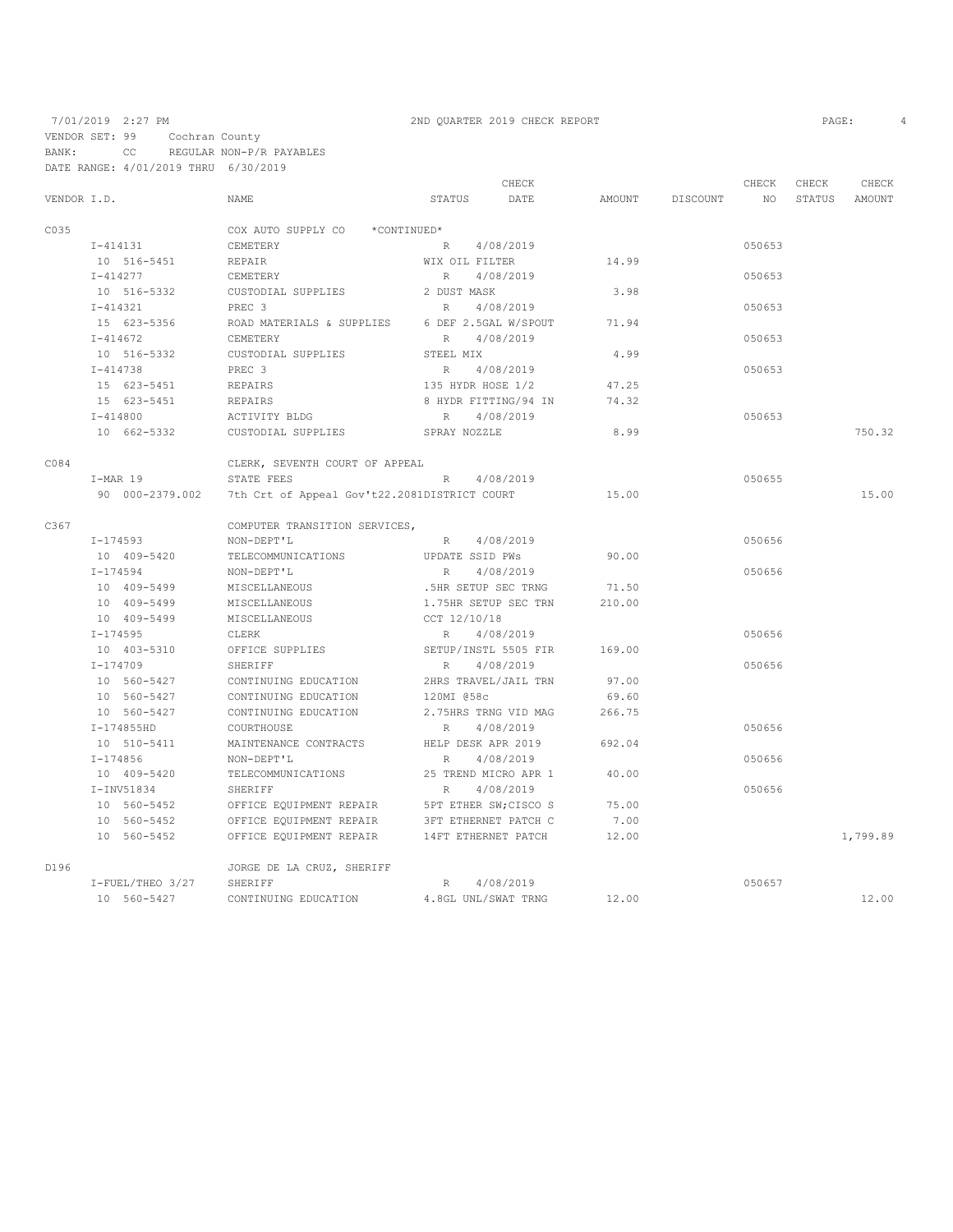7/01/2019 2:27 PM 2ND QUARTER 2019 CHECK REPORT VENDOR SET: 99 Cochran County BANK: CC REGULAR NON-P/R PAYABLES

|             | DATE RANGE: 4/01/2019 THRU 6/30/2019 |                                                    |                    |                      |        |          |        |        |               |
|-------------|--------------------------------------|----------------------------------------------------|--------------------|----------------------|--------|----------|--------|--------|---------------|
|             |                                      |                                                    |                    | CHECK                |        |          | CHECK  | CHECK  | CHECK         |
| VENDOR I.D. |                                      | <b>NAME</b>                                        | STATUS             | DATE                 | AMOUNT | DISCOUNT | NO.    | STATUS | <b>AMOUNT</b> |
| E017        |                                      | ELLIS AND SON INC                                  |                    |                      |        |          |        |        |               |
|             | I-LEO GALLEGOS JR                    | JUSTICE OF PEACE                                   | R                  | 4/08/2019            |        |          | 050658 |        |               |
|             | 10 455-5405                          | AUTOPSY                                            |                    | RMV/LEONARDO GALLEGO | 95.00  |          |        |        |               |
|             | 10 455-5405                          | AUTOPSY                                            | BODY BAG           |                      | 60.00  |          |        |        |               |
|             | 10 455-5405                          | AUTOPSY                                            | TRNSPRT TO LBK     |                      | 87.50  |          |        |        | 242.50        |
| E075        |                                      | <b>WEX BANK</b>                                    |                    |                      |        |          |        |        |               |
|             | I-58477705                           | CONSTABLE/JUV PROBATION                            | R                  | 4/08/2019            |        |          | 050659 |        |               |
|             | 10 550-5330                          | FUEL & OIL                                         |                    | 17.989GL UNL/MRTN 3/ | 37.35  |          |        |        |               |
|             | 17 573-5427                          | TRAVEL & TRAINING                                  |                    | 19.598GL UNL/LVND 3/ | 36.96  |          |        |        |               |
|             | 17 573-5427                          | TRAVEL & TRAINING                                  |                    | 17.019GL UNL/ABILENE | 35.34  |          |        |        |               |
|             | 17 573-5499                          | OPERATING EXPENSES                                 |                    | 21.601GL UNL/WILLIS  | 45.71  |          |        |        |               |
|             | 17 573-5427                          | TRAVEL & TRAINING                                  |                    | 11.7GL UNL/AUSTIN 3/ | 23.59  |          |        |        |               |
|             | 17 573-5427                          | TRAVEL & TRAINING                                  |                    | 16.002GL UNL/ABILENE | 35.30  |          |        |        |               |
|             | 10 000-4380.200                      | OTHER [MISCELLANEOUS]                              | <b>REBATE</b>      |                      | 0.59CR |          |        |        | 213.66        |
| F010        |                                      | FIVE-AREA TELEPHONE CO-OP                          |                    |                      |        |          |        |        |               |
|             | I-927-5510 APR 19                    | PREC 4                                             | R                  | 4/08/2019            |        |          | 050660 |        |               |
|             | 15 624-5420                          | TELECOMMUNICATIONS                                 | BASIC SVC          |                      | 32.25  |          |        |        |               |
|             | 15 624-5420                          | TELECOMMUNICATIONS                                 | <b>FEES</b>        |                      | 10.66  |          |        |        |               |
|             | 15 624-5420                          | TELECOMMUNICATIONS                                 | LONG DISTANCE      |                      | 0.32   |          |        |        | 43.23         |
| G005        |                                      | GENERAL FUND                                       |                    |                      |        |          |        |        |               |
|             | I-1ST QTR 19 CIVIL                   | STATE CIVIL FEES                                   | R                  | 4/08/2019            |        |          | 050661 |        |               |
|             | 90 000-2363.004                      | Co Filing Fee Ind Lgl Serv. 1ST QTR CIVIL FEES     |                    |                      | 2.10   |          |        |        |               |
|             | 90 000-2363.004                      | Co Filing Fee Ind Lgl Serv. 1ST QTR CIVIL FEES     |                    |                      | 4.01   |          |        |        |               |
|             | 90 000-2363.001                      | Divorce & Family Gov't 133.1511ST QTR CIVIL FEES   |                    |                      | 0.50   |          |        |        |               |
|             | 90 000-2363.002                      | Other Than Divorce/Family 10B 1ST QTR CIVIL FEES   |                    |                      | 2.00   |          |        |        |               |
|             | 90 000-2363.004                      | Co Filing Fee Ind Lgl Serv.                        | 1ST QTR CIVIL FEES |                      | 3.00   |          |        |        |               |
|             | I-1ST QTR 19 CRIM                    | STATE CRIM SVC FEES                                | R                  | 4/08/2019            |        |          | 050661 |        |               |
|             | 90 000-2358.001                      | State CCC Date 010104 Forward 1ST QTR CRIMINAL FEE |                    |                      | 198.96 |          |        |        |               |
|             | 90 000-2368                          | BB Bond Fee (Gov CD 41.258)                        |                    | 1ST OTR CRIMINAL FEE | 40.50  |          |        |        |               |
|             | 90 000-2370                          | DNA Test Gov CD 411.147                            |                    | 1ST QTR CRIMINAL FEE | 0.53   |          |        |        |               |
|             | 90 000-2369                          | EMS Trauma Sec49.02 SB1131 1ST QTR CRIMINAL FEE    |                    |                      | 13.21  |          |        |        |               |
|             | 90 000-2378                          | JRF Jury Reimb Fee CCP102.00451ST QTR CRIMINAL FEE |                    |                      | 17.65  |          |        |        |               |
|             | 90 000-2363.003                      | Indigent Defense Fee                               |                    | 1ST OTR CRIMINAL FEE | 8.71   |          |        |        |               |
|             | 90 000-2355                          | MVF CCP 102.002                                    |                    | 1ST QTR CRIMINAL FEE | 0.26   |          |        |        |               |
|             | 90 000-2367                          | STF-Sub 95% C(Trans CD542.40 1ST QTR CRIMINAL FEE  |                    |                      | 36.67  |          |        |        |               |
|             | I-1ST QTR 19 SPEC                    | SPECIALTY CT SVC FEES                              | R                  | 4/08/2019            |        |          | 050661 |        |               |
|             | 90 000-2379.001                      | Drug Court Fee CCP102.0178 1ST QTR SPECIALTY CT    |                    |                      | 2.01   |          |        |        | 330.11        |
| G074        |                                      | GRAVES, HUMPHRIES, STAHL, LTD                      |                    |                      |        |          |        |        |               |
|             | I-FEES MAR19                         | JUSTICE OF PEACE                                   | R                  | 4/08/2019            |        |          | 050662 |        |               |
|             | 10 000-2206.002                      | COLLECTION AGENCY FEES                             |                    | COLLECTION FEES MAR  | 355.97 |          |        |        | 355.97        |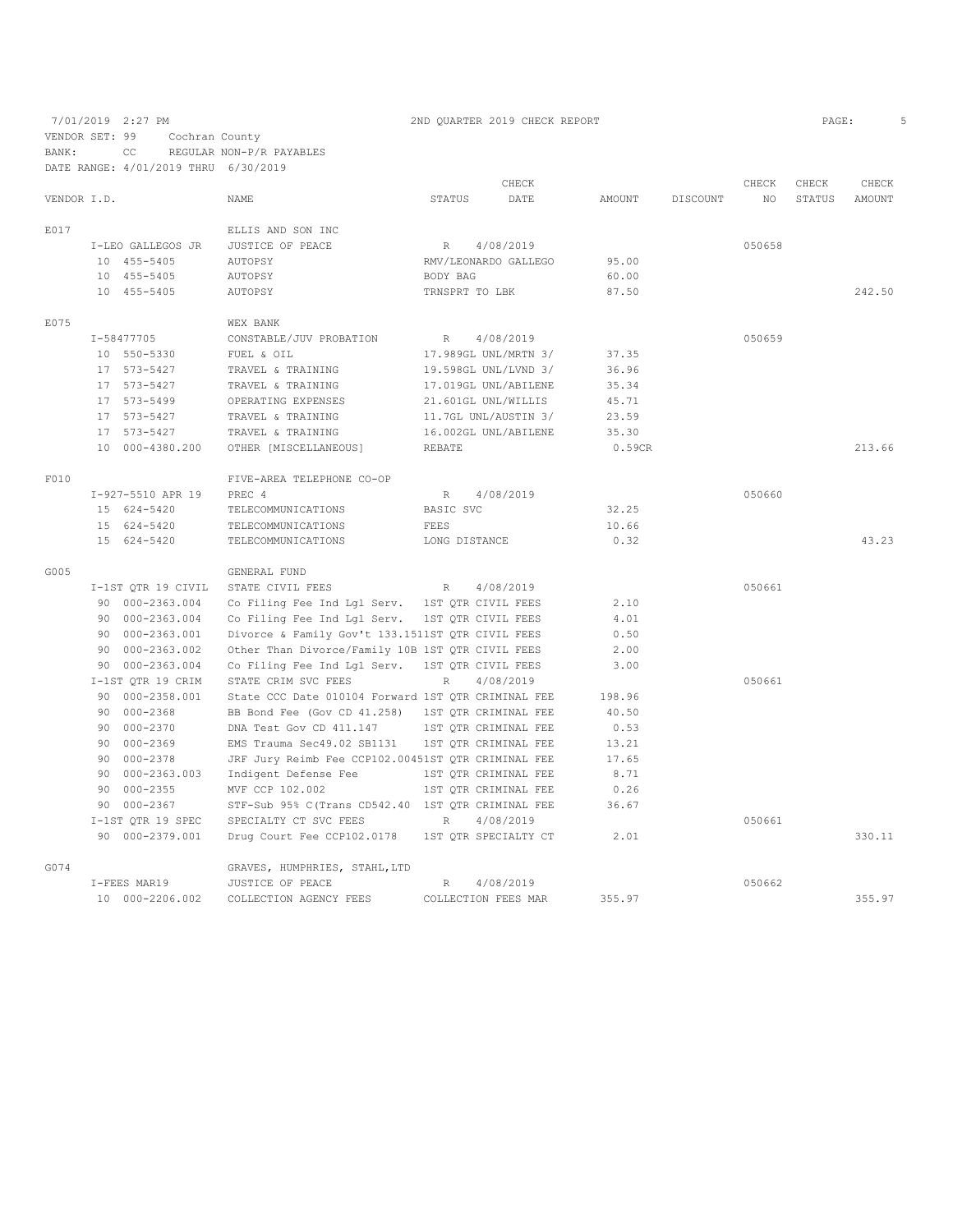7/01/2019 2:27 PM 2ND QUARTER 2019 CHECK REPORT PAGE: 6

VENDOR SET: 99 Cochran County BANK: CC REGULAR NON-P/R PAYABLES

DATE RANGE: 4/01/2019 THRU 6/30/2019

| STATUS<br>AMOUNT<br>1,125.00<br>4,166.00 |
|------------------------------------------|
|                                          |
|                                          |
|                                          |
|                                          |
|                                          |
|                                          |
|                                          |
|                                          |
|                                          |
|                                          |
|                                          |
|                                          |
|                                          |
|                                          |
|                                          |
|                                          |
|                                          |
|                                          |
|                                          |
|                                          |
|                                          |
|                                          |
|                                          |
|                                          |
|                                          |
|                                          |
|                                          |
|                                          |
|                                          |
|                                          |
|                                          |
|                                          |
|                                          |
|                                          |
|                                          |
|                                          |
|                                          |
|                                          |
|                                          |
|                                          |
|                                          |
|                                          |
|                                          |
|                                          |
|                                          |
|                                          |
|                                          |
|                                          |
|                                          |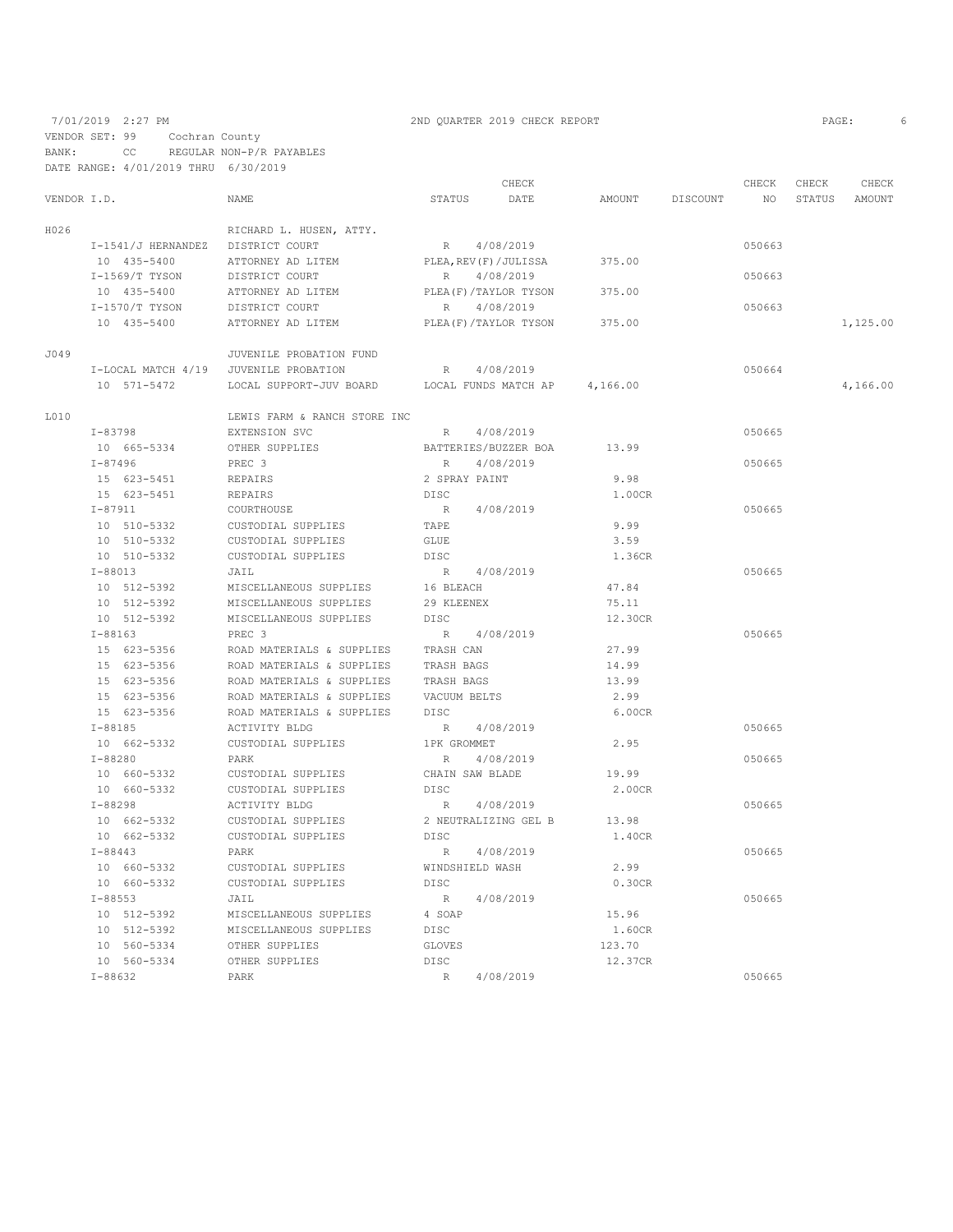# 7/01/2019 2:27 PM 2ND QUARTER 2019 CHECK REPORT

VENDOR SET: 99 Cochran County BANK: CC REGULAR NON-P/R PAYABLES

DATE RANGE: 4/01/2019 THRU 6/30/2019

|             |                              |                                                   |                       | CHECK                         |                 | CHECK           | CHECK         | CHECK    |
|-------------|------------------------------|---------------------------------------------------|-----------------------|-------------------------------|-----------------|-----------------|---------------|----------|
| VENDOR I.D. |                              | NAME                                              | STATUS                | DATE                          | AMOUNT DISCOUNT | NO <sub>1</sub> | STATUS AMOUNT |          |
| L010        |                              | LEWIS FARM & RANCH STORE *CONTINUED*              |                       |                               |                 |                 |               |          |
|             | I-88632                      | PARK                                              | R 4/08/2019           |                               |                 | 050665          |               |          |
|             | 10 660-5332                  | CUSTODIAL SUPPLIES                                | 1GL PRAMITOL          |                               | 38.00           |                 |               |          |
|             | $I - 88633$                  | CEMETERY                                          | R                     | 4/08/2019                     |                 | 050665          |               |          |
|             | 10 516-5332                  | CUSTODIAL SUPPLIES                                | 1GL PRAMITOL          |                               | 38.00           |                 |               |          |
|             | $I - 88671$                  | PARK                                              | R                     | 4/08/2019                     |                 | 050665          |               |          |
|             | 10 660-5451                  | REPAIR                                            | 2" FAUCET LINE        |                               | 4.99            |                 |               |          |
|             | 10 660-5451                  | REPAIR                                            | DISC                  |                               | 0.50CR          |                 |               |          |
|             | $I - 88798$                  | JAIL                                              | R 4/08/2019           |                               |                 | 050665          |               |          |
|             | 10 512-5451                  | REPAIR                                            | 10 ANCHOR BOLTS       |                               | 1.90            |                 |               |          |
|             | 10 512-5451                  | REPAIR                                            | MASONRY DRILL BIT     |                               | 3.59            |                 |               |          |
|             | 10 512-5451                  | REPAIR                                            | 8 SCREWS              |                               | 1,20            |                 |               |          |
|             | 10 512-5451                  | REPAIR                                            | SHARPIE MRKR          |                               | 2.59            |                 |               |          |
|             | 10 512-5451                  | REPAIR                                            | DISC                  |                               | 0.93CR          |                 |               | 450.54   |
| L189        |                              | HOCKLEY COUNTY PUBLISHING CO.I                    |                       |                               |                 |                 |               |          |
|             | I-LIBRARY 2019               | LIBRARY                                           |                       | R 4/08/2019                   |                 | 050667          |               |          |
|             | 10 650-5590                  | <b>BOOKS</b>                                      |                       | 1 YR SUBSCRIPT/NEWS           | 45.00           |                 |               | 45.00    |
| M089        |                              | STACY JAMES MILLER DBA                            |                       |                               |                 |                 |               |          |
|             | $I-1190$                     | COURTHOUSE                                        | R 4/08/2019           |                               |                 | 050668          |               |          |
|             | 10 510-5451                  | REPAIR                                            |                       | CLEAN DRAINS, CAULK W         | 650.00          |                 |               | 650.00   |
| N082        |                              | NETDATA                                           |                       |                               |                 |                 |               |          |
|             | I-iTICKET MAR 19             | JUSTICE OF PEACE                                  | R 4/08/2019           |                               |                 | 050669          |               |          |
|             | 10 455-5499                  | MISCELLANEOUS                                     | MARCH 2019            |                               | 4.00            |                 |               | 4.00     |
| N095        |                              | NEOFUNDS BY NEOPOST                               |                       |                               |                 |                 |               |          |
|             | $I - 4/5/19$                 | CLERK                                             | R 4/08/2019           |                               |                 | 050670          |               |          |
|             | 10 403-5311                  | POSTAL EXPENSES                                   |                       | POSTAGE ADDED TO MET 1,000.00 |                 |                 |               | 1,000.00 |
| N103        |                              | NETPROTECT LLC                                    |                       |                               |                 |                 |               |          |
|             | $I-1230$                     | JUSTICE OF PEACE                                  | R 4/08/2019           |                               |                 | 050671          |               |          |
|             | 10 455-5411                  | MAINTENANCE CONTRACTS VIDEO MAGIST 3/30-4/ 249.00 |                       |                               |                 |                 |               | 249.00   |
| S005        |                              | DORIS SEALY, COUNTY TREAS                         |                       |                               |                 |                 |               |          |
|             | I-941 1ST OTR 2019 TREASURER |                                                   | R 4/08/2019           |                               |                 | 050672          |               |          |
|             | 10 497-5311                  | POSTAL EXPENSES                                   | CERT MAIL, 941 FORM 4 |                               | 6.85            |                 |               | 6.85     |
| S071        |                              | SCRIPT OFFICE PRODUCTS, INC.                      |                       |                               |                 |                 |               |          |
|             | $I - 56546$                  | CLERK                                             | R 4/08/2019           |                               |                 | 050673          |               |          |
|             | 10 403-5310                  | OFFICE SUPPLIES                                   | TONER BR TN660        |                               | 68.49           |                 |               |          |
|             | 10 403-5310                  | OFFICE SUPPLIES                                   | STAPLES               |                               | 3.95            |                 |               |          |
|             | 10 403-5310                  | OFFICE SUPPLIES                                   | PACKING TAPE          |                               | 29.95           |                 |               |          |
|             | 10 403-5310                  | OFFICE SUPPLIES                                   | DRUM BR DR630         |                               | 104.99          |                 |               |          |
|             | 10 403-5310                  | OFFICE SUPPLIES                                   | TONER HP81A           |                               | 190.95          |                 |               |          |
|             | 10 403-5310                  | OFFICE SUPPLIES                                   | PENS, PROFILE ELITE,  |                               | 23.28           |                 |               |          |
|             | $I - 56548$                  | TAX A/C                                           | R 4/08/2019           |                               |                 | 050673          |               |          |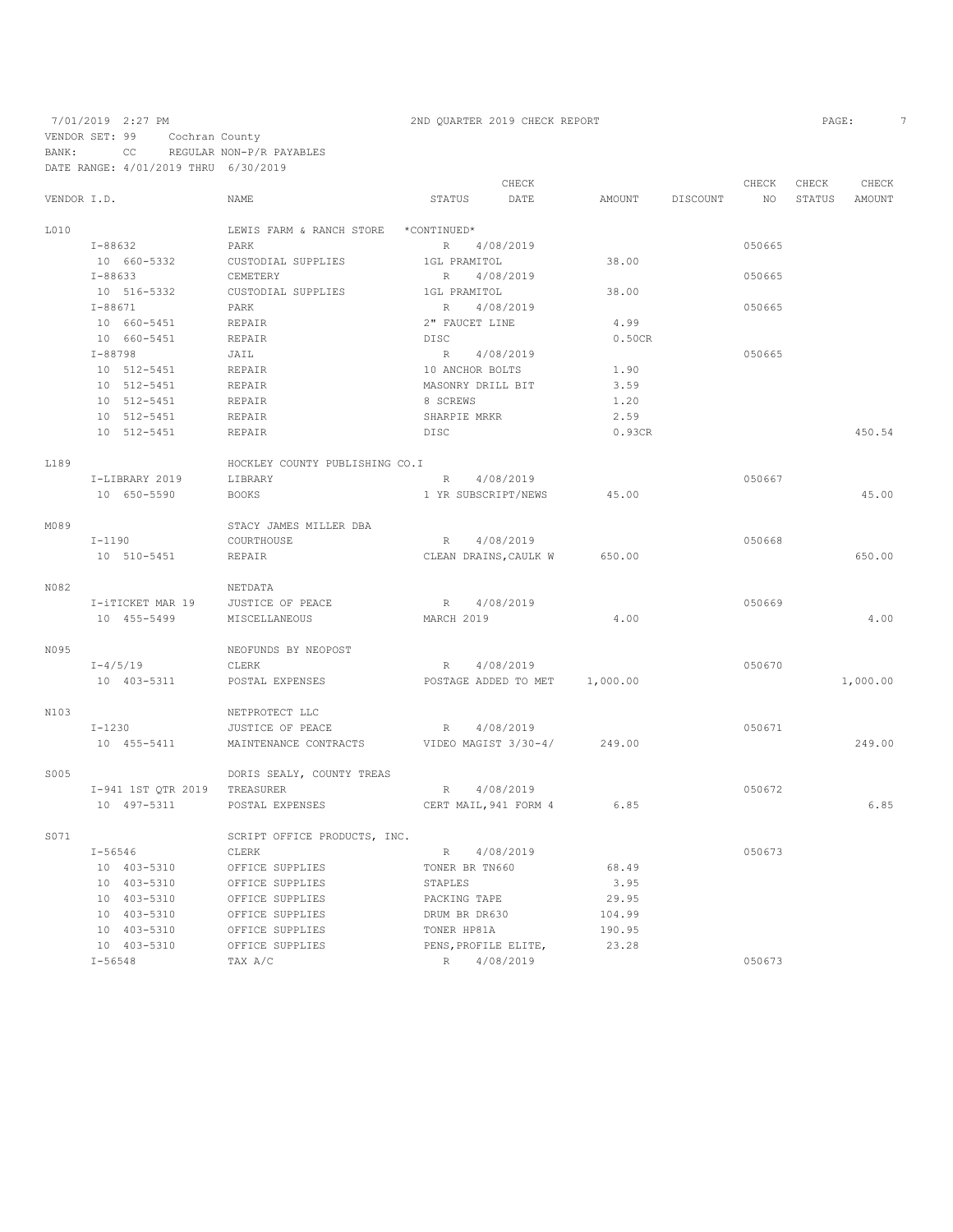7/01/2019 2:27 PM 2ND QUARTER 2019 CHECK REPORT

VENDOR SET: 99 Cochran County

BANK: CC REGULAR NON-P/R PAYABLES DATE RANGE: 4/01/2019 THRU 6/30/2019

|             |                    |                                                    |                      | CHECK                |          |          | CHECK       | CHECK  | CHECK    |
|-------------|--------------------|----------------------------------------------------|----------------------|----------------------|----------|----------|-------------|--------|----------|
| VENDOR I.D. |                    | NAME                                               | STATUS               | DATE                 | AMOUNT   | DISCOUNT | $_{\rm NO}$ | STATUS | AMOUNT   |
| S071        |                    | SCRIPT OFFICE PRODUCTS                             | *CONTINUED*          |                      |          |          |             |        |          |
|             | $I - 56548$        | TAX A/C                                            | R                    | 4/08/2019            |          |          | 050673      |        |          |
|             | 10 499-5310        | OFFICE SUPPLIES                                    | 2EA TYPEWRITER RIBBO |                      | 20.58    |          |             |        |          |
|             | $I - 56578$        | TREASURER                                          | R                    | 4/08/2019            |          |          | 050673      |        |          |
|             | 10 497-5310        | OFFICE SUPPLIES                                    | TONER, YW T222N      |                      | 289.99   |          |             |        |          |
|             | $I - 56589$        | AUDITOR                                            | R                    | 4/08/2019            |          |          | 050673      |        |          |
|             | 10 495-5310        | OFFICE SUPPLIES                                    | 4EA ENERGEL REFILL,  |                      | 5.16     |          |             |        |          |
|             | 10 495-5310        | OFFICE SUPPLIES                                    | 2PK LINED POP-UP NOT |                      | 28.40    |          |             |        |          |
|             | 10 495-5310        | OFFICE SUPPLIES                                    | RET POP-UP NOTES/INV |                      | 13.90CR  |          |             |        | 751.84   |
| S079        |                    | STEWART & STEVENSON LLC                            |                      |                      |          |          |             |        |          |
|             | I-6926765 RI       | PREC 3                                             | $R_{\rm}$            | 4/08/2019            |          |          | 050674      |        |          |
|             | 15 623-5451        | REPAIRS                                            | FUEL PUMP/94 INT'L # |                      | 249.22   |          |             |        |          |
|             | 15 623-5451        | REPAIRS                                            | CORE DEPOSIT         |                      | 43.20    |          |             |        |          |
|             | 15 623-5451        | REPAIRS                                            | RET CORE DEP         |                      | 43.20CR  |          |             |        |          |
|             | I-6929922 RI       | PREC 3                                             | $R_{\parallel}$      | 4/08/2019            |          |          | 050674      |        |          |
|             | 15 623-5451        | REPAIRS                                            |                      | SENSOR/'94 INTL #511 | 85.66    |          |             |        | 334.88   |
| S217        |                    | STATE COMPTROLLER                                  |                      |                      |          |          |             |        |          |
|             | I-1ST QTR 19 CIVIL | STATE CIVIL FEES                                   | $R_{\rm}$            | 4/08/2019            |          |          | 050675      |        |          |
|             | 90 000-2372        | Birth Cert. Gov118.015                             | 1ST QTR REMITTANCE F |                      | 12.60    |          |             |        |          |
|             | 90 000-2373        | Marriage License Gov 118.011 1ST QTR REMITTANCE F  |                      |                      | 90.00    |          |             |        |          |
|             | 90 000-2364        | Juror Donations                                    | 1ST QTR REMITTANCE F |                      | 15.00    |          |             |        |          |
|             | 90 000-2363.004    | Co Filing Fee Ind Lgl Serv. 1ST QTR REMITTANCE F   |                      |                      | 39.90    |          |             |        |          |
|             | 90 000-2363.004    | Co Filing Fee Ind Lgl Serv. 1ST QTR REMITTANCE F   |                      |                      | 76.27    |          |             |        |          |
|             | 90 000-2363.001    | Divorce & Family Gov't 133.1511ST QTR REMITTANCE F |                      |                      | 89.50    |          |             |        |          |
|             | 000-2363.002<br>90 | Other Than Divorce/Family 10B 1ST QTR REMITTANCE F |                      |                      | 168.00   |          |             |        |          |
|             | 000-2363.004<br>90 | Co Filing Fee Ind Lgl Serv. 1ST QTR REMITTANCE F   |                      |                      | 57.00    |          |             |        |          |
|             | 000-2379<br>90     | Judicial Support Fee/L133.105 1ST QTR REMITTANCE F |                      |                      | 305.00   |          |             |        |          |
|             | 90<br>000-2380.001 | CJCPT PERSONAL TRAINGSEC51.9711ST QTR REMITTANCE F |                      |                      | 85.00    |          |             |        | 938.27   |
| S217        |                    | STATE COMPTROLLER                                  |                      |                      |          |          |             |        |          |
|             | I-1ST QTR 19 CRIM  | STATE CRIMINAL FEES                                | $\mathbb R$          | 4/08/2019            |          |          | 050676      |        |          |
|             | 90 000-2358.001    | State CCC Date 010104 Forward 1ST QTR REMITTANCE F |                      |                      | 1,790.61 |          |             |        |          |
|             | 90 000-2368        | BB Bond Fee (Gov CD 41.258)                        | 1ST QTR REMITTANCE F |                      | 364.50   |          |             |        |          |
|             | 90 000-2370        | DNA Test Gov CD 411.147                            | 1ST QTR REMITTANCE F |                      | 4.78     |          |             |        |          |
|             | 000-2369<br>90     | EMS Trauma Sec49.02 SB1131                         | 1ST QTR REMITTANCE F |                      | 118.87   |          |             |        |          |
|             | 000-2378<br>90     | JRF Jury Reimb Fee CCP102.00451ST QTR REMITTANCE F |                      |                      | 158.85   |          |             |        |          |
|             | 90<br>000-2363.003 | Indigent Defense Fee                               | 1ST QTR REMITTANCE F |                      | 78.43    |          |             |        |          |
|             | 90<br>$000 - 2355$ | MVF CCP 102.002                                    | 1ST QTR REMITTANCE F |                      | 2.38     |          |             |        |          |
|             | 000-2367<br>90     | STF-Sub 95% C(Trans CD542.40 1ST QTR REMITTANCE F  |                      |                      | 696.75   |          |             |        |          |
|             | 90<br>000-2342     | Arrest Fees - State Officers 1ST QTR REMITTANCE F  |                      |                      | 11.54    |          |             |        |          |
|             | 90<br>000-2342.001 | Omni FTA                                           | 1ST QTR REMITTANCE F |                      | 100.00   |          |             |        |          |
|             | 90<br>000-2376     | Co. CrtCriminal Judicial Fund 1ST QTR REMITTANCE F |                      |                      | 160.00   |          |             |        |          |
|             | 90<br>$000 - 2361$ | 50% of Time Payment to State 1ST QTR REMITTANCE F  |                      |                      | 70.69    |          |             |        |          |
|             | 90<br>$000 - 2379$ | Judicial Support Fee/L133.105 1ST QTR REMITTANCE F |                      |                      | 335.03   |          |             |        |          |
|             | 90<br>000-2347.001 | Truancy Prvtn & Diver. 102.0151ST QTR REMITTANCE F |                      |                      | 79.65    |          |             |        | 3,972.08 |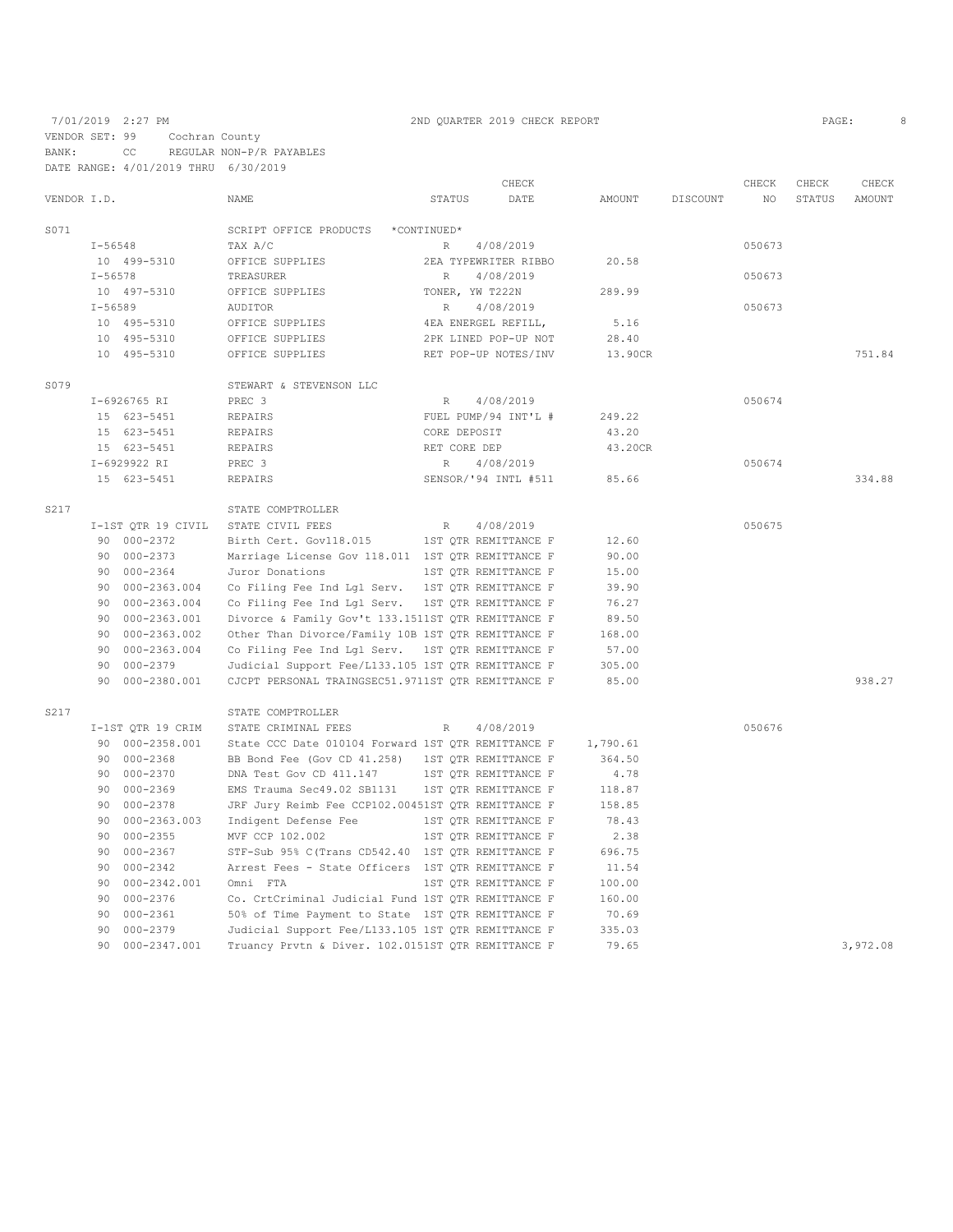7/01/2019 2:27 PM 2ND QUARTER 2019 CHECK REPORT VENDOR SET: 99 Cochran County BANK: CC REGULAR NON-P/R PAYABLES DATE RANGE: 4/01/2019 THRU 6/30/2019

| VENDOR I.D. |             |                                    | <b>NAME</b>                                                                     | STATUS    | CHECK<br>DATE          | AMOUNT        | DISCOUNT | CHECK<br>NO. | CHECK<br>STATUS | CHECK<br>AMOUNT |
|-------------|-------------|------------------------------------|---------------------------------------------------------------------------------|-----------|------------------------|---------------|----------|--------------|-----------------|-----------------|
|             |             |                                    |                                                                                 |           |                        |               |          |              |                 |                 |
| S217        |             |                                    | STATE COMPTROLLER                                                               | R         | 4/08/2019              |               |          | 050677       |                 |                 |
|             |             | 90 000-2363.005                    | I-1ST QTR 19 E-FILE STATE E-FILE FEES<br>ELE. FILING FEE DIS CLK                |           | 1ST QTR REMITTANCE F   | 195.00        |          |              |                 |                 |
|             |             |                                    |                                                                                 |           |                        |               |          |              |                 |                 |
|             |             | 90 000-2363.006                    | ELE FILING FEE COUNTY CLERK 1ST QTR REMITTANCE F                                |           |                        | 120.00        |          |              |                 |                 |
|             |             | 90 000-2363.007                    | ELE FILING FEE JP                                                               |           | 1ST QTR REMITTANCE F   | 70.00         |          |              |                 |                 |
|             |             | 90 000-2376.001<br>90 000-2376.002 | CRIM ELECTRONIC EFF DIS CLK 1ST QTR REMITTANCE F<br>CRIMINAL ELECTRONIC EFF CO. |           | 1ST QTR REMITTANCE F   | 3.27<br>54.33 |          |              |                 | 442.60          |
|             |             |                                    |                                                                                 |           |                        |               |          |              |                 |                 |
| S217        |             |                                    | STATE COMPTROLLER                                                               |           |                        |               |          |              |                 |                 |
|             |             |                                    | I-1ST QTR 19 SPEC CT SPECIALTY COURT COSTS                                      | R         | 4/08/2019              |               |          | 050678       |                 |                 |
|             |             | 90 000-2379.001                    | Drug Court Fee CCP102.0178 1ST QTR REMITTANCE F                                 |           |                        | 18.11         |          |              |                 | 18.11           |
| S325        |             |                                    | DONNA SCHMIDT                                                                   |           |                        |               |          |              |                 |                 |
|             |             | I-MILEAGE 3/27/19                  | JUSTICE OF PEACE                                                                | R         | 4/08/2019              |               |          | 050679       |                 |                 |
|             |             | 10 455-5425                        | TRAVEL IN-COUNTY (DOCUMENTED) 15.5MI TO/FR SCENE@5                              |           |                        | 8.99          |          |              |                 | 8.99            |
| S379        |             |                                    | SOUTH PLAINS FORENSIC PATHOLOG                                                  |           |                        |               |          |              |                 |                 |
|             | $I - 5144$  |                                    | JUSTICE OF PEACE                                                                | R         | 4/08/2019              |               |          | 050680       |                 |                 |
|             |             | 10 455-5405                        | AUTOPSY                                                                         |           | LEV 1/RAYMOND KENICK   | 2,200.00      |          |              |                 | 2,200.00        |
| S435        |             |                                    | SS OUTFITTERS                                                                   |           |                        |               |          |              |                 |                 |
|             |             | I-040419/AMMO                      | JUVENILE PROBATION                                                              | R         | 4/08/2019              |               |          | 050681       |                 |                 |
|             |             | 17 573-5499                        | OPERATING EXPENSES                                                              |           | 1BX SPEER GOLD 165GR   | 25.00         |          |              |                 |                 |
|             |             | 17 573-5499                        | OPERATING EXPENSES                                                              |           | 5BX REM 165GR FMJ .4   | 85.00         |          |              |                 | 110.00          |
| T184        |             |                                    | THYSSENKRUPP ELEVATOR COR                                                       |           |                        |               |          |              |                 |                 |
|             |             | I-3004506019                       | COURTHOUSE                                                                      | R         | 4/08/2019              |               |          | 050682       |                 |                 |
|             |             | 10 510-5411                        | MAINTENANCE CONTRACTS                                                           |           | ELEVATOR MAINT 2ND Q   | 2,147.01      |          |              |                 | 2,147.01        |
| T237        |             |                                    | TDCAA                                                                           |           |                        |               |          |              |                 |                 |
|             | $I - 48828$ |                                    | <b>ATTORNEY</b>                                                                 | $R_{\rm}$ | 4/08/2019              |               |          | 050683       |                 |                 |
|             |             | 10 475-5310                        | OFFICE SUPPLIES                                                                 |           | 3 QUICK PENAL CODE R   | 27.00         |          |              |                 |                 |
|             |             | 10 475-5310                        | OFFICE SUPPLIES                                                                 |           | PUNISHMENT & PROBATION | 35.00         |          |              |                 |                 |
|             |             | 10 475-5310                        | OFFICE SUPPLIES                                                                 |           | PROSECUTOR TRIAL NOT   | 85.00         |          |              |                 |                 |
|             |             | 10 475-5310                        | OFFICE SUPPLIES                                                                 | SHIPPING  |                        | 14.00         |          |              |                 | 161.00          |
| T271        |             |                                    | TEXAS STATE UNIVERSITY                                                          |           |                        |               |          |              |                 |                 |
|             |             | I-'19 LEGIS UPDATE                 | JUSTICE OF PEACE                                                                | R         | 4/08/2019              |               |          | 050684       |                 |                 |
|             |             | 10 455-5427                        | CONTINUING EDUCATION                                                            |           | REGISTRATION FEE/D S   | 10.00         |          |              |                 |                 |
|             |             | 10 455-5427                        | CONTINUING EDUCATION                                                            |           | OVERHEAD ASSESSMENT    | 90.00         |          |              |                 | 100.00          |
| U036        |             |                                    | UNIFIRST HOLDINGS, INC.                                                         |           |                        |               |          |              |                 |                 |
|             |             | I-831 2420173                      | JAIL                                                                            | R         | 4/08/2019              |               |          | 050685       |                 |                 |
|             |             | 10 512-5392                        | MISCELLANEOUS SUPPLIES                                                          | 3x5 MAT   |                        | 4.40          |          |              |                 |                 |
|             |             | 10 512-5392                        | MISCELLANEOUS SUPPLIES                                                          |           | 3x5 ANTI-FATIGUE MAT   | 5.75          |          |              |                 |                 |
|             |             | 10 512-5392                        | MISCELLANEOUS SUPPLIES                                                          |           | 200 MICROFIBER TOWEL   | 38.00         |          |              |                 |                 |
|             |             | 10 512-5392                        | MISCELLANEOUS SUPPLIES                                                          | DEFE CHG  |                        | 13.10         |          |              |                 |                 |
|             |             | 10 512-5392                        | MISCELLANEOUS SUPPLIES                                                          | MIN CHG   |                        | 3.30          |          |              |                 |                 |
|             |             |                                    |                                                                                 |           |                        |               |          |              |                 |                 |

I-831 2422841 JAIL R 4/08/2019 050685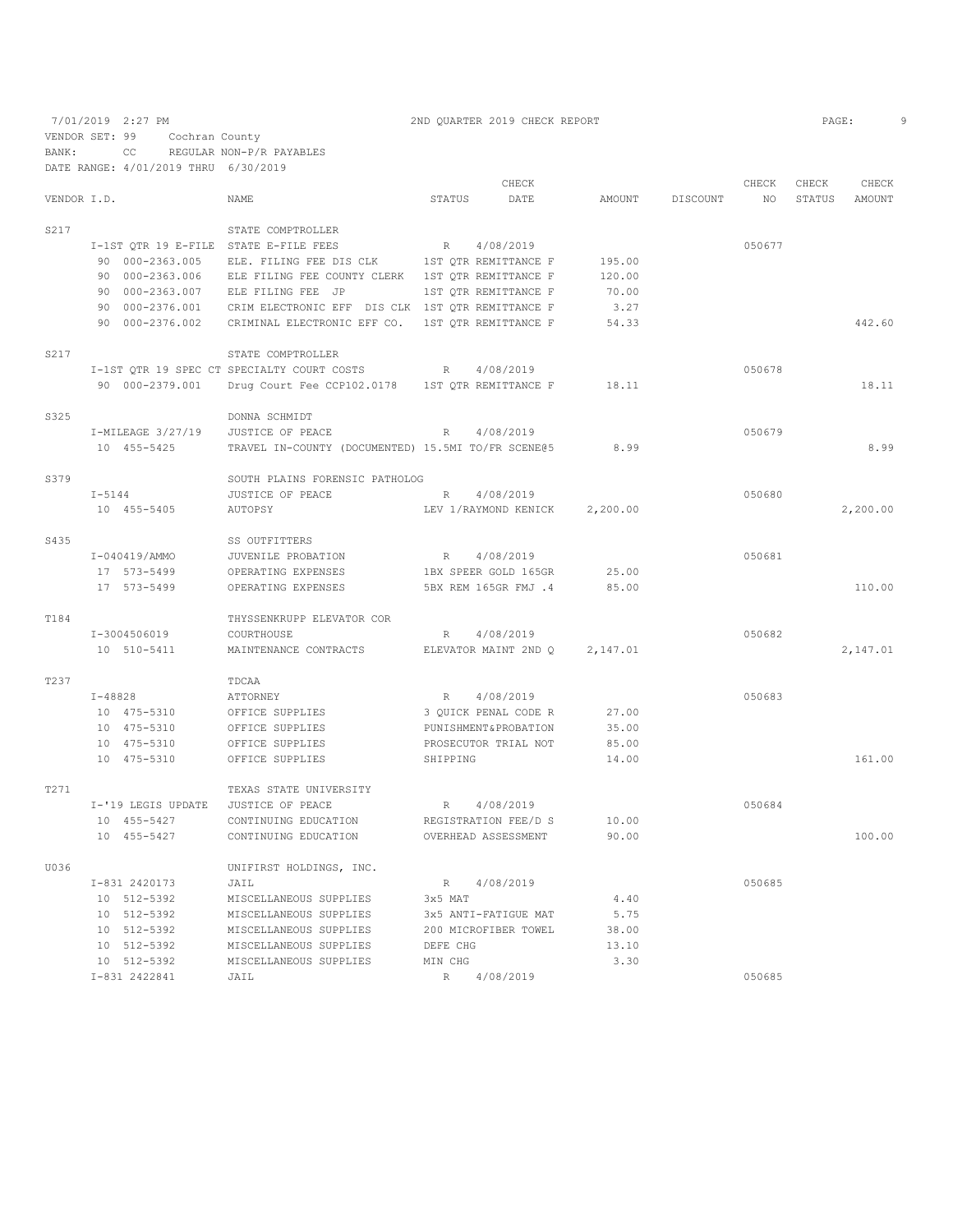# 7/01/2019 2:27 PM 2ND QUARTER 2019 CHECK REPORT PAGE: 10

VENDOR SET: 99 Cochran County

BANK: CC REGULAR NON-P/R PAYABLES

DATE RANGE: 4/01/2019 THRU 6/30/2019

|             |                  |                                |                      | CHECK     |               |          | CHECK  | CHECK  | CHECK    |
|-------------|------------------|--------------------------------|----------------------|-----------|---------------|----------|--------|--------|----------|
| VENDOR I.D. |                  | NAME                           | STATUS               | DATE      | <b>AMOUNT</b> | DISCOUNT | NO     | STATUS | AMOUNT   |
| U036        |                  | UNIFIRST HOLDINGS, INC         | *CONTINUED*          |           |               |          |        |        |          |
|             | I-831 2422841    | JAIL                           | R                    | 4/08/2019 |               |          | 050685 |        |          |
|             | 10 512-5392      | MISCELLANEOUS SUPPLIES         | 3x5 MAT              |           | 4.40          |          |        |        |          |
|             | 10 512-5392      | MISCELLANEOUS SUPPLIES         | 3x5 ANTI-FATIGUE MAT |           | 5.75          |          |        |        |          |
|             | 10 512-5392      | MISCELLANEOUS SUPPLIES         | 200 MICROFIBER TOWEL |           | 38.00         |          |        |        |          |
|             | 10 512-5392      | MISCELLANEOUS SUPPLIES         | DEFE CHG             |           | 13.10         |          |        |        |          |
|             | 10 512-5392      | MISCELLANEOUS SUPPLIES         | MIN CHG              |           | 3.30          |          |        |        | 129.10   |
| W007        |                  | THOMSON REUTERS-WEST PAYMENT C |                      |           |               |          |        |        |          |
|             | I-839873013      | ATTORNEY/LAW LIBRARY           | R                    | 4/08/2019 |               |          | 050686 |        |          |
|             | 10 475-5590      | LAW LIBRARY MTRLS/UPDATES      | DATABASE CHG FEB 201 |           | 315.00        |          |        |        |          |
|             | I-839953749      | ATTORNEY/LAW LIBRARY           | R                    | 4/08/2019 |               |          | 050686 |        |          |
|             | 10 475-5590      | LAW LIBRARY MTRLS/UPDATES      | BOOKS & BOUND VOL MA |           | 577.08        |          |        |        |          |
|             | I-839961885      | <b>ATTORNEY</b>                | R                    | 4/08/2019 |               |          | 050686 |        |          |
|             | 10 475-5590      | LAW LIBRARY MTRLS/UPDATES      | BOOKS & BOUND VOL MA |           | 115.29        |          |        |        | 1,007.37 |
| W062        |                  | WAL-MART COMMUNITY             |                      |           |               |          |        |        |          |
|             | I-026143 032619  | SHERIFF                        | R                    | 4/08/2019 |               |          | 050687 |        |          |
|             | 10 560-5334      | OTHER SUPPLIES                 | LITHIUM 123 BATT 12P |           | 29.88         |          |        |        |          |
|             | 10 560-5335      | CANINE CARE & SUPPLIES         | 2 MB BF/F 250Z       |           | 22.92         |          |        |        | 52.80    |
| W070        |                  | R D WALLACE OIL CO INC         |                      |           |               |          |        |        |          |
|             | I-12520010 MAR19 | CEMETERY                       | R 4/08/2019          |           |               |          | 050688 |        |          |
|             | 10 516-5330      | FUEL & OIL                     | 30GL UNL 3/5         |           | 62.19         |          |        |        |          |
|             | I-12520019 MAR19 | PARK/AIRPORT                   | R                    | 4/08/2019 |               |          | 050688 |        |          |
|             | 10 660-5330      | FUEL AND OIL                   | 28GL UNL 3/15        |           | 58.05         |          |        |        |          |
|             | 30 518-5330      | FUEL & OIL                     | 27.01GL UNL 3/28     |           | 55.99         |          |        |        |          |
|             | I-12520021 MAR19 | PREC 3                         | R                    | 4/08/2019 |               |          | 050688 |        |          |
|             | 15 623-5330      | FUEL AND OIL                   | 705GL DYED DIESEL 3/ |           | 1,734.30      |          |        |        |          |
|             | 15 623-5330      | FUEL AND OIL                   | 3 80-OZ PWR SVC      |           | 35.85         |          |        |        |          |
|             | 15 623-5330      | FUEL AND OIL                   | 50GL CLEAR DIESEL 3/ |           | 129.95        |          |        |        |          |
|             | 15 623-5330      | FUEL AND OIL                   | 56.9GL REG ETH 3/22  |           | 107.26        |          |        |        |          |
|             | 15 623-5330      | FUEL AND OIL                   | 19.8GL REG ETH 3/29  |           | 43.86         |          |        |        |          |
|             | I-12520030 MAR19 | PREC 1                         | R                    | 4/08/2019 |               |          | 050688 |        |          |
|             | 15 621-5330      | FUEL & OIL                     | 21.69GL UNL 3/4      |           | 44.96         |          |        |        |          |
|             | 15 621-5330      | FUEL & OIL                     | 25.1GL UNL 3/6       |           | 52.04         |          |        |        |          |
|             | 15 621-5330      | FUEL & OIL                     | 19.38GL UNL 3/12     |           | 40.18         |          |        |        |          |
|             | 15 621-5330      | FUEL & OIL                     | 27.38GL UNL 3/18     |           | 56.76         |          |        |        |          |
|             | 15 621-5330      | FUEL & OIL                     | 28.86GL UNL 3/26     |           | 59.82         |          |        |        |          |
|             | I-12520032 MAR19 | PREC <sub>2</sub>              | R                    | 4/08/2019 |               |          | 050688 |        |          |
|             | 15 622-5330      | FUEL AND OIL                   | 892GL DYED DIESEL 3/ |           | 2,194.32      |          |        |        |          |
|             | 15 622-5330      | FUEL AND OIL                   | 26GL UNL 3/22        |           | 53.90         |          |        |        |          |
|             | I-12520041 MAR19 | PREC 4                         | R                    | 4/08/2019 |               |          | 050688 |        |          |
|             | 15 624-5330      | FUEL AND OIL                   | 24.24GL UNL 3/5      |           | 50.26         |          |        |        |          |
|             | 15 624-5330      | FUEL AND OIL                   | 13.01GL SUPER UNL 3/ |           | 29.56         |          |        |        |          |
|             | I-12520043 MAR19 | SHERIFF                        | R                    | 4/08/2019 |               |          | 050688 |        |          |
|             | 10 560-5330      | FUEL AND OIL                   | 73.52GL UNL/SHERIFF  |           | 170.54        |          |        |        |          |
|             |                  |                                |                      |           |               |          |        |        |          |

10 560-5330 FUEL AND OIL 980.646GL UNL 2,098.68

I-12520261 MAR19 VETERANS SVC R 4/08/2019 050688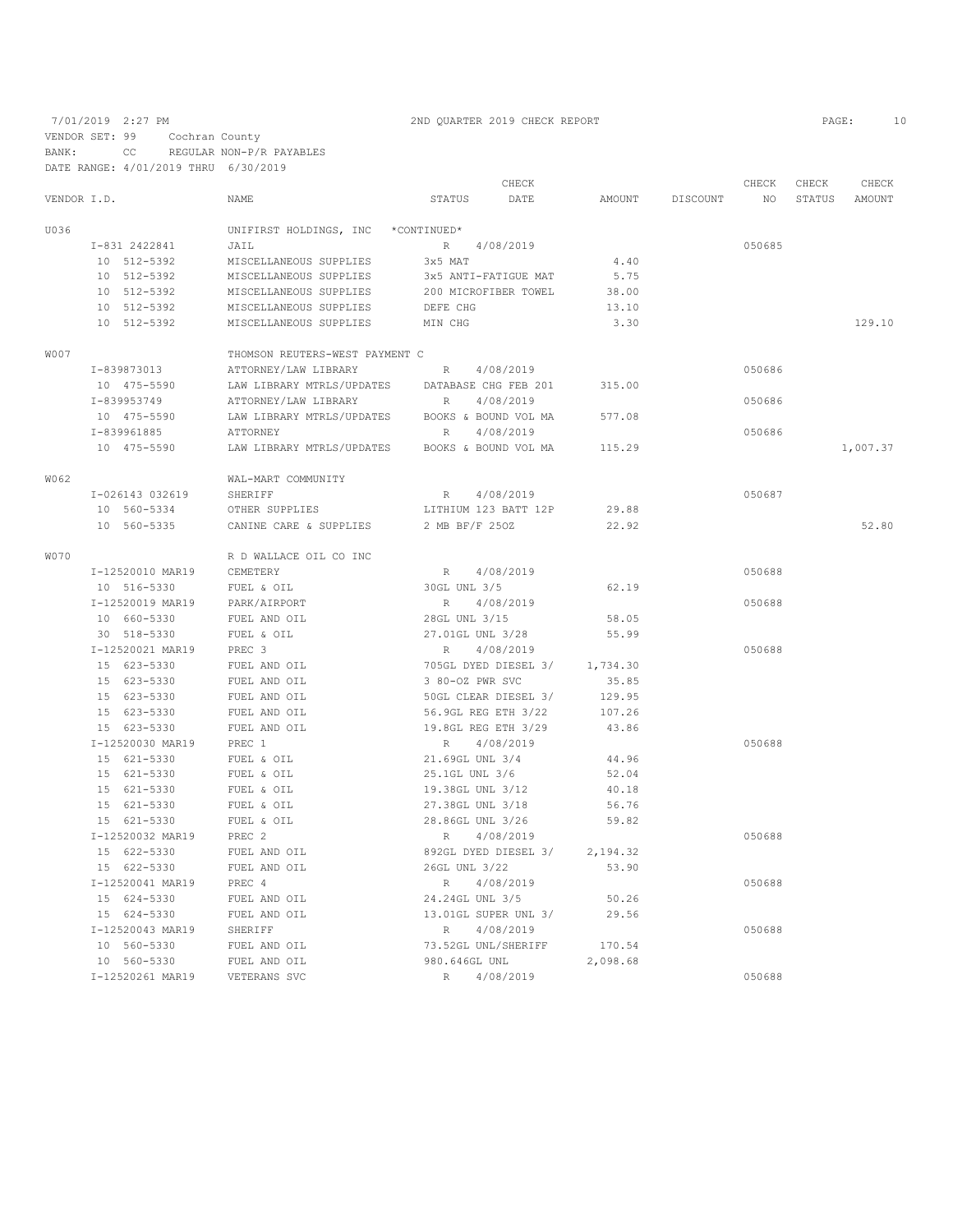7/01/2019 2:27 PM 2ND QUARTER 2019 CHECK REPORT PAGE: 11 VENDOR SET: 99 Cochran County BANK: CC REGULAR NON-P/R PAYABLES DATE RANGE: 4/01/2019 THRU 6/30/2019

|             |                                      |                                 | CHECK                      |          |          | CHECK  | CHECK  | CHECK    |
|-------------|--------------------------------------|---------------------------------|----------------------------|----------|----------|--------|--------|----------|
| VENDOR I.D. |                                      | <b>NAME</b>                     | <b>STATUS</b><br>DATE      | AMOUNT   | DISCOUNT | NO.    | STATUS | AMOUNT   |
| W070        |                                      | R D WALLACE OIL CO INC          | *CONTINUED*                |          |          |        |        |          |
|             | I-12520261 MAR19                     | VETERANS SVC                    | R 4/08/2019                |          |          | 050688 |        |          |
|             | 10 405-5330                          | FUEL AND OIL                    | 19.476GL UNL 3/15; FR      | 40.41    |          |        |        |          |
|             | 10 405-5330                          | FUEL AND OIL                    | 11GL UNL 3/7               | 22.81    |          |        |        |          |
|             | 10 405-5330                          | FUEL AND OIL                    | 26.5GL UNL 3/22            | 54.94    |          |        |        |          |
|             | 10 405-5330                          | FUEL AND OIL                    | 9.83GL UNL 3/26            | 20.38    |          |        |        | 7,217.01 |
| X001        |                                      | XCEL ENERGY                     |                            |          |          |        |        |          |
|             | I-54-1324315-7 3/19 ALMOST ALL DEPTS |                                 | 4/08/2019<br>R             |          |          | 050689 |        |          |
|             | 30 518-5440                          | UTILITIES                       | 300210167 RUNWAY LIG       | 69.15    |          |        |        |          |
|             | 10 510-5440                          | UTILITIES                       | 300240736 COURTHOUSE       | 1,241.49 |          |        |        |          |
|             | 10 660-5440                          | UTILITIES & IRRIGATION          | 300265059 SOFTBALL P       | 11.28    |          |        |        |          |
|             | 10 580-5440                          | UTILITIES [TOWER]               | 300282806 TOWER            | 66.21    |          |        |        |          |
|             | 15 621-5440                          | UTILITIES                       | 300294119 PREC 1 SHO       | 56.50    |          |        |        |          |
|             | 10 650-5440                          | UTILITIES                       | 300338546 LIBRARY          | 104.18   |          |        |        |          |
|             | 10 652-5440                          | UTILITIES                       | 300342232 MUSEUM           | 20.68    |          |        |        |          |
|             | 10 662-5440                          | UTILITIES                       | 300390484 ACTIVITY B       | 435.85   |          |        |        |          |
|             | 10 660-5440                          | UTILITIES & IRRIGATION          | 300410370 PARK             | 122.64   |          |        |        |          |
|             | 10 660-5440                          | UTILITIES & IRRIGATION          | 300457515 PARK/SHOP        | 44.23    |          |        |        |          |
|             | 10 516-5440                          | UTILITIES                       | 300555198 CEMETERY         | 11.28    |          |        |        |          |
|             | 10 660-5440                          | UTILITIES & IRRIGATION          | 300587052 SHOWBARN         | 22.19    |          |        |        |          |
|             | 10 660-5440                          | UTILITIES & IRRIGATION          | 300587753 RODEO GROU       | 11.28    |          |        |        |          |
|             | 10 409-5440                          | UTILITIES                       | 300588989 ANNEX            | 56.49    |          |        |        |          |
|             | 10 516-5440                          | UTILITIES                       | 300603417 CEMETERY         | 13.12    |          |        |        |          |
|             | 10 516-5440                          | UTILITIES                       | 300637038 CEMETERY S       | 11.28    |          |        |        | 2,297.85 |
| A029        |                                      | ANTHONY MECHANICAL SERVICE, INC |                            |          |          |        |        |          |
|             | $I - 065204$                         | COURTHOUSE                      | 4/29/2019<br>R             |          |          | 050712 |        |          |
|             | 10 510-5451                          | <b>REPAIR</b>                   | <b>3HRS/ASSESS CHILLER</b> | 355.00   |          |        |        | 355.00   |
| A178        |                                      | AMAZON                          |                            |          |          |        |        |          |
|             | I-464466468335                       | LIBRARY                         | 4/29/2019<br>R             |          |          | 050713 |        |          |
|             | 10 650-5590                          | <b>BOOKS</b>                    | THERMAL LAMINATING P       | 23.99    |          |        |        |          |
|             | I-467688379574                       | CONSTABLE                       | 4/29/2019<br>R             |          |          | 050713 |        |          |
|             | 10 550-5334                          | OTHER SUPPLIES                  | 1800mAh PORTABLE JUM       | 68.99    |          |        |        |          |
|             | I-639837775337                       | COURTHOUSE                      | 4/29/2019<br>R             |          |          | 050713 |        |          |
|             | 10 510-5332                          | CUSTODIAL SUPPLIES              | ORECK COMMERCIAL VAC       | 299.99   |          |        |        |          |
|             | I-739965747776                       | COURTHOUSE/AUDITOR              | 4/29/2019<br>R             |          |          | 050713 |        |          |
|             | 10 510-5332                          | CUSTODIAL SUPPLIES              | ORECK BAGS                 | 16.68    |          |        |        |          |
|             | 10 495-5310                          | OFFICE SUPPLIES                 | SWINGLINE STAPLER OP       | 12.98    |          |        |        |          |
|             | I-749673398533                       | LIBRARY                         | 4/29/2019<br>R             |          |          | 050713 |        |          |
|             | 10 650-5590                          | <b>BOOKS</b>                    | LAMINATING POUCH           | 10.94    |          |        |        |          |
|             | I-794466493674                       | LIBRARY                         | 4/29/2019<br>R             |          |          | 050713 |        |          |
|             | 10 650-5499                          | MISCELLANEOUS                   | STEM MERG CUBE             | 29.99    |          |        |        |          |
|             | 10 650-5590                          | <b>BOOKS</b>                    | DARK TRIBUTE               | 18.89    |          |        |        |          |
|             | 10 650-5590                          | <b>BOOKS</b>                    | WOLF PACK                  | 16.20    |          |        |        |          |
|             | 10 650-5590                          | <b>BOOKS</b>                    | THE BORDER                 | 18.89    |          |        |        |          |
|             |                                      |                                 |                            |          |          |        |        |          |

10 650-5590 BOOKS THE MALTA EXCHANGE 17.39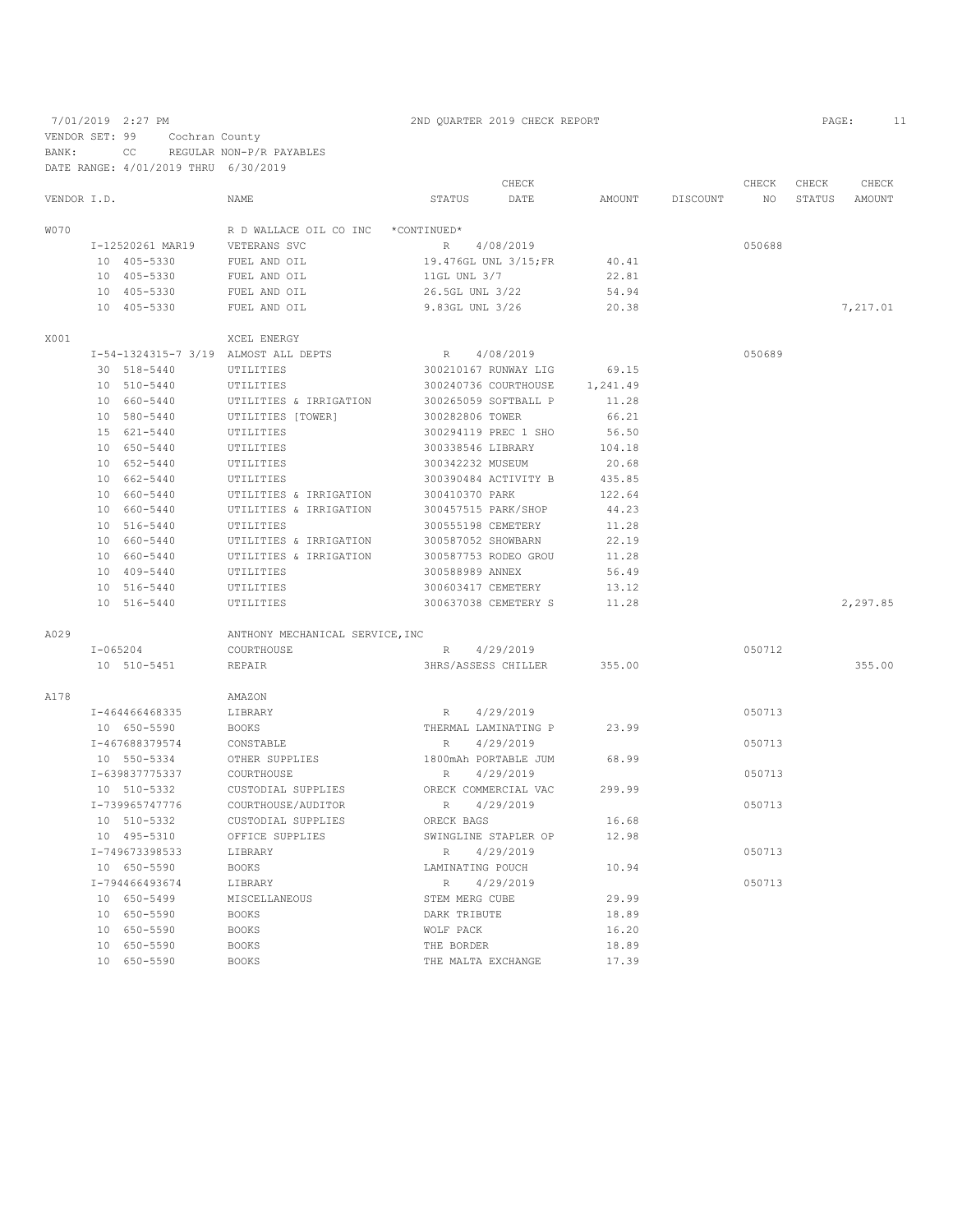7/01/2019 2:27 PM 2ND QUARTER 2019 CHECK REPORT PAGE: 12 VENDOR SET: 99 Cochran County

BANK: CC REGULAR NON-P/R PAYABLES

DATE RANGE: 4/01/2019 THRU 6/30/2019 CHECK CHECK CHECK CHECK CHECK CHECK CHECK CHECK CHECK CHECK CHECK CHECK CHECK CHECK CHECK CHECK CHECK CHECK CHECK CHECK CHECK CHECK CHECK CHECK CHECK CHECK CHECK CHECK CHECK CHECK CHECK SOLONE STATUS AMOUNT NAME STATUS DATE AMOUNT DISCOUNT  $\begin{array}{cccc}\texttt{AMAZON} & \begin{array}{c}\texttt{AMAZON} \\ \texttt{+CONTINUED*}\end{array}\end{array} & \begin{array}{cccc}\texttt{AMAZON} \\ \texttt{LIBRARY} \end{array} & \begin{array}{cccc}\texttt{+CONTINUED*} \\ \texttt{R} \end{array} \end{array}$ I-794466493674 LIBRARY R 4/29/2019 R 4/29/2019 22.46 050713 10 650-5590 BOOKS TIGER'S DREAM 22.46 10 650-5590 BOOKS KING OF SCARS 13.98 10 650-5590 BOOKS THE FIRST LADY 18.30<br>10 650-5590 BOOKS SHIPPING 2.32 10 650-5590 BOOKS SHIPPING 2.32 591.99 A249 ANTELOPE TIRE & SUPPLY, INC <br>I-DW#18425 ACTIVITY BLDG I-DW#18425 ACTIVITY BLDG R 4/29/2019 050714 10 000-4370.101 RENT-ACTIVITY BUILDING REF DEP FOR 4/19/19 150.00 150.00 A269 ABACUS COMPUTERS INC.<br>
I-121919 JAIL/MENTAL HEALTH I-121919 JAIL/MENTAL HEALTH R 4/29/2019 050715 10 512-5391 MEDICAL CARE-PRISONERS 24"HP AIO #MXL84227G 1,275.00 10 512-5391 MEDICAL CARE-PRISONERS CABLE LOCK TO SECURE 31.00 10 512-5391 MEDICAL CARE-PRISONERS HP 3YR ONSITE MAINT 45.00 10 512-5391 MEDICAL CARE-PRISONERS HP 3YR DaaS PRM PROT 335.00 10 512-5391 MEDICAL CARE-PRISONERS INSTALLATION & SETUP 875.00 2,561.00 B026 BLEDSOE WATER SUPPLY CORP I-3004 4/19 PREC 3 R 4/29/2019 050716 15 623.11 622.11 22.11 22.11 22.11 B197 BRETT BUTLER <br>I-31964 JAIL I-31964 JAIL JAIL R 4/29/2019<br>10 512-5310 OFFICE SUPPLIES RPL HANDSET 27.88 10 512-5310 OFFICE SUPPLIES RPL HANDSET 27.88<br>10 512-5310 OFFICE SUPPLIES SHIPPING 23.68 10 512-5310 OFFICE SUPPLIES SHIPPING 23.68 51.56 B263 BEN BRISTOW I-WTJPCA CONF 2019 CONSTABLE R 4/29/2019 050718 10 455-5427 CONTINUING EDUCATION MEALS 4/14-19/19; AB 121.83 121.83 C033 COLLEGE AVE ANIMAL CLINIC<br>I-171563 SHERIFF/K9 R 4/29/2019 63.00 050719 10 560-5335 CANINE CARE & SUPPLIES BRAVECTO K9 44-88 63.00 63.00 CO64 CITY OF MORTON F D<br>T-MAR 2019 PUBLIC SAFETY\*OTHER I-MAR 2019 PUBLIC SAFETY\*OTHER R 4/29/2019 050720 10 580-5414 FIRE PROTECTION CONTRACTS 114&N OF WF;GRASS 3/<br>10 580-5414 FIRE PROTECTION CONTRACTS 620 N HWY 214;STRUCT 10 580-5414 FIRE PROTECTION CONTRACTS 620 N HWY 214; STRUCT 350.00<br>10 580-5414 FIRE PROTECTION CONTRACTS 6mi S LEHMAN: GRASS 3 350.00 10 580-5414 FIRE PROTECTION CONTRACTS 6mi S LEHMAN; GRASS 3 350.00<br>10 580-5414 FIRE PROTECTION CONTRACTS 1585 BRONCO HWY; GRAS 350.00 10 580-5414 FIRE PROTECTION CONTRACTS 1585 BRONCO HWY;GRAS 10 580-5414 FIRE PROTECTION CONTRACTS 1585&769;GRASS 3/13 FIRE PROTECTION CONTRACTS 1585&769;GRASS 3/13 350.00<br>FIRE PROTECTION CONTRACTS 1585&769;GRASS 3/13 350.00 10 580-5414 FIRE PROTECTION CONTRACTS 1585&769;GRASS 3/13 350.00 10 580-5414 FIRE PROTECTION CONTRACTS 125&1169;WRECK 3/21 350.00 10 580-5414 FIRE PROTECTION CONTRACTS 1585&214;GRASS 3/23<br>10 580-5414 FIRE PROTECTION CONTRACTS 1585/S LEHMAN;GRASS 10 580-5414 FIRE PROTECTION CONTRACTS 1585/S LEHMAN; GRASS 350.00<br>10 580-5414 FIRE PROTECTION CONTRACTS FM 1337; LZ 3/27 350.00 FIRE PROTECTION CONTRACTS FM 1337;LZ 3/27 350.00 350.00 3,500.00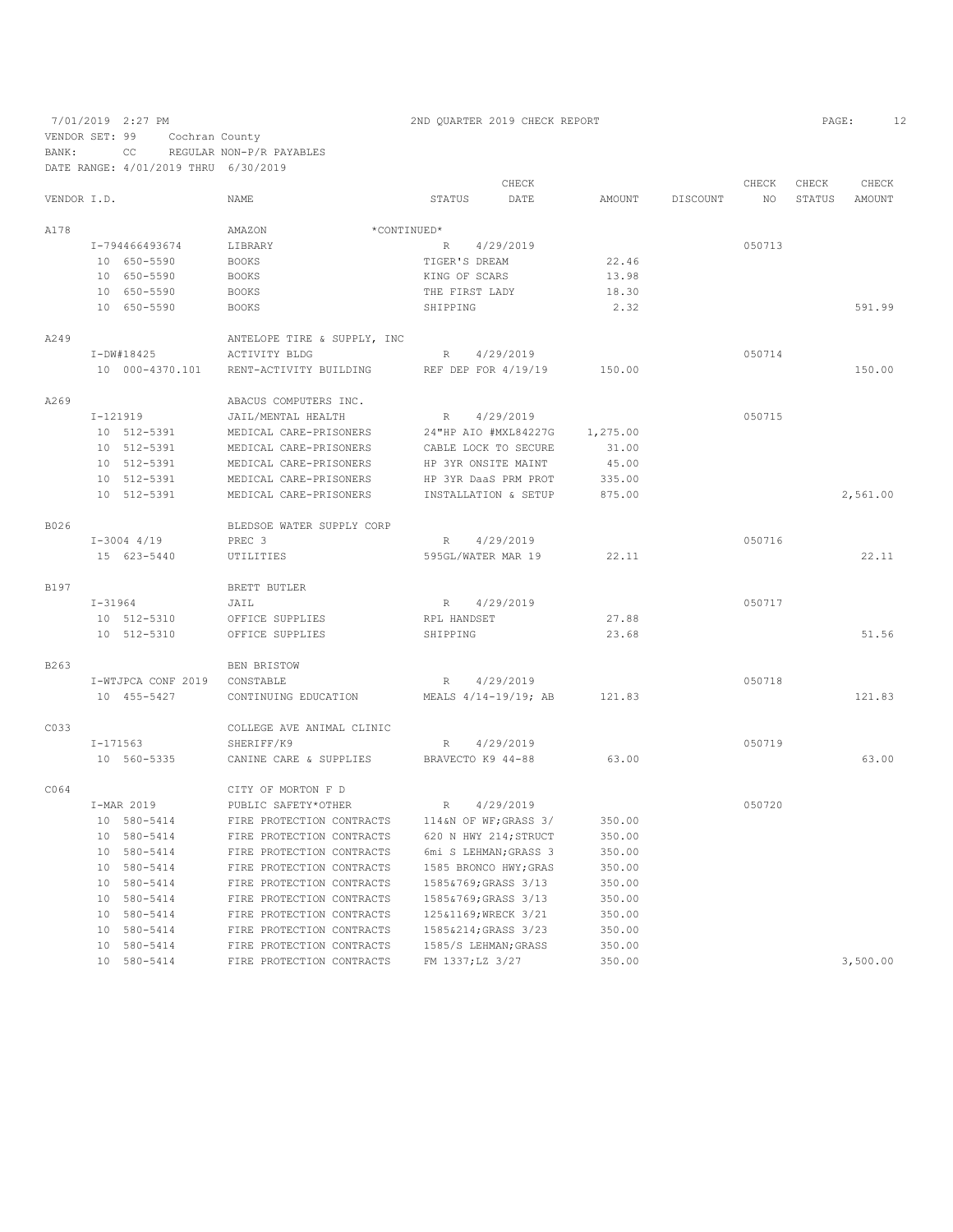7/01/2019 2:27 PM 2ND QUARTER 2019 CHECK REPORT 2019 CHECK REPORT VENDOR SET: 99 Cochran County BANK: CC REGULAR NON-P/R PAYABLES DATE RANGE: 4/01/2019 THRU 6/30/2019

|             |            |                |                                |                        | CHECK     |        |          | CHECK  | CHECK         | CHECK         |
|-------------|------------|----------------|--------------------------------|------------------------|-----------|--------|----------|--------|---------------|---------------|
| VENDOR I.D. |            |                | <b>NAME</b>                    | <b>STATUS</b>          | DATE      | AMOUNT | DISCOUNT | NO     | <b>STATUS</b> | <b>AMOUNT</b> |
| C065        |            |                | CITY OF WHITEFACE F D          |                        |           |        |          |        |               |               |
|             |            | I-MAR&APR 19   | PUBLIC SAFETY*OTHER            | R                      | 4/29/2019 |        |          | 050721 |               |               |
|             |            | 10 580-5414    | FIRE PROTECTION CONTRACTS      | 214&CR 170; GRASS 3/1  |           | 350.00 |          |        |               |               |
|             |            | 10 580-5414    | FIRE PROTECTION CONTRACTS      | 1780&30; EMS CALL 3/2  |           |        |          |        |               |               |
|             |            | 10 580-5414    | FIRE PROTECTION CONTRACTS      | 125&1169; DEER 3/21; N |           |        |          |        |               |               |
|             |            | 10 580-5414    | FIRE PROTECTION CONTRACTS      | 214&1585; GRASS 3/23   |           | 350.00 |          |        |               |               |
|             |            | 10 580-5414    | FIRE PROTECTION CONTRACTS      | 214 W SIDE; GRASS 3/2  |           | 350.00 |          |        |               |               |
|             |            | 10 580-5414    | FIRE PROTECTION CONTRACTS      | 1337; EMS STANDBY 3/2  |           |        |          |        |               |               |
|             |            | 10 580-5414    | FIRE PROTECTION CONTRACTS      | 1780&1585; GRASS 3/29  |           | 350.00 |          |        |               |               |
|             |            | 10 580-5414    | FIRE PROTECTION CONTRACTS      | 1780&CR260 GRASS 4/5   |           | 350.00 |          |        |               |               |
|             |            | 10 580-5414    | FIRE PROTECTION CONTRACTS      | CR34&CR105 GRASS 4/7   |           | 350.00 |          |        |               |               |
|             |            | 10 580-5414    | FIRE PROTECTION CONTRACTS      | 3MI S ON 1780; GRASS   |           | 350.00 |          |        |               |               |
|             |            | 10 580-5414    | FIRE PROTECTION CONTRACTS      | 1585&1780; GRASS 4/10  |           | 350.00 |          |        |               |               |
|             |            | 10 580-5414    | FIRE PROTECTION CONTRACTS      | 1780&301; GRASS 4/10   |           | 350.00 |          |        |               |               |
|             |            | 10 580-5414    | FIRE PROTECTION CONTRACTS      | 214&CR210 GRASS 4/11   |           | 350.00 |          |        |               |               |
|             |            | 10 580-5414    | FIRE PROTECTION CONTRACTS      | 214&1585; GRASS 4/15   |           | 350.00 |          |        |               | 3,850.00      |
| C165        |            |                | CITY OF MORTON                 |                        |           |        |          |        |               |               |
|             |            | I-MAR-APR 2019 | CEMETERY                       | $\mathbb R$            | 4/29/2019 |        |          | 050722 |               |               |
|             |            | 10 516-5486    | CONTRACT LABOR-OPEN CLOSE      | JAMES JOYCE 3/16/19    |           | 300.00 |          |        |               |               |
|             |            | 10 516-5486    | CONTRACT LABOR-OPEN CLOSE      | TRINESHA JOHNSON 4/1   |           | 300.00 |          |        |               |               |
|             |            | 10 516-5486    | CONTRACT LABOR-OPEN CLOSE      | JAMES KNOX 4/20/19     |           | 300.00 |          |        |               | 900.00        |
| C340        |            |                | COUNTY INFORMATION RESOURCE AG |                        |           |        |          |        |               |               |
|             |            | I-SOP010629    | NON-DEPT'L                     | R                      | 4/29/2019 |        |          | 050723 |               |               |
|             |            | 10 409-5420    | TELECOMMUNICATIONS             | 29 EMAIL ACCTS MAR 2   |           | 58.00  |          |        |               | 58.00         |
| C384        |            |                | CHEMAQUA                       |                        |           |        |          |        |               |               |
|             | $I-351074$ |                | COURTHOUSE                     | R                      | 4/29/2019 |        |          | 050724 |               |               |
|             |            | 10 510-5411    | MAINTENANCE CONTRACTS          | WATER TREATMENT APR    |           | 125.00 |          |        |               | 125.00        |
| D027        |            |                | DEMCO                          |                        |           |        |          |        |               |               |
|             |            | $I-6588944$    | LIBRARY                        | $R_{\perp}$            | 4/29/2019 |        |          | 050725 |               |               |
|             |            | 10 650-5499    | MISCELLANEOUS                  | WINDOW CLINGS          |           | 3.00   |          |        |               |               |
|             |            | 10 650-5499    | MISCELLANEOUS                  | 3/PENCILS              |           | 8.25   |          |        |               |               |
|             |            | 10 650-5499    | MISCELLANEOUS                  | 2/FLOOR DECALS         |           | 17.00  |          |        |               |               |
|             |            | 10 650-5499    | MISCELLANEOUS                  | 4/LANYARDS             |           | 5.00   |          |        |               |               |
|             |            | 10 650-5499    | MISCELLANEOUS                  | 10PC SET/BULLETIN BO   |           | 3.85   |          |        |               |               |
|             |            | 10 650-5499    | MISCELLANEOUS                  | KEY CHAINS             |           | 4.99   |          |        |               |               |
|             |            | 10 650-5499    | MISCELLANEOUS                  | STRETCHY FLYING ROCK   |           | 3.99   |          |        |               |               |
|             |            | 10 650-5499    | MISCELLANEOUS                  | 2/HANGING SWIRLES/SO   |           | 12.98  |          |        |               |               |
|             |            | 10 650-5499    | MISCELLANEOUS                  | VINYL ALIENS           |           | 8.99   |          |        |               |               |
|             |            | 10 650-5499    | MISCELLANEOUS                  | ALIEN PUFFERS          |           | 17.99  |          |        |               |               |
|             |            | 10 650-5499    | MISCELLANEOUS                  | METAL BEAD CHAIN NEC   |           | 5.99   |          |        |               |               |
|             |            | 10 650-5499    | MISCELLANEOUS                  | 2/GALAXY BOUNCE BALL   |           | 9.50   |          |        |               |               |
|             |            | 10 650-5499    | MISCELLANEOUS                  | MINI ASTRONAUTS        |           | 9.79   |          |        |               |               |
|             |            | 10 650-5499    | MISCELLANEOUS                  | MAGNETIC STAR/MOON S   |           | 1.99   |          |        |               |               |

10 650-5499 MISCELLANEOUS 4/BLK DRAWSTRING BAG 7.00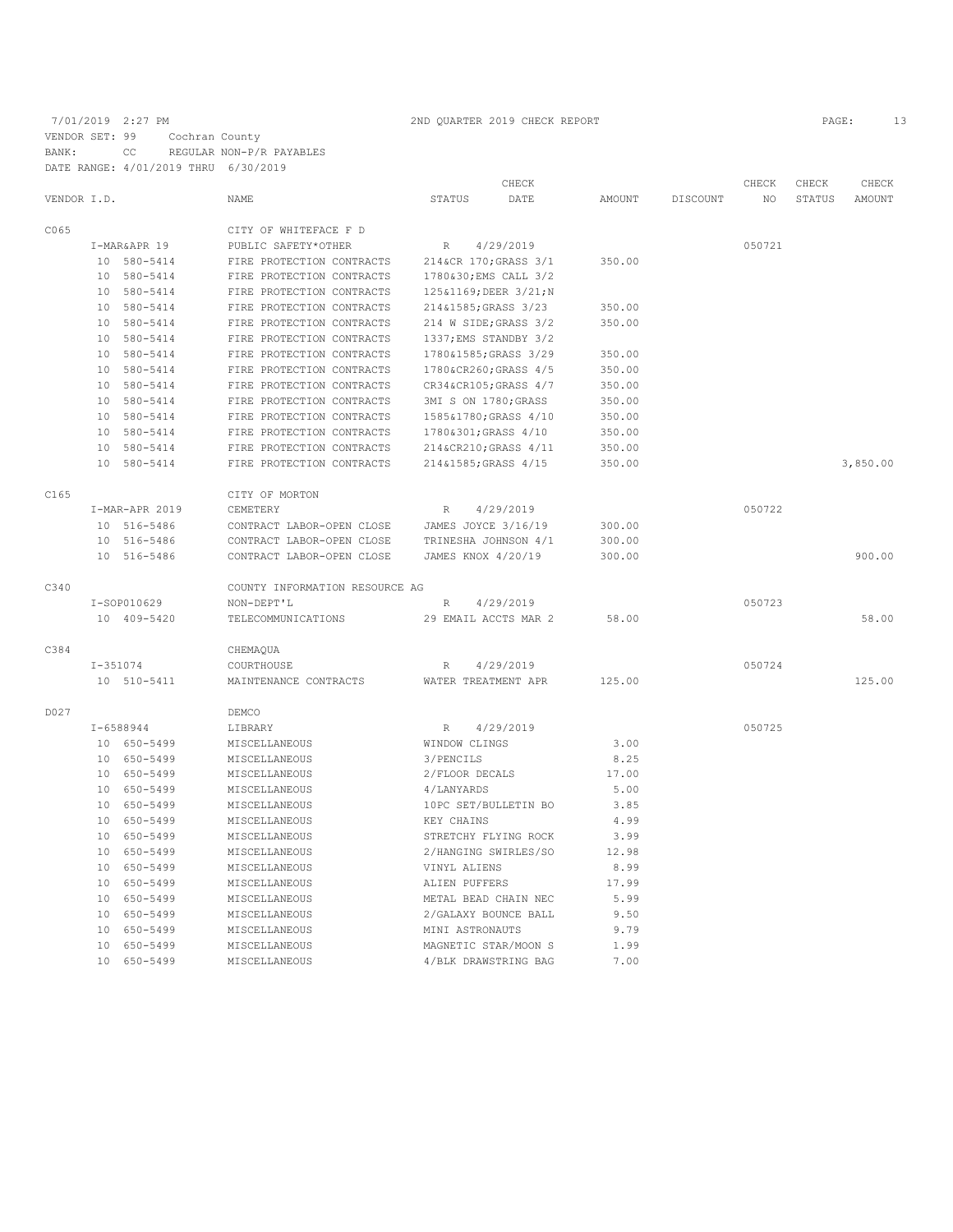VENDOR SET: 99 Cochran County

BANK: CC REGULAR NON-P/R PAYABLES

DATE RANGE: 4/01/2019 THRU 6/30/2019

|             |                              |                                                |                                              | CHECK     |        |          | CHECK  | CHECK  | CHECK  |
|-------------|------------------------------|------------------------------------------------|----------------------------------------------|-----------|--------|----------|--------|--------|--------|
| VENDOR I.D. |                              | NAME                                           | <b>STATUS</b>                                | DATE      | AMOUNT | DISCOUNT | NO.    | STATUS | AMOUNT |
| D027        |                              | DEMCO                                          | *CONTINUED*                                  |           |        |          |        |        |        |
|             | $I-6588944$                  | LIBRARY                                        | R                                            | 4/29/2019 |        |          | 050725 |        |        |
|             | 10 650-5499                  | MISCELLANEOUS                                  | 4/WATER BOTTLES                              |           | 4.00   |          |        |        |        |
|             | 10 650-5499                  | MISCELLANEOUS                                  | SHIPPING                                     |           | 13.67  |          |        |        | 137.98 |
|             |                              |                                                |                                              |           |        |          |        |        |        |
| D048        | I-IN99031                    | DATA-LINE OFFICE SYSTEMS                       |                                              | 4/29/2019 |        |          | 050726 |        |        |
|             |                              | LIBRARY                                        | R.                                           |           | 37.50  |          |        |        |        |
|             | 10 650-5411<br>10 650-5411   | MAINTENANCE CONTRACTS<br>MAINTENANCE CONTRACTS | COPIER MAINT 4/21-5/<br>214 COLOR COPIES 3/2 |           | 21.40  |          |        |        |        |
|             | I-IN99117                    | EXTENSION SVC                                  | R                                            | 4/29/2019 |        |          | 050726 |        |        |
|             | 10 665-5411                  | MAINTENANCE CONTRACTS                          | COPIER MAINT 4/5-5/4                         |           | 33.00  |          |        |        | 91.90  |
|             |                              |                                                |                                              |           |        |          |        |        |        |
| D153        |                              | SHANNA DEWBRE                                  |                                              |           |        |          |        |        |        |
|             | I-REG 2 MTG, LBK             | CLERK                                          | R                                            | 4/29/2019 |        |          | 050727 |        |        |
|             | 10 403-5427                  | CONTINUING EDUCATION                           | 120MI TO/FR LBKx2 @5                         |           | 139.20 |          |        |        | 139.20 |
| D196        |                              | JORGE DE LA CRUZ, SHERIFF                      |                                              |           |        |          |        |        |        |
|             | I-041919/GROC                | JAIL                                           | R                                            | 4/29/2019 |        |          | 050728 |        |        |
|             | 10 512-5333                  | FOOD-PRISONERS                                 | 2/EGGS/ALLSUPS 3/29                          |           | 5.98   |          |        |        |        |
|             | 10 512-5333                  | FOOD-PRISONERS                                 | 2/MILK                                       |           | 6.98   |          |        |        |        |
|             | 10 512-5333                  | FOOD-PRISONERS                                 | 4/BREAD/ALLSUPS 4/7                          |           | 3.18   |          |        |        |        |
|             | 10 512-5333                  | FOOD-PRISONERS                                 | 4/TOMATOES/ALLSUPS 4                         |           | 5.56   |          |        |        |        |
|             | 10 512-5333                  | FOOD-PRISONERS                                 | STUFFING/FAM\$ 4/10                          |           | 1.00   |          |        |        |        |
|             | 10 512-5333                  | FOOD-PRISONERS                                 | CHICKEN BROTH                                |           | 2.50   |          |        |        |        |
|             | 10 512-5333                  | FOOD-PRISONERS                                 | PINEAPPLES                                   |           | 1.40   |          |        |        |        |
|             | 10 512-5333                  | FOOD-PRISONERS                                 | 2/LETTUCE/ALLSUPS 4/                         |           | 2.18   |          |        |        |        |
|             | 10 512-5333                  | FOOD-PRISONERS                                 | ONIONS                                       |           | 0.99   |          |        |        |        |
|             | 10 512-5333                  | FOOD-PRISONERS                                 | 4/JALAPENOS                                  |           | 0.40   |          |        |        |        |
|             | 10 512-5392                  | MISCELLANEOUS SUPPLIES                         | RENUZIT SPRAY/FAM\$ 4                        |           | 1.00   |          |        |        |        |
|             | 10 512-5392                  | MISCELLANEOUS SUPPLIES                         | SCOUR PADS                                   |           | 1.65   |          |        |        |        |
|             | 10 512-5333                  | FOOD-PRISONERS                                 | 2/MILK/ALLSUPS 4/11                          |           | 6.98   |          |        |        |        |
|             | 10 512-5333                  | FOOD-PRISONERS                                 | EGGS                                         |           | 2.99   |          |        |        |        |
|             | 10 512-5333                  | FOOD-PRISONERS                                 | 3/BREAD                                      |           | 2.48   |          |        |        |        |
|             | 10 512-5333                  | FOOD-PRISONERS                                 | EGGS                                         |           | 1.99   |          |        |        |        |
|             | 10 512-5333                  | FOOD-PRISONERS                                 | 2/BREAD/ALLSUPS 4/13                         |           | 1.59   |          |        |        |        |
|             | 10 512-5333                  | FOOD-PRISONERS                                 | CRACKERS/FAM\$ 4/16                          |           | 2.00   |          |        |        |        |
|             | 10 512-5333                  | FOOD-PRISONERS                                 | 4/NOODLE SOUP                                |           | 4.00   |          |        |        |        |
|             | 10 512-5333                  | FOOD-PRISONERS                                 | 3/SPRITE                                     |           | 3.00   |          |        |        |        |
|             | 10 512-5333                  | FOOD-PRISONERS                                 | 2/MILK/ALLSUPS 4/18                          |           | 6.98   |          |        |        |        |
|             | I-JAIL SCHL/OCHOA            | SHERIFF/JAIL                                   | R                                            | 4/29/2019 |        |          | 050728 |        |        |
|             | 10 560-5427                  | CONTINUING EDUCATION                           | MEALS/OCHOA JAIL SCH                         |           | 72.93  |          |        |        |        |
|             | I-PSTG TDCJ INTK4/23 SHERIFF |                                                | R                                            | 4/29/2019 |        |          | 050728 |        |        |
|             | 10 560-5311                  | POSTAL EXPENSES                                | HERNANDEZ INTAKE PCK                         |           | 25.50  |          |        |        |        |
|             | $I-TRNG$ 4/5/19              | SHERIFF                                        | R                                            | 4/29/2019 |        |          | 050728 |        |        |
|             | 10 560-5427                  | CONTINUING EDUCATION                           | SWAT TRNG/DUDLEY MEA                         |           | 16.41  |          |        |        |        |
|             | 10 560-5427                  | CONTINUING EDUCATION                           | TRNG/RUBEN MEALS                             |           | 11.69  |          |        |        |        |
|             | I-XPORT/041919               | JAIL                                           | R                                            | 4/29/2019 |        |          | 050728 |        |        |
|             | 10 512-5499                  | MISCELLANEOUS                                  | MEALS/PROTHRO/JACKSO                         |           | 38.16  |          |        |        |        |
|             | I-XPORT/042319               | JAIL                                           | R                                            | 4/29/2019 |        |          | 050728 |        |        |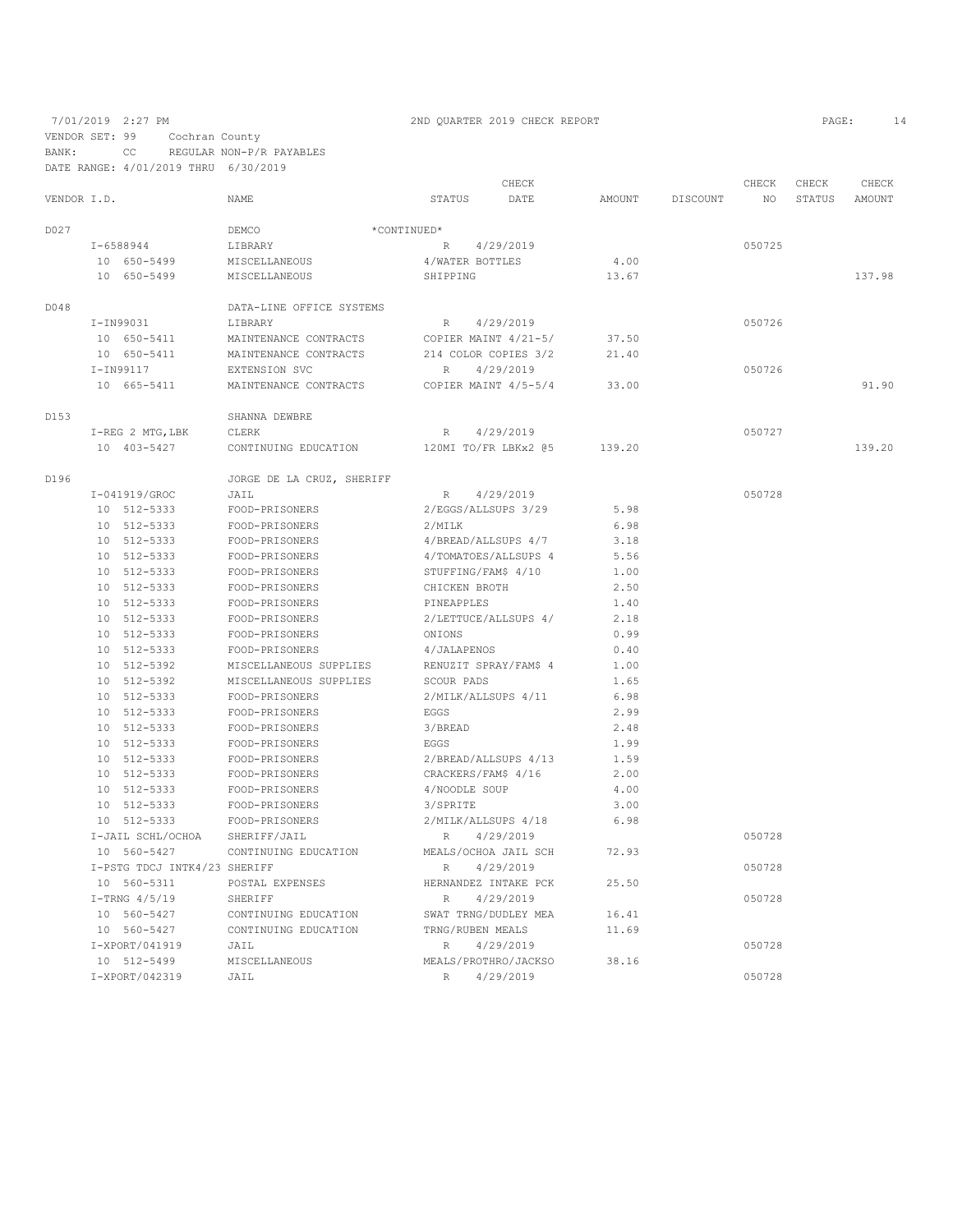7/01/2019 2:27 PM 2ND QUARTER 2019 CHECK REPORT PAGE: 15 VENDOR SET: 99 Cochran County BANK: CC REGULAR NON-P/R PAYABLES

DATE RANGE: 4/01/2019 THRU 6/30/2019 CHECK CHECK CHECK CHECK CHECK CHECK CHECK CHECK CHECK CHECK CHECK CHECK CHECK CHECK CHECK CHECK CHECK CHECK CHECK CHECK CHECK CHECK AMOUNT NO STATUS AMOUNT VENDOR I.D. NAME STATUS DATE AMOUNT DISCOUNT NO STATUS AMOUNT D196 JORGE DE LA CRUZ, SHERIFF \*CONTINUED\* I-XPORT/042319 JAIL R 4/29/2019 050728 10 512-5499 MISCELLANEOUS MEALS/ELIDA/SCOTT/HE 43.00 272.52 E017 ELLIS AND SON INC I-PATTY LOU WRIGHT JUSTICE OF PEACE  $R = 4/29/2019$  95.00 050729<br>10 455-5405 AUTOPSY 1.00 RMV/PATTY LOU WRIGHT 95.00 10 455-5405 AUTOPSY RMV/PATTY LOU WRIGHT 95.00 10 455-5405 AUTOPSY BODY BAG 60.00 10 455-5405 AUTOPSY TRNSPRT TO LBK 87.50 I-R.KENICK 031819 WELFARE R 4/29/2019<br>10 640–5409 FINERALS TNDIGENT CREMATION/R 1.500.00 10 640-5409 FUNERALS INDIGENT CREMATION/R 1,500.00 1,742.50 E095 ENERTECH<br>I-DW#18208 ACTIVITY BLDG I-DW#18208 ACTIVITY BLDG R 4/29/2019 050730 10 000-4370.101 RENT-ACTIVITY BUILDING REF DEP FOR 4/2/19 150.00 150.00 G249 GULF COAST TRADES CENTER<br>
I-2013044617 JUVENILE PROBATION JUVENILE PROBATION R 4/29/2019<br>
Other Placements 31DAYS/POST(N)@103.0 3,193.93 17 573-5413.004 Other Placements 31DAYS/POST(N)@103.0 3,193.93 3,193.93 INTERSTATE BILLING SVC, INC<br>
T-3014062030<br>
PREC 4 PREC 4 R 4/29/2019<br>
REPAIRS SPRING AIR 51.90 15 624-5451 REPAIRS SPRING AIR 51.90 51.90 J074 TREVA JACKSON, TAX ASSESSOR/CO I-TRAVEL 042319 TAX A/C R 4/29/2019 050733 10 499-5425 TRAVEL IN-COUNTY (DOCUMENTED) IN-COUNTY TRAVEL 1/1 7.89 10 499-5427 CONTINUING EDUCATION 120MI TO/FR LBK MTG 69.60 77.49 K084 KASEY KUEHLER I-1283 JUVENILE PROBATION R 4/29/2019 050734 17 573-5413.001 Inter-Cnty Contr TELECOUNSEL'GCOUNSELING JUV#857 70.00 70.00 L182 LUBBOCK COUNTY SHERIFF'S OFC I-201903 JAIL JAIL JANEOUS R 4/29/2019<br>10 512-5499 MISCELLANEOUS 4 DAYS/ERIC JACKSON 260.00 10 512-5499 MISCELLANEOUS 4 DAYS/ERIC JACKSON 260.00 260.00 MCWHORTER'S LTD<br>
I-4025354<br>
SHERIFF I-4025354 SHERIFF SHERIFF R 4/29/2019 R 5/0736 10 560-5454 TIRES 50MI TO/FR SITE @\$1. 62.50 10 560-5454 TIRES 2/265/70R17 TIRES 238.42 10 560-5454 TIRES 2/TIRE DISPOSAL 5.00 10 560-5454 TIRES 2/MT& DISMT 16.00 1-4025691 SHERIFF SHERIFF R 4/29/2019<br>10 560-5454 TIRES 225/60R18 EAGLE RS-A 129.48 10 560-5454 TIRES 225/60R18 EAGLE RS-A 129.48<br>10 560-5454 TIRES TIRES TIRE DISPOSAL 2.50 10 560-5454 TIRES TIRE DISPOSAL 2.50<br>10 560-5454 TIRES WHEEL BALANCE 10.00 10 560-5454 TIRES WHEEL BALANCE 10.00 10 560-5454 TIRES WEIGHT 1.00 1610-051464.90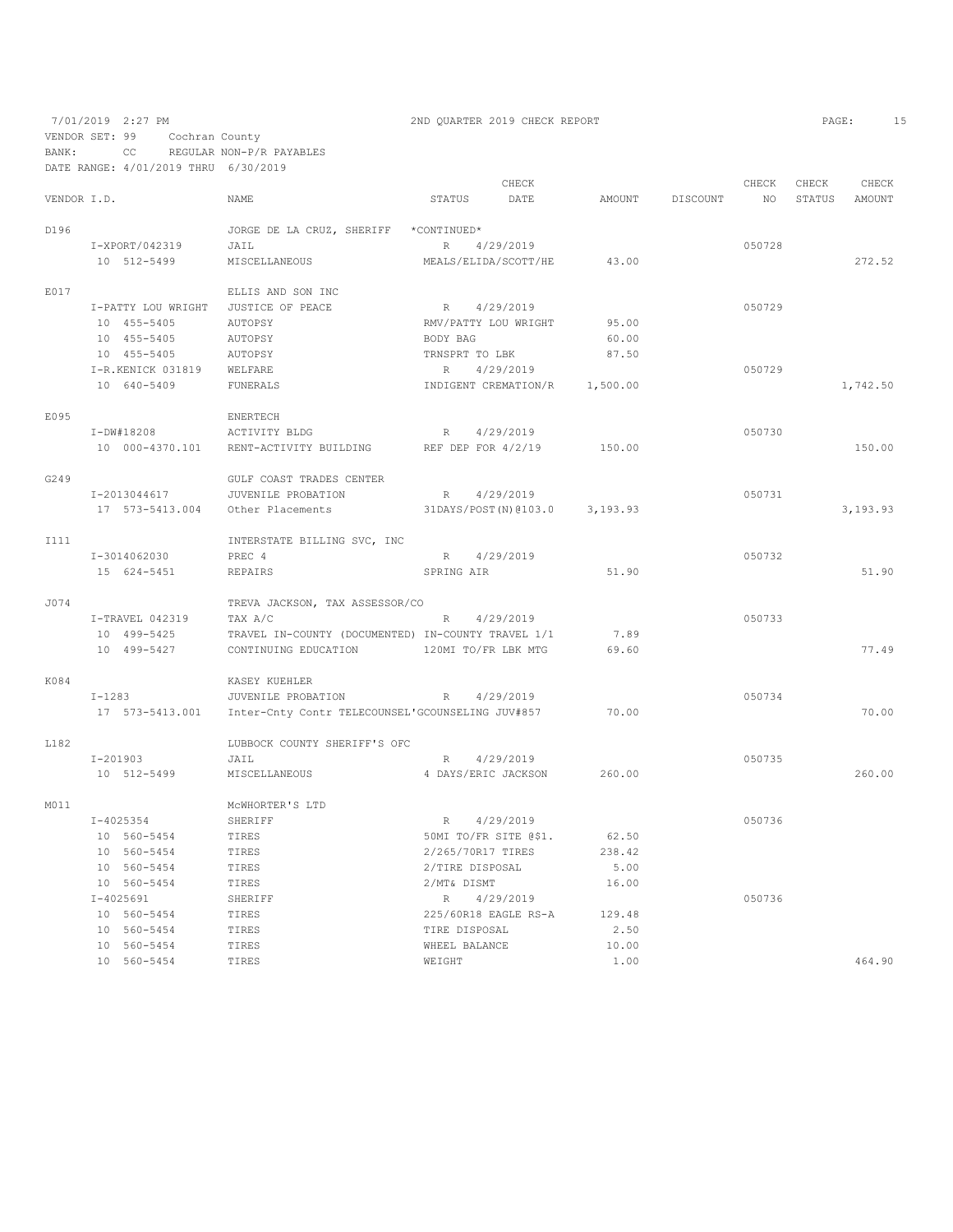# 7/01/2019 2:27 PM 2ND QUARTER 2019 CHECK REPORT 2019 CHECK REPORT

VENDOR SET: 99 Cochran County

BANK: CC REGULAR NON-P/R PAYABLES DATE RANGE: 4/01/2019 THRU 6/30/2019

|             |                                  |                                                                                                                                                                                                                                                                      |                      | CHECK                       |        |                 | CHECK           | CHECK  | CHECK    |
|-------------|----------------------------------|----------------------------------------------------------------------------------------------------------------------------------------------------------------------------------------------------------------------------------------------------------------------|----------------------|-----------------------------|--------|-----------------|-----------------|--------|----------|
| VENDOR I.D. |                                  | NAME                                                                                                                                                                                                                                                                 | STATUS               | DATE                        |        | AMOUNT DISCOUNT | NO <sub>1</sub> | STATUS | AMOUNT   |
| M097        |                                  | REYNALDO MORIN                                                                                                                                                                                                                                                       |                      |                             |        |                 |                 |        |          |
|             |                                  |                                                                                                                                                                                                                                                                      |                      |                             |        |                 | 050737          |        |          |
|             |                                  | $\begin{tabular}{lllllllllll} \texttt{I-90TH} & \texttt{ANNL} & \texttt{CONF19} & \texttt{COMMISSIONERS} & \texttt{COURT} & & & \texttt{R} & 4/29/2019 \\ & 15 & 610-5427 & \texttt{COMM-CONTINUING EDUCATION} & 3 & \texttt{NITES/AMARILLO} & 4/2 \\ \end{tabular}$ |                      |                             | 417.00 |                 |                 |        |          |
|             | 15 610-5427                      | COMM-CONTINUING EDUCATION LODGING TAX                                                                                                                                                                                                                                |                      |                             | 62.55  |                 |                 |        |          |
|             | 15 610-5427                      | COMM-CONTINUING EDUCATION                                                                                                                                                                                                                                            | 3 NITES PARKING      |                             | 21.00  |                 |                 |        | 500.55   |
| M182        |                                  | BEVERLY MCCLELLAN                                                                                                                                                                                                                                                    |                      |                             |        |                 |                 |        |          |
|             | I-RISK MGT CONF'19 NON-DEPT'L    |                                                                                                                                                                                                                                                                      | R 4/29/2019          |                             |        |                 | 050738          |        |          |
|             | 10 409-5427                      | CONTINUING EDUCATION                                                                                                                                                                                                                                                 | 3/NITES SAN MARCOS 4 |                             | 357.00 |                 |                 |        |          |
|             | 10 409-5427                      | CONTINUING EDUCATION                                                                                                                                                                                                                                                 | LODGING TAX          |                             | 53.55  |                 |                 |        |          |
|             | 10 409-5427                      | CONTINUING EDUCATION                                                                                                                                                                                                                                                 | MEALS 4/9-12/19      |                             | 45.72  |                 |                 |        | 456.27   |
|             |                                  |                                                                                                                                                                                                                                                                      |                      |                             |        |                 |                 |        |          |
| M316        |                                  | MAIL FINANCE                                                                                                                                                                                                                                                         |                      |                             |        |                 |                 |        |          |
|             | I-N7673032                       | NON-DEPT'L                                                                                                                                                                                                                                                           | R 4/29/2019          |                             |        |                 | 050739          |        |          |
|             | 10 409-5311                      | POSTAL EXPENSES                                                                                                                                                                                                                                                      |                      | POSTG MCH LEASE 5/8- 737.91 |        |                 |                 |        | 737.91   |
| M348        |                                  | JENNIFER MIRLL, PLLC                                                                                                                                                                                                                                                 |                      |                             |        |                 |                 |        |          |
|             | I-#4556 1/24/19                  | DISTRICT COURT                                                                                                                                                                                                                                                       | R 4/29/2019          |                             |        |                 | 050740          |        |          |
|             | 10 435-5400                      | ATTORNEY AD LITEM                                                                                                                                                                                                                                                    | ADV HRNG/(C)CPS#4556 |                             | 300.00 |                 |                 |        |          |
|             | I-#4556 1/8/19                   | DISTRICT COURT                                                                                                                                                                                                                                                       | R 4/29/2019          |                             |        |                 | 050740          |        |          |
|             | 10 435-5400                      | ATTORNEY AD LITEM                                                                                                                                                                                                                                                    |                      | HRNG RESET/(C)CPS#45        | 300.00 |                 |                 |        |          |
|             | I-CPS#4558 031919 DISTRICT COURT |                                                                                                                                                                                                                                                                      | R 4/29/2019          |                             |        |                 | 050740          |        |          |
|             | 10 435-5400                      | ATTORNEY AD LITEM                                                                                                                                                                                                                                                    | ADV HRNG/(C)#4558    |                             | 300.00 |                 |                 |        | 900.00   |
| 0022        |                                  | OVERHEAD DOOR COMPANY OF                                                                                                                                                                                                                                             |                      |                             |        |                 |                 |        |          |
|             | $I - 83576$                      | PREC 1                                                                                                                                                                                                                                                               | R 4/29/2019          |                             |        |                 | 050741          |        |          |
|             | 15 621-5451                      | REPAIRS                                                                                                                                                                                                                                                              |                      | RPR BOTTOM WEATHERST 199.50 |        |                 |                 |        | 199.50   |
| 0041        |                                  | OMNIBASE SERVICES OF TEXAS, LP                                                                                                                                                                                                                                       |                      |                             |        |                 |                 |        |          |
|             | I-1ST QTR FEES 19 FTA FEES       |                                                                                                                                                                                                                                                                      | R 4/29/2019          |                             |        |                 | 050742          |        |          |
|             |                                  | 10 000-2206.003 Omni Collection Fee 3T QTR FEES 2019                                                                                                                                                                                                                 |                      |                             | 60.00  |                 |                 |        | 60.00    |
|             |                                  |                                                                                                                                                                                                                                                                      |                      |                             |        |                 |                 |        |          |
| 0125        |                                  | OFFICIAL PAYMENTS CORPORATION                                                                                                                                                                                                                                        |                      |                             |        |                 |                 |        |          |
|             | I-1000003762                     | TAX A/C                                                                                                                                                                                                                                                              | R 4/29/2019          |                             |        |                 | 050743          |        |          |
|             | 10 499-5408                      | TAX ROLL                                                                                                                                                                                                                                                             |                      | RETURN ITEM FEE FEB1        | 5.95   |                 |                 |        | 5.95     |
| P017        |                                  | POSTMASTER                                                                                                                                                                                                                                                           |                      |                             |        |                 |                 |        |          |
|             | I-SHERIFF 4/24/19                | SHERIFF                                                                                                                                                                                                                                                              | R 4/29/2019          |                             |        |                 | 050744          |        |          |
|             | 10 560-5311                      | POSTAL EXPENSES                                                                                                                                                                                                                                                      | 3RLS FOREVER STAMPS  |                             | 165.00 |                 |                 |        | 165.00   |
| S005        |                                  | DORIS SEALY, COUNTY TREAS                                                                                                                                                                                                                                            |                      |                             |        |                 |                 |        |          |
|             | I-47TH TREAS CONF 19 TREASURER   |                                                                                                                                                                                                                                                                      | R 4/29/2019          |                             |        |                 | 050745          |        |          |
|             | 10 497-5427                      | CONTINUING EDUCATION                                                                                                                                                                                                                                                 | 858MI TO/FR AUSTIN @ |                             | 497.64 |                 |                 |        |          |
|             | 10 497-5427                      | CONTINUING EDUCATION                                                                                                                                                                                                                                                 | 3NITES/AUSTIN 4/14-1 |                             | 580.00 |                 |                 |        |          |
|             | 10 497-5427                      | CONTINUING EDUCATION                                                                                                                                                                                                                                                 | LODGING TAX          |                             | 87.00  |                 |                 |        |          |
|             | 10 497-5427                      | CONTINUING EDUCATION                                                                                                                                                                                                                                                 | MEALS                |                             | 66.52  |                 |                 |        |          |
|             | 10 497-5427                      | CONTINUING EDUCATION                                                                                                                                                                                                                                                 | TOLLS                |                             | 1.15   |                 |                 |        | 1,232.31 |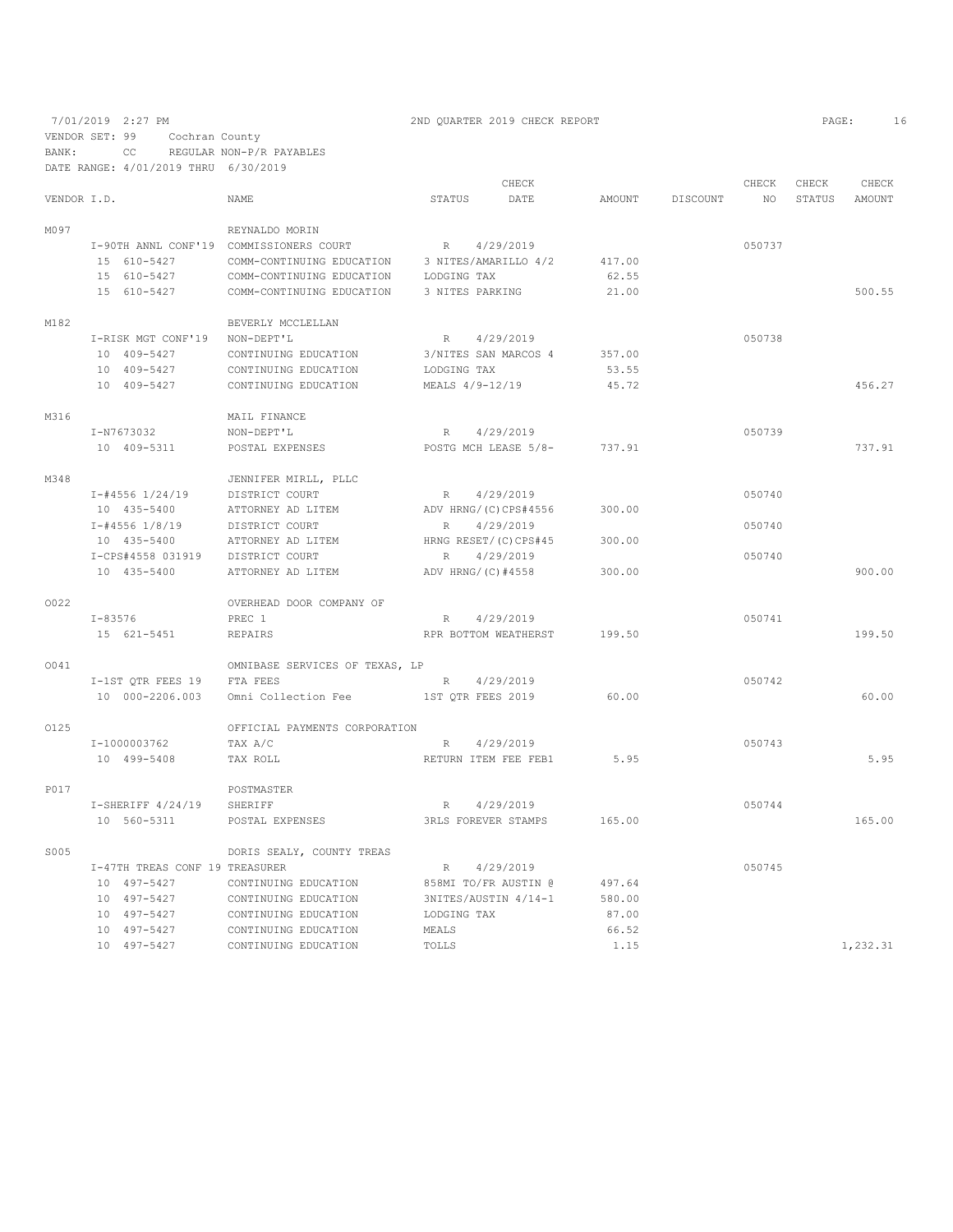### 7/01/2019 2:27 PM 2ND QUARTER 2019 CHECK REPORT 2019 CHECK REPORT VENDOR SET: 99 Cochran County BANK: CC REGULAR NON-P/R PAYABLES DATE RANGE: 4/01/2019 THRU 6/30/2019

|             |                  |                         |                     | CHECK                  |          |          | CHECK  | CHECK  | CHECK    |
|-------------|------------------|-------------------------|---------------------|------------------------|----------|----------|--------|--------|----------|
| VENDOR I.D. |                  | <b>NAME</b>             | STATUS              | DATE                   | AMOUNT   | DISCOUNT | NO.    | STATUS | AMOUNT   |
| S079        |                  | STEWART & STEVENSON LLC |                     |                        |          |          |        |        |          |
|             | C-6939249 RM     | PREC 3                  | R                   | 4/29/2019              |          |          | 050746 |        |          |
|             | 15 623-5451      | <b>REPAIRS</b>          |                     | RET CORE DEP, TURBO/9  | 405.00CR |          |        |        |          |
|             | I-6933014 RI     | PREC <sub>3</sub>       | R                   | 4/29/2019              |          |          | 050746 |        |          |
|             | 15 623-5451      | REPAIRS                 | SENSOR ASSY SRS/'94 |                        | 98.19    |          |        |        |          |
|             | 15 623-5451      | <b>REPAIRS</b>          | SHIPPING            |                        | 10.00    |          |        |        |          |
|             | I-6937671 RI     | PREC 3                  | R                   | 4/29/2019              |          |          | 050746 |        |          |
|             | 15 623-5451      | <b>REPAIRS</b>          |                     | 2/STUD EXH/'94 INTL#   | 1,586.23 |          |        |        |          |
|             | 15 623-5451      | REPAIRS                 | 4/GASKETS           |                        | 22.44    |          |        |        |          |
|             | 15 623-5451      | <b>REPAIRS</b>          | GASKET              |                        | 0.93     |          |        |        |          |
|             | 15 623-5451      | <b>REPAIRS</b>          |                     | GASKET, TURBO/RIZER, W | 3.77     |          |        |        |          |
|             | 15 623-5451      | REPAIRS                 | $4/M-NUT$           |                        | 2.28     |          |        |        |          |
|             | 15 623-5451      | <b>REPAIRS</b>          | 4/WASHERS           |                        | 7.88     |          |        |        | 1,326.72 |
| S242        |                  | SAM'S CLUB              |                     |                        |          |          |        |        |          |
|             | I-6500 030619    | JAIL                    | R                   | 4/29/2019              |          |          | 050747 |        |          |
|             | 10 512-5333      | FOOD-PRISONERS          | CATFISH FILLET      |                        | 75.98    |          |        |        |          |
|             | 10 512-5333      | FOOD-PRISONERS          | 2/PURNELL SAUSAGE   |                        | 15.96    |          |        |        |          |
|             | 10 512-5392      | MISCELLANEOUS SUPPLIES  | 2/20oz FOAM CUPS    |                        | 48.56    |          |        |        |          |
|             | 10 512-5392      | MISCELLANEOUS SUPPLIES  | 2/PLATES            |                        | 24.96    |          |        |        |          |
|             | 10 512-5333      | FOOD-PRISONERS          | <b>BACON</b>        |                        | 35.22    |          |        |        |          |
|             | 10 512-5333      | FOOD-PRISONERS          | 4/POPCORN SHRIMP    |                        | 47.92    |          |        |        |          |
|             | 10 512-5392      | MISCELLANEOUS SUPPLIES  | 2/BATH TISSUE       |                        | 38.96    |          |        |        |          |
|             | 10 512-5392      | MISCELLANEOUS SUPPLIES  | 2/PAPER TOWELS      |                        | 36.96    |          |        |        | 324.52   |
| S281        |                  | STAPLES                 |                     |                        |          |          |        |        |          |
|             | I-2264286641     | SHERIFF                 | R                   | 4/29/2019              |          |          | 050748 |        |          |
|             | 10 560-5310      | OFFICE SUPPLIES         | 2/VERBATIM CD'S     |                        | 59.98    |          |        |        |          |
|             | 10 560-5310      | OFFICE SUPPLIES         | 2/5x8 NOTEPADS      |                        | 34.58    |          |        |        |          |
|             | 10 560-5310      | OFFICE SUPPLIES         | REWARDS APPLIED     |                        | 91.00CR  |          |        |        |          |
|             | I-2271293221     | JAIL/SHERIFF            | $\mathbb R$         | 4/29/2019              |          |          | 050748 |        |          |
|             | 10 512-5310      | OFFICE SUPPLIES         | BLK TONER           |                        | 76.89    |          |        |        |          |
|             | 10 512-5310      | OFFICE SUPPLIES         | CYAN TONER          |                        | 74.89    |          |        |        |          |
|             | 10 560-5310      | OFFICE SUPPLIES         | MAGENTA TONER       |                        | 74.89    |          |        |        |          |
|             | 10 560-5310      | OFFICE SUPPLIES         | YELLOW TONER        |                        | 74.89    |          |        |        |          |
|             | 10 560-5310      | OFFICE SUPPLIES         | 3IN BINDER          |                        | 14.07    |          |        |        |          |
|             | 10 512-5310      | OFFICE SUPPLIES         | <b>DISC</b>         |                        | 2.79CR   |          |        |        |          |
|             | 10 560-5310      | OFFICE SUPPLIES         | <b>DISC</b>         |                        | 2.79CR   |          |        |        | 313.61   |
| S325        |                  | DONNA SCHMIDT           |                     |                        |          |          |        |        |          |
|             | I-WTJPCA CONF'19 | JUSTICE OF PEACE        | $\mathbb R$         | 4/29/2019              |          |          | 050749 |        |          |
|             | 10 455-5427      | CONTINUING EDUCATION    | 440MI TO/FR ABILENE |                        | 255.20   |          |        |        |          |
|             | 10 455-5427      | CONTINUING EDUCATION    | 3 NITES 4/15-17/19  |                        | 324.30   |          |        |        |          |
|             | 10 455-5427      | CONTINUING EDUCATION    | MEALS, TIPS         |                        | 11.09    |          |        |        | 590.59   |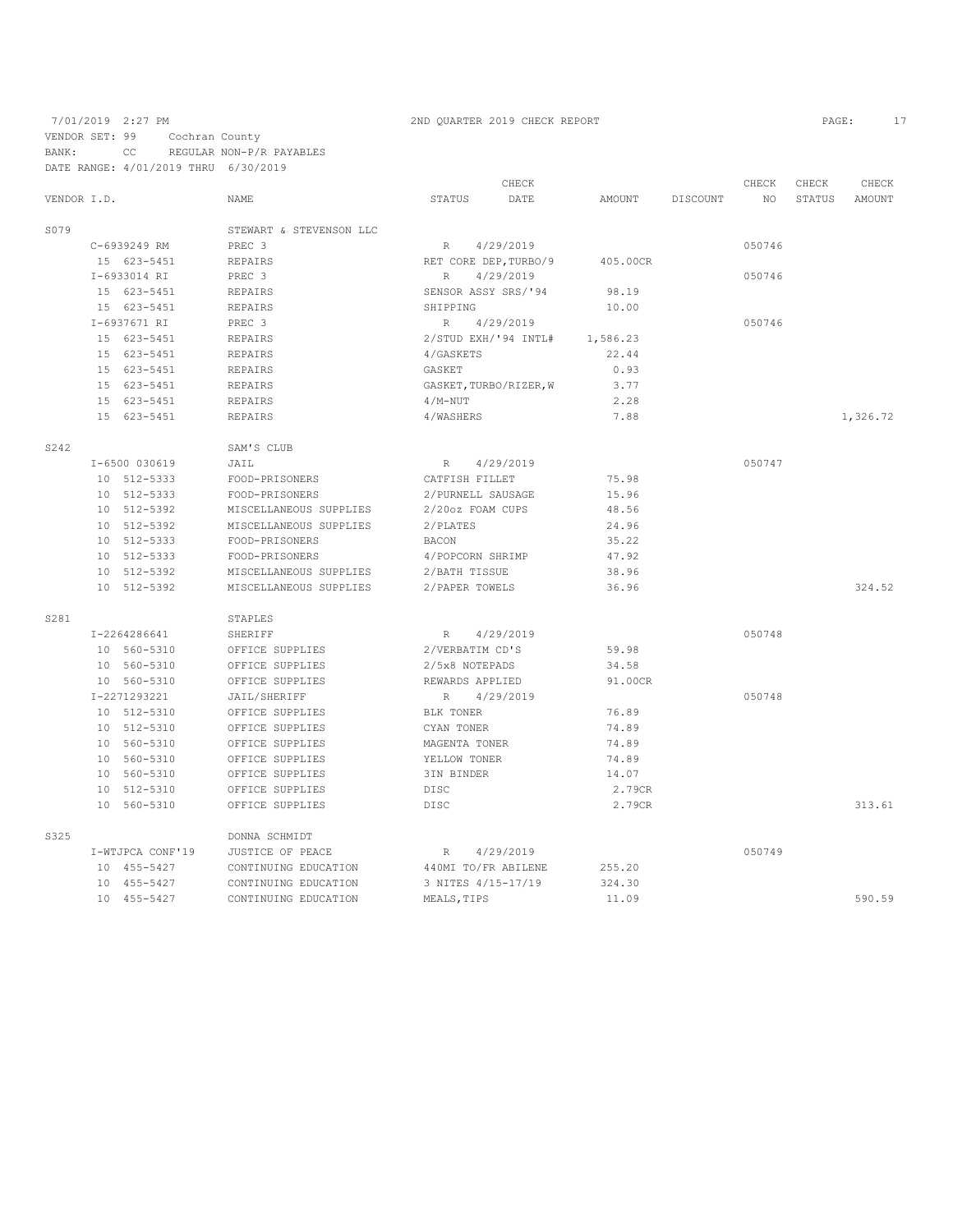## 7/01/2019 2:27 PM 2ND QUARTER 2019 CHECK REPORT PAGE: 18

VENDOR SET: 99 Cochran County

T294 TREX INC.

BANK: CC REGULAR NON-P/R PAYABLES DATE RANGE: 4/01/2019 THRU 6/30/2019

|                 |                             |        | CHECK                                      |                                                                                                                                                                                                                                                                                                                                                                                                                    |                                                                                                                            | CHECK  | CHECK       | CHECK    |
|-----------------|-----------------------------|--------|--------------------------------------------|--------------------------------------------------------------------------------------------------------------------------------------------------------------------------------------------------------------------------------------------------------------------------------------------------------------------------------------------------------------------------------------------------------------------|----------------------------------------------------------------------------------------------------------------------------|--------|-------------|----------|
| VENDOR I.D.     | NAME                        | STATUS |                                            | AMOUNT                                                                                                                                                                                                                                                                                                                                                                                                             |                                                                                                                            |        | STATUS      | AMOUNT   |
|                 | ERIC SILHAN                 |        |                                            |                                                                                                                                                                                                                                                                                                                                                                                                                    |                                                                                                                            |        |             |          |
| I-WTJCT APR19   | COMMISSIONERS COURT         |        |                                            |                                                                                                                                                                                                                                                                                                                                                                                                                    |                                                                                                                            | 050750 |             |          |
| 15 610-5427     |                             |        |                                            |                                                                                                                                                                                                                                                                                                                                                                                                                    |                                                                                                                            |        |             |          |
| 15 610-5427     | COMM-CONTINUING EDUCATION   |        |                                            | 83.40                                                                                                                                                                                                                                                                                                                                                                                                              |                                                                                                                            |        |             |          |
| 15 610-5427     | COMM-CONTINUING EDUCATION   |        |                                            | 80.00                                                                                                                                                                                                                                                                                                                                                                                                              |                                                                                                                            |        |             |          |
| 15 610-5427     | COMM-CONTINUING EDUCATION   |        |                                            | 6.60                                                                                                                                                                                                                                                                                                                                                                                                               |                                                                                                                            |        |             | 726.00   |
|                 |                             |        |                                            |                                                                                                                                                                                                                                                                                                                                                                                                                    |                                                                                                                            |        |             |          |
| I-5192          | JUSTICE OF PEACE            |        |                                            |                                                                                                                                                                                                                                                                                                                                                                                                                    |                                                                                                                            | 050751 |             |          |
| 10 455-5405     | AUTOPSY                     |        |                                            | 2,750.00                                                                                                                                                                                                                                                                                                                                                                                                           |                                                                                                                            |        |             |          |
| $I - 5210$      | JUSTICE OF PEACE            |        |                                            |                                                                                                                                                                                                                                                                                                                                                                                                                    |                                                                                                                            | 050751 |             |          |
| 10 455-5405     | AUTOPSY                     |        |                                            | 2,200.00                                                                                                                                                                                                                                                                                                                                                                                                           |                                                                                                                            |        |             | 4,950.00 |
|                 | SOS WASTE DISPOSAL, INC     |        |                                            |                                                                                                                                                                                                                                                                                                                                                                                                                    |                                                                                                                            |        |             |          |
| I-61561         | PREC 3/PREC 4               |        |                                            |                                                                                                                                                                                                                                                                                                                                                                                                                    |                                                                                                                            | 050752 |             |          |
| 15 623-5440     | UTILITIES                   |        |                                            | 57.25                                                                                                                                                                                                                                                                                                                                                                                                              |                                                                                                                            |        |             |          |
| 15 624-5440     | UTILITIES                   |        |                                            | 55.25                                                                                                                                                                                                                                                                                                                                                                                                              |                                                                                                                            |        |             | 112.50   |
|                 | TEXAS DEPARTMENT OF HEALTH  |        |                                            |                                                                                                                                                                                                                                                                                                                                                                                                                    |                                                                                                                            |        |             |          |
| I-2008086       | CLERK                       | R      |                                            |                                                                                                                                                                                                                                                                                                                                                                                                                    |                                                                                                                            | 050753 |             |          |
| 10 403-5310     | OFFICE SUPPLIES             |        |                                            | 7.32                                                                                                                                                                                                                                                                                                                                                                                                               |                                                                                                                            |        |             | 7.32     |
|                 | TEXAS TECH UNIVERSITY       |        |                                            |                                                                                                                                                                                                                                                                                                                                                                                                                    |                                                                                                                            |        |             |          |
| I-#1596/CIPOLLA | DISTRICT COURT              |        |                                            |                                                                                                                                                                                                                                                                                                                                                                                                                    |                                                                                                                            | 050754 |             |          |
| 10 435-5400     | ATTORNEY AD LITEM           |        |                                            | 300.00                                                                                                                                                                                                                                                                                                                                                                                                             |                                                                                                                            |        |             |          |
| I-#1597/CIPOLLA | DISTRICT COURT              | R      |                                            |                                                                                                                                                                                                                                                                                                                                                                                                                    |                                                                                                                            | 050754 |             |          |
| 10 435-5400     | ATTORNEY AD LITEM           |        |                                            | 300.00                                                                                                                                                                                                                                                                                                                                                                                                             |                                                                                                                            |        |             | 600.00   |
|                 | TASCOSA OFFICE MACHINES INC |        |                                            |                                                                                                                                                                                                                                                                                                                                                                                                                    |                                                                                                                            |        |             |          |
| $I - 117444$    | CLERK                       |        |                                            |                                                                                                                                                                                                                                                                                                                                                                                                                    |                                                                                                                            | 050755 |             |          |
| 10 403-5411     |                             |        |                                            |                                                                                                                                                                                                                                                                                                                                                                                                                    |                                                                                                                            |        |             | 18.27    |
|                 | TEAGUE PEST CONTROL, INC.   |        |                                            |                                                                                                                                                                                                                                                                                                                                                                                                                    |                                                                                                                            |        |             |          |
| $I-3950$        | CRTHSE/ANNEX/COMM TOWER     | R      |                                            |                                                                                                                                                                                                                                                                                                                                                                                                                    |                                                                                                                            | 050756 |             |          |
| 10 510-5332     | CUSTODIAL SUPPLIES          |        |                                            |                                                                                                                                                                                                                                                                                                                                                                                                                    |                                                                                                                            |        |             |          |
| 10 510-5332     | CUSTODIAL SUPPLIES          |        |                                            | 75.00                                                                                                                                                                                                                                                                                                                                                                                                              |                                                                                                                            |        |             |          |
| 10 580-5499     | MISCELLANEOUS               |        |                                            |                                                                                                                                                                                                                                                                                                                                                                                                                    |                                                                                                                            |        |             | 375.00   |
|                 |                             |        | PARK TAX<br>SOUTH PLAINS FORENSIC PATHOLOG | DATE<br>R 4/29/2019<br>COMM-CONTINUING EDUCATION 4 NITES/AMARILLO 4/2<br>LODGING TAX<br>4 NITES/PARKING<br>R 4/29/2019<br>LEV 2/LENARDO GALLEG<br>R 4/29/2019<br>R 4/29/2019<br>DUMPSTER SVC APR 19<br>DUMPSTER SVC APR 19<br>4/29/2019<br>4/REMOTE BIRTH ACCES<br>R 4/29/2019<br>DISM/PROB(F)/LISA CI<br>4/29/2019<br>DISM/PROB(F)/LISA CI<br>R 4/29/2019<br>4/29/2019<br>WEED MGMT/ANNEX<br>WEED MGMT/COMM TOWER | 556.00<br>LEV1/PATTY WRIGHT 4/<br>MAINTENANCE CONTRACTS 1,218 COPIES 3/10-4/ 18.27<br>WEED MGMT/COURTHOUSE 250.00<br>50.00 |        | DISCOUNT NO |          |

I-INV205122 JAIL R 4/29/2019 050757

10 512-5392 MISCELLANEOUS SUPPLIES THERMOMETER OVEN TES 4.16 20.23

 10 512-5392 MISCELLANEOUS SUPPLIES THERMOMETER -40=450 11.12 10 512-5392 MISCELLANEOUS SUPPLIES 2/STAINLESS STEEL SP 1.98 10 512-5392 MISCELLANEOUS SUPPLIES 3/HAIRNETS 2.97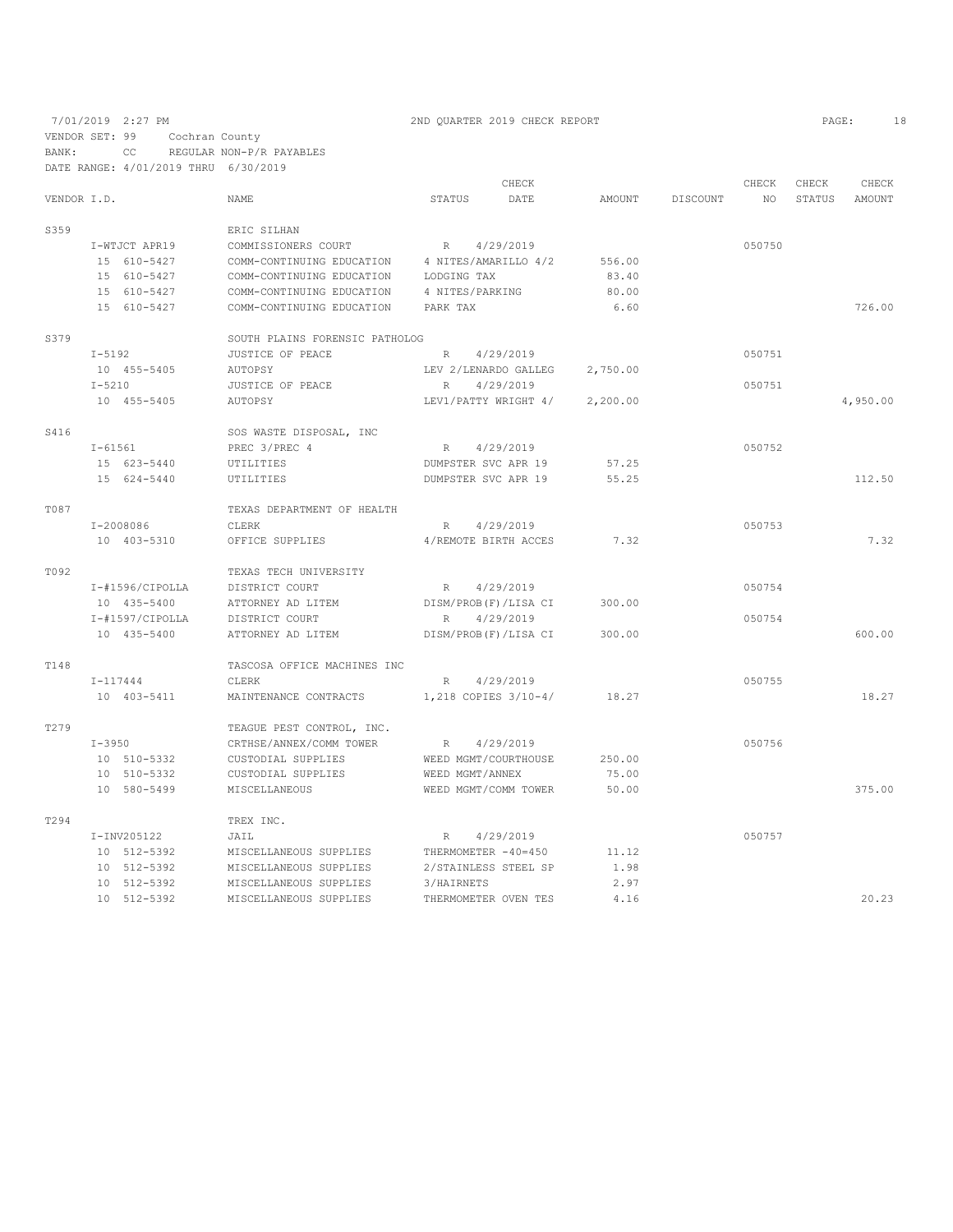VENDOR SET: 99 Cochran County

BANK: CC REGULAR NON-P/R PAYABLES

DATE RANGE: 4/01/2019 THRU 6/30/2019

|             |    |                    |                               |                     | CHECK                |         |          | CHECK  | CHECK  | CHECK  |
|-------------|----|--------------------|-------------------------------|---------------------|----------------------|---------|----------|--------|--------|--------|
| VENDOR I.D. |    |                    | <b>NAME</b>                   | <b>STATUS</b>       | DATE                 | AMOUNT  | DISCOUNT | NO.    | STATUS | AMOUNT |
| T305        |    |                    | TEXAS NARCOTIC OFFICERS ASSN. |                     |                      |         |          |        |        |        |
|             |    | I-2YR DUES/GALVAN  | SHERIFF                       | R                   | 4/29/2019            |         |          | 050758 |        |        |
|             |    | 10 560-5481        | DUES AND REGISTRATION         | 2YR MEMBERSHIP/THEO |                      | 70.00   |          |        |        | 70.00  |
| U019        |    |                    | UNITED SUPERMARKETS, INC      |                     |                      |         |          |        |        |        |
|             |    | $I-0243$ $3/18/19$ | JAIL                          | R                   | 4/29/2019            |         |          | 050759 |        |        |
|             |    | 10 512-5333        | FOOD-PRISONERS                | RET ITEM            |                      | 6.43CR  |          |        |        |        |
|             |    | 10 512-5333        | FOOD-PRISONERS                | BAKING POWDER       |                      | 4.19    |          |        |        |        |
|             |    | 10 512-5333        | FOOD-PRISONERS                | BLK PEPPER          |                      | 8.49    |          |        |        |        |
|             |    | 10 512-5333        | FOOD-PRISONERS                | CINNAMON            |                      | 9.99    |          |        |        |        |
|             |    | 10 512-5333        | FOOD-PRISONERS                | GARLIC POWDER       |                      | 12.99   |          |        |        |        |
|             | 10 | 512-5333           | FOOD-PRISONERS                | LEMON PEPPER        |                      | 8.99    |          |        |        |        |
|             |    | 10 512-5333        | FOOD-PRISONERS                | 2/RANCH             |                      | 6.78    |          |        |        |        |
|             | 10 | 512-5333           | FOOD-PRISONERS                | 2/TARTAR SAUCE      |                      | 4.38    |          |        |        |        |
|             | 10 | 512-5333           | FOOD-PRISONERS                | 6/FIDEO             |                      | 2.00    |          |        |        |        |
|             | 10 | 512-5333           | FOOD-PRISONERS                | CHOC PUDDING        |                      | 6.49    |          |        |        |        |
|             | 10 | 512-5333           | FOOD-PRISONERS                | 2/PIE FILLING       |                      | 7.38    |          |        |        |        |
|             | 10 | 512-5333           | FOOD-PRISONERS                | 2/SLICED APPLES     |                      | 5.58    |          |        |        |        |
|             | 10 | 512-5333           | FOOD-PRISONERS                |                     | 2/NON SCAN GROC FOOD | 12.86   |          |        |        |        |
|             | 10 | 512-5333           | FOOD-PRISONERS                | MILLING FLOUR       |                      | 9.99    |          |        |        |        |
|             | 10 | 512-5333           | FOOD-PRISONERS                | SLICED JALAPENOS    |                      | 7.99    |          |        |        |        |
|             | 10 | 512-5333           | FOOD-PRISONERS                | 2/MACARONI          |                      | 3.98    |          |        |        |        |
|             | 10 | 512-5333           | FOOD-PRISONERS                | 2/BROWN SUGAR       |                      | 4.58    |          |        |        |        |
|             |    | 10 512-5333        | FOOD-PRISONERS                | 5/CANOLA OIL        |                      | 42.45   |          |        |        |        |
|             |    | 10 512-5333        | FOOD-PRISONERS                | 10/CREAM SOUP       |                      | 9.90    |          |        |        |        |
|             |    | 10 512-5333        | FOOD-PRISONERS                | 10/CREAM SOUPS      |                      | 9.90    |          |        |        |        |
|             | 10 | 512-5333           | FOOD-PRISONERS                | 3/FRUIT COCKTAIL    |                      | 26.97   |          |        |        |        |
|             | 10 | 512-5333           | FOOD-PRISONERS                | 2/CHERRY FILLING    |                      | 4.98    |          |        |        |        |
|             | 10 | 512-5333           | FOOD-PRISONERS                | <b>BEANS</b>        |                      | 7.49    |          |        |        |        |
|             | 10 | 512-5333           | FOOD-PRISONERS                | 2/PWDRD SUGAR       |                      | 4.58    |          |        |        |        |
|             | 10 | 512-5333           | FOOD-PRISONERS                | 2/SUGAR             |                      | 27.98   |          |        |        |        |
|             | 10 | 512-5333           | FOOD-PRISONERS                | 4/SYRUP             |                      | 7.16    |          |        |        |        |
|             | 10 | 512-5333           | FOOD-PRISONERS                | POTATOES            |                      | 4.79    |          |        |        |        |
|             | 10 | 512-5333           | FOOD-PRISONERS                | 3/SALAD             |                      | 7.77    |          |        |        |        |
|             | 10 | 512-5333           | FOOD-PRISONERS                | 2/COLESLAW          |                      | 5.98    |          |        |        |        |
|             | 10 | 512-5333           | FOOD-PRISONERS                | SHREDDED LETTUCE    |                      | 2.99    |          |        |        |        |
|             |    | 10 512-5333        | FOOD-PRISONERS                | TOMATOES            |                      | 4.70    |          |        |        |        |
|             |    | 10 512-5333        | FOOD-PRISONERS                | 9/BAR-S FRANKS      |                      | 7.92    |          |        |        |        |
|             |    | 10 512-5333        | FOOD-PRISONERS                | 2/FLOUR TORTILLAS   |                      | 7.98    |          |        |        |        |
|             | 10 | 512-5333           | FOOD-PRISONERS                | 2/CORN TORTILLAS    |                      | 7.98    |          |        |        |        |
|             | 10 | 512-5333           | FOOD-PRISONERS                | 3/CHOPPED HAM       |                      | 10.47   |          |        |        |        |
|             | 10 | 512-5333           | FOOD-PRISONERS                | 3/HAM&CHEESE        |                      | 10.47   |          |        |        |        |
|             | 10 | 512-5333           | FOOD-PRISONERS                | 3/VELVEETA          |                      | 19.47   |          |        |        |        |
|             |    | 10 512-5333        | FOOD-PRISONERS                | 3/BANANA PUDDING    |                      | 17.97   |          |        |        |        |
|             | 10 | 512-5333           | FOOD-PRISONERS                | 3/BUTTER            |                      | 8.97    |          |        |        |        |
|             | 10 | 512-5333           | FOOD-PRISONERS                | 3/EGGS              |                      | 11.07   |          |        |        |        |
|             | 10 | 512-5333           | FOOD-PRISONERS                | DISC                |                      | 44.44CR |          |        |        |        |
|             |    | I-5691 040319      | JAIL/MEDS                     | $\mathbb R$         | 4/29/2019            |         |          | 050759 |        |        |
|             |    |                    |                               |                     |                      |         |          |        |        |        |

7/01/2019 2:27 PM 2ND QUARTER 2019 CHECK REPORT 2019 CHECK REPORT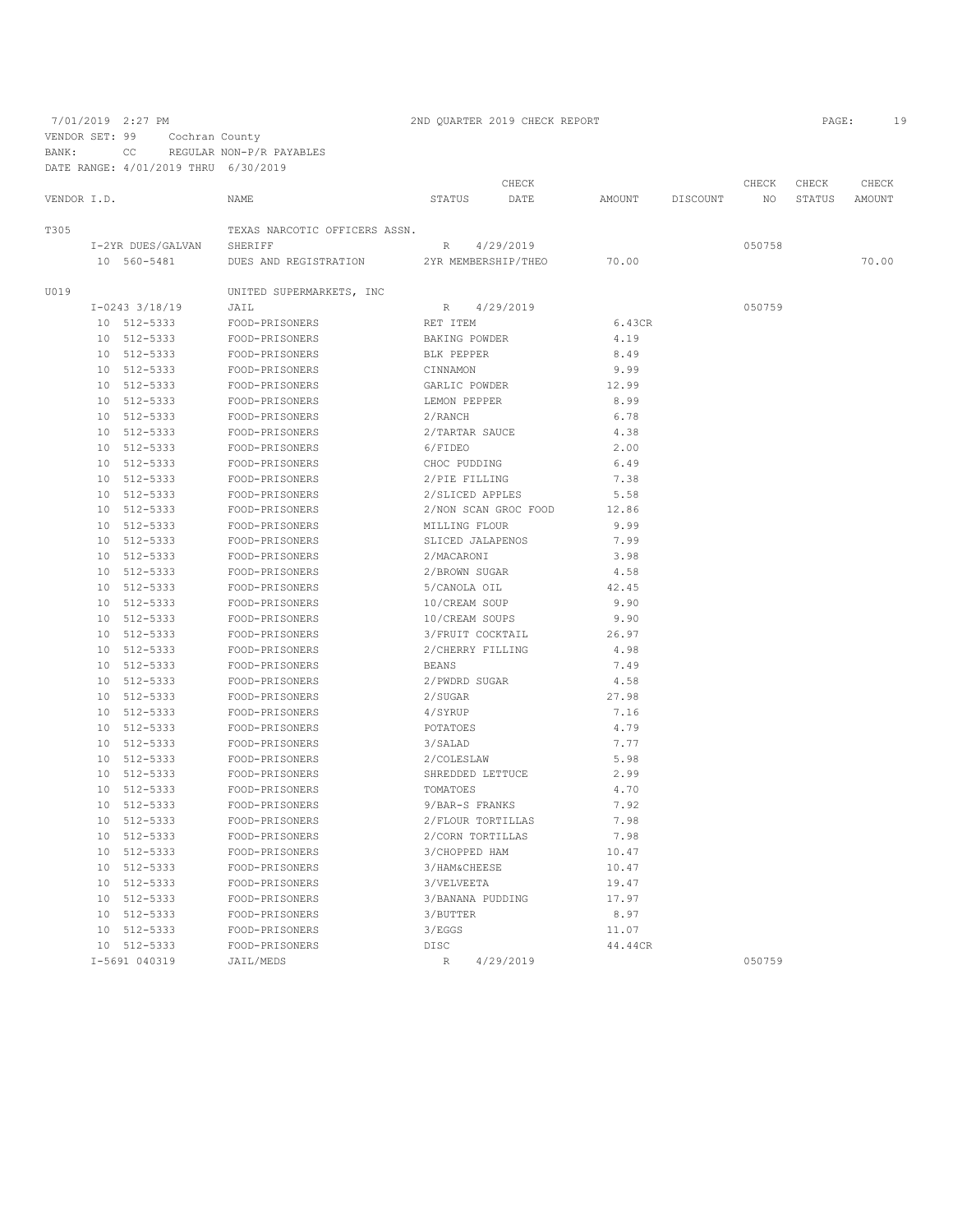7/01/2019 2:27 PM 2ND QUARTER 2019 CHECK REPORT 2019 2:27 PM

VENDOR SET: 99 Cochran County

BANK: CC REGULAR NON-P/R PAYABLES DATE RANGE: 4/01/2019 THRU 6/30/2019

|             |                                   |                                |                      | CHECK     |               |          | CHECK  | CHECK  | CHECK    |
|-------------|-----------------------------------|--------------------------------|----------------------|-----------|---------------|----------|--------|--------|----------|
| VENDOR I.D. |                                   | <b>NAME</b>                    | <b>STATUS</b>        | DATE      | <b>AMOUNT</b> | DISCOUNT | NO.    | STATUS | AMOUNT   |
| U019        |                                   | UNITED SUPERMARKETS, INC       | *CONTINUED*          |           |               |          |        |        |          |
|             | I-5691 040319                     | JAIL/MEDS                      | $R_{\perp}$          | 4/29/2019 |               |          | 050759 |        |          |
|             | 10 512-5391                       | MEDICAL CARE-PRISONERS         | RX#1/MATILDA ORNELAS |           | 20.78         |          |        |        | 356.51   |
| U036        |                                   | UNIFIRST HOLDINGS, INC.        |                      |           |               |          |        |        |          |
|             | I-831 2425513                     | JAIL                           | R                    | 4/29/2019 |               |          | 050760 |        |          |
|             | 10 512-5392                       | MISCELLANEOUS SUPPLIES         | 3x5 MAT              |           | 4.40          |          |        |        |          |
|             | 10 512-5392                       | MISCELLANEOUS SUPPLIES         | 3x5 ANTI-FATIGUE MAT |           | 5.75          |          |        |        |          |
|             | 10 512-5392                       | MISCELLANEOUS SUPPLIES         | 200/MICROFIBER TOWEL |           | 38.00         |          |        |        |          |
|             | 10 512-5392                       | MISCELLANEOUS SUPPLIES         | DEFE CHARGE          |           | 13.10         |          |        |        |          |
|             | 10 512-5392                       | MISCELLANEOUS SUPPLIES         | MIN CHG              |           | 3.30          |          |        |        | 64.55    |
| V054        |                                   | VJ CONSTRUCTION LLC            |                      |           |               |          |        |        |          |
|             | $I-1283$                          | CEMETERY                       | R                    | 4/29/2019 |               |          | 050761 |        |          |
|             | 10 516-5571                       | CAPITAL OUTLAY                 | RPR ROOF OLD PREC 1  |           | 9,600.00      |          |        |        |          |
|             | 10 516-5571                       | CAPITAL OUTLAY                 | 20YR MATERIALS/3YR L |           |               |          |        |        | 9,600.00 |
| <b>W007</b> |                                   | THOMSON REUTERS-WEST PAYMENT C |                      |           |               |          |        |        |          |
|             | I-840034150                       | ATTORNEY/LAW LIBRARY           | R                    | 4/29/2019 |               |          | 050762 |        |          |
|             | 10 475-5590                       | LAW LIBRARY MTRLS/UPDATES      | DATABASE CHG MAR 201 |           | 315.00        |          |        |        |          |
|             | I-840118176                       | ATTORNEY/LAW LIBRARY           | $R_{\odot}$          | 4/29/2019 |               |          | 050762 |        |          |
|             | 10 475-5590                       | LAW LIBRARY MTRLS/UPDATES      | BOOKS & BOUND VOL AP |           | 605.93        |          |        |        |          |
|             | I-840126258                       | ATTORNEY                       | R                    | 4/29/2019 |               |          | 050762 |        |          |
|             | 10 475-5590                       | LAW LIBRARY MTRLS/UPDATES      | BOOKS & BOUND VOL AP |           | 121.05        |          |        |        | 1,041.98 |
| <b>WO10</b> |                                   | WEST TEXAS GAS INC             |                      |           |               |          |        |        |          |
|             | I-020036001501 4/19 PARK/SHOP     |                                | R                    | 4/29/2019 |               |          | 050763 |        |          |
|             | 10 660-5440                       | UTILITIES & IRRIGATION         | CUSTOMER CHG 3/5-4/9 |           | 9.54          |          |        |        |          |
|             | 10 660-5440                       | UTILITIES & IRRIGATION         | GRIP CHG             |           | 4.61          |          |        |        |          |
|             | I-020036002501 4/19 PARK/SHOWBARN |                                | R                    | 4/29/2019 |               |          | 050763 |        |          |
|             | 10 660-5440                       | UTILITIES & IRRIGATION         | CUSTOMER CHG 3/5-4/9 |           | 13.06         |          |        |        |          |
|             | 10 660-5440                       | UTILITIES & IRRIGATION         | GRIP CHG             |           | 11.84         |          |        |        |          |
|             | I-020049022001 4/19 PREC 3        |                                | R                    | 4/29/2019 |               |          | 050763 |        |          |
|             | 15 623-5440                       | UTILITIES                      | CUSTOMER CHG 3/5-4/8 |           | 13.06         |          |        |        |          |
|             | 15 623-5440                       | UTILITIES                      | GRIP CHG             |           | 11.84         |          |        |        | 63.95    |
| W055        |                                   | WINDSTREAM COMMUNICATIONS SW   |                      |           |               |          |        |        |          |
|             | $I-266-0638$ 4/19                 | MUSEUM                         | $R_{\perp}$          | 4/29/2019 |               |          | 050764 |        |          |
|             | 10 652-5420                       | TELECOMMUNICATIONS             | SERVICES             |           | 161.29        |          |        |        |          |
|             | 10 652-5420                       | TELECOMMUNICATIONS             | BUNDLE DISC          |           | 25.00CR       |          |        |        |          |
|             | 10 652-5420                       | TELECOMMUNICATIONS             | FEES                 |           | 43.40         |          |        |        |          |
|             | 10 652-5420                       | TELECOMMUNICATIONS             | DEDICATED INTERNET   |           | 566.43        |          |        |        |          |
|             | 10 652-5420                       | TELECOMMUNICATIONS             | PICC CHG/OTHER CHARG |           | 9.56          |          |        |        |          |
|             | 10 652-5420                       | TELECOMMUNICATIONS             | ADJ FROM 4/22        |           | 46.27CR       |          |        |        |          |
|             | $I-266-5051$ 4/19                 | LIBRARY                        | R                    | 4/29/2019 |               |          | 050764 |        |          |
|             | 10 650-5420                       | TELECOMMUNICATIONS             | SERVICES/2 LINES     |           | 126.12        |          |        |        |          |
|             | 10 650-5420                       | TELECOMMUNICATIONS             | FEES                 |           | 39.17         |          |        |        |          |
|             | 10 650-5420                       | TELECOMMUNICATIONS             | LONG DISTANCE SVC    |           | 0.83          |          | 050764 |        |          |
|             | $I-266-5074$ 4/19                 | ADULT PROBATION                | R                    | 4/29/2019 |               |          |        |        |          |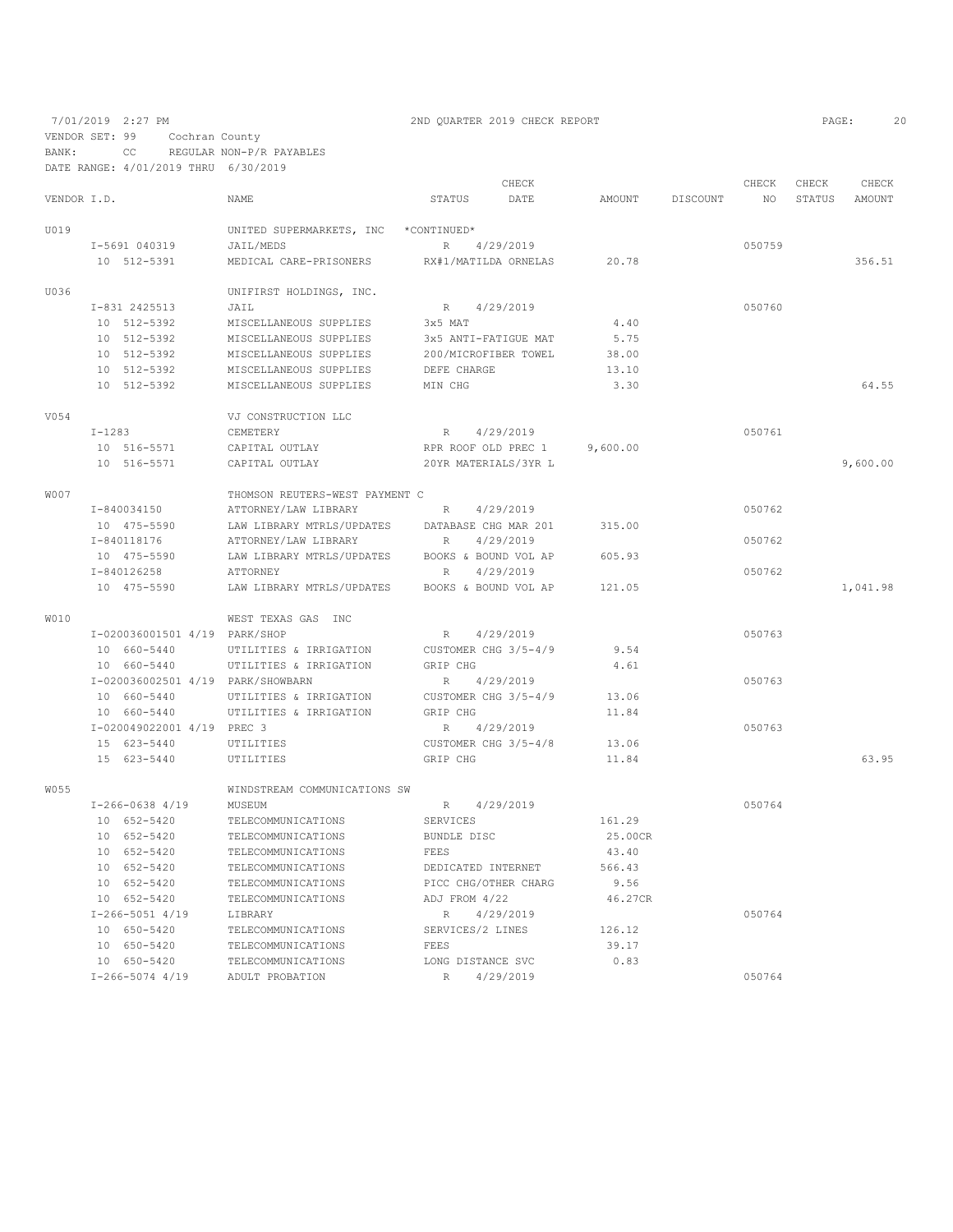VENDOR SET: 99 Cochran County

BANK: CC REGULAR NON-P/R PAYABLES DATE RANGE: 4/01/2019 THRU 6/30/2019

# 7/01/2019 2:27 PM 2ND QUARTER 2019 CHECK REPORT PAGE: 21

| DAID NANGE. B/VI/ZVIJ INNU |                              |                              |        |          |             |                 |                 |
|----------------------------|------------------------------|------------------------------|--------|----------|-------------|-----------------|-----------------|
| VENDOR I.D.                | NAME                         | CHECK<br>STATUS<br>DATE      | AMOUNT | DISCOUNT | CHECK<br>NO | CHECK<br>STATUS | CHECK<br>AMOUNT |
|                            |                              |                              |        |          |             |                 |                 |
| W055                       | WINDSTREAM COMMUNICATIONS SW | *CONTINUED*                  |        |          |             |                 |                 |
| $I - 266 - 5074$ 4/19      | ADULT PROBATION              | 4/29/2019<br>R               |        |          | 050764      |                 |                 |
| 10 570-5420                | TELECOMMUNICATIONS           | SERVICES                     | 49.25  |          |             |                 |                 |
| 10 570-5420                | TELECOMMUNICATIONS           | FEES                         | 17.24  |          |             |                 |                 |
| $I-266-5161$ 4/19          | TREASURER                    | 4/29/2019<br>$R_{\odot}$     |        |          | 050764      |                 |                 |
| 10 497-5420                | TELECOMMUNICATIONS           | <b>SERVICES</b>              | 37.30  |          |             |                 |                 |
| 10 497-5420                | TELECOMMUNICATIONS           | FEES                         | 17.22  |          |             |                 |                 |
| 10 497-5420                | TELECOMMUNICATIONS           | LONG DISTANCE SVC            | 0.25   |          |             |                 |                 |
| I-266-5171 4/19            | TAX A/C                      | 4/29/2019<br>R               |        |          | 050764      |                 |                 |
| 10 499-5420                | TELECOMMUNICATIONS           | SERVICES/3 LINES             | 246.58 |          |             |                 |                 |
| 10 499-5420                | TELECOMMUNICATIONS           | FEES                         | 64.89  |          |             |                 |                 |
| 10 499-5420                | TELECOMMUNICATIONS           | LONG DISTANCE SVC            | 10.11  |          |             |                 |                 |
| $I-266-5181$ 4/19          | <b>ELECTIONS</b>             | R<br>4/29/2019               |        |          | 050764      |                 |                 |
| 10 490-5420                | TELECOMMUNICATIONS           | SERVICES                     | 30.30  |          |             |                 |                 |
| 10 490-5420                | TELECOMMUNICATIONS           | FEES                         | 20.78  |          |             |                 |                 |
| 10 490-5420                | TELECOMMUNICATIONS           | LONG DISTANCE SVC            | 7.74   |          |             |                 |                 |
| $I-266-5211$ 4/19          | SHERIFF                      | R<br>4/29/2019               |        |          | 050764      |                 |                 |
| 10 560-5420                | TELECOMMUNICATIONS           | SERVICES/3 LINES             | 127.95 |          |             |                 |                 |
| 10 560-5420                | TELECOMMUNICATIONS           | FEES                         | 58.78  |          |             |                 |                 |
| 10 560-5420                | TELECOMMUNICATIONS           | LONG DISTANCE SVC            | 10.24  |          |             |                 |                 |
| $I-266-5215$ 4/19          | EXTENSION SVC                | R<br>4/29/2019               |        |          | 050764      |                 |                 |
| 10 665-5420                | TELECOMMUNICATIONS           | SERVICES/3 LINES             | 149.38 |          |             |                 |                 |
| 10 665-5420                | TELECOMMUNICATIONS           | FEES                         | 58.75  |          |             |                 |                 |
| 10 665-5420                | TELECOMMUNICATIONS           | LONG DISTANCE SVC            | 0.97   |          |             |                 |                 |
| $I-266-5302$ 4/19          | JUSTICE OF PEACE             | R<br>4/29/2019               |        |          | 050764      |                 |                 |
| 10 455-5420                | TELECOMMUNICATIONS           | SERVICES                     | 31.83  |          |             |                 |                 |
| 10 455-5420                | TELECOMMUNICATIONS           | FEES                         | 17.21  |          |             |                 |                 |
| 10 455-5420                | TELECOMMUNICATIONS           | LONG DISTANCE SVC            | 1.36   |          |             |                 |                 |
| $I-266-5411$ 4/19          | JUVENILE PROBATION           | $R_{\parallel}$<br>4/29/2019 |        |          | 050764      |                 |                 |
| 17 573-5499                | OPERATING EXPENSES           | SERVICES                     | 31.83  |          |             |                 |                 |
| 17 573-5499                | OPERATING EXPENSES           | FEES                         | 17.21  |          |             |                 |                 |
| 17 573-5499                | OPERATING EXPENSES           | LONG DISTANCE SVC            | 0.69   |          |             |                 |                 |
| $I-266-5412$ 4/19          | DIST CT/NON-DEPT'L/CONSTABLE | R<br>4/29/2019               |        |          | 050764      |                 |                 |
| 10 435-5420                | TELECOMMUNICATIONS           | SERVICES                     | 20.89  |          |             |                 |                 |
| 10 435-5420                | TELECOMMUNICATIONS           | FEES                         | 15.75  |          |             |                 |                 |
| 10 435-5420                | TELECOMMUNICATIONS           | INTERNET                     | 130.00 |          |             |                 |                 |
| 10 435-5420                | TELECOMMUNICATIONS           | PICC CHG                     | 1.16   |          |             |                 |                 |
| 10 409-5420                | TELECOMMUNICATIONS           | INTERNET                     | 130.00 |          |             |                 |                 |
| 10 409-5420                | TELECOMMUNICATIONS           | FEES                         | 11.81  |          |             |                 |                 |
| 10 550-5420                | TELECOMMUNICATIONS           | SERVICES                     | 20.89  |          |             |                 |                 |
| 10 550-5420                | TELECOMMUNICATIONS           | FEES                         | 11.82  |          |             |                 |                 |
| 10 550-5420                | TELECOMMUNICATIONS           | LONG DISTANCE SVC            | 0.23   |          |             |                 |                 |
| 10 435-5420                | TELECOMMUNICATIONS           | LMS                          | 0.80   |          |             |                 |                 |
| $I - 266 - 5450$ 4/19      | CLERK                        | 4/29/2019<br>R               |        |          | 050764      |                 |                 |
| 10 403-5420                | TELECOMMUNICATIONS           | SERVICES/3 LINES             | 113.00 |          |             |                 |                 |
| 10 403-5420                | TELECOMMUNICATIONS           | FEES                         | 65.90  |          |             |                 |                 |
| 10 403-5420                | TELECOMMUNICATIONS           | LONG DISTANCE SVC            | 16.19  |          |             |                 |                 |
| $I-266-5508$ 4/19          | CO JUDGE/COMM'R CT           | R<br>4/29/2019               |        |          | 050764      |                 |                 |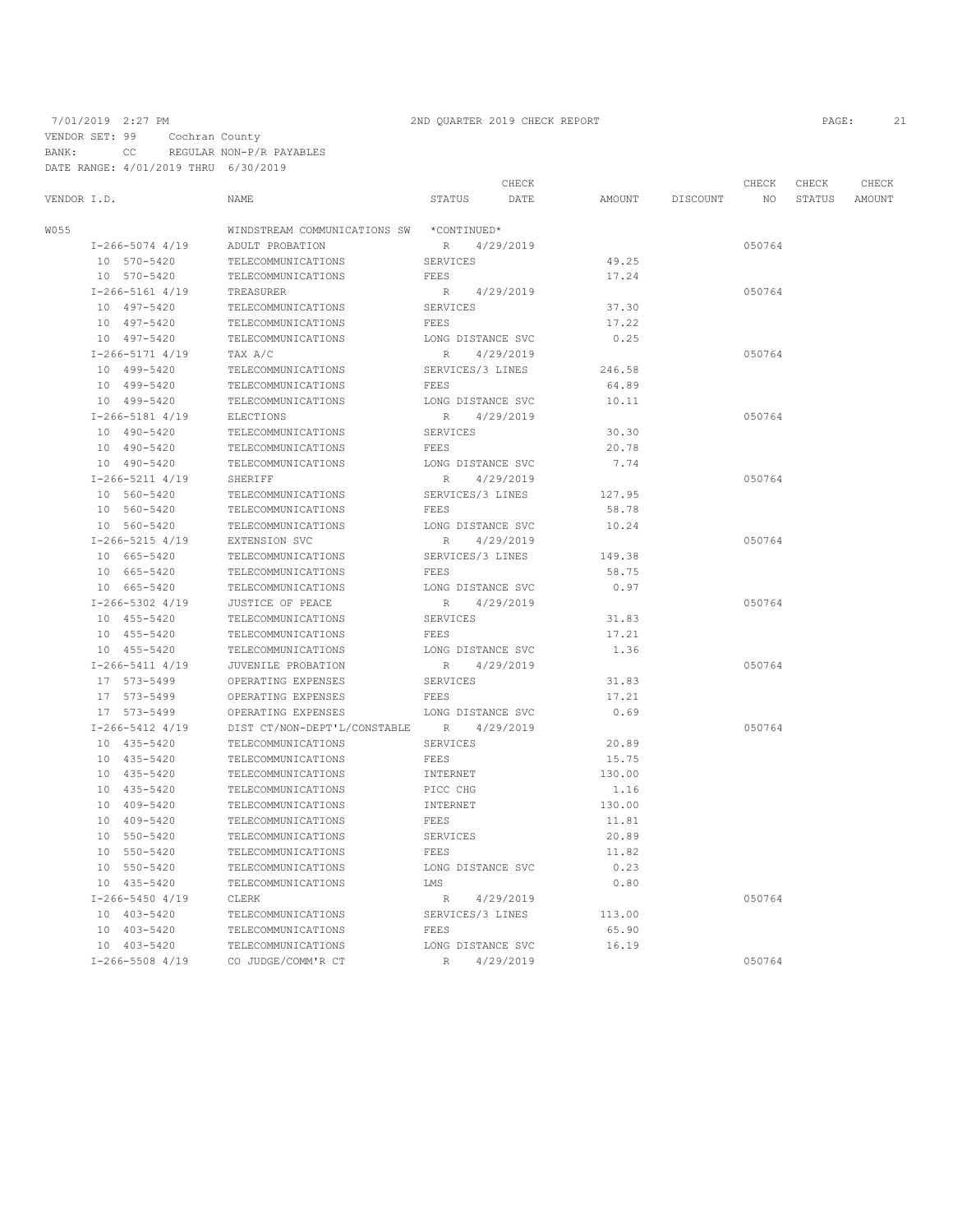### 7/01/2019 2:27 PM 2ND QUARTER 2019 CHECK REPORT PAGE: 22

VENDOR SET: 99 Cochran County BANK: CC REGULAR NON-P/R PAYABLES DATE RANGE: 4/01/2019 THRU 6/30/2019

CHECK CHECK CHECK CHECK CHECK CHECK CHECK CHECK CHECK CHECK CHECK CHECK CHECK CHECK CHECK CHECK CHECK CHECK CHECK CHECK CHECK CHECK CHECK CHECK CHECK CHECK CHECK CHECK CHECK CHECK CHECK CHECK CHECK CHECK CHECK CHECK CHECK VENDOR I.D. NAME STATUS DATE AMOUNT DISCOUNT NO STATUS AMOUNT W055 WINDSTREAM COMMUNICATIONS SW \*CONTINUED\* I-266-5508 4/19 CO JUDGE/COMM'R CT R 4/29/2019 050764 15 610-5420 TELECOMMUNICATIONS SERVICES/2 LINES 64.76<br>15 610-5420 TELECOMMUNICATIONS FEES FEES 54.59 15 610-5420 TELECOMMUNICATIONS<br>15 610-5420 TELECOMMUNICATIONS TELECOMMUNICATIONS LONG DISTANCE SVC 0.93<br>AUDITOR/NON-DEPT'L R 4/29/2019 I-266-5822 4/19 AUDITOR/NON-DEPT'L R 4/29/2019<br>10 409-5420 TELECOMMUNICATIONS FAX LINE SVCS 266-56 20.89 FAX LINE SVCS 266-56 20.89<br>FEES 19.82 10 409-5420 TELECOMMUNICATIONS FEES 19.82 10 409-5420 TELECOMMUNICATIONS COURTHOUSE INTERNET<br>10 409-5420 TELECOMMUNICATIONS FAX LONG DISTANCE TELECOMMUNICATIONS FAX LONG DISTANCE 0.25 10 409-5420 TELECOMMUNICATIONS PICC CHARGE 1.16<br>10 409-5420 TELECOMMUNICATIONS STATIC IP 15.00 10 409-5420 TELECOMMUNICATIONS STATIC IP<br>10 495-5420 TELECOMMUNICATIONS SERVICES TELECOMMUNICATIONS SERVICES 20.89<br>19.83 TELECOMMUNICATIONS PEES PEES 19.83 10 495-5420 TELECOMMUNICATIONS FEES 19.83<br>10 495-5420 TELECOMMUNICATIONS INTERNET 130.00 10 495-5420 TELECOMMUNICATIONS INTERNET 130.00 10 495-5420 TELECOMMUNICATIONS LONG DISTANCE S'<br>10 495-5420 TELECOMMUNICATIONS PICC CHARGE TELECOMMUNICATIONS PICC CHARGE 1.16<br>ATTORNEY R 4/29/2019 I-266-8661 4/19 ATTORNEY R 4/29/2019 050764 10 475-5420 TELECOMMUNICATIONS SERVICES/2 LINES 75.21 10 475-5420 TELECOMMUNICATIONS FEES SOLLY 39.17<br>10 475-5420 TELECOMMUNICATIONS LONG DISTANCE SVC 0.09 10 475-5420 TELECOMMUNICATIONS LONG DISTANCE SVC 0.09 I-266-8888 4/19 SHERIFF R 4/29/2019<br>10 560-5420 TELECOMMUNICATIONS SERVICES/FAX LINE 32.38 10 560-5420 TELECOMMUNICATIONS SERVICES/FAX LINE 32.38<br>10 560-5420 TELECOMMUNICATIONS FEES FRES TELECOMMUNICATIONS 10 560-5420 TELECOMMUNICATIONS LONG DISTANCE SVC 0.48 3,064.63 W164 <br> C-CS020042230 <br> PREC 2 C-CS020042230 PREC 2 R 4/29/2019<br>15 622–5451 REPAIRS RET/STRIP-WEAR 398.22CR RET/STRIP-WEAR 15 622-5451 REPAIRS RET/STRIP-WEAR 517.32CR 15 622–5451 REPAIRS RESTOCKING FEE 91.56<br>
1-PS020369564 PREC 3 R 4/29/2019 I-PS020369564 PREC 3<br>
15 623–5356 ROAD MATERIALS & SUPPLIES 6/KEYS 034.26 15 ROAD MATERIALS & SUPPLIES 6/KEYS<br>14/29/2019 R I-PS020369633 PREC 2 R 4/29/2019<br>15 622-5451 REPAIRS 6/STRIP-WEAR 398.22 15 622-5451 REPAIRS 6/STRIP-WEAR 398.22 15 622–5451 REPAIRS 6/STRIP-WEAR 517.32<br>
1-PS020369701 PREC 2 R 4/29/2019 I-PS020369701 PREC 2 R 4/29/2019<br>15 622-5356 ROAD MATERIALS & SUPPLIES 3/KEYS 17.13 17.13 ROAD MATERIALS & SUPPLIES 3/KEYS 17.13 142.95 W193 WESTWARD AUTOMOTIVE REPAIR LLC I-815 SHERIFF R 4/29/2019 050767 10 560-5451 MACHINERY-NON-OFFICE REPAIR OIL CHG/'16 CHRGR #8 20.00 10 560-5451 MACHINERY-NON-OFFICE REPAIR RPL MISSING RETAINER 13.23 10 560-5451 MACHINERY-NON-OFFICE REPAIR RPL FR&REAR BRAKE PA 140.00 10 560-5451 MACHINERY-NON-OFFICE REPAIR FRONT BRAKE PADS<br>10 560-5451 MACHINERY-NON-OFFICE REPAIR REAR BRAKE PADS 10 560-5451 MACHINERY-NON-OFFICE REPAIR REAR BRAKE PADS 89.90 361.11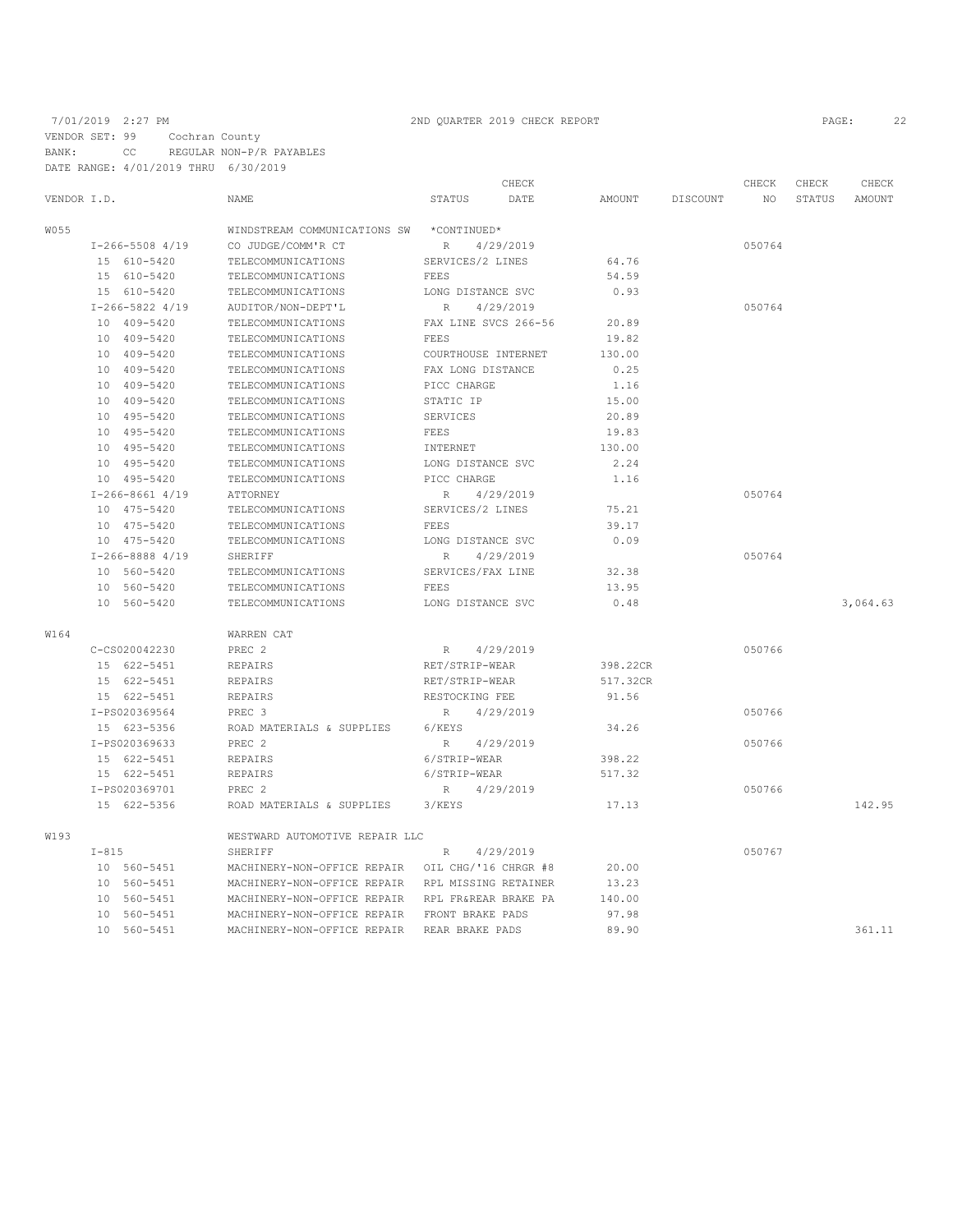7/01/2019 2:27 PM 2ND QUARTER 2019 CHECK REPORT 2019 2:27 PM VENDOR SET: 99 Cochran County BANK: CC REGULAR NON-P/R PAYABLES

|             |            | DATE RANGE: 4/01/2019 THRU 6/30/2019 |                                      |                 |                       |          |                 |        |        |          |
|-------------|------------|--------------------------------------|--------------------------------------|-----------------|-----------------------|----------|-----------------|--------|--------|----------|
|             |            |                                      |                                      |                 | CHECK                 |          |                 | CHECK  | CHECK  | CHECK    |
| VENDOR I.D. |            |                                      | NAME.                                | STATUS          | DATE                  | AMOUNT   | <b>DISCOUNT</b> | NO.    | STATUS | AMOUNT   |
| W227        |            |                                      | WRENNS MILL ENTERPRISES, LLC         |                 |                       |          |                 |        |        |          |
|             | I-3087     |                                      | CEMETERY                             |                 | R 4/29/2019           |          |                 | 050768 |        |          |
|             |            | 10 516-5332                          | CUSTODIAL SUPPLIES                   | 6PC/GRASS SET   |                       | 585.00   |                 |        |        |          |
|             |            | 10 516-5332                          | CUSTODIAL SUPPLIES                   | SHIPPING        |                       | 152.52   |                 |        |        | 737.52   |
| W235        |            |                                      | VANDY NELSON dba                     |                 |                       |          |                 |        |        |          |
|             | $I - 3440$ |                                      | CRTHSE/ACT BLDG/LIBRARY              |                 | R 4/29/2019           |          |                 | 050769 |        |          |
|             |            | 10 510-5332                          | CUSTODIAL SUPPLIES                   | SPRAY BUGS      |                       | 70.00    |                 |        |        |          |
|             |            | 10 662-5332                          | CUSTODIAL SUPPLIES                   | SPRAY BUGS      |                       | 45.00    |                 |        |        |          |
|             |            | 10 650-5332                          | CUSTODIAL SUPPLIES                   | SPRAY BUGS      |                       | 35.00    |                 |        |        | 150.00   |
| X001        |            |                                      | XCEL ENERGY                          |                 |                       |          |                 |        |        |          |
|             |            |                                      | I-54-1324315-7 4/19 ALMOST ALL DEPTS | R               | 4/29/2019             |          |                 | 050770 |        |          |
|             |            | 30 518-5440                          | UTILITIES                            |                 | 300210167 RUNWAY LIG  | 60.96    |                 |        |        |          |
|             |            | 10 510-5440                          | UTILITIES                            |                 | 300240736 COURTHOUSE  | 1,107.39 |                 |        |        |          |
|             |            | 10 660-5440                          | UTILITIES & IRRIGATION               |                 | 300265059 SOFTBALL P  | 11.28    |                 |        |        |          |
|             |            | 10 580-5440                          | UTILITIES [TOWER]                    | 300282806 TOWER |                       | 70.01    |                 |        |        |          |
|             |            | 15 621-5440                          | UTILITIES                            |                 | 300294119 PREC 1 SHO  | 35.93    |                 |        |        |          |
|             |            | 10 650-5440                          | UTILITIES                            |                 | 300338546 LIBRARY     | 115.15   |                 |        |        |          |
|             |            | 10 652-5440                          | UTILITIES                            |                 | 300342232 MUSEUM      | 12.87    |                 |        |        |          |
|             |            | 10 662-5440                          | UTILITIES                            |                 | 300390484 ACTIVITY B  | 363.55   |                 |        |        |          |
|             |            | 10 660-5440                          | UTILITIES & IRRIGATION               | 300410370 PARK  |                       | 315.02   |                 |        |        |          |
|             |            | 10 660-5440                          | UTILITIES & IRRIGATION               |                 | 300457515 PARK/SHOP   | 42.47    |                 |        |        |          |
|             |            | 10 516-5440                          | UTILITIES                            |                 | 300555198 CEMETERY    | 129.01   |                 |        |        |          |
|             |            | 10 660-5440                          | UTILITIES & IRRIGATION               |                 | 300587052 SHOWBARN    | 22.80    |                 |        |        |          |
|             |            | 10 660-5440                          | UTILITIES & IRRIGATION               |                 | 300587753 RODEO GROU  | 11.28    |                 |        |        |          |
|             |            | 10 409-5440                          | UTILITIES                            | 300588989 ANNEX |                       | 25.47    |                 |        |        |          |
|             |            | 10 516-5440                          | UTILITIES                            |                 | 300603417 CEMETERY    | 98.97    |                 |        |        |          |
|             |            | 10 516-5440                          | UTILITIES                            |                 | 300637038 CEMETERY S  | 198.82   |                 |        |        | 2,620.98 |
| X001        |            |                                      | <b>XCEL ENERGY</b>                   |                 |                       |          |                 |        |        |          |
|             |            | I-54-1829977-7 APR19 PREC 2          |                                      |                 | R 4/29/2019           |          |                 | 050771 |        |          |
|             |            | 15 622-5440                          | UTILITIES                            |                 | 114 KWH 3/15-4/15     | 21.09    |                 |        |        |          |
|             |            | 15 622-5440                          | UTILITIES                            |                 | AREA LIGHT 3/15-4/14  | 15.69    |                 |        |        | 36.78    |
| Y026        |            |                                      | YOAKUM COUNTY SHERIFF'S OFFICE       |                 |                       |          |                 |        |        |          |
|             |            | I-MAR 2019                           | JAIL                                 | R               | 4/29/2019             |          |                 | 050772 |        |          |
|             |            | 10 512-5499                          | MISCELLANEOUS                        |                 | 12 DAYS/JOSE GARAY    | 600.00   |                 |        |        |          |
|             |            | 10 512-5499                          | MISCELLANEOUS                        |                 | 10 DAYS/PABLO HERNAN  | 500.00   |                 |        |        |          |
|             |            | 10 512-5499                          | MISCELLANEOUS                        |                 | 10 DAYS/ESMOND LOPEZ  | 500.00   |                 |        |        |          |
|             |            | 10 512-5499                          | MISCELLANEOUS                        |                 | 1 DAY/MICHAEL RICHAR  | 50.00    |                 |        |        | 1,650.00 |
| V055        |            |                                      | DAISEY VILLARREAL                    |                 |                       |          |                 |        |        |          |
|             |            | I-DW#18376                           | ACTIVITY BLDG                        | $R_{\parallel}$ | 4/30/2019             |          |                 | 050773 |        |          |
|             |            | 10 000-4370.101                      | RENT-ACTIVITY BUILDING               |                 | REF DEP, NOT USED 6/1 | 150.00   |                 |        |        | 150.00   |
|             |            |                                      |                                      |                 |                       |          |                 |        |        |          |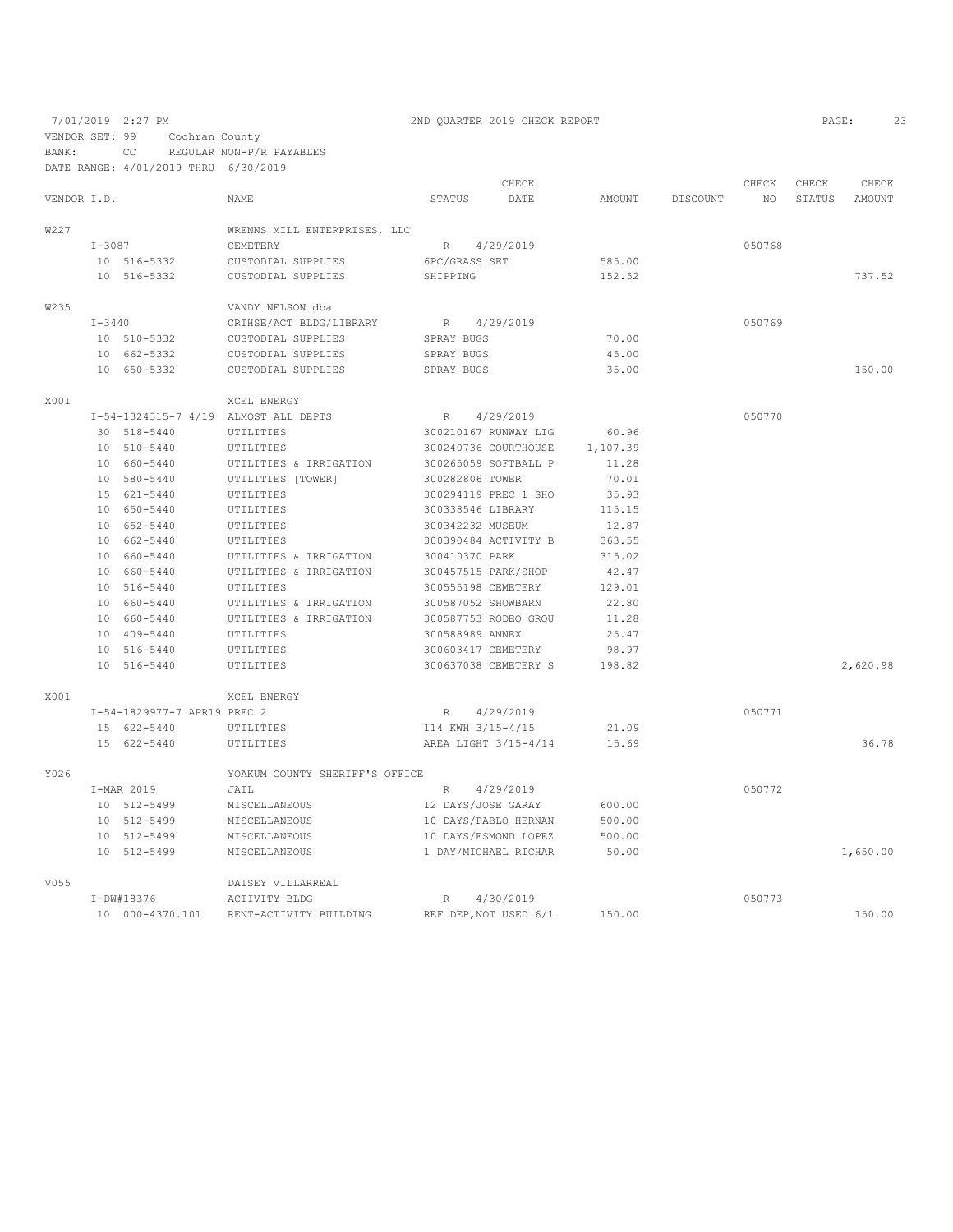7/01/2019 2:27 PM 2ND QUARTER 2019 CHECK REPORT PAGE: 24 VENDOR SET: 99 Cochran County BANK: CC REGULAR NON-P/R PAYABLES

|             |              | DATE RANGE: 4/01/2019 THRU 6/30/2019 |                                            |               |                       |          |          |        |        |          |
|-------------|--------------|--------------------------------------|--------------------------------------------|---------------|-----------------------|----------|----------|--------|--------|----------|
|             |              |                                      |                                            |               | CHECK                 |          |          | CHECK  | CHECK  | CHECK    |
| VENDOR I.D. |              |                                      | NAME.                                      | <b>STATUS</b> | DATE                  | AMOUNT   | DISCOUNT | NO.    | STATUS | AMOUNT   |
| M322        |              |                                      | MARY HELEN MCKNIGHT                        |               |                       |          |          |        |        |          |
|             |              | I-2019 HERITAGE                      | MUSEUM/HISTORICAL COMM                     | R             | 4/30/2019             |          |          | 050774 |        |          |
|             |              | 31 652-5499                          | MISCELLANEOUS                              |               | PREPAY CELEBRATION E  | 2,000.00 |          |        |        | 2,000.00 |
| R159        |              |                                      | ROSIELEETTA REED                           |               |                       |          |          |        |        |          |
|             |              |                                      | I-PREPAY TRAVEL '19 MUSEUM/HISTORICAL COMM | R             | 4/30/2019             |          |          | 050775 |        |          |
|             |              | 31 652-5499                          | MISCELLANEOUS                              |               | PREPAY TRAVEL TO MOR  | 250.00   |          |        |        | 250.00   |
| A007        |              |                                      | ALBERT GONZALEZ, dba                       |               |                       |          |          |        |        |          |
|             | $I - 30385$  |                                      | PARK                                       | R             | 5/13/2019             |          |          | 050777 |        |          |
|             |              | 10 660-5454                          | TIRES                                      |               | ST205-15FLAT R/R TRA  | 15.00    |          |        |        |          |
|             | $I - 30421$  |                                      | PREC <sub>1</sub>                          | R             | 5/13/2019             |          |          | 050777 |        |          |
|             |              | 15 621-5454                          | TIRES                                      |               | 11-24.5 TIRE/BELLYDU  | 60.00    |          |        |        |          |
|             |              | 15 621-5454                          | TIRES                                      | 11-225 FLAT   |                       | 60.00    |          |        |        | 135.00   |
| A270        |              |                                      | AMERICOT INC.                              |               |                       |          |          |        |        |          |
|             |              | $I-DW#18422$                         | ACTIVITY BLDG                              | R             | 5/13/2019             |          |          | 050778 |        |          |
|             |              | 10 000-4370.101                      | RENT-ACTIVITY BUILDING                     |               | REF DEP FOR USE 4/17  | 150.00   |          |        |        | 150.00   |
| A271        |              |                                      | AVENU ENTERPRISE SOLUTIONS, LL             |               |                       |          |          |        |        |          |
|             |              | I-INVB-001256                        | CLERK                                      | R             | 5/13/2019             |          |          | 050779 |        |          |
|             |              | 10 403-5416                          | FILMING & INDEXING                         |               | 20/20 PERFECT VISION  | 1,250.00 |          |        |        | 1,250.00 |
| <b>B001</b> |              |                                      | BAILEY CO. ELECTRIC COOP                   |               |                       |          |          |        |        |          |
|             | $I - 427777$ |                                      | PREC 4                                     | R             | 5/13/2019             |          |          | 050780 |        |          |
|             |              | 15 624-5440                          | UTILITIES                                  |               | 680KWH 3/20-4/22/19   | 89.94    |          |        |        |          |
|             |              | 15 624-5440                          | UTILITIES                                  | AREA LIGHT    |                       | 11.33    |          |        |        |          |
|             | $I - 427778$ |                                      | PREC 3                                     | R             | 5/13/2019             |          |          | 050780 |        |          |
|             |              | 15 623-5440                          | UTILITIES                                  |               | 56KWH 3/14-4/16/19    | 35.35    |          |        |        |          |
|             |              | 15 623-5440                          | UTILITIES                                  | 2 AREA LIGHTS |                       | 23.56    |          |        |        |          |
|             | $I - 427779$ |                                      | NON-DEPT'L/SHERIFF POSSE                   | R             | 5/13/2019             |          |          | 050780 |        |          |
|             |              | 10 409-5440                          | UTILITIES                                  |               | ELEC SVC $3/4-4/4/19$ | 32.50    |          |        |        | 192.68   |
| B196        |              |                                      | BUTTERFLY KISSES                           |               |                       |          |          |        |        |          |
|             | $I-1982$     |                                      | MUSEUM/HISTORICAL COMMISSION               | R             | 5/13/2019             |          |          | 050781 |        |          |
|             |              | 31 652-5499                          | MISCELLANEOUS                              |               | FLORAL ARNGMT/JANICE  | 35.00    |          |        |        | 35.00    |
| B197        |              |                                      | BRETT BUTLER                               |               |                       |          |          |        |        |          |
|             | $I-31982$    |                                      | SHERIFF                                    | R             | 5/13/2019             |          |          | 050782 |        |          |
|             |              | 10 560-5452                          | OFFICE EQUIPMENT REPAIR                    |               | ONSITE SVC CALL 5/8   | 115.00   |          |        |        |          |
|             |              | 10 560-5452                          | OFFICE EQUIPMENT REPAIR                    |               | CABLE RUN TO DEPUTY   | 85.00    |          |        |        |          |
|             |              | 10 560-5452                          | OFFICE EQUIPMENT REPAIR                    |               | GRANDSTREAM 2160 VOI  | 199.00   |          |        |        |          |
|             |              | 10 560-5452                          | OFFICE EQUIPMENT REPAIR                    |               | FIRMWARE UPGRADE 216  | 49.99    |          |        |        |          |
|             |              | 10 560-5452                          | OFFICE EQUIPMENT REPAIR                    |               | PROGRAM PHONE SYSTEM  | 65.00    |          |        |        | 513.99   |
|             |              |                                      |                                            |               |                       |          |          |        |        |          |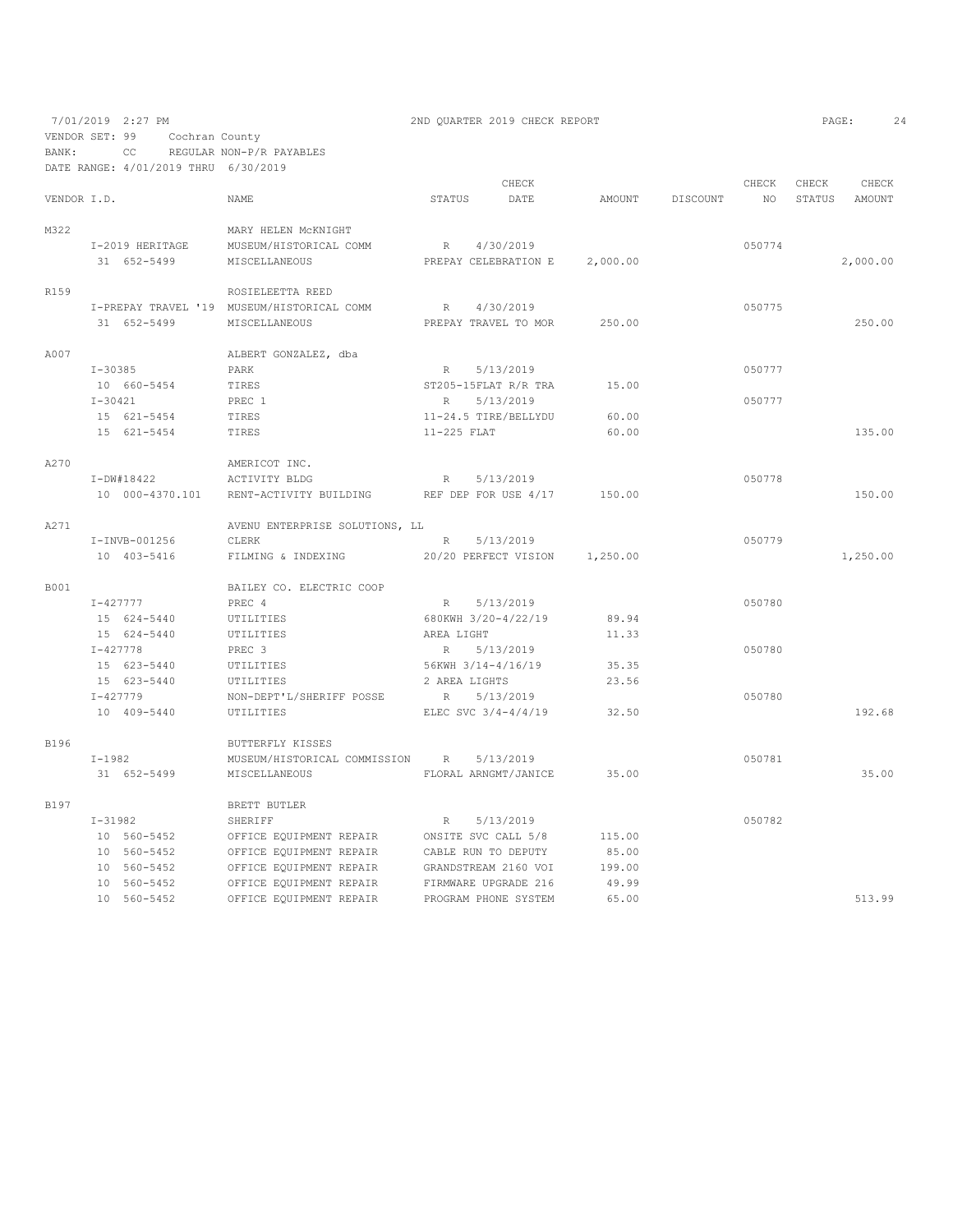VENDOR SET: 99 Cochran County

BANK: CC REGULAR NON-P/R PAYABLES

|             | DATE RANGE: 4/01/2019 THRU 6/30/2019 |                                            |                      |                      |           |          |        |        |          |
|-------------|--------------------------------------|--------------------------------------------|----------------------|----------------------|-----------|----------|--------|--------|----------|
|             |                                      |                                            |                      | CHECK                |           |          | CHECK  | CHECK  | CHECK    |
| VENDOR I.D. |                                      | <b>NAME</b>                                | STATUS               | DATE                 | AMOUNT    | DISCOUNT | NO     | STATUS | AMOUNT   |
| <b>B198</b> |                                      | BLAINE INDUSTRIAL SUPPLY                   |                      |                      |           |          |        |        |          |
|             | I-S4590141.001                       | ACTIVITY BLDG                              | R 5/13/2019          |                      |           |          | 050783 |        |          |
|             | 10 662-5332                          | CUSTODIAL SUPPLIES                         |                      | MOP BUCKET W/RINGER  | 149.06    |          |        |        | 149.06   |
| B248        |                                      | BAILEY COUNTY SHERIFF'S OFFICE             |                      |                      |           |          |        |        |          |
|             | I-APRIL 2019                         | JAIL                                       |                      | R 5/13/2019          |           |          | 050784 |        |          |
|             | 10 512-5499                          | MISCELLANEOUS                              |                      | 30 DAYS/MIKEAL RICHA | 1,650.00  |          |        |        |          |
|             | I-APRIL19/MEDS                       | JAIL/MEDS                                  | R                    | 5/13/2019            |           |          | 050784 |        |          |
|             | 10 512-5391                          | MEDICAL CARE-PRISONERS                     |                      | RX#1/MIKEAL RICHARDS | 18.25     |          |        |        |          |
|             | 10 512-5391                          | MEDICAL CARE-PRISONERS                     |                      | RX#2/MIKEAL RICHARDS | 17.54     |          |        |        |          |
|             | 10 512-5391                          | MEDICAL CARE-PRISONERS                     | RX#3/MIKEAL RICHARDS |                      | 74.12     |          |        |        | 1,759.91 |
| C007        |                                      | CITY OF MORTON                             |                      |                      |           |          |        |        |          |
|             | I-043019                             | LIB/MUS/ACT BLDG/CRTHSE/PREC 1 R 5/13/2019 |                      |                      |           |          | 050785 |        |          |
|             | 10 650-5440                          | UTILITIES                                  | LIBRARY GAS          |                      | 70.00     |          |        |        |          |
|             | 10 650-5440                          | UTILITIES                                  | LIBRARY WATER        |                      | 28.00     |          |        |        |          |
|             | 10 650-5440                          | UTILITIES                                  | LIBRARY GARBAGE      |                      | 51.50     |          |        |        |          |
|             | 10 650-5440                          | UTILITIES                                  | LIBRARY SEWER        |                      | 18.00     |          |        |        |          |
|             | 10 652-5440                          | UTILITIES                                  | MUSEUM GAS           |                      | 27.50     |          |        |        |          |
|             | 10 652-5440                          | UTILITIES                                  | MUSEUM WATER         |                      | 28.00     |          |        |        |          |
|             | 10 652-5440                          | UTILITIES                                  | MUSEUM GARBAGE       |                      | 28.00     |          |        |        |          |
|             | 10 652-5440                          | UTILITIES                                  | MUSEUM SEWER         |                      | 16.00     |          |        |        |          |
|             | 10 662-5440                          | UTILITIES                                  | ACTIVITY BLDG GAS    |                      | 469.50    |          |        |        |          |
|             | 10 662-5440                          | UTILITIES                                  | ACT. BLDG WATER      |                      | 34.50     |          |        |        |          |
|             | 10 662-5440                          | UTILITIES                                  | ACT. BLDG GARBAGE    |                      | 77.00     |          |        |        |          |
|             | 10 662-5440                          | UTILITIES                                  | ACT. BLDG SEWER      |                      | 48.00     |          |        |        |          |
|             | 10 510-5440                          | UTILITIES                                  | COURTHOUSE GAS       |                      | 129.50    |          |        |        |          |
|             | 10 510-5440                          | UTILITIES                                  | COURTHOUSE WATER     |                      | 68.00     |          |        |        |          |
|             | 10 510-5440                          | UTILITIES                                  | CRTHSE GARBAGE       |                      | 334.50    |          |        |        |          |
|             | 10 510-5440                          | UTILITIES                                  | COURTHOUSE SEWER     |                      | 54.00     |          |        |        |          |
|             | 15 621-5440                          | UTILITIES                                  | PREC 1 GAS           |                      | 27.50     |          |        |        |          |
|             | 15 621-5440                          | UTILITIES                                  | PREC 1 WATER         |                      | 28.00     |          |        |        |          |
|             | 15 621-5440                          | UTILITIES                                  | PREC 1 GARBAGE       |                      | 51.50     |          |        |        | 1,589.00 |
| C008        |                                      | CITY OF WHITEFACE                          |                      |                      |           |          |        |        |          |
|             | $I-409$ 4/19                         | PREC <sub>2</sub>                          | R                    | 5/13/2019            |           |          | 050786 |        |          |
|             | 15 622-5440                          | UTILITIES                                  | GAS SVC 3/15-4/15    |                      | 16.25     |          |        |        |          |
|             | 15 622-5440                          | UTILITIES                                  | WATER SVC            |                      | 26.00     |          |        |        |          |
|             | 15 622-5440                          | UTILITIES                                  | GARBAGE SVC          |                      | 54.37     |          |        |        |          |
|             | 15 622-5440                          | UTILITIES                                  | SEWER SVC            |                      | 22.50     |          |        |        | 119.12   |
| C015        |                                      | COCHRAN COUNTY SENIOR                      |                      |                      |           |          |        |        |          |
|             | I-MAY'19 INSTLMT                     | SENIOR CITIZENS                            | $R_{\perp}$          | 5/13/2019            |           |          | 050787 |        |          |
|             | 10 663-5418                          | SENIOR CITIZENS CONTRACT                   | MAY 2019             |                      | 6, 250.00 |          |        |        | 6,250.00 |

# 7/01/2019 2:27 PM 2ND QUARTER 2019 CHECK REPORT 2019 CHECK 25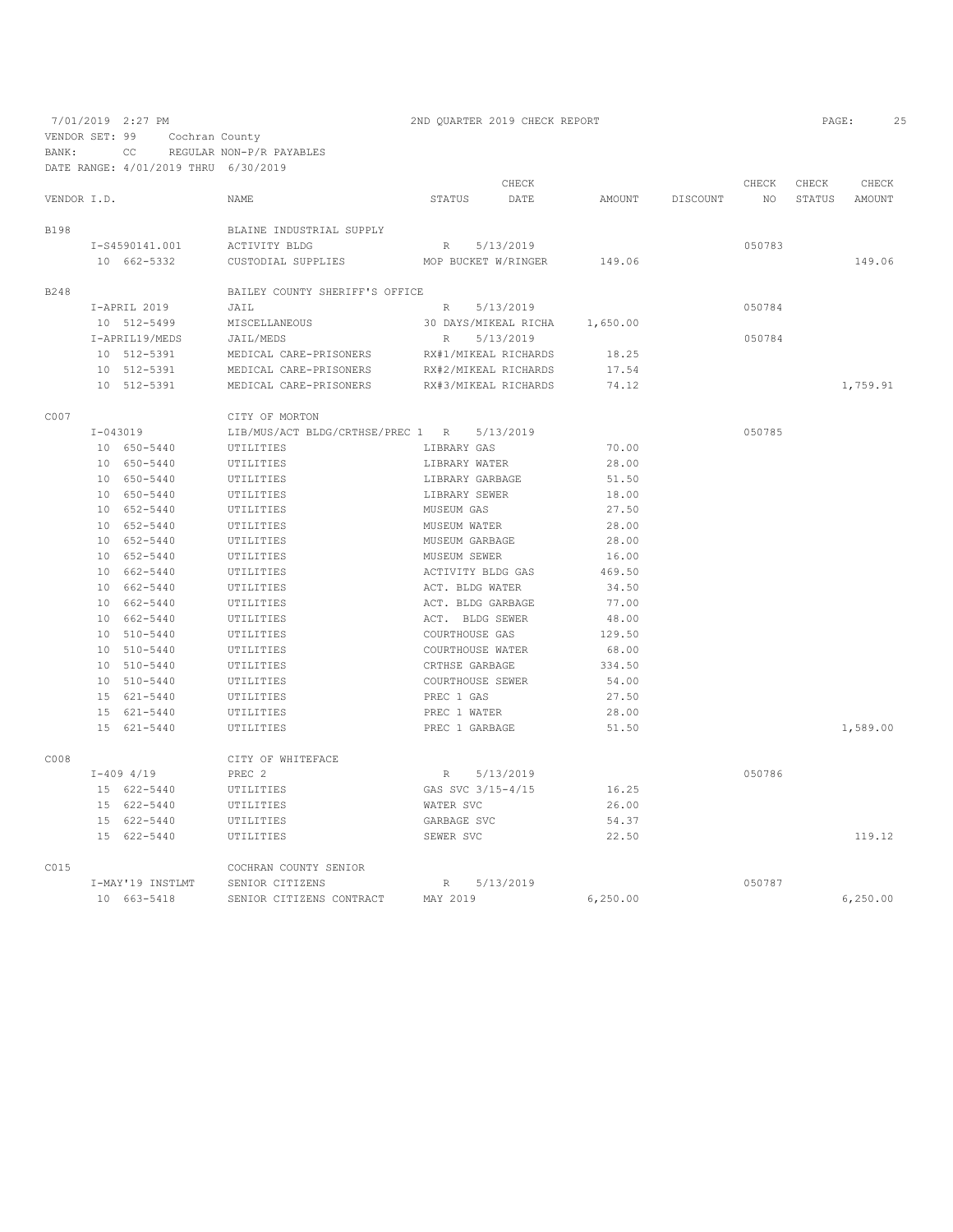### 7/01/2019 2:27 PM 2ND QUARTER 2019 CHECK REPORT 2019 CHECK 2019 CHECK 26 VENDOR SET: 99 Cochran County BANK: CC REGULAR NON-P/R PAYABLES DATE RANGE: 4/01/2019 THRU 6/30/2019

|             |              |             | CHECK<br>CHECK            |                       |           |               |          | CHECK           | CHECK  |        |
|-------------|--------------|-------------|---------------------------|-----------------------|-----------|---------------|----------|-----------------|--------|--------|
| VENDOR I.D. |              |             | <b>NAME</b>               | STATUS                | DATE      | <b>AMOUNT</b> | DISCOUNT | NO <sub>1</sub> | STATUS | AMOUNT |
| C035        |              |             | COX AUTO SUPPLY CO        |                       |           |               |          |                 |        |        |
|             | $I - 414886$ |             | LIBRARY                   | R 5/13/2019           |           |               |          | 050788          |        |        |
|             |              | 10 650-5332 | CUSTODIAL SUPPLIES        | ROUND-UP              |           | 24.99         |          |                 |        |        |
|             | $I - 414901$ |             | PREC 4                    | R                     | 5/13/2019 |               |          | 050788          |        |        |
|             |              | 15 624-5356 | ROAD MATERIALS & SUPPLIES | 2/SHOP TOWELS         |           | 7.98          |          |                 |        |        |
|             |              | 15 624-5356 | ROAD MATERIALS & SUPPLIES | LUCAS CHAIN LUBE      |           | 7.99          |          |                 |        |        |
|             | $I - 414908$ |             | PREC <sub>2</sub>         | R                     | 5/13/2019 |               |          | 050788          |        |        |
|             |              | 15 622-5356 | ROAD MATERIALS & SUPPLIES | BATTERY CLAMP         |           | 11.12         |          |                 |        |        |
|             | $I - 415252$ |             | PREC 1                    | R                     | 5/13/2019 |               |          | 050788          |        |        |
|             |              | 15 621-5451 | REPAIRS                   | PAD SET, FRT DISK BRK |           | 38.98         |          |                 |        |        |
|             | $I - 415257$ |             | PREC 1                    | R                     | 5/13/2019 |               |          | 050788          |        |        |
|             |              | 15 621-5451 | REPAIRS                   | CHEVY AIR FILTER/'07  |           | 26.98         |          |                 |        |        |
|             | $I - 415286$ |             | PARK                      | R                     | 5/13/2019 |               |          | 050788          |        |        |
|             |              | 10 660-5451 | REPAIR                    | OIL FILTER            |           | 6.99          |          |                 |        |        |
|             |              | 10 660-5451 | REPAIR                    | 12/MOTORCRAFT 5W20    |           | 62.52         |          |                 |        |        |
|             | $I - 415344$ |             | PREC 4                    | R                     | 5/13/2019 |               |          | 050788          |        |        |
|             |              | 15 624-5356 | ROAD MATERIALS & SUPPLIES | CLEANER               |           | 5.67          |          |                 |        |        |
|             | $I - 415465$ |             | PREC 1                    | R 5/13/2019           |           |               |          | 050788          |        |        |
|             |              | 15 621-5356 | ROAD MATERIALS & SUPPLIES | VALVE TOOL            |           | 1.79          |          |                 |        |        |
|             | $I - 415907$ |             | PARK                      | R                     | 5/13/2019 |               |          | 050788          |        |        |
|             |              | 10 660-5451 | REPAIR                    | STEEL MIX             |           | 4.99          |          |                 |        |        |
|             |              | 10 660-5451 | REPAIR                    | WATER-WELD            |           | 7.99          |          |                 |        |        |
|             | $I - 415914$ |             | PREC 1                    | R                     | 5/13/2019 |               |          | 050788          |        |        |
|             |              | 15 621-5330 | FUEL & OIL                | $2/50:1$ TRUFUEL      |           | 14.98         |          |                 |        |        |
|             |              | 15 621-5356 | ROAD MATERIALS & SUPPLIES | METRIC DEEP SET       |           | 28.98         |          |                 |        |        |
|             | I-416121     |             | PREC <sub>2</sub>         | R                     | 5/13/2019 |               |          | 050788          |        |        |
|             |              | 15 622-5356 | ROAD MATERIALS & SUPPLIES | 1/2DR 1-1/8D          |           | 10.99         |          |                 |        |        |
|             |              | 15 622-5356 | ROAD MATERIALS & SUPPLIES | KEY                   |           | 1.00          |          |                 |        |        |
|             | $I - 416193$ |             | PREC 1                    | R                     | 5/13/2019 |               |          | 050788          |        |        |
|             |              | 15 621-5451 | REPAIRS                   | OIL FILTER/BELLY DUM  |           | 67.08         |          |                 |        |        |
|             |              | 15 621-5451 | REPAIRS                   | 6/MYSTIK OIL          |           | 233.88        |          |                 |        |        |
|             | $I - 416296$ |             | PREC 1                    | R                     | 5/13/2019 |               |          | 050788          |        |        |
|             |              | 15 621-5451 | REPAIRS                   | AC BATT 800CCA 30MTH  |           | 104.98        |          |                 |        |        |
|             |              | 15 621-5451 | REPAIRS                   | STATE BATT FEE        |           | 3.00          |          |                 |        |        |
|             |              | 15 621-5451 | REPAIRS                   | 12/134A FREON         |           | 71.88         |          |                 |        |        |
|             |              | 15 621-5451 | REPAIRS                   | 2/20"WIPER BLADES     |           | 11.98         |          |                 |        |        |
|             | $I - 416403$ |             | PREC <sub>2</sub>         | R                     | 5/13/2019 |               |          | 050788          |        |        |
|             |              | 15 622-5356 | ROAD MATERIALS & SUPPLIES | 2/16in SOCKET         |           | 9.99          |          |                 |        |        |
|             |              | 15 622-5356 | ROAD MATERIALS & SUPPLIES | ADAPTER               |           | 9.99          |          |                 |        |        |
|             | $I - 416627$ |             | ACTIVITY BLDG             | R 5/13/2019           |           |               |          | 050788          |        |        |
|             |              | 10 662-5332 | CUSTODIAL SUPPLIES        | 9V BATTERY            |           | 10.99         |          |                 |        |        |
|             | $I-416638$   |             | PREC <sub>2</sub>         | R.                    | 5/13/2019 |               |          | 050788          |        |        |
|             |              | 15 622-5356 | ROAD MATERIALS & SUPPLIES | BELT FILTER WRENCH    |           | 10.99         |          |                 |        |        |
|             |              | 15 622-5451 | REPAIRS                   | OIL FILTER            |           | 24.98         |          |                 |        |        |
|             |              | 15 622-5356 | ROAD MATERIALS & SUPPLIES | <b>GLOVES</b>         |           | 7.89          |          |                 |        |        |
|             | $I-416689$   |             | PREC 1                    | R                     | 5/13/2019 |               |          | 050788          |        |        |
|             |              | 15 621-5451 | REPAIRS                   | 2/SET SCREWS          |           | 0.98          |          |                 |        |        |
|             |              | 15 621-5451 | REPAIRS                   | $2/1/2$ NUT           |           | 0.28          |          |                 |        |        |
|             | $I - 416690$ |             | PREC 1                    | R                     | 5/13/2019 |               |          | 050788          |        |        |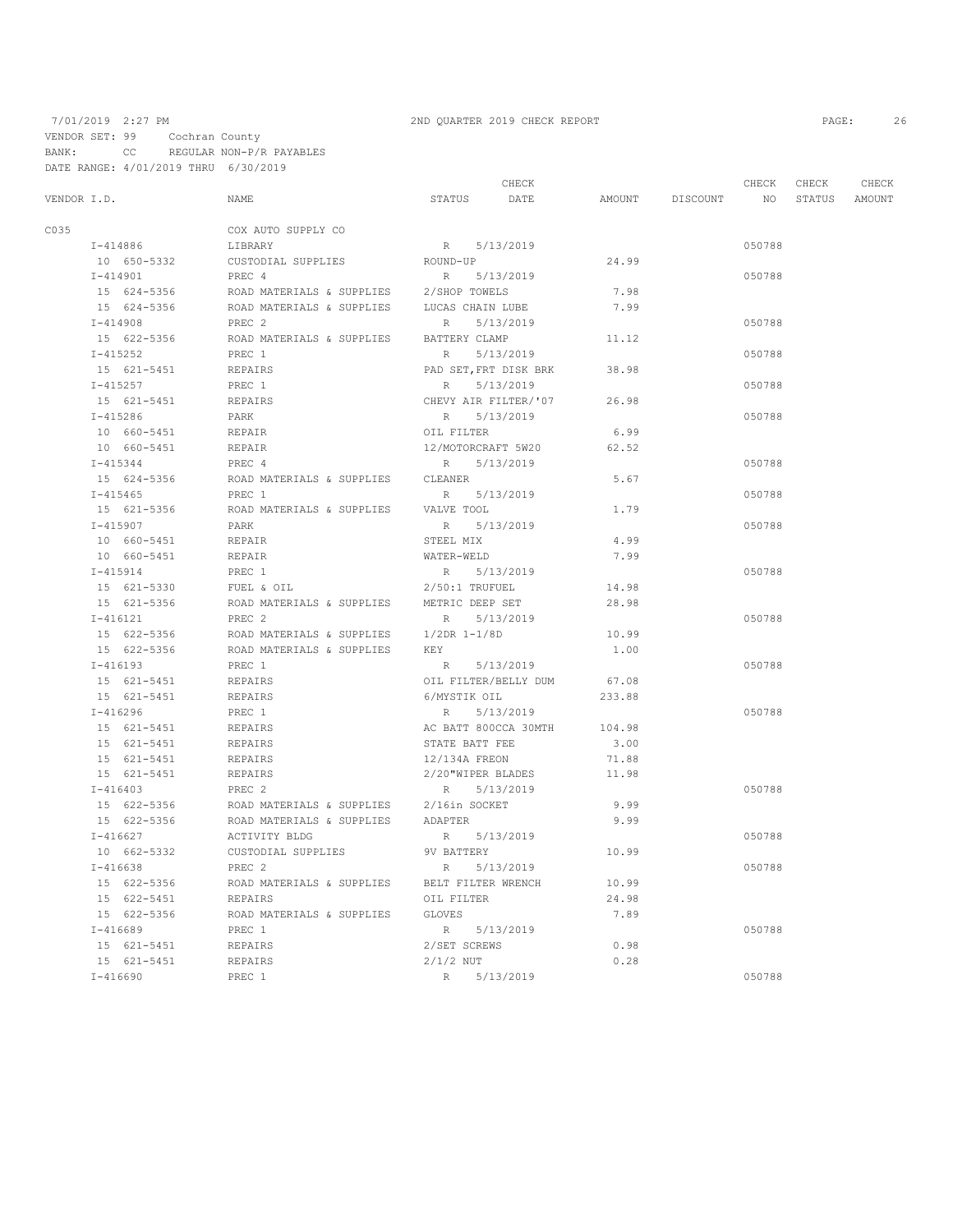7/01/2019 2:27 PM 2ND QUARTER 2019 CHECK REPORT PAGE: 27 VENDOR SET: 99 Cochran County BANK: CC REGULAR NON-P/R PAYABLES DATE RANGE: 4/01/2019 THRU 6/30/2019

|             |            |                    |                                              |                      | CHECK     |        |                 | CHECK  | CHECK  | CHECK    |
|-------------|------------|--------------------|----------------------------------------------|----------------------|-----------|--------|-----------------|--------|--------|----------|
| VENDOR I.D. |            |                    | <b>NAME</b>                                  | STATUS               | DATE      | AMOUNT | <b>DISCOUNT</b> | NO.    | STATUS | AMOUNT   |
| C035        |            |                    | COX AUTO SUPPLY CO<br>*CONTINUED*            |                      |           |        |                 |        |        |          |
|             |            | I-416690           | PREC 1                                       | R                    | 5/13/2019 |        |                 | 050788 |        |          |
|             |            | 15 621-5451        | REPAIRS                                      | PRIMER PAINT         |           | 5.59   |                 |        |        |          |
|             |            | $I - 416722$       | PREC 2                                       | R                    | 5/13/2019 |        |                 | 050788 |        |          |
|             |            | 15 622-5451        | REPAIRS                                      | COOLANT FILTER       |           | 17.99  |                 |        |        |          |
|             |            | 15 622-5451        | REPAIRS                                      | 2/20" WIPER BLADES   |           | 11.98  |                 |        |        |          |
|             |            | $I-416914$         | PREC 2                                       | R                    | 5/13/2019 |        |                 | 050788 |        |          |
|             |            | 15 622-5356        | ROAD MATERIALS & SUPPLIES                    | THREADLOCK           |           | 3.99   |                 |        |        |          |
|             |            | $I - 416946$       | SHERIFF                                      | $R_{\parallel}$      | 5/13/2019 |        |                 | 050788 |        |          |
|             |            | 10 560-5451        | MACHINERY-NON-OFFICE REPAIR AIR FILTER       |                      |           | 34.89  |                 |        |        |          |
|             |            | 10 560-5451        | MACHINERY-NON-OFFICE REPAIR WASHER FLUID     |                      |           | 3.99   |                 |        |        |          |
|             |            | 10 560-5451        | MACHINERY-NON-OFFICE REPAIR 7/AMS5W/20       |                      |           | 97.93  |                 |        |        |          |
|             |            | 10 560-5451        | MACHINERY-NON-OFFICE REPAIR OIL FILTER       |                      |           | 6.99   |                 |        |        |          |
|             |            | 10 560-5451        | MACHINERY-NON-OFFICE REPAIR 4/TURN ROTOR     |                      |           | 100.00 |                 |        |        | 1,116.18 |
| C084        |            |                    | CLERK, SEVENTH COURT OF APPEAL               |                      |           |        |                 |        |        |          |
|             | I-APRIL 19 |                    | STATE FEES                                   | $R_{\parallel}$      | 5/13/2019 |        |                 | 050790 |        |          |
|             |            | 90 000-2379.002    | 7th Crt of Appeal Gov't22.2081COUNTY COURT   |                      |           | 15.00  |                 |        |        |          |
|             |            | 90 000-2379.002    | 7th Crt of Appeal Gov't22.2081DISTRICT COURT |                      |           | 10.00  |                 |        |        | 25.00    |
| C260        |            |                    | CITY BANK                                    |                      |           |        |                 |        |        |          |
|             |            | $I-JP$ 4/26/19     | JUSTICE OF PEACE                             | $R_{\parallel}$      | 5/13/2019 |        |                 | 050791 |        |          |
|             |            | 10 455-5310        | OFFICE SUPPLIES                              | CHECKS/JP ACCT       |           | 147.44 |                 |        |        | 147.44   |
| C290        |            |                    | CENTER POINT LARGE PRINT                     |                      |           |        |                 |        |        |          |
|             |            | I-1680370          | LIBRARY                                      | R                    | 5/13/2019 |        |                 | 050792 |        |          |
|             |            | 10 650-5590        | <b>BOOKS</b>                                 | THE VICTORY GARDEN   |           | 23.37  |                 |        |        |          |
|             |            | 10 650-5590        | <b>BOOKS</b>                                 | THE MAGNOLIA INN     |           | 23.37  |                 |        |        |          |
|             |            | 10 650-5590        | <b>BOOKS</b>                                 | EARLY RISER          |           | 23.37  |                 |        |        |          |
|             |            | 10 650-5590        | <b>BOOKS</b>                                 | THE TEMP             |           | 23.37  |                 |        |        |          |
|             |            | 10 650-5590        | <b>BOOKS</b>                                 | THE PERFECT ALIBI    |           | 23.37  |                 |        |        |          |
|             |            | 10 650-5590        | <b>BOOKS</b>                                 | THE WOLF AND THE WAT |           | 23.37  |                 |        |        | 140.22   |
| C302        |            |                    | CHARM-TEX, INC.                              |                      |           |        |                 |        |        |          |
|             |            | $I - 0187856 - IN$ | SHERIFF/JAIL                                 | R                    | 5/13/2019 |        |                 | 050793 |        |          |
|             |            | 10 512-5392        | MISCELLANEOUS SUPPLIES                       | 3CS/MEDIUM GLOVES    |           | 135.00 |                 |        |        |          |
|             |            | 10 560-5334        | OTHER SUPPLIES                               | 4CS/LARGE GLOVES     |           | 180.00 |                 |        |        |          |
|             |            | 10 560-5334        | OTHER SUPPLIES                               | 6CS/XLARGE GLOVES    |           | 270.00 |                 |        |        |          |
|             |            | 10 512-5392        | MISCELLANEOUS SUPPLIES                       | 2CS/VINYL GLOVES     |           | 64.00  |                 |        |        |          |
|             |            | $I - 0188604 - IN$ | JAIL                                         | R                    | 5/13/2019 |        |                 | 050793 |        |          |
|             |            | 10 512-5392        | MISCELLANEOUS SUPPLIES                       | 6/SIZE 8 BLK SLIP ON |           | 26.40  |                 |        |        |          |
|             |            | 10 512-5392        | MISCELLANEOUS SUPPLIES                       | 6/SIZE 9 BLK SLIP ON |           | 26.40  |                 |        |        |          |
|             |            | 10 512-5392        | MISCELLANEOUS SUPPLIES                       | 4/SIZE 10 BLK SLIP O |           | 17.60  |                 |        |        |          |
|             |            | 10 512-5392        | MISCELLANEOUS SUPPLIES                       | 5/SIZE 11 BLK SLIP O |           | 22.00  |                 |        |        |          |
|             |            | 10 512-5392        | MISCELLANEOUS SUPPLIES                       | 4/SIZE 12 BLK SLIP O |           | 17.60  |                 |        |        |          |
|             |            | 10 512-5392        | MISCELLANEOUS SUPPLIES                       | 2/SIZE 13 BLK SLIP O |           | 8.80   |                 |        |        | 767.80   |
|             |            |                    |                                              |                      |           |        |                 |        |        |          |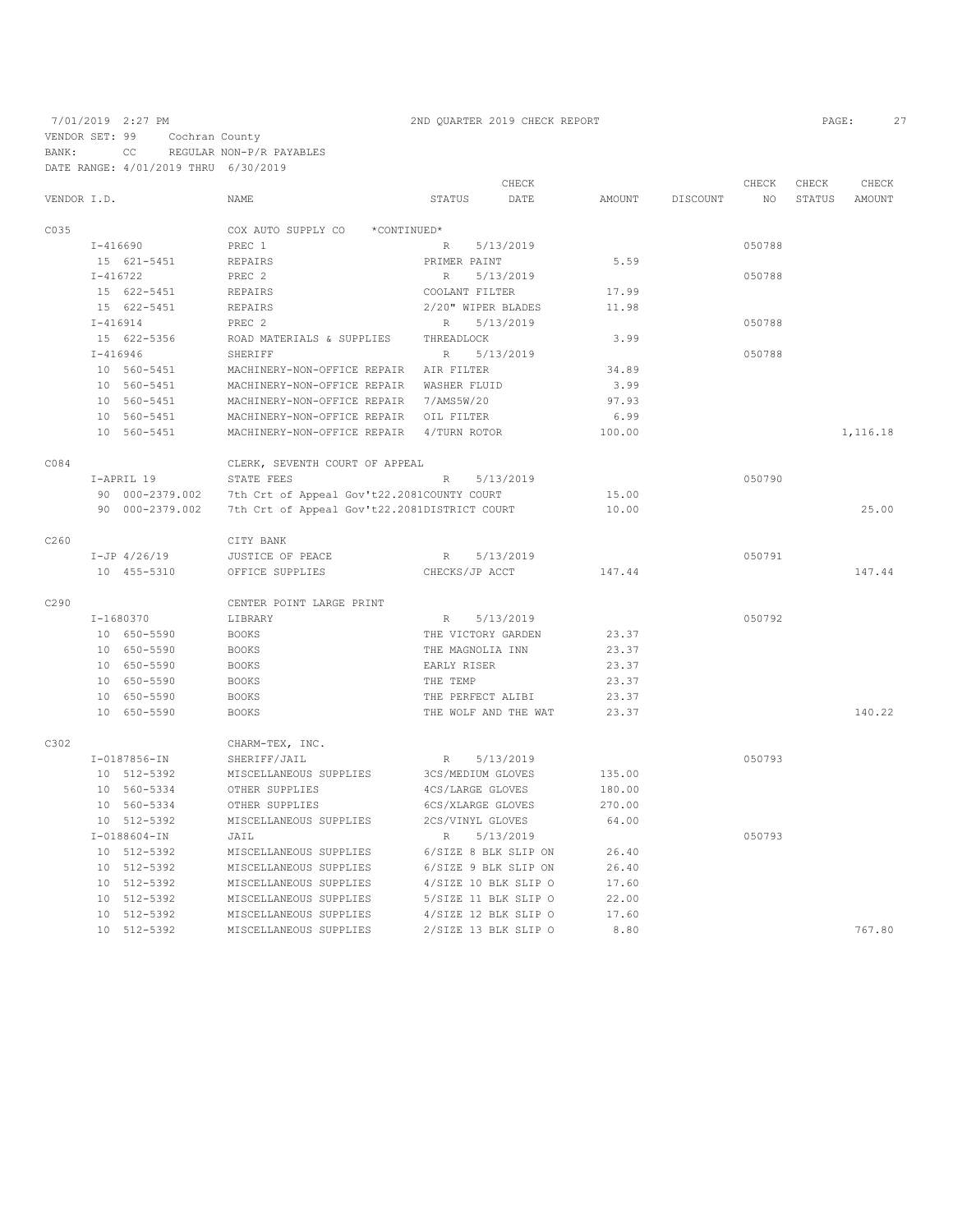7/01/2019 2:27 PM 2ND QUARTER 2019 CHECK REPORT 2019 CHECK 28 VENDOR SET: 99 Cochran County BANK: CC REGULAR NON-P/R PAYABLES

|             |              | DATE RANGE: 4/01/2019 THRU 6/30/2019 |                                                   |                   |                      |        |          |        |        |          |
|-------------|--------------|--------------------------------------|---------------------------------------------------|-------------------|----------------------|--------|----------|--------|--------|----------|
|             |              |                                      |                                                   |                   | CHECK                |        |          | CHECK  | CHECK  | CHECK    |
| VENDOR I.D. |              |                                      | <b>NAME</b>                                       | STATUS            | DATE                 | AMOUNT | DISCOUNT | NO.    | STATUS | AMOUNT   |
| C321        |              |                                      | CLEAR- VU                                         |                   |                      |        |          |        |        |          |
|             | I-124233     |                                      | PREC 2                                            | R                 | 5/13/2019            |        |          | 050794 |        |          |
|             | 15 622-5451  |                                      | REPAIRS                                           |                   | B/G 1020GTN/'05 MACK | 119.99 |          |        |        |          |
|             |              | 15 622-5451                          | REPAIRS                                           | LABOR             |                      | 100.00 |          |        |        | 219.99   |
| C367        |              |                                      | COMPUTER TRANSITION SERVICES,                     |                   |                      |        |          |        |        |          |
|             | $I - 175491$ |                                      | ELECTIONS/ATTORNEY                                | R                 | 5/13/2019            |        |          | 050795 |        |          |
|             |              | 10 490-5498                          | VOTER ENHANCEMENT                                 |                   | 1HR TRAVEL AFTER HOU | 90.00  |          |        |        |          |
|             |              | 10 490-5498                          | VOTER ENHANCEMENT                                 |                   | 1.5HRS WORK WITH DIR | 180.00 |          |        |        |          |
|             |              | 10 490-5498                          | VOTER ENHANCEMENT                                 |                   | 2.75HRS WORK WITH DI | 330.00 |          |        |        |          |
|             |              | 10 490-5498                          | VOTER ENHANCEMENT                                 | 1HR/TRAVEL        |                      | 60.00  |          |        |        |          |
|             |              | 10 490-5498                          | VOTER ENHANCEMENT                                 | MILEAGE/JOEL 4/16 |                      | 63.80  |          |        |        |          |
|             |              | 10 475-5310                          | OFFICE SUPPLIES                                   |                   | .5HRS/RPR PC VIDEO   | 60.00  |          |        |        |          |
|             | $I - 175492$ |                                      | CLERK                                             | R                 | 5/13/2019            |        |          | 050795 |        |          |
|             |              | 10 403-5310                          | OFFICE SUPPLIES                                   |                   | INSTL WORD PERFECT/S | 48.50  |          |        |        |          |
|             |              | 10 403-5310                          | OFFICE SUPPLIES                                   |                   | .5HRS ONSITE INSTRUC | 60.00  |          |        |        |          |
|             | $I - 175653$ |                                      | NON-DEPT'L                                        | R                 | 5/13/2019            |        |          | 050795 |        |          |
|             |              | 10 409-5420                          | TELECOMMUNICATIONS                                |                   | 26 TREND MICRO MAY 1 | 41.60  |          |        |        |          |
|             |              | I-175915HD                           | COURTHOUSE                                        | R                 | 5/13/2019            |        |          | 050795 |        |          |
|             |              | 10 510-5411                          | MAINTENANCE CONTRACTS                             |                   | HELP DESK MAY 2019   | 692.04 |          |        |        |          |
|             |              | I-INV51955                           | CLERK                                             | R                 | 5/13/2019            |        |          | 050795 |        |          |
|             |              | 10 403-5310                          | OFFICE SUPPLIES                                   |                   | COREL WORD PERFECT   | 249.99 |          |        |        |          |
|             |              | 10 403-5310                          | OFFICE SUPPLIES                                   | FREIGHT           |                      | 10.00  |          |        |        |          |
|             |              | 10 403-5310                          | OFFICE SUPPLIES                                   | HANDLING          |                      | 15.00  |          |        |        | 1,900.93 |
| C372        |              |                                      | TANIA L MOODY, CUTE BOOTS                         |                   |                      |        |          |        |        |          |
|             |              |                                      | I-2134-1/CAKE-A-THON MUSEUM/HISTORICAL COMMISSION | R                 | 5/13/2019            |        |          | 050796 |        |          |
|             |              | 31 652-5430                          | ADVERTISING                                       |                   | ADV/CANCER CAKE-A-TH | 200.00 |          |        |        | 200.00   |
| C412        |              |                                      | CTRMA                                             |                   |                      |        |          |        |        |          |
|             |              | I-100001847974                       | JUVENILE PROBATION                                | R                 | 5/13/2019            |        |          | 050797 |        |          |
|             |              | 17 573-5427                          | TRAVEL & TRAINING                                 |                   | PARMER MAINLINE WB 0 | 0.87   |          |        |        |          |
|             |              | 17 573-5427                          | TRAVEL & TRAINING                                 |                   | GILES MAINLINE WB 09 | 1.77   |          |        |        |          |
|             |              | 17 573-5427                          | TRAVEL & TRAINING                                 |                   | US 183 DC WB 03 3/18 | 0.87   |          |        |        |          |
|             |              | 17 573-5427                          | TRAVEL & TRAINING                                 | FEES              |                      | 1.00   |          |        |        | 4.51     |
| C414        |              |                                      | CARDMEMBER SERVICES                               |                   |                      |        |          |        |        |          |
|             |              | I-XPRT/040819                        | JAIL                                              | R                 | 5/13/2019            |        |          | 050798 |        |          |
|             |              | 10 512-5499                          | MISCELLANEOUS                                     |                   | 1 NITE/MADISNVL/PROT | 94.99  |          |        |        |          |
|             |              | 10 512-5499                          | MISCELLANEOUS                                     |                   | LODGING TAX/JACKSON  | 14.25  |          |        |        | 109.24   |
| E069        |              |                                      | ENCARTELE, INC                                    |                   |                      |        |          |        |        |          |
|             | $I - 8304$   |                                      | JAIL                                              | $R_{\parallel}$   | 5/13/2019            |        |          | 050799 |        |          |
|             |              | 10 000-4380.200                      | OTHER [MISCELLANEOUS]                             | 100 PHONE CARDS   |                      | 500.00 |          |        |        | 500.00   |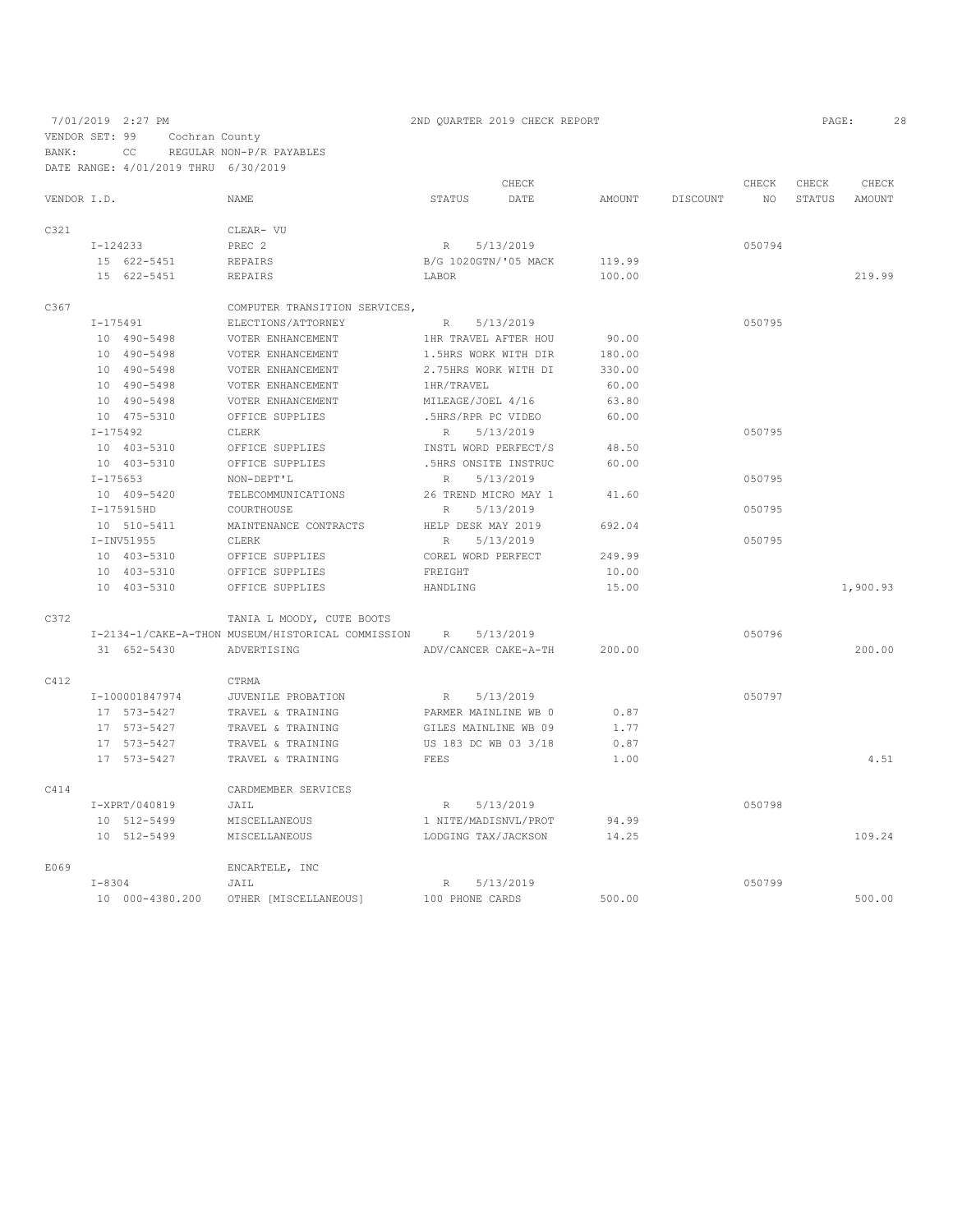# 7/01/2019 2:27 PM 2ND QUARTER 2019 CHECK REPORT 2019 2012 2013 2020 2020 2020 2021 29

|             |  |                   |                                  | CHECK               |                      |               |          | CHECK  | CHECK  | CHECK  |
|-------------|--|-------------------|----------------------------------|---------------------|----------------------|---------------|----------|--------|--------|--------|
| VENDOR I.D. |  |                   | <b>NAME</b>                      | <b>STATUS</b>       | DATE                 | <b>AMOUNT</b> | DISCOUNT | NO.    | STATUS | AMOUNT |
| E075        |  |                   | WEX BANK                         |                     |                      |               |          |        |        |        |
|             |  | I-59034158        | SHERIFF/JUV PROB/CNSTLBL/AUDIT R |                     | 5/13/2019            |               |          | 050800 |        |        |
|             |  | 10 409-5427       | CONTINUING EDUCATION             |                     | 19.097GL/UNL BIGSPR/ | 49.91         |          |        |        |        |
|             |  | 17 573-5427       | TRAVEL & TRAINING                |                     | 23.502GL/UNL AMARILL | 54.43         |          |        |        |        |
|             |  | 10 512-5499       | MISCELLANEOUS                    | 13.448GL/UNL SWTWTR |                      | 35.18         |          |        |        |        |
|             |  | 10 512-5499       | MISCELLANEOUS                    |                     | 12.52GL/UNL GTSVL 4/ | 29.27         |          |        |        |        |
|             |  | 10 512-5499       | MISCELLANEOUS                    | 10.974GL/UNL SWTWTR |                      | 28.71         |          |        |        |        |
|             |  | 10 550-5330       | FUEL & OIL                       | 18.442GL/UNL WF 4/3 |                      | 40.87         |          |        |        |        |
|             |  | 10 512-5499       | MISCELLANEOUS                    | 11.382GL/UNL SWTWTR |                      | 28.64         |          |        |        |        |
|             |  | 10 512-5499       | MISCELLANEOUS                    |                     | 12.332GL/UNL WACO 4/ | 28.56         |          |        |        |        |
|             |  | 10 409-5427       | CONTINUING EDUCATION             |                     | 20.16GL/UNL FRDBURG; | 45.88         |          |        |        |        |
|             |  | 10 512-5499       | MISCELLANEOUS                    |                     | 9.713GL/UNL COMANCHE | 23.08         |          |        |        |        |
|             |  | 10 512-5499       | MISCELLANEOUS                    |                     | 11.97GL/UNL CNTRVILL | 28.32         |          |        |        |        |
|             |  | 10 512-5499       | MISCELLANEOUS                    |                     | 8.031GL/UNL SWTWTR 4 | 19.40         |          |        |        |        |
|             |  | 10 512-5499       | MISCELLANEOUS                    |                     | 17.172GL/UNL AMA 4/2 | 40.80         |          |        |        |        |
|             |  | 10 550-5330       | FUEL & OIL                       |                     | 18.522GL/UNL WF 4/29 | 44.75         |          |        |        | 497.80 |
| F010        |  |                   | FIVE-AREA TELEPHONE CO-OP        |                     |                      |               |          |        |        |        |
|             |  | I-927-5510 MAY 19 | PREC 4                           | R                   | 5/13/2019            |               |          | 050801 |        |        |
|             |  | 15 624-5420       | TELECOMMUNICATIONS               | BASIC SVC           |                      | 32.25         |          |        |        |        |
|             |  | 15 624-5420       | TELECOMMUNICATIONS               | FEES                |                      | 10.66         |          |        |        |        |
|             |  | 15 621-5420       | TELECOMMUNICATIONS               | LONG DISTANCE       |                      | 0.16          |          |        |        | 43.07  |
| F073        |  |                   | FRONTIER VALLEY INC.             |                     |                      |               |          |        |        |        |
|             |  | $I-382142$        | CEMETERY                         | R                   | 5/13/2019            |               |          | 050802 |        |        |
|             |  | 10 516-5451       | <b>REPAIR</b>                    |                     | 2/NELSON 35 PART CIR | 123.62        |          |        |        |        |
|             |  | 10 516-5451       | REPAIR                           |                     | 10/BRASS NOZZLE F30' | 13.70         |          |        |        |        |
|             |  | $I-382284$        | CEMETERY                         | R                   | 5/13/2019            |               |          | 050802 |        |        |
|             |  | 10 516-5451       | REPAIR                           |                     | 10/3" RAINWAY GASKET | 14.30         |          |        |        |        |
|             |  | 10 516-5451       | REPAIR                           |                     | 10/3" MOORE RANE GAS | 19.60         |          |        |        |        |
|             |  | 10 516-5451       | REPAIR                           |                     | 2/30 WSH RAINBIRD HE | 58.60         |          |        |        | 229.82 |
| F211        |  |                   | FLATLAND TIRES                   |                     |                      |               |          |        |        |        |
|             |  | I-2173556         | SHERIFF                          | $R_{\parallel}$     | 5/13/2019            |               |          | 050803 |        |        |
|             |  | 10 560-5454       | TIRES                            |                     | 4/MT&BAL '10 FORD #9 | 110.00        |          |        |        |        |
|             |  | 10 560-5454       | TIRES                            | 4/TIRE DISPOSAL     |                      | 16.00         |          |        |        | 126.00 |
| G031        |  |                   | GRAINGER                         |                     |                      |               |          |        |        |        |
|             |  | I-9162597216      | COURTHOUSE                       | $\mathbb R$         | 5/13/2019            |               |          | 050804 |        |        |
|             |  | 10 510-5332       | CUSTODIAL SUPPLIES               |                     | 24/PLEATED FILTERS 2 | 54.48         |          |        |        | 54.48  |
| G074        |  |                   | GRAVES, HUMPHRIES, STAHL, LTD    |                     |                      |               |          |        |        |        |
|             |  | I-FEES APRIL19    | JUSTICE OF PEACE                 | R                   | 5/13/2019            |               |          | 050805 |        |        |
|             |  | 10 000-2206.002   | COLLECTION AGENCY FEES           |                     | COLLECTION FEES APRI | 118.72        |          |        |        | 118.72 |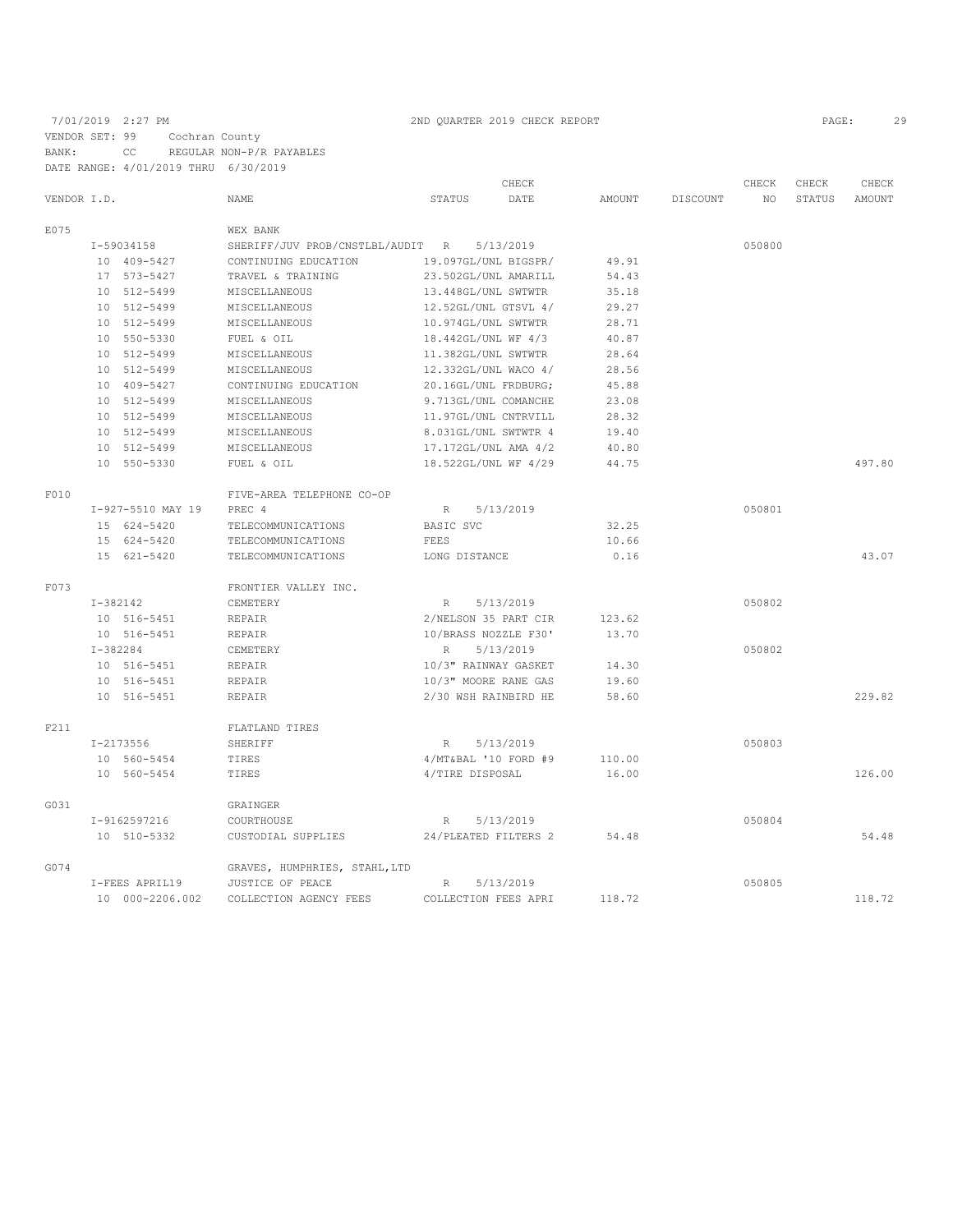7/01/2019 2:27 PM 2ND QUARTER 2019 CHECK REPORT PAGE: 30

VENDOR SET: 99 Cochran County

BANK: CC REGULAR NON-P/R PAYABLES DATE RANGE: 4/01/2019 THRU 6/30/2019

CHECK CHECK CHECK CHECK CHECK CHECK CHECK CHECK CHECK CHECK CHECK CHECK CHECK CHECK CHECK CHECK CHECK CHECK CHECK CHECK CHECK CHECK CHECK CHECK CHECK CHECK CHECK CHECK CHECK CHECK CHECK CHECK CHECK CHECK CHECK CHECK CHECK VENDOR I.D. NAME STATUS DATE AMOUNT DISCOUNT NO STATUS AMOUNT G249 GULF COAST TRADES CENTER<br>I-2013044699 JUVENILE PROBATION I-2013044699 JUVENILE PROBATION R 5/13/2019<br>17 573-5413.004 Other Placements 30 DAYS/POST(N)/JUV# 3,090.90 17 573-5413.004 Other Placements 30 DAYS/POST(N)/JUV# 3,090.90 3,090.90 G265 GOVERNMENT FORMS AND SUPPLIES,<br>  $I-0315121$  CO/DIST CLERK I-0315121 CO/DIST CLERK R 5/13/2019<br>10 403-5310 OFFICE SUPPLIES 2/OPR BINDER VOL 367 275.00 10 403-5310 OFFICE SUPPLIES 2/OPR BINDER VOL 367 275.00 10 403-5310 OFFICE SUPPLIES FREIGHT 23.13 298.13 H126 HOLLAND'S OFFICE TECHNOLOGIES I-00134222 ATTORNEY R 5/13/2019 050808 10 475-5310 OFFICE SUPPLIES TONER 86.00 10 475-5310 OFFICE SUPPLIES SHIPPING 13.28 99.28 H302 MARIA HINOJOS I-DW#18382 ACTIVITY BLDG R 5/13/2019 050809 10 000-4370.101 RENT-ACTIVITY BUILDING REF DEP FOR 5/4/19 150.00 150.00 J049 JUVENILE PROBATION FUND I-LOCAL MATCH 5/19 JUVENILE PROBATION R 5/13/2019<br>10 571–5472 LOCAL SUPPORT-JUV BOARD LOCAL FUNDS MATCH MA 4,166.00 10 10 571-56472 LOCAL FUNDS MATCH MA 4,166.00 J082 JOHN DEERE FINANCIAL R 5/13/2019 050811 15 621-5330 FUEL & OIL 18/PLUS 50II 339.48 1-725801 PREC 1 R 5/13/2019<br>15 621–5451 REPAIRS 2/.325 63G RAPID MIC 59.98 98 15 621–5451 REPAIRS 2/.325 63G RAPID MIC 59.98<br>1-731488 PARK R 5/13/2019 1-731488 PARK PARK R S/13/2019 R 5/13/2019<br>10 660-5451 REPAIR REPAIR 6/LAWN MOWER BLADES 174.84 10 660-5451 REPAIR 6/LAWN MOWER BLADES 174.84 574.30 L010 LEWIS FARM & RANCH STORE INC T-88910 PARK I-88910 PARK R 5/13/2019 050812 10 660-5451 REPAIR 2/OIL 9.98 10 660-5451 REPAIR<br>1-88925 ACTIVITY BLDG I-88925 ACTIVITY BLDG R 5/13/2019 050812  $10 662-5332 \t\t CUSTODIAL SUPPLIES \t\t 3/DISH SOAP \t\t 7.77 \t\t 662-5332 \t\t CUSTODIAL SUPPLIES \t\t 0.78CR$  $10 \t 662-5332$  CUSTODIAL SUPPLIES<br> $I-88942$  PREC 1. PREC 1 R 5/13/2019 R 5/13/2019 050812<br>REPAIRS SILICONE 2.79 15 621-5451 REPAIRS<br>15 621-5451 REPAIRS 15 621-5451 REPAIRS FLEX GLASS 3.00 15 621-5451 REPAIRS CAULKING GUN 5.59 15 621–5451 REPAIRS DISC 21.14CR<br>198943 2011 ACTIVITY BLDG 2 R 5/13/2019 I-88943 ACTIVITY BLDG R 5/13/2019 050812 10 662-5332 CUSTODIAL SUPPLIES 2/WEED KILLER 25.98 10 662-5332 CUSTODIAL SUPPLIES DISC 2.60CR I-88961 ACTIVITY BLDG R 5/13/2019 050812 10 662-5332 CUSTODIAL SUPPLIES B-12 3.95 CUSTODIAL SUPPLIES 1-89004 PREC 4 R 5/13/2019 PREC 4 R 5/13/2019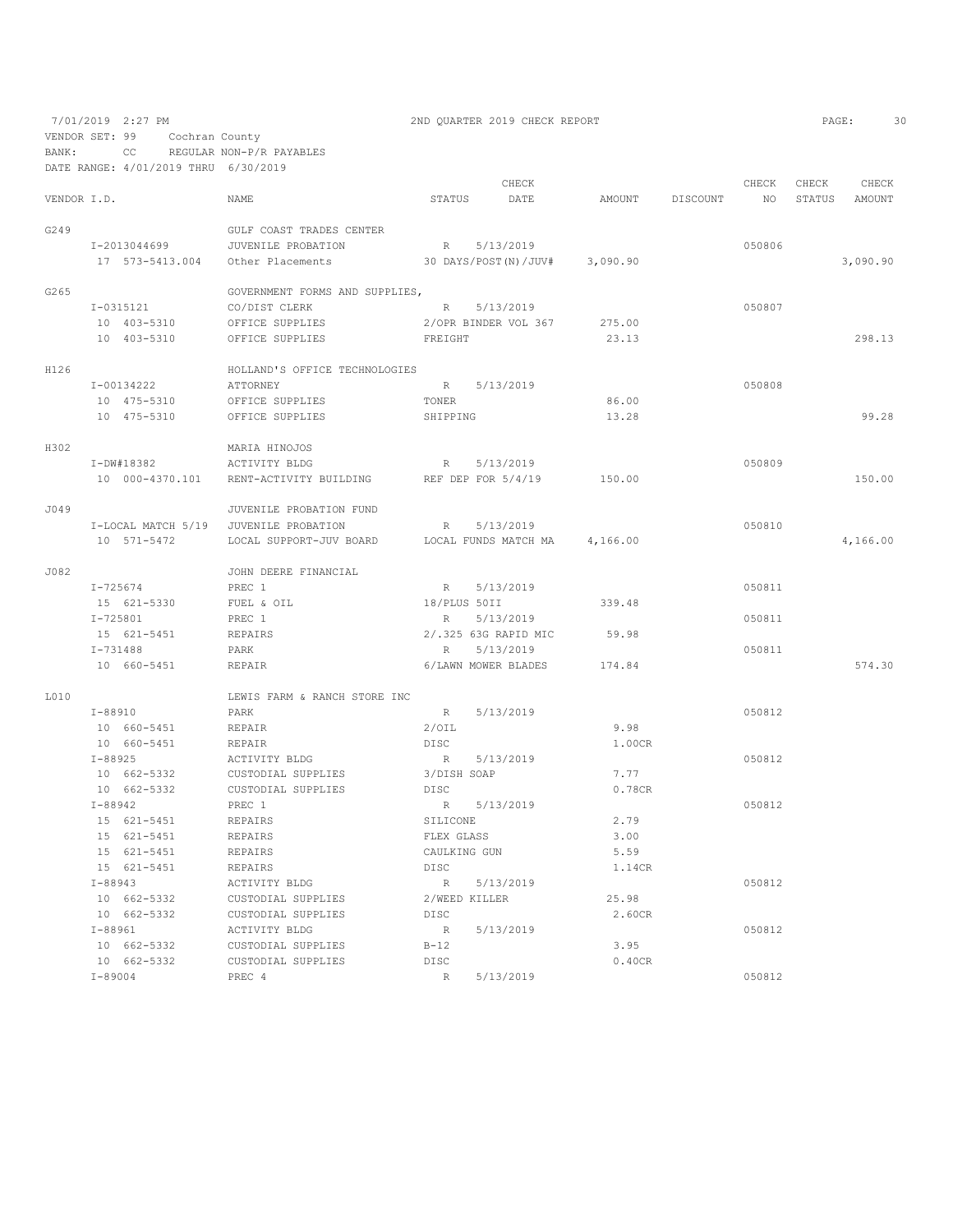VENDOR SET: 99 Cochran County

BANK: CC REGULAR NON-P/R PAYABLES

DATE RANGE: 4/01/2019 THRU 6/30/2019

|             |             |             |                                      |              | CHECK              |                 | CHECK  | CHECK  | CHECK  |
|-------------|-------------|-------------|--------------------------------------|--------------|--------------------|-----------------|--------|--------|--------|
| VENDOR I.D. |             |             | NAME                                 | STATUS       | DATE               | AMOUNT DISCOUNT | NO     | STATUS | AMOUNT |
| L010        |             |             | LEWIS FARM & RANCH STORE *CONTINUED* |              |                    |                 |        |        |        |
|             |             | $I - 89004$ | PREC 4                               |              | R 5/13/2019        |                 | 050812 |        |        |
|             |             | 15 624-5356 | ROAD MATERIALS & SUPPLIES            | CREAMER      |                    | 1.95            |        |        |        |
|             |             | 15 624-5356 | ROAD MATERIALS & SUPPLIES            | COFFEE       |                    | 13.95           |        |        |        |
|             |             | 15 624-5356 | ROAD MATERIALS & SUPPLIES            | DISC         |                    | 1.59CR          |        |        |        |
|             | $I - 89046$ |             | PREC 4                               |              | R 5/13/2019        |                 | 050812 |        |        |
|             |             | 15 624-5356 | ROAD MATERIALS & SUPPLIES            | TOILET PAPER |                    | 6.59            |        |        |        |
|             |             | 15 624-5356 | ROAD MATERIALS & SUPPLIES            | CUPS         |                    | 2.18            |        |        |        |
|             |             | 15 624-5356 | ROAD MATERIALS & SUPPLIES            | <b>DISC</b>  |                    | 0.88CR          |        |        |        |
|             | $I - 89058$ |             | CEMETERY                             |              | R 5/13/2019        |                 | 050812 |        |        |
|             |             | 10 516-5451 | REPAIR                               | SILICONE     |                    | 5.59            |        |        |        |
|             |             | 10 516-5451 | REPAIR                               | GASKET       |                    | 2.79            |        |        |        |
|             |             | 10 516-5451 | REPAIR                               | <b>DISC</b>  |                    | 0.84CR          |        |        |        |
|             | $I-89138$   |             | ACTIVITY BLDG                        |              | R 5/13/2019        |                 | 050812 |        |        |
|             |             | 10 662-5332 | CUSTODIAL SUPPLIES                   |              | 2/SCOURING STICKS  | 7.18            |        |        |        |
|             |             | 10 662-5332 | CUSTODIAL SUPPLIES                   |              | BAR KEEPERS FRIEND | 2.39            |        |        |        |
|             |             | 10 662-5332 | CUSTODIAL SUPPLIES                   |              | 2/ODOR NEUTRALIZER | 13.98           |        |        |        |
|             |             | 10 662-5332 | CUSTODIAL SUPPLIES                   | TRASH BAGS   |                    | 19.99           |        |        |        |
|             |             | 10 662-5332 | CUSTODIAL SUPPLIES                   | DISC         |                    | 4.35CR          |        |        |        |
|             | $I - 89146$ |             | PREC <sub>3</sub>                    |              | R 5/13/2019        |                 | 050812 |        |        |
|             |             | 15 623-5356 | ROAD MATERIALS & SUPPLIES            | 2PKG/GLOVES  |                    | 19.98           |        |        |        |
|             |             | 15 623-5356 | ROAD MATERIALS & SUPPLIES            | DISC         |                    | 2.00CR          |        |        |        |
|             | $I - 89186$ |             | PARK                                 |              | R 5/13/2019        |                 | 050812 |        |        |
|             |             | 10 660-5332 | CUSTODIAL SUPPLIES                   | 57/SCREWS    |                    | 15.39           |        |        |        |
|             |             | 10 660-5332 | CUSTODIAL SUPPLIES                   | DISC         |                    | 1.54CR          |        |        |        |
|             | $I - 89192$ |             | PARK                                 |              | R 5/13/2019        |                 | 050812 |        |        |
|             |             | 10 660-5451 | REPAIR                               | NUT DRIVER   |                    | 4.99            |        |        |        |
|             |             | 10 660-5451 | <b>REPAIR</b>                        | BIT          |                    | 2.99            |        |        |        |
|             |             | 10 660-5451 | REPAIR                               | DISC         |                    | 0.80CR          |        |        |        |
|             | $I-89193$   |             | PREC 1                               |              | R 5/13/2019        |                 | 050812 |        |        |
|             |             | 15 621-5451 | <b>REPAIRS</b>                       | BIT          |                    | 2.99            |        |        |        |
|             |             | 15 621-5451 | <b>REPAIRS</b>                       | NUT DRIVER   |                    | 4.99            |        |        |        |
|             |             | 15 621-5451 | <b>REPAIRS</b>                       | DISC         |                    | 0.80CR          |        |        |        |
|             | $I - 89303$ |             | CEMETERY                             |              | R 5/13/2019        |                 | 050812 |        |        |
|             |             | 10 516-5451 | REPAIR                               | $3"$ CAP     |                    | 5.49            |        |        |        |
|             |             | 10 516-5451 | REPAIR                               | 3x2 REDUCER  |                    | 12.99           |        |        |        |
|             |             | 10 516-5451 | REPAIR                               | 2"COMP       |                    | 11.99           |        |        |        |
|             |             | 10 516-5451 | REPAIR                               | $2/2$ "MPT   |                    | 3.18            |        |        |        |
|             |             | 10 516-5451 | REPAIR                               | 2"45 ELBOW   |                    | 1.99            |        |        |        |
|             |             | 10 516-5451 | REPAIR                               | $4FT/2$ "PVC |                    | 3.60            |        |        |        |
|             |             | 10 516-5451 | REPAIR                               | DISC         |                    | 3.92CR          |        |        |        |
|             | $I - 89313$ |             | CEMETERY                             |              | R 5/13/2019        |                 | 050812 |        |        |
|             |             | 10 516-5451 | <b>REPAIR</b>                        | 2"90 ELBOW   |                    | 1.49            |        |        |        |
|             |             | 10 516-5451 | REPAIR                               | CEMENT       |                    | 5.59            |        |        |        |
|             |             | 10 516-5451 | <b>REPAIR</b>                        | DISC         |                    | 0.71CR          |        |        |        |
|             | $I - 89680$ |             | PREC 4                               | R            | 5/13/2019          |                 | 050812 |        |        |
|             |             | 15 624-5451 | <b>REPAIRS</b>                       | PAINT        |                    | 29.99           |        |        |        |
|             |             | 15 624-5451 | <b>REPAIRS</b>                       | TRAY         |                    | 11.99           |        |        |        |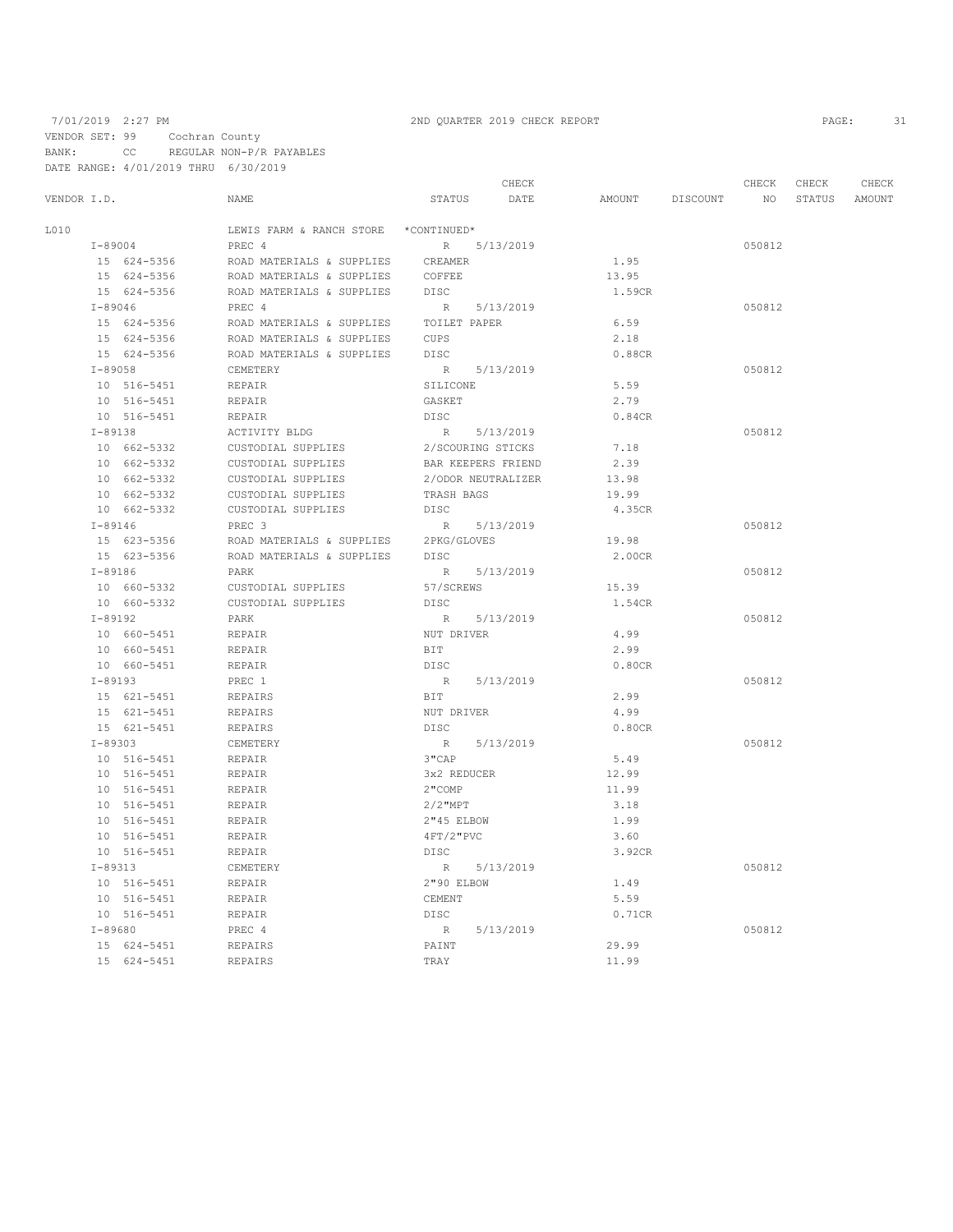VENDOR SET: 99 Cochran County

BANK: CC REGULAR NON-P/R PAYABLES DATE RANGE: 4/01/2019 THRU 6/30/2019

CHECK CHECK CHECK CHECK CHECK CHECK CHECK CHECK CHECK CHECK CHECK CHECK CHECK CHECK CHECK CHECK CHECK CHECK CHECK CHECK CHECK CHECK CHECK CHECK CHECK CHECK CHECK CHECK CHECK CHECK CHECK CHECK CHECK CHECK CHECK CHECK CHECK VENDOR I.D. NAME STATUS DATE AMOUNT DISCOUNT NO STATUS AMOUNT  $$\tt LEWIS\texttt{ FARM $\&$ RANCH\texttt{ }STORE \&\texttt{COMTIMED*}}$$ <br/> $$\tt I-89680$$  I-89680 PREC 4 R 5/13/2019 050812 15 624-5451 REPAIRS 3/SPRAY PAINT 14.97 15 624-5451 REPAIRS PAINT SET 9.99 15 624-5451 REPAIRS ROLLER 3.59 15 624-5451 REPAIRS<br>15 624-5451 REPAIRS 15 624–5451 REPAIRS DISC 7.61CR PREC $4$ PREC $4$  R 5/13/2019 R 3/13/2019 I-89856 PREC 4 R 5/13/2019 050812 15 6.99 FREPAIRS PAINT THINNER 6.99<br>1988 REPAIRS PAINT AND 2/BRUSHES 15 624-5451 REPAIRS 2/BRUSHES 7.98 15 624-5451 REPAIRS 2/PAIN<br>15 624-5451 REPAIRS DISC 15 624–5451 REPAIRS DISC <br>1-89931 1-99931 ACTIVITY BLDG R 5/13/2019 I-89931 ACTIVITY BLDG R 5/13/2019 050812 CUSTODIAL SUPPLIES PUMP <br>
1.00 R 5/13/2019 I-90556 042319 ACTIVITY BLDG R 5/13/2019 050812 10 662-5451 REPAIR SWITCH 2.99 10 662-5451 REPAIR COVER 0.99 10 662-5451 I-90576 PARK R 5/13/2019 050812 10 660-5332 CUSTODIAL SUPPLIES 25/16-8-8 448.75 I-90577 CEMETERY R 5/13/2019<br>10 516–5332 CUSTODIAL SUPPLIES 25/16-8-8 448.75 10 516-5332 CUSTODIAL SUPPLIES  $25/16-8-8$ <br> $T-90607$  COURTHOUSE  $R = 5/13/2019$  I-90607 COURTHOUSE R 5/13/2019 050812 10 510-533332 CUSTODIAL SUPPLIES 2/SCOUR<br>10 510-54332 CUSTODIAL SUPPLIES 10 510-5332 CUSTODIAL SUPPLIES BRUSH 2.99 10 510-5332 CUSTODIAL SUPPLIES DISC 1.02CR I-90608 CEMETERY R 5/13/2019 050812 10 516-5332 CUSTODIAL SUPPLIES 2/GRINDING WHEELS 7.98 10 516-5332 CUSTODIAL SUPPLIES DISC 0.80CR I-90610 PREC 2 R 5/13/2019 050812 15 622-5356 ROAD MATERIALS & SUPPLIES SPRAYER 29.99 15 622–5356 ROAD MATERIALS & SUPPLIES DISC  $I=90748$  3.00CR Jeff 3.00CR 1-90748 JAIL JAIL R 5/13/2019<br>10 512-5392 MISCELLANEOUS SUPPLIES 16/BLEACH 47.84 10 512-5392 MISCELLANEOUS SUPPLIES 16/BLEACH<br>10 512-5392 MISCELLANEOUS SUPPLIES DISC MISCELLANEOUS SUPPLIES DISC 2.78CR 1-90830 JAIL <br>10 512-5392 MISCELLANEOUS SUPPLIES 2/BULBS 13.98 13.98 10 512-5392 MISCELLANEOUS SUPPLIES 2/BULBS 13.98  ${\tt MISCELLANEOUS SUPPLIES} {\tt DISC} {\tt PREC} \nonumber\\ \begin{array}{lll} \multicolumn{3}{l}{{\tt N}} & \multicolumn{3}{l}{{\tt N}} & \multicolumn{3}{l}{{\tt S}}/13/2019 \end{array}$ I-90895 PREC 4 R 5/13/2019 PREC 1 15 624-5356 ROAD MATERIALS & SUPPLIES 2/TOWELS 9.58 15 624-5356 ROAD MATERIALS & SUPPLIES B-12 3.95 15 624-5356 ROAD MATERIALS & SUPPLIES FABULOSO 6.99 15.98 ROAD MATERIALS & SUPPLIES CLOROX<br>15.99 ROAD MATERIALS & SUPPLIES CDOR NEUTRALIZER 15 624-5356 ROAD MATERIALS & SUPPLIES ODOR NEUTRALIZER 6.99 15 624–5356 ROAD MATERIALS & SUPPLIES DISC  $\begin{array}{ccc} 15 & 624–5356 \\ \text{I} - 90937 & & \text{ACTIVITY BLDG} \end{array}$  R 5/13/2019 I-90937 ACTIVITY BLDG R 5/13/2019 050812 10 662-5332 CUSTODIAL SUPPLIES 2/BULBS 19.98 19.98<br>10 662-5332 CUSTODIAL SUPPLIES DISC 2.00CR 2.00CR 1,362.08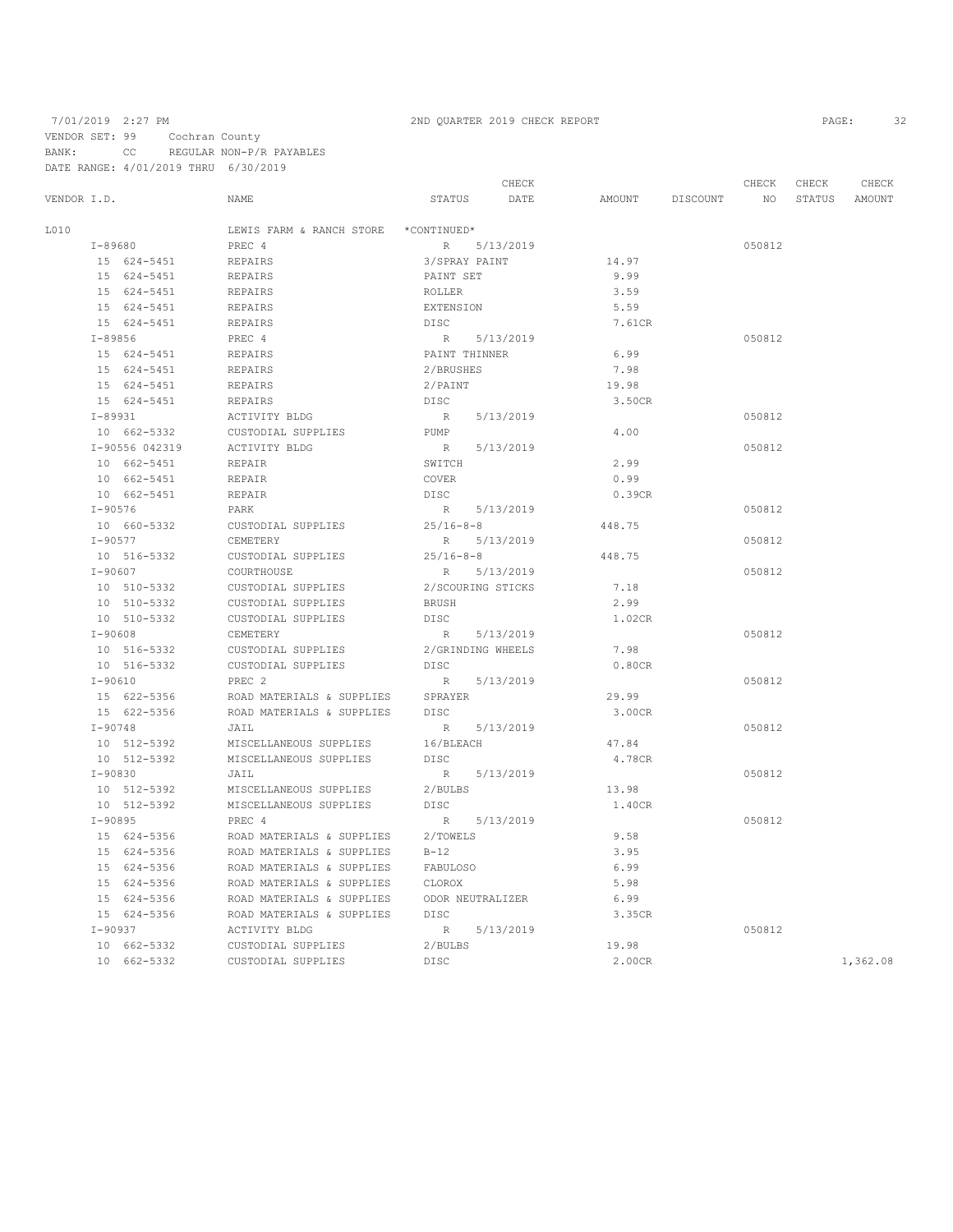7/01/2019 2:27 PM 2ND QUARTER 2019 CHECK REPORT 2019 CHECK REPORT VENDOR SET: 99 Cochran County BANK: CC REGULAR NON-P/R PAYABLES DATE RANGE: 4/01/2019 THRU 6/30/2019

|             |               |                    |                                | CHECK           |  |                      |          | CHECK    | CHECK  | CHECK         |               |
|-------------|---------------|--------------------|--------------------------------|-----------------|--|----------------------|----------|----------|--------|---------------|---------------|
| VENDOR I.D. |               |                    | NAME                           | STATUS          |  | DATE                 | AMOUNT   | DISCOUNT | NO.    | <b>STATUS</b> | <b>AMOUNT</b> |
| L018        |               |                    | LUBBOCK GRADER BLADE, INC      |                 |  |                      |          |          |        |               |               |
|             | $I - 66419$   |                    | PREC <sub>2</sub>              | R               |  | 5/13/2019            |          |          | 050815 |               |               |
|             |               | 15 622-5451        | REPAIRS                        |                 |  | 2/1x11x43,34 LOADER  | 432.60   |          |        |               |               |
|             |               | 15 622-5451        | REPAIRS                        |                 |  | 2/1x13.5x6.31 LOADER | 146.74   |          |        |               |               |
|             |               | 15 622-5451        | <b>REPAIRS</b>                 |                 |  | 10/1"x2 3/4" BOLT W/ | 29.10    |          |        |               | 608.44        |
| L057        |               |                    | L KENLEY, dba                  |                 |  |                      |          |          |        |               |               |
|             | $I - 8922$    |                    | PARK                           | R               |  | 5/13/2019            |          |          | 050816 |               |               |
|             |               | 10 660-5332        | CUSTODIAL SUPPLIES             |                 |  | 2'x3' SIGN/BASEBALL  | 65.00    |          |        |               |               |
|             |               | 10 660-5332        | CUSTODIAL SUPPLIES             |                 |  | 3/18"x24" SIGNS/BASE | 135.00   |          |        |               | 200.00        |
| M182        |               |                    | BEVERLY MCCLELLAN              |                 |  |                      |          |          |        |               |               |
|             |               | I-61ST AUD INST'19 | AUDITOR                        | R               |  | 5/13/2019            |          |          | 050817 |               |               |
|             |               | 10 495-5427        | CONTINUING EDUCATION           |                 |  | 120MI TO/FR LBK AIRP | 69.60    |          |        |               |               |
|             |               | 10 495-5427        | CONTINUING EDUCATION           |                 |  | 1/2 CABFARE TO HOTEL | 30.00    |          |        |               |               |
|             |               | 10 495-5427        | CONTINUING EDUCATION           | MEALS 5/7-10/19 |  |                      | 37.62    |          |        |               |               |
|             |               | 10 495-5427        | CONTINUING EDUCATION           |                 |  | 3 NITES/RENAISSANCE  | 435.00   |          |        |               |               |
|             |               | 10 495-5427        | CONTINUING EDUCATION           | LODGING TAX     |  |                      | 65.25    |          |        |               |               |
|             |               | 10 495-5427        | CONTINUING EDUCATION           |                 |  | AIRFARE TO/FR AUSTIN | 405.68   |          |        |               |               |
|             |               | 10 495-5427        | CONTINUING EDUCATION           |                 |  | AIRPORT PARKING/3 NI | 34.00    |          |        |               | 1,077.15      |
| N082        |               |                    | NETDATA                        |                 |  |                      |          |          |        |               |               |
|             | $I - 19967$   |                    | CLERK                          | R               |  | 5/13/2019            |          |          | 050818 |               |               |
|             |               | 10 403-5411        | MAINTENANCE CONTRACTS          |                 |  | NETDATA EFILE MAINT  | 3,000.00 |          |        |               |               |
|             |               | I-iTICKET APRIL 19 | JUSTICE OF PEACE               | R               |  | 5/13/2019            |          |          | 050818 |               |               |
|             |               | 10 455-5499        | <b>MISCELLANEOUS</b>           | APRIL 2019      |  |                      | 10.00    |          |        |               | 3,010.00      |
| N103        |               |                    | NETPROTECT LLC                 |                 |  |                      |          |          |        |               |               |
|             | $I-1246$      |                    | JUSTICE OF PEACE               | R               |  | 5/13/2019            |          |          | 050819 |               |               |
|             |               | 10 455-5411        | MAINTENANCE CONTRACTS          |                 |  | VIDEO MAGIST 4/30-5/ | 249.00   |          |        |               | 249.00        |
| P044        |               |                    | MARK PRUITT                    |                 |  |                      |          |          |        |               |               |
|             | I-DW#18375    |                    | ACTIVITY BLDG                  | $R_{\parallel}$ |  | 5/13/2019            |          |          | 050820 |               |               |
|             |               | 10 000-4370.101    | RENT-ACTIVITY BUILDING         |                 |  | REF DEP FOR USE 4/26 | 150.00   |          |        |               | 150.00        |
| P229        |               |                    | PANHANDLE AREA JUVENILE PROBAT |                 |  |                      |          |          |        |               |               |
|             |               | I-2019 PAJPO TRNG  | JUVENILE PROBATION             | R               |  | 5/13/2019            |          |          | 050821 |               |               |
|             |               | 17 573-5427        | TRAVEL & TRAINING              |                 |  | REG/ANN'L TRNG 5/21- | 50.00    |          |        |               | 50.00         |
| R256        |               |                    | TIMOTHY ROBERTS                |                 |  |                      |          |          |        |               |               |
|             | I-WTJCT MAY19 |                    | COMMISSIONERS COURT            | R               |  | 5/13/2019            |          |          | 050822 |               |               |
|             |               | 15 610-5427        | COMM-CONTINUING EDUCATION      |                 |  | 4 NITES/AMARILLO 4/2 | 556.00   |          |        |               |               |
|             |               | 15 610-5427        | COMM-CONTINUING EDUCATION      | LODGING TAX     |  |                      | 83.40    |          |        |               |               |
|             |               | 15 610-5427        | COMM-CONTINUING EDUCATION      | PARKING         |  |                      | 21.00    |          |        |               |               |
|             |               | 15 610-5427        | COMM-CONTINUING EDUCATION      | MEALS           |  |                      | 26.13    |          |        |               | 686.53        |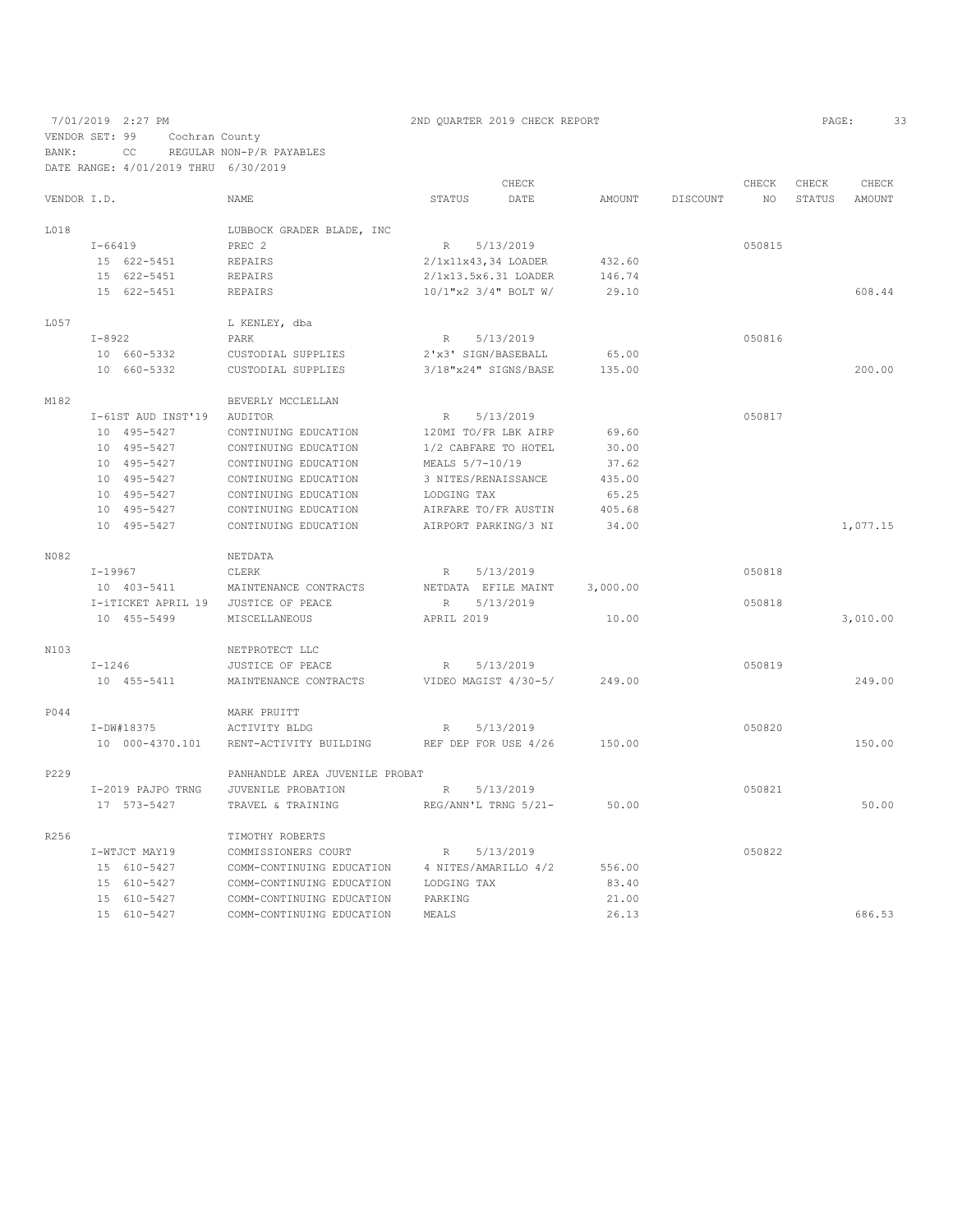### 7/01/2019 2:27 PM 2ND QUARTER 2019 CHECK REPORT PAGE: 34 VENDOR SET: 99 Cochran County BANK: CC REGULAR NON-P/R PAYABLES DATE RANGE: 4/01/2019 THRU 6/30/2019

|             |               |                                | CHECK               |                      |        | CHECK    | CHECK           | CHECK  |        |
|-------------|---------------|--------------------------------|---------------------|----------------------|--------|----------|-----------------|--------|--------|
| VENDOR I.D. |               | NAME                           | STATUS              | DATE                 | AMOUNT | DISCOUNT | NO <sub>1</sub> | STATUS | AMOUNT |
| S071        |               | SCRIPT OFFICE PRODUCTS, INC.   |                     |                      |        |          |                 |        |        |
|             | I-56612       | TAX A/C                        | R 5/13/2019         |                      |        |          | 050823          |        |        |
|             | 10 499-5310   | OFFICE SUPPLIES                | STICKY NOTES        |                      | 2.95   |          |                 |        |        |
|             | $I - 56671$   | JUSTICE OF PEACE               | R                   | 5/13/2019            |        |          | 050823          |        |        |
|             | 10 455-5310   | OFFICE SUPPLIES                | TAPE                |                      | 17.03  |          |                 |        |        |
|             | $I - 56680$   | CLERK                          | R                   | 5/13/2019            |        |          | 050823          |        |        |
|             | 10 403-5310   | OFFICE SUPPLIES                | 1BX COPY PAPER      |                      | 42.50  |          |                 |        |        |
|             | $I - 56692$   | AUDITOR                        | R                   | 5/13/2019            |        |          | 050823          |        |        |
|             | 10 495-5310   | OFFICE SUPPLIES                | 2BX/STAPLES/ETONA   |                      | 46.85  |          |                 |        |        |
|             | $I - 56711$   | TAX A/C                        | R                   | 5/13/2019            |        |          | 050823          |        |        |
|             | 10 499-5310   | OFFICE SUPPLIES                | CALCULATOR TAPE     |                      | 14.95  |          |                 |        |        |
|             | $I - 56723$   | CLERK                          | R                   | 5/13/2019            |        |          | 050823          |        |        |
|             | 10 403-5310   | OFFICE SUPPLIES                | 2/ERASER REFILLS    |                      | 3.50   |          |                 |        |        |
|             | $I - 56759$   | CLERK                          | R                   | 5/13/2019            |        |          | 050823          |        |        |
|             | 10 403-5310   | OFFICE SUPPLIES                | 4/CORRECTION TAPE   |                      | 15.80  |          |                 |        |        |
|             | 10 403-5310   | OFFICE SUPPLIES                | 10"x15" CLASP ENV   |                      | 26.95  |          |                 |        |        |
|             | $I - 56761$   | CO JUDGE/COMM'R CT             | R                   | 5/13/2019            |        |          | 050823          |        |        |
|             | 15 610-5310   | OFFICE SUPPLIES                | BLK INK             |                      | 24.49  |          |                 |        |        |
|             | 15 610-5310   | OFFICE SUPPLIES                | $2/C$ , M, Y INK    |                      | 79.98  |          |                 |        |        |
|             | $I - 56762$   | AUDITOR                        | R 5/13/2019         |                      |        |          | 050823          |        |        |
|             | 10 495-5310   | OFFICE SUPPLIES                | RUBBER BANDS        |                      | 5.95   |          |                 |        |        |
|             | $I - 56780$   | TREASURER                      | R                   | 5/13/2019            |        |          | 050823          |        |        |
|             | 10 497-5310   | OFFICE SUPPLIES                | ENVELOPES           |                      | 35.95  |          |                 |        |        |
|             | $I - 56810$   | SHERIFF                        | R                   | 5/13/2019            |        |          | 050823          |        |        |
|             | 10 560-5310   | OFFICE SUPPLIES                |                     | STAMP/RYAN DAVIS COM | 20.23  |          |                 |        | 337.13 |
| S073        |               | SIRCHIE ACQUISITION COMPANY, L |                     |                      |        |          |                 |        |        |
|             | I-0397107-IN  | SHERIFF                        | R 5/13/2019         |                      |        |          | 050824          |        |        |
|             | 10 560-5334   | OTHER SUPPLIES                 | 5/MARIJUANA KITS    |                      | 66.70  |          |                 |        |        |
|             | 10 560-5334   | OTHER SUPPLIES                 | SHIPPING            |                      | 12.50  |          |                 |        | 79.20  |
| S210        |               | SHAMBURGER AUTO & FARM SUPPLY  |                     |                      |        |          |                 |        |        |
|             | I-371294      | PREC 2                         | R 5/13/2019         |                      |        |          | 050825          |        |        |
|             | 15 622-5451   | REPAIRS                        | OIL FILTER          |                      | 53.99  |          |                 |        | 53.99  |
|             |               |                                |                     |                      |        |          |                 |        |        |
| S242        |               | SAM'S CLUB                     |                     |                      |        |          |                 |        |        |
|             | I-9537 040919 | JAIL                           | R 5/13/2019         |                      |        |          | 050826          |        |        |
|             | 10 512-5333   | FOOD-PRISONERS                 | 8/PURNELL'S SAUSAGE |                      | 63.84  |          |                 |        |        |
|             | 10 512-5333   | FOOD-PRISONERS                 | 3/BACON             |                      | 104.61 |          |                 |        |        |
|             | 10 512-5333   | FOOD-PRISONERS                 | 6/COUNTRY CROCK     |                      | 29.88  |          |                 |        |        |
|             | 10 512-5333   | FOOD-PRISONERS                 | 2/MILK              |                      | 5.92   |          |                 |        |        |
|             | 10 512-5333   | FOOD-PRISONERS                 | 2/SOUR CREAM        |                      | 8.84   |          |                 |        |        |
|             | 10 512-5333   | FOOD-PRISONERS                 |                     | 6/AMERICAN CHEESE SL | 44.88  |          |                 |        |        |
|             | 10 512-5333   | FOOD-PRISONERS                 | CINNAMON ROLLS      |                      | 6.78   |          |                 |        |        |
|             | 10 512-5333   | FOOD-PRISONERS                 | 15DZ EGGS           |                      | 16.48  |          |                 |        |        |
|             | 10 512-5333   | FOOD-PRISONERS                 | 3/SHREDDED CHEESE   |                      | 34.44  |          |                 |        |        |
|             | 10 512-5333   | FOOD-PRISONERS                 | COTTAGE CHEESE      |                      | 4.98   |          |                 |        |        |
|             | 10 409-5300   | COUNTY-WIDE SUPPLIES           | HALF/HALF           |                      | 8.72   |          |                 |        |        |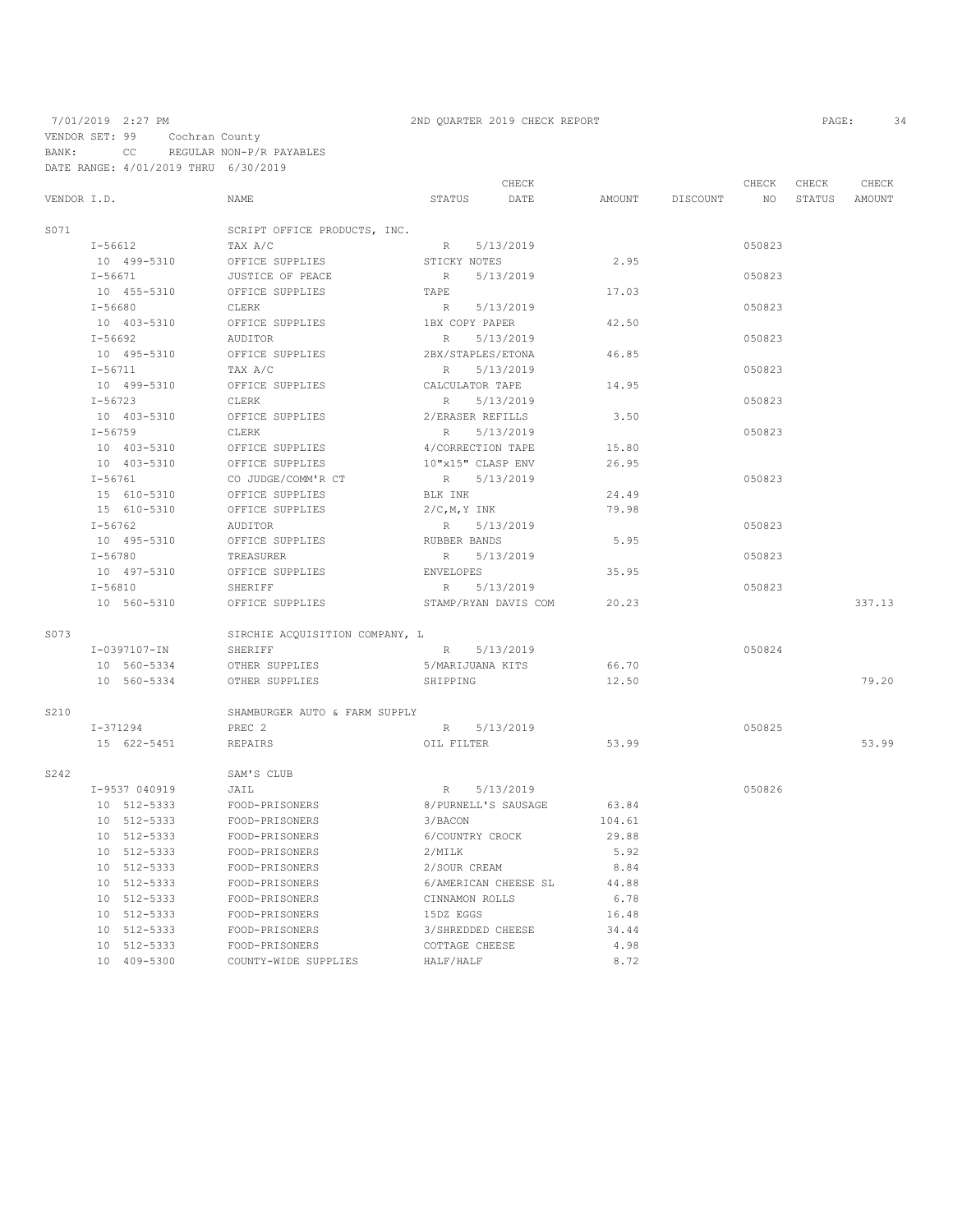## 7/01/2019 2:27 PM 2ND QUARTER 2019 CHECK REPORT 2019 CHECK REPORT VENDOR SET: 99 Cochran County BANK: CC REGULAR NON-P/R PAYABLES DATE RANGE: 4/01/2019 THRU 6/30/2019

|             |    |               |                |                      | CHECK     |        |          | CHECK  | CHECK  | CHECK  |
|-------------|----|---------------|----------------|----------------------|-----------|--------|----------|--------|--------|--------|
| VENDOR I.D. |    |               | NAME           | STATUS               | DATE      | AMOUNT | DISCOUNT | NO.    | STATUS | AMOUNT |
| S242        |    |               | SAM'S CLUB     | *CONTINUED*          |           |        |          |        |        |        |
|             |    | I-9537 040919 | JAIL           | R                    | 5/13/2019 |        |          | 050826 |        |        |
|             |    | 10 512-5333   | FOOD-PRISONERS | RANCHERO QUESO       |           | 7.18   |          |        |        |        |
|             |    | 10 512-5333   | FOOD-PRISONERS | 2/VELVEETA           |           | 30.96  |          |        |        |        |
|             |    | 10 512-5333   | FOOD-PRISONERS | PIMIENTO CHEESE      |           | 5.48   |          |        |        |        |
|             |    | 10 512-5333   | FOOD-PRISONERS | CREAM CHEESE         |           | 7.94   |          |        |        |        |
|             | 10 | 512-5333      | FOOD-PRISONERS | FRENCH BREAD         |           | 2.98   |          |        |        |        |
|             |    | 10 512-5333   | FOOD-PRISONERS | 2/HB BUNS            |           | 6.96   |          |        |        |        |
|             | 10 | 512-5333      | FOOD-PRISONERS | 4/HONEY WHEAT BREAD  |           | 18.32  |          |        |        |        |
|             | 10 | 512-5333      | FOOD-PRISONERS | 4/HOTDOG BUNS        |           | 13.92  |          |        |        |        |
|             | 10 | 512-5333      | FOOD-PRISONERS | CHICKEN BREAST       |           | 18.98  |          |        |        |        |
|             | 10 | 512-5333      | FOOD-PRISONERS | 3/CHICKEN BREAST     |           | 44.94  |          |        |        |        |
|             | 10 | 512-5333      | FOOD-PRISONERS | 3/CHICKEN THIGHS     |           | 29.94  |          |        |        |        |
|             | 10 | 512-5333      | FOOD-PRISONERS | 2/PARM ENCRUSTED TIL |           | 22.96  |          |        |        |        |
|             | 10 | 512-5333      | FOOD-PRISONERS | 2/SHRIMP             |           | 35.96  |          |        |        |        |
|             | 10 | 512-5333      | FOOD-PRISONERS | CATFISH FILLETS      |           | 75.98  |          |        |        |        |
|             | 10 | 512-5333      | FOOD-PRISONERS | 4/POPCORN SHRIMP     |           | 39.92  |          |        |        |        |
|             | 10 | 512-5333      | FOOD-PRISONERS | 3/BROCCOLI           |           | 17.94  |          |        |        |        |
|             | 10 | 512-5333      | FOOD-PRISONERS | 2/MIXED VEG          |           | 10.96  |          |        |        |        |
|             | 10 | 512-5333      | FOOD-PRISONERS | 3/BROCCOLI NORMANDY  |           | 19.44  |          |        |        |        |
|             |    | 10 512-5333   | FOOD-PRISONERS | 2/ONION RINGS        |           | 41.96  |          |        |        |        |
|             |    | 10 512-5333   | FOOD-PRISONERS | 2/FRENCH FRIES       |           | 39.96  |          |        |        |        |
|             |    | 10 512-5333   | FOOD-PRISONERS | 4/JIMMY DEAN SAUSAGE |           | 21.68  |          |        |        |        |
|             | 10 | 512-5333      | FOOD-PRISONERS | 2/BBQ RIB SANDWICH   |           | 23.96  |          |        |        |        |
|             | 10 | 512-5333      | FOOD-PRISONERS | 3/POWDERED SUGAR     |           | 13.44  |          |        |        |        |
|             | 10 | 512-5333      | FOOD-PRISONERS | 3/SUGAR              |           | 74.94  |          |        |        |        |
|             | 10 | 512-5333      | FOOD-PRISONERS | SWEETENED COND MILK  |           | 9.98   |          |        |        |        |
|             | 10 | 512-5333      | FOOD-PRISONERS | GARLIC SALT          |           | 5.97   |          |        |        |        |
|             | 10 | 512-5333      | FOOD-PRISONERS | SEMI-SWEET MORSELS   |           | 9.98   |          |        |        |        |
|             | 10 | 512-5333      | FOOD-PRISONERS | UNSWEET COCOA        |           | 7.18   |          |        |        |        |
|             | 10 | 512-5333      | FOOD-PRISONERS | FROSTED FLAKES       |           | 6.98   |          |        |        |        |
|             | 10 | 512-5333      | FOOD-PRISONERS | 2/MINI-WHEATS        |           | 13.96  |          |        |        |        |
|             | 10 | 512-5333      | FOOD-PRISONERS | HONEY BUNCHES OF OAT |           | 5.98   |          |        |        |        |
|             | 10 | 512-5333      | FOOD-PRISONERS | SPECIAL K            |           | 8.88   |          |        |        |        |
|             | 10 | 512-5333      | FOOD-PRISONERS | RAISIN BRAN          |           | 7.78   |          |        |        |        |
|             | 10 | 512-5333      | FOOD-PRISONERS | 2/PANCAKE MIX        |           | 11.96  |          |        |        |        |
|             | 10 | 512-5333      | FOOD-PRISONERS | 2/CORNDOGS           |           | 23.96  |          |        |        |        |
|             |    | 10 512-5333   | FOOD-PRISONERS | COOKING SPRAY        |           | 6.98   |          |        |        |        |
|             |    | 10 512-5333   | FOOD-PRISONERS | 2/TOMATO BOUILLON W/ |           | 9.36   |          |        |        |        |
|             |    | 10 512-5333   | FOOD-PRISONERS | 2/CREAM OF MUSHROOM  |           | 15.96  |          |        |        |        |
|             | 10 | 512-5333      | FOOD-PRISONERS | 3/GREEN BEANS        |           | 17.94  |          |        |        |        |
|             |    | 10 512-5333   | FOOD-PRISONERS | TUNA                 |           | 10.98  |          |        |        |        |
|             | 10 | 512-5333      | FOOD-PRISONERS | SPAM                 |           | 17.98  |          |        |        |        |
|             | 10 | 512-5333      | FOOD-PRISONERS | CHICKEN BROTH        |           | 6.98   |          |        |        |        |
|             | 10 | 512-5333      | FOOD-PRISONERS | ROTEL                |           | 6.48   |          |        |        |        |
|             | 10 | 512-5333      | FOOD-PRISONERS | 2/CREAM OF CHICKEN S |           | 17.96  |          |        |        |        |
|             | 10 | 512-5333      | FOOD-PRISONERS | 3/UNSWEETENED APPLES |           | 20.94  |          |        |        |        |
|             | 10 | 512-5333      | FOOD-PRISONERS | 3/SAUSAGE            |           | 18.66  |          |        |        |        |
|             |    |               |                |                      |           |        |          |        |        |        |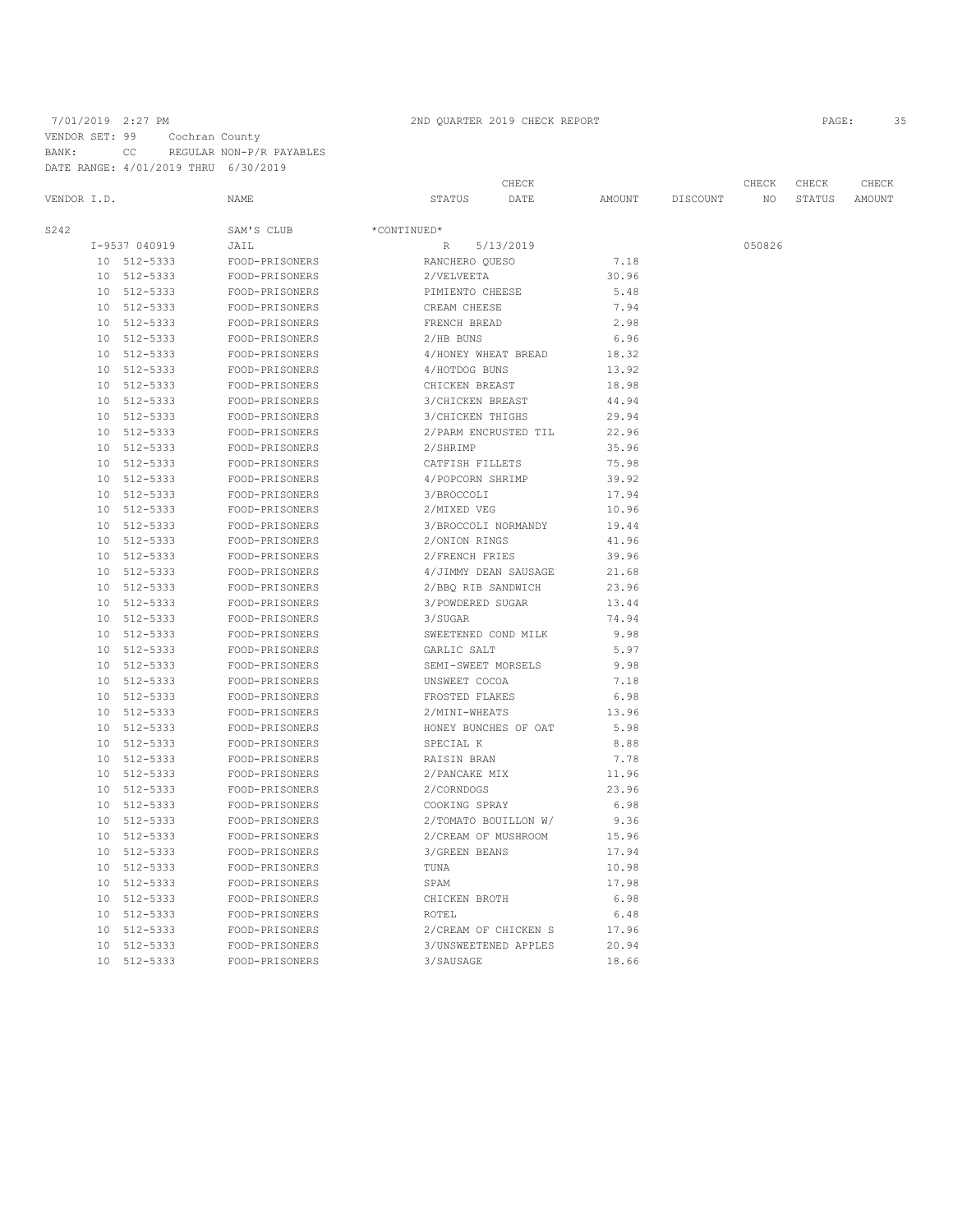## 7/01/2019 2:27 PM 2ND QUARTER 2019 CHECK REPORT 2019 CHECK REPORT VENDOR SET: 99 Cochran County BANK: CC REGULAR NON-P/R PAYABLES

DATE RANGE: 4/01/2019 THRU 6/30/2019

|             |             |               |                              | CHECK                |           |        |          | CHECK  | CHECK  | CHECK    |
|-------------|-------------|---------------|------------------------------|----------------------|-----------|--------|----------|--------|--------|----------|
| VENDOR I.D. |             |               | NAME                         | STATUS               | DATE      | AMOUNT | DISCOUNT | NO.    | STATUS | AMOUNT   |
| S242        |             |               | SAM'S CLUB                   | *CONTINUED*          |           |        |          |        |        |          |
|             |             | I-9537 040919 | JAIL                         | $R_{\parallel}$      | 5/13/2019 |        |          | 050826 |        |          |
|             |             | 10 512-5333   | FOOD-PRISONERS               | 3/CHILI              |           | 27.81  |          |        |        |          |
|             |             | 10 512-5333   | FOOD-PRISONERS               | 4/FRUIT COCKTAIL     |           | 30.72  |          |        |        |          |
|             |             | 10 512-5333   | FOOD-PRISONERS               | 2/SWEET PEAS         |           | 17.96  |          |        |        |          |
|             |             | 10 512-5333   | FOOD-PRISONERS               | 2/TOMATO SAUCE       |           | 17.68  |          |        |        |          |
|             |             | 10 512-5333   | FOOD-PRISONERS               | 3/PINEAPPLE          |           | 17.94  |          |        |        |          |
|             |             | 10 512-5333   | FOOD-PRISONERS               | PINTO BEANS          |           | 7.58   |          |        |        |          |
|             |             | 10 512-5333   | FOOD-PRISONERS               | CHERRIES             |           | 6.98   |          |        |        |          |
|             |             | 10 512-5333   | FOOD-PRISONERS               | 2/NACHO CHEESE SAUCE |           | 13.96  |          |        |        |          |
|             |             | 10 512-5333   | FOOD-PRISONERS               | DICED TOMATOES       |           | 5.98   |          |        |        |          |
|             |             | 10 512-5333   | FOOD-PRISONERS               | 4/SLICED PEACHES     |           | 23.92  |          |        |        |          |
|             |             | 10 512-5333   | FOOD-PRISONERS               | 2/PEANUT BUTTER      |           | 18.96  |          |        |        |          |
|             |             | 10 512-5333   | FOOD-PRISONERS               | 2/MIRACLE WHIP       |           | 11.96  |          |        |        |          |
|             |             | 10 512-5333   | FOOD-PRISONERS               | 4/RANCH DRESSING     |           | 39.92  |          |        |        |          |
|             |             | 10 512-5333   | FOOD-PRISONERS               | DILL PICKLES         |           | 5.48   |          |        |        |          |
|             |             | 10 512-5333   | FOOD-PRISONERS               | 2/RICE               |           | 37.96  |          |        |        |          |
|             |             | 10 512-5333   | FOOD-PRISONERS               | 2/TORTILLAS          |           | 7.36   |          |        |        |          |
|             |             | 10 512-5333   | FOOD-PRISONERS               | 2/TORTILLAS          |           | 12.56  |          |        |        |          |
|             |             | 10 512-5392   | MISCELLANEOUS SUPPLIES       | FOIL                 |           | 17.38  |          |        |        |          |
|             |             | 10 512-5392   | MISCELLANEOUS SUPPLIES       | ALUMINUM PANS        |           | 10.78  |          |        |        |          |
|             |             | 10 512-5392   | MISCELLANEOUS SUPPLIES       | ALUMINUM PANS        |           | 8.18   |          |        |        |          |
|             |             | 10 512-5333   | FOOD-PRISONERS               | 2/STRAWBERRIES       |           | 14.96  |          |        |        |          |
|             |             | 10 512-5333   | FOOD-PRISONERS               | 9/CHIPS              |           | 40.90  |          |        |        |          |
|             | 10          | 512-5333      | FOOD-PRISONERS               | 8/JUICE BOX          |           | 71.84  |          |        |        |          |
|             |             | 10 512-5333   | FOOD-PRISONERS               | CLASSICO SAUCE       |           | 5.73   |          |        |        |          |
|             |             | 10 512-5333   | FOOD-PRISONERS               | ALFREDO SAUCE        |           | 5.98   |          |        |        |          |
|             |             | 10 512-5333   | FOOD-PRISONERS               | 2/SPAGHETTI PANTRY P |           | 9.96   |          |        |        |          |
|             |             | 10 512-5392   | MISCELLANEOUS SUPPLIES       | 2/TOILET PAPER       |           | 38.96  |          |        |        |          |
|             |             | 10 512-5392   | MISCELLANEOUS SUPPLIES       | 2/PAPER TOWELS       |           | 36.96  |          |        |        |          |
|             |             | 10 512-5392   | MISCELLANEOUS SUPPLIES       | 2/DRAWSTRING         |           | 30.96  |          |        |        |          |
|             |             | 10 512-5392   | MISCELLANEOUS SUPPLIES       | 2/LAUNDRY DETERGENT  |           | 32.96  |          |        |        |          |
|             |             | 10 512-5392   | MISCELLANEOUS SUPPLIES       | 6/DISINFECTANT CLNR  |           | 38.88  |          |        |        |          |
|             |             | 10 512-5333   | FOOD-PRISONERS               | RANCH                |           | 8.58   |          |        |        |          |
|             |             | 10 512-5333   | FOOD-PRISONERS               | 2/BROWN GRAVY MIX    |           | 8.96   |          |        |        |          |
|             |             | 10 512-5333   | FOOD-PRISONERS               | 2/CORN STARCH        |           | 5.96   |          |        |        |          |
|             |             | 10 512-5392   | MISCELLANEOUS SUPPLIES       | FOAM PLATES          |           | 20.96  |          |        |        | 1,932.52 |
| S389        |             |               | STATE RUBBER & ENVIRONMENTAL |                      |           |        |          |        |        |          |
|             | $I - 24536$ |               | PREC <sub>2</sub>            | $R_{\parallel}$      | 5/13/2019 |        |          | 050827 |        |          |
|             |             | 15 622-5454   | TIRES                        | 1.61/TIRE DISPOSAL F |           | 128.80 |          |        |        |          |
|             | $I - 24674$ |               | PREC 3                       | R                    | 5/13/2019 |        |          | 050827 |        |          |
|             |             | 15 623-5454   | TIRES                        | 1.81/TIRE DISPOSAL F |           | 144.80 |          |        |        | 273.60   |
|             |             |               |                              |                      |           |        |          |        |        |          |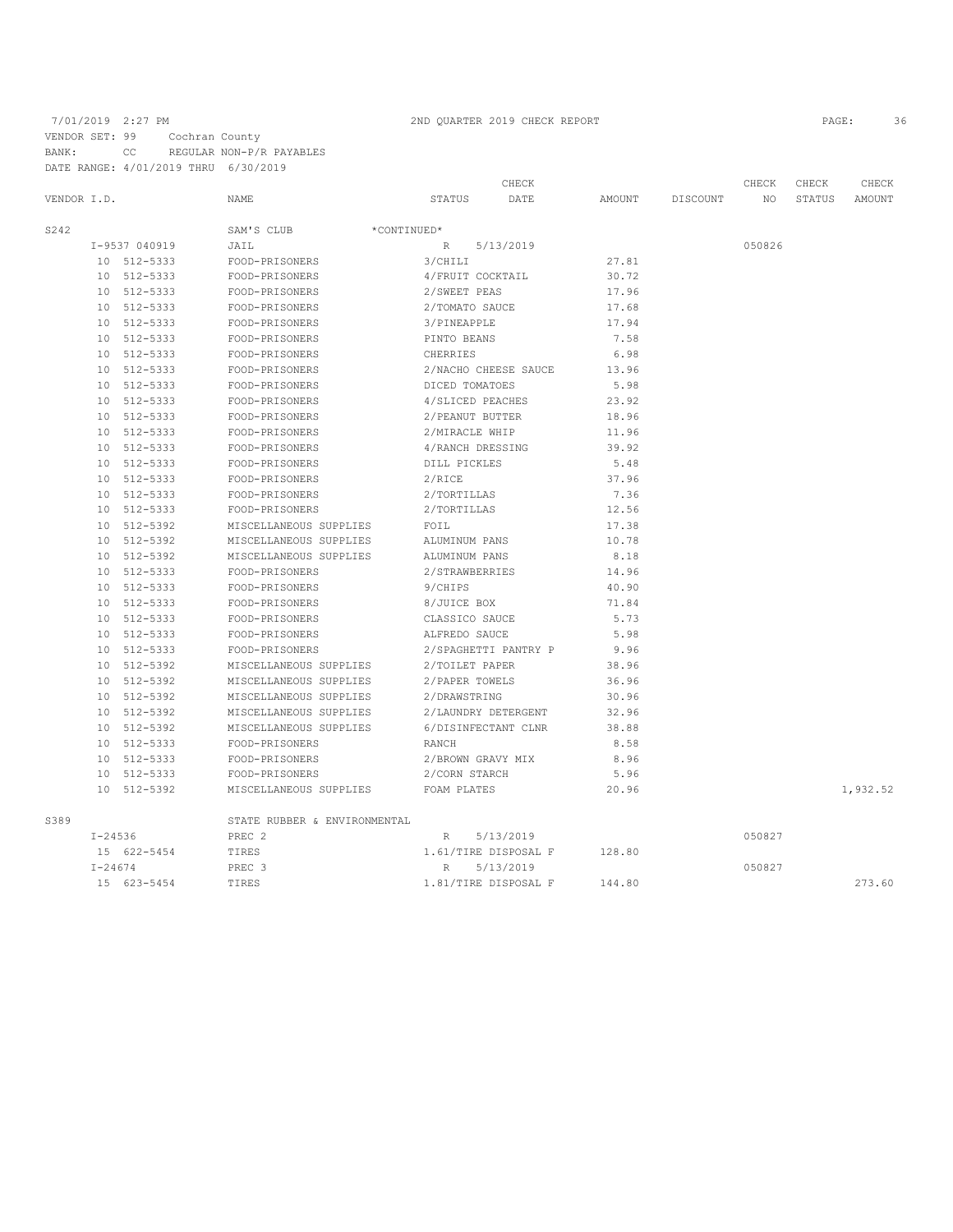VENDOR SET: 99 Cochran County

BANK: CC REGULAR NON-P/R PAYABLES

|             | DATE RANGE: 4/01/2019 THRU 6/30/2019 |                                                  |                         |           |         |          |        |        |        |
|-------------|--------------------------------------|--------------------------------------------------|-------------------------|-----------|---------|----------|--------|--------|--------|
|             |                                      |                                                  |                         | CHECK     |         |          | CHECK  | CHECK  | CHECK  |
| VENDOR I.D. |                                      | NAME                                             | STATUS                  | DATE      | AMOUNT  | DISCOUNT | NO.    | STATUS | AMOUNT |
| T050        |                                      | TAC UNEMPLOYMENT FUND                            |                         |           |         |          |        |        |        |
|             | I-DEF PAYMT 6/19                     | W/C, UNEMPLOYMENT RESERVE                        | $R_{\odot}$             | 5/13/2019 |         |          | 050828 |        |        |
|             | 10 000-2500.10                       | RESERVE FOR W/C, UNEMPLYMNT DEFICIT BILLING 2018 |                         |           | 67.86   |          |        |        | 67.86  |
|             |                                      |                                                  |                         |           |         |          |        |        |        |
| T087        |                                      | TEXAS DEPARTMENT OF HEALTH                       |                         |           |         |          |        |        |        |
|             | I-2008302                            | CLERK                                            | R                       | 5/13/2019 |         |          | 050829 |        |        |
|             | 10 403-5310                          | OFFICE SUPPLIES                                  | 6/REMOTE BIRTH ACCES    |           | 10.98   |          |        |        | 10.98  |
| T092        |                                      | TEXAS TECH UNIVERSITY                            |                         |           |         |          |        |        |        |
|             | $I$ -#6451/MENDOZA                   | COUNTY COURT                                     | R                       | 5/13/2019 |         |          | 050830 |        |        |
|             | 10 426-5400                          | ATTORNEY AD LITEM                                | DISM(M)/ANDY MENDOZA    |           | 100.00  |          |        |        |        |
|             | I-#6491/MENDOZA                      | COUNTY COURT                                     | R                       | 5/13/2019 |         |          | 050830 |        |        |
|             | 10 426-5400                          | ATTORNEY AD LITEM                                | PRE-TRIAL (M) / ANDY ME |           | 100.00  |          |        |        | 200.00 |
|             |                                      |                                                  |                         |           |         |          |        |        |        |
| T230        |                                      | TEXAS PUBLIC HEALTH ASSOCIATIO                   |                         |           |         |          |        |        |        |
|             | I-VIT STAT CONF'19                   | CLERK                                            | R                       | 5/13/2019 |         |          | 050831 |        |        |
|             | 10 403-5427                          | CONTINUING EDUCATION                             | REG VITAL STAT/SHANN    |           | 165.00  |          |        |        | 165.00 |
| T297        |                                      | TRACTOR SUPPLY CO.                               |                         |           |         |          |        |        |        |
|             | I-200092985                          | PREC 1                                           | R                       | 5/13/2019 |         |          | 050832 |        |        |
|             | 15 621-5451                          | REPAIRS                                          | 7TO4 PLUG ADAPT         |           | 11.99   |          |        |        |        |
|             | 15 621-5451                          | REPAIRS                                          | EASY PULL VEH SID       |           | 9.99    |          |        |        |        |
|             | 15 621-5451                          | REPAIRS                                          | MANUAL DIRECT VALVE     |           | 39.99   |          |        |        |        |
|             | I-200092990                          | PREC 1                                           | R                       | 5/13/2019 |         |          | 050832 |        |        |
|             | 15 621-5451                          | REPAIRS                                          | RETURN 7TO4 ADAPT       |           | 11.99CR |          |        |        |        |
|             | 15 621-5451                          | REPAIRS                                          | 7TO4 ADAPT              |           | 12.99   |          |        |        | 62.97  |
| U036        |                                      | UNIFIRST HOLDINGS, INC.                          |                         |           |         |          |        |        |        |
|             | I-831 2428179                        | JAIL                                             | $R_{\perp}$             | 5/13/2019 |         |          | 050833 |        |        |
|             | 10 512-5392                          | MISCELLANEOUS SUPPLIES                           | 3x5 MAT                 |           | 4.40    |          |        |        |        |
|             | 10 512-5392                          | MISCELLANEOUS SUPPLIES                           | 3x5 ANTI-FATIGUE MAT    |           | 5.75    |          |        |        |        |
|             | 10 512-5392                          | MISCELLANEOUS SUPPLIES                           | 200/MICROFIBER TOWEL    |           | 38.00   |          |        |        |        |
|             | 10 512-5392                          | MISCELLANEOUS SUPPLIES                           | DEFE CHARGE             |           | 13.10   |          |        |        |        |
|             | 10 512-5392                          | MISCELLANEOUS SUPPLIES                           | MIN CHG                 |           | 3.30    |          |        |        | 64.55  |
|             |                                      |                                                  |                         |           |         |          |        |        |        |
| U040        |                                      | US FOODS INC                                     |                         |           |         |          |        |        |        |
|             | I-3875269                            | NON-DEPT'L                                       | R                       | 5/13/2019 |         |          | 050834 |        |        |
|             | 10 409-5300                          | COUNTY-WIDE SUPPLIES                             | 1CS/TEA                 |           | 17.88   |          |        |        |        |
|             | 10 409-5300                          | COUNTY-WIDE SUPPLIES                             | 5CS/COFFEE              |           | 181.60  |          |        |        | 199.48 |
| V053        |                                      | VP PLUMBING INC.                                 |                         |           |         |          |        |        |        |
|             | $I-2153$                             | JAIL                                             | $R_{\parallel}$         | 5/13/2019 |         |          | 050835 |        |        |
|             | 10 512-5451                          | REPAIR                                           | UNSTP FLR DRAIN FEMA    |           | 770.00  |          |        |        |        |
|             | 10 512-5451                          | REPAIR                                           | SINK MCH/JACKHAMMER     |           | 55.00   |          |        |        |        |
|             | 10 512-5451                          | REPAIR                                           | MATERIAL                |           | 14.79   |          |        |        | 839.79 |
|             |                                      |                                                  |                         |           |         |          |        |        |        |

7/01/2019 2:27 PM 2ND QUARTER 2019 CHECK REPORT PAGE: 37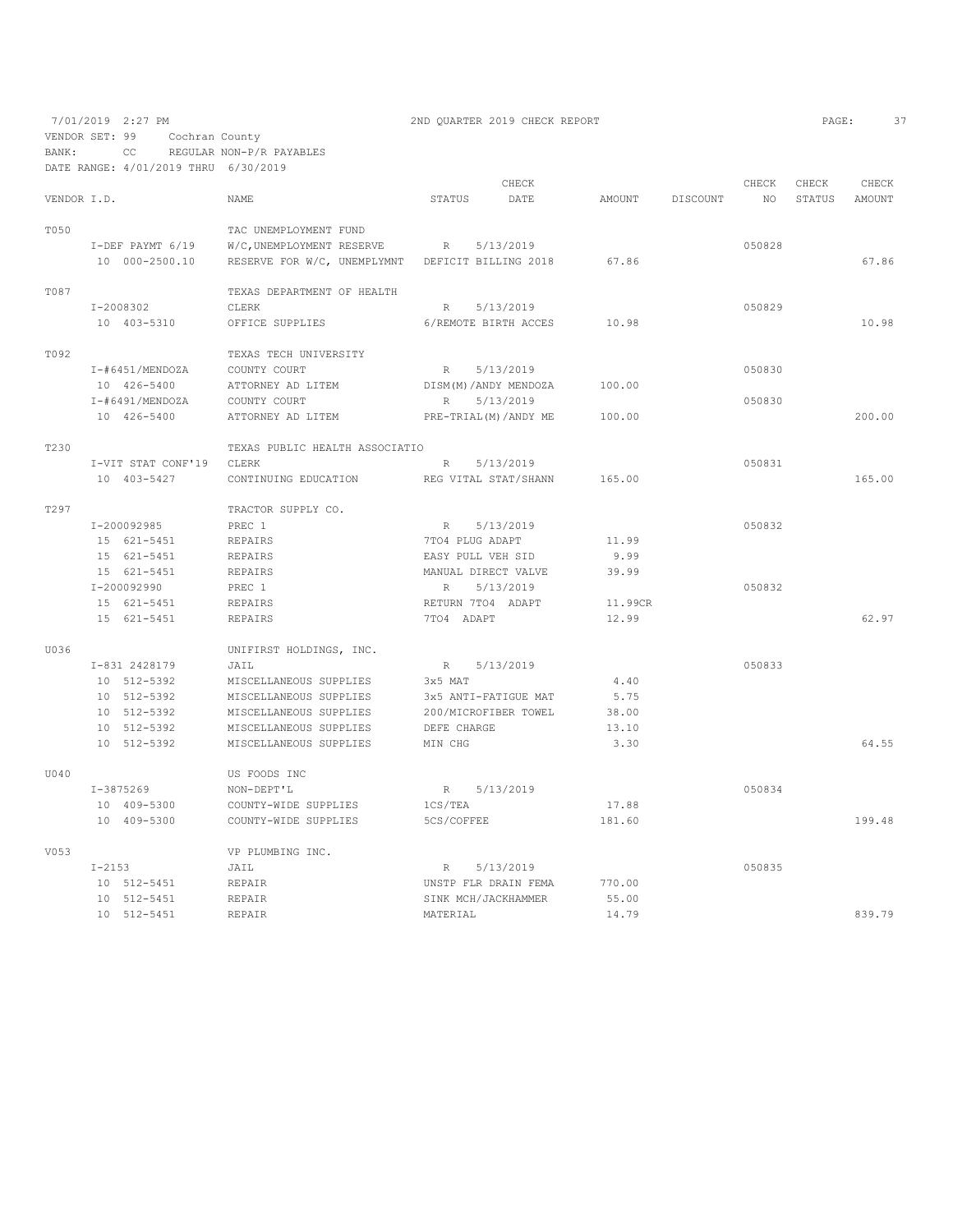VENDOR SET: 99 Cochran County

BANK: CC REGULAR NON-P/R PAYABLES

DATE RANGE: 4/01/2019 THRU 6/30/2019

|             |                  |                                                  |                     | CHECK                |          |          | CHECK  | CHECK  | CHECK  |
|-------------|------------------|--------------------------------------------------|---------------------|----------------------|----------|----------|--------|--------|--------|
| VENDOR I.D. |                  | NAME                                             | STATUS              | DATE                 | AMOUNT   | DISCOUNT | NO     | STATUS | AMOUNT |
| W055        |                  | WINDSTREAM COMMUNICATIONS SW                     |                     |                      |          |          |        |        |        |
|             | I-266-5700 4/19  | SHERIFF                                          | R 5/13/2019         |                      |          |          | 050836 |        |        |
|             | 10 560-5420      | TELECOMMUNICATIONS                               | <b>SERVICES</b>     |                      | 43.38    |          |        |        |        |
|             | 10 560-5420      | TELECOMMUNICATIONS                               | FEES                |                      | 13.97    |          |        |        |        |
|             | 10 560-5420      | TELECOMMUNICATIONS                               | LONG DISTANCE SVC   |                      | 0.54     |          |        |        | 57.89  |
| W070        |                  | R D WALLACE OIL CO INC                           |                     |                      |          |          |        |        |        |
|             | I-12520010 APR19 | CEMETERY                                         | R                   | 5/13/2019            |          |          | 050837 |        |        |
|             | 10 516-5330      | FUEL & OIL                                       | 26.01GL UNL 4/8     |                      | 60.16    |          |        |        |        |
|             | 10 516-5330      | FUEL & OIL                                       | 24.03GL UNL 4/24    |                      | 57.99    |          |        |        |        |
|             | I-12520019 APR19 | PARK/AIRPORT                                     | R                   | 5/13/2019            |          |          | 050837 |        |        |
|             | 10 660-5330      | FUEL AND OIL                                     | 301.3GL DYED DIESEL |                      | 741.20   |          |        |        |        |
|             | 10 660-5330      | FUEL AND OIL                                     | POWER SVC           |                      | 11.95    |          |        |        |        |
|             | 30 518-5330      | FUEL & OIL                                       | 24.01GL UNL 4/15    |                      | 55.54    |          |        |        |        |
|             | I-12520021 APR19 | PREC 3                                           | R                   | 5/13/2019            |          |          | 050837 |        |        |
|             | 15 623-5330      | FUEL AND OIL                                     | 44GL DIESEL 4/3     |                      | 112.42   |          |        |        |        |
|             | 15 623-5330      | FUEL AND OIL                                     | 118GL DIESEL 4/4    |                      | 301.49   |          |        |        |        |
|             | 15 623-5330      | FUEL AND OIL                                     | 892.7GL DYED DIESEL |                      | 2,240.68 |          |        |        |        |
|             | 15 623-5330      | FUEL AND OIL                                     | 5/POWER SVC         |                      | 48.55    |          |        |        |        |
|             | 15 623-5330      | FUEL AND OIL                                     | 62.4GL REG ETH 4/22 |                      | 150.70   |          |        |        |        |
|             | 15 623-5330      | FUEL AND OIL                                     | 38.8GL REG ETH 4/29 |                      | 93.70    |          |        |        |        |
|             | I-12520030 APR19 | PREC 1                                           | R                   | 5/13/2019            |          |          | 050837 |        |        |
|             | 15 621-5330      | FUEL & OIL                                       |                     | 70.8GL DYED DIESEL 4 | 174.17   |          |        |        |        |
|             | 15 621-5330      | FUEL & OIL                                       |                     | 60GL DYED DIESEL 4/2 | 147.60   |          |        |        |        |
|             | 15 621-5330      | FUEL & OIL                                       | 890.1GL DYED DIESEL |                      | 2,234.15 |          |        |        |        |
|             | 15 621-5330      | FUEL & OIL                                       | 4/POWER SVC         |                      | 42.20    |          |        |        |        |
|             | 15 621-5330      | FUEL & OIL                                       |                     | 36GL DYED DIESEL 4/3 | 88.56    |          |        |        |        |
|             | 15 621-5330      | FUEL & OIL                                       | 28GL UNL 4/2        |                      | 58.05    |          |        |        |        |
|             | 15 621-5330      | FUEL & OIL                                       | 28.61GL UNL 4/10    |                      | 66.18    |          |        |        |        |
|             | 15 621-5330      | FUEL & OIL                                       | 20.03GL UNL 4/15    |                      | 46.33    |          |        |        |        |
|             | 15 621-5330      | FUEL & OIL                                       | 24.10GL UNL 4/23    |                      | 58.15    |          |        |        |        |
|             | 15 621-5330      | FUEL & OIL                                       | 26.7GL UNL 4/30     |                      | 64.43    |          |        |        |        |
|             | I-12520032 APR19 | PREC 2                                           | R                   | 5/13/2019            |          |          | 050837 |        |        |
|             | 15 622-5330      | FUEL AND OIL                                     |                     | 4CS/ROTELLA 15w40 4/ | 202.44   |          |        |        |        |
|             | 15 622-5330      | FUEL AND OIL                                     | 12QTS 80-90W 4/24   |                      | 47.28    |          |        |        |        |
|             | 15 622-5330      | FUEL AND OIL                                     |                     | 3/TOTAL TRANSMISSION | 236.40   |          |        |        |        |
|             | 15 622-5330      | FUEL AND OIL                                     | 24GL UNL 4/9        |                      | 55.52    |          |        |        |        |
|             | 15 622-5330      | FUEL AND OIL                                     | 33.01GL UNL 4/22    |                      | 79.66    |          |        |        |        |
|             | I-12520041 APR19 | PREC 4                                           | R                   | 5/13/2019            |          |          | 050837 |        |        |
|             | 15 624-5330      | FUEL AND OIL                                     | 12/R134 REFRIGERANT |                      | 69.00    |          |        |        |        |
|             | 15 624-5330      | FUEL AND OIL                                     | 92GL DIESEL 4/4     |                      | 235.06   |          |        |        |        |
|             | 15 624-5330      | FUEL AND OIL                                     | 83GL DIESEL 4/4     |                      | 212.07   |          |        |        |        |
|             | 15 624-5330      | FUEL AND OIL                                     | 18GL UNL 4/3        |                      | 37.32    |          |        |        |        |
|             | 15 624-5330      | FUEL AND OIL                                     | 27.29GL UNL 4/16    |                      | 63.13    |          |        |        |        |
|             | 15 624-5330      | FUEL AND OIL                                     | 9.18GL UNL 4/18     |                      | 21.22    |          |        |        |        |
|             | I-12520043 APR19 | SHERIFF                                          | $R_{\perp}$         | 5/13/2019            |          |          | 050837 |        |        |
|             | 10 560-5330      | FUEL AND OIL                                     |                     | 1,094.977GL UNL APRI | 2,564.95 |          |        |        |        |
|             | 10 560-5451      | MACHINERY-NON-OFFICE REPAIR ST INSP'16 CHARGER#8 |                     |                      | 7.00     |          |        |        |        |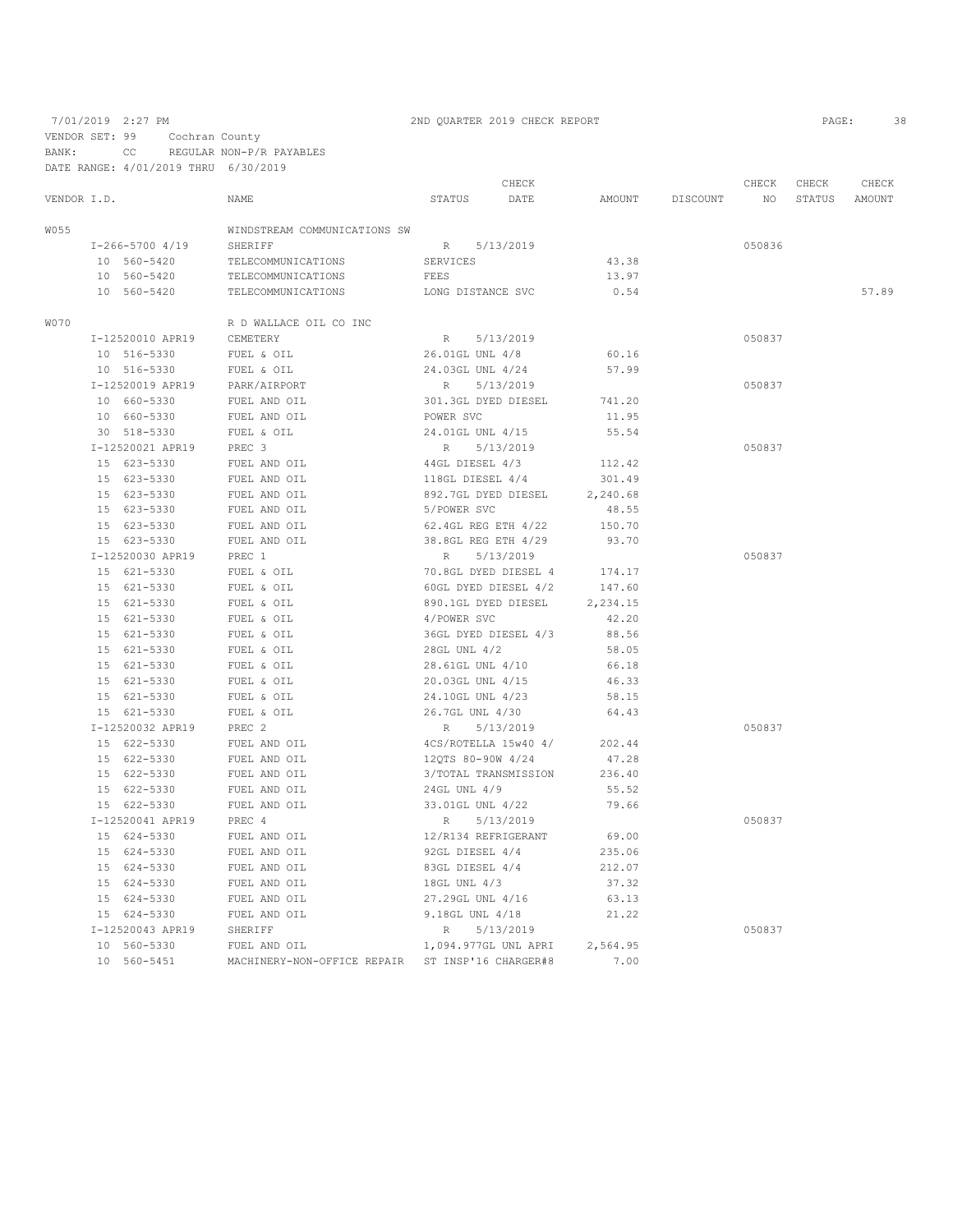VENDOR SET: 99 Cochran County

BANK: CC REGULAR NON-P/R PAYABLES DATE RANGE: 4/01/2019 THRU 6/30/2019

|             |                                    |                                                    |                      | CHECK     |        |          | CHECK           | CHECK  | CHECK     |
|-------------|------------------------------------|----------------------------------------------------|----------------------|-----------|--------|----------|-----------------|--------|-----------|
| VENDOR I.D. |                                    | NAME                                               | STATUS               | DATE      | AMOUNT | DISCOUNT | NO <sub>1</sub> | STATUS | AMOUNT    |
| <b>WO70</b> |                                    | R D WALLACE OIL CO INC *CONTINUED*                 |                      |           |        |          |                 |        |           |
|             | I-12520043 APR19                   | SHERIFF                                            | R 5/13/2019          |           |        |          | 050837          |        |           |
|             | 10 560-5451                        | MACHINERY-NON-OFFICE REPAIR                        | PAPER FORM           |           | 3.00   |          |                 |        |           |
|             | I-12520239 APR19                   | COMM'R CT/AUDITOR                                  | $R_{\odot}$          | 5/13/2019 |        |          | 050837          |        |           |
|             | 15 610-5428                        | CO. JUDGE-CONTINUING EDUCATION17GL/UNL 4/2 JDG HEN |                      |           | 35.24  |          |                 |        |           |
|             | 10 409-5427                        | CONTINUING EDUCATION                               | 6.86GL/UNL 4/12 RISK |           | 15.87  |          |                 |        |           |
|             | 15 610-5427                        | COMM-CONTINUING EDUCATION                          | 16.05GL/UNL 4/26 SCH |           | 38.73  |          |                 |        |           |
|             | I-12520261 APR19                   | VETERANS SVC                                       | R 5/13/2019          |           |        |          | 050837          |        |           |
|             | 10 405-5330                        | FUEL AND OIL                                       | 19GL UNL 4/8         |           | 43.95  |          |                 |        |           |
|             | 10 405-5330                        | FUEL AND OIL                                       | 17.74GL UNL 4/9      |           | 41.04  |          |                 |        |           |
|             | 10 405-5330                        | FUEL AND OIL                                       | 19GL UNL 4/18        |           | 43.96  |          |                 |        | 10,907.04 |
| Y001        |                                    | YELLOWHOUSE MACHINERY CO.                          |                      |           |        |          |                 |        |           |
|             | I-423403                           | PREC 1                                             | R                    | 5/13/2019 |        |          | 050838          |        |           |
|             | 15 621-5451                        | REPAIRS                                            | 115MI TO/FR SITE/HEA |           | 258.75 |          |                 |        |           |
|             | 15 621-5451                        | REPAIRS                                            | LABOR/NO ISSUE FOUND |           | 405.00 |          |                 |        |           |
|             | 15 621-5451                        | REPAIRS                                            | ENVIRONMENTAL FEES   |           | 9.96   |          |                 |        | 673.71    |
|             |                                    |                                                    |                      |           |        |          |                 |        |           |
| A185        |                                    | LANDRA ALBUS                                       |                      |           |        |          |                 |        |           |
|             | I-GRAND JURY 052319 DISTRICT COURT |                                                    | R 5/23/2019          |           |        |          | 050839          |        |           |
|             | 10 435-5491                        | GRAND JURY                                         | GRAND JURY RECALL    |           | 40.00  |          |                 |        | 40.00     |
| E034        |                                    | SANDRA ELMORE                                      |                      |           |        |          |                 |        |           |
|             | I-GRAND JURY 052319 DISTRICT COURT |                                                    | R 5/23/2019          |           |        |          | 050840          |        |           |
|             | 10 435-5491                        | GRAND JURY                                         | GRAND JURY RECALL    |           | 40.00  |          |                 |        | 40.00     |
| F189        |                                    | GLORIA M. FLORES                                   |                      |           |        |          |                 |        |           |
|             | I-GRAND JURY 052319 DISTRICT COURT |                                                    | R                    | 5/23/2019 |        |          | 050841          |        |           |
|             | 10 435-5491                        | GRAND JURY                                         | GRAND JURY RECALL    |           | 40.00  |          |                 |        | 40.00     |
| F234        |                                    | <b>JASON FORTNER</b>                               |                      |           |        |          |                 |        |           |
|             | I-GRAND JURY 052319 DISTRICT COURT |                                                    | R                    | 5/23/2019 |        |          | 050842          |        |           |
|             | 10 435-5491                        | GRAND JURY                                         | GRAND JURY RECALL    |           | 40.00  |          |                 |        | 40.00     |
| G197        |                                    | ALBERT GONZALEZ                                    |                      |           |        |          |                 |        |           |
|             | I-GRAND JURY 052319 DISTRICT COURT |                                                    | R                    | 5/23/2019 |        |          | 050843          |        |           |
|             | 10 435-5491                        | GRAND JURY                                         | GRAND JURY RECALL    |           | 40.00  |          |                 |        | 40.00     |
| H240        |                                    | <b>JUSTIN HEFLIN</b>                               |                      |           |        |          |                 |        |           |
|             | I-GRAND JURY 052319 DISTRICT COURT |                                                    | R                    | 5/23/2019 |        |          | 050844          |        |           |
|             | 10 435-5491                        | GRAND JURY                                         | GRAND JURY RECALL    |           | 40.00  |          |                 |        | 40.00     |
| J098        |                                    | ELOISA JARAMILLO                                   |                      |           |        |          |                 |        |           |
|             | I-GRAND JURY 052319 DISTRICT COURT |                                                    | R 5/23/2019          |           |        |          | 050845          |        |           |
|             | 10 435-5491                        | GRAND JURY                                         | GRAND JURY RECALL    |           | 40.00  |          |                 |        | 40.00     |
|             |                                    |                                                    |                      |           |        |          |                 |        |           |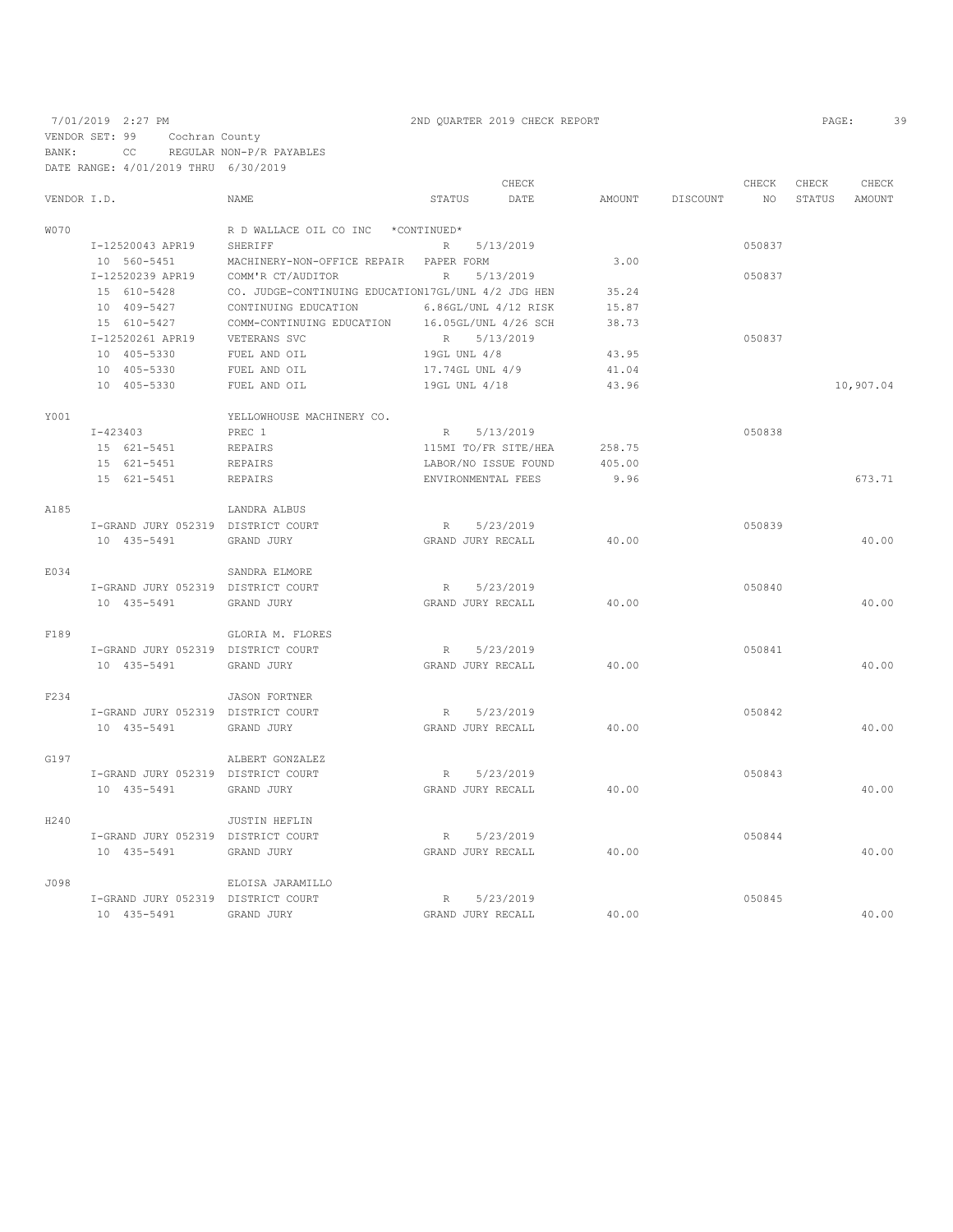# 7/01/2019 2:27 PM 2ND QUARTER 2019 CHECK REPORT 2019 CHECK REPORT VENDOR SET: 99 Cochran County BANK: CC REGULAR NON-P/R PAYABLES

|             | DATE RANGE: 4/01/2019 THRU         | 6/30/2019          |                      |        |          |        |        |        |
|-------------|------------------------------------|--------------------|----------------------|--------|----------|--------|--------|--------|
|             |                                    |                    | CHECK                |        |          | CHECK  | CHECK  | CHECK  |
| VENDOR I.D. |                                    | <b>NAME</b>        | STATUS<br>DATE       | AMOUNT | DISCOUNT | NO.    | STATUS | AMOUNT |
| L222        |                                    | NORMA LUCIO        |                      |        |          |        |        |        |
|             | I-GRAND JURY 052319 DISTRICT COURT |                    | 5/23/2019<br>R       |        |          | 050846 |        |        |
|             | 10 435-5491                        | GRAND JURY         | GRAND JURY RECALL    | 40.00  |          |        |        | 40.00  |
|             |                                    |                    |                      |        |          |        |        |        |
| R061        |                                    | THOMAS RICE        |                      |        |          |        |        |        |
|             | I-GRAND JURY 052319 DISTRICT COURT |                    | 5/23/2019<br>R       |        |          | 050847 |        |        |
|             | 10 435-5491                        | GRAND JURY         | GRAND JURY RECALL    | 40.00  |          |        |        | 40.00  |
|             |                                    |                    |                      |        |          |        |        |        |
| S451        |                                    | PAMELA SMITH       |                      |        |          |        |        |        |
|             | I-GRAND JURY 052319 DISTRICT COURT |                    | R<br>5/23/2019       |        |          | 050848 |        |        |
|             | 10 435-5491                        | GRAND JURY         | GRAND JURY RECALL    | 40.00  |          |        |        | 40.00  |
| S452        |                                    | ESMERALDA SALAZAR  |                      |        |          |        |        |        |
|             | I-GRAND JURY 052319 DISTRICT COURT |                    | R 5/23/2019          |        |          | 050849 |        |        |
|             | 10 435-5491                        | GRAND JURY         | GRAND JURY RECALL    | 40.00  |          |        |        | 40.00  |
|             |                                    |                    |                      |        |          |        |        |        |
| T186        |                                    | JOHNNY TIMMONS     |                      |        |          |        |        |        |
|             | I-GRAND JURY 052319 DISTRICT COURT |                    | R 5/23/2019          |        |          | 050850 |        |        |
|             | 10 435-5491                        | GRAND JURY         | GRAND JURY RECALL    | 40.00  |          |        |        | 40.00  |
|             |                                    |                    |                      |        |          |        |        |        |
| T220        |                                    | BELINDA TERRELL    |                      |        |          |        |        |        |
|             | I-GRAND JURY 052319 DISTRICT COURT |                    | 5/23/2019<br>R       |        |          | 050851 |        |        |
|             | 10 435-5491                        | GRAND JURY         | GRAND JURY RECALL    | 40.00  |          |        |        | 40.00  |
| T304        |                                    | AMANDA TURNEY      |                      |        |          |        |        |        |
|             | I-GRAND JURY 052319 DISTRICT COURT |                    | R<br>5/23/2019       |        |          | 050852 |        |        |
|             | 10 435-5491                        | GRAND JURY         | GRAND JURY RECALL    | 40.00  |          |        |        | 40.00  |
|             |                                    |                    |                      |        |          |        |        |        |
| <b>Z115</b> |                                    | PLACIDO ZAPATA JR. |                      |        |          |        |        |        |
|             | I-GRAND JURY 052319 DISTRICT COURT |                    | R<br>5/23/2019       |        |          | 050853 |        |        |
|             | 10 435-5491                        | GRAND JURY         | GRAND JURY RECALL    | 40.00  |          |        |        | 40.00  |
|             |                                    |                    |                      |        |          |        |        |        |
| A178        |                                    | AMAZON             |                      |        |          |        |        |        |
|             | I-446749539885                     | SHERIFF            | 5/30/2019<br>R       |        |          | 050875 |        |        |
|             | 10 560-5310                        | OFFICE SUPPLIES    | 2/WIRE ORGANIZERS    | 29.98  |          |        |        |        |
|             | 10 560-5310                        | OFFICE SUPPLIES    | WALL MOUNTED LOCK BO | 39.99  |          |        |        |        |
|             | 10 560-5334                        | OTHER SUPPLIES     | 3 PK/CR123a 3V BATTE | 34.47  |          |        |        |        |
|             | I-449837455556                     | SHERIFF            | R<br>5/30/2019       |        |          | 050875 |        |        |
|             | 10 560-5334                        | OTHER SUPPLIES     | 2/10PC CR123 BATTERI | 32.20  |          |        |        |        |
|             | 10 560-5334                        | OTHER SUPPLIES     | 5PORT ETHERNET SWITC | 46.00  |          |        |        |        |
|             | I-464473669898                     | PARK               | 5/30/2019<br>R.      |        |          | 050875 |        |        |
|             | 10 660-5332                        | CUSTODIAL SUPPLIES | 4/"SLIPPERY"SIGNS/BB | 41.32  |          |        |        |        |
|             | I-569573963534                     | LIBRARY            | 5/30/2019<br>R       |        |          | 050875 |        |        |
|             | 10 650-5590                        | <b>BOOKS</b>       | DIARY OF AN AWESOME  | 5.95   |          |        |        |        |
|             | 10 650-5590                        | <b>BOOKS</b>       | RECKLESS MILES       | 13.99  |          |        |        |        |
|             | 10 650-5590                        | <b>BOOKS</b>       | BROKEN MILES         | 12.99  |          |        |        |        |
|             | 10 650-5590                        | <b>BOOKS</b>       | DECORATIVE LIBRARY B | 17.99  |          |        |        |        |
|             | 10 650-5590                        | <b>BOOKS</b>       | THE RED SCROLLS OF M | 16.50  |          |        |        |        |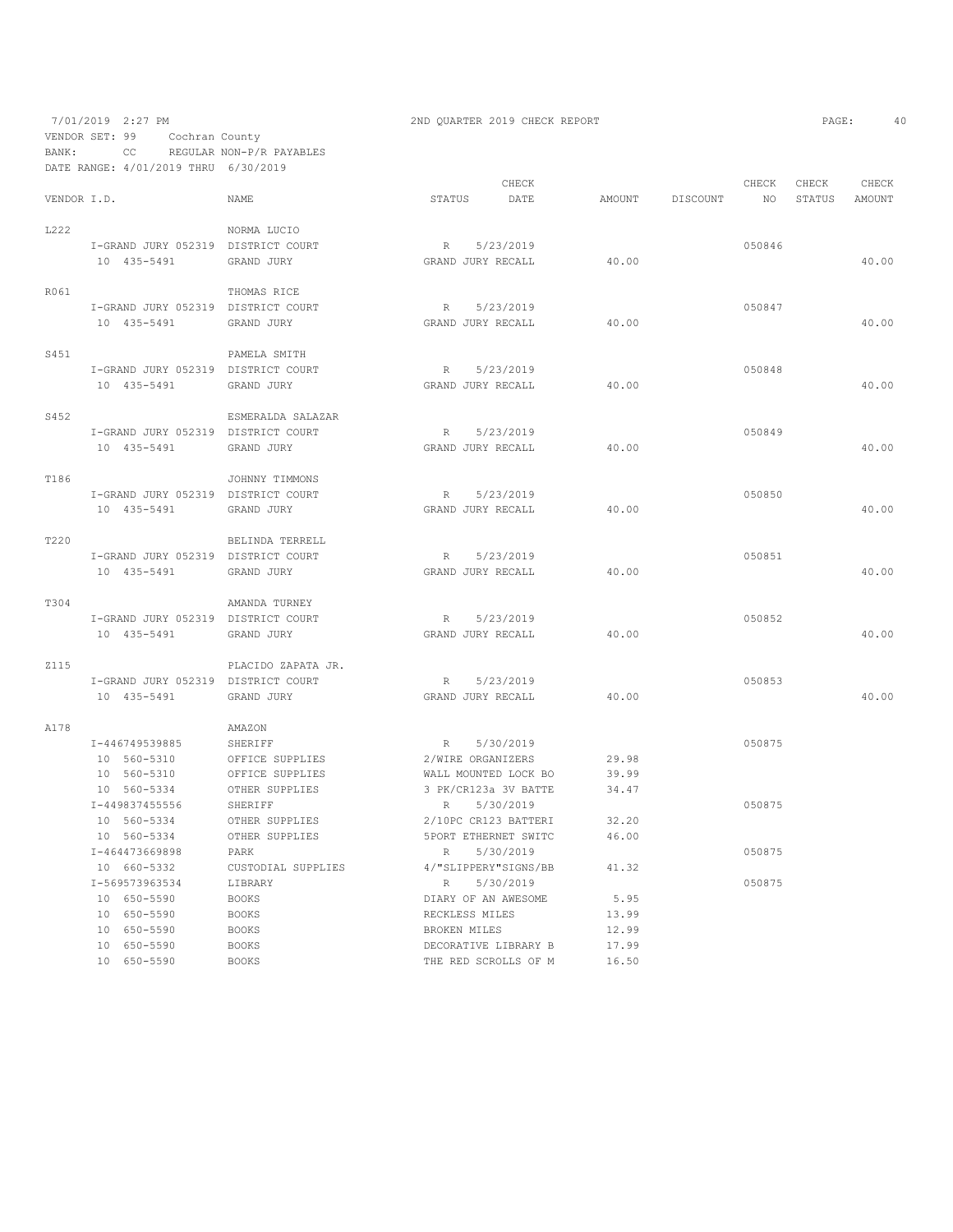7/01/2019 2:27 PM 2ND QUARTER 2019 CHECK REPORT PAGE: 41

VENDOR SET: 99 Cochran County

BANK: CC REGULAR NON-P/R PAYABLES

DATE RANGE: 4/01/2019 THRU 6/30/2019 CHECK CHECK CHECK CHECK CHECK CHECK CHECK CHECK CHECK CHECK CHECK CHECK CHECK CHECK CHECK CHECK CHECK CHECK CHECK CHECK CHECK CHECK CHECK CHECK CHECK CHECK CHECK CHECK CHECK CHECK CHECK STATUS AMOUNT VENDOR I.D. NAME STATUS DATE AMOUNT DISCOUNT NO STATUS AMOUNT  $\begin{array}{cccc} \texttt{AMAZON} & \hspace{1.5cm} \star \texttt{COMTINGED*} \\ & \hspace{1.5cm} \texttt{I-569573963534} & \hspace{1.5cm} \texttt{LIBRARY} & \hspace{1.5cm} \star \texttt{CONTINUED*} \\ & \hspace{1.5cm} \texttt{R} \end{array}$ I-569573963534 LIBRARY R 5/30/2019<br>10 650-5590 BOOKS FORBIDDEN MILES 12.99 10 650-5590 BOOKS FORBIDDEN MILES 12.99 10 650-5590 BOOKS BOOKS MASTER & APPRENTICE 10 650-5590 BOOKS 10 650–5590 BOOKS BOOKS ARU SHAH AND THE SON 13.59<br>10 650–5590 BOOKS THE 18th ABDUCTION 17.40 10 650-5590 BOOKS THE 18th ABDUCTION<br>10 650-5590 BOOKS SHIPPING 10 650-5590 BOOKS SHIPPING 4.49 357.24 A271 AVENU ENTERPRISE SOLUTIONS, LL I-INVB-001886 CLERK R 5/30/2019<br>10 403-5416 FILMING & INDEXING 20/20 PERFECT VISION 1,250.00 1,250.00<br>20/20 PERFECT VISION 1,250.00 B026 BLEDSOE WATER SUPPLY CORP<br>I-3004 5/19 PREC 3 I-3004 5/19 PREC 3 R 5/30/2019 050877 15 623-5440 UTILITIES 260GL/WATER APRIL 19 22.11 22.11 B303 BALCO SYSTEM BALCO SYSTEM I-18852 JAIL R 5/30/2019 050878 10 512-5451 REPAIR 2HRS/INTERCOM BEEPIN 190.00 190.00 B304 RAMIRO BENITEZ dba<br>
I-4775 PREC 2 I-4775 PREC 2 R 5/30/2019 050879 15 622-5451 REPAIRS ROAD CALL/AIR PRESSU 325.00 15 622-5451 REPAIRS '03 MACK#5012 325.00 B305 BIBLIONIX, LLC<br>
I-5494 LIBRARY I-5494 LIBRARY R 5/30/2019 050880 10 650-5411 MAINTENANCE CONTRACTS APOLLO(SM)/6/27/19-6 800.00 800.00 C064 CITY OF MORTON F D I-APRIL 2019 PUBLIC SAFETY\*OTHER R 5/30/2019 050881 10 580-5414 FIRE PROTECTION CONTRACTS 1585&301;GRASS 4/5 350.00<br>10 580-5414 FIRE PROTECTION CONTRACTS 3.5MIN OF STAR RT;G 350.00 10 580-5414 FIRE PROTECTION CONTRACTS 3.5MI N OF STAR RT;G 350.00 10  $580-5414$  FIRE PROTECTION CONTRACTS  $1780*S$  of  $300*$ GRASS  $4/10$ <br>10  $580-5414$  FIRE PROTECTION CONTRACTS  $1585*1780*$ GRASS  $4/10$  10 580-5414 FIRE PROTECTION CONTRACTS 1585&1780;GRASS 4/10 350.00 10 580-5414 FIRE PROTECTION CONTRACTS 1780&FM301;GRASS 4/1<br>10 580-5414 FIRE PROTECTION CONTRACTS SH 214&CR210;GRASS 4 10 580-5414 FIRE PROTECTION CONTRACTS SH 214&CR210;GRASS 4 350.00 10 580-5414 FIRE PROTECTION CONTRACTS 214&FM1585;GRASS 4/1 350.00 10 580-5414 FIRE PROTECTION CONTRACTS 800FM54; GRASS 4/21<br>10 580-5414 FIRE PROTECTION CONTRACTS 400BLK NE7th; GRS 4/2 FIRE PROTECTION CONTRACTS 400BLK NE7th;GRS 4/2 2,800.00 C276 FRANK CASTILLO<br>I-R/B FILTERS 052019 ACTIVITY BLDG I-R/B FILTERS 052019 ACTIVITY BLDG R 5/30/2019 050882 10 662-5332 CUSTODIAL SUPPLIES R/B 12 A/C FILTERS 2 67.08 67.08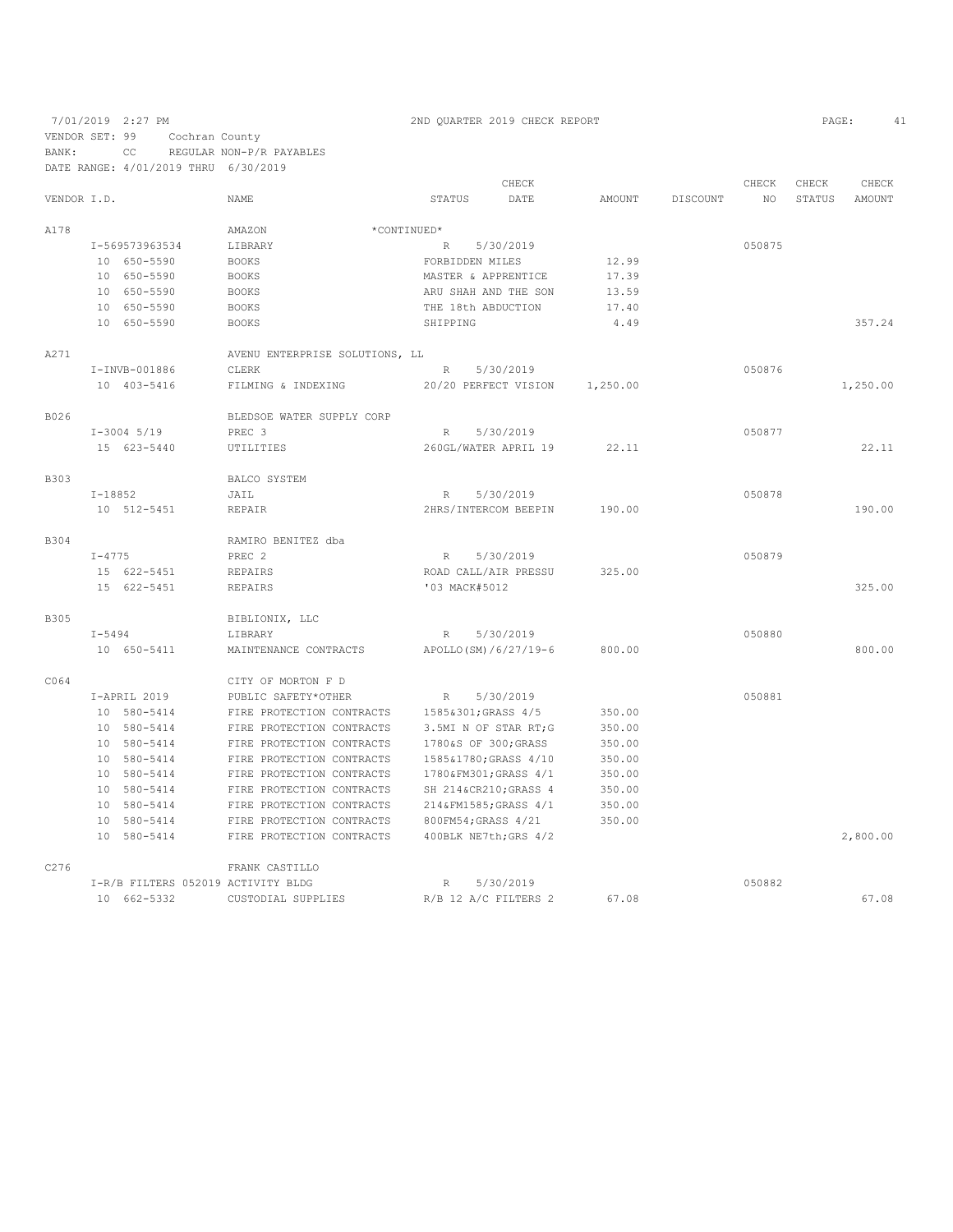7/01/2019 2:27 PM 2ND QUARTER 2019 CHECK REPORT PAGE: 42

VENDOR SET: 99 Cochran County

BANK: CC REGULAR NON-P/R PAYABLES

|             |               | DATE RANGE: 4/01/2019 THRU 6/30/2019 |                                |                    |                       |               |          |        |               |               |
|-------------|---------------|--------------------------------------|--------------------------------|--------------------|-----------------------|---------------|----------|--------|---------------|---------------|
|             |               |                                      |                                |                    | CHECK                 |               |          | CHECK  | CHECK         | CHECK         |
| VENDOR I.D. |               |                                      | <b>NAME</b>                    | STATUS             | DATE                  | <b>AMOUNT</b> | DISCOUNT | ΝO     | <b>STATUS</b> | <b>AMOUNT</b> |
| C290        |               |                                      | CENTER POINT LARGE PRINT       |                    |                       |               |          |        |               |               |
|             | I-1687850     |                                      | LIBRARY                        | R                  | 5/30/2019             |               |          | 050883 |               |               |
|             |               | 10 650-5590                          | <b>BOOKS</b>                   | LITTLE FAITH       |                       | 23.37         |          |        |               |               |
|             |               | 10 650-5590                          | <b>BOOKS</b>                   | CROWN JEWEL        |                       | 23.37         |          |        |               |               |
|             |               | 10 650-5590                          | <b>BOOKS</b>                   | HOPE ON THE INSIDE |                       | 23.37         |          |        |               |               |
|             |               | 10 650-5590                          | <b>BOOKS</b>                   | MARRYING MY COWBOY |                       | 23.37         |          |        |               |               |
|             |               | 10 650-5590                          | <b>BOOKS</b>                   | REDEMPTION POINT   |                       | 23.37         |          |        |               |               |
|             |               | 10 650-5590                          | <b>BOOKS</b>                   | STONE COLD HEART   |                       | 23.37         |          |        |               | 140.22        |
| C340        |               |                                      | COUNTY INFORMATION RESOURCE AG |                    |                       |               |          |        |               |               |
|             |               | I-SOP0000010757                      | NON-DEPT'L                     | R                  | 5/30/2019             |               |          | 050884 |               |               |
|             |               | 10 409-5420                          | TELECOMMUNICATIONS             |                    | 31 EMAIL ACCOUNTS AP  | 62.00         |          |        |               | 62.00         |
| C384        |               |                                      | CHEMAQUA                       |                    |                       |               |          |        |               |               |
|             | $I - 3542550$ |                                      | COURTHOUSE                     | R                  | 5/30/2019             |               |          | 050885 |               |               |
|             |               | 10 510-5411                          | MAINTENANCE CONTRACTS          |                    | WATER TREATMENT MAY   | 125.00        |          |        |               | 125.00        |
| C412        |               |                                      | CTRMA                          |                    |                       |               |          |        |               |               |
|             |               | I-100002242905                       | TREASURER                      | R                  | 5/30/2019             |               |          | 050886 |               |               |
|             |               | 10 497-5427                          | CONTINUING EDUCATION           |                    | LAKELINE MAINELINE N  | 0.86          |          |        |               |               |
|             |               | 10 497-5427                          | CONTINUING EDUCATION           |                    | PARK STREET MAINLINE  | 2.31          |          |        |               |               |
|             |               | 10 497-5427                          | CONTINUING EDUCATION           |                    | PARK STREET MAINLINE  | 2.31          |          |        |               |               |
|             |               | 10 497-5427                          | CONTINUING EDUCATION           |                    | LAKELINE MAINLINE SB  | 0.86          |          |        |               |               |
|             |               | 10 497-5427                          | CONTINUING EDUCATION           |                    | FEE/47TH TREASURER C  | 1.00          |          |        |               | 7.34          |
| D048        |               |                                      | DATA-LINE OFFICE SYSTEMS       |                    |                       |               |          |        |               |               |
|             |               | I-IN100314                           | LIBRARY                        | R                  | 5/30/2019             |               |          | 050887 |               |               |
|             |               | 10 650-5411                          | MAINTENANCE CONTRACTS          |                    | COPIER MAINT 521-6/2  | 37.50         |          |        |               |               |
|             |               | 10 650-5411                          | MAINTENANCE CONTRACTS          |                    | 10,135 COLOR COPIES   | 66.40         |          |        |               |               |
|             | I-IN99897     |                                      | EXTENSION SVC                  | R                  | 5/30/2019             |               |          | 050887 |               |               |
|             |               | 10 665-5411                          | MAINTENANCE CONTRACTS          |                    | COPIER MAINT 5/5-6/4  | 33.00         |          |        |               | 136.90        |
| D196        |               |                                      | JORGE DE LA CRUZ, SHERIFF      |                    |                       |               |          |        |               |               |
|             | $I - 042919$  |                                      | JAIL                           | R                  | 5/30/2019             |               |          | 050888 |               |               |
|             |               | 10 512-5333                          | FOOD-PRISONERS                 |                    | 2/MILK/ALLSUPS 4/24   | 6.98          |          |        |               |               |
|             |               | 10 512-5333                          | FOOD-PRISONERS                 | 4/BREAD            |                       | 3.18          |          |        |               |               |
|             |               | 10 512-5333                          | FOOD-PRISONERS                 | 2/LETTUCE          |                       | 2.78          |          |        |               |               |
|             |               | 10 512-5333                          | FOOD-PRISONERS                 | TOMATOES           |                       | 1.39          |          |        |               |               |
|             |               | 10 512-5333                          | FOOD-PRISONERS                 | ONIONS             |                       | 0.99          |          |        |               |               |
|             |               | 10 512-5333                          | FOOD-PRISONERS                 |                    | 4/EGGS/ALLSUPS 4/26   | 11.96         |          |        |               |               |
|             |               | 10 512-5333                          | FOOD-PRISONERS                 |                    | 4/BREAD/ALLSUPS 4/28  | 3.18          |          |        |               |               |
|             |               | I-042929/FUEL                        | SHERIFF                        | R                  | 5/30/2019             |               |          | 050888 |               |               |
|             |               | 10 560-5330                          | FUEL AND OIL                   |                    | FUEL/PREPAY LVND, FR  | 20.00         |          |        |               |               |
|             | $I - 043019$  |                                      | JAIL                           | $\mathbb R$        | 5/30/2019             |               |          | 050888 |               |               |
|             |               | 10 512-5333                          | FOOD-PRISONERS                 |                    | 2/EGGS/ALLSUPS 3/24   | 3.98          |          |        |               |               |
|             |               | 10 512-5333                          | FOOD-PRISONERS                 | ONIONS             |                       | 0.99          |          |        |               |               |
|             |               | 10 512-5333                          | FOOD-PRISONERS                 | <b>LETTUCE</b>     |                       | 1.59          |          |        |               |               |
|             |               | 10 512-5391                          | MEDICAL CARE-PRISONERS         |                    | COUGH DROPS/FAM\$ 3/2 | 2.75          |          |        |               |               |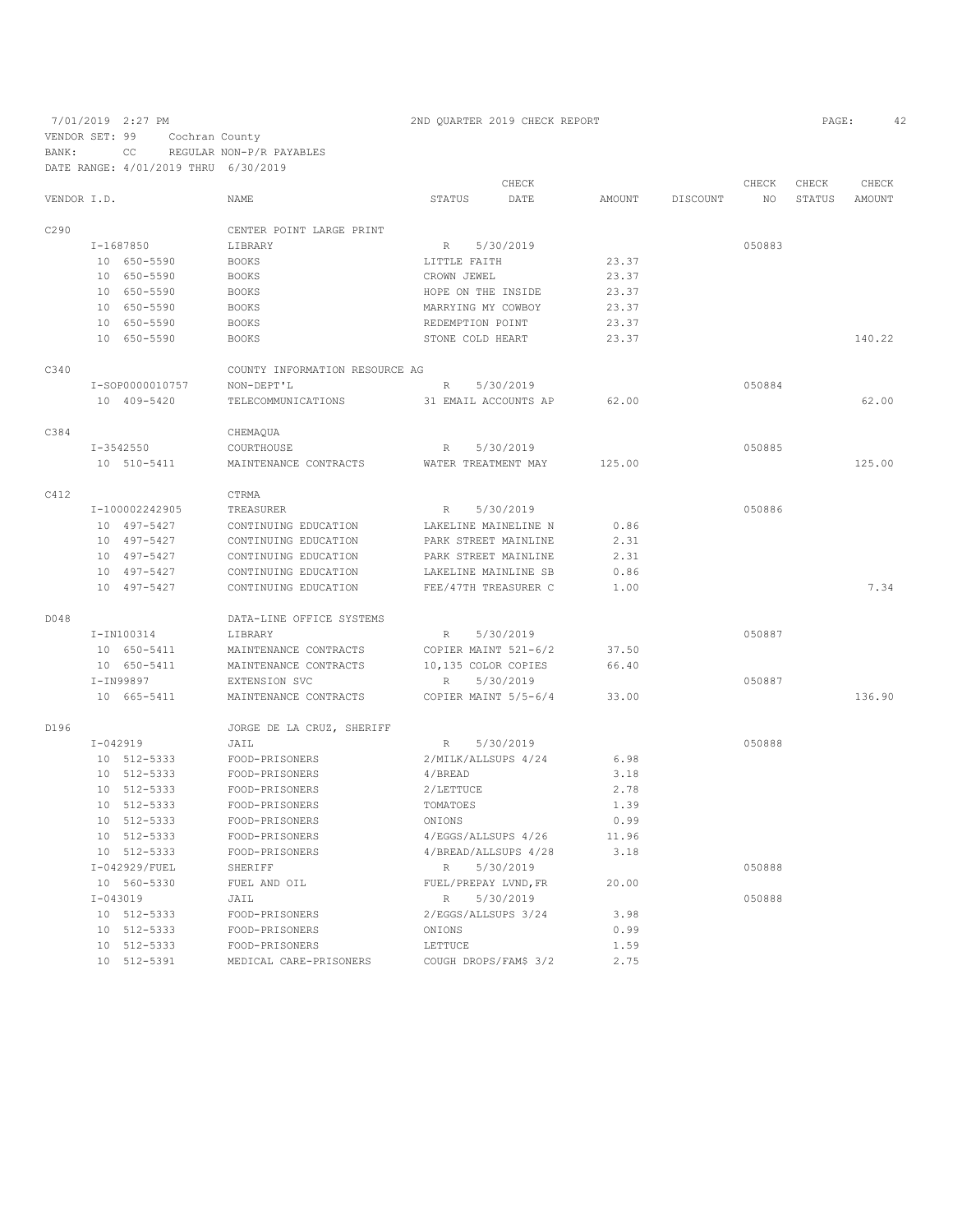# 7/01/2019 2:27 PM 2ND QUARTER 2019 CHECK REPORT

VENDOR SET: 99 Cochran County BANK: CC REGULAR NON-P/R PAYABLES

DATE RANGE: 4/01/2019 THRU 6/30/2019

|             |                 |                          |                                               |                       | CHECK     |          |          | CHECK  | CHECK  | CHECK    |
|-------------|-----------------|--------------------------|-----------------------------------------------|-----------------------|-----------|----------|----------|--------|--------|----------|
| VENDOR I.D. |                 |                          | <b>NAME</b>                                   | STATUS                | DATE      | AMOUNT   | DISCOUNT | NO.    | STATUS | AMOUNT   |
| D196        |                 |                          | JORGE DE LA CRUZ, SHERIFF                     | *CONTINUED*           |           |          |          |        |        |          |
|             | $I - 043019$    |                          | JAIL                                          | R                     | 5/30/2019 |          |          | 050888 |        |          |
|             |                 | 10 512-5392              | MISCELLANEOUS SUPPLIES                        | SCOUR PADS            |           | 1.00     |          |        |        |          |
|             |                 | 10 512-5392              | MISCELLANEOUS SUPPLIES                        | SCOURERS              |           | 1.50     |          |        |        |          |
|             | 10              | 512-5391                 | MEDICAL CARE-PRISONERS                        | THERAFLU              |           | 3.75     |          |        |        |          |
|             | 10              | 512-5391                 | MEDICAL CARE-PRISONERS                        | ROBITUSSIN            |           | 7.50     |          |        |        |          |
|             | 10              | 512-5391                 | MEDICAL CARE-PRISONERS                        | <b>COLD&amp;FLU</b>   |           | 3.25     |          |        |        |          |
|             | 10              | 512-5392                 | MISCELLANEOUS SUPPLIES                        | CLEANING GLOVES       |           | 2.00     |          |        |        |          |
|             | 10              | 512-5391                 | MEDICAL CARE-PRISONERS                        | COUGH DROPS           |           | 1.00     |          |        |        |          |
|             | 10              | 512-5391                 | MEDICAL CARE-PRISONERS                        | COUGH DROPS           |           | 1.00     |          |        |        |          |
|             | 10              | 512-5333                 | FOOD-PRISONERS                                | $2/CHIPS/FAM$$ 3/29   |           | 3.50     |          |        |        |          |
|             | 10              | 512-5333                 | FOOD-PRISONERS                                | 2/SPAGHETTI/FAM\$ 3/3 |           | 2.00     |          |        |        |          |
|             | 10              | 512-5333                 | FOOD-PRISONERS                                | 3/TOMATOES/ALLSUPS 4  |           | 4.17     |          |        |        |          |
|             | 10              | 512-5333                 | FOOD-PRISONERS                                | ONIONS                |           | 0.99     |          |        |        |          |
|             | 10              | 512-5333                 | FOOD-PRISONERS                                | 2/LETTUCE             |           | 5.18     |          |        |        |          |
|             | 10              | 512-5333                 | FOOD-PRISONERS                                | EGGS                  |           | 2.99     |          |        |        |          |
|             | 10              | 512-5333                 | FOOD-PRISONERS                                | 2/MILK                |           | 6.98     |          |        |        |          |
|             | 10 <sub>o</sub> | 512-5333                 | FOOD-PRISONERS                                | 6/BREAD               |           | 4.77     |          |        |        |          |
|             | 10              | 512-5333                 | FOOD-PRISONERS                                | EGGS/ALLSUPS 4/5      |           | 2.99     |          |        |        |          |
|             | 10              | 512-5333                 | FOOD-PRISONERS                                | 2/LETTUCE             |           | 2.18     |          |        |        |          |
|             | 10              | 512-5333                 | FOOD-PRISONERS                                | 4/CHIPS/FAM\$ 4/5     |           | 7.00     |          |        |        |          |
|             | 10              | 512-5333                 | FOOD-PRISONERS                                | EGGS/ALLSUPS 4/5      |           | 2.99     |          |        |        |          |
|             | 10              | 512-5333                 | FOOD-PRISONERS                                | 2/SAUSAGE             |           | 5.98     |          |        |        |          |
|             | $I - 052119$    |                          | JAIL                                          | R                     | 5/30/2019 |          |          | 050888 |        |          |
|             |                 | 10 512-5333              | FOOD-PRISONERS                                | 2/MILK/ALLSUPS 5/2    |           | 6.98     |          |        |        |          |
|             | 10              | 512-5391                 | MEDICAL CARE-PRISONERS                        | 2/LIQUID BANDAIDS/FA  |           | 8.30     |          |        |        |          |
|             |                 | 10 512-5333              | FOOD-PRISONERS                                | 4/EGGS/ALLSUPS 5/6    |           | 7.16     |          |        |        |          |
|             | 10              | 512-5333                 | FOOD-PRISONERS                                | 4/MILK                |           | 7.96     |          |        |        |          |
|             | 10              | 512-5333                 | FOOD-PRISONERS                                | ONIONS/ALLSUPS 5/7    |           | 0.99     |          |        |        |          |
|             | 10              | 512-5333                 | FOOD-PRISONERS                                | CABBAGE               |           | 1.69     |          |        |        |          |
|             | 10              | 512-5333                 | FOOD-PRISONERS                                | 6/BREAD/ALLSUPS 5/9   |           | 4.77     |          |        |        |          |
|             |                 | 10 512-5392              | MISCELLANEOUS SUPPLIES                        | DAWN/FAM\$ 5/9        |           | 7.00     |          |        |        |          |
|             | 10              | 512-5333                 | FOOD-PRISONERS                                | 3/MILK/ALLSUPS 5/13   |           | 5.97     |          |        |        |          |
|             | 10              | 512-5333                 | FOOD-PRISONERS                                | 2/EGGS/ALLSUPS 5/12   |           | 3.58     |          |        |        |          |
|             | 10              | 512-5333                 | FOOD-PRISONERS                                | 2/MILK/ALLSUPS 5/16   |           | 6.98     |          |        |        |          |
|             | 10              | 512-5333                 | FOOD-PRISONERS                                | 3/EGGS                |           | 5.37     |          |        |        |          |
|             |                 | $I-R/B$ ST $INSP/$ #8558 | SHERIFF                                       | R                     | 5/30/2019 |          |          | 050888 |        |          |
|             |                 | 10 560-5451              | MACHINERY-NON-OFFICE REPAIR                   | ST INSP '16 CHARGER   |           | 7.50     |          |        |        | 206.74   |
| E017        |                 |                          | ELLIS AND SON INC                             |                       |           |          |          |        |        |          |
|             |                 |                          | I-WILLIE DANCER 4/25 JUSTICE OF PEACE/WELFARE | $\mathbb R$           | 5/30/2019 |          |          | 050889 |        |          |
|             |                 | 10 455-5405              | AUTOPSY                                       | RMV/WILLIE DANCER 4/  |           | 95.00    |          |        |        |          |
|             | 10              | 455-5405                 | AUTOPSY                                       | BODY BAG              |           | 60.00    |          |        |        |          |
|             | 10              | 455-5405                 | AUTOPSY                                       | TRNSPRT TO LBK        |           | 87.50    |          |        |        |          |
|             | 10              | 640-5409                 | <b>FUNERALS</b>                               | INDIGENT CREMATION    |           | 1,500.00 |          |        |        | 1,742.50 |
|             |                 |                          |                                               |                       |           |          |          |        |        |          |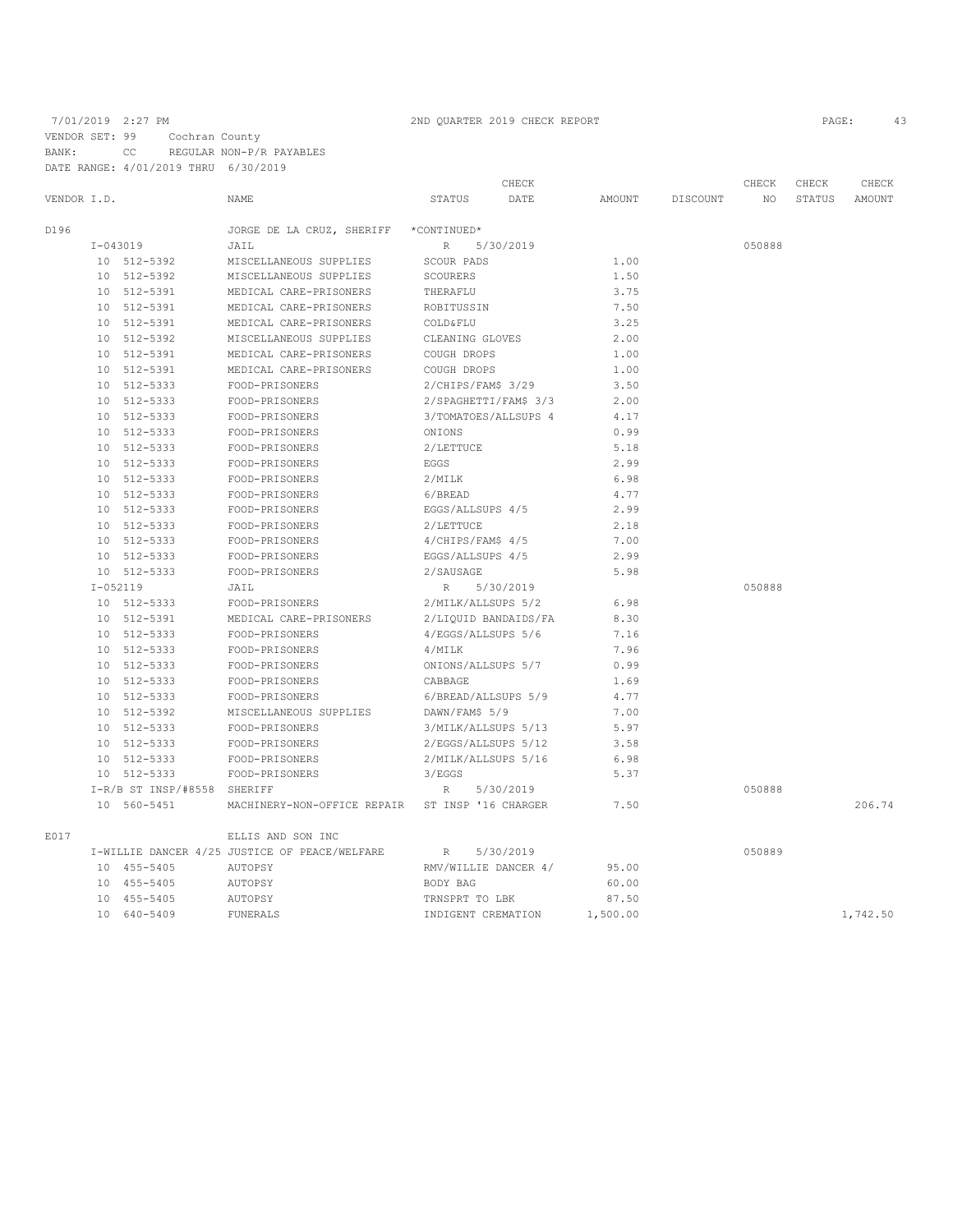7/01/2019 2:27 PM 2ND QUARTER 2019 CHECK REPORT PAGE: 44 VENDOR SET: 99 Cochran County BANK: CC REGULAR NON-P/R PAYABLES

|             |          | DATE RANGE: 4/01/2019 THRU 6/30/2019 |                                                    |                      |                         |      |        |          |        |        |        |
|-------------|----------|--------------------------------------|----------------------------------------------------|----------------------|-------------------------|------|--------|----------|--------|--------|--------|
|             |          |                                      |                                                    |                      | CHECK                   |      |        |          | CHECK  | CHECK  | CHECK  |
| VENDOR I.D. |          |                                      | NAME                                               | STATUS               |                         | DATE | AMOUNT | DISCOUNT | NO.    | STATUS | AMOUNT |
| E096        |          |                                      | EVANS CHAPEL COGIC                                 |                      |                         |      |        |          |        |        |        |
|             |          | I-DW#18421                           | ACTIVITY BLDG                                      | R                    | 5/30/2019               |      |        |          | 050890 |        |        |
|             |          | 10 000-4370.101                      | RENT-ACTIVITY BUILDING                             | REF DEP FOR USE 4/13 |                         |      | 150.00 |          |        |        | 150.00 |
|             |          |                                      |                                                    |                      |                         |      |        |          |        |        |        |
| H026        |          |                                      | RICHARD L. HUSEN, ATTY.                            |                      |                         |      |        |          |        |        |        |
|             |          | I-#1596/CIPOLLA                      | DISTRICT COURT                                     | R                    | 5/30/2019               |      |        |          | 050891 |        |        |
|             |          | 10 435-5400                          | ATTORNEY AD LITEM                                  |                      | PLEA (F) / LISA CIPOLLA |      | 375.00 |          |        |        | 375.00 |
| H146        |          |                                      | PATRICIA HERRERA                                   |                      |                         |      |        |          |        |        |        |
|             |          | I-DW#18399                           | ACTIVITY BLDG                                      | R                    | 5/30/2019               |      |        |          | 050892 |        |        |
|             |          | 10 000-4370.101                      | RENT-ACTIVITY BUILDING                             |                      | REF DEP FOR USE 5/25    |      | 150.00 |          |        |        | 150.00 |
|             |          |                                      |                                                    |                      |                         |      |        |          |        |        |        |
| I019        |          |                                      | LARRY IVINS                                        |                      |                         |      |        |          |        |        |        |
|             |          | I-MAY 2019                           | PREC 1                                             | R                    | 5/30/2019               |      |        |          | 050893 |        |        |
|             |          | 15 621-5356                          | ROAD MATERIALS & SUPPLIES                          | 7 BELLY DUMPS CALICH |                         |      | 280.00 |          |        |        | 280.00 |
|             |          |                                      |                                                    |                      |                         |      |        |          |        |        |        |
| K084        |          |                                      | KASEY KUEHLER                                      |                      |                         |      |        |          |        |        |        |
|             | $I-1333$ |                                      | JUVENILE PROBATION                                 | R                    | 5/30/2019               |      |        |          | 050894 |        |        |
|             |          | 17 573-5413.002                      | Mental Health External ContracCOUNSELING JUV#857 4 |                      |                         |      | 70.00  |          |        |        |        |
|             |          | 17 573-5413.002                      | Mental Health External ContracCOUNSELING JUV#857 4 |                      |                         |      | 70.00  |          |        |        |        |
|             |          | 17 573-5413.002                      | Mental Health External ContracCOUNSELING JUV#857 4 |                      |                         |      | 70.00  |          |        |        | 210.00 |
| M011        |          |                                      | MCWHORTER'S LTD                                    |                      |                         |      |        |          |        |        |        |
|             |          | $C-4026021$                          | SHERIFF                                            | R                    | 5/30/2019               |      |        |          | 050895 |        |        |
|             |          | 10 560-5454                          | TIRES                                              |                      | OVRCHG 2 TIRE DISPOS    |      | 5.00CR |          |        |        |        |
|             |          | $I - 4026019$                        | SHERIFF                                            | $\mathbb{R}$         | 5/30/2019               |      |        |          | 050895 |        |        |
|             |          | 10 560-5454                          | TIRES                                              |                      | 2/LT265/70R17 TIRES/    |      | 317.18 |          |        |        |        |
|             |          | 10 560-5454                          | TIRES                                              |                      | 2/TIRE DISPOSAL FEE     |      | 5.00   |          |        |        |        |
|             |          | 10 560-5454                          | TIRES                                              |                      | 2/WHEEL BALANCE         |      | 20.00  |          |        |        |        |
|             |          | 10 560-5454                          | TIRES                                              |                      | 2/WHEEL WEIGHTS         |      | 2.00   |          |        |        | 339.18 |
|             |          |                                      |                                                    |                      |                         |      |        |          |        |        |        |
| M182        |          |                                      | BEVERLY MCCLELLAN                                  |                      |                         |      |        |          |        |        |        |
|             |          | $I-R/B$ UBER 5/10                    | AUDITOR                                            | $\mathbb{R}$         | 5/30/2019               |      |        |          | 050896 |        |        |
|             |          | 10 495-5427                          | CONTINUING EDUCATION                               | 1/2 UBER FR HOTEL TO |                         |      | 18.52  |          |        |        | 18.52  |
| M281        |          |                                      | MOTION PICTURE LICENSING CORP.                     |                      |                         |      |        |          |        |        |        |
|             |          | I-504218278                          | LIBRARY                                            | R                    | 5/30/2019               |      |        |          | 050897 |        |        |
|             |          | 10 650-5411                          | MAINTENANCE CONTRACTS                              | MOTION PICTURE LIC 7 |                         |      | 120.23 |          |        |        | 120.23 |
|             |          |                                      |                                                    |                      |                         |      |        |          |        |        |        |
| 0122        |          |                                      | ANGELA OVERMAN, CO ATTY                            |                      |                         |      |        |          |        |        |        |
|             |          | I-R/B ST BAR DUES'19 ATTORNEY        |                                                    | R                    | 5/30/2019               |      |        |          | 050898 |        |        |
|             |          | 10 475-5481                          | DUES AND REGISTRATION                              |                      | FAMILY LAW DUES         |      | 40.00  |          |        |        |        |
|             |          | 10 475-5481                          | DUES AND REGISTRATION                              | STATE BAR DUES       |                         |      | 235.00 |          |        |        | 275.00 |
|             |          |                                      |                                                    |                      |                         |      |        |          |        |        |        |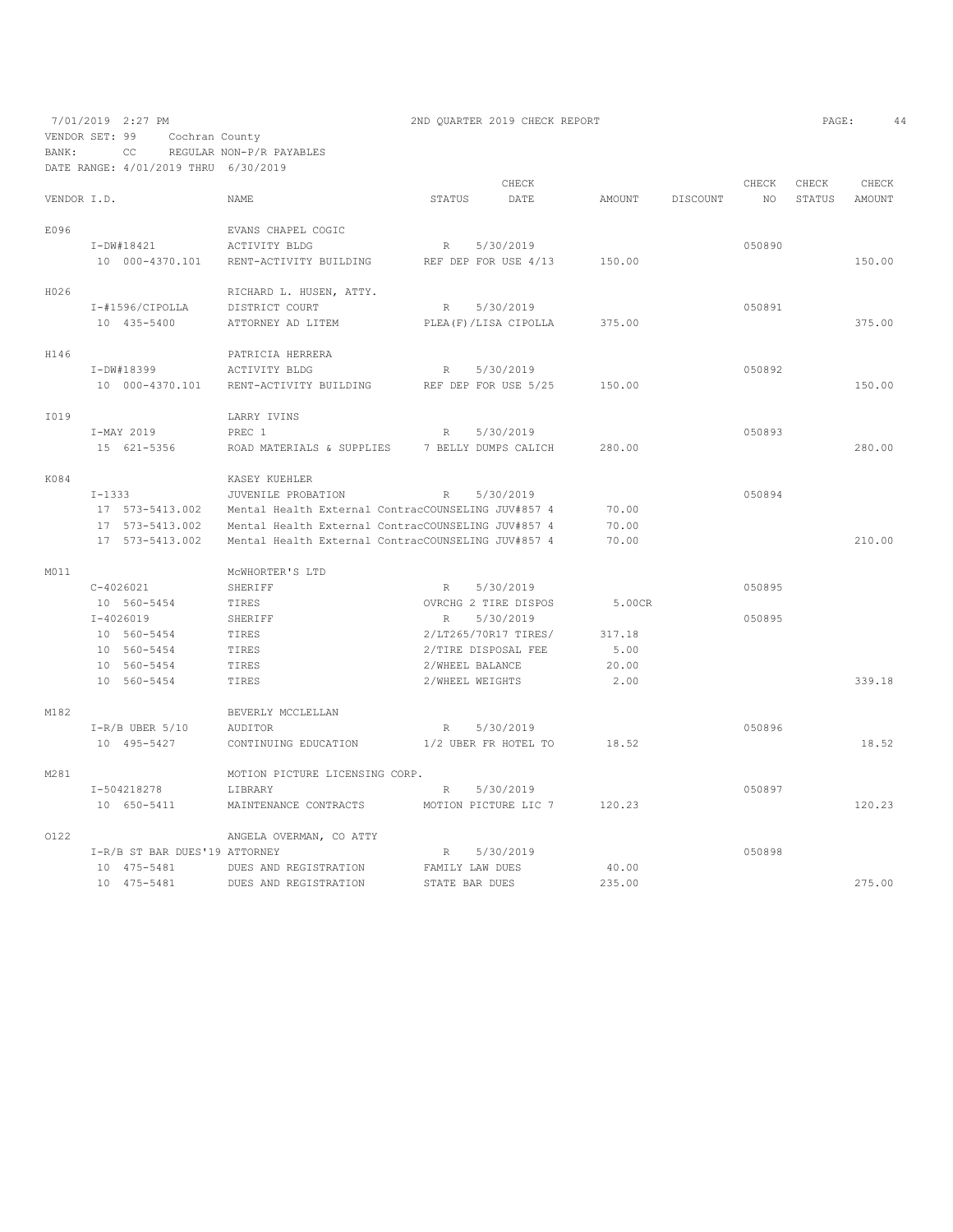# 7/01/2019 2:27 PM 2ND QUARTER 2019 CHECK REPORT VENDOR SET: 99 Cochran County BANK: CC REGULAR NON-P/R PAYABLES DATE RANGE: 4/01/2019 THRU 6/30/2019

|                   |  |                                                                                                                                                                                                                                                                                                                                                                                                                                                                                                                                                      |             | CHECK                                  |                                                                                                                                                                                                                                                                                                                                                                                                                                                                                                                                                                                                                                                                            |          | CHECK           | CHECK  | CHECK    |
|-------------------|--|------------------------------------------------------------------------------------------------------------------------------------------------------------------------------------------------------------------------------------------------------------------------------------------------------------------------------------------------------------------------------------------------------------------------------------------------------------------------------------------------------------------------------------------------------|-------------|----------------------------------------|----------------------------------------------------------------------------------------------------------------------------------------------------------------------------------------------------------------------------------------------------------------------------------------------------------------------------------------------------------------------------------------------------------------------------------------------------------------------------------------------------------------------------------------------------------------------------------------------------------------------------------------------------------------------------|----------|-----------------|--------|----------|
| VENDOR I.D.       |  | NAME                                                                                                                                                                                                                                                                                                                                                                                                                                                                                                                                                 | STATUS      | DATE                                   | AMOUNT                                                                                                                                                                                                                                                                                                                                                                                                                                                                                                                                                                                                                                                                     | DISCOUNT | NO <sub>1</sub> | STATUS | AMOUNT   |
|                   |  | THE PENWORTHY COMPANY                                                                                                                                                                                                                                                                                                                                                                                                                                                                                                                                |             |                                        |                                                                                                                                                                                                                                                                                                                                                                                                                                                                                                                                                                                                                                                                            |          |                 |        |          |
|                   |  | LIBRARY                                                                                                                                                                                                                                                                                                                                                                                                                                                                                                                                              |             |                                        |                                                                                                                                                                                                                                                                                                                                                                                                                                                                                                                                                                                                                                                                            |          | 050899          |        |          |
|                   |  | <b>BOOKS</b>                                                                                                                                                                                                                                                                                                                                                                                                                                                                                                                                         |             |                                        | 17.89                                                                                                                                                                                                                                                                                                                                                                                                                                                                                                                                                                                                                                                                      |          |                 |        |          |
|                   |  | <b>BOOKS</b>                                                                                                                                                                                                                                                                                                                                                                                                                                                                                                                                         |             |                                        | 13.89                                                                                                                                                                                                                                                                                                                                                                                                                                                                                                                                                                                                                                                                      |          |                 |        |          |
|                   |  | <b>BOOKS</b>                                                                                                                                                                                                                                                                                                                                                                                                                                                                                                                                         |             |                                        | 14.59                                                                                                                                                                                                                                                                                                                                                                                                                                                                                                                                                                                                                                                                      |          |                 |        |          |
|                   |  | <b>BOOKS</b>                                                                                                                                                                                                                                                                                                                                                                                                                                                                                                                                         |             |                                        | 14.96                                                                                                                                                                                                                                                                                                                                                                                                                                                                                                                                                                                                                                                                      |          |                 |        |          |
|                   |  | <b>BOOKS</b>                                                                                                                                                                                                                                                                                                                                                                                                                                                                                                                                         |             |                                        | 14.96                                                                                                                                                                                                                                                                                                                                                                                                                                                                                                                                                                                                                                                                      |          |                 |        |          |
|                   |  | <b>BOOKS</b>                                                                                                                                                                                                                                                                                                                                                                                                                                                                                                                                         |             |                                        | 15.59                                                                                                                                                                                                                                                                                                                                                                                                                                                                                                                                                                                                                                                                      |          |                 |        |          |
|                   |  | <b>BOOKS</b>                                                                                                                                                                                                                                                                                                                                                                                                                                                                                                                                         |             |                                        | 14.59                                                                                                                                                                                                                                                                                                                                                                                                                                                                                                                                                                                                                                                                      |          |                 |        |          |
|                   |  | <b>BOOKS</b>                                                                                                                                                                                                                                                                                                                                                                                                                                                                                                                                         |             |                                        | 14.59                                                                                                                                                                                                                                                                                                                                                                                                                                                                                                                                                                                                                                                                      |          |                 |        |          |
|                   |  | <b>BOOKS</b>                                                                                                                                                                                                                                                                                                                                                                                                                                                                                                                                         |             |                                        | 17.89                                                                                                                                                                                                                                                                                                                                                                                                                                                                                                                                                                                                                                                                      |          |                 |        |          |
|                   |  | <b>BOOKS</b>                                                                                                                                                                                                                                                                                                                                                                                                                                                                                                                                         |             |                                        | 15.96                                                                                                                                                                                                                                                                                                                                                                                                                                                                                                                                                                                                                                                                      |          |                 |        | 154.91   |
|                   |  | RUPERTO CHAVEZ dba                                                                                                                                                                                                                                                                                                                                                                                                                                                                                                                                   |             |                                        |                                                                                                                                                                                                                                                                                                                                                                                                                                                                                                                                                                                                                                                                            |          |                 |        |          |
|                   |  | CRTHSE/ACT BLDG                                                                                                                                                                                                                                                                                                                                                                                                                                                                                                                                      |             |                                        |                                                                                                                                                                                                                                                                                                                                                                                                                                                                                                                                                                                                                                                                            |          | 050900          |        |          |
|                   |  | REPAIR                                                                                                                                                                                                                                                                                                                                                                                                                                                                                                                                               |             |                                        | 140.00                                                                                                                                                                                                                                                                                                                                                                                                                                                                                                                                                                                                                                                                     |          |                 |        |          |
|                   |  | REPAIR                                                                                                                                                                                                                                                                                                                                                                                                                                                                                                                                               |             |                                        | 190.00                                                                                                                                                                                                                                                                                                                                                                                                                                                                                                                                                                                                                                                                     |          |                 |        |          |
|                   |  | REPAIR                                                                                                                                                                                                                                                                                                                                                                                                                                                                                                                                               |             |                                        | 450.00                                                                                                                                                                                                                                                                                                                                                                                                                                                                                                                                                                                                                                                                     |          |                 |        | 780.00   |
|                   |  | ROSIELEETTA REED                                                                                                                                                                                                                                                                                                                                                                                                                                                                                                                                     |             |                                        |                                                                                                                                                                                                                                                                                                                                                                                                                                                                                                                                                                                                                                                                            |          |                 |        |          |
| I-BAL/TRAVEL 2019 |  |                                                                                                                                                                                                                                                                                                                                                                                                                                                                                                                                                      |             |                                        |                                                                                                                                                                                                                                                                                                                                                                                                                                                                                                                                                                                                                                                                            |          | 050901          |        |          |
|                   |  | MISCELLANEOUS                                                                                                                                                                                                                                                                                                                                                                                                                                                                                                                                        |             |                                        | 250.00                                                                                                                                                                                                                                                                                                                                                                                                                                                                                                                                                                                                                                                                     |          |                 |        | 250.00   |
|                   |  | STAPLES                                                                                                                                                                                                                                                                                                                                                                                                                                                                                                                                              |             |                                        |                                                                                                                                                                                                                                                                                                                                                                                                                                                                                                                                                                                                                                                                            |          |                 |        |          |
|                   |  | SHERIFF                                                                                                                                                                                                                                                                                                                                                                                                                                                                                                                                              | R           |                                        |                                                                                                                                                                                                                                                                                                                                                                                                                                                                                                                                                                                                                                                                            |          | 050902          |        |          |
|                   |  | OFFICE SUPPLIES                                                                                                                                                                                                                                                                                                                                                                                                                                                                                                                                      |             |                                        | 47.49                                                                                                                                                                                                                                                                                                                                                                                                                                                                                                                                                                                                                                                                      |          |                 |        |          |
|                   |  | OFFICE SUPPLIES                                                                                                                                                                                                                                                                                                                                                                                                                                                                                                                                      |             |                                        | 4.99                                                                                                                                                                                                                                                                                                                                                                                                                                                                                                                                                                                                                                                                       |          |                 |        |          |
|                   |  | OFFICE SUPPLIES                                                                                                                                                                                                                                                                                                                                                                                                                                                                                                                                      | DISC        |                                        | 0.40CR                                                                                                                                                                                                                                                                                                                                                                                                                                                                                                                                                                                                                                                                     |          |                 |        |          |
|                   |  | SHERIFF                                                                                                                                                                                                                                                                                                                                                                                                                                                                                                                                              |             |                                        |                                                                                                                                                                                                                                                                                                                                                                                                                                                                                                                                                                                                                                                                            |          | 050902          |        |          |
|                   |  | DUES AND REGISTRATION                                                                                                                                                                                                                                                                                                                                                                                                                                                                                                                                |             |                                        | 49.00                                                                                                                                                                                                                                                                                                                                                                                                                                                                                                                                                                                                                                                                      |          |                 |        |          |
|                   |  | ATTORNEY                                                                                                                                                                                                                                                                                                                                                                                                                                                                                                                                             | R           |                                        |                                                                                                                                                                                                                                                                                                                                                                                                                                                                                                                                                                                                                                                                            |          | 050902          |        |          |
|                   |  | OFFICE SUPPLIES                                                                                                                                                                                                                                                                                                                                                                                                                                                                                                                                      |             |                                        | 186.29                                                                                                                                                                                                                                                                                                                                                                                                                                                                                                                                                                                                                                                                     |          |                 |        |          |
|                   |  | OFFICE SUPPLIES                                                                                                                                                                                                                                                                                                                                                                                                                                                                                                                                      | <b>DISC</b> |                                        | 32.94CR                                                                                                                                                                                                                                                                                                                                                                                                                                                                                                                                                                                                                                                                    |          |                 |        |          |
|                   |  | NON-DEPT'L/HEALTHY COUNTY                                                                                                                                                                                                                                                                                                                                                                                                                                                                                                                            | R           |                                        |                                                                                                                                                                                                                                                                                                                                                                                                                                                                                                                                                                                                                                                                            |          | 050902          |        |          |
|                   |  | OTHER [MISCELLANEOUS]                                                                                                                                                                                                                                                                                                                                                                                                                                                                                                                                |             |                                        | 32.99                                                                                                                                                                                                                                                                                                                                                                                                                                                                                                                                                                                                                                                                      |          |                 |        |          |
|                   |  | ATTORNEY/JAIL/SHERIFF                                                                                                                                                                                                                                                                                                                                                                                                                                                                                                                                | R           |                                        |                                                                                                                                                                                                                                                                                                                                                                                                                                                                                                                                                                                                                                                                            |          | 050902          |        |          |
|                   |  | OFFICE SUPPLIES                                                                                                                                                                                                                                                                                                                                                                                                                                                                                                                                      |             |                                        | 37.99                                                                                                                                                                                                                                                                                                                                                                                                                                                                                                                                                                                                                                                                      |          |                 |        |          |
|                   |  | OFFICE SUPPLIES                                                                                                                                                                                                                                                                                                                                                                                                                                                                                                                                      |             |                                        | 112.78                                                                                                                                                                                                                                                                                                                                                                                                                                                                                                                                                                                                                                                                     |          |                 |        |          |
|                   |  | OFFICE SUPPLIES                                                                                                                                                                                                                                                                                                                                                                                                                                                                                                                                      |             |                                        | 38.00CR                                                                                                                                                                                                                                                                                                                                                                                                                                                                                                                                                                                                                                                                    |          |                 |        |          |
|                   |  | OFFICE SUPPLIES                                                                                                                                                                                                                                                                                                                                                                                                                                                                                                                                      |             |                                        | 55.99                                                                                                                                                                                                                                                                                                                                                                                                                                                                                                                                                                                                                                                                      |          |                 |        |          |
|                   |  | OFFICE SUPPLIES                                                                                                                                                                                                                                                                                                                                                                                                                                                                                                                                      | <b>DISC</b> |                                        | 28.50CR                                                                                                                                                                                                                                                                                                                                                                                                                                                                                                                                                                                                                                                                    |          |                 |        | 427.68   |
|                   |  |                                                                                                                                                                                                                                                                                                                                                                                                                                                                                                                                                      |             |                                        |                                                                                                                                                                                                                                                                                                                                                                                                                                                                                                                                                                                                                                                                            |          |                 |        |          |
|                   |  | JUSTICE OF PEACE                                                                                                                                                                                                                                                                                                                                                                                                                                                                                                                                     | R           |                                        |                                                                                                                                                                                                                                                                                                                                                                                                                                                                                                                                                                                                                                                                            |          | 050903          |        |          |
|                   |  | AUTOPSY                                                                                                                                                                                                                                                                                                                                                                                                                                                                                                                                              |             |                                        | 2,200.00                                                                                                                                                                                                                                                                                                                                                                                                                                                                                                                                                                                                                                                                   |          |                 |        | 2,200.00 |
|                   |  | $I-0552110-IN$<br>10 650-5590<br>10 650-5590<br>10 650-5590<br>10 650-5590<br>10 650-5590<br>10 650-5590<br>10 650-5590<br>10 650-5590<br>10 650-5590<br>10 650-5590<br>$I - 14108$<br>10 510-5451<br>10 662-5451<br>10 662-5451<br>31 652-5499<br>I-2281284541<br>10 560-5310<br>10 560-5310<br>10 560-5310<br>I-2284312751<br>10 560-5481<br>I-2284316441<br>10 475-5310<br>10 475-5310<br>I-2287841511<br>10 000-4380.200<br>I-2288980691<br>10 475-5310<br>10 512-5310<br>10 512-5310<br>10 560-5310<br>10 560-5310<br>$I - 5244$<br>10 455-5405 |             | DISC<br>SOUTH PLAINS FORENSIC PATHOLOG | R 5/30/2019<br>AURORA PLAYS THE PAR<br>BERENSTAIN BEARS' PE<br>BIG SNEEZE<br>BISCUIT LOVES THE PA<br>EXPLORING GREAT OUTD<br>THE NEW KID<br>PETE THE KITTY HICCU<br>SPEED TRACK<br>TIANA'S BEST SURPRIS<br>VAMPIRINA SNOWPLACE<br>R 5/30/2019<br>7/FIRE EXT SVC @\$20<br>1/20# ABC FIRE EXT S<br>9/5# ABC FIRE EXT SV<br>MUSEUM/HISTORICAL COMMISSION R 5/30/2019<br>BALANCE TRAVEL 2019<br>5/30/2019<br>FILE JACKETS<br>DRY ERASE MARKERS<br>R 5/30/2019<br>STAPLES PLUS MEMBERS<br>5/30/2019<br>ADOBE ACROBAT PROFES<br>5/30/2019<br>BLUESTONE DIGITAL SC<br>5/30/2019<br>NETGEAR 5PORT SWITCH<br>2/THERMAL LAM SHEETS<br>1CS PAPER<br>5/30/2019<br>LEV1/WILLIE DANCER 4 |          |                 |        |          |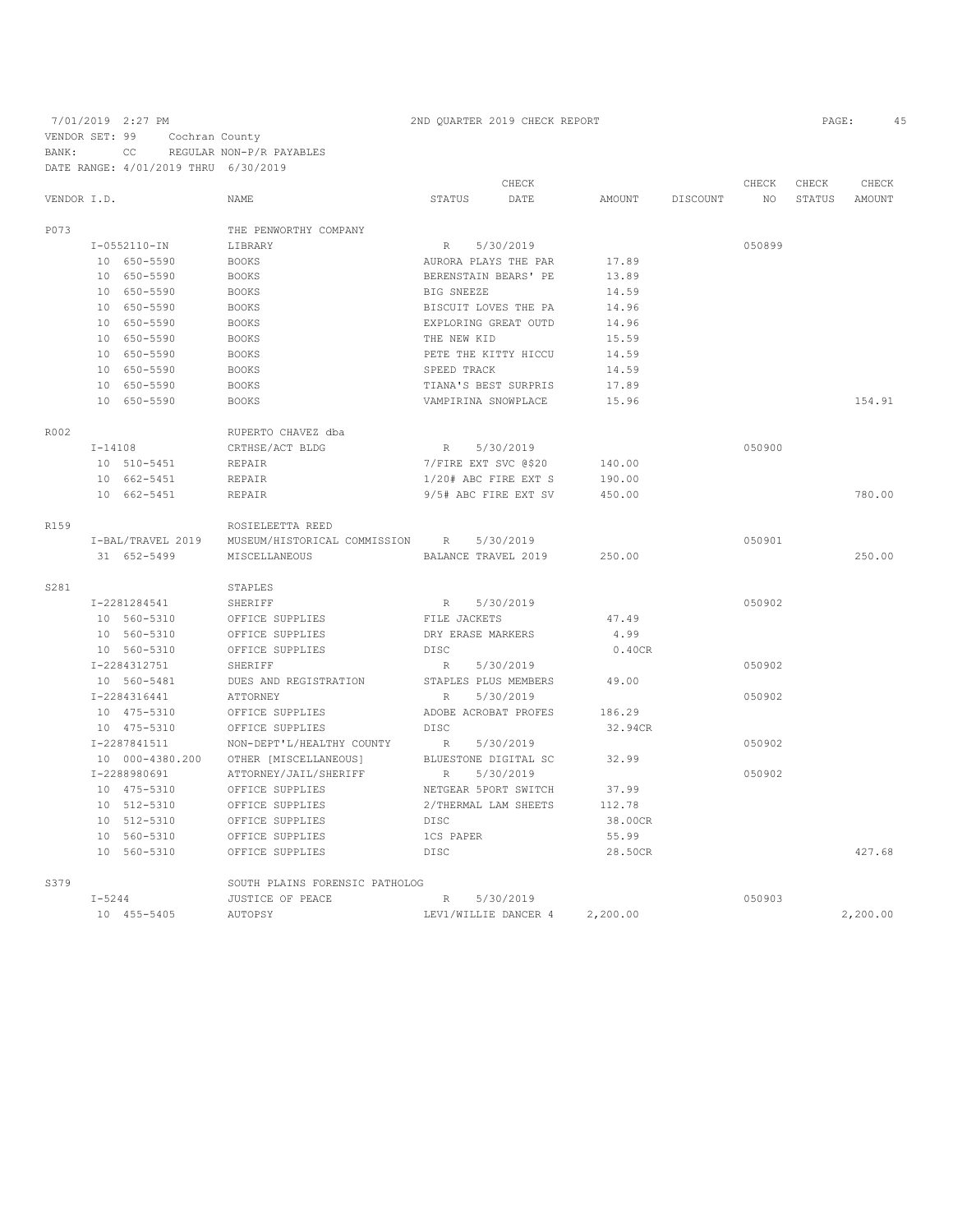7/01/2019 2:27 PM 2ND QUARTER 2019 CHECK REPORT 2019 CHECK REPORT VENDOR SET: 99 Cochran County BANK: CC REGULAR NON-P/R PAYABLES

|             |         | DATE RANGE: 4/01/2019 THRU 6/30/2019 |                               |                   |                      |           |          |        |       |               |
|-------------|---------|--------------------------------------|-------------------------------|-------------------|----------------------|-----------|----------|--------|-------|---------------|
|             |         |                                      |                               |                   | CHECK                |           |          | CHECK  | CHECK | CHECK         |
| VENDOR I.D. |         |                                      | NAME                          | STATUS            | DATE                 | AMOUNT    | DISCOUNT | NO     |       | STATUS AMOUNT |
| S416        |         |                                      | SOS WASTE DISPOSAL, INC       |                   |                      |           |          |        |       |               |
|             | I-62916 |                                      | PREC 3/PREC 4                 | R                 | 5/30/2019            |           |          | 050904 |       |               |
|             |         | 15 623-5440                          | UTILITIES                     |                   | DUMPSTER SVC MAY 19  | 57.25     |          |        |       |               |
|             |         | 15 624-5440                          | UTILITIES                     |                   | DUMPSTER SVC MAY 19  | 55.25     |          |        |       | 112.50        |
| S456        |         |                                      | SECTOR K9, LLC                |                   |                      |           |          |        |       |               |
|             | $I-124$ |                                      | SHERIFF/K9                    |                   | R 5/30/2019          |           |          | 050905 |       |               |
|             |         | 10 560-5335                          | CANINE CARE & SUPPLIES        |                   | RECERT COURSE/DUKE 7 | 300.00    |          |        |       |               |
|             |         | 10 560-5335                          | CANINE CARE & SUPPLIES        | CEDAR HILL, TX    |                      |           |          |        |       | 300.00        |
| T009        |         |                                      | TEXAS ASSOCIATION OF COUNTIES |                   |                      |           |          |        |       |               |
|             |         | I-OTRAT/A DUDLEY'19 AUDITOR          |                               |                   | R 5/30/2019          |           |          | 050906 |       |               |
|             |         | 10 495-5427                          | CONTINUING EDUCATION          |                   | OTRAT/JULY 17-18/AMA | 100.00    |          |        |       | 100.00        |
| T081        |         |                                      | TAC RISK MANAGEMENT POOL      |                   |                      |           |          |        |       |               |
|             | I-25474 |                                      | NON-DEPT'L/PROPERTY           | R                 | 5/30/2019            |           |          | 050907 |       |               |
|             |         | 10 409-5482                          | PROPERTY INSURANCE            |                   | BLDGS&CONTENTS COVER | 31,411.00 |          |        |       | 31, 411.00    |
| T083        |         |                                      | TYLER TECHNOLOGIES, INC       |                   |                      |           |          |        |       |               |
|             |         | $I - 025 - 29087$                    | NON-DEPT'L                    | R                 | 5/30/2019            |           |          | 050908 |       |               |
|             |         | 10 409-5411                          | MAINTENANCE CONTRACTS         |                   | SFTWR MAINT--ACUSERV | 466.95    |          |        |       |               |
|             |         | 10 409-5411                          | MAINTENANCE CONTRACTS         |                   | SFTWR MAINT--GEN LED | 2,561.25  |          |        |       |               |
|             |         | 10 409-5411                          | MAINTENANCE CONTRACTS         |                   | SFTWR MAINT--BUDGET  |           |          |        |       |               |
|             |         | 10 409-5411                          | MAINTENANCE CONTRACTS         |                   | SFTWR MAINT--CK RECO |           |          |        |       |               |
|             |         | 10 409-5411                          | MAINTENANCE CONTRACTS         |                   | SFTWR MAINT--ACCTS P | 1,977.94  |          |        |       |               |
|             |         | 10 409-5411                          | MAINTENANCE CONTRACTS         |                   | SFTWR MAINT--PAYROLL | 2,325.44  |          |        |       |               |
|             |         | 10 409-5411                          | MAINTENANCE CONTRACTS         |                   | SFTWR MAINT--NETWORK | 1,211.60  |          |        |       | 8,543.18      |
| T148        |         |                                      | TASCOSA OFFICE MACHINES INC   |                   |                      |           |          |        |       |               |
|             |         | I-123258                             | CLERK                         |                   | R 5/30/2019          |           |          | 050909 |       |               |
|             |         | 10 403-5411                          | MAINTENANCE CONTRACTS         |                   | 1,308 COPIES 4/10-5/ | 19.62     |          |        |       | 19.62         |
| T273        |         |                                      | TEXAS JUVENILE JUSTICE DEPT.  |                   |                      |           |          |        |       |               |
|             |         | $I - '19$ BUDGET W/S                 | JUVENILE PROBATION            | R                 | 5/30/2019            |           |          | 050910 |       |               |
|             |         | 17 573-5427                          | TRAVEL & TRAINING             |                   | REGIS/B SEARS 7/30-3 | 75.00     |          |        |       |               |
|             |         | I-'19 POST-LEGIS                     | JUVENILE PROBATION            | R                 | 5/30/2019            |           |          | 050910 |       |               |
|             |         | 17 573-5427                          | TRAVEL & TRAINING             |                   | REGIS/B SEARS 7/26-3 | 150.00    |          |        |       | 225.00        |
| U019        |         |                                      | UNITED SUPERMARKETS, INC      |                   |                      |           |          |        |       |               |
|             |         | I-0229 041219                        | JAIL                          |                   | R 5/30/2019          |           |          | 050911 |       |               |
|             |         | 10 512-5333                          | FOOD-PRISONERS                | 2/BEREAD          |                      | 4.38      |          |        |       |               |
|             |         | 10 512-5333                          | FOOD-PRISONERS                | 16/CAKE MIX       |                      | 21.52     |          |        |       |               |
|             |         | 10 512-5333                          | FOOD-PRISONERS                | 2/MASHED POTATOES |                      | 6.78      |          |        |       |               |
|             |         | 10 512-5333                          | FOOD-PRISONERS                | 2/TARTER SAUCE    |                      | 4.38      |          |        |       |               |
|             |         | 10 512-5333                          | FOOD-PRISONERS                |                   | 2/CONSTENA PEPPERS   | 3.98      |          |        |       |               |
|             |         | 10 512-5333                          | FOOD-PRISONERS                | 3/CHOC PUDDING    |                      | 19.47     |          |        |       |               |
|             |         | 10 512-5333                          | FOOD-PRISONERS                | 7/PIZZAS          |                      | 22.33     |          |        |       |               |
|             |         | 10 512-5333                          | FOOD-PRISONERS                | 2/MIRACLE WHIP    |                      | 7.38      |          |        |       |               |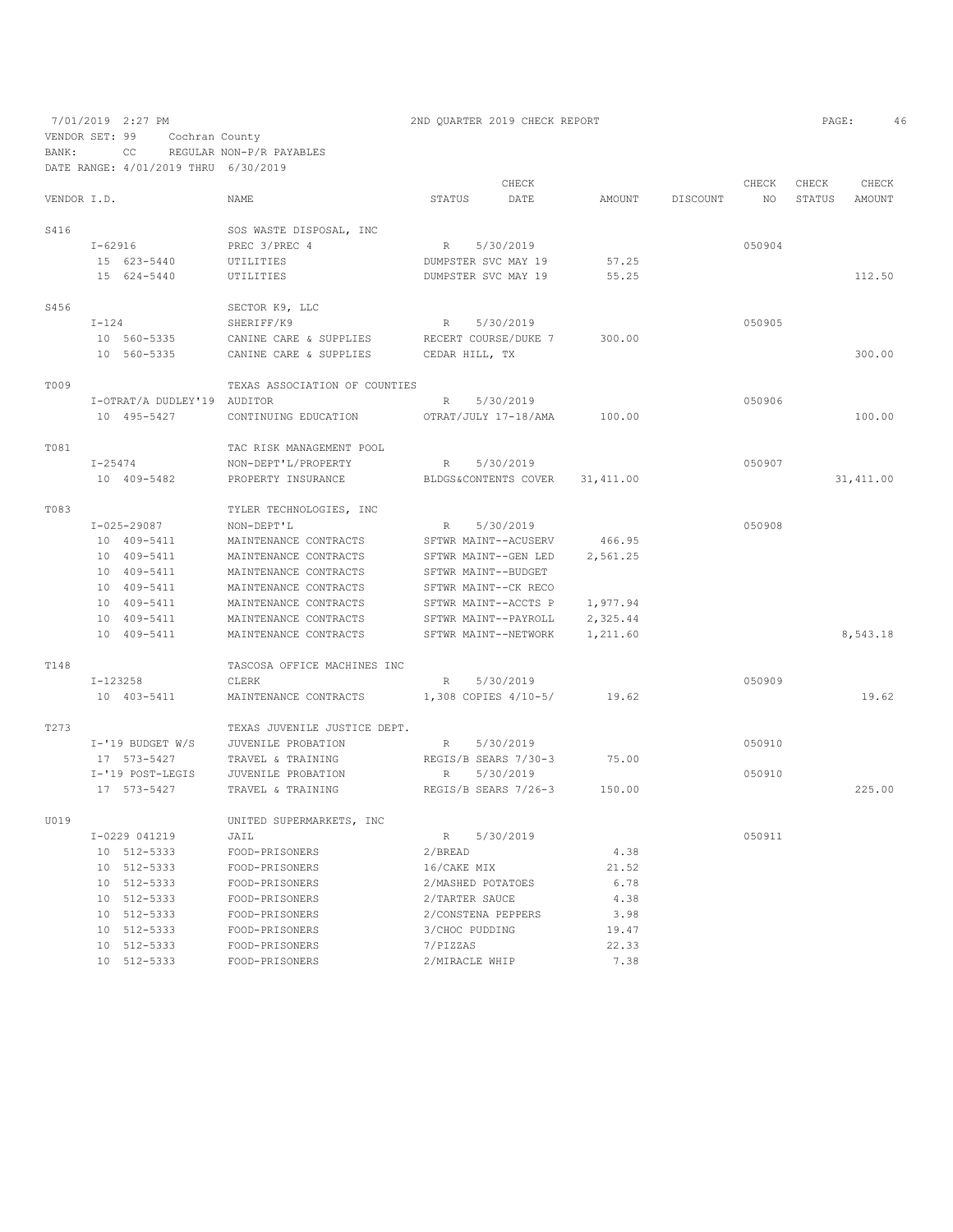### 7/01/2019 2:27 PM 2ND QUARTER 2019 CHECK REPORT PAGE: 47

VENDOR SET: 99 Cochran County BANK: CC REGULAR NON-P/R PAYABLES

DATE RANGE: 4/01/2019 THRU 6/30/2019

 CHECK CHECK CHECK CHECK VENDOR I.D. NAME STATUS DATE AMOUNT DISCOUNT NO STATUS AMOUNT U019 UNITED SUPERMARKETS, INC \*CONTINUED\* I-0229 041219 JAIL JAIR R 5/30/2019<br>10 512–5333 FOOD-PRISONERS 10/CAKE MIX 10.00 10 512-5333 FOOD-PRISONERS 10/CAKE MIX 10.00<br>10 512-5333 FOOD-PRISONERS 12/RANCH STYLE BEANS 11.88 10 512-5333 FOOD-PRISONERS 12/RANCH STYLE BEANS<br>10 512-5333 FOOD-PRISONERS 3/GRAPE JELLY 10 512-5333 FOOD-PRISONERS 3/GRAPE JELLY 5.97 POOD-PRISONERS 2/MARSHMALLOWS 2.58<br>1/EGGS 4/EGGS 7.96 10 512-5333 FOOD-PRISONERS 4/EGGS<br>10 512-5333 FOOD-PRISONERS 4/BBO SAUCE 10 512-5333 FOOD-PRISONERS 4/BBQ SAUCE 6.36 10 512-5333 FOOD-PRISONERS 2/BROWN SUGAR 4.58 10 512-5333 FOOD-PRISONERS 3/SPAGHETTI 5.97 10 512-5333 FOOD-PRISONERS 2/MAC&CHEESE 7.98<br>10 512-5333 FOOD-PRISONERS 2/TOMATOES 1.58 10 512-5333 FOOD-PRISONERS 2/TOMATOES 1.58<br>10 512-5333 FOOD-PRISONERS CELERY 1.79 10 512-5333 FOOD-PRISONERS CELERY CELERY 1.79<br>10 512-5333 FOOD-PRISONERS 2/COLESLAW KIT 5.98 10 512-5333 FOOD-PRISONERS 2/COLESLAW KIT 5.98 10 512-5333 FOOD-PRISONERS 2/GARDEN SALAD 7.98<br>10 512-5333 FOOD-PRISONERS 2.99 10 512-5333 FOOD-PRISONERS SHREDDED LETTUCE 2.99 10 512-5333 FOOD-PRISONERS JALAPENOS 2.19 10 512-5333 FOOD-PRISONERS RED CHILE RED CHILE 2.999 FOOD-PRISONERS FOOD-PRISONERS 2/POTATOES 7.98 10 512-5333 FOOD-PRISONERS TOMATOES 3.22 10 512-5333 FOOD-PRISONERS 18/GROUND BEEF CHUBS 10 512-5333 FOOD-PRISONERS DISC 10 512-5333 FOOD-PRISONERS DISC 45.00CR 10 512–5333 FOOD-PRISONERS PORK BUTT 14.67<br>10 512–5333 FOOD-PRISONERS FRESH DRUM 4.69  $FOOD-PRISONERS$ 10 512–5333 FOOD-PRISONERS FRESH DRUM 4.64<br>10 512–5333 FOOD-PRISONERS FRESH DRUM 4.52 10 512-5333 FOOD-PRISONERS FRESH DRUM 4.52 10 512–5333 FOOD-PRISONERS FRESH DRUM 5.83<br>10 512–5333 FOOD-PRISONERS PORK CHOP 6.12 10 512-5333 FOOD-PRISONERS PORK CHOP<br>10 512-5333 FOOD-PRISONERS PORK CHOP 10 512-5333 FOOD-PRISONERS PORK CHOP 9.90 10 512-5333 FOOD-PRISONERS PORK CHOP 10.70<br>10 512-5333 FOOD-PRISONERS PORK CHOP 10.02 10 512-5333 FOOD-PRISONERS PORK CHOP 10.02<br>10 512-5333 FOOD-PRISONERS PORK CHOP 10.08 10 512-5333 FOOD-PRISONERS PORK CHOP 10.08<br>10 512-5333 FOOD-PRISONERS PORK CHOP 9.18 10 512-5333 FOOD-PRISONERS PORK CHOP<br>10 512-5333 FOOD-PRISONERS BLUEBERRIES 10 512-5333 FOOD-PRISONERS BLUEBERRIES 9.49 10 512-5333 FOOD-PRISONERS 2/PINEAPPLES 6.58 10 512-5333 FOOD-PRISONERS 2/STRAWBERRIES<br>10 512-5333 FOOD-PRISONERS 2/WHIPPED TOPPII 10 512-5333 FOOD-PRISONERS 2/WHIPPED TOPPING 4.78 10 512-5333 FOOD-PRISONERS 3/BANANA PUDDING 17.97<br>10 512-5333 FOOD-PRISONERS 4/IMPERIAL MARG 3.96 10 512-5333 FOOD-PRISONERS 4/IMPERIAL MARG 3.96<br>10 512-5391 MEDICAL CARE-PRISONERS ADVIL SINUS 310.49 10 512-5391 MEDICAL CARE-PRISONERS ADVIL SINUS 10.49 10 512-5391 MEDICAL CARE-PRISONERS ALEVE 18.99 10 512-5391 MEDICAL CARE-PRISONERS ALKA SLTZR<br>10 512-5391 MEDICAL CARE-PRISONERS 2/AZO CRANBERRY 10 512-5391 MEDICAL CARE-PRISONERS 2/AZO CRANBERRY 15.98 10 512-5391 MEDICAL CARE-PRISONERS 3/COUGH DROPS 10.77<br>10 512-5391 MEDICAL CARE-PRISONERS DAYOUIL 10.49 10 512-5391 MEDICAL CARE-PRISONERS DAYQUIL<br>10 512-5391 MEDICAL CARE-PRISONERS EXCEDRIN MIGRAINE 10 512-5391 MEDICAL CARE-PRISONERS EXCEDRIN MIGRAINE 10.59 10 512-5392 MISCELLANEOUS SUPPLIES GENERAL MERCH 4.99 MEDICAL CARE-PRISONERS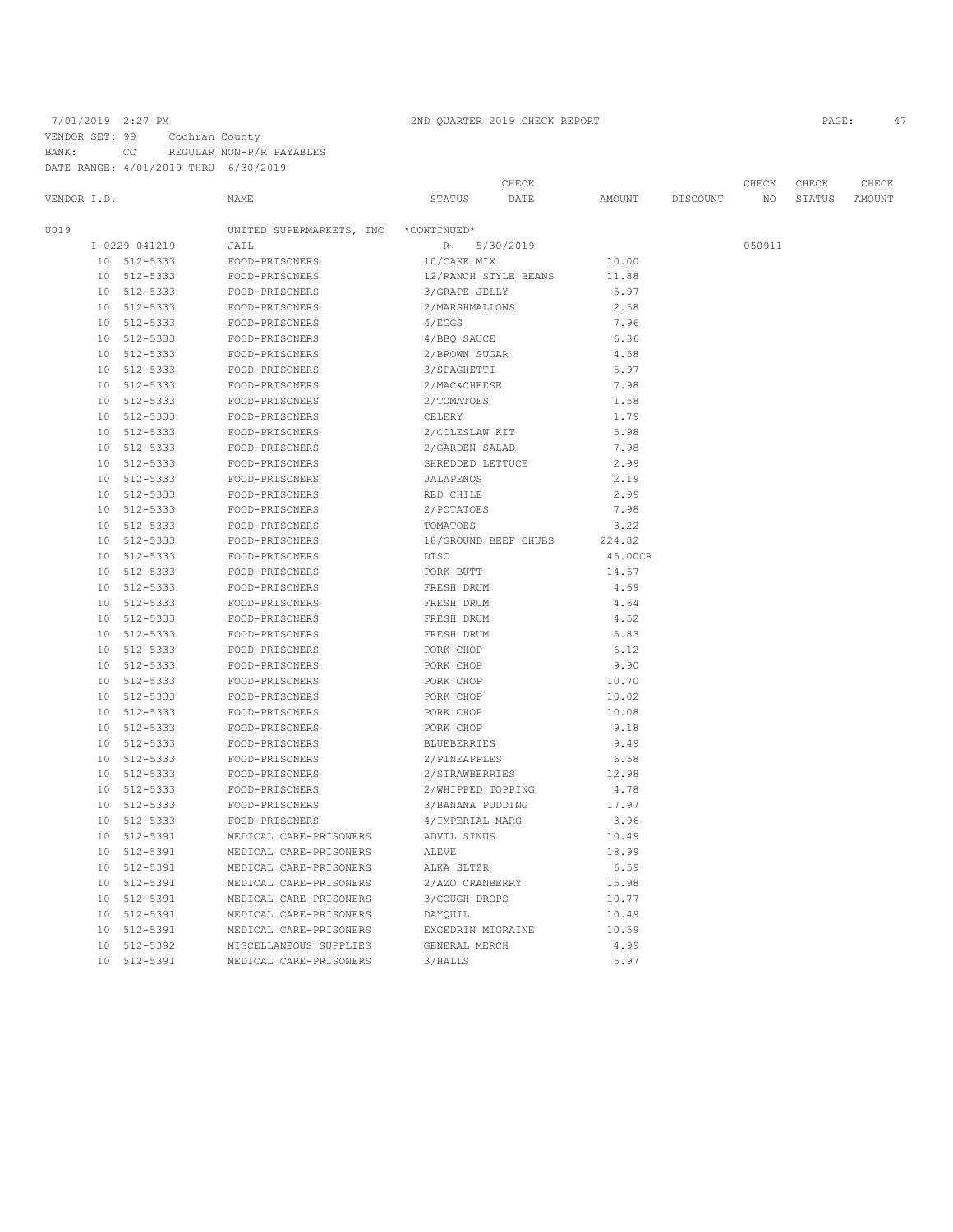VENDOR SET: 99 Cochran County

BANK: CC REGULAR NON-P/R PAYABLES DATE RANGE: 4/01/2019 THRU 6/30/2019

|                 | CHECK         |                          |                      |           | CHECK         | CHECK    |        |               |        |
|-----------------|---------------|--------------------------|----------------------|-----------|---------------|----------|--------|---------------|--------|
| VENDOR I.D.     |               | NAME                     | <b>STATUS</b>        | DATE      | <b>AMOUNT</b> | DISCOUNT | NO     | <b>STATUS</b> | AMOUNT |
| U019            |               | UNITED SUPERMARKETS, INC | *CONTINUED*          |           |               |          |        |               |        |
|                 | I-0229 041219 | JAIL                     | $\, {\mathbb R} \,$  | 5/30/2019 |               |          | 050911 |               |        |
|                 | 10 512-5391   | MEDICAL CARE-PRISONERS   | NYOUIL               |           | 10.49         |          |        |               |        |
| 10              | 512-5392      | MISCELLANEOUS SUPPLIES   | 2/PIE PLATE CRYSTAL  |           | 15.98         |          |        |               |        |
| 10 <sup>°</sup> | 512-5391      | MEDICAL CARE-PRISONERS   | ROBITUSSEN           |           | 6.99          |          |        |               |        |
|                 | 10 512-5391   | MEDICAL CARE-PRISONERS   | THROAT SPRAY         |           | 3.99          |          |        |               |        |
|                 | 10 512-5392   | MISCELLANEOUS SUPPLIES   | <b>BAKING CUPS</b>   |           | 2.49          |          |        |               |        |
|                 | 10 512-5391   | MEDICAL CARE-PRISONERS   | SUDAFED              |           | 6.99          |          |        |               |        |
|                 | 10 512-5391   | MEDICAL CARE-PRISONERS   | THERFLU              |           | 6.99          |          |        |               |        |
|                 | 10 512-5391   | MEDICAL CARE-PRISONERS   | THERFLU X MX         |           | 6.99          |          |        |               |        |
| 10              | 512-5391      | MEDICAL CARE-PRISONERS   | TYL CGH/CONG         |           | 6.99          |          |        |               |        |
|                 | 10 512-5391   | MEDICAL CARE-PRISONERS   | TYL COLD MULTI       |           | 6.59          |          |        |               |        |
|                 | 10 512-5391   | MEDICAL CARE-PRISONERS   | 4/TYLENOL SINUS      |           | 26.36         |          |        |               |        |
|                 | 10 512-5333   | FOOD-PRISONERS           | DISC                 |           | 71.18CR       |          |        |               |        |
|                 | I-2524 043019 | JAIL                     | R                    | 5/30/2019 |               |          | 050911 |               |        |
|                 | 10 512-5333   | FOOD-PRISONERS           | 3/SYRUP              |           | 10.47         |          |        |               |        |
| 10              | 512-5333      | FOOD-PRISONERS           | COLESLAW             |           | 2.99          |          |        |               |        |
|                 | 10 512-5333   | FOOD-PRISONERS           | GARDEN SALAD         |           | 3.99          |          |        |               |        |
|                 | 10 512-5333   | FOOD-PRISONERS           | SHREDDED LETTUCE     |           | 2.99          |          |        |               |        |
|                 | 10 512-5333   | FOOD-PRISONERS           | TOMATOES             |           | 7.04          |          |        |               |        |
|                 | I-3318 050919 | JAIL                     | R                    | 5/30/2019 |               |          | 050911 |               |        |
|                 | 10 512-5333   | FOOD-PRISONERS           | SPICE                |           | 4.99          |          |        |               |        |
|                 | 10 512-5333   | FOOD-PRISONERS           | 8/BREAD              |           | 12.72         |          |        |               |        |
| 10              | 512-5333      | FOOD-PRISONERS           | 2/BUSH'S BAKED BEANS |           | 8.98          |          |        |               |        |
|                 | 10 512-5333   | FOOD-PRISONERS           | LEMON PEPPER         |           | 8.99          |          |        |               |        |
|                 | 10 512-5333   | FOOD-PRISONERS           | FIESTA SEASONALL     |           | 5.99          |          |        |               |        |
|                 | 10 512-5333   | FOOD-PRISONERS           | <b>JALAPENOS</b>     |           | 7.49          |          |        |               |        |
|                 | 10 512-5333   | FOOD-PRISONERS           | RANCH DRESSING       |           | 3.39          |          |        |               |        |
| 10              | 512-5333      | FOOD-PRISONERS           | 2/PIE FILLING        |           | 7.98          |          |        |               |        |
| 10              | 512-5333      | FOOD-PRISONERS           | 4/VERMICEL           |           | 3.16          |          |        |               |        |
| 10              | 512-5333      | FOOD-PRISONERS           | 2/PICKLES            |           | 11.98         |          |        |               |        |
|                 | 10 512-5333   | FOOD-PRISONERS           | 2/CHOC CHIPS         |           | 7.38          |          |        |               |        |
|                 | 10 512-5333   | FOOD-PRISONERS           | BAKED GOODS          |           | 9.99          |          |        |               |        |
|                 | 10 512-5333   | FOOD-PRISONERS           | 2/DORITOS            |           | 10.58         |          |        |               |        |
| 10 <sup>°</sup> | 512-5333      | FOOD-PRISONERS           | 2/ALFREDO SAUCE      |           | 3.98          |          |        |               |        |
| 10              | 512-5333      | FOOD-PRISONERS           | 4/SPAG SAUCE         |           | 13.96         |          |        |               |        |
| 10              | 512-5333      | FOOD-PRISONERS           | 6/RANCH STYLE BEANS  |           | 5.94          |          |        |               |        |
|                 | 10 512-5333   | FOOD-PRISONERS           | 6/CRM SOUP           |           | 11.94         |          |        |               |        |
| 10              | 512-5333      | FOOD-PRISONERS           | MARSHMALLOWS         |           | 0.99          |          |        |               |        |
| 10              | 512-5333      | FOOD-PRISONERS           | 2/EGGS               |           | 3.98          |          |        |               |        |
| 10              | 512-5333      | FOOD-PRISONERS           | 4/ITALIAN SEASONING  |           | 4.00          |          |        |               |        |
| 10              | 512-5333      | FOOD-PRISONERS           | 2/BROWN SUGAR        |           | 4.58          |          |        |               |        |
| 10              | 512-5333      | FOOD-PRISONERS           | 9/CANOLA OIL         |           | 76.41         |          |        |               |        |
| 10              | 512-5333      | FOOD-PRISONERS           | 3/CHOC CHIPS         |           | 9.07          |          |        |               |        |
|                 | 10 512-5333   | FOOD-PRISONERS           | 2/KETCHUP            |           | 4.00          |          |        |               |        |
| 10              | 512-5333      | FOOD-PRISONERS           | 12/PEAS              |           | 9.48          |          |        |               |        |
|                 | 10 512-5333   | FOOD-PRISONERS           | 3/PINTO BEANS        |           | 22.47         |          |        |               |        |
| 10 <sup>°</sup> | 512-5333      | FOOD-PRISONERS           | 2/POWDER SUGAR       |           | 4.58          |          |        |               |        |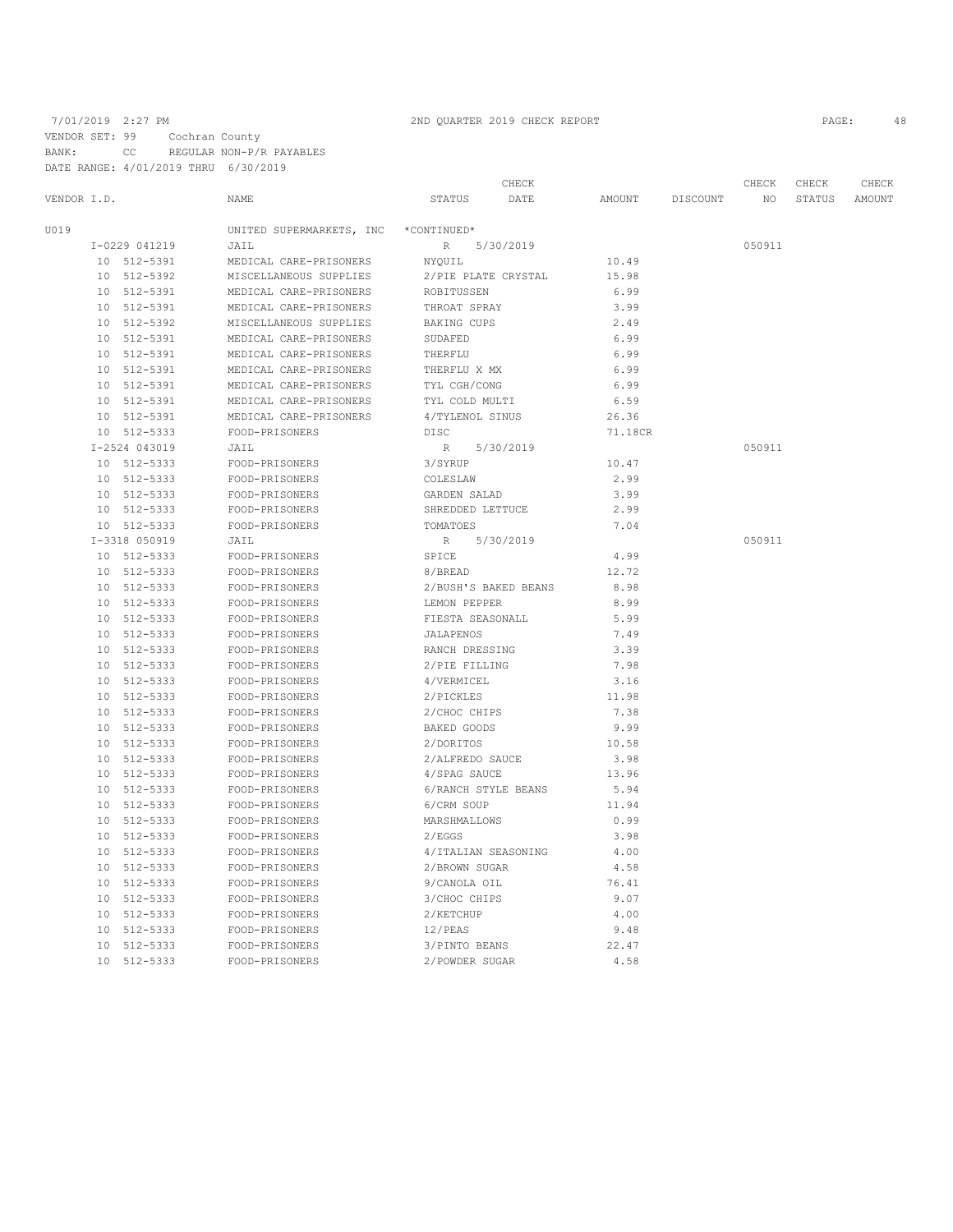VENDOR SET: 99 Cochran County BANK: CC REGULAR NON-P/R PAYABLES

DATE RANGE: 4/01/2019 THRU 6/30/2019

|             |               |                          | CHECK                    |         |          | CHECK  | CHECK  | CHECK    |
|-------------|---------------|--------------------------|--------------------------|---------|----------|--------|--------|----------|
| VENDOR I.D. |               | NAME                     | STATUS<br>DATE           | AMOUNT  | DISCOUNT | ΝO     | STATUS | AMOUNT   |
| U019        |               | UNITED SUPERMARKETS, INC | *CONTINUED*              |         |          |        |        |          |
|             | I-3318 050919 | JAIL                     | 5/30/2019<br>R           |         |          | 050911 |        |          |
|             | 10 512-5333   | FOOD-PRISONERS           | SHREDDED COCO            | 2.69    |          |        |        |          |
|             | 10 512-5333   | FOOD-PRISONERS           | 2/SUGAR                  | 27.98   |          |        |        |          |
|             | 10 512-5333   | FOOD-PRISONERS           | 3/SYRUP                  | 10.47   |          |        |        |          |
|             | 10 512-5333   | FOOD-PRISONERS           | 24/TOMATO SAUCE          | 8.88    |          |        |        |          |
| 10          | 512-5333      | FOOD-PRISONERS           | 2/SLAD                   | 7.98    |          |        |        |          |
| 10          | 512-5333      | FOOD-PRISONERS           | SALAD                    | 1.79    |          |        |        |          |
| 10          | 512-5333      | FOOD-PRISONERS           | SHREDDED LETTUCE         | 2.99    |          |        |        |          |
|             | 10 512-5333   | FOOD-PRISONERS           | 2/POTATOES               | 10.00   |          |        |        |          |
| 10          | 512-5333      | FOOD-PRISONERS           | ONIONS                   | 3.49    |          |        |        |          |
| 10          | 512-5333      | FOOD-PRISONERS           | 20/BAR S FRANKS          | 19.80   |          |        |        |          |
| 10          | 512-5333      | FOOD-PRISONERS           | 5/ECKRICH SAUSAGE        | 30.00   |          |        |        |          |
| 10          | 512-5333      | FOOD-PRISONERS           | 2/CHEESE                 | 17.98   |          |        |        |          |
| 10          | 512-5333      | FOOD-PRISONERS           | 3/FLOUR TORTILLAS        | 7.47    |          |        |        |          |
|             | 10 512-5333   | FOOD-PRISONERS           | 3/CORN TORTILLAS         | 10.47   |          |        |        |          |
| 10          | 512-5333      | FOOD-PRISONERS           | 8/HAM&CHEESE             | 27.92   |          |        |        |          |
| 10          | 512-5333      | FOOD-PRISONERS           | 2/CHRIZO                 | 6.82    |          |        |        |          |
| 10          | 512-5333      | FOOD-PRISONERS           | BONE IN SIRLOIN          | 13.16   |          |        |        |          |
| 10          | 512-5333      | FOOD-PRISONERS           | BONE IN SIRLOIN          | 11.48   |          |        |        |          |
| 10          | 512-5333      | FOOD-PRISONERS           | BONE IN SIRLOIN          | 11.09   |          |        |        |          |
| 10          | 512-5333      | FOOD-PRISONERS           | BONE IN SIRLOIN          | 11.93   |          |        |        |          |
|             | 10 512-5333   | FOOD-PRISONERS           | 2/WHIPPED TOPPING        | 4.78    |          |        |        |          |
|             | 10 512-5333   | FOOD-PRISONERS           | DISC                     | 52.82CR |          |        |        |          |
|             | I-4037 052019 | JAIL                     | 5/30/2019<br>R           |         |          | 050911 |        |          |
|             | 10 512-5333   | FOOD-PRISONERS           | 4/CORNMILL               | 12.76   |          |        |        |          |
|             | 10 512-5333   | FOOD-PRISONERS           | 4/BUSH'S BAKED BEANS     | 17.96   |          |        |        |          |
|             | 10 512-5333   | FOOD-PRISONERS           | BAKING POWDER            | 4.19    |          |        |        |          |
|             | 10 512-5333   | FOOD-PRISONERS           | 4/MACADAMIA NUTS         | 11.16   |          |        |        |          |
|             | 10 512-5333   | FOOD-PRISONERS           | 24/PIE FILLING           | 90.96   |          |        |        |          |
|             | 10 512-5333   | FOOD-PRISONERS           | 4/SLICED APPLES          | 11.96   |          |        |        |          |
| 10          | 512-5333      | FOOD-PRISONERS           | 4/NESTLE MORSELS         | 14.76   |          |        |        |          |
| 10          | 512-5333      | FOOD-PRISONERS           | 2/PROGRSO CRUMBS         | 3.98    |          |        |        |          |
| 10          | 512-5333      | FOOD-PRISONERS           | 2/SALT                   | 1.58    |          |        |        |          |
| 10          | 512-5333      | FOOD-PRISONERS           | <b>JALAPENOS</b>         | 1.61    |          |        |        |          |
|             | 10 512-5333   | FOOD-PRISONERS           | 2/WHIPPED TOPPING        | 9.56    |          |        |        |          |
|             | 10 512-5333   | FOOD-PRISONERS           | DISC                     | 18.05CR |          |        |        |          |
|             | I-5883 041219 | JAIL/MEDS                | 5/30/2019<br>$\mathbb R$ |         |          | 050911 |        |          |
|             | 10 512-5391   | MEDICAL CARE-PRISONERS   | RX#1/NICOLE HARRIS       | 15.33   |          |        |        |          |
|             | 10 512-5391   | MEDICAL CARE-PRISONERS   | RX#2/NICOLE HARRIS       | 14.04   |          |        |        | 1,335.29 |
| U037        |               | ULINE                    |                          |         |          |        |        |          |
|             | I-108317325   | SHERIFF                  | 5/30/2019<br>R           |         |          | 050912 |        |          |
|             | 10 560-5334   | OTHER SUPPLIES           | 6 TIER WIDE LOCKERS      | 330.00  |          |        |        |          |
| 10          | 560-5334      | OTHER SUPPLIES           | 1 TIER LOCKER/EVIDEN     | 351.00  |          |        |        |          |
|             | 10 560-5334   | OTHER SUPPLIES           | SHIPPING                 | 117.70  |          |        |        | 798.70   |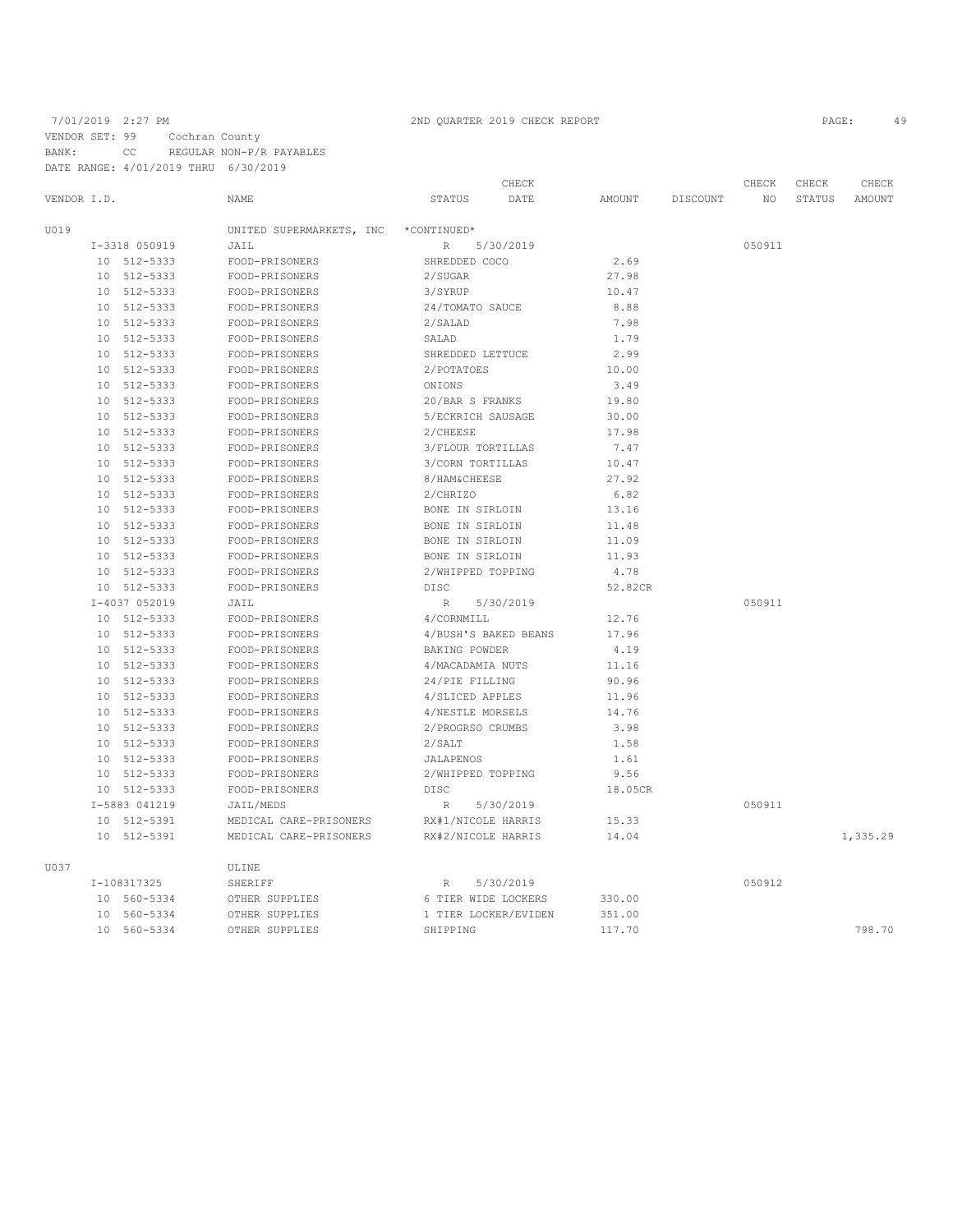VENDOR SET: 99 Cochran County BANK: CC REGULAR NON-P/R PAYABLES DATE RANGE: 4/01/2019 THRU 6/30/2019

|             |                                   |                                |                      | CHECK     |         |          | CHECK  | CHECK  | CHECK    |
|-------------|-----------------------------------|--------------------------------|----------------------|-----------|---------|----------|--------|--------|----------|
| VENDOR I.D. |                                   | NAME                           | STATUS               | DATE      | AMOUNT  | DISCOUNT | NO.    | STATUS | AMOUNT   |
| W007        |                                   | THOMSON REUTERS-WEST PAYMENT C |                      |           |         |          |        |        |          |
|             | I-840201903                       | ATTORNEY/LAW LIBRARY           | R                    | 5/30/2019 |         |          | 050913 |        |          |
|             | 10 475-5590                       | LAW LIBRARY MTRLS/UPDATES      | DATABASE CHG APRIL 2 |           | 330.75  |          |        |        |          |
|             | I-840283465                       | ATTORNEY/LAW LIBRARY           | R                    | 5/30/2019 |         |          | 050913 |        |          |
|             | 10 475-5590                       | LAW LIBRARY MTRLS/UPDATES      | BOOKS & BOUND VOL MA |           | 605.93  |          |        |        |          |
|             | I-840291361                       | <b>ATTORNEY</b>                | R                    | 5/30/2019 |         |          | 050913 |        |          |
|             | 10 475-5590                       | LAW LIBRARY MTRLS/UPDATES      | BOOKS & BOUND VOL MA |           | 121.05  |          |        |        | 1,057.73 |
| W010        |                                   | WEST TEXAS GAS INC             |                      |           |         |          |        |        |          |
|             | I-020036001501 5/19 PARK/SHOP     |                                | R                    | 5/30/2019 |         |          | 050914 |        |          |
|             | 10 660-5440                       | UTILITIES & IRRIGATION         | CUSTOMER CHG 4/9-5/7 |           | 9.54    |          |        |        |          |
|             | 10 660-5440                       | UTILITIES & IRRIGATION         | GRIP CHG             |           | 4.61    |          |        |        |          |
|             | 10 660-5440                       | UTILITIES & IRRIGATION         | P/L SAFETY SURCHARGE |           | 1.75    |          |        |        |          |
|             | 10 660-5440                       | UTILITIES & IRRIGATION         | RATE REDUCTION REF   |           | 4.14CR  |          |        |        |          |
|             | I-020036002501 5/19 PARK/SHOWBARN |                                | R                    | 5/30/2019 |         |          | 050914 |        |          |
|             | 10 660-5440                       | UTILITIES & IRRIGATION         | CUSTOMER CHG 4/9-5/7 |           | 13.06   |          |        |        |          |
|             | 10 660-5440                       | UTILITIES & IRRIGATION         | GRIP CHG             |           | 11.84   |          |        |        |          |
|             | 10 660-5440                       | UTILITIES & IRRIGATION         | P/L SAFETY SURCHARGE |           | 1.75    |          |        |        |          |
|             | 10 660-5440                       | UTILITIES & IRRIGATION         | RATE REDUCTION REF   |           | 8.07CR  |          |        |        |          |
|             | I-020049022001 5/19 PREC 3        |                                | R                    | 5/30/2019 |         |          | 050914 |        |          |
|             | 15 623-5440                       | UTILITIES                      | CUSTOMER CHG 4/8-5/6 |           | 13.06   |          |        |        |          |
|             | 15 623-5440                       | UTILITIES                      | GRIP CHG             |           | 11.84   |          |        |        |          |
|             | 15 623-5440                       | UTILITIES                      | P/L SAFETY SURCHARGE |           | 1.75    |          |        |        |          |
|             | 15 623-5440                       | UTILITIES                      | RATE REDUCTION REF   |           | 8.07CR  |          |        |        | 48.92    |
| W055        |                                   | WINDSTREAM COMMUNICATIONS SW   |                      |           |         |          |        |        |          |
|             | $I-266-0638$ 5/19                 | MUSEUM                         | R 5/30/2019          |           |         |          | 050915 |        |          |
|             | 10 652-5420                       | TELECOMMUNICATIONS             | SERVICES             |           | 162.29  |          |        |        |          |
|             | 10 652-5420                       | TELECOMMUNICATIONS             | BUNDLE DISC          |           | 25.00CR |          |        |        |          |
|             | 10 652-5420                       | TELECOMMUNICATIONS             | FEES                 |           | 43.40   |          |        |        |          |
|             | 10 652-5420                       | TELECOMMUNICATIONS             | DEDICATED INTERNET   |           | 566.43  |          |        |        |          |
|             | 10 652-5420                       | TELECOMMUNICATIONS             | PICC CHG/OTHER CHARG |           | 9.07    |          |        |        |          |
|             | $I-266-5051$ 5/19                 | LIBRARY                        | R                    | 5/30/2019 |         |          | 050915 |        |          |
|             | 10 650-5420                       | TELECOMMUNICATIONS             | SERVICES/2 LINES     |           | 126.12  |          |        |        |          |
|             | 10 650-5420                       | TELECOMMUNICATIONS             | <b>FEES</b>          |           | 39.17   |          |        |        |          |
|             | 10 650-5420                       | TELECOMMUNICATIONS             | LONG DISTANCE SVC    |           | 1.31    |          |        |        |          |
|             | I-266-5074 5/19                   | ADULT PROBATION                | R                    | 5/30/2019 |         |          | 050915 |        |          |
|             | 10 570-5420                       | TELECOMMUNICATIONS             | SERVICES             |           | 49.25   |          |        |        |          |
|             | 10 570-5420                       | TELECOMMUNICATIONS             | <b>FEES</b>          |           | 17.24   |          |        |        |          |
|             | $I - 266 - 5161$ 5/19             | TREASURER                      | R                    | 5/30/2019 |         |          | 050915 |        |          |
|             | 10 497-5420                       | TELECOMMUNICATIONS             | SERVICES             |           | 37.30   |          |        |        |          |
|             | 10 497-5420                       | TELECOMMUNICATIONS             | FEES                 |           | 17.22   |          |        |        |          |
|             | 10 497-5420                       | TELECOMMUNICATIONS             | LONG DISTANCE SVC    |           | 0.06    |          |        |        |          |
|             | $I-266-5171$ 5/19                 | TAX A/C                        | R                    | 5/30/2019 |         |          | 050915 |        |          |
|             | 10 499-5420                       | TELECOMMUNICATIONS             | SERVICES/3 LINES     |           | 246.58  |          |        |        |          |
|             | 10 499-5420                       | TELECOMMUNICATIONS             | FEES                 |           | 64.89   |          |        |        |          |
|             | 10 499-5420                       | TELECOMMUNICATIONS             | LONG DISTANCE SVC    |           | 10.68   |          |        |        |          |
|             | I-266-5181 5/19                   | <b>ELECTIONS</b>               | R                    | 5/30/2019 |         |          | 050915 |        |          |
|             |                                   |                                |                      |           |         |          |        |        |          |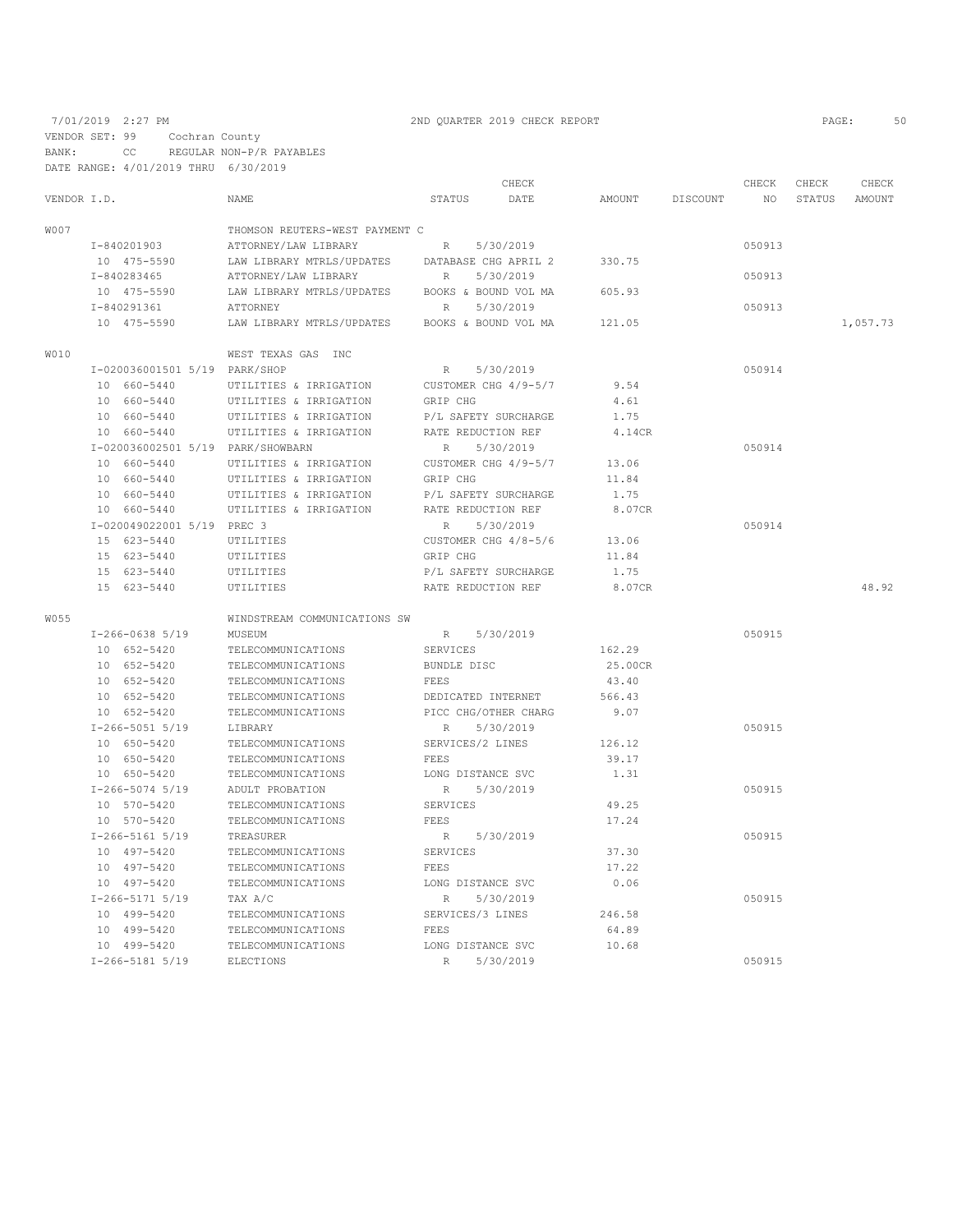VENDOR SET: 99 Cochran County

BANK: CC REGULAR NON-P/R PAYABLES DATE RANGE: 4/01/2019 THRU 6/30/2019

# 7/01/2019 2:27 PM 2ND QUARTER 2019 CHECK REPORT PAGE: 51

|             |                       |                              |                      | CHECK     |        |          | CHECK  | CHECK  | CHECK         |
|-------------|-----------------------|------------------------------|----------------------|-----------|--------|----------|--------|--------|---------------|
| VENDOR I.D. |                       | <b>NAME</b>                  | STATUS               | DATE      | AMOUNT | DISCOUNT | NO.    | STATUS | <b>AMOUNT</b> |
| W055        |                       | WINDSTREAM COMMUNICATIONS SW | *CONTINUED*          |           |        |          |        |        |               |
|             | $I-266-5181$ 5/19     | <b>ELECTIONS</b>             | R                    | 5/30/2019 |        |          | 050915 |        |               |
|             | 10 490-5420           | TELECOMMUNICATIONS           | <b>SERVICES</b>      |           | 30.30  |          |        |        |               |
|             | 10 490-5420           | TELECOMMUNICATIONS           | <b>FEES</b>          |           | 20.78  |          |        |        |               |
|             | 10 490-5420           | TELECOMMUNICATIONS           | LONG DISTANCE SVC    |           | 7.74   |          |        |        |               |
|             | $I-266-5211$ 5/19     | SHERIFF                      | $\, {\mathbb R}$     | 5/30/2019 |        |          | 050915 |        |               |
|             | 10 560-5420           | TELECOMMUNICATIONS           | SERVICES/3 LINES     |           | 127.95 |          |        |        |               |
|             | 10 560-5420           | TELECOMMUNICATIONS           | FEES                 |           | 58.78  |          |        |        |               |
|             | 10 560-5420           | TELECOMMUNICATIONS           | LONG DISTANCE SVC    |           | 7.14   |          |        |        |               |
|             | $I-266-5215$ 5/19     | EXTENSION SVC                | R                    | 5/30/2019 |        |          | 050915 |        |               |
|             | 10 665-5420           | TELECOMMUNICATIONS           | SERVICES/3 LINES     |           | 144.88 |          |        |        |               |
|             | 10 665-5420           | TELECOMMUNICATIONS           | FEES                 |           | 58.74  |          |        |        |               |
|             | 10 665-5420           | TELECOMMUNICATIONS           | LONG DISTANCE SVC    |           | 1.32   |          |        |        |               |
|             | $I-266-5302$ 5/19     | JUSTICE OF PEACE             | R                    | 5/30/2019 |        |          | 050915 |        |               |
|             | 10 455-5420           | TELECOMMUNICATIONS           | <b>SERVICES</b>      |           | 31.83  |          |        |        |               |
|             | 10 455-5420           | TELECOMMUNICATIONS           | FEES                 |           | 17.21  |          |        |        |               |
|             | 10 455-5420           | TELECOMMUNICATIONS           | LONG DISTANCE SVC    |           | 2.00   |          |        |        |               |
|             | I-266-5411 5/19       | JUVENILE PROBATION           | R                    | 5/30/2019 |        |          | 050915 |        |               |
|             | 17 573-5499           | OPERATING EXPENSES           | SERVICES             |           | 31.83  |          |        |        |               |
|             | 17 573-5499           | OPERATING EXPENSES           | FEES                 |           | 17.21  |          |        |        |               |
|             | 17 573-5499           | OPERATING EXPENSES           | LONG DISTANCE SVC    |           | 0.83   |          |        |        |               |
|             | $I - 266 - 5412$ 5/19 | DIST CT/NON-DEPT'L/CONSTABLE | R                    | 5/30/2019 |        |          | 050915 |        |               |
|             | 10 435-5420           | TELECOMMUNICATIONS           | SERVICES             |           | 20.89  |          |        |        |               |
|             | 10 435-5420           | TELECOMMUNICATIONS           | FEES                 |           | 15.75  |          |        |        |               |
|             | 10 435-5420           | TELECOMMUNICATIONS           | INTERNET             |           | 130.00 |          |        |        |               |
|             | 10 435-5420           | TELECOMMUNICATIONS           | PICC CHG/LMS         |           | 1.56   |          |        |        |               |
|             | 10 409-5420           | TELECOMMUNICATIONS           | INTERNET             |           | 130.00 |          |        |        |               |
|             | 10 409-5420           | TELECOMMUNICATIONS           | FEES                 |           | 11.82  |          |        |        |               |
|             | 10 550-5420           | TELECOMMUNICATIONS           | SERVICES             |           | 20.89  |          |        |        |               |
|             | 10 550-5420           | TELECOMMUNICATIONS           | FEES                 |           | 11.81  |          |        |        |               |
|             | $I-266-5450$ 5/19     | CLERK                        | R                    | 5/30/2019 |        |          | 050915 |        |               |
|             | 10 403-5420           | TELECOMMUNICATIONS           | SERVICES/3 LINES     |           | 113.00 |          |        |        |               |
|             | 10 403-5420           | TELECOMMUNICATIONS           | FEES                 |           | 65.90  |          |        |        |               |
|             | 10 403-5420           | TELECOMMUNICATIONS           | LONG DISTANCE SVC    |           | 14.93  |          |        |        |               |
|             | I-266-5508 5/19       | CO JUDGE/COMM'R CT           | R                    | 5/30/2019 |        |          | 050915 |        |               |
|             | 15 610-5420           | TELECOMMUNICATIONS           | SERVICES/2 LINES     |           | 64.76  |          |        |        |               |
|             | 15 610-5420           | TELECOMMUNICATIONS           | FEES                 |           | 54.59  |          |        |        |               |
|             | 15 610-5420           | TELECOMMUNICATIONS           | LONG DISTANCE SVC    |           | 0.68   |          |        |        |               |
|             | $I-266-5700$ 5/19     | SHERIFF                      | R                    | 5/30/2019 |        |          | 050915 |        |               |
|             | 10 560-5420           | TELECOMMUNICATIONS           | SERVICES             |           | 43.38  |          |        |        |               |
|             | 10 560-5420           | TELECOMMUNICATIONS           | FEES                 |           | 13.97  |          |        |        |               |
|             | 10 560-5420           | TELECOMMUNICATIONS           | LONG DISTANCE SVC    |           | 0.33   |          |        |        |               |
|             | $I-266-5822$ 5/19     | AUDITOR/NON-DEPT'L           | $\, {\mathbb R}$     | 5/30/2019 |        |          | 050915 |        |               |
|             | 10 409-5420           | TELECOMMUNICATIONS           | FAX LINE SVCS 266-56 |           | 20.89  |          |        |        |               |
|             | 10 409-5420           | TELECOMMUNICATIONS           | FEES                 |           | 19.83  |          |        |        |               |
|             | 10 409-5420           | TELECOMMUNICATIONS           | COURTHOUSE INTERNET  |           | 130.00 |          |        |        |               |
|             | 10 409-5420           | TELECOMMUNICATIONS           | FAX LONG DISTANCE    |           | 0.20   |          |        |        |               |
|             | 10 409-5420           | TELECOMMUNICATIONS           | PICC CHARGE          |           | 1.16   |          |        |        |               |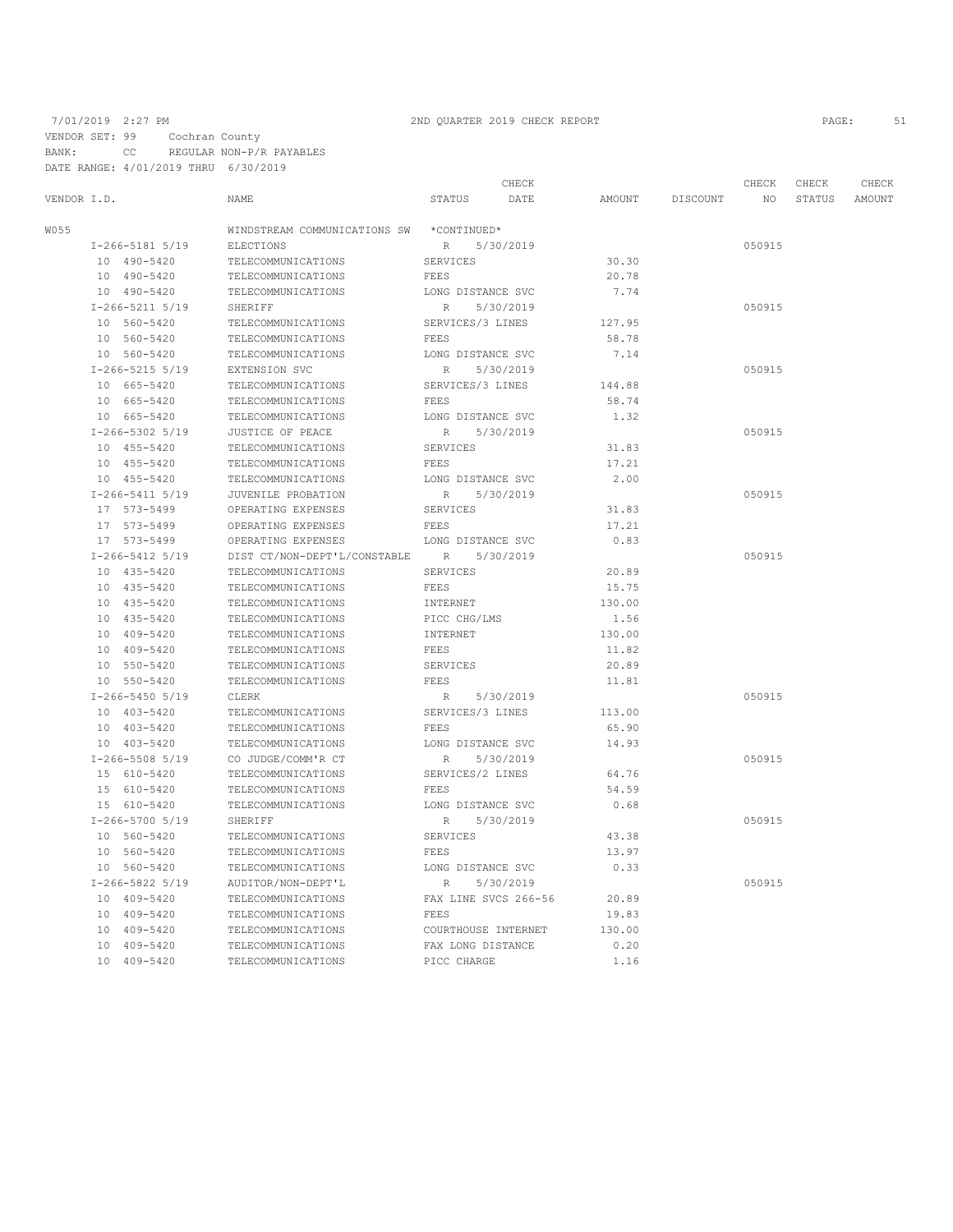VENDOR SET: 99 Cochran County

BANK: CC REGULAR NON-P/R PAYABLES DATE RANGE: 4/01/2019 THRU 6/30/2019

|             |            |                   |                                                 |                      | CHECK     |        |          | CHECK  | CHECK  | CHECK    |
|-------------|------------|-------------------|-------------------------------------------------|----------------------|-----------|--------|----------|--------|--------|----------|
| VENDOR I.D. |            |                   | <b>NAME</b>                                     | STATUS               | DATE      | AMOUNT | DISCOUNT | NO.    | STATUS | AMOUNT   |
| W055        |            |                   | WINDSTREAM COMMUNICATIONS SW                    | *CONTINUED*          |           |        |          |        |        |          |
|             |            | $I-266-5822$ 5/19 | AUDITOR/NON-DEPT'L                              | R                    | 5/30/2019 |        |          | 050915 |        |          |
|             |            | 10 409-5420       | TELECOMMUNICATIONS                              | STATIC IP            |           | 15.00  |          |        |        |          |
|             |            | 10 495-5420       | TELECOMMUNICATIONS                              | SERVICES             |           | 20.89  |          |        |        |          |
|             |            | 10 495-5420       | TELECOMMUNICATIONS                              | FEES                 |           | 19.82  |          |        |        |          |
|             |            | 10 495-5420       | TELECOMMUNICATIONS                              | INTERNET             |           | 130.00 |          |        |        |          |
|             |            | 10 495-5420       | TELECOMMUNICATIONS                              | LONG DISTANCE SVC    |           | 0.40   |          |        |        |          |
|             |            | 10 495-5420       | TELECOMMUNICATIONS                              | PICC CHARGE          |           | 1.16   |          |        |        |          |
|             |            | $I-266-8661$ 5/19 | ATTORNEY                                        | R                    | 5/30/2019 |        |          | 050915 |        |          |
|             |            | 10 475-5420       | TELECOMMUNICATIONS                              | SERVICES/2 LINES     |           | 75.21  |          |        |        |          |
|             |            | 10 475-5420       | TELECOMMUNICATIONS                              | FEES                 |           | 39.17  |          |        |        |          |
|             |            | I-266-8888 5/19   | SHERIFF                                         | R                    | 5/30/2019 |        |          | 050915 |        |          |
|             |            | 10 560-5420       | TELECOMMUNICATIONS                              | SERVICES/FAX LINE    |           | 32.38  |          |        |        |          |
|             |            | 10 560-5420       | TELECOMMUNICATIONS                              | FEES                 |           | 13.95  |          |        |        |          |
|             |            | 10 560-5420       | TELECOMMUNICATIONS                              | LONG DISTANCE SVC    |           | 5.06   |          |        |        | 3,163.93 |
| W062        |            |                   | WAL-MART COMMUNITY                              |                      |           |        |          |        |        |          |
|             |            | I-0844 053019     | JAIL                                            | $R_{\perp}$          | 5/30/2019 |        |          | 050917 |        |          |
|             |            | 10 512-5391       | MEDICAL CARE-PRISONERS                          | MICROFILL TEST STRIP |           | 61.98  |          |        |        |          |
|             |            | 10 512-5391       | MEDICAL CARE-PRISONERS                          | BLEEDSTOP            |           | 4.96   |          |        |        |          |
|             |            | 10 512-5391       | MEDICAL CARE-PRISONERS                          | TEST STRIPS          |           | 19.84  |          |        |        |          |
|             |            | 10 512-5392       | MISCELLANEOUS SUPPLIES                          | 2/FEM PROD           |           | 13.96  |          |        |        |          |
|             |            | I-9265 050919     | SHERIFF/JAIL                                    | R                    | 5/30/2019 |        |          | 050917 |        |          |
|             |            | 10 560-5310       | OFFICE SUPPLIES                                 | CAT6 14' CABLE       |           | 5.97   |          |        |        |          |
|             |            | 10 512-5310       | OFFICE SUPPLIES                                 | 8/KEYS               |           | 15.76  |          |        |        |          |
|             |            | 10 512-5392       | MISCELLANEOUS SUPPLIES                          | TV MOUNT             |           | 65.00  |          |        |        | 187.47   |
| <b>W098</b> |            |                   | WEST TEXAS JUVENILE CHIEF'S AS                  |                      |           |        |          |        |        |          |
|             |            | I-2019 RUIDOSO    | JUVENILE PROBATION                              | R                    | 5/30/2019 |        |          | 050918 |        |          |
|             |            | 17 573-5427       | TRAVEL & TRAINING                               | REG/RUIDOSO 6/23-26/ |           | 100.00 |          |        |        |          |
|             |            | 17 573-5427       | TRAVEL & TRAINING                               | 2019 DUES            |           | 10.00  |          |        |        | 110.00   |
| W193        |            |                   | WESTWARD AUTOMOTIVE REPAIR LLC                  |                      |           |        |          |        |        |          |
|             | $I-831$    |                   | SHERIFF                                         | R                    | 5/30/2019 |        |          | 050919 |        |          |
|             |            | 10 560-5451       | MACHINERY-NON-OFFICE REPAIR OIL CHG/#4119       |                      |           | 20.00  |          |        |        |          |
|             |            | 10 560-5451       | MACHINERY-NON-OFFICE REPAIR                     | OIL CHG/#6350        |           | 20.00  |          |        |        |          |
|             |            | 10 560-5451       | MACHINERY-NON-OFFICE REPAIR                     | OIL CHG/#1606        |           | 21.00  |          |        |        |          |
|             |            | 10 560-5451       | MACHINERY-NON-OFFICE REPAIR RPL HEADLIGHT/#1606 |                      |           | 62.98  |          |        |        | 123.98   |
| W235        |            |                   | VANDY NELSON dba                                |                      |           |        |          |        |        |          |
|             | $I - 3497$ |                   | CRTHSE/ACT BLDG/LIBRARY                         | R                    | 5/30/2019 |        |          | 050920 |        |          |
|             |            | 10 510-5332       | CUSTODIAL SUPPLIES                              | SPRAY BUGS           |           | 70.00  |          |        |        |          |
|             |            | 10 662-5332       | CUSTODIAL SUPPLIES                              | SPRAY BUGS           |           | 45.00  |          |        |        |          |
|             |            | 10 650-5332       | CUSTODIAL SUPPLIES                              | SPRAY BUGS           |           | 35.00  |          |        |        | 150.00   |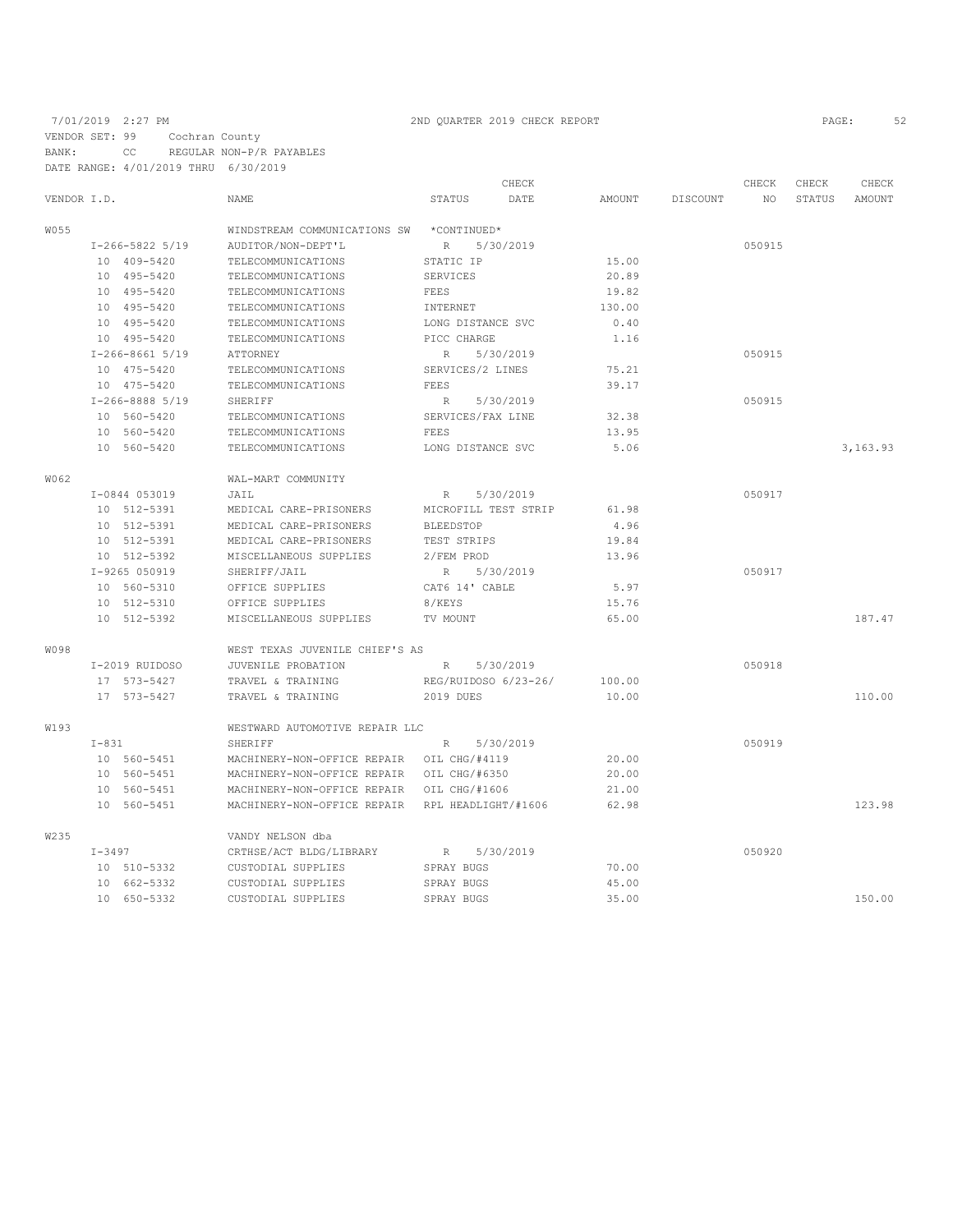7/01/2019 2:27 PM 2ND QUARTER 2019 CHECK REPORT 2019 CHECK REPORT VENDOR SET: 99 Cochran County

BANK: CC REGULAR NON-P/R PAYABLES

DATE RANGE: 4/01/2019 THRU 6/30/2019

|             |             | DAID NANGB. B/UI/ZUIJ IHNU  |                                      |                     |                       |          |          |             |                 |                 |
|-------------|-------------|-----------------------------|--------------------------------------|---------------------|-----------------------|----------|----------|-------------|-----------------|-----------------|
| VENDOR I.D. |             |                             | <b>NAME</b>                          | STATUS              | CHECK<br>DATE         | AMOUNT   | DISCOUNT | CHECK<br>NO | CHECK<br>STATUS | CHECK<br>AMOUNT |
|             |             |                             |                                      |                     |                       |          |          |             |                 |                 |
| W242        |             |                             | ANDREA WARTON                        |                     |                       |          |          |             |                 |                 |
|             |             | $I-DW#18426$                | ACTIVITY BLDG                        | $\mathbb R$         | 5/30/2019             |          |          | 050921      |                 |                 |
|             |             | 10 000-4370.101             | RENT-ACTIVITY BUILDING               |                     | REF DEP FOR USE 5/18  | 150.00   |          |             |                 | 150.00          |
| X001        |             |                             | XCEL ENERGY                          |                     |                       |          |          |             |                 |                 |
|             |             |                             | I-54-1324315-7 5/19 ALMOST ALL DEPTS | R                   | 5/30/2019             |          |          | 050922      |                 |                 |
|             |             | 30 518-5440                 | UTILITIES                            |                     | 300210167 RUNWAY LIG  | 58.38    |          |             |                 |                 |
|             |             | 10 510-5440                 | UTILITIES                            |                     | 300240736 COURTHOUSE  | 1,544.67 |          |             |                 |                 |
|             |             | 10 660-5440                 | UTILITIES & IRRIGATION               |                     | 300265059 SOFTBALL P  | 11.30    |          |             |                 |                 |
|             |             | 10 580-5440                 | UTILITIES [TOWER]                    | 300282806 TOWER     |                       | 71.15    |          |             |                 |                 |
|             |             | 15 621-5440                 | UTILITIES                            |                     | 300294119 PREC 1 SHO  | 37.74    |          |             |                 |                 |
|             |             | 10 650-5440                 | UTILITIES                            | 300338546 LIBRARY   |                       | 121.26   |          |             |                 |                 |
|             |             | 10 652-5440                 | UTILITIES                            | 300342232 MUSEUM    |                       | 20.68    |          |             |                 |                 |
|             |             | 10 662-5440                 | UTILITIES                            |                     | 300390484 ACTIVITY B  | 421.18   |          |             |                 |                 |
|             |             | 10 660-5440                 | UTILITIES & IRRIGATION               | 300410370 PARK      |                       | 468.19   |          |             |                 |                 |
|             |             | 10 660-5440                 | UTILITIES & IRRIGATION               | 300457515 PARK/SHOP |                       | 26.63    |          |             |                 |                 |
|             |             | 10 516-5440                 | UTILITIES                            | 300555198 CEMETERY  |                       | 200.97   |          |             |                 |                 |
|             |             | 10 660-5440                 | UTILITIES & IRRIGATION               | 300587052 SHOWBARN  |                       | 20.16    |          |             |                 |                 |
|             |             | 10 660-5440                 | UTILITIES & IRRIGATION               |                     | 300587753 RODEO GROU  | 11.30    |          |             |                 |                 |
|             |             | 10 409-5440                 | UTILITIES                            | 300588989 ANNEX     |                       | 25.82    |          |             |                 |                 |
|             |             | 10 516-5440                 | UTILITIES                            | 300603417 CEMETERY  |                       | 109.07   |          |             |                 |                 |
|             |             | 10 516-5440                 | UTILITIES                            |                     | 300637038 CEMETERY S  | 314.46   |          |             |                 | 3,462.96        |
| X001        |             |                             | <b>XCEL ENERGY</b>                   |                     |                       |          |          |             |                 |                 |
|             |             | I-54-1829977-7 MAY19 PREC 2 |                                      | R                   | 5/30/2019             |          |          | 050923      |                 |                 |
|             |             | 15 622-5440                 | UTILITIES                            | 140 KWH 4/15-5/13   |                       | 23.26    |          |             |                 |                 |
|             |             | 15 622-5440                 | UTILITIES                            |                     | AREA LIGHT 4/15-5/12  | 15.55    |          |             |                 | 38.81           |
| Y026        |             |                             | YOAKUM COUNTY SHERIFF'S OFFICE       |                     |                       |          |          |             |                 |                 |
|             |             | I-APRIL 2019                | JAIL/MEDS                            | R                   | 5/30/2019             |          |          | 050924      |                 |                 |
|             |             | 10 512-5499                 | MISCELLANEOUS                        |                     | 9 DAYS@\$50/WILLIAM B | 450.00   |          |             |                 |                 |
|             |             | 10 512-5499                 | MISCELLANEOUS                        |                     | 2 DAYS@\$50/WILLIAM B | 100.00   |          |             |                 |                 |
|             |             | 10 512-5499                 | MISCELLANEOUS                        |                     | 9 DAYS@\$50/JOSE GARA | 450.00   |          |             |                 |                 |
|             |             | 10 512-5499                 | MISCELLANEOUS                        |                     | 1 DAY@\$50/PABLO HERN | 50.00    |          |             |                 |                 |
|             |             | 10 512-5499                 | MISCELLANEOUS                        |                     | 11 DAYS@\$50/ESMOND L | 550.00   |          |             |                 |                 |
|             |             | 10 512-5499                 | MISCELLANEOUS                        |                     | 30 DAYS@\$50/RAMIRO L | 1,500.00 |          |             |                 |                 |
|             |             | 10 512-5499                 | MISCELLANEOUS                        |                     | 30 DAYS@\$50/JOSHUA P | 1,500.00 |          |             |                 |                 |
|             |             | 10 512-5391                 | MEDICAL CARE-PRISONERS               | RX#1/ESMOND LOPEZ   |                       | 25.66    |          |             |                 |                 |
|             |             | 10 512-5391                 | MEDICAL CARE-PRISONERS               | RX#2/ESMOND LOPEZ   |                       | 28.52    |          |             |                 | 4,654.18        |
| A007        |             |                             | ALBERT GONZALEZ, dba                 |                     |                       |          |          |             |                 |                 |
|             | $I-30432$   |                             | PARK                                 | R                   | 6/10/2019             |          |          | 050925      |                 |                 |
|             |             | 10 660-5454                 | TIRES                                | 400X4 FLAT          |                       | 10.00    |          |             |                 |                 |
|             | $I-30449$   |                             | CEMETERY                             | R                   | 6/10/2019             |          |          | 050925      |                 |                 |
|             |             | 10 516-5454                 | TIRES                                | 1 FLAT ON R/F       |                       | 20.00    |          |             |                 |                 |
|             | $I - 30468$ |                             | PARK                                 | R                   | 6/10/2019             |          |          | 050925      |                 |                 |
|             |             | 10 660-5454                 | TIRES                                | P235-17 FLAT ON R/R |                       | 17.00    |          |             |                 | 47.00           |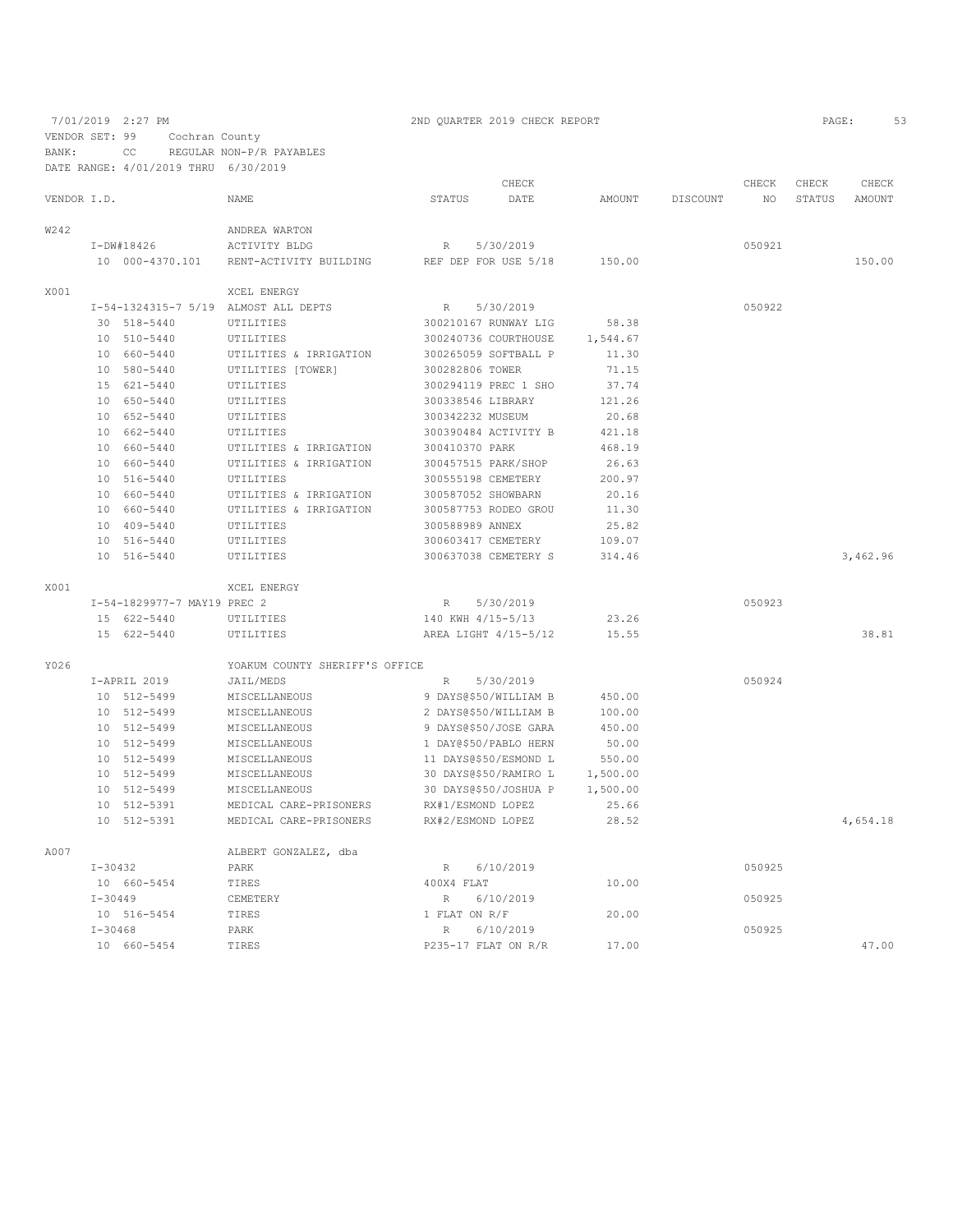7/01/2019 2:27 PM 2ND QUARTER 2019 CHECK REPORT

VENDOR SET: 99 Cochran County BANK: CC REGULAR NON-P/R PAYABLES

DATE RANGE: 4/01/2019 THRU 6/30/2019

|             |              |                               |                                 |                    | CHECK                |          |          | CHECK  | CHECK  | CHECK         |
|-------------|--------------|-------------------------------|---------------------------------|--------------------|----------------------|----------|----------|--------|--------|---------------|
| VENDOR I.D. |              |                               | NAME                            | STATUS             | DATE                 | AMOUNT   | DISCOUNT | NO.    | STATUS | <b>AMOUNT</b> |
| A029        |              |                               | ANTHONY MECHANICAL SERVICE, INC |                    |                      |          |          |        |        |               |
|             |              | $I - 065714$                  | COURTHOUSE/ANNEX                |                    | R 6/10/2019          |          |          | 050926 |        |               |
|             |              | 10 510-5451                   | <b>REPAIR</b>                   |                    | CK A/C@ANNEX/WRECK 5 | 475.00   |          |        |        |               |
|             |              | 10 510-5451                   | <b>REPAIR</b>                   | VEH CHARGE         |                      | 100.00   |          |        |        | 575.00        |
| A053        |              |                               | AMERICAN TIRE DISTRIBUTORS      |                    |                      |          |          |        |        |               |
|             |              | I-S122722699                  | PREC <sub>2</sub>               | $R_{\perp}$        | 6/10/2019            |          |          | 050927 |        |               |
|             |              | 15 622-5454                   | TIRES                           |                    | 8/11R24.5/14 146/143 | 1,914.40 |          |        |        | 1,914.40      |
| A249        |              |                               | ANTELOPE TIRE & SUPPLY, INC     |                    |                      |          |          |        |        |               |
|             | $I - 6869$   |                               | PREC 2/PREC 3                   | $R_{\perp}$        | 6/10/2019            |          |          | 050928 |        |               |
|             |              | 15 622-5454                   | TIRES                           |                    | 1/2 MOUNT&BAL CPS BE | 180.00   |          |        |        |               |
|             |              | 15 622-5454                   | TIRES                           |                    | 1/2 VALVE STEM/BRASS | 4.00     |          |        |        |               |
|             |              | 15 622-5454                   | TIRES                           |                    | 1/2 TIRE DISPOSAL/SE | 36.00    |          |        |        |               |
|             |              | 15 623-5454                   | TIRES                           |                    | 1/2 MOUNT&BAL CPS BE | 180.00   |          |        |        |               |
|             |              | 15 623-5454                   | TIRES                           |                    | 1/2 VALVE STEM/BRASS | 4.00     |          |        |        |               |
|             |              | 15 623-5454                   | TIRES                           |                    | 1/2 TIRE DISPOSAL/SE | 36.00    |          |        |        | 440.00        |
| <b>B001</b> |              |                               | BAILEY CO. ELECTRIC COOP        |                    |                      |          |          |        |        |               |
|             | $I - 429777$ |                               | PREC 4                          | $R_{\parallel}$    | 6/10/2019            |          |          | 050929 |        |               |
|             |              | 15 624-5440                   | UTILITIES                       |                    | 550KWH 4/22-5/21/19  | 80.28    |          |        |        |               |
|             |              | 15 624-5440                   | UTILITIES                       | AREA LIGHT         |                      | 11.65    |          |        |        |               |
|             | $I - 429778$ |                               | PREC <sub>3</sub>               | R                  | 6/10/2019            |          |          | 050929 |        |               |
|             |              | 15 623-5440                   | UTILITIES                       | 65KWH 4/16-5/16/19 |                      | 31.53    |          |        |        |               |
|             |              | 15 623-5440                   | UTILITIES                       | 2 AREA LIGHTS      |                      | 24.10    |          |        |        |               |
|             |              | I-429779                      | NON-DEPT'L/SHERIFF POSSE        | R                  | 6/10/2019            |          |          | 050929 |        |               |
|             |              | 10 409-5440                   | UTILITIES                       | ELEC SVC $4/4-5/6$ |                      | 32.50    |          |        |        | 180.06        |
| <b>B119</b> |              |                               | CHERYL BUTLER                   |                    |                      |          |          |        |        |               |
|             |              | I-37TH ANN ELEC SEM ELECTIONS |                                 | R                  | 6/10/2019            |          |          | 050930 |        |               |
|             |              | 10 490-5427                   | CONTINUING EDUCATION            |                    | R/B REGIS PAID 4/18/ | 210.00   |          |        |        | 210.00        |
| <b>B198</b> |              |                               | BLAINE INDUSTRIAL SUPPLY        |                    |                      |          |          |        |        |               |
|             |              | C-CR 032619                   | ACTIVITY BLDG                   | R                  | 6/10/2019            |          |          | 050931 |        |               |
|             |              | 10 662-5332                   | CUSTODIAL SUPPLIES              | UNAPPLIED CREDIT   |                      | 89.93CR  |          |        |        |               |
|             |              | I-S4562244.001                | ACTIVITY BLDG                   | $\mathbb R$        | 6/10/2019            |          |          | 050931 |        |               |
|             |              | 10 662-5332                   | CUSTODIAL SUPPLIES              |                    | 1CS/NEUTRA SHINE DIS | 56.91    |          |        |        |               |
|             |              | 10 662-5332                   | CUSTODIAL SUPPLIES              |                    | 3CS/RED SPRAY BUFF P | 112.25   |          |        |        |               |
|             |              | 10 662-5332                   | CUSTODIAL SUPPLIES              |                    | 2CS/CORELESS TISSUE  | 156.26   |          |        |        |               |
|             |              | I-S4590546.001                | COURTHOUSE                      | R                  | 6/10/2019            |          |          | 050931 |        |               |
|             |              | 10 510-5332                   | CUSTODIAL SUPPLIES              | 1CS/LYSOL          |                      | 97.72    |          |        |        |               |
|             |              | 10 510-5332                   | CUSTODIAL SUPPLIES              |                    | 1CS/DISINFECTANT CLN | 43.09    |          |        |        |               |
|             |              | 10 510-5332                   | CUSTODIAL SUPPLIES              |                    | 1DZ/RIM HNGR MANGO B | 25.39    |          |        |        |               |
|             |              | 10 510-5332                   | CUSTODIAL SUPPLIES              |                    | 1DZ/RIM HNGR LAVENDE | 25.36    |          |        |        |               |
|             |              | 10 510-5332                   | CUSTODIAL SUPPLIES              |                    | 1CS/WHITE TRASH BAGS | 42.44    |          |        |        |               |
|             |              | 10 510-5332                   | CUSTODIAL SUPPLIES              | 1CS/PLEDGE         |                      | 62.00    |          |        |        |               |
|             |              | I-S46627768.001               | COURTHOUSE                      | R                  | 6/10/2019            |          |          | 050931 |        |               |
|             |              | 10 510-5332                   | CUSTODIAL SUPPLIES              |                    | 1CS/SSS FLOOR FINISH | 75.93    |          |        |        |               |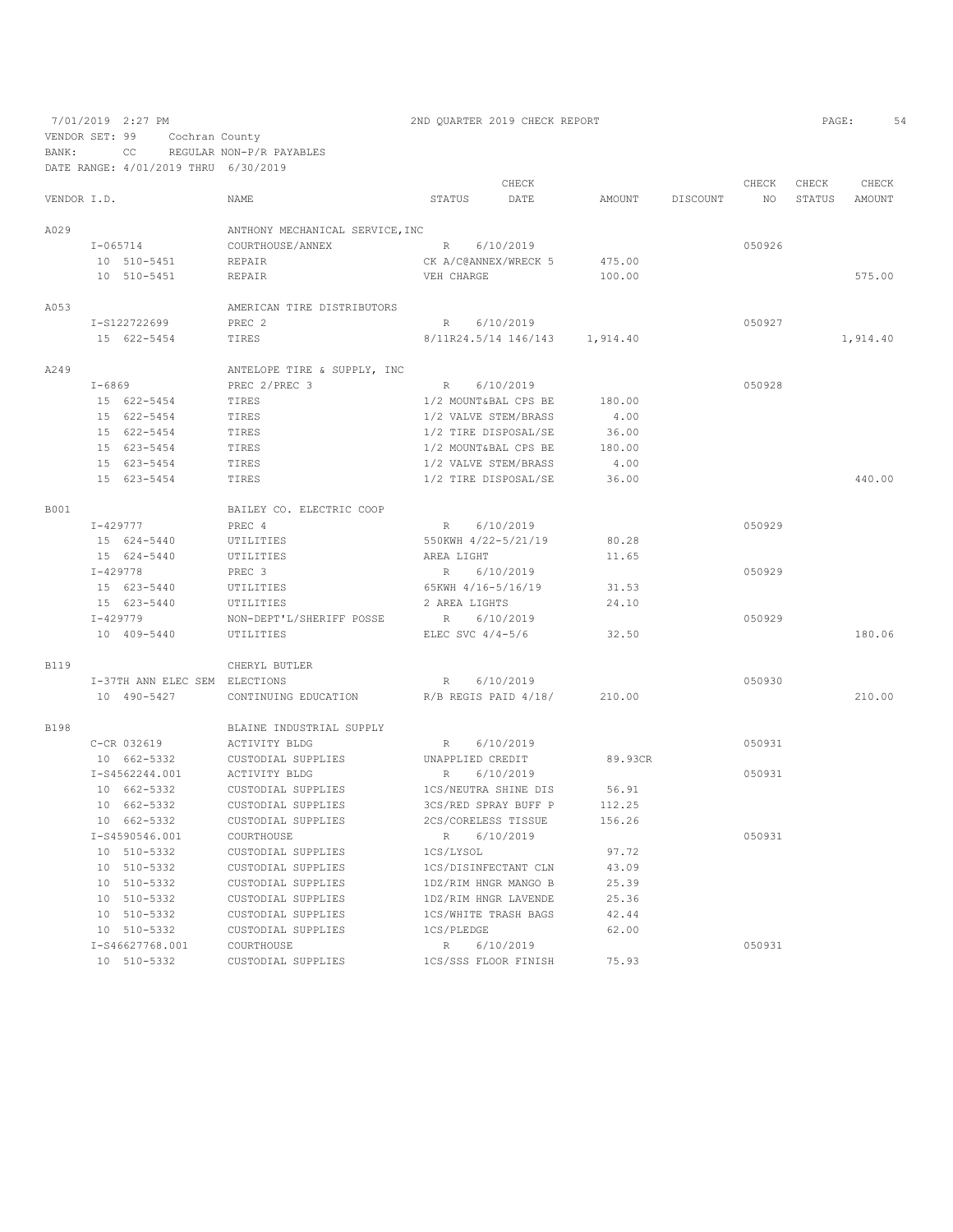# 7/01/2019 2:27 PM 2ND QUARTER 2019 CHECK REPORT 2019 CHECK REPORT VENDOR SET: 99 Cochran County BANK: CC REGULAR NON-P/R PAYABLES DATE RANGE: 4/01/2019 THRU 6/30/2019

|             |                 |                                      |                     | CHECK                |          |          | CHECK  | CHECK  | CHECK    |
|-------------|-----------------|--------------------------------------|---------------------|----------------------|----------|----------|--------|--------|----------|
| VENDOR I.D. |                 | NAME                                 | STATUS              | DATE                 | AMOUNT   | DISCOUNT | NO.    | STATUS | AMOUNT   |
| B198        |                 | BLAINE INDUSTRIAL SUPPLY *CONTINUED* |                     |                      |          |          |        |        |          |
|             | I-S46627768.001 | COURTHOUSE                           | $R_{\rm}$           | 6/10/2019            |          |          | 050931 |        |          |
|             | 10 510-5332     | CUSTODIAL SUPPLIES                   |                     | 2CS/NEUTRA SHINE DIS | 116.19   |          |        |        |          |
|             | 10 510-5332     | CUSTODIAL SUPPLIES                   | 1CS/BLK TRASH BAGS  |                      | 54.14    |          |        |        |          |
|             | 10 510-5332     | CUSTODIAL SUPPLIES                   |                     | 1CS/WHITE TRASH BAGS | 42.44    |          |        |        |          |
|             | 10 510-5332     | CUSTODIAL SUPPLIES                   | 1CS/PAPER TOWELS    |                      | 56.56    |          |        |        |          |
|             | 10 510-5332     | CUSTODIAL SUPPLIES                   | 1CS/TOILET PAPER    |                      | 53.43    |          |        |        |          |
|             | 10 510-5332     | CUSTODIAL SUPPLIES                   | 1CS/KLEENEX         |                      | 61.29    |          |        |        |          |
|             | 10 510-5332     | CUSTODIAL SUPPLIES                   | 2CS/PLEDGE          |                      | 124.01   |          |        |        |          |
|             | 10 510-5332     | CUSTODIAL SUPPLIES                   | 2CS/SPRAYWAY        |                      | 68.54    |          |        |        |          |
|             | 10 510-5332     | CUSTODIAL SUPPLIES                   | 1CS/AJAX            |                      | 36.23    |          |        |        |          |
|             | 10 510-5332     | CUSTODIAL SUPPLIES                   | 1CS/BLACK STRIPPING |                      | 25.80    |          |        |        |          |
|             | 10 510-5332     | CUSTODIAL SUPPLIES                   |                     | 6/BLENDED LOOP LG WI | 49.55    |          |        |        |          |
|             | 10 510-5332     | CUSTODIAL SUPPLIES                   |                     | 1CS/ENZYME D GAL BIG | 56.47    |          |        |        | 1,352.07 |
| B248        |                 | BAILEY COUNTY SHERIFF'S OFFICE       |                     |                      |          |          |        |        |          |
|             | I-MAY 2019      | JAIL                                 | $R_{\rm}$           | 6/10/2019            |          |          | 050932 |        |          |
|             | 10 512-5499     | MISCELLANEOUS                        |                     | 31 DAYS/MIKEAL RICHA | 1,705.00 |          |        |        |          |
|             | I-MAY 2019/MEDS | JAIL/MEDS                            | R                   | 6/10/2019            |          |          | 050932 |        |          |
|             | 10 512-5391     | MEDICAL CARE-PRISONERS               |                     | RX#1/MIKEAL RICHARDS | 27.53    |          |        |        |          |
|             | 10 512-5391     | MEDICAL CARE-PRISONERS               |                     | RX#2/MIKEAL RICHARDS | 15.00    |          |        |        | 1,747.53 |
| C007        |                 | CITY OF MORTON                       |                     |                      |          |          |        |        |          |
|             | $I - 053019$    | LIB/MUS/ACT BLDG/CRTHSE/PREC 1 R     |                     | 6/10/2019            |          |          | 050933 |        |          |
|             | 10 650-5440     | UTILITIES                            | LIBRARY GAS         |                      | 27.50    |          |        |        |          |
|             | 10 650-5440     | UTILITIES                            | LIBRARY WATER       |                      | 28.00    |          |        |        |          |
|             | 10 650-5440     | UTILITIES                            | LIBRARY GARBAGE     |                      | 51.50    |          |        |        |          |
|             | 10 650-5440     | UTILITIES                            | LIBRARY SEWER       |                      | 18.00    |          |        |        |          |
|             | 10 652-5440     | UTILITIES                            | MUSEUM GAS          |                      | 19.00    |          |        |        |          |
|             | 10 652-5440     | UTILITIES                            | MUSEUM WATER        |                      | 28.00    |          |        |        |          |
|             | 10 652-5440     | UTILITIES                            | MUSEUM GARBAGE      |                      | 28.00    |          |        |        |          |
|             | 10 652-5440     | UTILITIES                            | MUSEUM SEWER        |                      | 16.00    |          |        |        |          |
|             | 10 662-5440     | UTILITIES                            | ACTIVITY BLDG GAS   |                      | 146.50   |          |        |        |          |
|             | 10 662-5440     | UTILITIES                            | ACT. BLDG WATER     |                      | 54.00    |          |        |        |          |
|             | 10 662-5440     | UTILITIES                            | ACT. BLDG GARBAGE   |                      | 77.00    |          |        |        |          |
|             | 10 662-5440     | UTILITIES                            | ACT. BLDG SEWER     |                      | 48.00    |          |        |        |          |
|             | 10 510-5440     | UTILITIES                            | COURTHOUSE GAS      |                      | 44.50    |          |        |        |          |
|             | 10 510-5440     | UTILITIES                            | COURTHOUSE WATER    |                      | 335.00   |          |        |        |          |
|             | 10 510-5440     | UTILITIES                            | CRTHSE GARBAGE      |                      | 334.50   |          |        |        |          |
|             | 10 510-5440     | UTILITIES                            | COURTHOUSE SEWER    |                      | 54.00    |          |        |        |          |
|             | 15 621-5440     | UTILITIES                            | PREC 1 GAS          |                      | 19.00    |          |        |        |          |
|             | 15 621-5440     | UTILITIES                            | PREC 1 WATER        |                      | 28.00    |          |        |        |          |
|             | 15 621-5440     | UTILITIES                            | PREC 1 GARBAGE      |                      | 51.50    |          |        |        | 1,408.00 |
|             |                 |                                      |                     |                      |          |          |        |        |          |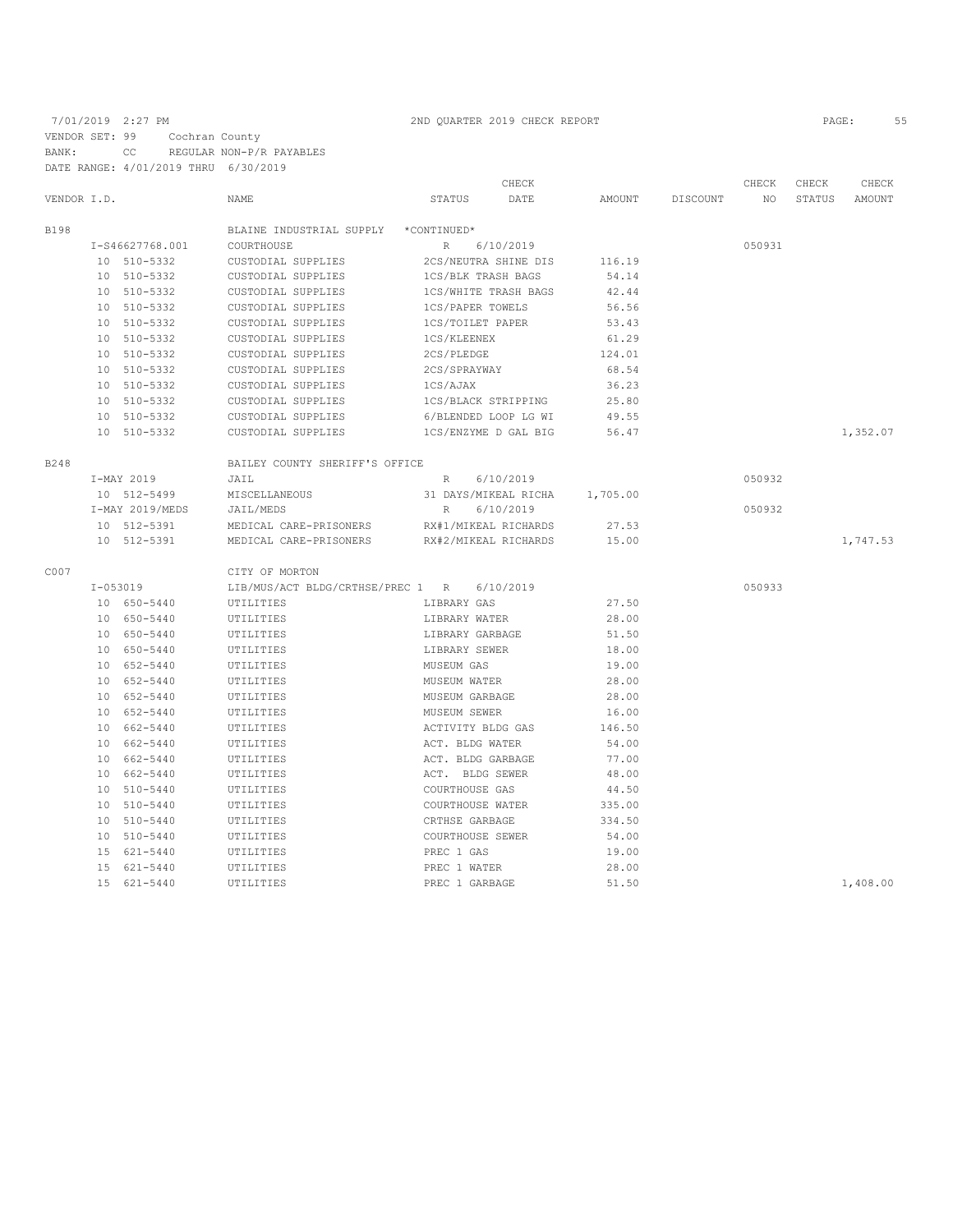7/01/2019 2:27 PM 2ND QUARTER 2019 CHECK REPORT PAGE: 56 VENDOR SET: 99 Cochran County BANK: CC REGULAR NON-P/R PAYABLES

|             |              |                                               | CHECK                    |           |                 | CHECK  | CHECK | CHECK         |
|-------------|--------------|-----------------------------------------------|--------------------------|-----------|-----------------|--------|-------|---------------|
| VENDOR I.D. |              | NAME                                          | STATUS<br>DATE           |           | AMOUNT DISCOUNT | NO NO  |       | STATUS AMOUNT |
| C008        |              | CITY OF WHITEFACE                             |                          |           |                 |        |       |               |
|             | I-409 5/19   | PREC 2                                        | R 6/10/2019              |           |                 | 050934 |       |               |
|             | 15 622-5440  | UTILITIES                                     | GAS SVC 4/15-5/15        | 16.25     |                 |        |       |               |
|             | 15 622-5440  | UTILITIES                                     | WATER SVC                | 26.00     |                 |        |       |               |
|             | 15 622-5440  | UTILITIES                                     | GARBAGE SVC              | 54.37     |                 |        |       |               |
|             | 15 622-5440  | UTILITIES                                     | SEWER SVC                | 22.50     |                 |        |       | 119.12        |
| C015        |              | COCHRAN COUNTY SENIOR                         |                          |           |                 |        |       |               |
|             |              | I-JUNE'19 INSTLMT SENIOR CITIZENS             | R 6/10/2019              |           |                 | 050935 |       |               |
|             | 10 663-5418  | SENIOR CITIZENS CONTRACT JUNE 2019            |                          | 6, 250.00 |                 |        |       | 6, 250.00     |
| C035        |              | COX AUTO SUPPLY CO                            |                          |           |                 |        |       |               |
|             | I-417085     | ACTIVITY BLDG                                 | R 6/10/2019              |           |                 | 050936 |       |               |
|             | 10 662-5332  | CUSTODIAL SUPPLIES                            | 2/PREMIXED GAS           | 14.98     |                 |        |       |               |
|             | I-417086     | PREC 2                                        | R<br>6/10/2019           |           |                 | 050936 |       |               |
|             | 15 622-5356  | ROAD MATERIALS & SUPPLIES                     | 6 POLE FEMALE SOCKET     | 10.89     |                 |        |       |               |
|             | I-417105     | PREC 1                                        | 6/10/2019<br>R           |           |                 | 050936 |       |               |
|             | 15 621-5451  | REPAIRS                                       | 4/SITE GLASS/USED BY     | 59.96     |                 |        |       |               |
|             | I-417112     | PREC 1                                        | 6/10/2019<br>R           |           |                 | 050936 |       |               |
|             | 15 621-5356  | ROAD MATERIALS & SUPPLIES TARP                |                          | 22.99     |                 |        |       |               |
|             | I-417174     | PREC 3                                        | R 6/10/2019              |           |                 | 050936 |       |               |
|             | 15 623-5330  | FUEL AND OIL                                  | 22/DEF                   | 241.78    |                 |        |       |               |
|             | $I - 417178$ | PREC 2                                        | R 6/10/2019              |           |                 | 050936 |       |               |
|             | 15 622-5451  | REPAIRS                                       | 2/GROMMET                | 3.98      |                 |        |       |               |
|             | 15 622-5451  | REPAIRS                                       | MARVEL                   | 6.29      |                 |        |       |               |
|             | 15 622-5451  | REPAIRS                                       | CLEAR/MARKER ROUND       | 2.59      |                 |        |       |               |
|             | 15 622-5451  | REPAIRS                                       | 3/LUG FOR 2 CABLE 5/     | 11.97     |                 |        |       |               |
|             | 15 622-5451  | REPAIRS                                       | $1/4$ " RING             | 2.39      |                 |        |       |               |
|             | 15 622-5451  | REPAIRS                                       | GA .250" FEMALE          | 2.29      |                 |        |       |               |
|             | 15 622-5451  | REPAIRS                                       | NYLON BUTT               | 7.79      |                 |        |       |               |
|             | 15 622-5451  | REPAIRS                                       | 20/#2 WIRE               | 79.80     |                 |        |       |               |
|             | 15 622-5451  | REPAIRS                                       | 10/WIRE                  | 27.90     |                 |        |       |               |
|             | I-417206     | PREC 2                                        | R 6/10/2019              |           |                 | 050936 |       |               |
|             | 15 622-5451  | REPAIRS                                       | $2/LUG$ 6 CABLE $1/4$ ST | 5.98      |                 |        |       |               |
|             | I-417427     | SHERIFF                                       | 6/10/2019<br>R           |           |                 | 050936 |       |               |
|             | 10 560-5451  | MACHINERY-NON-OFFICE REPAIR AC DELCO PRO BATT |                          | 162.99    |                 |        |       |               |
|             | 10 560-5451  | MACHINERY-NON-OFFICE REPAIR STATE BATT FEE    |                          | 3.00      |                 |        |       |               |
|             | 10 560-5451  | MACHINERY-NON-OFFICE REPAIR WASHER FLUID      |                          | 3.99      |                 |        |       |               |
|             | 10 560-5451  | MACHINERY-NON-OFFICE REPAIR 7/MOB1 5/20 OIL   |                          | 69.93     |                 |        |       |               |
|             | 10 560-5451  | MACHINERY-NON-OFFICE REPAIR OIL FILTER        |                          | 5.98      |                 |        |       |               |
|             | 10 560-5451  | MACHINERY-NON-OFFICE REPAIR                   | AIR FILTER               | 22.98     |                 |        |       |               |
|             | $I - 417524$ | PREC <sub>2</sub>                             | R<br>6/10/2019           |           |                 | 050936 |       |               |
|             | 15 622-5451  | REPAIRS                                       | FUEL FILTER              | 34.89     |                 |        |       |               |
|             | 15 622-5451  | <b>REPAIRS</b>                                | BRAKE CLNR               | 5.79      |                 |        |       |               |
|             | 15 622-5451  | REPAIRS                                       | FITTING                  | 3.29      |                 |        |       |               |
|             | 15 622-5451  | REPAIRS                                       | COMPRESS UNION           | 4.99      |                 |        |       |               |
|             | 15 622-5451  | REPAIRS                                       | TEE                      | 3.99      |                 |        |       |               |
|             | 15 622-5451  | REPAIRS                                       | 2/NIPPLE                 | 5.98      |                 |        |       |               |
|             | $I - 417540$ | PREC <sub>2</sub>                             | R<br>6/10/2019           |           |                 | 050936 |       |               |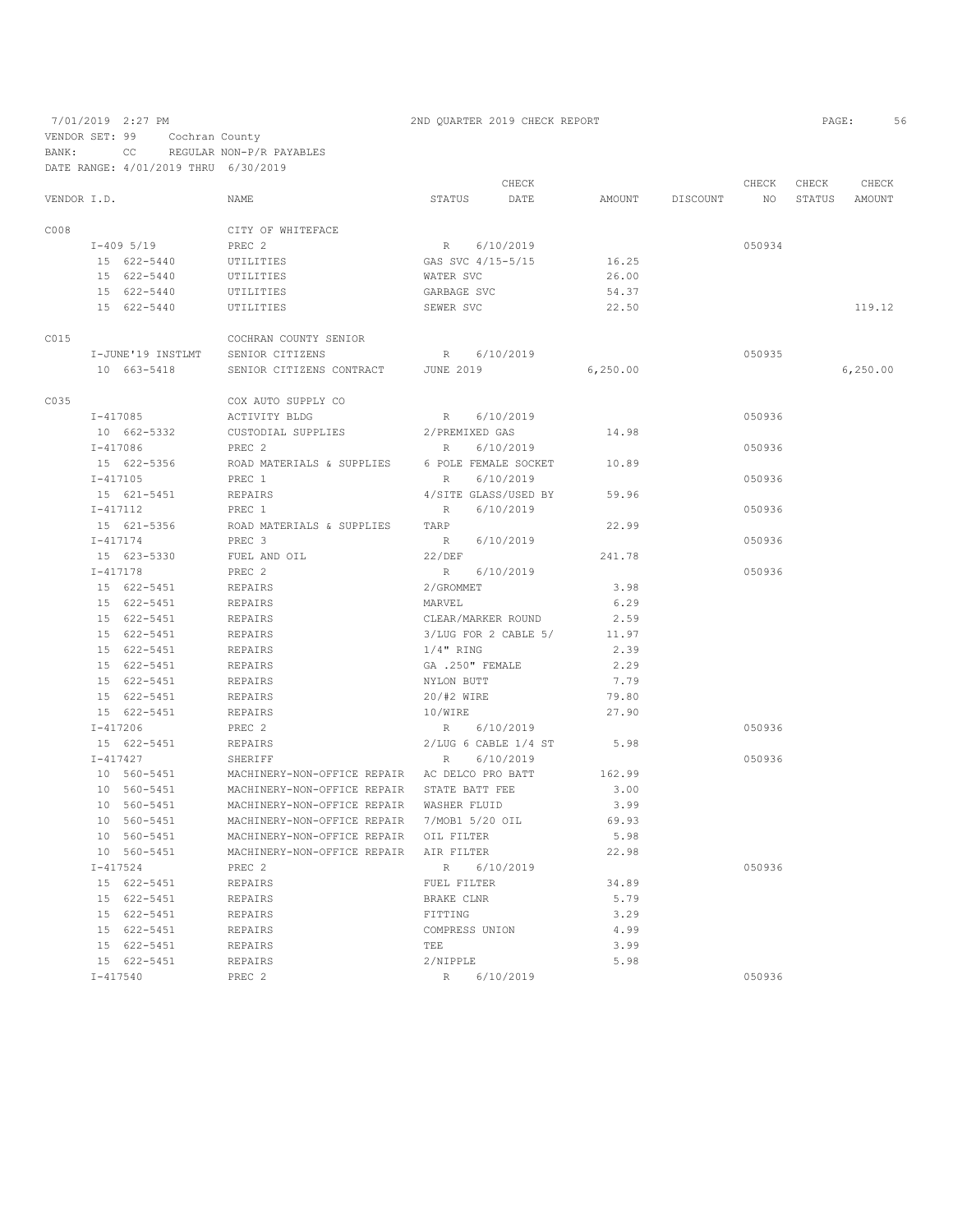VENDOR SET: 99 Cochran County

BANK: CC REGULAR NON-P/R PAYABLES DATE RANGE: 4/01/2019 THRU 6/30/2019

7/01/2019 2:27 PM 2ND QUARTER 2019 CHECK REPORT

|             |              |                 |                                            |                     | CHECK                |        |          | CHECK           | CHECK  | CHECK  |
|-------------|--------------|-----------------|--------------------------------------------|---------------------|----------------------|--------|----------|-----------------|--------|--------|
| VENDOR I.D. |              |                 | NAME                                       | STATUS              | DATE                 | AMOUNT | DISCOUNT | NO <sub>1</sub> | STATUS | AMOUNT |
| C035        |              |                 | COX AUTO SUPPLY CO<br>*CONTINUED*          |                     |                      |        |          |                 |        |        |
|             |              | $I - 417540$    | PREC 2                                     | $R_{\perp}$         | 6/10/2019            |        |          | 050936          |        |        |
|             |              | 15 622-5451     | REPAIRS                                    | RET/TEE             |                      | 3.99CR |          |                 |        |        |
|             |              | 15 622-5451     | REPAIRS                                    | RET/FITTING         |                      | 6.58CR |          |                 |        |        |
|             |              | 15 622-5451     | REPAIRS                                    | GAL TEE 3/8         |                      | 2.99   |          |                 |        |        |
|             |              | 15 622-5451     | REPAIRS                                    | COPPER NIPPLE       |                      | 2.99   |          |                 |        |        |
|             |              | 15 622-5451     | REPAIRS                                    | COMPRESS UNION      |                      | 3.99   |          |                 |        |        |
|             |              | 15 622-5451     | REPAIRS                                    | ELBOW               |                      | 3.99   |          |                 |        |        |
|             | $I - 417673$ |                 | NON-DEPT'L/HEALTHY COUNTY                  | R 6/10/2019         |                      |        |          | 050936          |        |        |
|             |              | 10 000-4380.200 | OTHER [MISCELLANEOUS]                      |                     | 2/BATT SCALES@COURTH | 5.58   |          |                 |        |        |
|             |              | $I - 417708$    | SHERIFF                                    | R                   | 6/10/2019            |        |          | 050936          |        |        |
|             |              | 10 560-5451     | MACHINERY-NON-OFFICE REPAIR OIL FILTER     |                     |                      | 6.98   |          |                 |        |        |
|             |              | 10 560-5451     | MACHINERY-NON-OFFICE REPAIR 8/DEXOS 0W-20  |                     |                      | 47.92  |          |                 |        |        |
|             |              | 10 560-5451     | MACHINERY-NON-OFFICE REPAIR                | AIR FILTER          |                      | 24.98  |          |                 |        |        |
|             | $I - 417751$ |                 | PREC 1                                     | $R_{\parallel}$     | 6/10/2019            |        |          | 050936          |        |        |
|             |              | 15 621-5451     | REPAIRS                                    | $T-PLUS-2$          |                      | 4.49   |          |                 |        |        |
|             |              | 15 621-5451     | REPAIRS                                    | 2 WAY CONNECTOR     |                      | 1.71   |          |                 |        |        |
|             |              | 15 621-5451     | REPAIRS                                    | $1/2$ GAL TEE       |                      | 2.79   |          |                 |        |        |
|             |              | 15 621-5451     | REPAIRS                                    | 2/HOSE BARBS        |                      | 3.98   |          |                 |        |        |
|             |              | 15 621-5451     | REPAIRS                                    | 1/2 CLOSE NIPPLE    |                      | 0.59   |          |                 |        |        |
|             |              | 15 621-5451     | REPAIRS                                    | HOSE BARB           |                      | 1.99   |          |                 |        |        |
|             |              | 15 621-5451     | REPAIRS                                    | VALVE               |                      | 3.49   |          |                 |        |        |
|             |              | 15 621-5451     | REPAIRS                                    | SCREEN              |                      | 3.99   |          |                 |        |        |
|             |              | 15 621-5451     | <b>REPAIRS</b>                             | SPRAY NOZZLE        |                      | 5.19   |          |                 |        |        |
|             |              | $I - 417773$    | SHERIFF                                    | R                   | 6/10/2019            |        |          | 050936          |        |        |
|             |              | 10 560-5451     | MACHINERY-NON-OFFICE REPAIR 2/WIPER BLADES |                     |                      | 9.98   |          |                 |        |        |
|             |              | $I - 417820$    | PREC <sub>2</sub>                          | R                   | 6/10/2019            |        |          | 050936          |        |        |
|             |              | 15 622-5451     | REPAIRS                                    | 2/RED LAMPS         |                      | 9.98   |          |                 |        |        |
|             |              | $I-417831$      | PREC 3                                     | R                   | 6/10/2019            |        |          | 050936          |        |        |
|             |              | 15 623-5451     | REPAIRS                                    | OIL FILTER          |                      | 5.98   |          |                 |        |        |
|             |              | 15 623-5451     | REPAIRS                                    | 2 STROKE OIL        |                      | 14.99  |          |                 |        |        |
|             |              | 15 623-5451     | REPAIRS                                    | 12/QS5/30 OIL       |                      | 53.88  |          |                 |        |        |
|             |              | 15 623-5451     | REPAIRS                                    | 4/LIGHT BULBS       |                      | 39.96  |          |                 |        |        |
|             |              | $I-418219$      | PREC <sub>2</sub>                          | R                   | 6/10/2019            |        |          | 050936          |        |        |
|             |              | 15 622-5451     | REPAIRS                                    | 5/NUTS&BOLTS        |                      | 0.67   |          |                 |        |        |
|             |              | 15 622-5451     | REPAIRS                                    | 4/AIR LINES         |                      | 9.56   |          |                 |        |        |
|             |              | 15 622-5451     | REPAIRS                                    |                     | 3/AIR LINE CONNECTOR | 38.97  |          |                 |        |        |
|             |              | $I - 418378$    | CEMETERY                                   | R                   | 6/10/2019            |        |          | 050936          |        |        |
|             |              | 10 516-5451     | REPAIR                                     | HYD FITTING         |                      | 7.99   |          |                 |        |        |
|             |              | 10 516-5451     | REPAIR                                     | HYD FITTING         |                      | 6.98   |          |                 |        |        |
|             | $I - 418533$ |                 | PREC 1                                     | R                   | 6/10/2019            |        |          | 050936          |        |        |
|             |              | 15 621-5451     | REPAIRS                                    | OIL FILTER          |                      | 5.98   |          |                 |        |        |
|             |              | 15 621-5451     | REPAIRS                                    | AIR FILTER          |                      | 10.99  |          |                 |        |        |
|             |              | 15 621-5451     | REPAIRS                                    | IN LINE FUEL FILTER |                      | 3.99   |          |                 |        |        |
|             |              | 15 621-5451     | REPAIRS                                    | 7/QS5/30 OIL        |                      | 31.43  |          |                 |        |        |
|             |              | $I - 418640$    | ACTIVITY BLDG                              | R                   | 6/10/2019            |        |          | 050936          |        |        |
|             |              | 10 662-5451     | REPAIR                                     | WATER PUMP/AC TOP   |                      | 36.99  |          |                 |        |        |
|             | $I - 418673$ |                 | ACTIVITY BLDG                              | R                   | 6/10/2019            |        |          | 050936          |        |        |
|             |              |                 |                                            |                     |                      |        |          |                 |        |        |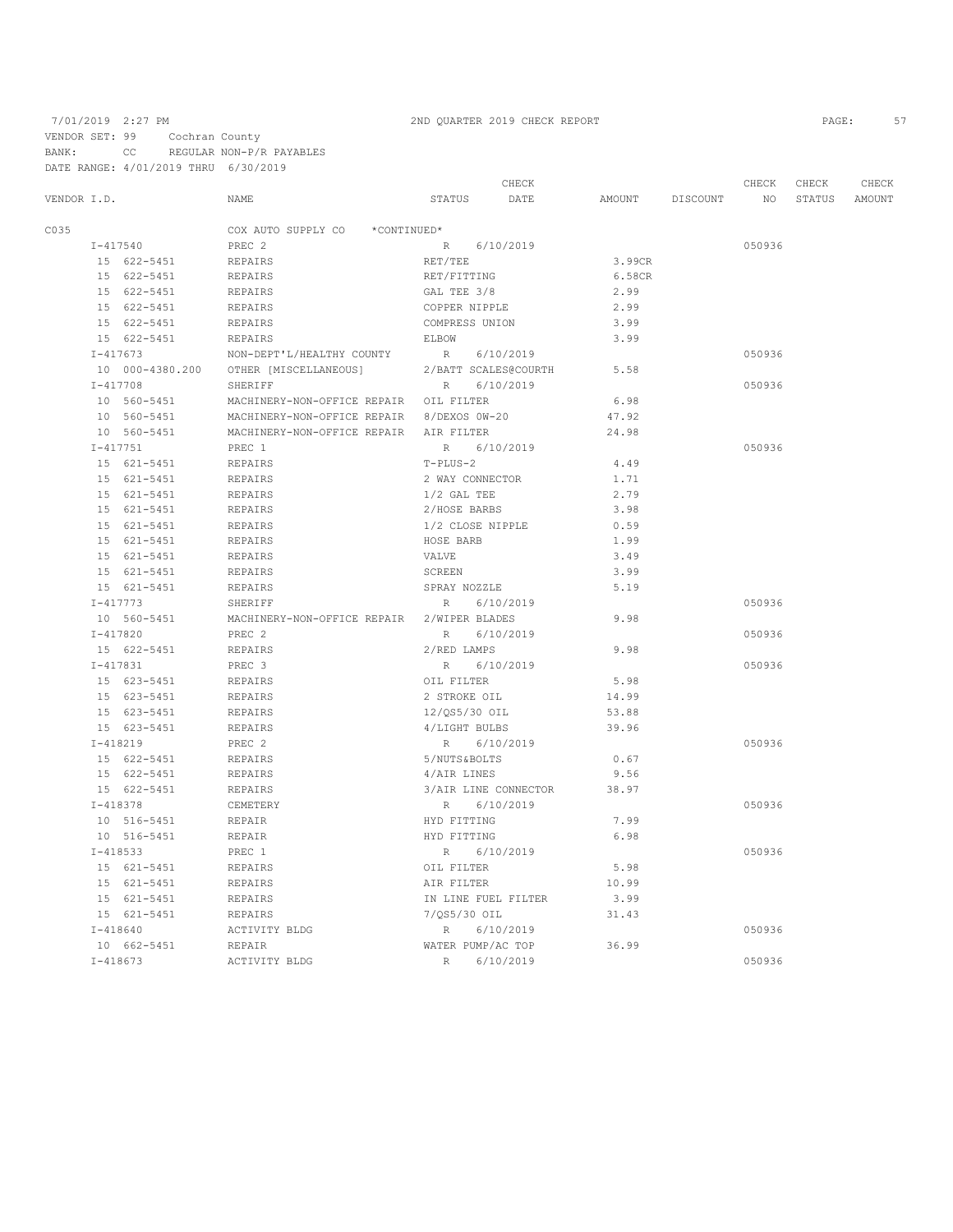### 7/01/2019 2:27 PM 2ND QUARTER 2019 CHECK REPORT PAGE: 58 VENDOR SET: 99 Cochran County BANK: CC REGULAR NON-P/R PAYABLES

DATE RANGE: 4/01/2019 THRU 6/30/2019 CHECK CHECK CHECK CHECK CHECK CHECK CHECK CHECK CHECK CHECK CHECK CHECK CHECK CHECK CHECK CHECK CHECK CHECK CHECK CHECK CHECK CHECK CHECK CHECK CHECK CHECK CHECK CHECK CHECK CHECK CHECK CHECK CHECK CHECK CHECK CHECK CHECK VENDOR I.D. NAME STATUS DATE AMOUNT DISCOUNT NO STATUS AMOUNT  $\begin{array}{ccccccccc} \texttt{CO35} & & & \texttt{COX} & \texttt{AUTO} & \texttt{SUPC} & \texttt{O} & \texttt{*CONTINUED*} \\ & & & & \texttt{I}-418673 & & & \texttt{ACTIVITY} & \texttt{BLDG} & \texttt{P} \end{array}$  I-418673 ACTIVITY BLDG R 6/10/2019 050936 10 662-5332 CUSTODIAL SUPPLIES 3/PADS 13.47 I-418706 PREC 2 R 6/10/2019 050936 15 622–5451 REPAIRS DELCO BATTERY DELCO BATTERY DELCO BATTERY STATE BATT FEE 3.00 I-418750 PREC 3 R 6/10/2019 050936 15 623-5356 ROAD MATERIALS & SUPPLIES 4/BLUE SHOP TOWELS 15.96 15 623-5356 ROAD MATERIALS & SUPPLIES LIQUID BUFFER 16.98 ROAD MATERIALS & SUPPLIES 2 STROKE OIL 14.99 1-419169 SHERIFF R R 6/10/2019<br>10 560-5451 MACHINERY-NON-OFFICE REPAIR WASHER FLUID/'17 CHE 3.99 10 560-5451 MACHINERY-NON-OFFICE REPAIR WASHER FLUID/'17 CHE 3.99 10 560-5451 MACHINERY-NON-OFFICE REPAIR 8/MOB1 0/20 OIL<br>10 560-5451 MACHINERY-NON-OFFICE REPAIR CHEVY AIR FILTER MACHINERY-NON-OFFICE REPAIR CHEVY AIR FILTER 24.22 10 560-5451 MACHINERY-NON-OFFICE REPAIR OIL FILTER 6.98 1,565.17 C057 CITY BANK AS DEPOSITORY I-3RD QTR 2019 NON-DEPT'L/APPR DIST R 6/10/2019 050939 10 409-5406 APPRAISAL DISTRICT 3RD QTR ASSESSMENT-A 26,527.01 26,527.01 C367 COMPUTER TRANSITION SERVICES,<br>
T-176092 SHERTEF/ATTORNEY/NON-DEPT'I. I-176092 SHERIFF/ATTORNEY/NON-DEPT'L R 6/10/2019<br>10 560-5452 OFFICE EQUIPMENT REPAIR 1/3 TRAVEL 5/1 40.00 10 560-5452 OFFICE EQUIPMENT REPAIR 1/3 TRAVEL 5/1 40.00 OFFICE EQUIPMENT REPAIR 10 475-5310 OFFICE SUPPLIES 1/3 TRAVEL 5/1 40.00<br>10 475-5310 OFFICE SUPPLIES 125HRS/ISSUE LISA CO 30.00 10 475-5310 OFFICE SUPPLIES .25HRS/ISSUE LISA CO 30.00 10 409-5420 TELECOMMUNICATIONS 1/3 TRAVEL 5/1 40.00 10 409-5420 TELECOMMUNICATIONS .5HR/SPEED TEST ISSU<br>1-176181 SHERIFF/ATTONEY/NON-DEPT'L R 6/10/2019 I-176181 SHERIFF/ATTONEY/NON-DEPT'L R 6/10/2019<br>10 560-5452 OFFICE EQUIPMENT REPAIR 1/3 MILEAGE/JOEL PV 22.43 10 560-5452 OFFICE EQUIPMENT REPAIR 1/3 MILEAGE/JOEL PV 22.43<br>10 475-5310 OFFICE SUPPLIES 1/3 MILEAGE/JOEL PV 22.43 10 475-5310 OFFICE SUPPLIES 1/3 MILEAGE/JOEL PV 22.43 10 409–5420 TELECOMMUNICATIONS 1/3 MILEAGE/JOEL PV 22.42<br>T-176376 NON-DEPT'L R 6/10/2019 I-176376 NON-DEPT'L R 6/10/2019 050940 10 409-5420 TELECOMMUNICATIONS 27 TREND MICRO JUNE 43.20 I-176708HD COURTHOUSE R 6/10/2019 050940 10 510–5411 MAINTENANCE CONTRACTS HELP DESK JUNE 2019 692.04<br>T-176869 BLECTIONS/SHERIFF/AUDITOR R 6/10/2019 I-176869 ELECTIONS/SHERIFF/AUDITOR R 6/10/2019 050940 10 560-5452 OFFICE EQUIPMENT REPAIR 2HRS/TRVL TO/FR SITE 120.00<br>10 560-5452 OFFICE EQUIPMENT REPAIR 120MI TO/FR SITE 69.60 10 560-5452 OFFICE EQUIPMENT REPAIR 120MI TO/FR SITE 69.60 10 490-5498 VOTER ENHANCEMENT 1.75HRS/CONF CALL CY 210.00 10 560-5452 OFFICE EQUIPMENT REPAIR 2.25HRS/VEH CON ISSU 270.00 102.12 10 495-5457 PRINTER ISSUE 90.00 2,102.12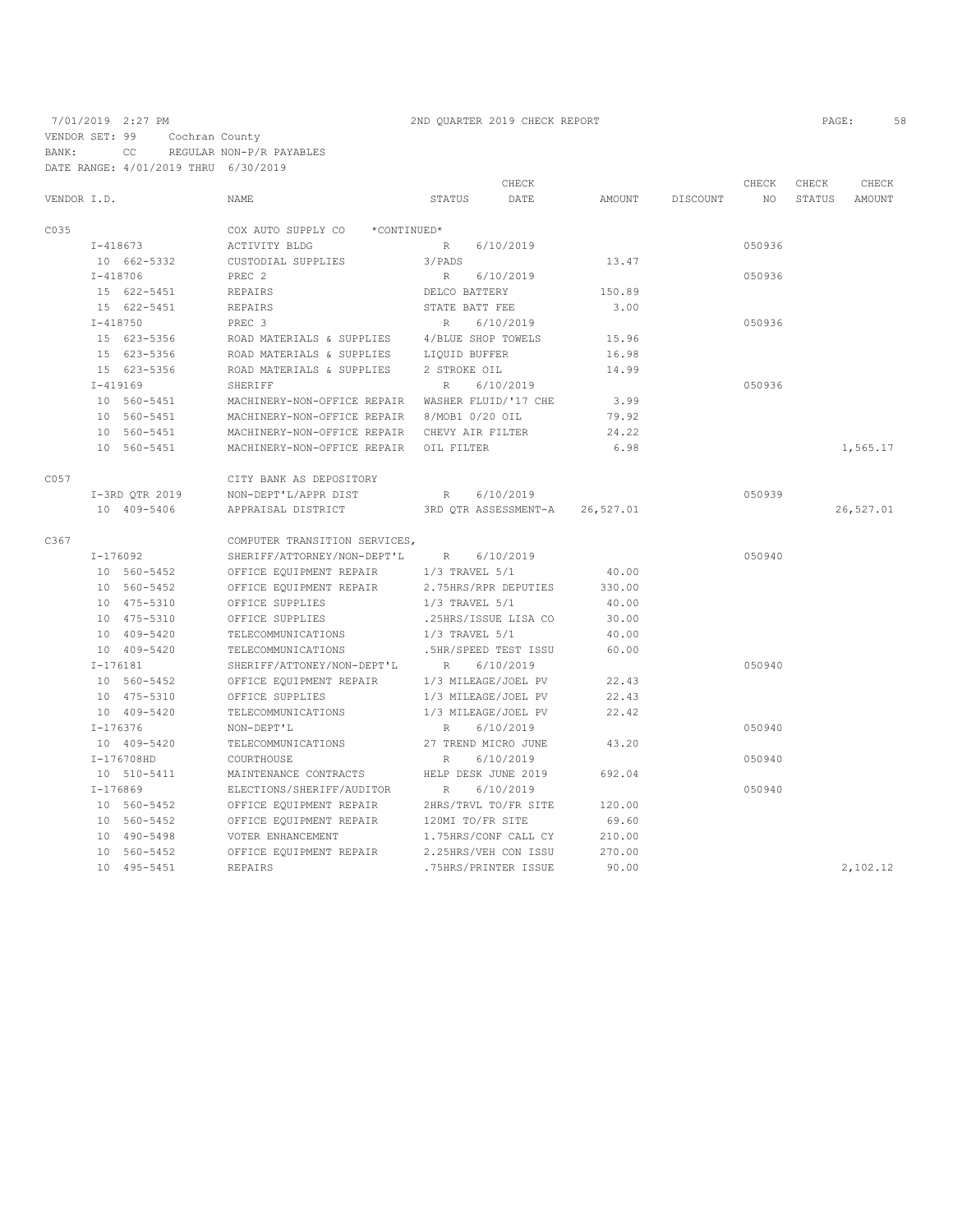VENDOR SET: 99 Cochran County

BANK: CC REGULAR NON-P/R PAYABLES DATE RANGE: 4/01/2019 THRU 6/30/2019

|             |                                   |                               |                          | CHECK                         |          |          | CHECK  | CHECK  | CHECK    |
|-------------|-----------------------------------|-------------------------------|--------------------------|-------------------------------|----------|----------|--------|--------|----------|
| VENDOR I.D. |                                   | NAME                          | STATUS                   | DATE                          | AMOUNT   | DISCOUNT | NO     | STATUS | AMOUNT   |
| E002        |                                   | EASTERN EQUIPMENT SUPPLY      |                          |                               |          |          |        |        |          |
|             | I-G72883                          | PREC 1                        | R 6/10/2019              |                               |          |          | 050941 |        |          |
|             | 15 621-5356                       | ROAD MATERIALS & SUPPLIES     | ANNUAL OXY CYL LEASE     |                               | 50.00    |          |        |        |          |
|             | $I-G72884$                        | PREC 1                        | R                        | 6/10/2019                     |          |          | 050941 |        |          |
|             | 15 621-5356                       | ROAD MATERIALS & SUPPLIES     | ANNUAL ACET CYL LEAS     |                               | 50.00    |          |        |        | 100.00   |
| E075        |                                   | WEX BANK                      |                          |                               |          |          |        |        |          |
|             | I-59501486                        | JUVENILE PROBATION/SHERIFF    | R                        | 6/10/2019                     |          |          | 050942 |        |          |
|             | 17 573-5427                       | TRAVEL & TRAINING             | 18.001GL/UNL LFD/PAJ     |                               | 43.49    |          |        |        |          |
|             | 17 573-5427                       | TRAVEL & TRAINING             | 18.999GL/UNL MORTON      |                               | 45.90    |          |        |        |          |
|             | 17 573-5499                       | OPERATING EXPENSES            | 18.999GL/UNL MORTON      |                               | 45.90    |          |        |        |          |
|             | 10 512-5499                       | MISCELLANEOUS                 | 10.485GL 5/30 XPRT C     |                               | 25.85    |          |        |        |          |
|             | 10 512-5499                       | MISCELLANEOUS                 | 18.685GL 5/30 XPRT C     |                               | 45.14    |          |        |        |          |
|             | 10 512-5499                       | MISCELLANEOUS                 | 13.14GL 5/30 XPRT CI     |                               | 33.74    |          |        |        | 240.02   |
| F010        |                                   | FIVE-AREA TELEPHONE CO-OP     |                          |                               |          |          |        |        |          |
|             |                                   |                               |                          |                               |          |          | 050943 |        |          |
|             | I-927-5510 JUNE 19<br>15 624-5420 | PREC 4<br>TELECOMMUNICATIONS  | $R_{\odot}$<br>BASIC SVC | 6/10/2019                     | 32.25    |          |        |        |          |
|             |                                   |                               | FEES                     |                               |          |          |        |        |          |
|             | 15 624-5420                       | TELECOMMUNICATIONS            |                          |                               | 10.66    |          |        |        |          |
|             | 15 624-5420                       | TELECOMMUNICATIONS            | LONG DISTANCE            |                               | 0.16     |          |        |        | 43.07    |
| G074        |                                   | GRAVES, HUMPHRIES, STAHL, LTD |                          |                               |          |          |        |        |          |
|             | I-FEES MAY 2019                   | JUSTICE OF PEACE              | R                        | 6/10/2019                     |          |          | 050944 |        |          |
|             | 10 000-2206.002                   | COLLECTION AGENCY FEES        | COLLECTION FEES MAY      |                               | 207.17   |          |        |        | 207.17   |
| G249        |                                   | GULF COAST TRADES CENTER      |                          |                               |          |          |        |        |          |
|             | I-2013044743                      | JUVENILE PROBATION            | R                        | 6/10/2019                     |          |          | 050945 |        |          |
|             | 17 573-5413.004                   | Other Placements              | 13 DAYS/POST(N)/JUV#     |                               | 1,339.39 |          |        |        | 1,339.39 |
| H152        |                                   | HARRIS LOCAL GOVERNMENT       |                          |                               |          |          |        |        |          |
|             | I-MN00011322                      | TAX A/C                       | $R_{\perp}$              | 6/10/2019                     |          |          | 050946 |        |          |
|             | 10 499-5411                       | MAINTENANCE CONTRACTS         | 3RD QTR'19 ONLINE CO     |                               | 7,306.88 |          |        |        |          |
|             | 10 499-5411                       | MAINTENANCE CONTRACTS         | 3RD QTR'19 MAINT/ONL     |                               | 364.98   |          |        |        | 7,671.86 |
| J049        |                                   | JUVENILE PROBATION FUND       |                          |                               |          |          |        |        |          |
|             | I-LOCAL MATCH 6/19                | JUVENILE PROBATION            | R                        | 6/10/2019                     |          |          | 050947 |        |          |
|             | 10 571-5472                       | LOCAL SUPPORT-JUV BOARD       |                          | LOCAL FUNDS MATCH JU 4,166.00 |          |          |        |        | 4,166.00 |
| J082        |                                   | JOHN DEERE FINANCIAL          |                          |                               |          |          |        |        |          |
|             | I-436869                          | PREC 1                        | R 6/10/2019              |                               |          |          | 050948 |        |          |
|             | 15 621-5451                       | REPAIRS                       | FILTER KIT               |                               | 28.59    |          |        |        |          |
|             |                                   |                               |                          |                               |          |          |        |        |          |
|             | $I - 754249$                      | PREC 4                        | R                        | 6/10/2019                     |          |          | 050948 |        |          |
|             | 15 624-5451                       | REPAIRS                       | 18/PLUS-50II             |                               | 339.48   |          |        |        |          |
|             | 15 624-5451                       | REPAIRS                       | FILTER KIT               |                               | 19.28    |          |        |        |          |
|             | I-754547                          | PREC 4                        | R 6/10/2019              |                               |          |          | 050948 |        |          |
|             | 15 624-5451                       | REPAIRS                       | RET/FILTER KIT           |                               | 19.28CR  |          |        |        |          |
|             | 15 624-5451                       | REPAIRS                       | FILTER KIT               |                               | 28.59    |          |        |        |          |
|             | I-754687                          | PREC 4                        | R                        | 6/10/2019                     |          |          | 050948 |        |          |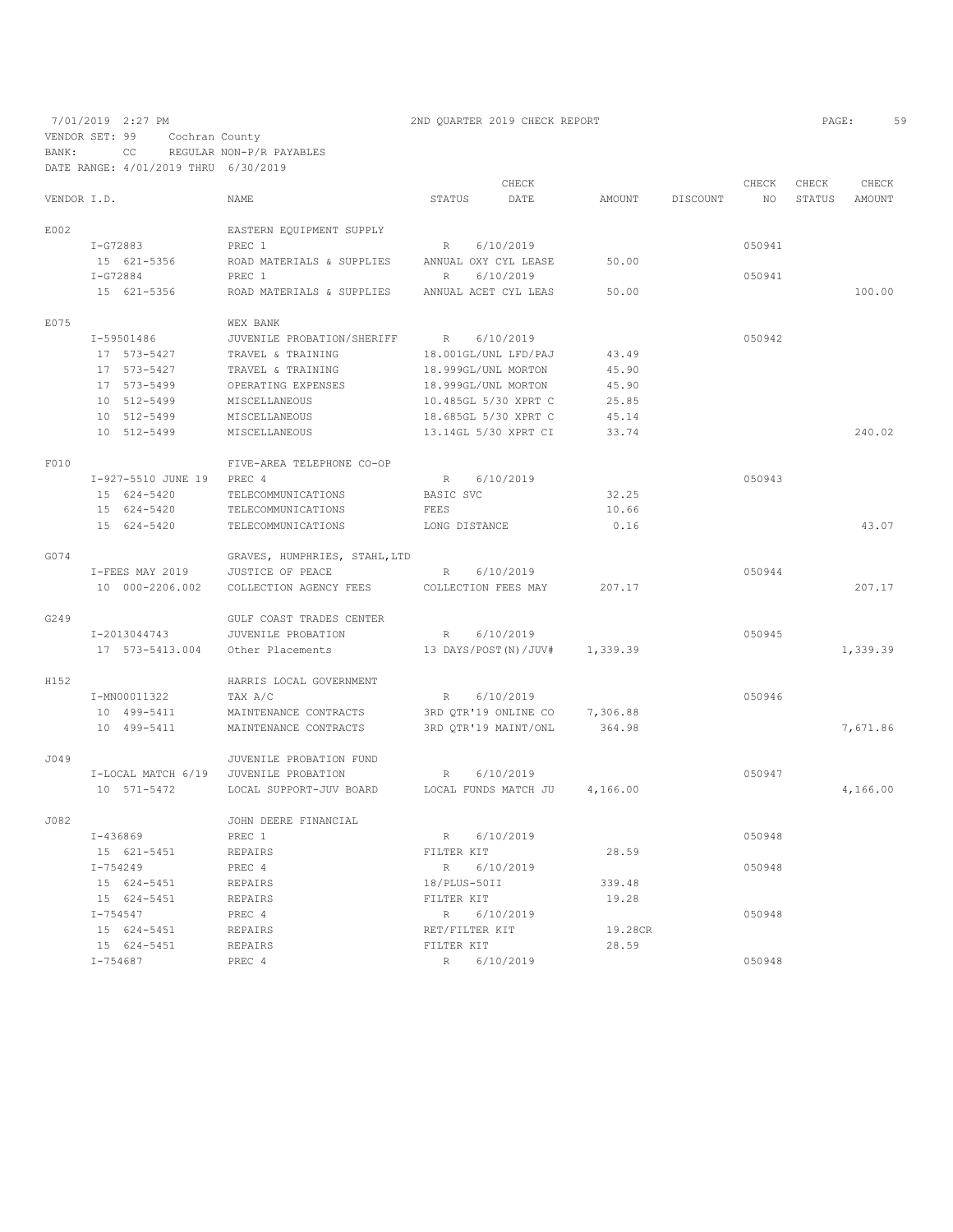VENDOR SET: 99 Cochran County

# 7/01/2019 2:27 PM 2ND QUARTER 2019 CHECK REPORT PAGE: 60

BANK: CC REGULAR NON-P/R PAYABLES DATE RANGE: 4/01/2019 THRU 6/30/2019

|             |             |             |                                  |                 |             | CHECK               |         |          | CHECK           | CHECK | CHECK         |
|-------------|-------------|-------------|----------------------------------|-----------------|-------------|---------------------|---------|----------|-----------------|-------|---------------|
| VENDOR I.D. |             |             | NAME                             | STATUS          |             | DATE                | AMOUNT  | DISCOUNT | NO <sub>1</sub> |       | STATUS AMOUNT |
| J082        |             |             | JOHN DEERE FINANCIAL *CONTINUED* |                 |             |                     |         |          |                 |       |               |
|             | I-754687    |             | PREC 4                           |                 | R 6/10/2019 |                     |         |          | 050948          |       |               |
|             |             | 15 624-5451 | REPAIRS                          | 6/HY-GARD       |             |                     | 94.92   |          |                 |       |               |
|             |             | 15 624-5451 | REPAIRS                          | RET/4 PLUS-50II |             |                     | 75.44CR |          |                 |       | 416.14        |
| L010        |             |             | LEWIS FARM & RANCH STORE INC     |                 |             |                     |         |          |                 |       |               |
|             | $I-91038$   |             | PREC <sub>3</sub>                |                 | R 6/10/2019 |                     |         |          | 050949          |       |               |
|             |             | 15 623-5356 | ROAD MATERIALS & SUPPLIES        | 1CS/TOMAHAWK    |             |                     | 80.00   |          |                 |       |               |
|             | $I - 91047$ |             | PREC 4                           | R               |             | 6/10/2019           |         |          | 050949          |       |               |
|             |             | 15 624-5356 | ROAD MATERIALS & SUPPLIES        | TRASH BAGS      |             |                     | 13.99   |          |                 |       |               |
|             |             | 15 624-5356 | ROAD MATERIALS & SUPPLIES        | REFRIGERATOR    |             |                     | 649.00  |          |                 |       |               |
|             | $I-91082$   |             | AIRPORT                          | R               |             | 6/10/2019           |         |          | 050949          |       |               |
|             |             | 30 518-5332 | CUSTODIAL SUPPLIES               | 2/ANTIFREEZE    |             |                     | 17.90   |          |                 |       |               |
|             | I-91317     |             | ACTIVITY BLDG                    | $R_{\perp}$     |             | 6/10/2019           |         |          | 050949          |       |               |
|             |             | 10 662-5332 | CUSTODIAL SUPPLIES               | 2/NEUTRALIZERS  |             |                     | 13.98   |          |                 |       |               |
|             |             | 10 662-5332 | CUSTODIAL SUPPLIES               | 1BX/TRASH BAGS  |             |                     | 19.99   |          |                 |       |               |
|             |             | 10 662-5332 | CUSTODIAL SUPPLIES               | HOSE WASHERS    |             |                     | 2.39    |          |                 |       |               |
|             |             | 10 662-5332 | CUSTODIAL SUPPLIES               | <b>DISC</b>     |             |                     | 3.64CR  |          |                 |       |               |
|             | $I-91421$   |             | PREC 1                           | R               |             | 6/10/2019           |         |          | 050949          |       |               |
|             |             | 15 621-5451 | REPAIRS                          | TOGGLE SWITCH   |             |                     | 4.99    |          |                 |       |               |
|             |             | 15 621-5451 | REPAIRS                          | DISC            |             |                     | 0.49CR  |          |                 |       |               |
|             | $I-91519$   |             | SHERIFF                          | R               |             | 6/10/2019           |         |          | 050949          |       |               |
|             |             | 10 560-5334 | OTHER SUPPLIES                   | LOCK            |             |                     | 5.99    |          |                 |       |               |
|             |             | 10 560-5334 | OTHER SUPPLIES                   | <b>DISC</b>     |             |                     | 0.60CR  |          |                 |       |               |
|             | $I-91617$   |             | JAIL                             |                 | R 6/10/2019 |                     |         |          | 050949          |       |               |
|             |             | 10 512-5392 | MISCELLANEOUS SUPPLIES           | PAD LOCK        |             |                     | 22.99   |          |                 |       |               |
|             |             | 10 512-5392 | MISCELLANEOUS SUPPLIES           | DISC            |             |                     | 2.30CR  |          |                 |       |               |
|             | $I - 91650$ |             | PREC 3                           |                 | R 6/10/2019 |                     |         |          | 050949          |       |               |
|             |             | 15 623-5451 | REPAIRS                          | 2/PAINT         |             |                     | 63.98   |          |                 |       |               |
|             |             | 15 623-5451 | REPAIRS                          | ROLLER COVER    |             |                     | 3.99    |          |                 |       |               |
|             |             | 15 623-5451 | <b>REPAIRS</b>                   | ROLLER COVER    |             |                     | 4.99    |          |                 |       |               |
|             |             | 15 623-5451 | <b>REPAIRS</b>                   | <b>ROLLER</b>   |             |                     | 5.59    |          |                 |       |               |
|             |             | 15 623-5451 | REPAIRS                          | PAINT PAN       |             |                     | 5.99    |          |                 |       |               |
|             |             | 15 623-5451 | REPAIRS                          | DISC            |             |                     | 8.45CR  |          |                 |       |               |
|             | $I-91663$   |             | CEMETERY                         |                 | R 6/10/2019 |                     |         |          | 050949          |       |               |
|             |             | 10 516-5451 | REPAIR                           | 2/NIPPLE        |             |                     | 16.98   |          |                 |       |               |
|             |             | 10 516-5451 | REPAIR                           | NIPPLE          |             |                     | 12.99   |          |                 |       |               |
|             |             | 10 516-5451 | <b>REPAIR</b>                    | 2"COLLAR        |             |                     | 12.59   |          |                 |       |               |
|             |             | 10 516-5451 | REPAIR                           | 2"ELBOW         |             |                     | 9.59    |          |                 |       |               |
|             |             | 10 516-5451 | REPAIR                           | ANTIFREEZE      |             |                     | 4.99    |          |                 |       |               |
|             |             | 10 516-5451 | REPAIR                           | DISC            |             |                     | 5.71CR  |          |                 |       |               |
|             | $I-91838$   |             | SHERIFF                          |                 | R 6/10/2019 |                     |         |          | 050949          |       |               |
|             |             | 10 560-5310 | OFFICE SUPPLIES                  |                 |             | 6FT CORD PROTECTORS | 17.94   |          |                 |       |               |
|             |             | 10 560-5310 | OFFICE SUPPLIES                  | DISC            |             |                     | 1.79CR  |          |                 |       |               |
|             | $I-91879$   |             | PREC 2                           | R               |             | 6/10/2019           |         |          | 050949          |       |               |
|             |             | 15 622-5451 | REPAIRS                          | FLASHING        |             |                     | 1.05    |          |                 |       |               |
|             | $I-91908$   |             | PARK                             | R               | 6/10/2019   |                     |         |          | 050949          |       |               |
|             |             | 10 660-5451 | REPAIR                           | $1/2$ ST EL     |             |                     | 3.49    |          |                 |       |               |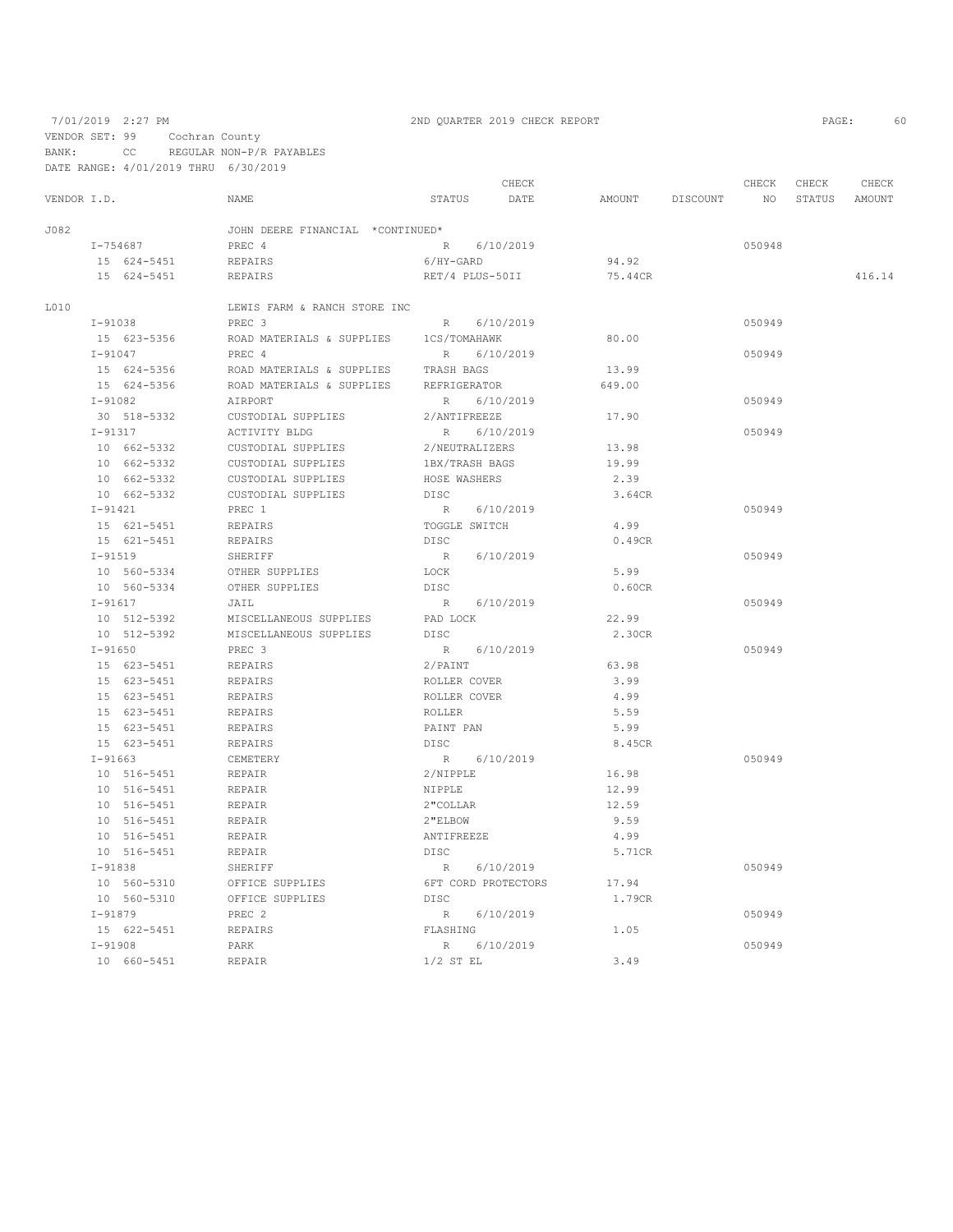### 7/01/2019 2:27 PM 2ND QUARTER 2019 CHECK REPORT PAGE: 61

VENDOR SET: 99 Cochran County

BANK: CC REGULAR NON-P/R PAYABLES DATE RANGE: 4/01/2019 THRU 6/30/2019

CHECK CHECK CHECK CHECK CHECK CHECK CHECK CHECK CHECK CHECK CHECK CHECK CHECK CHECK CHECK CHECK CHECK CHECK CHECK CHECK CHECK CHECK CHECK CHECK CHECK CHECK CHECK CHECK CHECK CHECK CHECK CHECK CHECK CHECK CHECK CHECK CHECK VENDOR I.D. NAME STATUS DATE AMOUNT DISCOUNT NO STATUS AMOUNT L010 LEWIS FARM & RANCH STORE \*CONTINUED\* I-91908 PARK PARK R 6/10/2019 R 6/10/2019 2.49 050949 10 660–5451 REPAIR 1/2 EL 2.49 10 660-5451 REPAIR REDUCED 1/2x3/8 3.49<br>10 660-5451 REPAIR REPAIR 1/2x12 NIPPLE 4.49 10 660-5451 REPAIR 1/2x12 NIPPLE 4.49 10 660-5451 REPAIR<br>T-91954 PARK I-91954 PARK R 6/10/2019 050949 10 660-5451 REPAIR <br>10 660-5451 REPAIR <br>10 660-5451 REPAIR <br>10 660-5451 REPAIR SCREWS SOME 10 660–5451 REPAIR SCREW SCREW SCREW REPAIR SCREWS DISC 10 660-5451 REPAIR DISC 5.47CR I-92107 JAIL R 6/10/2019 050949 10 512–5392 MISCELLANEOUS SUPPLIES 24/GLASS CLNR 71.76 10 512-5392 MISCELLANEOUS SUPPLIES VINEGAR 4.99 10 512-5392 MISCELLANEOUS SUPPLIES BAR KEEPERS FRIEND 2.39 10 512-5392 MISCELLANEOUS SUPPLIES SCRUBBERS 2.59 10 512-5392 MISCELLANEOUS SUPPLIES 8GL/BLEACH 23.92 10 512-5392 MISCELLANEOUS SUPPLI<br>  $I-92179$  ACTIVITY BLDG R 6/10/2019 050949 10 662-5451 REPAIR 2/CLAMPS 2.58 10 662-5451 REPAIR HOSE 0.90 10 662–5451 REPAIR DISC DISC 0.35CR<br>I-92184 ACTIVITY BLDG R 6/10/2019 I-92184 ACTIVITY BLDG R 6/10/2019 050949 10 662-5451 REPAIR 31FT BLK HOSE 27.90  $1/2x1/2$  ELBOW BARB 10  $662 - 5451$  REPAIR  $1/2x1/2$  HOSE MENDER  $0.50$ <br>10  $662 - 5451$  REPAIR  $1/2x1/2$  BARB  $4.59$ REPAIR  $1/2x1/2$  BARB  $4.59$ <br>REPAIR ELBOW GALV  $2.49$  $\begin{tabular}{lllllllllllll} \textbf{10} & 662-5451 & \textbf{REPAIR} & \textbf{ELBOW GALV} & \textbf{2.49} \\ \textbf{10} & 662-5451 & \textbf{REPAIR} & \textbf{DISC} & \textbf{3.63CR} \end{tabular}$ 10 662-5451 REPAIR<br>1-92197 ACTIVITY BLDG I-92197 ACTIVITY BLDG R 6/10/2019 050949 10 662-5451 REPAIR 2/SLEEVE 1/4<br>10 662-5451 REPAIR 2/NIITS 1/4 10 662-5451 REPAIR 2/NUTS 1/4 0.30 REPAIR 16" COPPER TUBING 3.04<br>REPAIR 16" DISC DISC 0.49CR 10 662-5451 REPAIR<br>1-92213 ACTIVITY BLDG R 6/10/2019 11.31 050949<br>9/ACPADS 41.31 10 662-5332 CUSTODIAL SUPPLIES 9/AC PADS 41.31 10 662-5332 CUSTODIAL SUPPLIES DISC  $I-92249$  2.13CR  $R = 6/10/2019$  4.13CR I-92249 COURTHOUSE R 6/10/2019 050949 10 510-5332 CUSTODIAL SUPPLIES 2/PLEDGE 9.98<br>10 510-5332 CUSTODIAL SUPPLIES DISC 1.00CR 10 510 510 5150 CUSTODIAL SUPPLIES DISC<br>10/2019 6/10/2019 I-92275 CEMETERY R 6/10/2019 050949 10 516-5451 REPAIR 2/PVC CONDUENT 4.98 10 516–5451 REPAIR DISC DISC 1–92336 REPAIR I-92336 PREC 4 R 6/10/2019 050949 15 624-5356 ROAD MATERIALS & SUPPLIES 25FT CHAIN 98.75 15 624-5356 ROAD MATERIALS & SUPPLIES 2/HOOKS 13.98 15 624-5356 ROAD MATERIALS & SUPPLIES DISC 11.27CR I-92338 SHERIFF R 6/10/2019 050949 10 560-5452 OFFICE EQUIPMENT REPAIR 6/2x4x8 28.74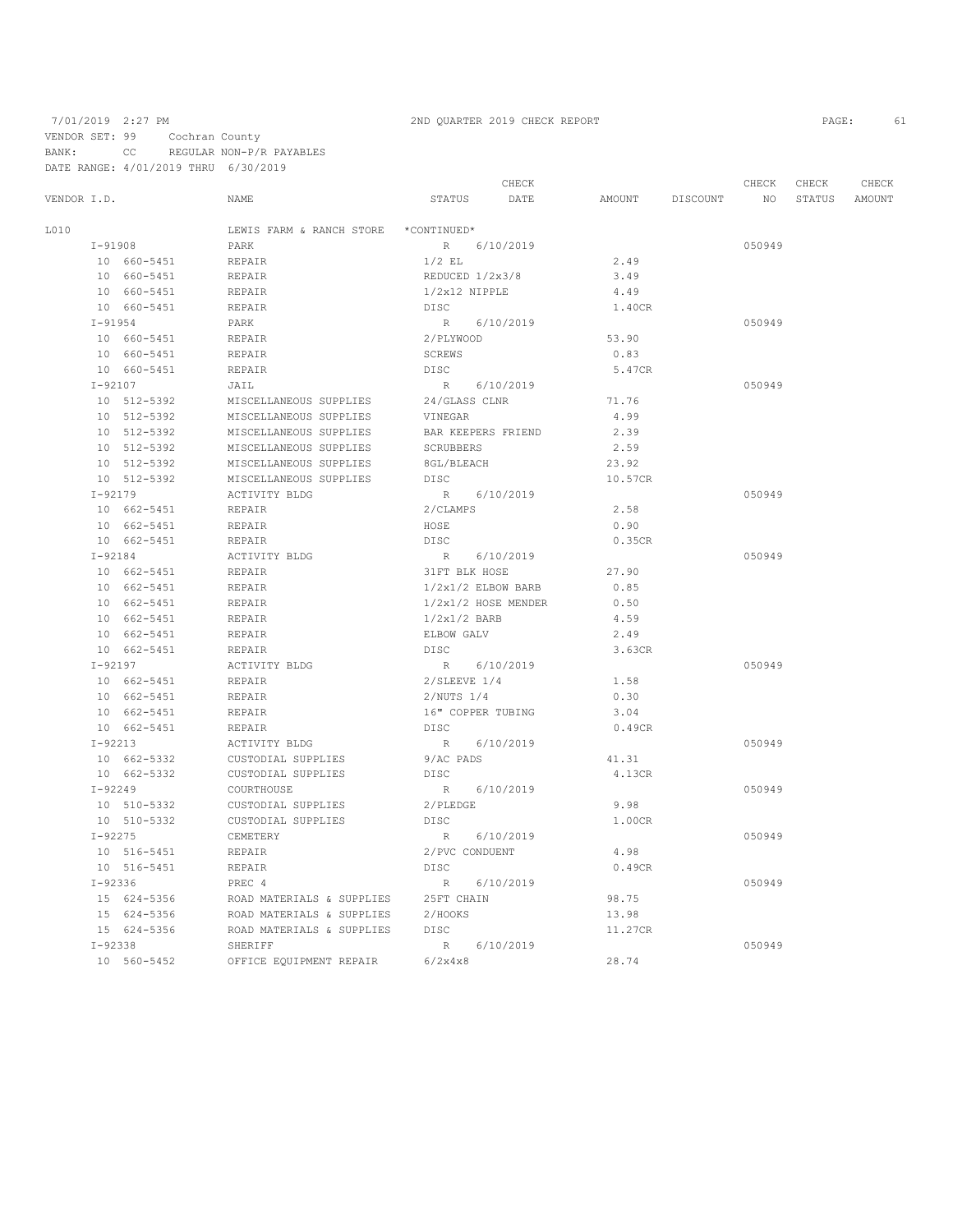# 7/01/2019 2:27 PM 2ND QUARTER 2019 CHECK REPORT 2019 CHECK REPORT VENDOR SET: 99 Cochran County BANK: CC REGULAR NON-P/R PAYABLES DATE RANGE: 4/01/2019 THRU 6/30/2019

|             |              |                               |                           |                      | CHECK                |         |                 | CHECK  | CHECK  | CHECK    |
|-------------|--------------|-------------------------------|---------------------------|----------------------|----------------------|---------|-----------------|--------|--------|----------|
| VENDOR I.D. |              |                               | <b>NAME</b>               | <b>STATUS</b>        | DATE                 | AMOUNT  | <b>DISCOUNT</b> | NO.    | STATUS | AMOUNT   |
| L010        |              |                               | LEWIS FARM & RANCH STORE  | *CONTINUED*          |                      |         |                 |        |        |          |
|             | I-92338      |                               | SHERIFF                   | R                    | 6/10/2019            |         |                 | 050949 |        |          |
|             |              | 10 560-5452                   | OFFICE EQUIPMENT REPAIR   | 2x4x10               |                      | 5.79    |                 |        |        |          |
|             |              | 10 560-5452                   | OFFICE EQUIPMENT REPAIR   | 3/SHEETROCK          |                      | 47.85   |                 |        |        |          |
|             |              | 10 560-5452                   | OFFICE EQUIPMENT REPAIR   | DOOR KNOB            |                      | 12.99   |                 |        |        |          |
|             |              | 10 560-5452                   | OFFICE EQUIPMENT REPAIR   | 2/J HOOKS            |                      | 1.90    |                 |        |        |          |
|             |              | 10 560-5452                   | OFFICE EQUIPMENT REPAIR   | DECK SCREWS          |                      | 3.00    |                 |        |        |          |
|             |              | 10 560-5452                   | OFFICE EQUIPMENT REPAIR   | 6/CEMENT SCREWS      |                      | 1.86    |                 |        |        |          |
|             |              | 10 560-5452                   | OFFICE EQUIPMENT REPAIR   | <b>DISC</b>          |                      | 10.21CR |                 |        |        |          |
|             | $I - 92372$  |                               | ACTIVITY BLDG             | R                    | 6/10/2019            |         |                 | 050949 |        |          |
|             |              | 10 662-5332                   | CUSTODIAL SUPPLIES        | DRAIN OPENER         |                      | 6.99    |                 |        |        |          |
|             |              | 10 662-5332                   | CUSTODIAL SUPPLIES        | DISC                 |                      | 0.70CR  |                 |        |        |          |
|             | $I - 92427$  |                               | PARK                      | R                    | 6/10/2019            |         |                 | 050949 |        |          |
|             |              | 10 660-5332                   | CUSTODIAL SUPPLIES        |                      | 4GL HYVUR MOSQ SPRAY | 440.00  |                 |        |        |          |
|             | $I - 92474$  |                               | ACTIVITY BLDG             | R                    | 6/10/2019            |         |                 | 050949 |        |          |
|             |              | 10 662-5451                   | REPAIR                    | 1/2 ONE HOLE STRAP   |                      | 0.79    |                 |        |        |          |
|             |              | 10 662-5451                   | REPAIR                    | ROTARY DRILL BIT     |                      | 2.99    |                 |        |        |          |
|             |              | 10 662-5451                   | REPAIR                    | SCREW                |                      | 0.25    |                 |        |        |          |
|             |              | 10 662-5451                   | REPAIR                    | DISC                 |                      | 0.40CR  |                 |        |        | 1,860.02 |
| M282        |              |                               | VICTORIO MARQUEZ          |                      |                      |         |                 |        |        |          |
|             |              | $I-DW#18464$                  | ACTIVITY BLDG             | R                    | 6/10/2019            |         |                 | 050952 |        |          |
|             |              | 10 000-4370.101               | RENT-ACTIVITY BUILDING    | REF DEP FOR USE 5/26 |                      | 150.00  |                 |        |        | 150.00   |
| N082        |              |                               | NETDATA                   |                      |                      |         |                 |        |        |          |
|             |              | I-iTICKET MAY 19              | JUSTICE OF PEACE          | R                    | 6/10/2019            |         |                 | 050953 |        |          |
|             |              | 10 455-5499                   | MISCELLANEOUS             | MAY 2019             |                      | 4.00    |                 |        |        | 4.00     |
| N103        |              |                               | NETPROTECT LLC            |                      |                      |         |                 |        |        |          |
|             | $I-1260$     |                               | JUSTICE OF PEACE          | R                    | 6/10/2019            |         |                 | 050954 |        |          |
|             |              | 10 455-5411                   | MAINTENANCE CONTRACTS     |                      | VIDEO MAGIST 5/30-6/ | 249.00  |                 |        |        | 249.00   |
| P216        |              |                               | PLAINS MOTOR SUPPLY       |                      |                      |         |                 |        |        |          |
|             | $I - 427536$ |                               | PREC <sub>2</sub>         | R                    | 6/10/2019            |         |                 | 050955 |        |          |
|             |              | 15 622-5451                   | REPAIRS                   | 2/WIPER BLADES       |                      | 13.64   |                 |        |        |          |
|             |              | 15 622-5356                   | ROAD MATERIALS & SUPPLIES | HAND CLEANER         |                      | 16.64   |                 |        |        | 30.28    |
| P257        |              |                               | MARK PRUITT, AGENT        |                      |                      |         |                 |        |        |          |
|             |              | I-R/B RENWL/BRISTOW CONSTABLE |                           | R                    | 6/10/2019            |         |                 | 050956 |        |          |
|             |              | 10 550-5480                   | BONDS & NOTARY FEES       | RNW 2019/CONSTABLE,  |                      | 50.00   |                 |        |        | 50.00    |
| S005        |              |                               | DORIS SEALY, COUNTY TREAS |                      |                      |         |                 |        |        |          |
|             |              | I-CIA CONF 6/3-5/19 TREASURER |                           | R                    | 6/10/2019            |         |                 | 050957 |        |          |
|             |              | 10 497-5427                   | CONTINUING EDUCATION      | 3 NITES/SAN ANTONIO  |                      | 378.00  |                 |        |        |          |
|             |              | 10 497-5427                   | CONTINUING EDUCATION      | LODGING TAX          |                      | 68.82   |                 |        |        |          |
|             |              | 10 497-5427                   | CONTINUING EDUCATION      | VALET PARKING        |                      | 75.00   |                 |        |        |          |
|             |              | 10 497-5427                   | CONTINUING EDUCATION      | VALET PARKING TAX    |                      | 6.18    |                 |        |        |          |
|             |              | 10 497-5427                   | CONTINUING EDUCATION      | MEALS                |                      | 79.23   |                 |        |        |          |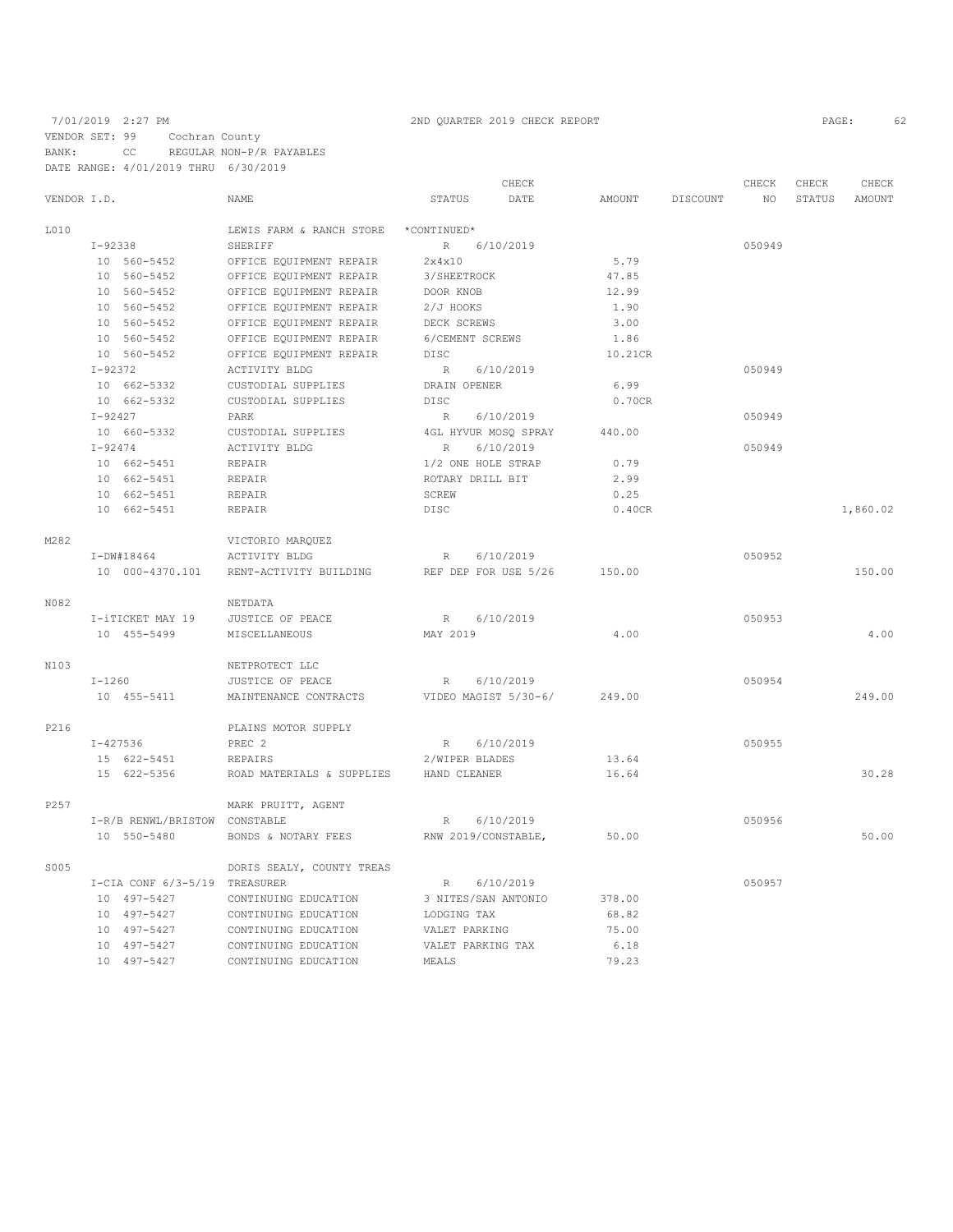VENDOR SET: 99 Cochran County

BANK: CC REGULAR NON-P/R PAYABLES

|             | DATE RANGE: 4/01/2019 THRU 6/30/2019 |                                           |                   |                      |         |                 |             |                 |                 |
|-------------|--------------------------------------|-------------------------------------------|-------------------|----------------------|---------|-----------------|-------------|-----------------|-----------------|
| VENDOR I.D. |                                      | NAME                                      | STATUS            | CHECK<br>DATE        |         | AMOUNT DISCOUNT | CHECK<br>NO | CHECK<br>STATUS | CHECK<br>AMOUNT |
| S005        |                                      | DORIS SEALY, COUNTY TREASURER *CONTINUED* |                   |                      |         |                 |             |                 |                 |
|             | I-CIA CONF 6/3-5/19 TREASURER        |                                           | R                 | 6/10/2019            |         |                 | 050957      |                 |                 |
|             | 10 497-5427                          | CONTINUING EDUCATION                      | FUEL              |                      | 80.85   |                 |             |                 | 688.08          |
| S019        |                                      | SOUTH PLAINS WELDING SUPP                 |                   |                      |         |                 |             |                 |                 |
|             | I-162779                             | PREC 1                                    | R                 | 6/10/2019            |         |                 | 050958      |                 |                 |
|             | 15 621-5451                          | <b>REPAIRS</b>                            | SWITCH            |                      | 13.25   |                 |             |                 | 13.25           |
| S071        |                                      | SCRIPT OFFICE PRODUCTS, INC.              |                   |                      |         |                 |             |                 |                 |
|             | I-56845                              | CLERK                                     | R                 | 6/10/2019            |         |                 | 050959      |                 |                 |
|             | 10 403-5310                          | OFFICE SUPPLIES                           | TONER             |                      | 68.49   |                 |             |                 |                 |
|             | $I - 56855$                          | TAX A/C                                   | R                 | 6/10/2019            |         |                 | 050959      |                 |                 |
|             | 10 499-5310                          | OFFICE SUPPLIES                           | PAPER CLIPS       |                      | 7.95    |                 |             |                 |                 |
|             | $I - 56857$                          | CLERK                                     | R                 | 6/10/2019            |         |                 | 050959      |                 |                 |
|             | 10 403-5310                          | OFFICE SUPPLIES                           | TONER             |                      | 190.95  |                 |             |                 |                 |
|             | $I - 56897$                          | CLERK                                     | R                 | 6/10/2019            |         |                 | 050959      |                 |                 |
|             | 10 403-5310                          | OFFICE SUPPLIES                           | 2BX/COPY PAPER    |                      | 79.00   |                 |             |                 |                 |
|             | $I - 56898$                          | TREASURER                                 | R                 | 6/10/2019            |         |                 | 050959      |                 |                 |
|             | 10 497-5310                          | OFFICE SUPPLIES                           | COPY PAPER        |                      | 39.50   |                 |             |                 |                 |
|             | 10 497-5310                          | OFFICE SUPPLIES                           | 3/CORRECTION TAPE |                      | 11.85   |                 |             |                 |                 |
|             | $I - 56899$                          | EXTENSION SVC                             | R                 | 6/10/2019            |         |                 | 050959      |                 |                 |
|             | 10 665-5310                          | OFFICE SUPPLIES                           | 2BX/COPY PAPER    |                      | 79.00   |                 |             |                 |                 |
|             | $I - 56911$                          | TAX A/C                                   | R                 | 6/10/2019            |         |                 | 050959      |                 |                 |
|             | 10 499-5310                          | OFFICE SUPPLIES                           | 4/5"BLK BINDERS   |                      | 220.60  |                 |             |                 |                 |
|             | 10 499-5310                          | OFFICE SUPPLIES                           | 3"WHITE BINDER    |                      | 24.95   |                 |             |                 |                 |
|             | 10 499-5310                          | OFFICE SUPPLIES                           |                   | 4x4 POPUP DISPENSER  | 25.13   |                 |             |                 |                 |
|             | 10 499-5310                          | OFFICE SUPPLIES                           | 4x4 POPUP NOTES   |                      | 15.96   |                 |             |                 |                 |
|             | 10 499-5310                          | OFFICE SUPPLIES                           | 2"WHITE BINDER    |                      | 14.74   |                 |             |                 |                 |
|             | $I - 56913$                          | COMMISSIONERS COURT                       | R                 | 6/10/2019            |         |                 | 050959      |                 |                 |
|             | 15 610-5310                          | OFFICE SUPPLIES                           |                   | 500/BUSINESS CARDS/M | 134.42  |                 |             |                 |                 |
|             | $I - 56932$                          | AUDITOR                                   | R                 | 6/10/2019            |         |                 | 050959      |                 |                 |
|             | 10 495-5310                          | OFFICE SUPPLIES                           | 2CS/COPY PAPER    |                      | 83.00   |                 |             |                 |                 |
|             | $I - 56942$                          | TREASURER                                 | R                 | 6/10/2019            |         |                 | 050959      |                 |                 |
|             | 10 497-5310                          | OFFICE SUPPLIES                           | 1CS/COPY PAPER    |                      | 41.50   |                 |             |                 |                 |
|             | 10 497-5310                          | OFFICE SUPPLIES                           | POPUP NOTES       |                      | 10.95   |                 |             |                 | 1,047.99        |
| S242        |                                      | SAM'S CLUB                                |                   |                      |         |                 |             |                 |                 |
|             | C-REF TAX 060719                     | JAIL                                      |                   | R 6/10/2019          |         |                 | 050960      |                 |                 |
|             | 10 512-5392                          | MISCELLANEOUS SUPPLIES                    | REF TAX 6/7/19    |                      | 12.53CR |                 |             |                 |                 |
|             | I-0755 060719                        | SHERIFF                                   | R                 | 6/10/2019            |         |                 | 050960      |                 |                 |
|             | 10 560-5499                          | MISCELLANEOUS                             | 4/CANDY/PARADE    |                      | 39.92   |                 |             |                 |                 |
|             | I-1255 051719                        | JAIL                                      | R                 | 6/10/2019            |         |                 | 050960      |                 |                 |
|             | 10 512-5333                          | FOOD-PRISONERS                            | 6/JUICE BOX       |                      | 53.88   |                 |             |                 |                 |
|             | 10 512-5333                          | FOOD-PRISONERS                            | 2/QUAKER OATS     |                      | 16.96   |                 |             |                 |                 |
|             | 10 512-5333                          | FOOD-PRISONERS                            | ZIPLOCK BAGS      |                      | 41.84   |                 |             |                 |                 |
|             | 10 512-5333                          | FOOD-PRISONERS                            | 2/SLAD            |                      | 4.96    |                 |             |                 |                 |
|             | 10 512-5333                          | FOOD-PRISONERS                            | APPLESAUCE        |                      | 6.98    |                 |             |                 |                 |
|             | 10 512-5333                          | FOOD-PRISONERS                            | 2/SUGAR           |                      | 49.96   |                 |             |                 |                 |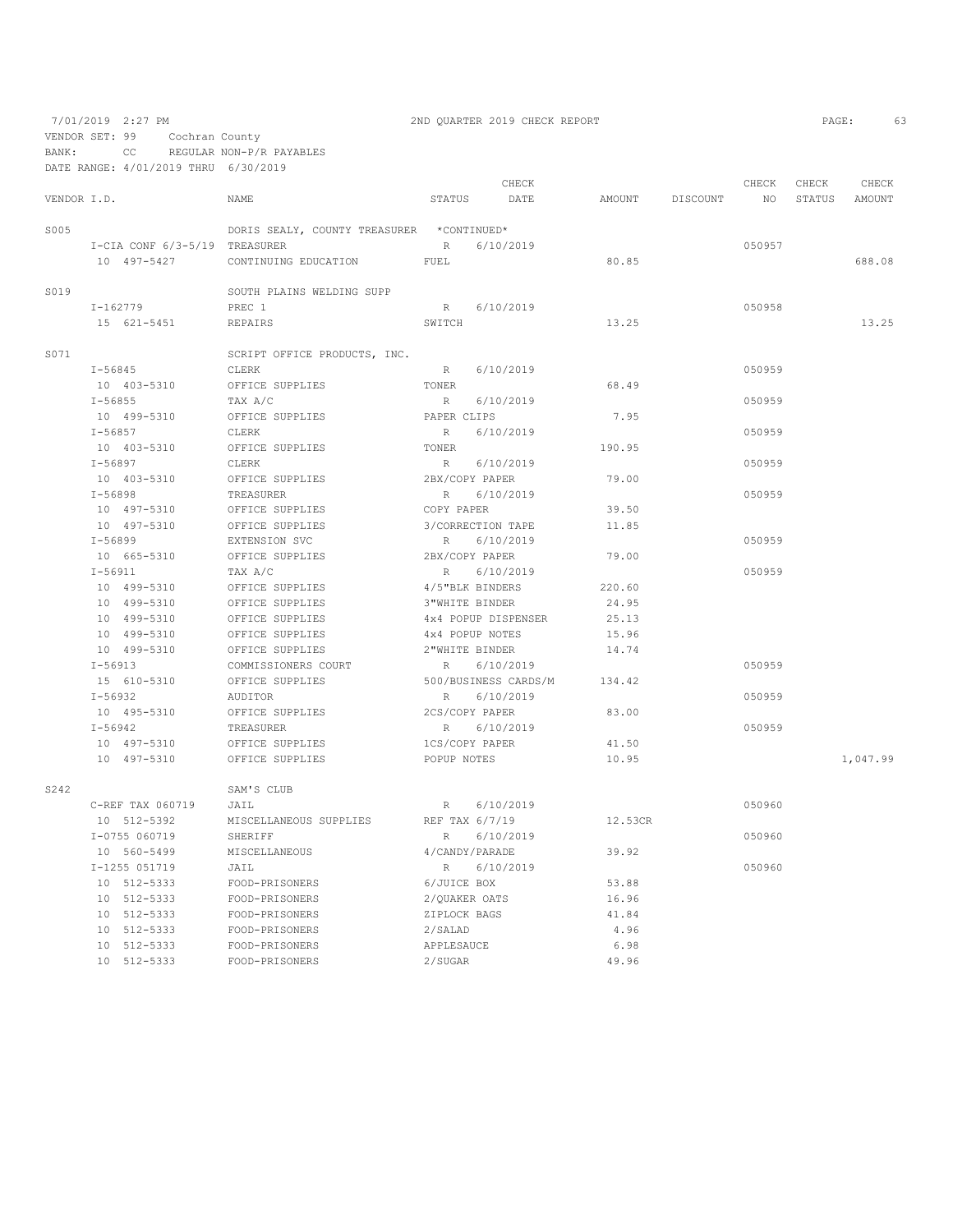# 7/01/2019 2:27 PM 2ND QUARTER 2019 CHECK REPORT PAGE: 64

VENDOR SET: 99 Cochran County BANK: CC REGULAR NON-P/R PAYABLES

DATE RANGE: 4/01/2019 THRU 6/30/2019

|             |    |               |                        | CHECK                             |        |          | CHECK  | CHECK  | CHECK  |
|-------------|----|---------------|------------------------|-----------------------------------|--------|----------|--------|--------|--------|
| VENDOR I.D. |    |               | NAME                   | STATUS<br>DATE                    | AMOUNT | DISCOUNT | NO.    | STATUS | AMOUNT |
| S242        |    |               | SAM'S CLUB             | $^\star \mathtt{CONTINUED}^\star$ |        |          |        |        |        |
|             |    | I-1255 051719 | JAIL                   | R<br>6/10/2019                    |        |          | 050960 |        |        |
|             |    | 10 512-5333   | FOOD-PRISONERS         | 1CS/WLF BRAND CHILI               | 9.27   |          |        |        |        |
|             |    | 10 512-5333   | FOOD-PRISONERS         | 2/FLOUR TORTILLAS                 | 12.56  |          |        |        |        |
|             |    | 10 512-5333   | FOOD-PRISONERS         | SOUR CREAM                        | 4.42   |          |        |        |        |
|             |    | 10 512-5333   | FOOD-PRISONERS         | 2/PINEAPPLE CHUNKS                | 11.96  |          |        |        |        |
|             |    | 10 512-5333   | FOOD-PRISONERS         | 2/NACHO CHEESE                    | 13.96  |          |        |        |        |
|             |    | 10 512-5333   | FOOD-PRISONERS         | PIMIENTO CHEESE                   | 5.48   |          |        |        |        |
|             |    | 10 512-5333   | FOOD-PRISONERS         | 2/FRUIT COCKTAIL                  | 15.36  |          |        |        |        |
|             | 10 | 512-5392      | MISCELLANEOUS SUPPLIES | 20oz FOAM CUPS                    | 24.28  |          |        |        |        |
|             | 10 | 512-5333      | FOOD-PRISONERS         | GARLIC SALT                       | 5.97   |          |        |        |        |
|             |    | 10 512-5392   | MISCELLANEOUS SUPPLIES | 2/HANDSOAP REFILL                 | 13.96  |          |        |        |        |
|             | 10 | 512-5333      | FOOD-PRISONERS         | 2/BROCCOLI NORMANDY               | 12.96  |          |        |        |        |
|             | 10 | 512-5333      | FOOD-PRISONERS         | 2/SYRUP                           | 13.64  |          |        |        |        |
|             |    | 10 512-5392   | MISCELLANEOUS SUPPLIES | 4/DISINFECTANT CLNR               | 25.92  |          |        |        |        |
|             | 10 | 512-5333      | FOOD-PRISONERS         | LETTUCE                           | 1.98   |          |        |        |        |
|             | 10 | 512-5333      | FOOD-PRISONERS         | TOMATOES                          | 3.98   |          |        |        |        |
|             | 10 | 512-5333      | FOOD-PRISONERS         | 1CS/CRM OF MSHRM SOU              | 8.98   |          |        |        |        |
|             |    | 10 512-5333   | FOOD-PRISONERS         | 1CS/CRM OF CKN SOUP               | 8.98   |          |        |        |        |
|             |    | 10 512-5333   | FOOD-PRISONERS         | 2/SHREDDED CHEESE                 | 24.56  |          |        |        |        |
|             |    | 10 512-5392   | MISCELLANEOUS SUPPLIES | 4/TOILET PAPER                    | 77.92  |          |        |        |        |
|             |    | 10 512-5392   | MISCELLANEOUS SUPPLIES | FOAM PLATES                       | 9.48   |          |        |        |        |
|             |    | 10 512-5392   | MISCELLANEOUS SUPPLIES | 3/PAPERTOWELS                     | 52.44  |          |        |        |        |
|             |    | 10 512-5333   | FOOD-PRISONERS         | 8/BREAD                           | 38.72  |          |        |        |        |
|             |    | 10 512-5333   | FOOD-PRISONERS         | EGGS                              | 12.98  |          |        |        |        |
|             | 10 | 512-5333      | FOOD-PRISONERS         | 2/CORN TORTILLAS                  | 7.36   |          |        |        |        |
|             |    | 10 512-5333   | FOOD-PRISONERS         | 2/PEACHES                         | 11.96  |          |        |        |        |
|             |    | 10 512-5333   | FOOD-PRISONERS         | 4/MILK                            | 11.92  |          |        |        |        |
|             | 10 | 512-5333      | FOOD-PRISONERS         | PINESOL                           | 10.58  |          |        |        |        |
|             |    | 10 512-5333   | FOOD-PRISONERS         | 2/RANCH DRESSING                  | 15.96  |          |        |        |        |
|             |    | 10 512-5333   | FOOD-PRISONERS         | SHIPPING                          | 10.08  |          |        |        |        |
|             |    | I-1351 060719 | JAIL/COURTHOUSE        | R<br>6/10/2019                    |        |          | 050960 |        |        |
|             | 10 | 512-5333      | FOOD-PRISONERS         | EGGS                              | 12.98  |          |        |        |        |
|             |    | 10 512-5333   | FOOD-PRISONERS         | 5/BREAD                           | 24.20  |          |        |        |        |
|             | 10 | 512-5392      | MISCELLANEOUS SUPPLIES | $2/20oz$ CUPS                     | 48.56  |          |        |        |        |
|             |    | 10 512-5392   | MISCELLANEOUS SUPPLIES | 2/TOILET PAPER                    | 38.96  |          |        |        |        |
|             |    | 10 512-5333   | FOOD-PRISONERS         | 2/BACON                           | 75.96  |          |        |        |        |
|             |    | 10 512-5392   | MISCELLANEOUS SUPPLIES | 2/PAPER TOWELS                    | 36.96  |          |        |        |        |
|             |    | 10 409-5300   | COUNTY-WIDE SUPPLIES   | FOAM PLATES                       | 12.48  |          |        |        |        |
|             |    | 10 512-5392   | MISCELLANEOUS SUPPLIES | FOAM PLATES                       | 12.48  |          |        |        |        |
|             |    | 10 512-5333   | FOOD-PRISONERS         | 2/CHIPS                           | 6.98   |          |        |        |        |
|             |    | 10 512-5392   | MISCELLANEOUS SUPPLIES | PLATES                            | 8.48   |          |        |        |        |
|             | 10 | 512-5333      | FOOD-PRISONERS         | AMERICAN CHEESE                   | 7.48   |          |        |        |        |
|             | 10 | 512-5333      | FOOD-PRISONERS         | 3/SAUSAGE                         | 23.94  |          |        |        |        |
|             |    | 10 512-5333   | FOOD-PRISONERS         | $2/HB$ HUNS                       | 6.96   |          |        |        |        |
|             | 10 | 512-5333      | FOOD-PRISONERS         | CHICKEN BREAST                    | 18.98  |          |        |        |        |
|             | 10 | 512-5333      | FOOD-PRISONERS         | CHICKEN                           | 9.98   |          |        |        |        |
|             | 10 | 512-5333      | FOOD-PRISONERS         | SAUSAGE                           | 7.98   |          |        |        |        |
|             |    |               |                        |                                   |        |          |        |        |        |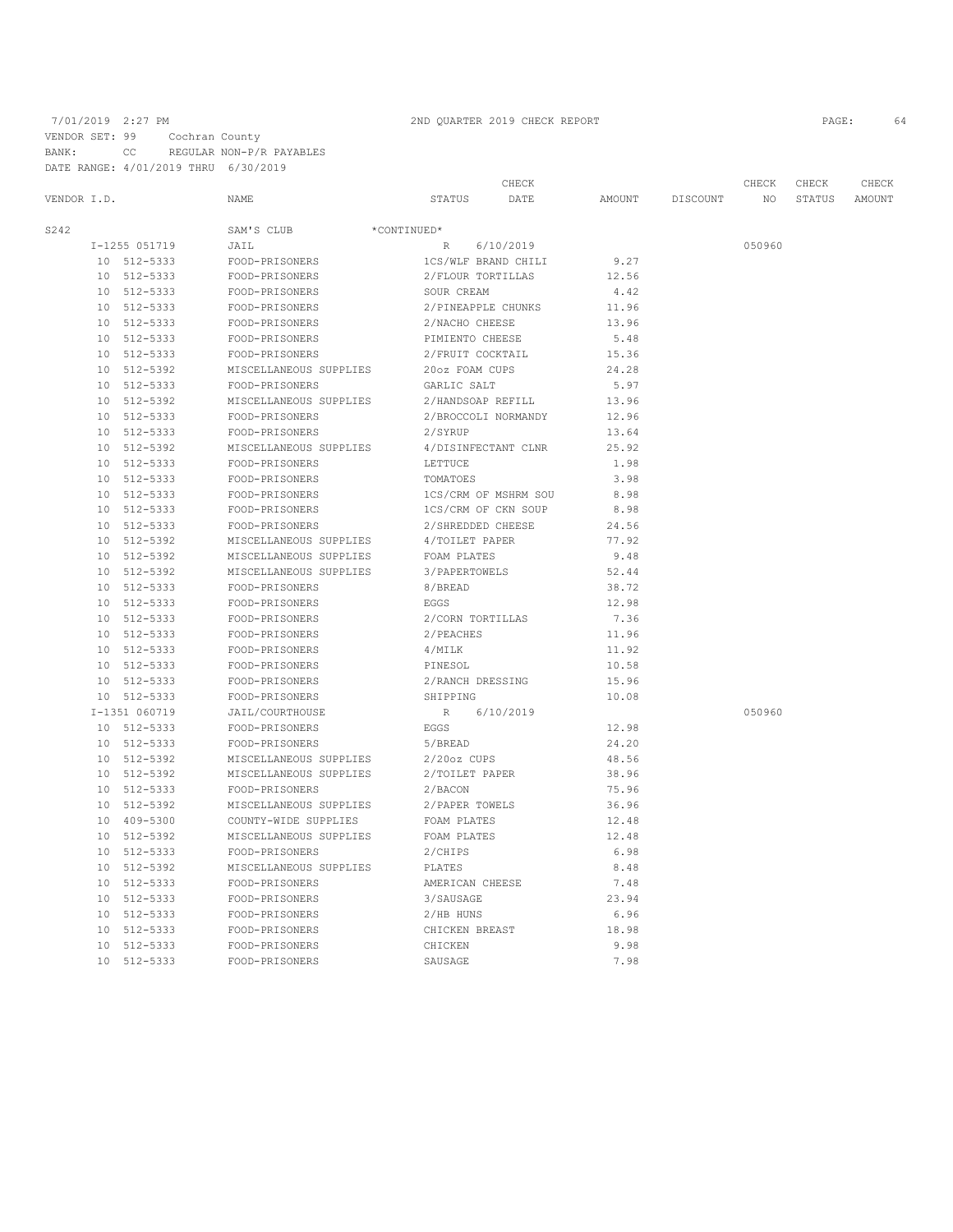# 7/01/2019 2:27 PM 2ND QUARTER 2019 CHECK REPORT VENDOR SET: 99 Cochran County BANK: CC REGULAR NON-P/R PAYABLES DATE RANGE: 4/01/2019 THRU 6/30/2019

|      |             | DAIE NANGE, N/VI/ZVIJ INNU |                             |                   |                      |          |          |        |        |          |
|------|-------------|----------------------------|-----------------------------|-------------------|----------------------|----------|----------|--------|--------|----------|
|      |             |                            |                             |                   | CHECK                |          |          | CHECK  | CHECK  | CHECK    |
|      | VENDOR I.D. |                            | NAME                        | STATUS            | DATE                 | AMOUNT   | DISCOUNT | ΝO     | STATUS | AMOUNT   |
| S242 |             |                            | SAM'S CLUB<br>*CONTINUED*   |                   |                      |          |          |        |        |          |
|      |             | I-1351 060719              | JAIL/COURTHOUSE             | $R_{\perp}$       | 6/10/2019            |          |          | 050960 |        |          |
|      |             | 10 512-5333                | FOOD-PRISONERS              | SHREDDED CHEESE   |                      | 12.28    |          |        |        |          |
|      |             | 10 512-5333                | FOOD-PRISONERS              | PEAS              |                      | 9.48     |          |        |        |          |
|      |             | 10 512-5333                | FOOD-PRISONERS              | WOLF CHILI        |                      | 9.27     |          |        |        |          |
|      |             | 10 512-5333                | FOOD-PRISONERS              | BAKED BEANS       |                      | 8.97     |          |        |        |          |
|      |             | 10 512-5333                | FOOD-PRISONERS              | WOLF CHILI        |                      | 9.27     |          |        |        |          |
|      |             | 10 512-5333                | FOOD-PRISONERS              | ROTEL             |                      | 6.48     |          |        |        |          |
|      |             | 10 512-5333                | FOOD-PRISONERS              | RANCH STYLE BEANS |                      | 6.47     |          |        |        |          |
|      |             | 10 512-5333                | FOOD-PRISONERS              | 2/SHREDDED CHEESE |                      | 24.56    |          |        |        |          |
|      |             | 10 512-5333                | FOOD-PRISONERS              | TOMATO SAUCE      |                      | 5.98     |          |        |        |          |
|      |             | 10 512-5333                | FOOD-PRISONERS              | ROTEL             |                      | 6.48     |          |        |        |          |
|      |             | 10 512-5333                | FOOD-PRISONERS              | 4/MILK            |                      | 11.84    |          |        |        |          |
|      |             | 10 512-5333                | FOOD-PRISONERS              | PWRD SUGAR        |                      | 4.48     |          |        |        |          |
|      |             | 10 512-5333                | FOOD-PRISONERS              | 2/HAMBURGER       |                      | 10.96    |          |        |        |          |
|      |             | 10 512-5333                | FOOD-PRISONERS              | PWDR SUGAR        |                      | 4.48     |          |        |        |          |
|      |             | 10 512-5333                | FOOD-PRISONERS              | 2/VEG MIX         |                      | 12.96    |          |        |        |          |
|      |             | 10 512-5333                | FOOD-PRISONERS              | KETCHUP           |                      | 7.68     |          |        |        |          |
|      |             | 10 512-5333                | FOOD-PRISONERS              | CHICKEN           |                      | 18.98    |          |        |        |          |
|      |             | 10 512-5333                | FOOD-PRISONERS              | 2/MARGARINE       |                      | 9.96     |          |        |        |          |
|      |             | 10 512-5333                | FOOD-PRISONERS              | RANCH             |                      | 9.98     |          |        |        |          |
|      | 10          | 512-5333                   | FOOD-PRISONERS              | COTTAGE CHEESE    |                      | 4.98     |          |        |        |          |
|      |             | 10 512-5333                | FOOD-PRISONERS              | SOUR CREAM        |                      | 4.42     |          |        |        |          |
|      |             | 10 512-5333                | FOOD-PRISONERS              | CHICKEN           |                      | 9.88     |          |        |        |          |
|      |             | 10 512-5333                | FOOD-PRISONERS              | CHEESE SAUCE      |                      | 6.98     |          |        |        |          |
|      |             | 10 512-5333                | FOOD-PRISONERS              | CHOC CHIPS        |                      | 9.98     |          |        |        |          |
|      |             | 10 512-5333                | FOOD-PRISONERS              | 2/APPLESAUCE      |                      | 13.96    |          |        |        |          |
|      |             | 10 512-5333                | FOOD-PRISONERS              | MIRACLE WHIP      |                      | 5.98     |          |        |        |          |
|      |             | 10 512-5333                | FOOD-PRISONERS              | ALFREDO SAUCE     |                      | 5.98     |          |        |        |          |
|      |             | 10 512-5333                | FOOD-PRISONERS              | 2/BRWN SUGAR      |                      | 8.96     |          |        |        |          |
|      | 10          | 512-5333                   | FOOD-PRISONERS              | 4/CHIPS           |                      | 13.96    |          |        |        |          |
|      |             | 10 512-5392                | MISCELLANEOUS SUPPLIES      | DISC/PLATES       |                      | 4.00CR   |          |        |        |          |
|      |             | 10 409-5300                | COUNTY-WIDE SUPPLIES        | DISC/PLATES       |                      | 2.00CR   |          |        |        |          |
|      |             | 10 512-5392                | MISCELLANEOUS SUPPLIES      | TAX               |                      | 12.53    |          |        |        | 1,315.12 |
| S347 |             |                            | SOUTHERN TIRE MART, LLC     |                   |                      |          |          |        |        |          |
|      |             | I-4900006817               | PREC 1                      | $R_{\perp}$       | 6/10/2019            |          |          | 050961 |        |          |
|      |             | 15 621-5454                | TIRES                       |                   | 4/LT245/75R16/E'07 C | 482.32   |          |        |        |          |
|      |             | 15 621-5454                | TIRES                       | 4/MNT/DSMNT       |                      | 40.00    |          |        |        |          |
|      |             | 15 621-5454                | TIRES                       | 4/BALANCE         |                      | 40.00    |          |        |        | 562.32   |
| T051 |             |                            | TAC RISK MANAGEMENT POOL    |                   |                      |          |          |        |        |          |
|      |             | I-3RD QTR 2019             | WORKERS COMP/ALL DEPTS      | $\mathbb R$       | 6/10/2019            |          |          | 050962 |        |          |
|      |             | 10 000-2500.10             | RESERVE FOR W/C, UNEMPLYMNT |                   | 3RD OTR WORKERS COMP | 5,613.00 |          |        |        | 5,613.00 |
|      |             |                            |                             |                   |                      |          |          |        |        |          |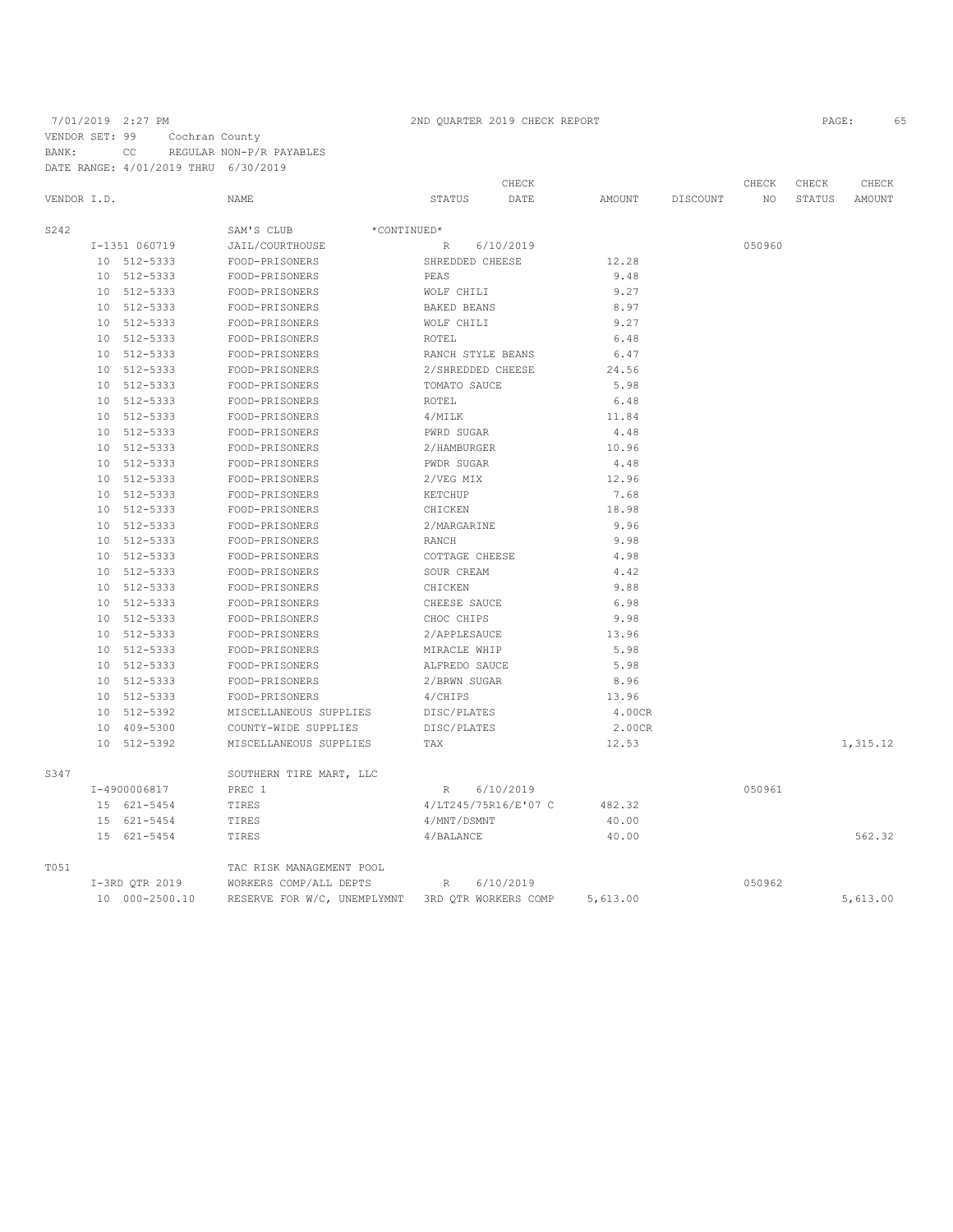7/01/2019 2:27 PM 2ND QUARTER 2019 CHECK REPORT 2019 CHECK REPORT VENDOR SET: 99 Cochran County BANK: CC REGULAR NON-P/R PAYABLES

|             | DATE RANGE: 4/01/2019 THRU        | 6/30/2019               |                     |                      |               |          |        |        |        |
|-------------|-----------------------------------|-------------------------|---------------------|----------------------|---------------|----------|--------|--------|--------|
|             |                                   |                         |                     | CHECK                |               |          | CHECK  | CHECK  | CHECK  |
| VENDOR I.D. |                                   | NAME                    | <b>STATUS</b>       | DATE                 | <b>AMOUNT</b> | DISCOUNT | NO     | STATUS | AMOUNT |
| T083        |                                   | TYLER TECHNOLOGIES, INC |                     |                      |               |          |        |        |        |
|             | $I - 025 - 260451$                | NON-DEPT'L              | R                   | 6/10/2019            |               |          | 050963 |        |        |
|             | 10 409-5411                       | MAINTENANCE CONTRACTS   |                     | MONTHLY NETWORK MAIN | 220.50        |          |        |        | 220.50 |
| T297        |                                   | TRACTOR SUPPLY CO.      |                     |                      |               |          |        |        |        |
|             | C-200097537                       | PREC 1                  | R                   | 6/10/2019            |               |          | 050964 |        |        |
|             | 15 621-5451                       | <b>REPAIRS</b>          |                     | RET/MANUAL DIRECT VA | 39.99CR       |          |        |        |        |
|             | I-100654149                       | SHERIFF/K9              | $\mathbb{R}$        | 6/10/2019            |               |          | 050964 |        |        |
|             | 10 560-5335                       | CANINE CARE & SUPPLIES  |                     | SPMX 40LB CANX/DOG F | 39.99         |          |        |        |        |
|             | 10 560-5335                       | CANINE CARE & SUPPLIES  | 2/MILKBONE TREATS   |                      | 25.98         |          |        |        |        |
|             | I-200098352                       | CEMETERY                | R                   | 6/10/2019            |               |          | 050964 |        |        |
|             | 10 516-5451                       | REPAIR                  |                     | DEWALT 60GL AIR COMP | 549.99        |          |        |        | 575.97 |
| U036        |                                   | UNIFIRST HOLDINGS, INC. |                     |                      |               |          |        |        |        |
|             | I-831 2430824                     | JAIL                    | $R_{\perp}$         | 6/10/2019            |               |          | 050965 |        |        |
|             | 10 512-5392                       | MISCELLANEOUS SUPPLIES  | 3x5 MAT             |                      | 4.40          |          |        |        |        |
|             | 10 512-5392                       | MISCELLANEOUS SUPPLIES  |                     | 3x5 ANTI-FATIGUE MAT | 5.75          |          |        |        |        |
|             | 10 512-5392                       | MISCELLANEOUS SUPPLIES  |                     | 200/MICROFIBER TOWEL | 38.00         |          |        |        |        |
|             | 10 512-5392                       | MISCELLANEOUS SUPPLIES  | DEFE CHARGE         |                      | 13.10         |          |        |        |        |
|             | 10 512-5392                       | MISCELLANEOUS SUPPLIES  | MIN CHG             |                      | 3.30          |          |        |        |        |
|             | I-831 2433501                     | JAIL                    | $R_{\perp}$         | 6/10/2019            |               |          | 050965 |        |        |
|             | 10 512-5392                       | MISCELLANEOUS SUPPLIES  | 3x5 MAT             |                      | 4.40          |          |        |        |        |
|             | 10 512-5392                       | MISCELLANEOUS SUPPLIES  |                     | 3x5 ANTI-FATIGUE MAT | 5.75          |          |        |        |        |
|             | 10 512-5392                       | MISCELLANEOUS SUPPLIES  |                     | 200/MICROFIBER TOWEL | 38.00         |          |        |        |        |
|             | 10 512-5392                       | MISCELLANEOUS SUPPLIES  | DEFE CHARGE         |                      | 13.10         |          |        |        |        |
|             | 10 512-5392                       | MISCELLANEOUS SUPPLIES  | MIN CHG             |                      | 3.30          |          |        |        | 129.10 |
| <b>W010</b> |                                   | WEST TEXAS GAS INC      |                     |                      |               |          |        |        |        |
|             | I-020036001501 6/19 PARK/SHOP     |                         | $R_{\perp}$         | 6/10/2019            |               |          | 050966 |        |        |
|             | 10 660-5440                       | UTILITIES & IRRIGATION  |                     | CUSTOMER CHG 5/7-5/2 | 9.54          |          |        |        |        |
|             | 10 660-5440                       | UTILITIES & IRRIGATION  | GRIP CHG            |                      | 4.61          |          |        |        |        |
|             | I-020036002501 6/19 PARK/SHOWBARN |                         | R                   | 6/10/2019            |               |          | 050966 |        |        |
|             | 10 660-5440                       | UTILITIES & IRRIGATION  |                     | CUSTOMER CHG 5/7-5/2 | 13.06         |          |        |        |        |
|             | 10 660-5440                       | UTILITIES & IRRIGATION  | GRIP CHG            |                      | 11.84         |          |        |        |        |
|             | I-020049022001 6/19 PREC 3        |                         | R                   | 6/10/2019            |               |          | 050966 |        |        |
|             | 15 623-5440                       | UTILITIES               |                     | CUSTOMER CHG 5/6-5/2 | 13.06         |          |        |        |        |
|             | 15 623-5440                       | UTILITIES               | GRIP CHG            |                      | 11.84         |          |        |        |        |
|             | 15 623-5440                       | UTILITIES               | PIPELINE SAFETY FEE |                      | 1.75CR        |          |        |        | 62.20  |
| W062        |                                   | WAL-MART COMMUNITY      |                     |                      |               |          |        |        |        |
|             | I-6719 052319                     | JAIL                    | R                   | 6/10/2019            |               |          | 050967 |        |        |
|             | 10 512-5205                       | <b>UNIFORMS</b>         | 4/DNM JEANS/ELIDA   |                      | 67.48         |          |        |        | 67.48  |
|             |                                   |                         |                     |                      |               |          |        |        |        |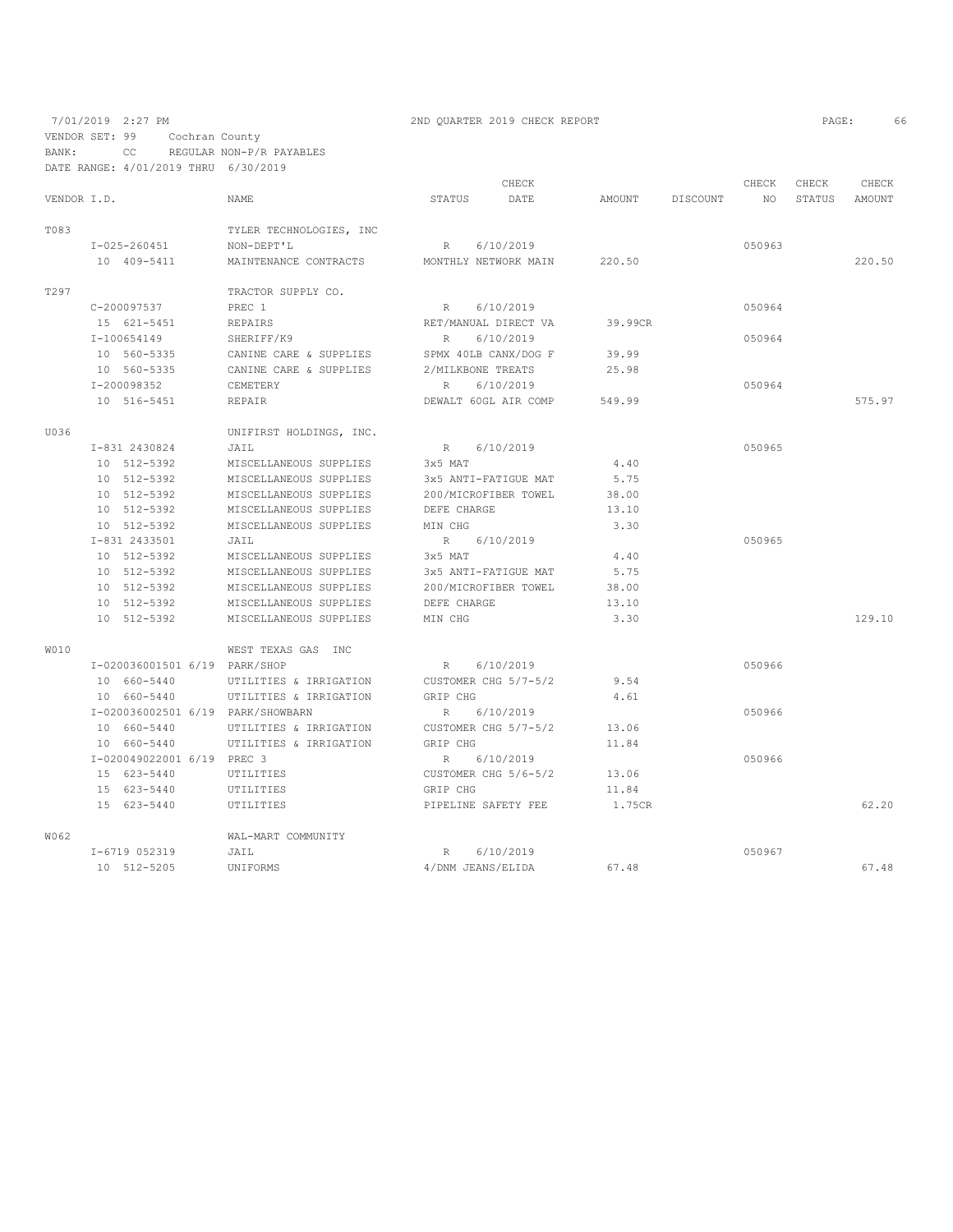# 7/01/2019 2:27 PM 2ND QUARTER 2019 CHECK REPORT 2019 CHECK REPORT VENDOR SET: 99 Cochran County BANK: CC REGULAR NON-P/R PAYABLES DATE RANGE: 4/01/2019 THRU 6/30/2019

|             |                  | CHECK                                              |                      |                       |               | CHECK    | CHECK  | CHECK  |               |
|-------------|------------------|----------------------------------------------------|----------------------|-----------------------|---------------|----------|--------|--------|---------------|
| VENDOR I.D. |                  | NAME                                               | <b>STATUS</b>        | DATE                  | <b>AMOUNT</b> | DISCOUNT | NO     | STATUS | <b>AMOUNT</b> |
| <b>W070</b> |                  | R D WALLACE OIL CO INC                             |                      |                       |               |          |        |        |               |
|             | I-12520010 MAY19 | CEMETERY                                           | R                    | 6/10/2019             |               |          | 050968 |        |               |
|             | 10 516-5330      | FUEL & OIL                                         | 25.01GL/UNL 5/14     |                       | 59.35         |          |        |        |               |
|             | I-12520019 MAY19 | PARK/AIRPORT                                       | R                    | 6/10/2019             |               |          | 050968 |        |               |
|             | 10 660-5330      | FUEL AND OIL                                       | 25.51GL/UNL 5/3      |                       | 61.56         |          |        |        |               |
|             | 30 518-5330      | FUEL & OIL                                         | 27GL/UNL 5/23        |                       | 64.08         |          |        |        |               |
|             | I-12520021 MAY19 | PREC 3                                             | $R_{\parallel}$      | 6/10/2019             |               |          | 050968 |        |               |
|             | 15 623-5330      | FUEL AND OIL                                       |                      | 7.6GL/DYED DIESEL 5/  | 18.70         |          |        |        |               |
|             | 15 623-5330      | FUEL AND OIL                                       | 506.1GL/DYED DIESEL  |                       | 1,260.19      |          |        |        |               |
|             | 15 623-5330      | FUEL AND OIL                                       | 2/POWER SVC          |                       | 23.90         |          |        |        |               |
|             | 15 623-5330      | FUEL AND OIL                                       | 507.1GL/DYED DIESEL  |                       | 1,191.69      |          |        |        |               |
|             | 15 623-5330      | FUEL AND OIL                                       | 2/POWER SVC          |                       | 23.90         |          |        |        |               |
|             | 15 623-5330      | FUEL AND OIL                                       | 103.5GL/REG ETH 5/24 |                       | 249.95        |          |        |        |               |
|             | I-12520030 MAY19 | PREC 1                                             | R                    | 6/10/2019             |               |          | 050968 |        |               |
|             | 15 621-5330      | FUEL & OIL                                         | 75GL/DYED DIESEL 5/1 |                       | 183.00        |          |        |        |               |
|             | 15 621-5330      | FUEL & OIL                                         | 18.5GL/UNL 5/21      |                       | 43.84         |          |        |        |               |
|             | 15 621-5330      | FUEL & OIL                                         | 26.83GL/UNL 5/9      |                       | 64.74         |          |        |        |               |
|             | 15 621-5330      | FUEL & OIL                                         | 1.62GL/UNL 5/14      |                       | 3.84          |          |        |        |               |
|             | 15 621-5330      | FUEL & OIL                                         | 1.88GL/UNL 5/15      |                       | 4.46          |          |        |        |               |
|             | 15 621-5330      | FUEL & OIL                                         | 28.02GL/UNL 5/16     |                       | 66.49         |          |        |        |               |
|             | 15 621-5330      | FUEL & OIL                                         | 20GL/UNL 5/23        |                       | 47.47         |          |        |        |               |
|             | 15 621-5330      | FUEL & OIL                                         | 26.3GL/UNL 5/30      |                       | 61.62         |          |        |        |               |
|             | I-12520032 MAY19 | PREC <sub>2</sub>                                  | R                    | 6/10/2019             |               |          | 050968 |        |               |
|             | 15 622-5451      | <b>REPAIRS</b>                                     | 1CS/REFRIGERANT R134 |                       | 69.00         |          |        |        |               |
|             | 15 622-5330      | FUEL AND OIL                                       | 792.3GL/DYED DIESEL  |                       | 1,949.06      |          |        |        |               |
|             | 15 622-5330      | FUEL AND OIL                                       | 4/POWER SVC          |                       | 42.20         |          |        |        |               |
|             | 15 622-5330      | FUEL AND OIL                                       | 116.4GL/DYED DIESEL  |                       | 309.04        |          |        |        |               |
|             | 15 622-5330      | FUEL AND OIL                                       | 20GL/DEF             |                       | 215.00        |          |        |        |               |
|             | 15 622-5330      | FUEL AND OIL                                       | 142GL/CLEAR DIESEL 5 |                       | 377.01        |          |        |        |               |
|             | 15 622-5330      | FUEL AND OIL                                       | 119GL/CLEAR DIESEL 5 |                       | 315.95        |          |        |        |               |
|             | 15 622-5330      | FUEL AND OIL                                       |                      | 900GL/DYED DIESEL 5/  | 2,115.00      |          |        |        |               |
|             | 15 622-5330      | FUEL AND OIL                                       | 30.92GL/UNL 5/3      |                       | 74.60         |          |        |        |               |
|             | 15 622-5330      | FUEL AND OIL                                       | 21GL/UNL 5/10        |                       | 50.68         |          |        |        |               |
|             | 15 622-5330      | FUEL AND OIL                                       | 32.34GL/UNL 5/14     |                       | 76.75         |          |        |        |               |
|             | 15 622-5330      | FUEL AND OIL                                       | 30.9GL/UNL 5/31      |                       | 72.40         |          |        |        |               |
|             | I-12520041 MAY19 | PREC 4                                             | $R_{\parallel}$      | 6/10/2019             |               |          | 050968 |        |               |
|             | 15 624-5330      | FUEL AND OIL                                       | 20GL/DEF 5/22        |                       | 215.00        |          |        |        |               |
|             | 15 624-5330      | FUEL AND OIL                                       | 1005.9GL/DYED DIESEL |                       | 2,504.69      |          |        |        |               |
|             | 15 624-5330      | FUEL AND OIL                                       | 4/POWER SVC          |                       | 47.80         |          |        |        |               |
|             | 15 624-5330      | FUEL AND OIL                                       | 27GL/UNL 5/6         |                       | 65.16         |          |        |        |               |
|             | 15 624-5330      | FUEL AND OIL                                       | 6.4GL/UNL 5/7        |                       | 15.45         |          |        |        |               |
|             | 15 624-5330      | FUEL AND OIL                                       | 23.18GL/UNL 5/31     |                       | 54.31         |          |        |        |               |
|             | I-12520043 MAY19 | SHERIFF                                            | R                    | 6/10/2019             |               |          | 050968 |        |               |
|             | 10 560-5330      | FUEL AND OIL                                       | 1,047.747GL/UNL MAY  |                       | 2,525.74      |          |        |        |               |
|             | I-12520239 MAY19 | NON-DEPT'L/COMM'R CT                               | R                    | 6/10/2019             |               |          | 050968 |        |               |
|             | 15 610-5428      | CO. JUDGE-CONTINUING EDUCATION22.6GL/UNL 5/23; JDG |                      |                       | 53.63         |          |        |        |               |
|             | I-12520241 MAY19 | NON-DEPT'L                                         | R                    | 6/10/2019             |               |          | 050968 |        |               |
|             | 10 409-5499      | MISCELLANEOUS                                      |                      | 36.932GL/UNL 5/31; TA | 65.04         |          |        |        | 14,642.29     |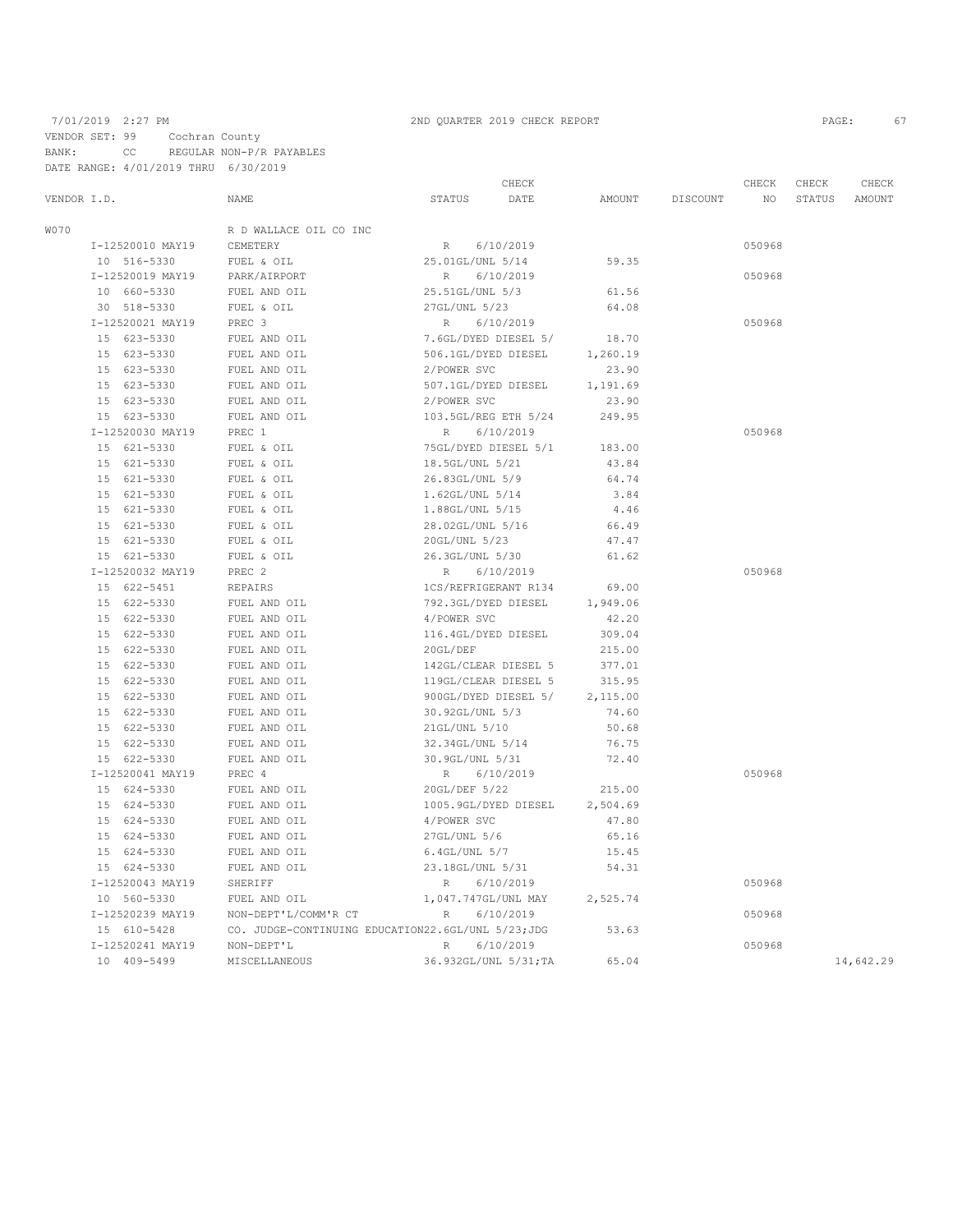# 7/01/2019 2:27 PM 2ND QUARTER 2019 CHECK REPORT 2019 CHECK REPORT VENDOR SET: 99 Cochran County BANK: CC REGULAR NON-P/R PAYABLES DATE RANGE: 4/01/2019 THRU 6/30/2019

|               |                           | CHECK                    |         |          | CHECK  | CHECK  | CHECK    |
|---------------|---------------------------|--------------------------|---------|----------|--------|--------|----------|
| VENDOR I.D.   | <b>NAME</b>               | STATUS<br>DATE           | AMOUNT  | DISCOUNT | NO.    | STATUS | AMOUNT   |
| W164          | WARREN CAT                |                          |         |          |        |        |          |
| C-CS020042517 | PREC 2                    | 6/10/2019<br>R           |         |          | 050969 |        |          |
| 15 622-5451   | <b>REPAIRS</b>            | RET/FILTER AS-LU         | 32.77CR |          |        |        |          |
| I-PS000534156 | PREC <sub>2</sub>         | R<br>6/10/2019           |         |          | 050969 |        |          |
| 15 622-5451   | <b>REPAIRS</b>            | 21/15W40 DEO             | 306.18  |          |        |        |          |
| 15 622-5451   | <b>REPAIRS</b>            | 18/30WTDTO               | 281.88  |          |        |        |          |
| 15 622-5451   | <b>REPAIRS</b>            | 17/OILCAT HYDRO          | 252.79  |          |        |        |          |
| I-PS020371432 | PREC <sub>2</sub>         | R<br>6/10/2019           |         |          | 050969 |        |          |
| 15 622-5451   | REPAIRS                   | 2/FILTER AS-LU           | 65.54   |          |        |        |          |
| 15 622-5451   | REPAIRS                   | 2/ELEMENT-OCV            | 80.32   |          |        |        |          |
| 15 622-5451   | <b>REPAIRS</b>            | 2/ELEMENT AS             | 87.02   |          |        |        |          |
| 15 622-5451   | <b>REPAIRS</b>            | 2/ELEMENT PRI            | 197.52  |          |        |        |          |
| 15 622-5451   | <b>REPAIRS</b>            | 4/FILTER AS F            | 104.28  |          |        |        |          |
| 15 622-5451   | <b>REPAIRS</b>            | 2/FILTER AS              | 83.68   |          |        |        |          |
| 15 622-5451   | <b>REPAIRS</b>            | 2/FILTER MAGNE           | 51.86   |          |        |        |          |
| 15 622-5451   | REPAIRS                   | 2/ELEMENT AS             | 163.08  |          |        |        |          |
| 15 622-5451   | <b>REPAIRS</b>            | 2/ELEMENT AS-X           | 136.92  |          |        |        |          |
| 15 622-5451   | REPAIRS                   | 2/FILTER                 | 36.26   |          |        |        |          |
| 15 622-5451   | REPAIRS                   | 2/ELEMENT AS             | 203.92  |          |        |        |          |
| 15 622-5451   | <b>REPAIRS</b>            | 2/FILTER-AIR             | 76.94   |          |        |        |          |
| 15 622-5451   | <b>REPAIRS</b>            | 2/AIR FILTERS            | 61.82   |          |        |        |          |
| 15 622-5451   | <b>REPAIRS</b>            | 2/ELEMENT AS             | 85.46   |          |        |        |          |
| 15 622-5451   | REPAIRS                   | FILTER-LUBE              | 14.59   |          |        |        |          |
| 15 622-5451   | REPAIRS                   | KIT                      | 41.09   |          |        |        |          |
| 15 622-5451   | REPAIRS                   | ELEMENT AS-P             | 41.63   |          |        |        |          |
| 15 622-5451   | <b>REPAIRS</b>            | ELEMENT AS-S             | 33.10   |          |        |        |          |
| 15 622-5451   | REPAIRS                   | ELEMENT FUEL             | 20.70   |          |        |        |          |
| 15 622-5451   | <b>REPAIRS</b>            | ELEMENT-SEP              | 29.23   |          |        |        |          |
| 15 622-5451   | REPAIRS                   | ELEMENT AS               | 44.49   |          |        |        |          |
| 15 622-5451   | REPAIRS                   | ELEMENT AS               | 50.61   |          |        |        |          |
| 15 622-5451   | <b>REPAIRS</b>            | FILTER-CAB               | 47.31   |          |        |        |          |
| 15 622-5451   | <b>REPAIRS</b>            | FILTER CAB A             | 52.36   |          |        |        |          |
| 15 622-5451   | REPAIRS                   | FILTER AS                | 32.43   |          |        |        |          |
| I-PS020371681 | PREC <sub>2</sub>         | $R_{\perp}$<br>6/10/2019 |         |          | 050969 |        |          |
| 15 622-5451   | <b>REPAIRS</b>            | ELEMENT LUBE             | 31.13   |          |        |        | 2,681.37 |
| Y001          | YELLOWHOUSE MACHINERY CO. |                          |         |          |        |        |          |
| $I - 429805$  | PREC 2                    | 6/10/2019<br>R           |         |          | 050970 |        |          |
| 15 622-5451   | <b>REPAIRS</b>            | WASHER                   | 6.36    |          |        |        |          |
| 15 622-5451   | <b>REPAIRS</b>            | 4/WASHERS                | 12.88   |          |        |        |          |
| 15 622-5451   | <b>REPAIRS</b>            | CAP SCREW                | 3.40    |          |        |        |          |
| 15 622-5451   | <b>REPAIRS</b>            | SPACER                   | 11.70   |          |        |        |          |
| 15 622-5451   | <b>REPAIRS</b>            | ZERK                     | 2.32    |          |        |        |          |
| 15 622-5451   | <b>REPAIRS</b>            | 2/PINS                   | 505.48  |          |        |        |          |
| 15 622-5451   | REPAIRS                   | FREIGHT                  | 33.56   |          |        |        |          |
| $I - 431307$  | PREC 4                    | 6/10/2019<br>R           |         |          | 050970 |        |          |
| 15 624-5451   | <b>REPAIRS</b>            | 2/SEALER                 | 55.62   |          |        |        |          |
| 15 624-5451   | <b>REPAIRS</b>            | WINDSHIELD               | 510.40  |          |        |        |          |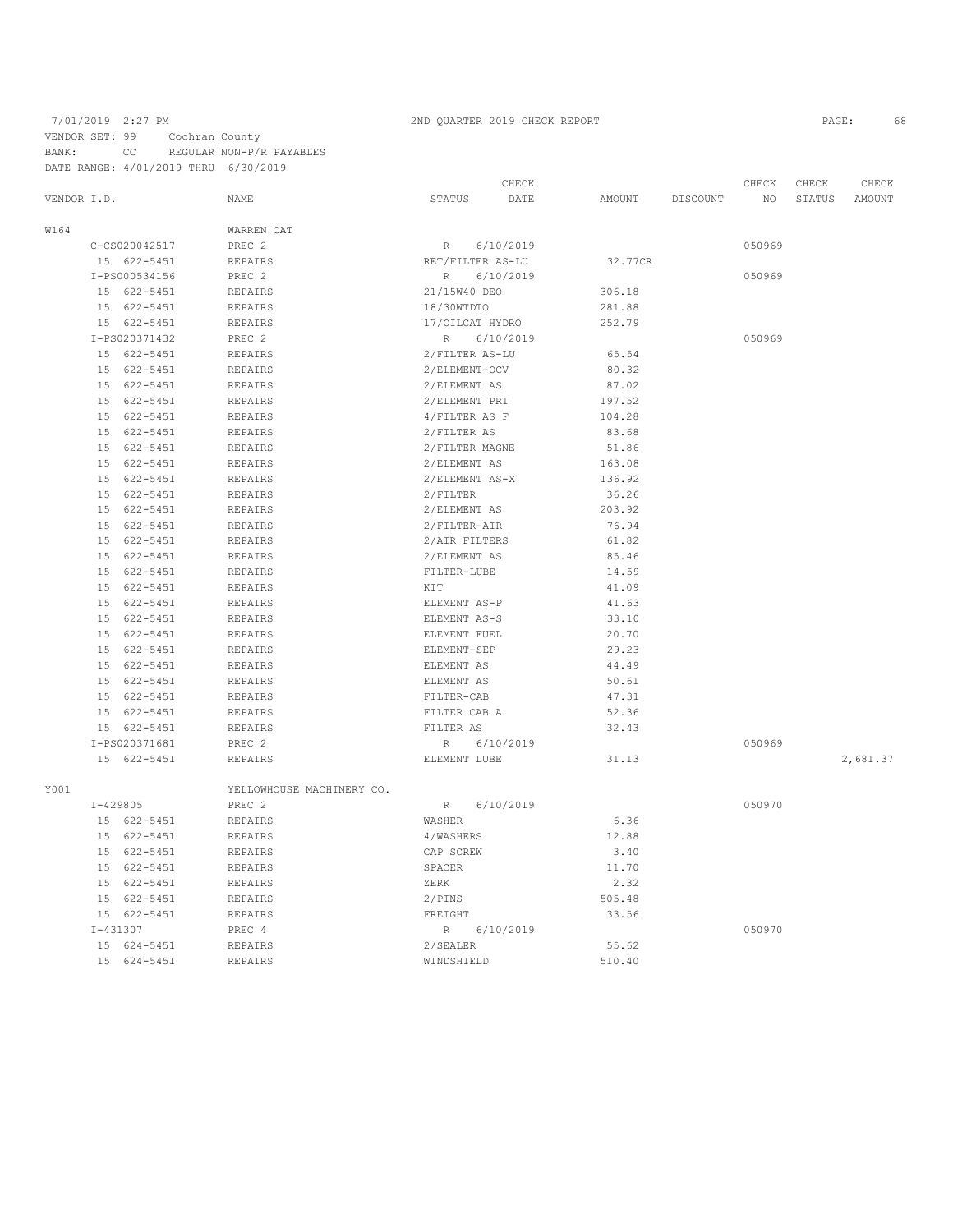VENDOR SET: 99 Cochran County BANK: CC REGULAR NON-P/R PAYABLES DATE RANGE: 4/01/2019 THRU 6/30/2019 CHECK CHECK CHECK CHECK CHECK CHECK CHECK CHECK CHECK CHECK CHECK CHECK CHECK CHECK CHECK CHECK CHECK CHECK CHECK CHECK CHECK CHECK CHECK CHECK CHECK CHECK CHECK CHECK CHECK CHECK CHECK CHECK CHECK CHECK CHECK CHECK CHECK VENDOR I.D. NAME STATUS DATE AMOUNT DISCOUNT NO STATUS AMOUNT <code>YOO1</code> <br> <code>YELLOWHOUSE</code> <code>MACHINERY</code> \*CONTINUED\* <br> <code>PREC $\,$ 4</code> I-431307 PREC 4 R 6/10/2019 050970 15 624-5451 REPAIRS 2/SILICONE CLEAR 7.10 24/STAND-OFF<br>WINDOWPANE 15 624-5451 REPAIRS WINDOWPANE 248.08 15 624-5451 REPAIRS TAPE 11.59 15 624-5451 REPAIRS FREIGHT 49.32 REPAIRS 150MI TO/FR SITE@\$2.<br>150MI REPAIRS 150MI REPAIRS 150MIN REPAIRS 15 624-5451 REPAIRS ENVIRONMENTAL FEES 30.97 1ABOR/RPL CAB WINDOW 810.00 2,671.56 A029 **ANTHONY MECHANICAL SERVICE, INC**<br>T-0605728 **COURTHOUSE** I-0605728 COURTHOUSE R 6/27/2019<br>10 510-5451 REPAIR RERAIR RER CHILLER/RETROFIT 10,000.00 RPR CHILLER/RETROFIT 10,000.00<br>R 6/27/2019 I-0605728/CCT 062719 COURTHOUSE R 6/27/2019 050991 10 510-5451 REPAIR BAL APPROVED IN CCT/ 186.69 10,186.69 A108 AT&T MOBILITY I-#4099 JAN-JUN 2019 SHERIFF R R 6/27/2019<br>10 560-5420 TELECOMMUNICATIONS 1ST NET 1/4/19 103.62 10 560-5420 TELECOMMUNICATIONS 1ST NET 1/4/19 103.62<br>10 560-5420 TELECOMMUNICATIONS 1ST NET 3/7/19 144.00 10 560-5420 TELECOMMUNICATIONS 1ST NET 3/7/19 144.00<br>10 560-5420 TELECOMMUNICATIONS 1ST NET 4/7/19 222.00 10 560-5420 TELECOMMUNICATIONS 1ST NET 4/7/19 222.00<br>10 560-5420 TELECOMMUNICATIONS 1ST NET 5/6/19 222.00 10 560-5420 TELECOMMUNICATIONS 1ST NET 5/6/19 222.00<br>10 560-5420 TELECOMMUNICATIONS 1ST NET 6/7/19 222.00

TELECOMMUNICATIONS

 10 560-5420 TELECOMMUNICATIONS LATE CHARGES THRU 6/ 43.71 957.33 A178 <br>  $I-459465699774$  AMAZON<br>
LIBRARY I-459465699774 LIBRARY R 6/27/2019<br>
10 650-5590 BOOKS THE GENTLEMAN IN MOS 16.30 10 650-5590 BOOKS THE GENTLEMAN IN MOS 16.30 10 650-5590 BOOKS THE GUEST BOOK 16.79 10 650-5590 BOOKS TURBULENCE 13.66 I-485595984986 JAIL/TREASURER/ANNEX R 6/27/2019<br>10 512-5392 MISCELLANEOUS SUPPLIES ALCOHOLICS ANONYMOUS 11.25 10 512-5392 MISCELLANEOUS SUPPLIES ALCOHOLICS ANONYMOUS 11.25<br>10 497-5310 OFFICE SUPPLIES DOOR CHIME 24.99 OFFICE SUPPLIES 10 510-5332 CUSTODIAL SUPPLIES DOOR CHIME/ANNEX 23.99 10 512-5392 MISCELLANEOUS SUPPLIES 12 STEP PROGRAM NA 20.50<br>1-635436746476 LIBRARY R 6/27/2019 I-635436746476 LIBRARY R 6/27/2019<br>
IO 650-5590 BOOKS THE BIG KAHUNA 16.80 16.80 BOOKS THE BIG KAHUNA 16.80 BOOKS BOOKS FINALE 13.99 10 650-5590<br>10.650-5590 10 650-5590 BOOKS RENEGADES 11.63 10 650-5590 BOOKS WICKED SAINTS 11.44 10 650–5590 BOOKS PET SEMATARY<br>10 650–5590 BOOKS A WOMAN IS NO BOOKS A WOMAN IS NO MAN 17.55 10 650-5590 BOOKS A DELICATE TOUCH 15.82 10 650–5590 BOOKS THE BLACK DAHLIA<br>10 650–5590 BOOKS DESPERATE MEASURE 10 650-5590 BOOKS DESPERATE MEASURES 12.05 I-879566636859 LIBRARY R 6/27/2019<br>10 650-5499 MISCELLANEOUS 10N PATHFINDER II/SP 101.99 MISCELLANEOUS 10N PATHFINDER II/SP 101.99 I-897996468835 LIBRARY R 6/27/2019 050993

### 7/01/2019 2:27 PM 2ND QUARTER 2019 CHECK REPORT PAGE: 69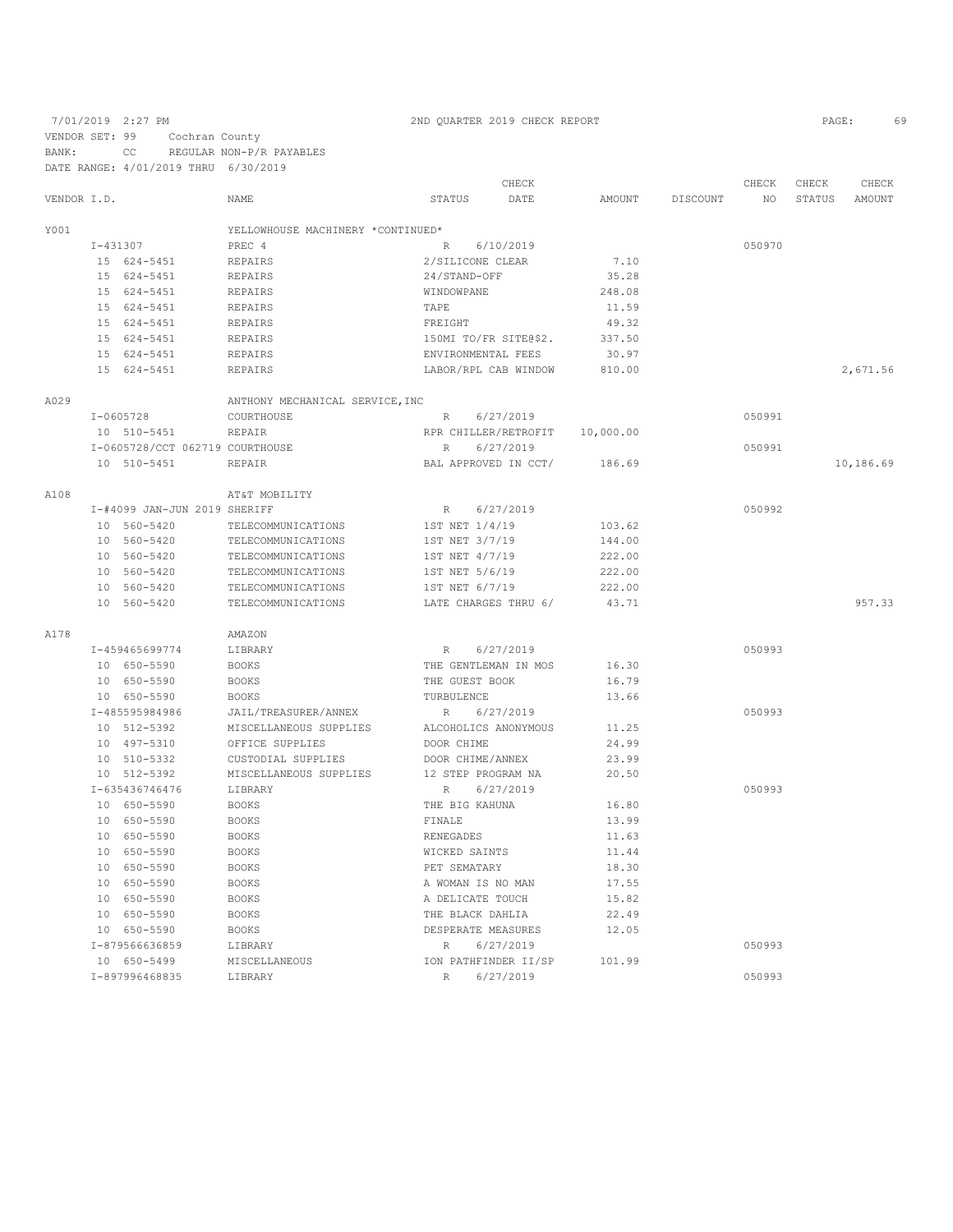7/01/2019 2:27 PM 2ND QUARTER 2019 CHECK REPORT PAGE: 70 VENDOR SET: 99 Cochran County

BANK: CC REGULAR NON-P/R PAYABLES

DATE RANGE: 4/01/2019 THRU 6/30/2019 CHECK CHECK CHECK CHECK CHECK CHECK CHECK CHECK CHECK CHECK CHECK CHECK CHECK CHECK CHECK CHECK CHECK CHECK CHECK CHECK CHECK CHECK CHECK CHECK CHECK CHECK CHECK CHECK CHECK CHECK CHECK STATUS AMOUNT NAME STATUS DATE AMOUNT DISCOUNT A178 **AMAZON AMAZON** \*CONTINUED\* I-897996468835 LIBRARY R 6/27/2019 R 6/27/2019 16.48 050993<br>
10 650–5590 BOOKS CAPTAIN MARVEL 16.48 10 650-5590 BOOKS CAPTAIN MARVEL 16.48 10 650-5590 BOOKS SAL AND GABI BREAK T 12.10 10 650-5590 BOOKS KINGSBANE 12.91 10 650-5590 BOOKS AVENGERS 16.48 10 650-5590 BOOKS<br>10 650-5590 BOOKS ROOKS THE STORM RUNNER 13.03<br>16.48 ENGL MEN 26.48 10 650-5590 BOOKS<br>1-996453897878 ATTORNEY R 6/27/2019 050993 10 475-5310 OFFICE SUPPLIES 5PORT SWITCH 46.00 516.01 A271 AVENU ENTERPRISE SOLUTIONS, LL I-INVB-002766 CLERK R 6/27/2019<br>10 403-5416 FILMING & INDEXING 20/20 PERFECT VISION 1,250.00 10 403-5416 FILMING & INDEXING 20/20 PERFECT VISION 1,250.00 1,250.00 B026 BLEDSOE WATER SUPPLY CORP I-3004 6/19 PREC 3 I-3004 6/19 PREC 3 R 6/27/2019<br>15 623-5440 UTILITIES 300GL/WATER MAY 2019 22.11 15 622.11 622.11 623-5444 PM 2019 22.11 22.11 22.11 C008 CITY OF WHITEFACE<br>T-409 6/19 PREC 2 I-409 6/19 PREC 2 R 6/27/2019<br>15 622-5440 UTILITIES GAS SVC 5/15-6/17 16.25 UTILITIES GAS SVC 5/15-6/17 16.25<br>16.25 16.25 WATER SVC 26.00 15 622-5440 15 622-5440 UTILITIES GARBAGE SVC 54.37<br>15 622-5440 UTILITIES GARBAGE SVC 54.37 15 622-5440 UTILITIES SEWER SVC 22.50 2015 22:50 C033 COLLEGE AVE ANIMAL CLINIC<br>I-6812 SHERIFF/K9 I-6812 SHERIFF/K9 R 6/27/2019<br>10 560-5335 CANINE CARE & SUPPLIES ZDHPP VACCANNUAL 35.00 10 560-5335 CANINE CARE & SUPPLIES ZDHPP VACC ANNUAL 35.00 10 560-5335 CANINE CARE & SUPPLIES RMV CORON REMINDER 10 560-5335 CANINE CARE & SUPPLIES 4 NITES/BOARD 6/7/19 80.00 CANINE CARE & SUPPLIES MEDICAL WSTE DISPOSA 1.50 1.50 116.50 C064 CITY OF MORTON F D I-MAY 2019 PUBLIC SAFETY\*OTHER R 6/27/2019 050998 10 580-5414 FIRE PROTECTION CONTRACTS 1585&169;GRASS 5/8 350.00 10 580-5414 FIRE PROTECTION CONTRACTS 1585&1780;GRASS 5/17 350.00 10 580-5414 FIRE PROTECTION CONTRACTS<br>10 580-5414 FIRE PROTECTION CONTRACTS 10 580-5414 FIRE PROTECTION CONTRACTS 2195&110;STRANDED VE 350.00 FIRE PROTECTION CONTRACTS 214/W Jn Deere: GRAS 350.00 1,000 1,750.00 1,750.00 CO65 CITY OF WHITEFACE F D<br>I-MAY 2019 PUBLIC SAFETY\*OTHER I-MAY 2019 PUBLIC SAFETY\*OTHER R 6/27/2019 050999 10 580-5414 FIRE PROTECTION CONTRACTS 1585&197;GRASS 5/8 350.00<br>10 580-5414 FIRE PROTECTION CONTRACTS 1780&1585 E;GRASS 5/ 350.00<br>10 580-5414 FIRE PROTECTION CONTRACTS 1780&1585 W;GRASS 5/ 350.00 FIRE PROTECTION CONTRACTS 1780&1585 E;GRASS 5/<br>FIRE PROTECTION CONTRACTS 1780&1585 W;GRASS 5/ 10 580-5414 FIRE PROTECTION CONTRACTS 1780&1585 W;GRASS 5/ 350.00 1,050.00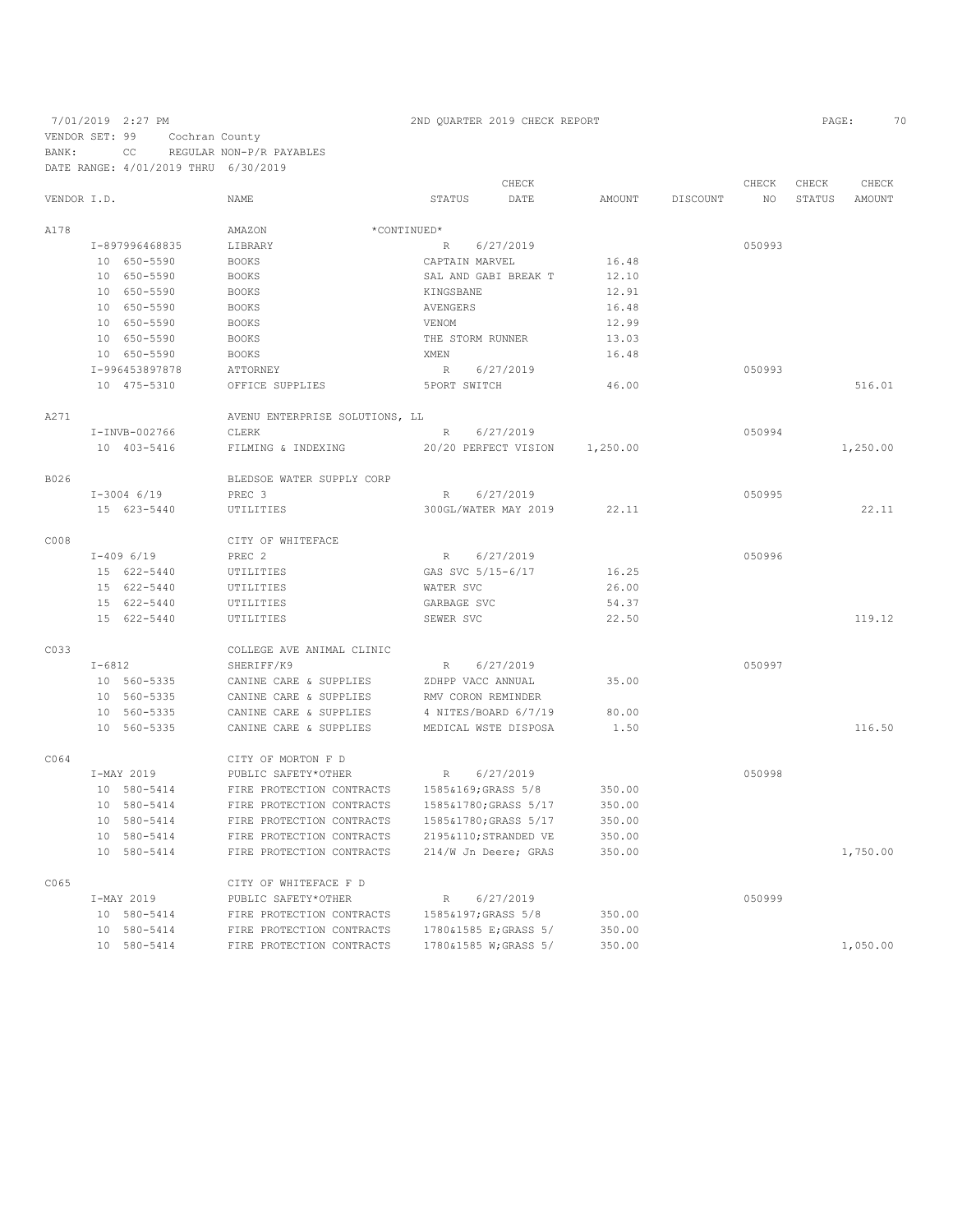VENDOR SET: 99 Cochran County BANK: CC REGULAR NON-P/R PAYABLES

DATE RANGE: 4/01/2019 THRU 6/30/2019

|             |              |                 |                                              |                       | CHECK     |        |          | CHECK  | CHECK  | CHECK         |
|-------------|--------------|-----------------|----------------------------------------------|-----------------------|-----------|--------|----------|--------|--------|---------------|
| VENDOR I.D. |              |                 | <b>NAME</b>                                  | STATUS                | DATE      | AMOUNT | DISCOUNT | NO.    | STATUS | <b>AMOUNT</b> |
| C084        |              |                 | CLERK, SEVENTH COURT OF APPEAL               |                       |           |        |          |        |        |               |
|             | $I-MAY$ 19   |                 | STATE FEES                                   | $\, {\mathbb R}$      | 6/27/2019 |        |          | 051000 |        |               |
|             |              | 90 000-2379.002 | 7th Crt of Appeal Gov't22.2081COUNTY COURT   |                       |           | 10.00  |          |        |        |               |
|             |              | 90 000-2379.002 | 7th Crt of Appeal Gov't22.2081DISTRICT COURT |                       |           | 25.00  |          |        |        | 35.00         |
| C290        |              |                 | CENTER POINT LARGE PRINT                     |                       |           |        |          |        |        |               |
|             |              | $I-1695049$     | LIBRARY                                      | R                     | 6/27/2019 |        |          | 051001 |        |               |
|             |              | 10 650-5590     | <b>BOOKS</b>                                 | THE PARADE            |           | 23.37  |          |        |        |               |
|             |              | 10 650-5590     | <b>BOOKS</b>                                 | THE CLIFF HOUSE       |           | 23.37  |          |        |        |               |
|             |              | 10 650-5590     | <b>BOOKS</b>                                 | THE BRIDE TEST        |           | 23.37  |          |        |        |               |
|             |              | 10 650-5590     | <b>BOOKS</b>                                 | THE GOODBYE CAFE      |           | 23.37  |          |        |        |               |
|             |              | 10 650-5590     | <b>BOOKS</b>                                 | THE EIGHTH SISTER     |           | 23.37  |          |        |        |               |
|             |              | 10 650-5590     | <b>BOOKS</b>                                 | WILLING TO DIE        |           | 23.37  |          |        |        | 140.22        |
| C384        |              |                 | CHEMAQUA                                     |                       |           |        |          |        |        |               |
|             |              | $I-3579620$     | COURTHOUSE                                   | $\mathbb R$           | 6/27/2019 |        |          | 051002 |        |               |
|             |              | 10 510-5411     | MAINTENANCE CONTRACTS                        | WATER TREATMENT JUNE  |           | 125.00 |          |        |        | 125.00        |
| D048        |              |                 | DATA-LINE OFFICE SYSTEMS                     |                       |           |        |          |        |        |               |
|             |              | I-IN101157      | EXTENSION SVC                                | R                     | 6/27/2019 |        |          | 051003 |        |               |
|             | 10 665-5411  |                 | MAINTENANCE CONTRACTS                        | COPIER MAINT 6/5-7/4  |           | 33.00  |          |        |        |               |
|             |              | I-IN101542      | LIBRARY                                      | $\mathbb{R}$          | 6/27/2019 |        |          | 051003 |        |               |
|             |              | 10 650-5411     | MAINTENANCE CONTRACTS                        | COPIER MAINT 6/21-7/  |           | 37.50  |          |        |        |               |
|             |              | 10 650-5411     | MAINTENANCE CONTRACTS                        | 11,171 COLOR COPIES   |           | 37.20  |          |        |        | 107.70        |
| D196        |              |                 | JORGE DE LA CRUZ, SHERIFF                    |                       |           |        |          |        |        |               |
|             | $I - 061719$ |                 | JAIL                                         | R                     | 6/27/2019 |        |          | 051004 |        |               |
|             |              | 10 512-5333     | FOOD-PRISONERS                               | CABBAGE/ALLSUPS 5/25  |           | 1.69   |          |        |        |               |
|             |              | 10 512-5333     | FOOD-PRISONERS                               | 3/MILK/ALLSUPS 5/27   |           | 8.37   |          |        |        |               |
|             |              | 10 512-5333     | FOOD-PRISONERS                               | 2/SHREDDED LETTUCE    |           | 2.78   |          |        |        |               |
|             |              | 10 512-5333     | FOOD-PRISONERS                               | 2/TOMATOES            |           | 2.78   |          |        |        |               |
|             |              | 10 512-5333     | FOOD-PRISONERS                               | ONIONS                |           | 0.99   |          |        |        |               |
|             |              | 10 512-5392     | MISCELLANEOUS SUPPLIES                       | CAN OPENER W/KNIFE/F  |           | 10.00  |          |        |        |               |
|             |              | 10 512-5392     | MISCELLANEOUS SUPPLIES                       | S&P SHAKER            |           | 1.00   |          |        |        |               |
|             |              | 10 512-5333     | FOOD-PRISONERS                               | 2/LETTUCE/ALLSUPS 5/  |           | 2.78   |          |        |        |               |
|             |              | 10 512-5333     | FOOD-PRISONERS                               | 3/TOMATOES            |           | 4.17   |          |        |        |               |
|             |              | 10 512-5333     | FOOD-PRISONERS                               | 10LB POTATOES/ALLSUP  |           | 2.99   |          |        |        |               |
|             |              | 10 512-5333     | FOOD-PRISONERS                               | 2/MILK/ALLSUPS 5/31   |           | 6.98   |          |        |        |               |
|             |              | 10 512-5333     | FOOD-PRISONERS                               | 2/TOMATOES/ALLSUPS 5  |           | 2.78   |          |        |        |               |
|             |              | 10 512-5333     | FOOD-PRISONERS                               | 3/LETTUCE             |           | 4.17   |          |        |        |               |
|             |              | 10 512-5333     | FOOD-PRISONERS                               | 6/BREAD/ALLSUPS 6/1   |           | 4.77   |          |        |        |               |
|             |              | 10 512-5333     | FOOD-PRISONERS                               | 2/MILK/ALLSUPS 6/3    |           | 5.58   |          |        |        |               |
|             |              | 10 512-5333     | FOOD-PRISONERS                               | CABBAGE               |           | 1.69   |          |        |        |               |
|             |              | 10 512-5333     | FOOD-PRISONERS                               | 5/EGGS/ALLSUPS 6/4    |           | 8.35   |          |        |        |               |
|             |              |                 | I-061719/FURN AUSTIN NON-DEPT'L/FURNITURE    | R                     | 6/27/2019 |        |          | 051004 |        |               |
|             |              | 10 409-5499     | MISCELLANEOUS                                | JORGE, SCOTT MEALS/AU |           | 33.18  |          |        |        |               |
|             |              | I-061719/XPORTS | JAIL                                         | $\mathbb{R}$          | 6/27/2019 |        |          | 051004 |        |               |
|             |              | 10 512-5499     | <b>MISCELLANEOUS</b>                         | XPORT/LAURA SAN ANG   |           | 21.49  |          |        |        |               |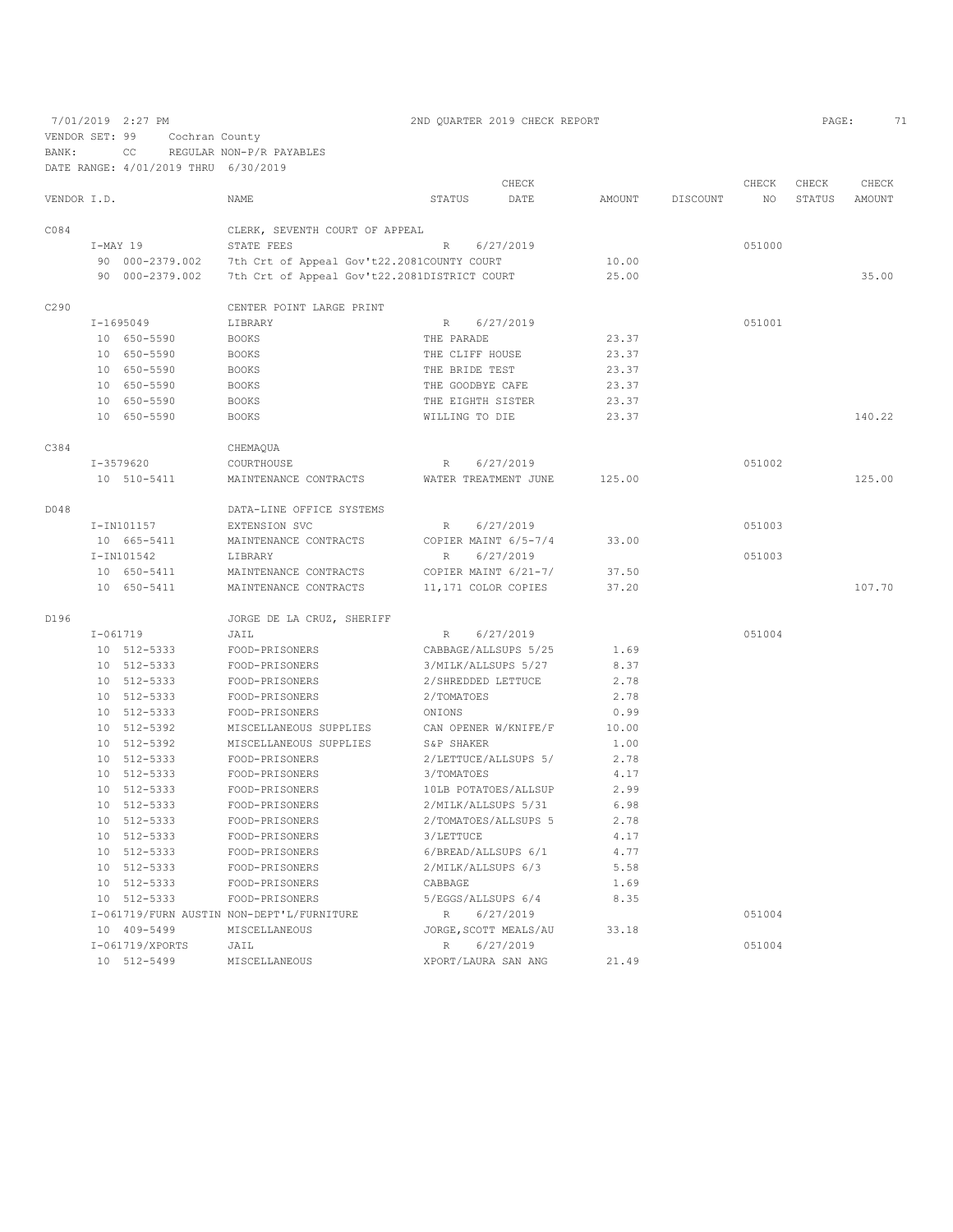VENDOR SET: 99 Cochran County

BANK: CC REGULAR NON-P/R PAYABLES DATE RANGE: 4/01/2019 THRU 6/30/2019

|             |                                 |                                       | CHECK                        |           |          | CHECK  | CHECK  | CHECK    |
|-------------|---------------------------------|---------------------------------------|------------------------------|-----------|----------|--------|--------|----------|
| VENDOR I.D. |                                 | <b>NAME</b>                           | STATUS<br>DATE               | AMOUNT    | DISCOUNT | NO.    | STATUS | AMOUNT   |
| D196        |                                 | JORGE DE LA CRUZ, SHERIFF *CONTINUED* |                              |           |          |        |        |          |
|             | I-061719/XPORTS                 | JAIL                                  | 6/27/2019<br>$R_{\parallel}$ |           |          | 051004 |        |          |
|             | 10 512-5499                     | MISCELLANEOUS                         | XPORT/NO INMATE 6/5          | 19.39     |          |        |        |          |
|             | 10 512-5499                     | MISCELLANEOUS                         | XPORT/LISA BURNETT 6         | 50.28     |          |        |        |          |
|             | $I - 062419$                    | SHERIFF/JAIL                          | 6/27/2019<br>R               |           |          | 051004 |        |          |
|             | 10 560-5427                     | CONTINUING EDUCATION                  | TRNG/RUBEN 6/19-21/1         | 41.74     |          |        |        |          |
|             | 10 560-5427                     | CONTINUING EDUCATION                  | VINE TRNG 6/18 ELIDA         | 15.99     |          |        |        |          |
|             | $I - 062619$                    | JAIL                                  | 6/27/2019<br>R               |           |          | 051004 |        |          |
|             | 10 512-5333                     | FOOD-PRISONERS                        | 5/JALAPENOS/ALLSUPS          | 0.50      |          |        |        |          |
|             | 10 512-5333                     | FOOD-PRISONERS                        | EGGS                         | 0.99      |          |        |        |          |
|             | 10 512-5392                     | MISCELLANEOUS SUPPLIES                | <b>CUTTER</b>                | 4.25      |          |        |        |          |
|             | 10 512-5333                     | FOOD-PRISONERS                        | 2/TOMATOES/ALLSUPS 6         | 2.78      |          |        |        |          |
|             | 10 512-5333                     | FOOD-PRISONERS                        | 2/SHRD LETTUCE               | 2.78      |          |        |        |          |
|             | I-6/17/19/THEO K9 TR SHERIFF/K9 |                                       | 6/27/2019<br>R               |           |          | 051004 |        |          |
|             | 10 560-5335                     | CANINE CARE & SUPPLIES                | MEALS/TRNG CEDAR HIL         | 98.08     |          |        |        |          |
|             | I-K9 CERT 060519                | SHERIFF/K9                            | 6/27/2019<br>R               |           |          | 051004 |        |          |
|             | 10 560-5335                     | CANINE CARE & SUPPLIES                | AWDA CERT FOR DUKE 6         | 75.00     |          |        |        |          |
|             | I-XPORTS/061819                 | JAIL                                  | R<br>6/27/2019               |           |          | 051004 |        |          |
|             | 10 512-5499                     | MISCELLANEOUS                         | BRECKENRIDGE/HESTER,         | 10.70     |          |        |        |          |
|             | 10 512-5499                     | MISCELLANEOUS                         | YOAKUM/THEO, MARTIN, T       | 11.20     |          |        |        |          |
|             | 10 512-5499                     | MISCELLANEOUS                         | VERNON/SCOTT, MBRICHA        | 10.14     |          |        |        |          |
|             | 10 512-5499                     | MISCELLANEOUS                         | ROSWELL/ALAMAGORDO 6         | 41.26     |          |        |        |          |
|             | 10 512-5499                     | MISCELLANEOUS                         | ELIDA, SCOTT/CHARLES,        |           |          |        |        | 511.62   |
| E069        |                                 | ENCARTELE, INC                        |                              |           |          |        |        |          |
|             | $I - 8490$                      | JAIL                                  | 6/27/2019<br>R               |           |          | 051005 |        |          |
|             | 10 000-4380.200                 | OTHER [MISCELLANEOUS]                 | 100 PHONE CARDS              | 500.00    |          |        |        | 500.00   |
| F014        |                                 | FRONTIER AMBULANCE CORP.              |                              |           |          |        |        |          |
|             | I-2019SUBSIDY 03                | PUBLIC SAFETY*OTHER                   | 6/27/2019<br>R               |           |          | 051006 |        |          |
|             | 10 580-5404                     | MEDICAL-E.M.S. SUBSIDIES              | 2019 SUBSIDY 3RD QTR         | 6, 250.00 |          |        |        | 6,250.00 |
| G031        |                                 | GRAINGER                              |                              |           |          |        |        |          |
|             | I-9203498333                    | NON-DEPT'L                            | 6/27/2019<br>R               |           |          | 051007 |        |          |
|             | 10 409-5300                     | COUNTY-WIDE SUPPLIES                  | 3BX/AA BATT                  | 14.70     |          |        |        |          |
|             | 10 409-5300                     | COUNTY-WIDE SUPPLIES                  | 2BX/AAA BATT                 | 9.60      |          |        |        | 24.30    |
| H126        |                                 | HOLLAND'S OFFICE TECHNOLOGIES         |                              |           |          |        |        |          |
|             | I-00134989                      | ATTORNEY                              | 6/27/2019<br>R               |           |          | 051008 |        |          |
|             | 10 475-5310                     | OFFICE SUPPLIES                       | SVC CALL/RESET PRNTR         | 125.00    |          |        |        | 125.00   |
| I019        |                                 | LARRY IVINS                           |                              |           |          |        |        |          |
|             | I-JUNE 2019                     | PREC 1                                | 6/27/2019<br>$R_{\rm}$       |           |          | 051009 |        |          |
|             | 15 621-5356                     | ROAD MATERIALS & SUPPLIES             | 5 BELLY DUMPS CALICH         | 200.00    |          |        |        | 200.00   |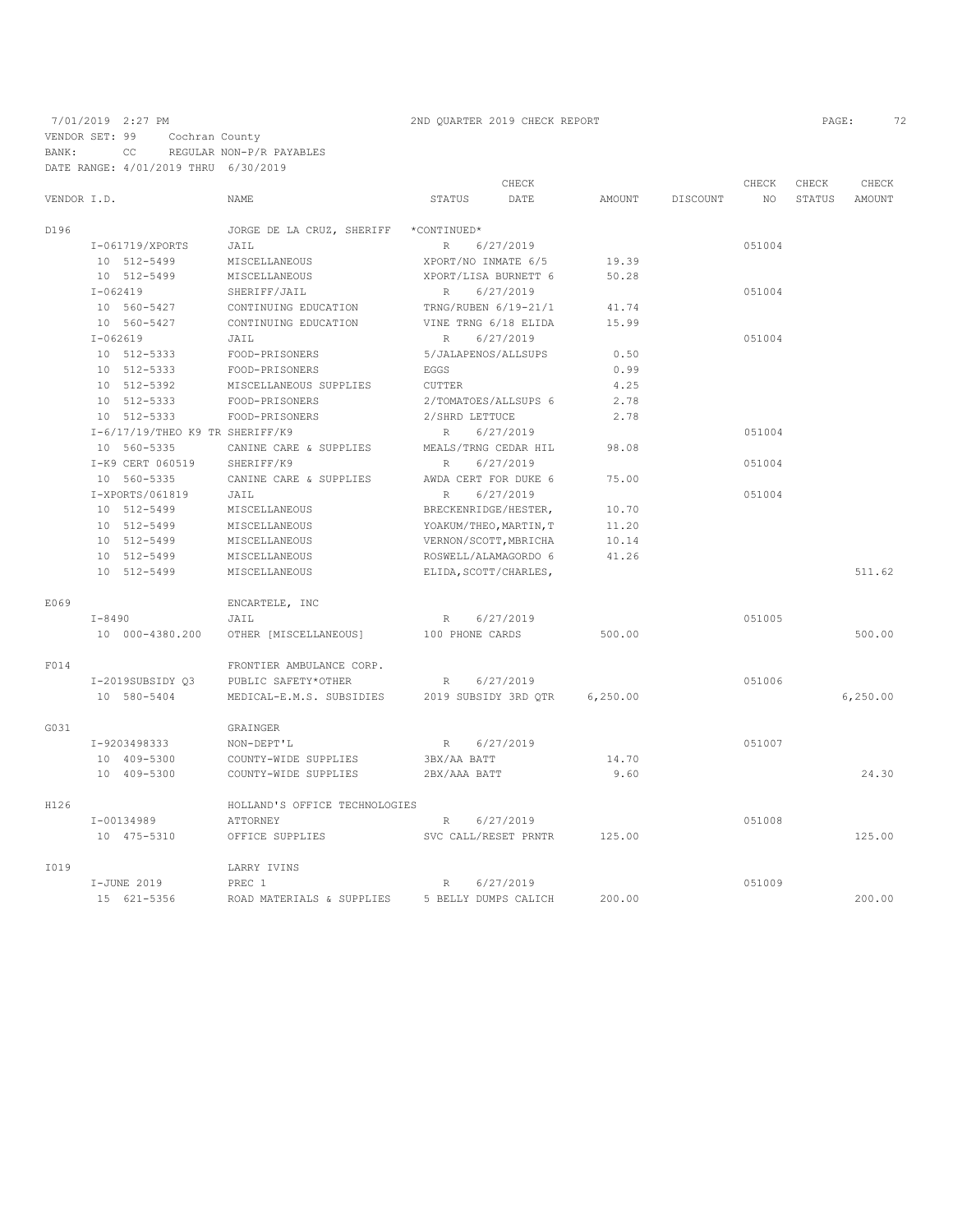VENDOR SET: 99 Cochran County

BANK: CC REGULAR NON-P/R PAYABLES

|             | DATE RANGE: 4/01/2019 THRU 6/30/2019 |                                |                          |          |          |        |        |               |
|-------------|--------------------------------------|--------------------------------|--------------------------|----------|----------|--------|--------|---------------|
|             |                                      |                                | CHECK                    |          |          | CHECK  | CHECK  | CHECK         |
| VENDOR I.D. |                                      | NAME                           | STATUS<br>DATE           | AMOUNT   | DISCOUNT | NO     | STATUS | <b>AMOUNT</b> |
| J074        |                                      | TREVA JACKSON, TAX ASSESSOR/CO |                          |          |          |        |        |               |
|             | I-TACA CONF'19                       | TAX A/C                        | 6/27/2019<br>R           |          |          | 051010 |        |               |
|             | 10 499-5427                          | CONTINUING EDUCATION           | 2/NITES/GALVESTON        | 364.00   |          |        |        |               |
|             | 10 499-5427                          | CONTINUING EDUCATION           | LODGING TAX              | 54.60    |          |        |        |               |
|             | 10 499-5427                          | CONTINUING EDUCATION           | MEALS 6/9-13/19          | 129.24   |          |        |        |               |
|             | 10 499-5427                          | CONTINUING EDUCATION           | 19.008GL/UNL 6/13 SW     | 47.50    |          |        |        | 595.34        |
| M304        |                                      | JESSE MENDEZ                   |                          |          |          |        |        |               |
|             | $I$ -#1485/LOPEZ                     | DISTRICT COURT                 | 6/27/2019<br>R           |          |          | 051011 |        |               |
|             | 10 435-5400                          | ATTORNEY AD LITEM              | PLEA (F) / ESMOND LOPEZ  | 375.00   |          |        |        |               |
|             | I-#1536/HERRERA                      | DISTRICT COURT                 | 6/27/2019<br>R           |          |          | 051011 |        |               |
|             | 10 435-5400                          | ATTORNEY AD LITEM              | PLEA HRNG(F)/MARIBEL     | 375.00   |          |        |        |               |
|             | $I - #1547/MONTEZ$                   | DISTRICT COURT                 | 6/27/2019<br>R           |          |          | 051011 |        |               |
|             | 10 435-5400                          | ATTORNEY AD LITEM              | PLEA(F)/DAVID ROCKY      | 375.00   |          |        |        |               |
|             | I-PRE IND/LOPEZ, E                   | DISTRICT COURT                 | 6/27/2019<br>R           |          |          | 051011 |        |               |
|             | 10 435-5400                          | ATTORNEY AD LITEM              | DISM(F)/ESMOND LOPEZ     | 100.00   |          |        |        | 1,225.00      |
| N103        |                                      | NETPROTECT LLC                 |                          |          |          |        |        |               |
|             | $I-1267$                             | JUSTICE OF PEACE               | 6/27/2019<br>R           |          |          | 051012 |        |               |
|             | 10 455-5411                          | MAINTENANCE CONTRACTS          | VIDEO MAGIST 6/30-7/     | 249.00   |          |        |        | 249.00        |
| P007        |                                      | PAYROLL CLEARING ACCT          |                          |          |          |        |        |               |
|             | I-2ND QTR 2019                       | WORKERS COMP/ALL DEPTS         | 6/27/2019<br>$R_{\perp}$ |          |          | 051013 |        |               |
|             | 10 400-5204                          | WORKERS' COMPENSATION          | W/C QTRLY DEPOSIT-CN     | 38.53    |          |        |        |               |
|             | 10 403-5204                          | WORKERS' COMPENSATION          | W/C QTRLY DEPOSIT-CL     | 58.85    |          |        |        |               |
|             | 10 435-5204                          | WORKERS' COMPENSATION          | W/C QTRLY DEPOSIT-DI     | 11.39    |          |        |        |               |
|             | 10 455-5204                          | WORKERS' COMPENSATION          | W/C QTRLY DEPOSIT-J.     | 27.67    |          |        |        |               |
|             | 10 475-5204                          | WORKERS' COMPENSATION          | W/C QTRLY DEPOSIT-CN     | 8.98     |          |        |        |               |
|             | 10 476-5204                          | WORKERS' COMPENSATION          | W/C OTRLY DEPOSIT-DI     | 31.40    |          |        |        |               |
|             | 10 490-5204                          | WORKERS' COMPENSATION          | W/C QTRLY DEPOSIT-EL     | 3.53     |          |        |        |               |
|             | 10 495-5204                          | WORKERS' COMPENSATION          | W/C QTRLY DEPOSIT-AU     | 48.61    |          |        |        |               |
|             | 10 497-5204                          | WORKERS' COMPENSATION          | W/C QTRLY DEPOSIT-TR     | 33.99    |          |        |        |               |
|             | 10 499-5204                          | WORKERS' COMPENSATION          | W/C QTRLY DEPOSIT-TA     | 72.37    |          |        |        |               |
|             | 10 510-5204                          | WORKERS' COMPENSATION          | W/C QTRLY DEPOSIT-CO     | 269.50   |          |        |        |               |
|             | 10 512-5204                          | WORKERS' COMPENSATION          | W/C QTRLY DEPOSIT-JA     | 453.90   |          |        |        |               |
|             | 10 516-5204                          | WORKERS' COMPENSATION          | W/C QTRLY DEPOSIT-CE     | 264.43   |          |        |        |               |
|             | 10 550-5204                          | WORKERS' COMPENSATION          | W/C QTRLY DEPOSIT-CO     | 137.06   |          |        |        |               |
|             | 10 560-5204                          | WORKERS' COMPENSATION          | W/C OTRLY DEPOSIT-SH     | 1,538.58 |          |        |        |               |
|             | 17 573-5204                          | WORKERS' COMPENSATION          | W/C QTRLY DEPOSIT-JU     | 66.28    |          |        |        |               |
|             | 10 650-5204                          | WORKERS' COMPENSATION          | W/C QTRLY DEPOSIT-LI     | 41.72    |          |        |        |               |
|             | 10 652-5204                          | WORKERS' COMPENSATION          | W/C QTRLY DEPOSIT-MU     | 15.84    |          |        |        |               |
|             | 10 660-5204                          | WORKERS' COMPENSATION          | W/C QTRLY DEPOSIT-PA     | 171.56   |          |        |        |               |
|             | 10 662-5204                          | WORKERS' COMPENSATION          | W/C QTRLY DEPOSIT-AC     | 298.53   |          |        |        |               |
|             | 10 665-5204                          | WORKERS' COMPENSATION          | W/C QTRLY DEPOSIT-EX     | 26.85    |          |        |        |               |
|             | 15 610-5204                          | WORKERS' COMPENSATION          | W/C QTRLY DEPOSIT-CO     | 150.58   |          |        |        |               |
|             | 15 621-5204                          | WORKERS' COMPENSATION          | W/C QTRLY DEPOSIT-PR     | 525.20   |          |        |        |               |
|             | 15 622-5204                          | WORKERS' COMPENSATION          | W/C OTRLY DEPOSIT-PR     | 512.00   |          |        |        |               |
|             | 15 623-5204                          | WORKERS' COMPENSATION          | W/C QTRLY DEPOSIT-PR     | 535.17   |          |        |        |               |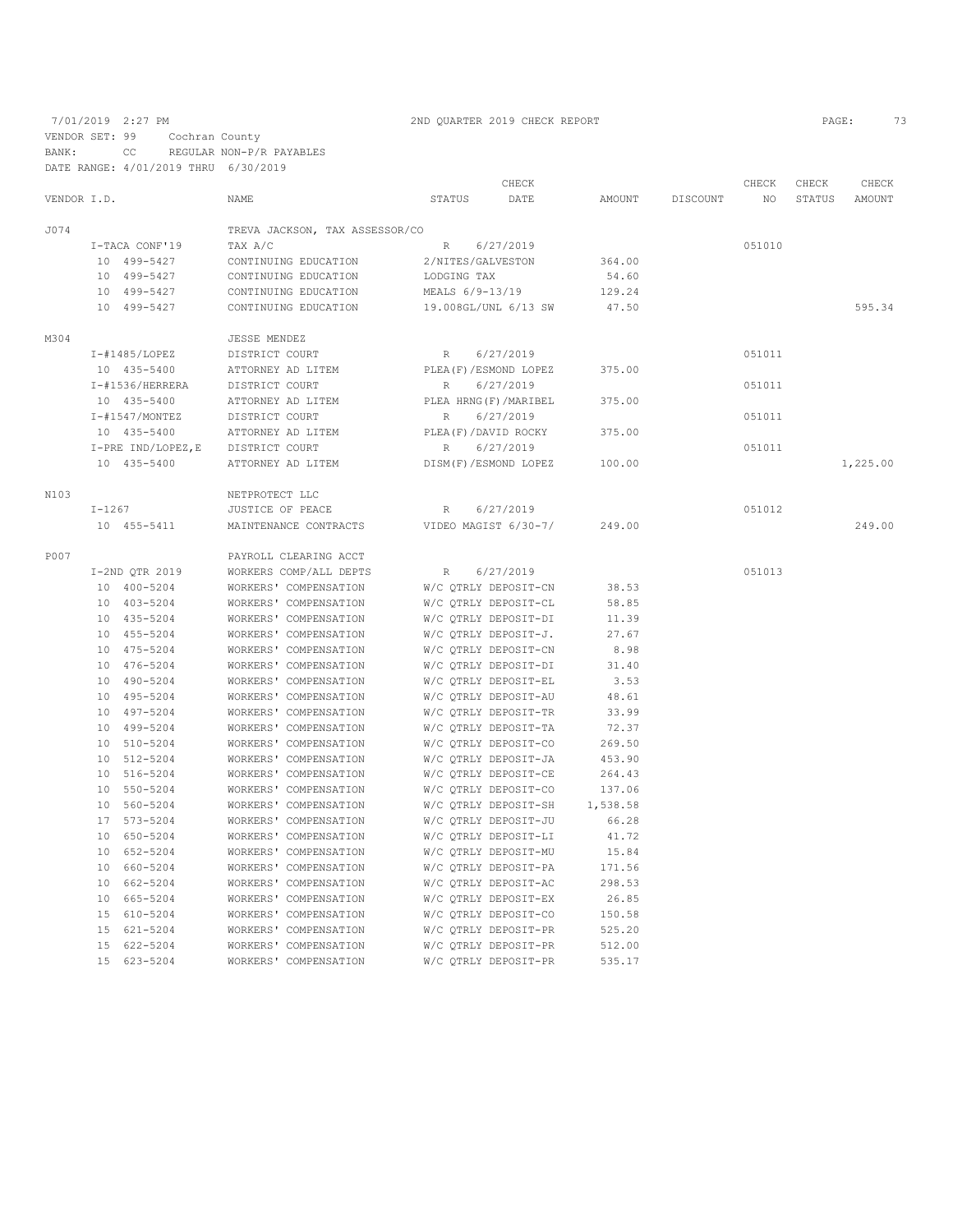VENDOR SET: 99 Cochran County

BANK: CC REGULAR NON-P/R PAYABLES

DATE RANGE: 4/01/2019 THRU 6/30/2019

|             |                   |                                   | CHECK                        |               |          | CHECK  | CHECK  | CHECK    |
|-------------|-------------------|-----------------------------------|------------------------------|---------------|----------|--------|--------|----------|
| VENDOR I.D. |                   | <b>NAME</b>                       | <b>STATUS</b><br>DATE        | <b>AMOUNT</b> | DISCOUNT | NO.    | STATUS | AMOUNT   |
| P007        |                   | PAYROLL CLEARING ACCT             | *CONTINUED*                  |               |          |        |        |          |
|             | I-2ND QTR 2019    | WORKERS COMP/ALL DEPTS            | R<br>6/27/2019               |               |          | 051013 |        |          |
|             | 15 624-5204       | WORKERS' COMPENSATION             | W/C QTRLY DEPOSIT-PR         | 542.40        |          |        |        |          |
|             | 30 518-5204       | WORKERS' COMPENSATION             | W/C OTRLY DEPOSIT-AI         | 73.53         |          |        |        | 5,958.45 |
| P221        |                   | PERDUE, BRANDON, FIELDER, COLLINS |                              |               |          |        |        |          |
|             | I-NOTICES 2019    | TAX A/C                           | 6/27/2019<br>$R_{\parallel}$ |               |          | 051014 |        |          |
|             | 10 499-5408       | TAX ROLL                          | LASER PRINT 1,252 NO         | 726.16        |          |        |        | 726.16   |
| 0001        |                   | OUILL CORPORATION                 |                              |               |          |        |        |          |
|             | I-7953479         | LIBRARY                           | 6/27/2019<br>R               |               |          | 051015 |        |          |
|             | 10 650-5310       | OFFICE SUPPLIES                   | 2CS/COPY PAPER               | 65.98         |          |        |        |          |
|             | 10 650-5332       | CUSTODIAL SUPPLIES                | 1CS/PAPER TOWELS             | 25.49         |          |        |        | 91.47    |
| R275        |                   | LISA RICE                         |                              |               |          |        |        |          |
|             | I-R/B AIR CON SUP | COURTHOUSE                        | 6/27/2019<br>$R_{\perp}$     |               |          | 051016 |        |          |
|             | 10 510-5451       | <b>REPAIR</b>                     | FAN TAPE                     | 3.99          |          |        |        |          |
|             | 10 510-5451       | REPAIR                            | WISS STRAIGHT CUT SN         | 10.97         |          |        |        |          |
|             | 10 510-5451       | REPAIR                            | 25" SUNSHADE                 | 4.88          |          |        |        |          |
|             | 10 510-5451       | REPAIR                            | FLASHING ROLL                | 9.62          |          |        |        |          |
|             | 10 510-5451       | REPAIR                            | R/B SALES TAX                | 2.19          |          |        |        |          |
|             | 10 510-5451       | REPAIR                            | <b>DISC</b>                  | 2.95CR        |          |        |        | 28.70    |
| S079        |                   | STEWART & STEVENSON LLC           |                              |               |          |        |        |          |
|             | I-6963810 RI      | PREC 3                            | 6/27/2019<br>R               |               |          | 051017 |        |          |
|             | 15 623-5451       | <b>REPAIRS</b>                    | HARNESS/'94 INTL#511         | 241.51        |          |        |        |          |
|             | 15 623-5451       | REPAIRS                           | SHIPPING                     | 20.00         |          |        |        | 261.51   |
| S281        |                   | STAPLES                           |                              |               |          |        |        |          |
|             | I-2293624461      | SHERIFF/JAIL                      | R<br>6/27/2019               |               |          | 051018 |        |          |
|             | 10 560-5310       | OFFICE SUPPLIES                   | 3/HOLE PUNCH                 | 22.47         |          |        |        |          |
|             | 10 560-5310       | OFFICE SUPPLIES                   | <b>DISC</b>                  | 1.03CR        |          |        |        |          |
|             | 10 512-5310       | OFFICE SUPPLIES                   | 3/YELLOW TONER               | 224.67        |          |        |        |          |
|             | 10 512-5310       | OFFICE SUPPLIES                   | 2/BLUE TONER                 | 149.78        |          |        |        |          |
|             | 10 512-5310       | OFFICE SUPPLIES                   | 2/MAGENTA TONER              | 149.78        |          |        |        |          |
|             | 10 512-5310       | OFFICE SUPPLIES                   | <b>DISC</b>                  | 23.97CR       |          |        |        |          |
|             | I-2302824601      | ATTORNEY                          | 6/27/2019<br>R               |               |          | 051018 |        |          |
|             | 10 475-5310       | OFFICE SUPPLIES                   | BUSH FURN DESK/LISA          | 699.99        |          |        |        |          |
|             | I-2306000221      | SHERIFF/JAIL/NON-DEPT'L           | 6/27/2019<br>R               |               |          | 051018 |        |          |
|             | 10 512-5310       | OFFICE SUPPLIES                   | 2CS/PAPER                    | 127.98        |          |        |        |          |
|             | 10 512-5310       | OFFICE SUPPLIES                   | <b>DISC</b>                  | 54.00CR       |          |        |        |          |
|             | 10 560-5310       | OFFICE SUPPLIES                   | 1CS/PAPER                    | 63.99         |          |        |        |          |
|             | 10 560-5310       | OFFICE SUPPLIES                   | <b>DISC</b>                  | 27.00CR       |          |        |        |          |
|             | 10 560-5310       | OFFICE SUPPLIES                   | 1RM/RED PAPER                | 13.99         |          |        |        |          |
|             | 10 560-5310       | OFFICE SUPPLIES                   | <b>DISC</b>                  | 1.00CR        |          |        |        |          |
|             | 10 560-5310       | OFFICE SUPPLIES                   | 5PK/32GB FLASH DRIVE         | 549.95        |          |        |        |          |
|             | 10 560-5310       | OFFICE SUPPLIES                   | <b>DISC</b>                  | 315.00CR      |          |        |        |          |
|             | 10 560-5310       | OFFICE SUPPLIES                   | AAA BATT                     | 30.49         |          |        |        |          |

7/01/2019 2:27 PM 2ND QUARTER 2019 CHECK REPORT 2019 CHECK REPORT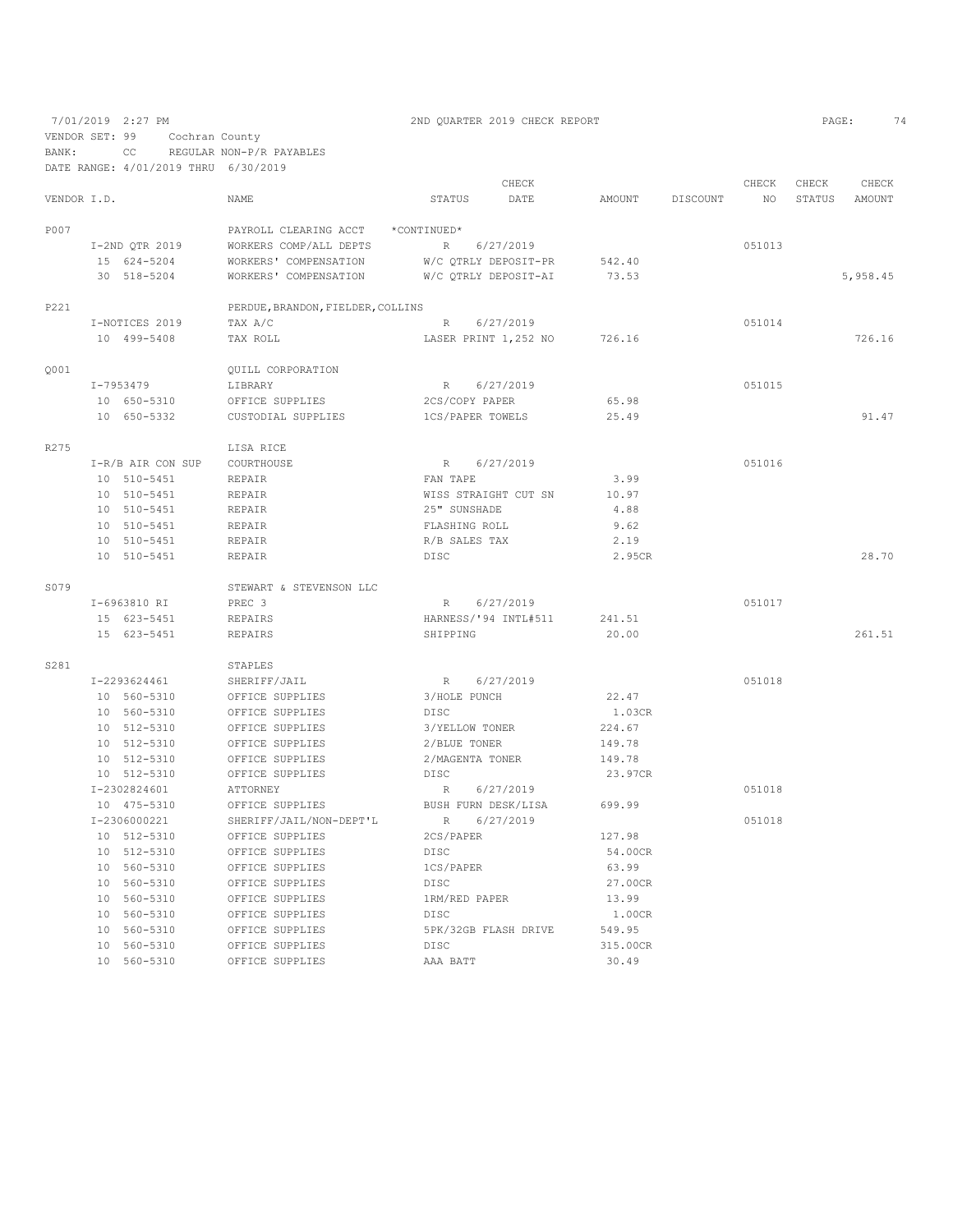7/01/2019 2:27 PM 2ND QUARTER 2019 CHECK REPORT 2019 CHECK REPORT VENDOR SET: 99 Cochran County BANK: CC REGULAR NON-P/R PAYABLES

|             |             | DATE RANGE: 4/01/2019 THRU 6/30/2019 |                           |                 |                      |        |          |        |        |          |
|-------------|-------------|--------------------------------------|---------------------------|-----------------|----------------------|--------|----------|--------|--------|----------|
|             |             |                                      |                           |                 | CHECK                |        |          | CHECK  | CHECK  | CHECK    |
| VENDOR I.D. |             |                                      | <b>NAME</b>               | STATUS          | DATE                 | AMOUNT | DISCOUNT | NO     | STATUS | AMOUNT   |
| S281        |             |                                      | STAPLES<br>*CONTINUED*    |                 |                      |        |          |        |        |          |
|             |             | I-2306000221                         | SHERIFF/JAIL/NON-DEPT'L   | $\mathbb R$     | 6/27/2019            |        |          | 051018 |        |          |
|             |             | 10 512-5310                          | OFFICE SUPPLIES           | TAPE            |                      | 21.79  |          |        |        |          |
|             |             | 10 512-5310                          | OFFICE SUPPLIES           | DISC            |                      | 4.80CR |          |        |        |          |
|             |             | 10 560-5310                          | OFFICE SUPPLIES           | AA BATT         |                      | 30.49  |          |        |        |          |
|             |             | 10 560-5310                          | OFFICE SUPPLIES           | <b>DISC</b>     |                      | 3.01CR |          |        |        |          |
|             |             | 10 512-5310                          | OFFICE SUPPLIES           | AA BATT         |                      | 30.49  |          |        |        |          |
|             |             | 10 512-5310                          | OFFICE SUPPLIES           | DISC            |                      | 3.01CR |          |        |        |          |
|             |             | 10 409-5300                          | COUNTY-WIDE SUPPLIES      | VELCRO          |                      | 9.39   |          |        |        |          |
|             |             | 10 512-5310                          | OFFICE SUPPLIES           | 2-HOLE PUNCH    |                      | 13.49  |          |        |        |          |
|             |             | 10 560-5310                          | OFFICE SUPPLIES           | 2-HOLE PUNCH    |                      | 13.49  |          |        |        | 1,719.41 |
| S416        |             |                                      | SOS WASTE DISPOSAL, INC   |                 |                      |        |          |        |        |          |
|             | $I - 64880$ |                                      | PREC 3/PREC 4             | $R_{\parallel}$ | 6/27/2019            |        |          | 051019 |        |          |
|             |             | 15 623-5440                          | UTILITIES                 |                 | DUMPSTER SVC JUNE 19 | 57.25  |          |        |        |          |
|             |             | 15 624-5440                          | UTILITIES                 |                 | DUMPSTER SVC JUNE 19 | 55.25  |          |        |        | 112.50   |
| S457        |             |                                      | JUAN TORRES dba STATEWIDE |                 |                      |        |          |        |        |          |
|             |             | $I - 22875$                          | COURTHOUSE                | R               | 6/27/2019            |        |          | 051020 |        |          |
|             |             | 10 510-5451                          | REPAIR                    |                 | STATE ELEVATOR INSP  | 275.00 |          |        |        |          |
|             |             | 10 510-5451                          | REPAIR                    |                 | 36.92MI TO/FR SITE   | 22.15  |          |        |        | 297.15   |
|             |             |                                      |                           |                 |                      |        |          |        |        |          |
| T050        |             |                                      | TAC UNEMPLOYMENT FUND     |                 |                      |        |          |        |        |          |
|             |             | I-2ND QTR 2019                       | UNEMPLOYMENT--ALL DEPTS   | R               | 6/27/2019            |        |          | 051021 |        |          |
|             |             | 10 400-5206                          | UNEMPLOYMENT              |                 | QTRLY UNEMPLYMNT-CO  |        |          |        |        |          |
|             |             | 10 403-5206                          | UNEMPLOYMENT              |                 | QTRLY UNEMPLYMNT-CLE | 7.40   |          |        |        |          |
|             |             | 10 435-5206                          | UNEMPLOYMENT              |                 | QTRLY UNEMPLYMNT-DIS | 1.91   |          |        |        |          |
|             |             | 10 455-5206                          | UNEMPLOYMENT              |                 | QTRLY UNEMPLYMNT-JP  | 0.39   |          |        |        |          |
|             |             | 10 475-5206                          | UNEMPLOYMENT              |                 | QTRLY UNEMPLYMNT-CO  | 5.24   |          |        |        |          |
|             |             | 10 476-5206                          | UNEMPLOYMENT              |                 | QTRLY UNEMPLYMNT-DIS | 1.88   |          |        |        |          |
|             |             | 10 490-5206                          | UNEMPLOYMENT              |                 | OTRLY UNEMPLYMNT-ELE | 0.81   |          |        |        |          |
|             |             | 10 495-5206                          | UNEMPLOYMENT              |                 | OTRLY UNEMPLYMNT-CO  | 11.09  |          |        |        |          |
|             |             | 10 497-5206                          | UNEMPLOYMENT              |                 | OTRLY UNEMPLYMNT-TRE | 1.31   |          |        |        |          |
|             |             | 10 499-5206                          | UNEMPLOYMENT              |                 | OTRLY UNEMPLYMNT-TAX | 10.53  |          |        |        |          |
|             |             | 10 510-5206                          | UNEMPLOYMENT              |                 | OTRLY UNEMPLYMNT-CRT | 4.50   |          |        |        |          |
|             |             | 10 512-5206                          | UNEMPLOYMENT              |                 | QTRLY UNEMPLYMNT-JAI | 13.66  |          |        |        |          |
|             |             | 10 516-5206                          | UNEMPLOYMENT              |                 | QTRLY UNEMPLYMNT-CEM | 5.54   |          |        |        |          |
|             |             | 10 560-5206                          | UNEMPLOYMENT              |                 | OTRLY UNEMPLYMNT-SHE | 54.62  |          |        |        |          |
|             |             | 10 650-5206                          | UNEMPLOYMENT              |                 | QTRLY UNEMPLYMNT-LIB | 5.06   |          |        |        |          |
|             |             | 10 660-5206                          | UNEMPLOYMENT              |                 | OTRLY UNEMPLYMNT-PAR | 5.15   |          |        |        |          |
|             |             | 10 662-5206                          | UNEMPLOYMENT              |                 | QTRLY UNEMPLYMNT-ACT | 5.51   |          |        |        |          |
|             |             | 10 665-5206                          | UNEMPLOYMENT              |                 | OTRLY UNEMPLYMNT-EXT | 6.13   |          |        |        |          |
|             |             | 15 621-5206                          | UNEMPLOYMENT              |                 | QTRLY UNEMPLYMNT-PRE | 10.90  |          |        |        |          |
|             |             | 15 622-5206                          | UNEMPLOYMENT              |                 | QTRLY UNEMPLYMNT-PRE | 10.64  |          |        |        |          |
|             |             | 15 623-5206                          | UNEMPLOYMENT              |                 | QTRLY UNEMPLYMNT-PRE | 11.10  |          |        |        |          |
|             |             | 15 624-5206                          | UNEMPLOYMENT              |                 | QTRLY UNEMPLYMNT-PRE | 11.25  |          |        |        |          |
|             |             | 17 573-5206                          | UNEMPLOYMENT INSURANCE    |                 | OTRLY UNEMPLYMNT-JUV | 5.22   |          |        |        | 189.84   |
|             |             |                                      |                           |                 |                      |        |          |        |        |          |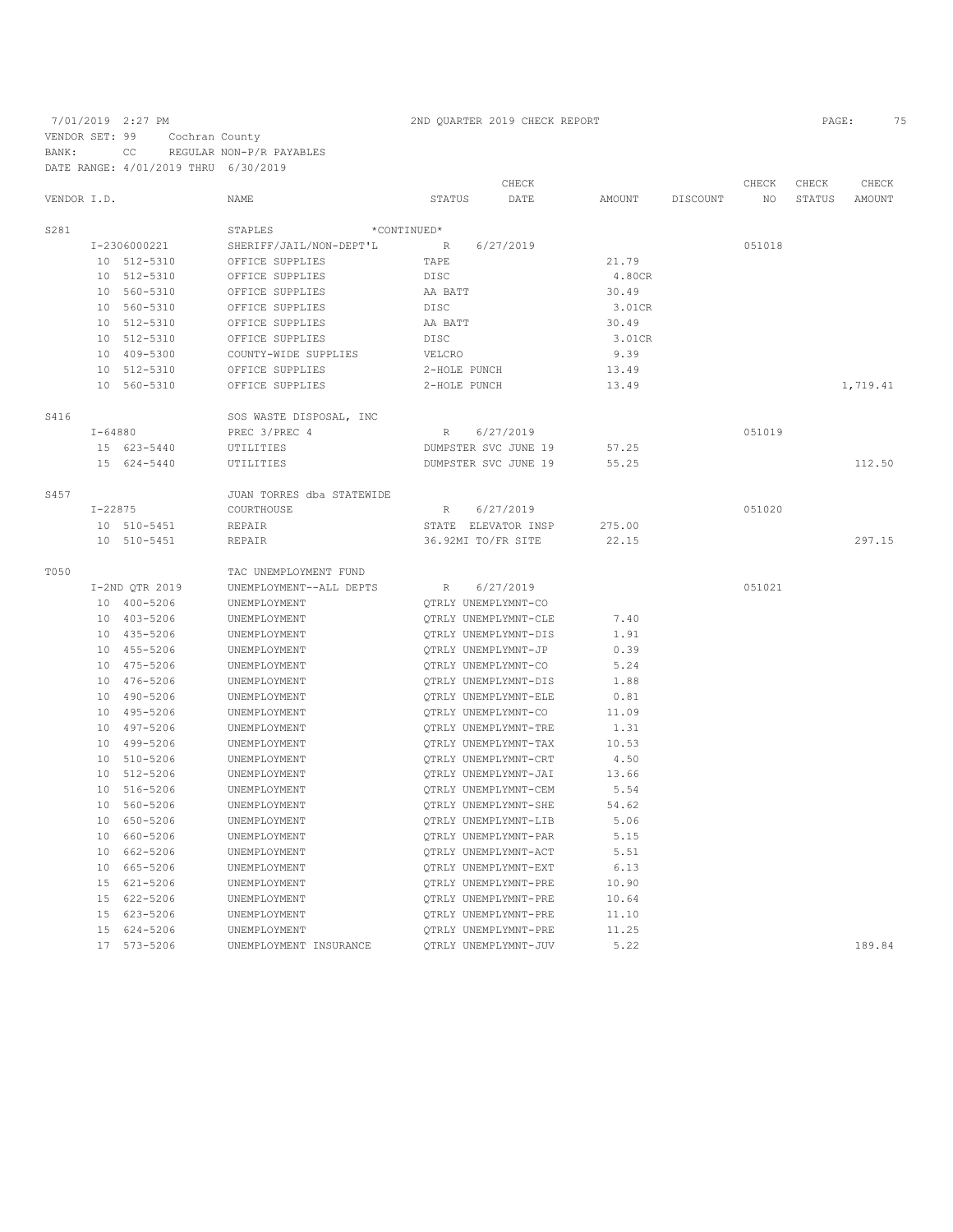VENDOR SET: 99 Cochran County

BANK: CC REGULAR NON-P/R PAYABLES DATE RANGE: 4/01/2019 THRU 6/30/2019

|             |                      |                             |                     | CHECK                |         |          | CHECK  | CHECK  | CHECK  |
|-------------|----------------------|-----------------------------|---------------------|----------------------|---------|----------|--------|--------|--------|
| VENDOR I.D. |                      | <b>NAME</b>                 | STATUS              | DATE                 | AMOUNT  | DISCOUNT | NO.    | STATUS | AMOUNT |
| T083        |                      | TYLER TECHNOLOGIES, INC     |                     |                      |         |          |        |        |        |
|             | I-025-256781         | NON-DEPT'L                  | R                   | 6/27/2019            |         |          | 051022 |        |        |
|             | 10 409-5411          | MAINTENANCE CONTRACTS       |                     | MONTHLY NETWORK MAIN | 220.50  |          |        |        | 220.50 |
| T087        |                      | TEXAS DEPARTMENT OF HEALTH  |                     |                      |         |          |        |        |        |
|             | I-2008479            | CLERK                       | R                   | 6/27/2019            |         |          | 051023 |        |        |
|             | 10 403-5310          | OFFICE SUPPLIES             |                     | 12/REMOTE BIRTH ACCE | 21.96   |          |        |        | 21.96  |
|             |                      |                             |                     |                      |         |          |        |        |        |
| <b>T130</b> |                      | TEXAS DEPT OF LICENSING     |                     |                      |         |          |        |        |        |
|             | I-ELEVATOR'19        | COURTHOUSE                  | $R_{\perp}$         | 6/27/2019            |         |          | 051024 |        |        |
|             | 10 510-5451          | REPAIR                      |                     | ELEV INSP/LICENSE FE | 20.00   |          |        |        | 20.00  |
| <b>T148</b> |                      | TASCOSA OFFICE MACHINES INC |                     |                      |         |          |        |        |        |
|             | I-128727             | CLERK                       | $R_{\perp}$         | 6/27/2019            |         |          | 051025 |        |        |
|             | 10 409-5411          | MAINTENANCE CONTRACTS       |                     | 2,019 COPIES 5/10-6/ | 30.29   |          |        |        | 30.29  |
| T175        |                      | TEXAS JAIL ASSOCIATION      |                     |                      |         |          |        |        |        |
|             | $I-2019/E$ . ALVAREZ | SHERIFF                     | $R_{\parallel}$     | 6/27/2019            |         |          | 051026 |        |        |
|             | 10 560-5481          | DUES AND REGISTRATION       |                     | 2019 MEMBERSHP/ELIDA | 30.00   |          |        |        | 30.00  |
|             |                      |                             |                     |                      |         |          |        |        |        |
| U019        |                      | UNITED SUPERMARKETS, INC    |                     |                      |         |          |        |        |        |
|             | I-0688 062419        | JAIL/MEDS                   | R                   | 6/27/2019            |         |          | 051027 |        |        |
|             | 10 512-5391          | MEDICAL CARE-PRISONERS      | ONE TOUCH VERO      |                      | 16.18   |          |        |        |        |
|             | 10 512-5391          | MEDICAL CARE-PRISONERS      | TEST STRIPS         |                      | 48.99   |          |        |        |        |
|             | I-3025 060219        | JAIL/MEDS                   | R                   | 6/27/2019            |         |          | 051027 |        |        |
|             | 10 512-5391          | MEDICAL CARE-PRISONERS      | RX#1/LAURA VILLEGAS |                      | 38.31   |          |        |        |        |
|             | 10 512-5391          | MEDICAL CARE-PRISONERS      | RX#2/LAURA VILLEGAS |                      | 38.69   |          |        |        |        |
|             | I-5208 060419        | JAIL                        | R                   | 6/27/2019            |         |          | 051027 |        |        |
|             | 10 512-5333          | FOOD-PRISONERS              | RANCH DRESSING      |                      | 2.99    |          |        |        |        |
|             | 10 512-5333          | FOOD-PRISONERS              | CHOC PUDDING        |                      | 6.49    |          |        |        |        |
|             | 10 512-5333          | FOOD-PRISONERS              | 4/MIRACLE WHIP      |                      | 13.16   |          |        |        |        |
|             | 10 512-5333          | FOOD-PRISONERS              |                     | NON-SCAN GROCERY ITE | 9.99    |          |        |        |        |
|             | 10 512-5333          | FOOD-PRISONERS              | 3/BROWN SUGAR       |                      | 6.87    |          |        |        |        |
|             | 10 512-5333          | FOOD-PRISONERS              | 2/SUGAR             |                      | 27.98   |          |        |        |        |
|             | 10 512-5333          | FOOD-PRISONERS              | 4/CHIPS             |                      | 15.96   |          |        |        |        |
|             | 10 512-5333          | FOOD-PRISONERS              | 2/POTATOES          |                      | 8.98    |          |        |        |        |
|             | 10 512-5333          | FOOD-PRISONERS              | 2/COLESLAW KITS     |                      | 5.98    |          |        |        |        |
|             | 10 512-5333          | FOOD-PRISONERS              | 2/GARDEN SALAD      |                      | 7.98    |          |        |        |        |
|             | 10 512-5333          | FOOD-PRISONERS              | SHREDDED LETTUCE    |                      | 2.99    |          |        |        |        |
|             | 10 512-5333          | FOOD-PRISONERS              | TOMATOES            |                      | 7.10    |          |        |        |        |
|             | 10 512-5333          | FOOD-PRISONERS              | 2/FLOUR TORTILLAS   |                      | 7.98    |          |        |        |        |
|             | 10 512-5333          | FOOD-PRISONERS              | BANANA PUDDING      |                      | 5.99    |          |        |        |        |
|             | 10 512-5333          | FOOD-PRISONERS              | <b>DISC</b>         |                      | 13.04CR |          |        |        |        |
|             | I-6629 061819        | JAIL                        | R                   | 6/27/2019            |         |          | 051027 |        |        |
|             | 10 512-5333          | FOOD-PRISONERS              | 10/BREAD            |                      | 9.90    |          |        |        |        |
|             | 10 512-5333          | FOOD-PRISONERS              | 25/CAKE MIX         |                      | 27.00   |          |        |        |        |
|             | 10 512-5333          | FOOD-PRISONERS              | 2/TOMATOES          |                      | 5.00    |          |        |        |        |
|             | 10 512-5333          | FOOD-PRISONERS              | CELERY              |                      | 1.79    |          |        |        |        |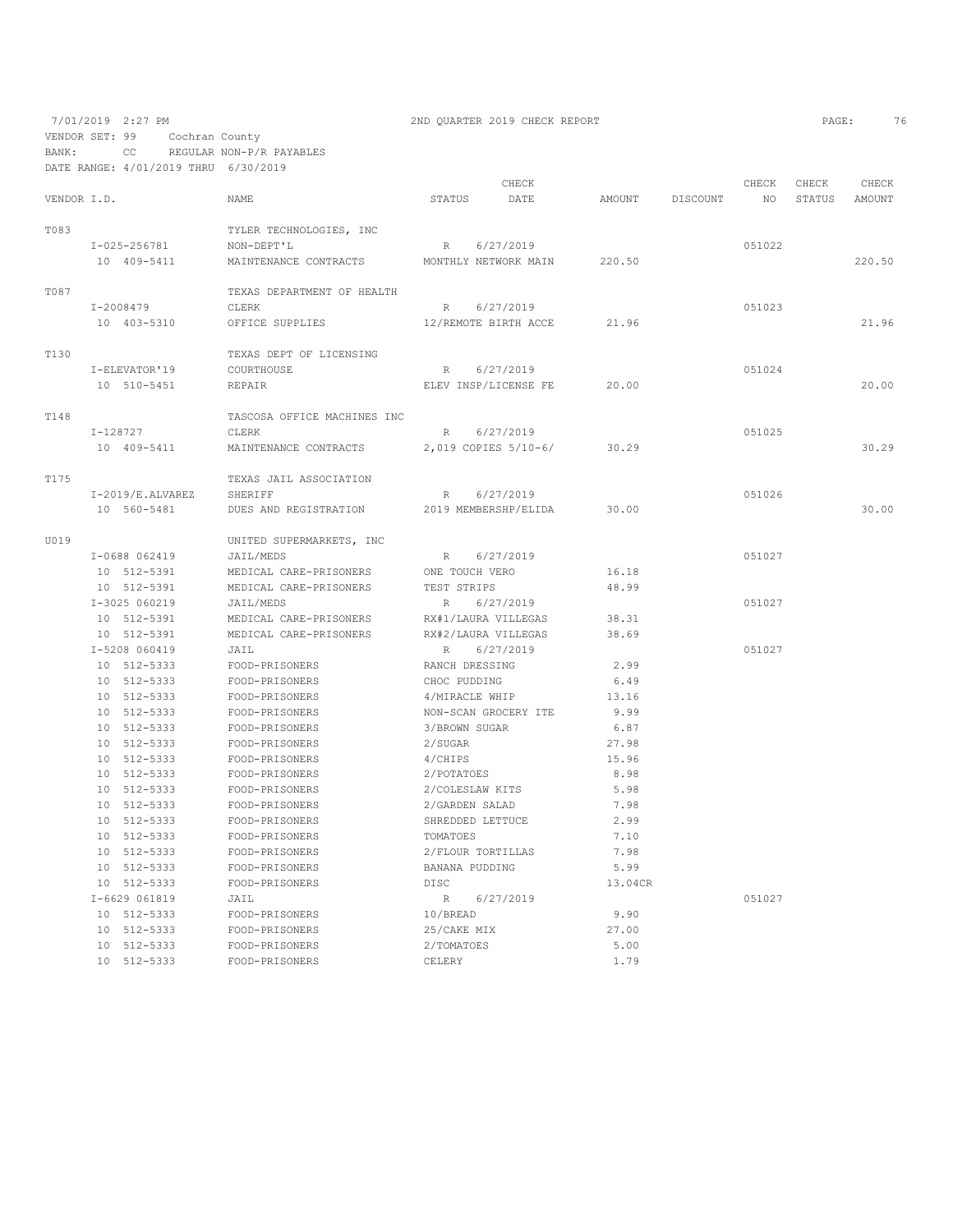VENDOR SET: 99 Cochran County

BANK: CC REGULAR NON-P/R PAYABLES DATE RANGE: 4/01/2019 THRU 6/30/2019

|                 |                      |                                  |                        | CHECK     |              |          | CHECK  | CHECK  | CHECK  |
|-----------------|----------------------|----------------------------------|------------------------|-----------|--------------|----------|--------|--------|--------|
| VENDOR I.D.     |                      | NAME                             | STATUS                 | DATE      | AMOUNT       | DISCOUNT | NO     | STATUS | AMOUNT |
| U019            |                      | UNITED SUPERMARKETS, INC         | *CONTINUED*            |           |              |          |        |        |        |
| I-6629 061819   |                      | JAIL                             | $\, {\mathbb R}$       | 6/27/2019 |              |          | 051027 |        |        |
|                 | 10 512-5333          | FOOD-PRISONERS                   | 2/GARDEN SALAD         |           | 7.98         |          |        |        |        |
| 10              | 512-5333             | FOOD-PRISONERS                   | 2/SHREDDED LETTUCE     |           | 5.00         |          |        |        |        |
| 10              | 512-5333             | FOOD-PRISONERS                   | 22/GROUND BEEF CHUBS   |           | 285.78       |          |        |        |        |
| 10              | 512-5333             | FOOD-PRISONERS                   | 4/PORK CHOPS           |           | 61.44        |          |        |        |        |
|                 | 10 512-5333          | FOOD-PRISONERS                   | 4/MILK                 |           | 12.36        |          |        |        |        |
|                 | 10 512-5333          | FOOD-PRISONERS                   | DISC                   |           | 41.63CR      |          |        |        |        |
| I-6857 052519   |                      | JAIL                             | R                      | 6/27/2019 |              |          | 051027 |        |        |
|                 | 10 512-5333          | FOOD-PRISONERS                   | 2/GRND BEEF CHUB       |           | 25.98        |          |        |        |        |
| 10              | 512-5333             | FOOD-PRISONERS                   | GROUND BEEF            |           | 233.40       |          |        |        |        |
|                 | 10 512-5333          | FOOD-PRISONERS                   | DISC                   |           | 109.01CR     |          |        |        |        |
| I-9342 062419   |                      | JAIL                             | R                      | 6/27/2019 |              |          | 051027 |        |        |
|                 | 10 512-5333          | FOOD-PRISONERS                   | 2/SPICES               |           | 8.28         |          |        |        |        |
| 10              | 512-5333             | FOOD-PRISONERS                   | 5/SPAGHETTI            |           | 3.85         |          |        |        |        |
| 10              | 512-5333             | FOOD-PRISONERS                   | 6/BREAD                |           | 8.94         |          |        |        |        |
| 10              | 512-5333             | FOOD-PRISONERS                   | 9/CAKE MIX             |           | 10.36        |          |        |        |        |
| 10 <sub>1</sub> | 512-5333             | FOOD-PRISONERS                   | NILLA WAFERS           |           | 4.49         |          |        |        |        |
| 10              | 512-5333             | FOOD-PRISONERS                   | CHOC PUDDING           |           | 6.49         |          |        |        |        |
| 10              | 512-5333             | FOOD-PRISONERS                   | 9/PIE FILLING          |           | 31.91        |          |        |        |        |
| 10              | 512-5333             | FOOD-PRISONERS                   | SEASONING              |           | 3.59         |          |        |        |        |
| 10              | 512-5333             | FOOD-PRISONERS                   | NTTR BTTR COOKIES      |           | 4.49         |          |        |        |        |
| 10              | 512-5333             | FOOD-PRISONERS                   | 5/CAKE MIX             |           | 6.45         |          |        |        |        |
| 10              | 512-5333             | FOOD-PRISONERS                   | 2/MACARONI             |           | 3.98         |          |        |        |        |
| 10              | 512-5333             | FOOD-PRISONERS                   | 3/CANOLA OIL           |           | 25.47        |          |        |        |        |
| 10              | 512-5333             | FOOD-PRISONERS                   | COCONUT FLAKES         |           | 2.69         |          |        |        |        |
| 10              | 512-5333             | FOOD-PRISONERS                   | 2/PIE FILLING          |           | 4.00         |          |        |        |        |
| 10              | 512-5333             | FOOD-PRISONERS                   | SWEET-N-LOW            |           | 4.79         |          |        |        |        |
| 10              | 512-5333             | FOOD-PRISONERS                   | ONIONS                 |           | 2.79         |          |        |        |        |
| 10              | 512-5333             | FOOD-PRISONERS                   | 3/SAUSAGE              |           | 18.00        |          |        |        |        |
| 10              | 512-5333             | FOOD-PRISONERS                   | 3/FLOUR TORTILLAS      |           | 11.97        |          |        |        |        |
| 10              | 512-5333             | FOOD-PRISONERS                   | 2/CORN TORTILLAS       |           | 6.98         |          |        |        |        |
| 10              | 512-5333             | FOOD-PRISONERS                   | 6/CREAM CHEESE         |           | 16.74        |          |        |        |        |
| 10              | 512-5333             | FOOD-PRISONERS                   | 2/CHRIZO               |           | 8.70         |          |        |        |        |
| 10              | 512-5333             | FOOD-PRISONERS                   | 2/CKN BREAST           |           | 15.98        |          |        |        |        |
| 10              | 512-5333             | FOOD-PRISONERS                   | 2/CKN THIGHS           |           | 13.98        |          |        |        |        |
| 10              | 512-5333             | FOOD-PRISONERS                   | 2/PORK CHOPS           |           | 10.31        |          |        |        |        |
| 10              | 512-5333             | FOOD-PRISONERS                   | PINEAPPLE              |           | 3.49         |          |        |        |        |
| 10              | 512-5333             | FOOD-PRISONERS                   | 10/STEAMABLE VEG       |           | 10.00        |          |        |        |        |
| 10              | 512-5333<br>512-5333 | FOOD-PRISONERS                   | 2/PEACHES<br>PINEAPPLE |           | 6.58<br>3.29 |          |        |        |        |
| 10<br>10        | 512-5333             | FOOD-PRISONERS                   | 2/STRAWBERRIES         |           | 6.58         |          |        |        |        |
| 10              | 512-5333             | FOOD-PRISONERS<br>FOOD-PRISONERS | 2/WHIPPED TOPPING      |           | 4.78         |          |        |        |        |
| 10              | 512-5333             | FOOD-PRISONERS                   | 2/BUTTER               |           | 7.98         |          |        |        |        |
| 10              | 512-5333             | FOOD-PRISONERS                   | COTTAGE CHEESE         |           | 2.59         |          |        |        |        |
| 10              | 512-5333             | FOOD-PRISONERS                   | 2/MILK                 |           | 6.18         |          |        |        |        |
| 10              | 512-5333             | FOOD-PRISONERS                   | SOUR CREAM             |           | 2.99         |          |        |        |        |
|                 | 10 512-5333          | FOOD-PRISONERS                   | 2/EGGS                 |           | 5.98         |          |        |        |        |
|                 |                      |                                  |                        |           |              |          |        |        |        |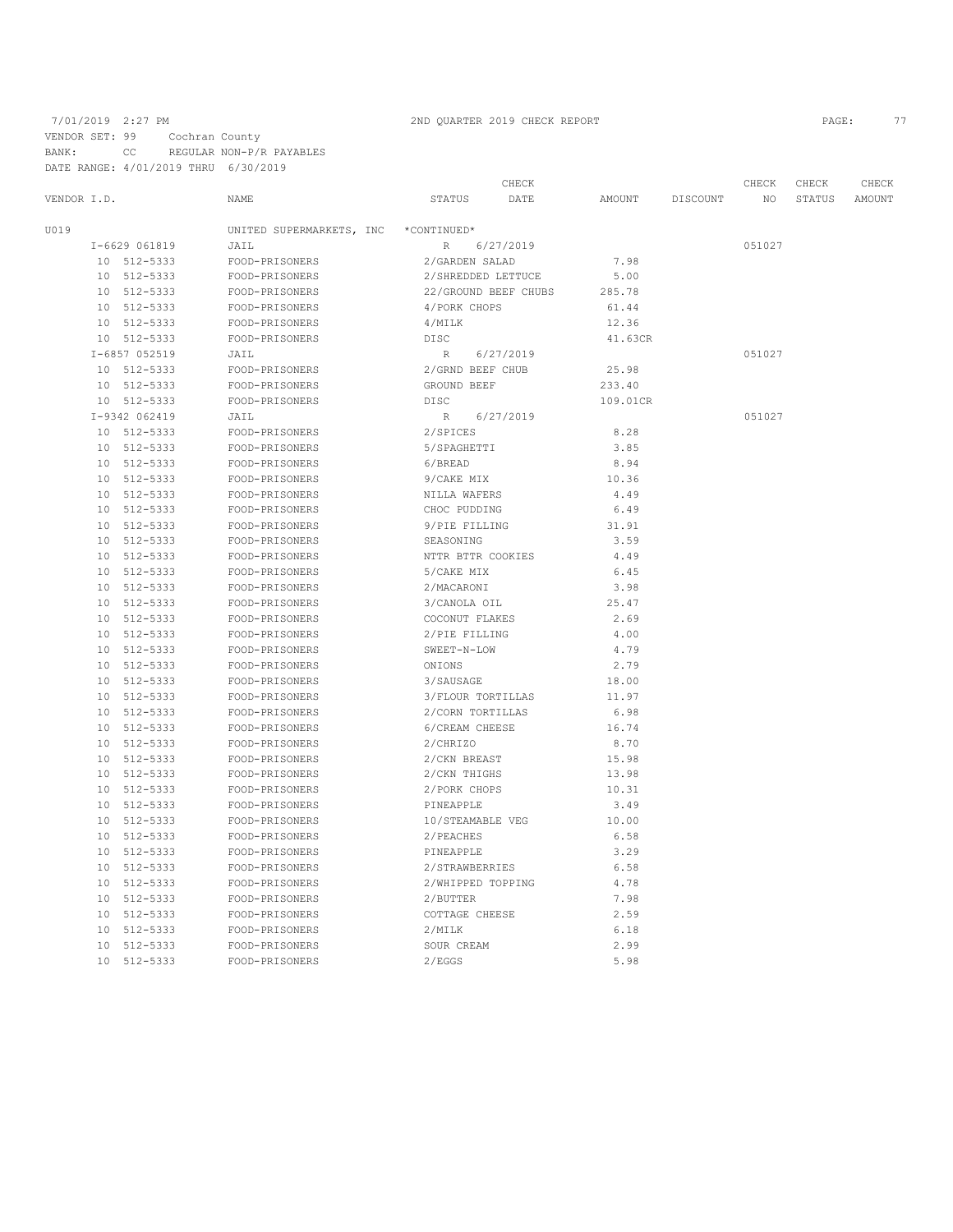VENDOR SET: 99 Cochran County

BANK: CC REGULAR NON-P/R PAYABLES

DATE RANGE: 4/01/2019 THRU 6/30/2019

|             |               |                                | CHECK                        |               |          | CHECK  | CHECK         | CHECK    |
|-------------|---------------|--------------------------------|------------------------------|---------------|----------|--------|---------------|----------|
| VENDOR I.D. |               | NAME                           | STATUS<br>DATE               | <b>AMOUNT</b> | DISCOUNT | NO     | <b>STATUS</b> | AMOUNT   |
| U019        |               | UNITED SUPERMARKETS, INC       | *CONTINUED*                  |               |          |        |               |          |
|             | I-9342 062419 | JAIL                           | $R_{\parallel}$<br>6/27/2019 |               |          | 051027 |               |          |
|             | 10 512-5333   | FOOD-PRISONERS                 | 2/ORANGE JUICE               | 12.98         |          |        |               |          |
|             | 10 512-5333   | FOOD-PRISONERS                 | <b>FLOUR</b>                 | 9.99          |          |        |               |          |
|             | 10 512-5333   | FOOD-PRISONERS                 | DISC                         | 31.86CR       |          |        |               | 1,071.34 |
| W007        |               | THOMSON REUTERS-WEST PAYMENT C |                              |               |          |        |               |          |
|             | I-840363209   | ATTORNEY/LAW LIBRARY           | 6/27/2019<br>$R_{\rm}$       |               |          | 051028 |               |          |
|             | 10 475-5590   | LAW LIBRARY MTRLS/UPDATES      | DATABASE CHG MAY 201         | 330.75        |          |        |               |          |
|             | I-840446647   | ATTORNEY/LAW LIBRARY           | 6/27/2019<br>R               |               |          | 051028 |               |          |
|             | 10 475-5590   | LAW LIBRARY MTRLS/UPDATES      | BOOKS & BOUND VOL JU         | 605.93        |          |        |               |          |
|             | I-840454810   | ATTORNEY                       | 6/27/2019<br>$\mathbb R$     |               |          | 051028 |               |          |
|             | 10 475-5590   | LAW LIBRARY MTRLS/UPDATES      | BOOKS & BOUND VOL JU         | 121.05        |          |        |               | 1,057.73 |
| W062        |               | WAL-MART COMMUNITY             |                              |               |          |        |               |          |
|             | I-0525 061019 | JAIL                           | R<br>6/27/2019               |               |          | 051029 |               |          |
|             | 10 512-5333   | FOOD-PRISONERS                 | 2/SF COOKIES                 | 3.96          |          |        |               |          |
|             | 10 512-5333   | FOOD-PRISONERS                 | 2/ORANGE JUICE               | 10.36         |          |        |               |          |
|             | 10 512-5333   | FOOD-PRISONERS                 | 3/SF APPLESAUCE              | 5.80          |          |        |               |          |
|             | 10 512-5333   | FOOD-PRISONERS                 | 2/VANILLA WAFERS             | 3.28          |          |        |               |          |
|             | 10 512-5333   | FOOD-PRISONERS                 | TOMATOES                     | 3.11          |          |        |               |          |
|             | 10 512-5333   | FOOD-PRISONERS                 | SF COOKIES                   | 2.68          |          |        |               |          |
|             | 10 512-5333   | FOOD-PRISONERS                 | 3/SF WAFER COOKIES           | 5.36          |          |        |               |          |
|             | 10 512-5333   | FOOD-PRISONERS                 | SF JELLO                     | 2.64          |          |        |               |          |
|             | 10 512-5333   | FOOD-PRISONERS                 | PNUT BTR CRACKERS            | 5.98          |          |        |               |          |
|             | 10 512-5333   | FOOD-PRISONERS                 | 2/INST MSHED POTATOE         | 5.36          |          |        |               |          |
|             | 10 512-5333   | FOOD-PRISONERS                 | 3/MILK                       | 8.97          |          |        |               |          |
|             | 10 512-5333   | FOOD-PRISONERS                 | 2/SHRDED LETTUCE             | 3.84          |          |        |               |          |
|             | 10 512-5333   | FOOD-PRISONERS                 | 2/SALAD                      | 5.94          |          |        |               |          |
|             | 10 512-5333   | FOOD-PRISONERS                 | 2/CHOC PNUT BUTTER C         | 5.94          |          |        |               |          |
|             | 10 512-5333   | FOOD-PRISONERS                 | <b>BANANAS</b>               | 1.40          |          |        |               |          |
|             | I-1253 062119 | JAIL/MEDS                      | 6/27/2019<br>R               |               |          | 051029 |               |          |
|             | 10 512-5391   | MEDICAL CARE-PRISONERS         | RX#1/MARIBEL HERRERA         | 172.15        |          |        |               |          |
|             | 10 512-5391   | MEDICAL CARE-PRISONERS         | SYRINGES                     | 12.58         |          |        |               |          |
|             | 10 512-5391   | MEDICAL CARE-PRISONERS         | NOVOLIN RELION INSUL         | 24.88         |          |        |               |          |
|             | I-1585 062119 | JAIL                           | R<br>6/27/2019               |               |          | 051029 |               |          |
|             | 10 512-5392   | MISCELLANEOUS SUPPLIES         | FAN                          | 29.84         |          |        |               |          |
|             | I-3340 062319 | SHERIFF/K9                     | 6/27/2019<br>R               |               |          | 051029 |               |          |
|             | 10 560-5335   | CANINE CARE & SUPPLIES         | MILKBONE TREATS              | 11.46         |          |        |               |          |
|             | 10 560-5334   | OTHER SUPPLIES                 | SCALE                        | 19.88         |          |        |               | 345.41   |
| W225        |               | WEST TEXAS PAVING, INC         |                              |               |          |        |               |          |
|             | $I - 6291$    | PREC 4                         | 6/27/2019<br>R               |               |          | 051030 |               |          |
|             | 15 624-5356   | ROAD MATERIALS & SUPPLIES      | 14.6TN HMCL TY-D @\$9        | 1,314.00      |          |        |               | 1,314.00 |

7/01/2019 2:27 PM 2ND QUARTER 2019 CHECK REPORT 2019 CHECK REPORT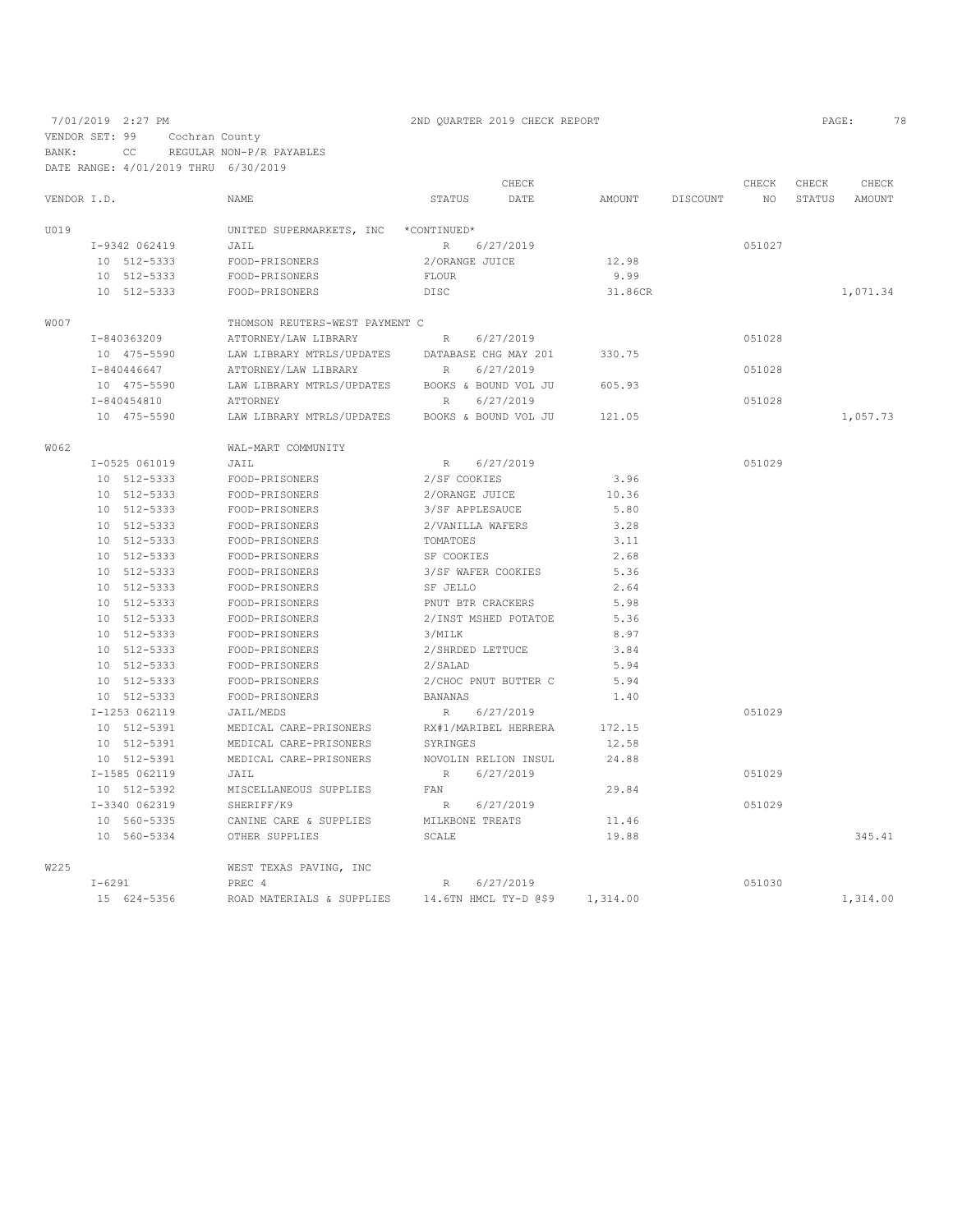|               |            |                             |                                |               |                  | CHECK                 |                |          | CHECK            | CHECK         | CHECK         |
|---------------|------------|-----------------------------|--------------------------------|---------------|------------------|-----------------------|----------------|----------|------------------|---------------|---------------|
| VENDOR I.D.   |            |                             | <b>NAME</b>                    | <b>STATUS</b> |                  | DATE                  | <b>AMOUNT</b>  | DISCOUNT | NO               | <b>STATUS</b> | <b>AMOUNT</b> |
| W235          |            |                             | VANDY NELSON dba               |               |                  |                       |                |          |                  |               |               |
|               | $I - 3521$ |                             | CRTHSE/ACT BLDG/LIBRARY        | $R_{\rm}$     |                  | 6/27/2019             |                |          | 051031           |               |               |
|               |            | 10 510-5332                 | CUSTODIAL SUPPLIES             |               | SPRAY BUGS       |                       | 70.00          |          |                  |               |               |
|               |            | 10 662-5332                 | CUSTODIAL SUPPLIES             |               | SPRAY BUGS       |                       | 45.00          |          |                  |               |               |
|               |            | 10 650-5332                 | CUSTODIAL SUPPLIES             |               | SPRAY BUGS       |                       | 35.00          |          |                  |               |               |
|               | $I - 3523$ |                             | COURTHOUSE/ANNEX               | $\mathbb R$   |                  | 6/27/2019             |                |          | 051031           |               |               |
|               |            | 10 510-5332                 | CUSTODIAL SUPPLIES             |               | SPRAY BUGS       |                       | 50.00          |          |                  |               | 200.00        |
| X001          |            |                             | XCEL ENERGY                    |               |                  |                       |                |          |                  |               |               |
|               |            | I-54-1829977-7 JUN19 PREC 2 |                                | R             |                  | 6/27/2019             |                |          | 051032           |               |               |
|               |            | 15 622-5440                 | UTILITIES                      |               | 124KWH 5/13-6/13 |                       | 22.41          |          |                  |               |               |
|               |            | 15 622-5440                 | UTILITIES                      |               |                  | AREA LIGHT 5/13-6/12  | 15.71          |          |                  |               | 38.12         |
| Y026          |            |                             | YOAKUM COUNTY SHERIFF'S OFFICE |               |                  |                       |                |          |                  |               |               |
|               |            | I-MAY 2019                  | JAIL                           | $\mathbb{R}$  |                  | 6/27/2019             |                |          | 051033           |               |               |
|               |            | 10 512-5499                 | MISCELLANEOUS                  |               |                  | 6 DAYS@\$50/WILLIAM B | 300.00         |          |                  |               |               |
|               |            | 10 512-5499                 | MISCELLANEOUS                  |               |                  | 6 DAYS@\$50/ESMOND LO | 300.00         |          |                  |               |               |
|               |            | 10 512-5499                 | MISCELLANEOUS                  |               |                  | 6 DAYS@\$50/RAMIRO LO | 300.00         |          |                  |               |               |
|               |            | 10 512-5499                 | MISCELLANEOUS                  |               |                  | 6 DAYS@\$50/JOSH PATT | 300.00         |          |                  |               | 1,200.00      |
| C064          |            |                             | CITY OF MORTON F D             |               |                  |                       |                |          |                  |               |               |
|               |            | I-TRAINING EXP'19           | PUBLIC SAFETY*OTHER            | $\mathbb{R}$  |                  | 6/27/2019             |                |          | 051034           |               |               |
|               |            | 10 580-5414                 | FIRE PROTECTION CONTRACTS      |               |                  | A&M FIRE SCHOOL 2019  | 1,000.00       |          |                  |               | 1,000.00      |
| <b>W118</b>   |            |                             | WHITEFACE VOLUNTEER FIRE       |               |                  |                       |                |          |                  |               |               |
|               |            | I-TRAINING EXP'19           | PUBLIC SAFETY*OTHER            | $\mathbb{R}$  |                  | 6/27/2019             |                |          | 051035           |               |               |
|               |            | 10 580-5414                 | FIRE PROTECTION CONTRACTS      |               |                  | A&M FIRE SCHOOL 2019  | 1,000.00       |          |                  |               | 1,000.00      |
|               |            | $*$ * TOTALS * *            | NO.                            |               |                  |                       | INVOICE AMOUNT |          | <b>DISCOUNTS</b> |               | CHECK AMOUNT  |
|               |            | REGULAR CHECKS:             | 317                            |               |                  |                       | 354, 954.38    |          | 0.00             |               | 354,954.38    |
|               |            | HAND CHECKS:                | $\Omega$                       |               |                  |                       | 0.00           |          | 0.00             |               | 0.00          |
|               |            | DRAFTS:                     | $\circ$                        |               |                  |                       | 0.00           |          | 0.00             |               | 0.00          |
|               |            | EFT:                        | $\mathbb O$                    |               |                  |                       | 0.00           |          | 0.00             |               | 0.00          |
|               |            | NON CHECKS:                 | $\circ$                        |               |                  |                       | 0.00           |          | 0.00             |               | 0.00          |
|               |            | VOID CHECKS:                | 0 VOID DEBITS                  |               |                  | 0.00                  |                |          |                  |               |               |
|               |            |                             | VOID CREDITS                   |               |                  | 0.00                  | 0.00           |          | 0.00             |               |               |
| TOTAL ERRORS: |            | $\Omega$                    |                                |               |                  |                       |                |          |                  |               |               |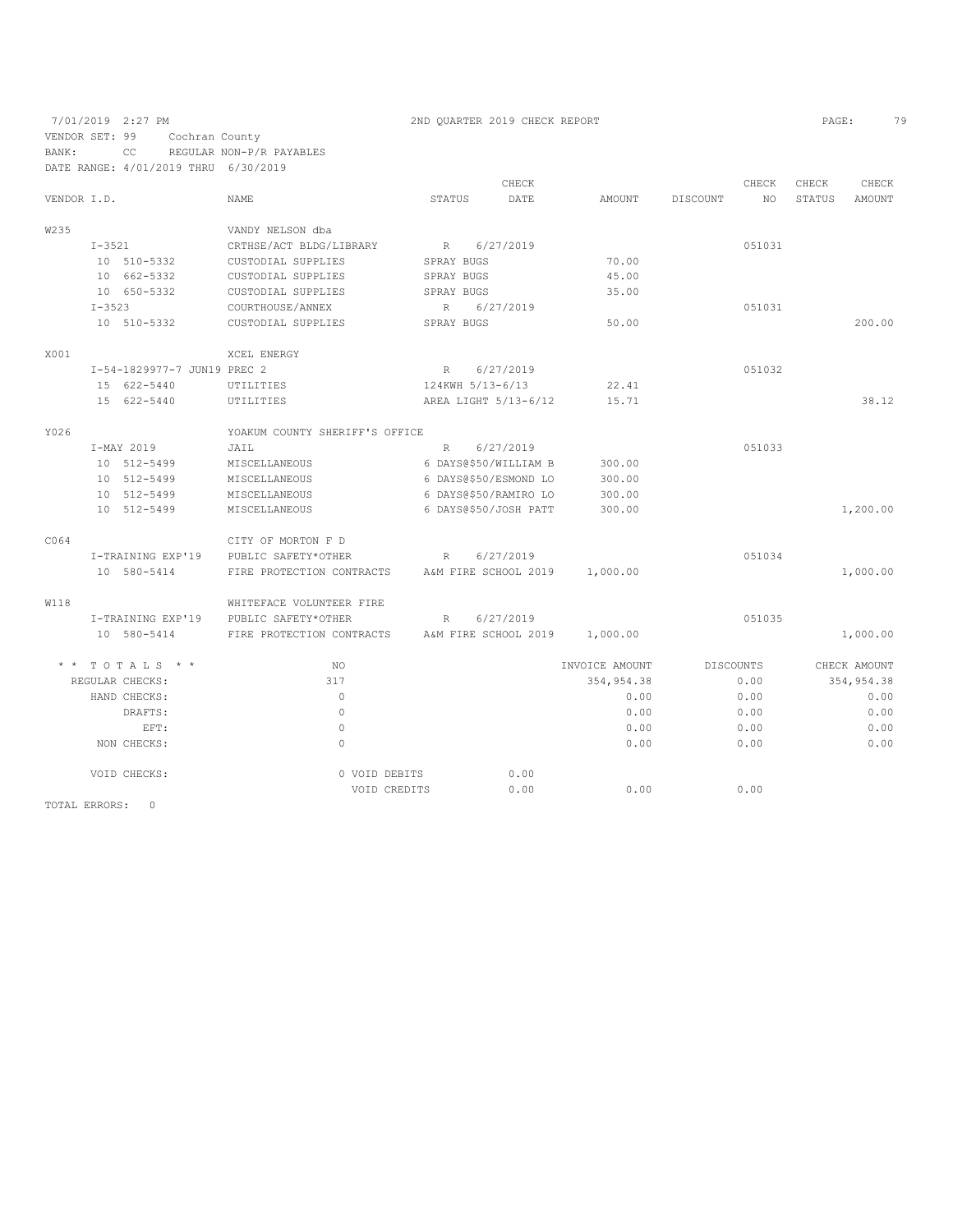VENDOR SET: 99 Cochran County BANK: CC REGULAR NON-P/R PAYABLES DATE RANGE: 4/01/2019 THRU 6/30/2019

\*\* G/L ACCOUNT TOTALS \*\*

| G/L ACCOUNT     | NAME                                   | AMOUNT     |
|-----------------|----------------------------------------|------------|
|                 |                                        |            |
|                 | 10 000-2206.002 COLLECTION AGENCY FEES | 681.86     |
|                 | 10 000-2206.003 Omni Collection Fee    | 60.00      |
| 10 000-2500.10  | RESERVE FOR W/C, UNEMPLYMNT            | 5,680.86   |
|                 | 10 000-4370.101 RENT-ACTIVITY BUILDING | 1,500.00   |
| 10 000-4380.200 | OTHER [MISCELLANEOUS]                  | 1,037.98   |
| 10 400-5204     | WORKERS' COMPENSATION                  | 38.53      |
| 10 403-5204     | WORKERS' COMPENSATION                  | 58.85      |
| 10 403-5206     | UNEMPLOYMENT                           | 7.40       |
| 10 403-5310     | OFFICE SUPPLIES                        | 1,739.68   |
| 10 403-5311     | POSTAL EXPENSES                        | 1,000.00   |
| 10 403-5411     | MAINTENANCE CONTRACTS                  | 3,037.89   |
| 10 403-5416     | FILMING & INDEXING                     | 3,750.00   |
| 10 403-5420     | TELECOMMUNICATIONS                     | 388.92     |
| 10 403-5427     | CONTINUING EDUCATION                   | 304.20     |
| 10 403-5451     | <b>REPATRS</b>                         | 125.00     |
| 10 405-5330     | FUEL AND OIL                           | 267.49     |
| 10 409-5300     | COUNTY-WIDE SUPPLIES                   | 252.37     |
| 10 409-5311     | POSTAL EXPENSES                        | 737.91     |
| 10 409-5406     | APPRAISAL DISTRICT                     | 26,527.01  |
| 10 409-5411     | MAINTENANCE CONTRACTS                  | 9,014.47   |
| 10 409-5420     | TELECOMMUNICATIONS                     | 1,115.05   |
| 10 409-5427     | CONTINUING EDUCATION                   | 567.93     |
| 10 409-5440     | UTILITIES                              | 205.28     |
| 10 409-5482     | PROPERTY INSURANCE                     | 31, 411.00 |
| 10 409-5499     | MISCELLANEOUS                          | 379.72     |
| 10 426-5400     | ATTORNEY AD LITEM                      | 200.00     |
| 10 435-5204     | WORKERS' COMPENSATION                  | 11.39      |
| 10 435-5206     | UNEMPLOYMENT                           | 1.91       |
| 10 435-5400     | ATTORNEY AD LITEM                      | 4,225.00   |
| 10 435-5420     | TELECOMMUNICATIONS                     | 336.80     |
| 10 435-5491     | GRAND JURY                             | 600.00     |
| 10 455-5204     | WORKERS' COMPENSATION                  | 27.67      |
| 10 455-5206     | UNEMPLOYMENT                           | 0.39       |
| 10 455-5310     | OFFICE SUPPLIES                        | 164.47     |
| 10 455-5405     | AUTOPSY                                | 10,077.50  |
| 10 455-5411     | MAINTENANCE CONTRACTS                  | 996.00     |
| 10 455-5420     | TELECOMMUNICATIONS                     | 101.44     |
| 10 455-5425     | TRAVEL IN-COUNTY (DOCUMENTED)          | 8.99       |
| 10 455-5427     | CONTINUING EDUCATION                   | 812.42     |
| 10 455-5499     | MISCELLANEOUS                          | 18.00      |
| 10 475-5204     | WORKERS' COMPENSATION                  | 8.98       |
| 10 475-5206     | UNEMPLOYMENT                           | 5.24       |
| 10 475-5310     | OFFICE SUPPLIES                        | 1,475.04   |
| 10 475-5420     | TELECOMMUNICATIONS                     | 228.85     |
| 10 475-5481     | DUES AND REGISTRATION                  | 275.00     |
| 10 475-5590     | LAW LIBRARY MTRLS/UPDATES              | 4,164.81   |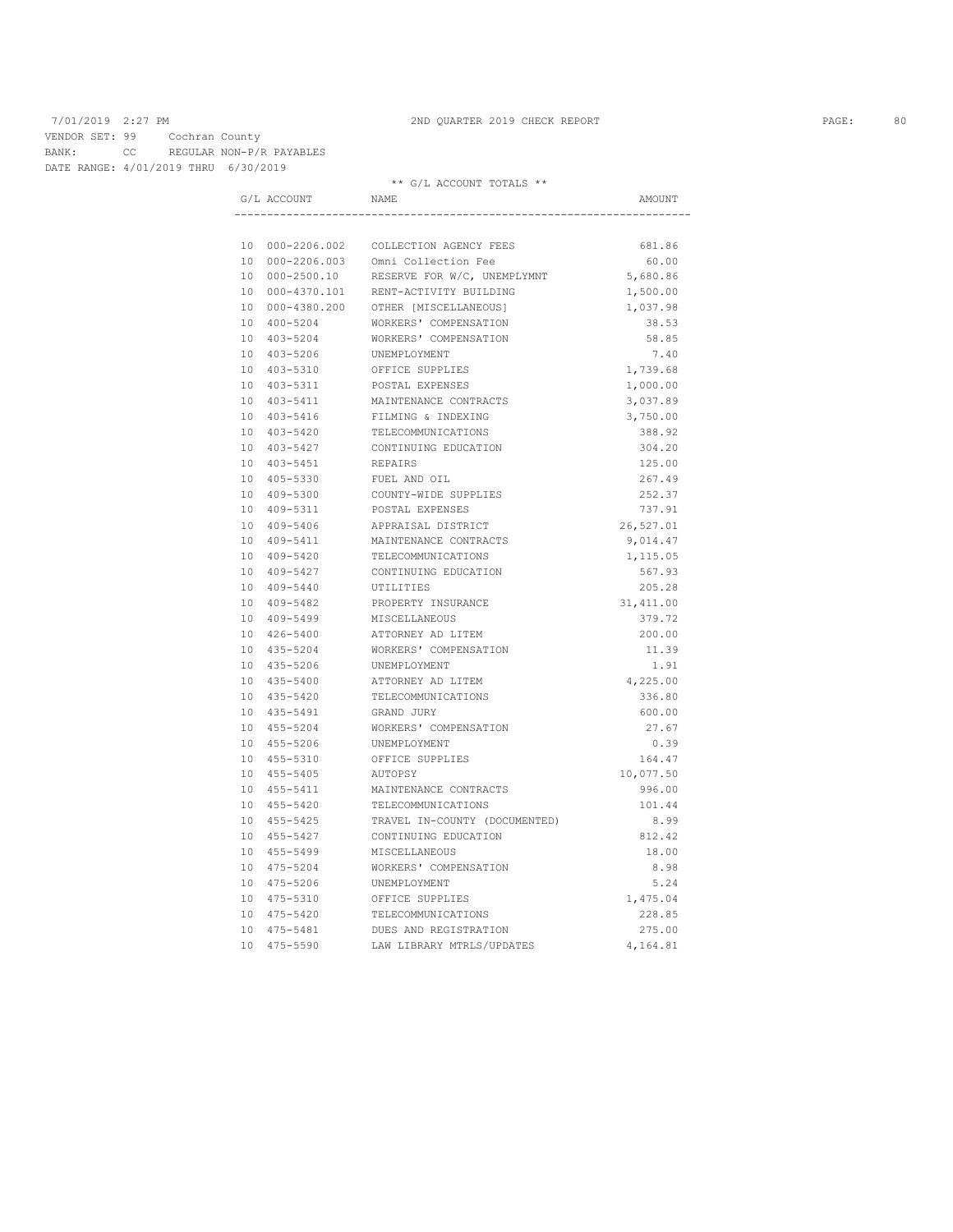VENDOR SET: 99 Cochran County BANK: CC REGULAR NON-P/R PAYABLES

\*\* G/L ACCOUNT TOTALS \*\*

|  | G/L ACCOUNT | NAME                          | AMOUNT    |
|--|-------------|-------------------------------|-----------|
|  |             |                               |           |
|  | 10 476-5204 | WORKERS' COMPENSATION         | 31.40     |
|  | 10 476-5206 | UNEMPLOYMENT                  | 1.88      |
|  | 10 490-5204 | WORKERS' COMPENSATION         | 3.53      |
|  | 10 490-5206 | UNEMPLOYMENT                  | 0.81      |
|  | 10 490-5420 | TELECOMMUNICATIONS            | 117.64    |
|  | 10 490-5427 | CONTINUING EDUCATION          | 210.00    |
|  | 10 490-5498 | VOTER ENHANCEMENT             | 933.80    |
|  | 10 495-5204 | WORKERS' COMPENSATION         | 48.61     |
|  | 10 495-5206 | UNEMPLOYMENT                  | 11.09     |
|  | 10 495-5310 | OFFICE SUPPLIES               | 168.44    |
|  | 10 495-5420 | TELECOMMUNICATIONS            | 346.39    |
|  | 10 495-5427 | CONTINUING EDUCATION          | 1,195.67  |
|  | 10 495-5451 | REPAIRS                       | 90.00     |
|  | 10 497-5204 | WORKERS' COMPENSATION         | 33.99     |
|  | 10 497-5206 | UNEMPLOYMENT                  | 1.31      |
|  | 10 497-5310 | OFFICE SUPPLIES               | 454.73    |
|  | 10 497-5311 | POSTAL EXPENSES               | 6.85      |
|  | 10 497-5420 | TELECOMMUNICATIONS            | 109.35    |
|  | 10 497-5427 | CONTINUING EDUCATION          | 1,927.73  |
|  | 10 499-5204 | WORKERS' COMPENSATION         | 72.37     |
|  | 10 499-5206 | UNEMPLOYMENT                  | 10.53     |
|  | 10 499-5310 | OFFICE SUPPLIES               | 347.81    |
|  | 10 499-5408 | TAX ROLL                      | 732.11    |
|  | 10 499-5411 | MAINTENANCE CONTRACTS         | 7,671.86  |
|  | 10 499-5420 | TELECOMMUNICATIONS            | 643.73    |
|  | 10 499-5425 | TRAVEL IN-COUNTY (DOCUMENTED) | 7.89      |
|  | 10 499-5427 | CONTINUING EDUCATION          | 664.94    |
|  | 10 510-5204 | WORKERS' COMPENSATION         | 269.50    |
|  | 10 510-5206 | UNEMPLOYMENT                  | 4.50      |
|  | 10 510-5332 | CUSTODIAL SUPPLIES            | 2,127.07  |
|  | 10 510-5411 | MAINTENANCE CONTRACTS         | 4,598.13  |
|  | 10 510-5440 | UTILITIES                     | 6,179.05  |
|  | 10 510-5451 | REPAIR                        | 12,611.38 |
|  | 10 512-5204 | WORKERS' COMPENSATION         | 453.90    |
|  | 10 512-5205 | UNIFORMS                      | 67.48     |
|  | 10 512-5206 | UNEMPLOYMENT                  | 13.66     |
|  | 10 512-5310 | OFFICE SUPPLIES               | 923.29    |
|  | 10 512-5333 | FOOD-PRISONERS                | 5,502.16  |
|  | 10 512-5391 | MEDICAL CARE-PRISONERS        | 3,456.13  |
|  | 10 512-5392 | MISCELLANEOUS SUPPLIES        | 1,946.06  |
|  | 10 512-5451 | REPAIR                        | 1,404.79  |
|  | 10 512-5499 | MISCELLANEOUS                 | 13,505.05 |
|  | 10 516-5204 | WORKERS' COMPENSATION         | 264.43    |
|  | 10 516-5206 | UNEMPLOYMENT                  | 5.54      |
|  | 10 516-5330 | FUEL & OIL                    | 239.69    |
|  | 10 516-5332 | CUSTODIAL SUPPLIES            | 1,240.42  |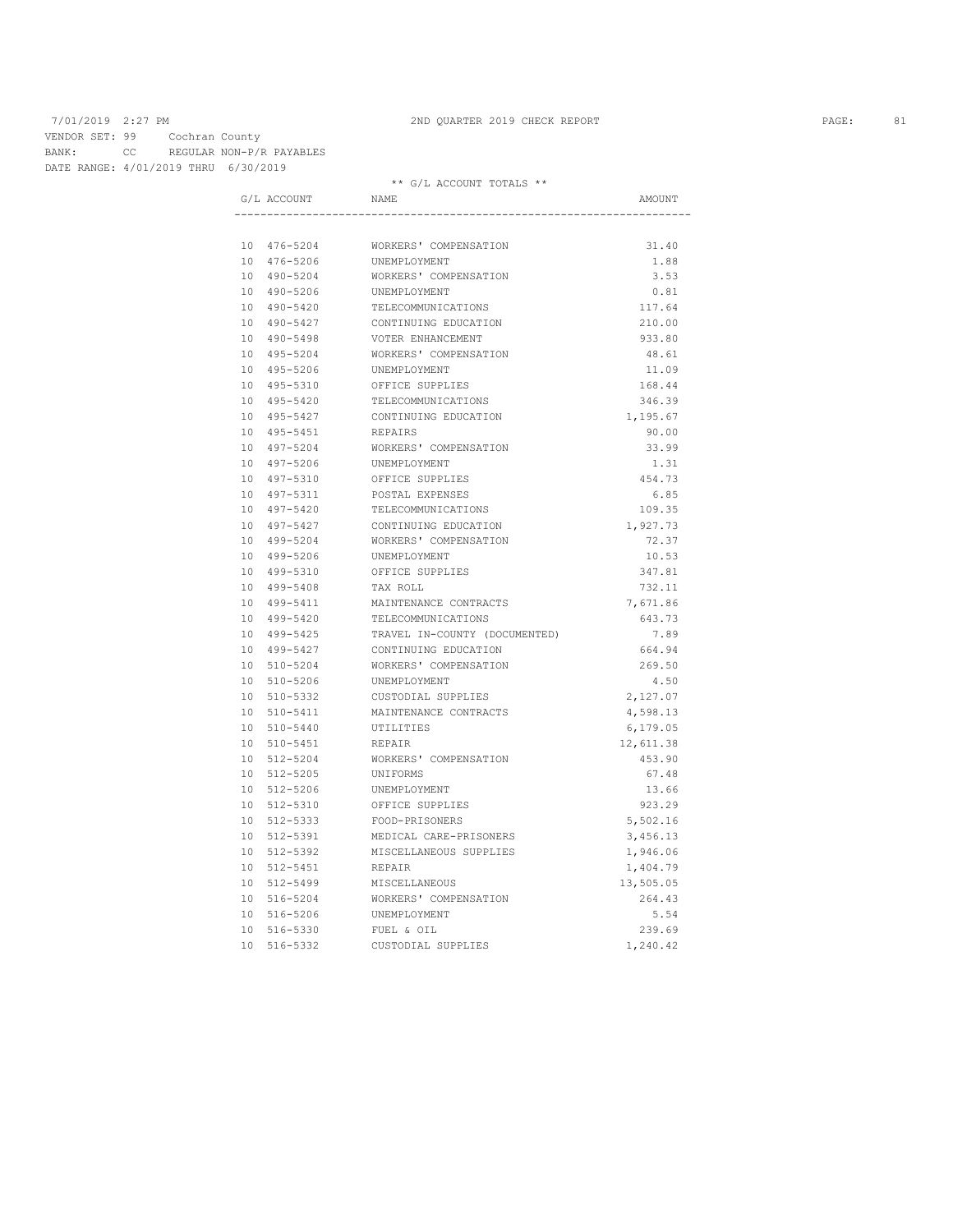VENDOR SET: 99 Cochran County BANK: CC REGULAR NON-P/R PAYABLES

| DATE RANGE: 4/01/2019 THRU 6/30/2019 |             |                             |           |
|--------------------------------------|-------------|-----------------------------|-----------|
|                                      |             | ** G/L ACCOUNT TOTALS **    |           |
|                                      | G/L ACCOUNT | NAMF.                       | AMOUNT    |
|                                      |             |                             |           |
|                                      | 10 516-5440 | UTILITIES                   | 1,086.98  |
|                                      | 10 516-5451 | REPAIR                      | 947.92    |
|                                      | 10 516-5454 | TIRES                       | 20.00     |
|                                      | 10 516-5486 | CONTRACT LABOR-OPEN CLOSE   | 900.00    |
|                                      | 10 516-5571 | CAPITAL OUTLAY              | 9,600.00  |
|                                      | 10 550-5204 | WORKERS' COMPENSATION       | 137.06    |
|                                      | 10 550-5330 | FUEL & OIL                  | 122.97    |
|                                      | 10 550-5334 | OTHER SUPPLIES              | 68.99     |
|                                      | 10 550-5420 | TELECOMMUNICATIONS          | 65.64     |
|                                      | 10 550-5480 | BONDS & NOTARY FEES         | 50.00     |
|                                      | 10 560-5204 | WORKERS' COMPENSATION       | 1,538.58  |
|                                      | 10 560-5206 | UNEMPLOYMENT                | 54.62     |
|                                      | 10 560-5310 | OFFICE SUPPLIES             | 734.34    |
|                                      | 10 560-5311 | POSTAL EXPENSES             | 190.50    |
|                                      | 10 560-5330 | FUEL AND OIL                | 7,379.91  |
|                                      | 10 560-5334 | OTHER SUPPLIES              | 1,607.05  |
|                                      | 10 560-5335 | CANINE CARE & SUPPLIES      | 752.93    |
|                                      | 10 560-5420 | TELECOMMUNICATIONS          | 1,561.94  |
|                                      | 10 560-5427 | CONTINUING EDUCATION        | 604.11    |
|                                      | 10 560-5451 | MACHINERY-NON-OFFICE REPAIR | 1,439.89  |
|                                      | 10 560-5452 | OFFICE EQUIPMENT REPAIR     | 1,739.44  |
|                                      | 10 560-5454 | TIRES                       | 930.08    |
|                                      | 10 560-5481 | DUES AND REGISTRATION       | 149.00    |
|                                      | 10 560-5499 | MISCELLANEOUS               | 39.92     |
|                                      | 10 570-5420 | TELECOMMUNICATIONS          | 132.98    |
|                                      | 10 571-5472 | LOCAL SUPPORT-JUV BOARD     | 12,498.00 |
|                                      | 10 580-5404 | MEDICAL-E.M.S. SUBSIDIES    | 6,250.00  |
|                                      | 10 580-5414 | FIRE PROTECTION CONTRACTS   | 14,950.00 |
|                                      | 10 580-5440 | UTILITIES [TOWER]           | 207.37    |
|                                      | 10 580-5499 | MISCELLANEOUS               | 50.00     |
|                                      | 10 640-5409 | FUNERALS                    | 3,000.00  |
|                                      | 10 650-5204 | WORKERS' COMPENSATION       | 41.72     |
|                                      | 10 650-5206 | UNEMPLOYMENT                | 5.06      |
|                                      | 10 650-5310 | OFFICE SUPPLIES             | 65.98     |
|                                      | 10 650-5332 | CUSTODIAL SUPPLIES          | 155.48    |
|                                      | 10 650-5411 | MAINTENANCE CONTRACTS       | 1,157.73  |
|                                      | 10 650-5420 | TELECOMMUNICATIONS          | 332.72    |
|                                      | 10 650-5440 | UTILITIES                   | 894.09    |
|                                      | 10 650-5499 | MISCELLANEOUS               | 269.96    |
|                                      | 10 650-5590 | BOOKS                       | 1,204.50  |
|                                      | 10 652-5204 | WORKERS' COMPENSATION       | 15.84     |
|                                      | 10 652-5420 | TELECOMMUNICATIONS          | 1,465.60  |
|                                      | 10 652-5440 | UTILITIES                   | 395.23    |
|                                      | 10 660-5204 | WORKERS' COMPENSATION       | 171.56    |
|                                      | 10 660-5206 | UNEMPLOYMENT                | 5.15      |
|                                      |             | 10 660-5330 FUEL AND OIL    | 872.76    |
|                                      |             |                             |           |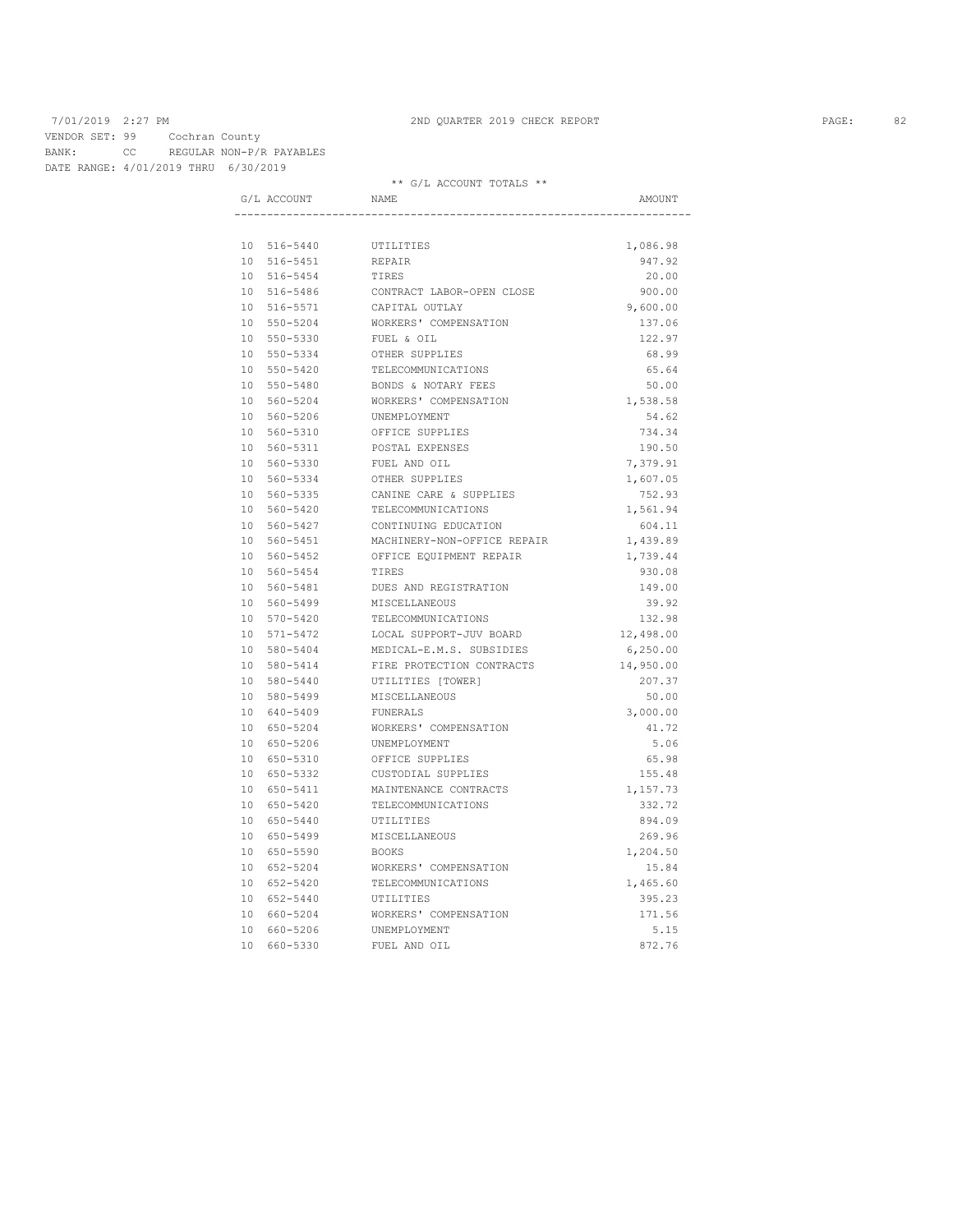VENDOR SET: 99 Cochran County BANK: CC REGULAR NON-P/R PAYABLES

DATE RANGE: 4/01/2019 THRU 6/30/2019

\*\* G/L ACCOUNT TOTALS \*\*

|  | G/L ACCOUNT                | NAME                                     | AMOUNT           |
|--|----------------------------|------------------------------------------|------------------|
|  |                            |                                          |                  |
|  | 10 660-5332                | CUSTODIAL SUPPLIES                       | 1,202.60         |
|  | 10 660-5440                | UTILITIES & IRRIGATION                   | 1,260.49         |
|  | 10 660-5451                | REPAIR                                   | 339.80           |
|  | 10 660-5454                | TIRES                                    | 42.00            |
|  | 10 662-5204                | WORKERS' COMPENSATION                    | 298.53           |
|  | 10 662-5206                | UNEMPLOYMENT                             | 5.51             |
|  | 10 662-5332                | CUSTODIAL SUPPLIES                       | 821.87           |
|  | 10 662-5440                | UTILITIES                                | 3,137.58         |
|  | 10 662-5451                | REPAIR                                   | 724.47           |
|  | 10 663-5418                | SENIOR CITIZENS CONTRACT                 | 18,750.00        |
|  | 10 665-5204                | WORKERS' COMPENSATION                    | 26.85            |
|  | 10 665-5206                | UNEMPLOYMENT                             | 6.13             |
|  | 10 665-5310                | OFFICE SUPPLIES                          | 79.00            |
|  | 10 665-5334                | OTHER SUPPLIES                           | 13.99            |
|  | 10 665-5411                | MAINTENANCE CONTRACTS                    | 99.00            |
|  | 10 665-5420                | TELECOMMUNICATIONS                       | 414.04           |
|  |                            | *** FUND TOTAL ***                       | 287, 371.45      |
|  |                            |                                          |                  |
|  | 15 610-5204<br>15 610-5310 | WORKERS' COMPENSATION<br>OFFICE SUPPLIES | 150.58<br>238.89 |
|  | 15 610-5420                | TELECOMMUNICATIONS                       | 240.31           |
|  | 15 610-5427                | COMM-CONTINUING EDUCATION                | 1,951.81         |
|  | 15 610-5428                | CO. JUDGE-CONTINUING EDUCATION           | 88.87            |
|  | 15 621-5204                | WORKERS' COMPENSATION                    | 525.20           |
|  | 15 621-5206                | UNEMPLOYMENT                             | 10.90            |
|  | 15 621-5330                | FUEL & OIL                               | 4,063.50         |
|  | 15 621-5356                | ROAD MATERIALS & SUPPLIES                | 642.75           |
|  | 15 621-5420                | TELECOMMUNICATIONS                       | 0.16             |
|  | 15 621-5440                | UTILITIES                                | 502.17           |
|  | 15 621-5451                | REPAIRS                                  | 1,775.67         |
|  | 15 621-5454                | TIRES                                    | 732.32           |
|  | 15 622-5204                | WORKERS' COMPENSATION                    | 512.00           |
|  | 15 622-5206                | UNEMPLOYMENT                             | 10.64            |
|  | 15 622-5330                | FUEL AND OIL                             | 8,467.21         |
|  | 15 622-5356                | ROAD MATERIALS & SUPPLIES                | 305.45           |
|  | 15 622-5440                | UTILITIES                                | 590.19           |
|  | 15 622-5451                | REPAIRS                                  | 5,121.06         |
|  | 15 622-5454                | TIRES                                    | 2,263.20         |
|  | 15 623-5204                | WORKERS' COMPENSATION                    | 535.17           |
|  | 15 623-5206                | UNEMPLOYMENT                             | 11.10            |
|  | 15 623-5330                | FUEL AND OIL                             | 8,008.87         |
|  | 15 623-5356                | ROAD MATERIALS & SUPPLIES                | 323.04           |
|  | 15 623-5440                | UTILITIES                                | 464.40           |
|  | 15 623-5451                | REPAIRS                                  | 2,244.56         |
|  | 15 623-5454                | TIRES                                    | 364.80           |
|  | 15 624-5204                | WORKERS' COMPENSATION                    | 542.40           |
|  |                            |                                          |                  |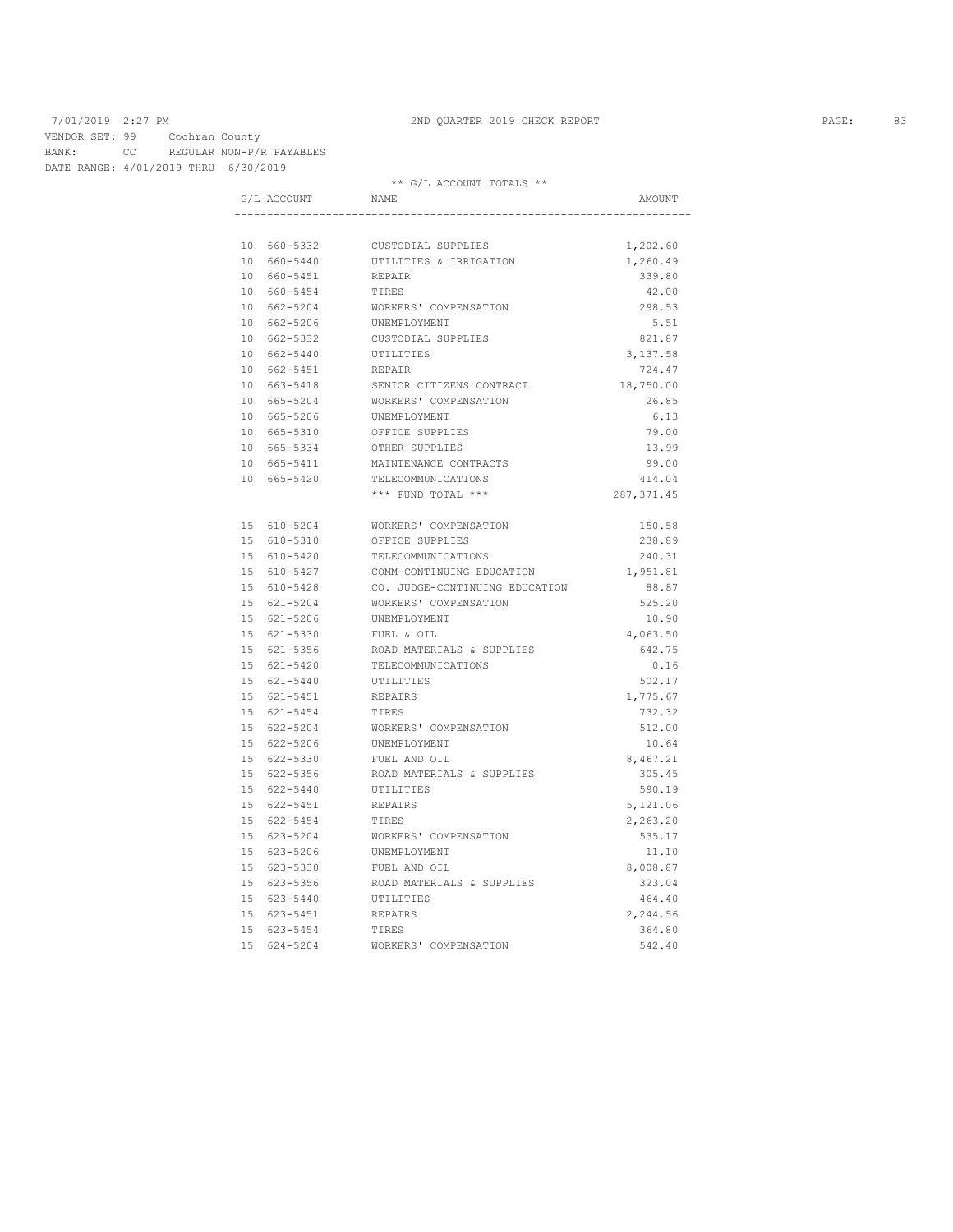VENDOR SET: 99 Cochran County BANK: CC REGULAR NON-P/R PAYABLES

DATE RANGE: 4/01/2019 THRU 6/30/2019

|  |                  | ** G/L ACCOUNT TOTALS **                               |           |
|--|------------------|--------------------------------------------------------|-----------|
|  | G/L ACCOUNT NAME |                                                        | AMOUNT    |
|  |                  |                                                        |           |
|  | 15 624-5206      | UNEMPLOYMENT                                           | 11.25     |
|  | 15 624-5330      | FUEL AND OIL                                           | 3,620.03  |
|  | 15 624-5356      | ROAD MATERIALS & SUPPLIES                              | 2,180.27  |
|  | 15 624-5420      | TELECOMMUNICATIONS                                     | 129.21    |
|  | 15 624-5440      | UTILITIES                                              | 411.53    |
|  | 15 624-5451      | REPAIRS                                                | 2,635.27  |
|  |                  | *** FUND TOTAL ***                                     | 49,674.78 |
|  | 17 573-5204      | WORKERS' COMPENSATION                                  | 66.28     |
|  |                  | 17 573-5206 UNEMPLOYMENT INSURANCE                     | 5.22      |
|  |                  | 17 573-5413.001 Inter-Cnty Contr TELECOUNSEL'G         | 70.00     |
|  |                  | 17 573-5413.002 Mental Health External Contrac         | 210.00    |
|  |                  | 17 573-5413.004 Other Placements                       | 7,624.22  |
|  | 17 573-5427      | TRAVEL & TRAINING                                      | 664.52    |
|  | 17 573-5499      | OPERATING EXPENSES                                     | 301.21    |
|  |                  | *** FUND TOTAL ***                                     | 8,941.45  |
|  |                  |                                                        |           |
|  |                  | 30 518-5204 WORKERS' COMPENSATION                      | 73.53     |
|  | 30 518-5330      | FUEL & OIL                                             | 175.61    |
|  | 30 518-5332      | CUSTODIAL SUPPLIES                                     | 17.90     |
|  | 30 518-5440      | UTILITIES                                              | 188.49    |
|  |                  | *** FUND TOTAL ***                                     | 455.53    |
|  | 31 652-5430      | ADVERTISING                                            | 200.00    |
|  | 31 652-5499      | MISCELLANEOUS                                          | 2,535.00  |
|  |                  | *** FUND TOTAL ***                                     | 2,735.00  |
|  |                  |                                                        |           |
|  |                  | 90 000-2342 Arrest Fees - State Officers               | 11.54     |
|  | 90 000-2342.001  | Omni FTA                                               | 100.00    |
|  |                  | 90 000-2347.001 Truancy Prvtn & Diver. 102.015         | 79.65     |
|  |                  | 90 000-2355 MVF CCP 102.002                            | 2.64      |
|  |                  | 90 000-2358.001 State CCC Date 010104 Forward 1,989.57 |           |
|  | 90 000-2361      | 50% of Time Payment to State                           | 70.69     |
|  |                  | 90 000-2363.001 Divorce & Family Gov't 133.151         | 90.00     |
|  |                  | 90 000-2363.002 Other Than Divorce/Family 10B          | 170.00    |
|  |                  | 90 000-2363.003 Indigent Defense Fee                   | 87.14     |
|  |                  | 90 000-2363.004 Co Filing Fee Ind Lgl Serv.            | 182.28    |
|  |                  | 90 000-2363.005 ELE. FILING FEE DIS CLK                | 195.00    |
|  |                  | 90 000-2363.006 ELE FILING FEE COUNTY CLERK            | 120.00    |
|  |                  | 90 000-2363.007 ELE FILING FEE JP                      | 70.00     |
|  | 90 000-2364      | Juror Donations                                        | 15.00     |
|  | 90 000-2367      | STF-Sub 95% C(Trans CD542.40                           | 733.42    |
|  | 90 000-2368      | BB Bond Fee (Gov CD 41.258)                            | 405.00    |
|  | 90 000-2369      | EMS Trauma Sec49.02 SB1131                             | 132.08    |
|  | 90 000-2370      | DNA Test Gov CD 411.147                                | 5.31      |
|  | 90 000-2372      | Birth Cert. Gov118.015                                 | 12.60     |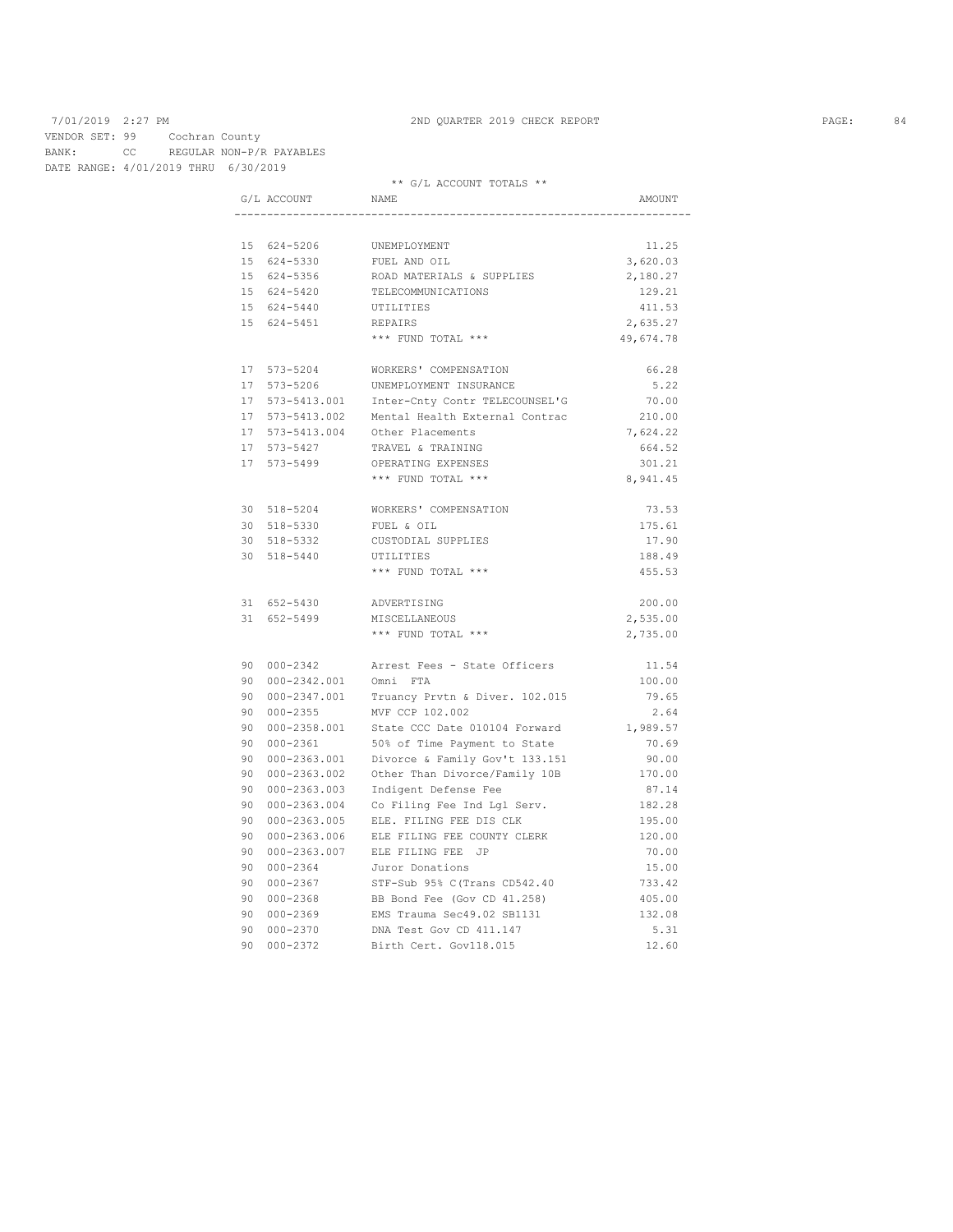| 7/01/2019 2:27 PM                    |     |                |         |                          | 2ND OUARTER 2019 CHECK REPORT  |                |           | PAGE:        | 85 |
|--------------------------------------|-----|----------------|---------|--------------------------|--------------------------------|----------------|-----------|--------------|----|
| VENDOR SET: 99                       |     | Cochran County |         |                          |                                |                |           |              |    |
| BANK:                                | CC. |                |         | REGULAR NON-P/R PAYABLES |                                |                |           |              |    |
| DATE RANGE: 4/01/2019 THRU 6/30/2019 |     |                |         |                          |                                |                |           |              |    |
|                                      |     |                |         |                          | ** G/L ACCOUNT TOTALS **       |                |           |              |    |
|                                      |     |                |         | G/L ACCOUNT              | <b>NAME</b>                    | AMOUNT         |           |              |    |
|                                      |     |                |         |                          |                                |                |           |              |    |
|                                      |     |                |         |                          |                                |                |           |              |    |
|                                      |     |                |         | 90 000-2373              | Marriage License Gov 118.011   | 90.00          |           |              |    |
|                                      |     |                |         | 90 000-2376              | Co. CrtCriminal Judicial Fund  | 160.00         |           |              |    |
|                                      |     |                | 90      | 000-2376.001             | CRIM ELECTRONIC EFF DIS CLK    | 3.27           |           |              |    |
|                                      |     |                | 90      | 000-2376.002             | CRIMINAL ELECTRONIC EFF CO.    | 54.33          |           |              |    |
|                                      |     |                | 90      | 000-2378                 | JRF Jury Reimb Fee CCP102.0045 | 176.50         |           |              |    |
|                                      |     |                | 90      | 000-2379                 | Judicial Support Fee/L133.105  | 640.03         |           |              |    |
|                                      |     |                | 90      | 000-2379.001             | Drug Court Fee CCP102.0178     | 20.12          |           |              |    |
|                                      |     |                | 90.     | 000-2379.002             | 7th Crt of Appeal Gov't22.2081 | 75.00          |           |              |    |
|                                      |     |                | 90      | 000-2380.001             | CJCPT PERSONAL TRAINGSEC51.971 | 85.00          |           |              |    |
|                                      |     |                |         |                          | $***$ FUND TOTAL $***$         | 5,776.17       |           |              |    |
|                                      |     |                |         | NO.                      |                                | INVOICE AMOUNT | DISCOUNTS | CHECK AMOUNT |    |
| VENDOR SET: 99 BANK: CC              |     |                | TOTALS: | 317                      |                                | 354,954.38     | 0.00      | 354,954.38   |    |
| BANK: CC                             |     | TOTALS:        |         | 317                      |                                | 354,954,38     | 0.00      | 354,954.38   |    |
|                                      |     |                |         |                          |                                |                |           |              |    |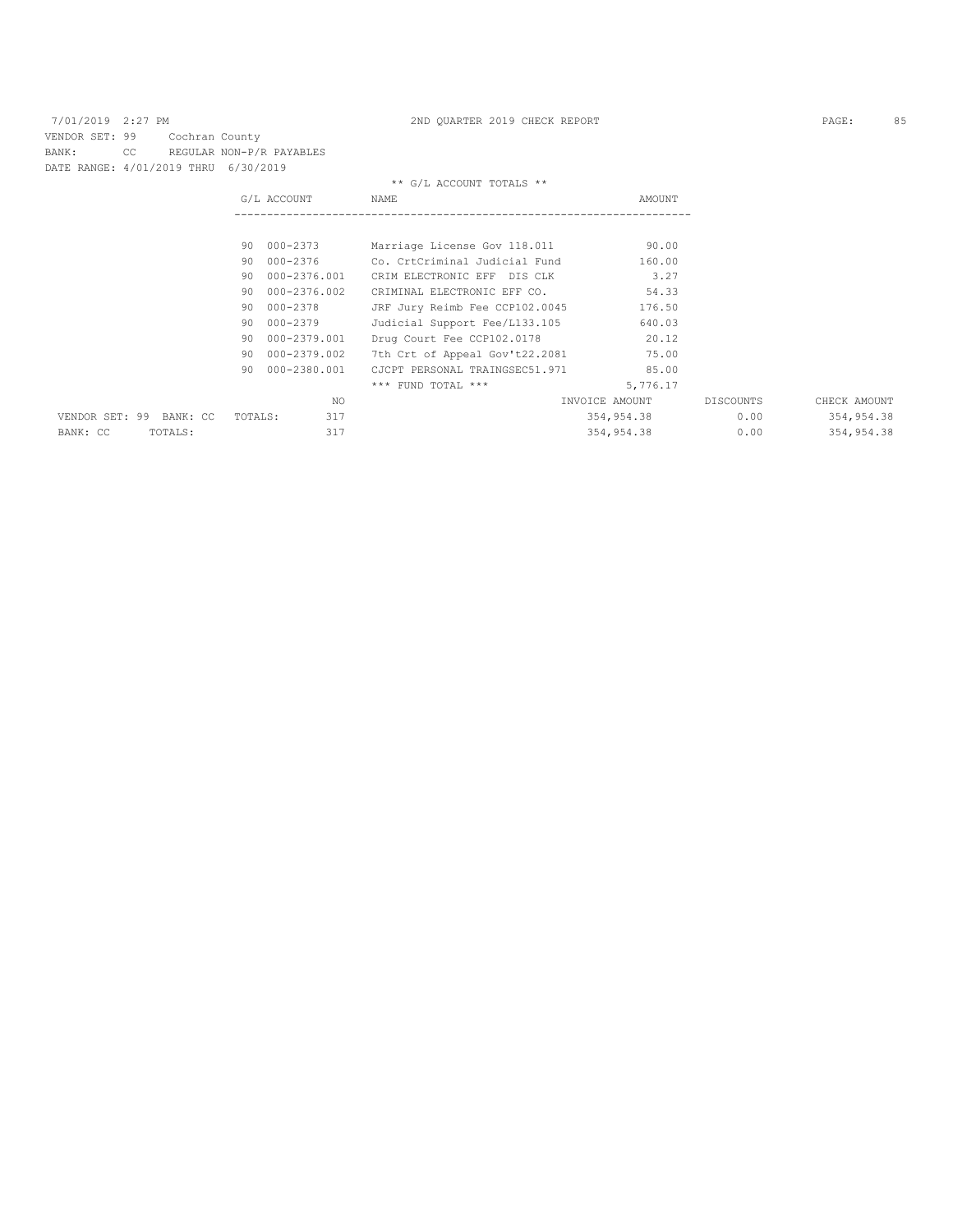7/01/2019 2:27 PM 2ND QUARTER 2019 CHECK REPORT 2019 CHECK REPORT VENDOR SET: 99 Cochran County BANK: PR PAYROLL PAYABLES

|             | DATE RANGE: 4/01/2019 THRU 6/30/2019 |                                |                 |                      |          |          |        |        |             |
|-------------|--------------------------------------|--------------------------------|-----------------|----------------------|----------|----------|--------|--------|-------------|
|             |                                      |                                |                 | CHECK                |          |          | CHECK  | CHECK  | CHECK       |
| VENDOR I.D. |                                      | NAME                           | STATUS          | DATE                 | AMOUNT   | DISCOUNT | NO     | STATUS | AMOUNT      |
| A067        |                                      | AMERICAN FAMILY LIFE ASSURANCE |                 |                      |          |          |        |        |             |
|             | I-08 201904250669                    | MONTHLY PREMIUM                | R               | 4/30/2019            |          |          | 050700 |        |             |
|             | 10 000-2500.4                        | INSURANCE PAYABLE              | MONTHLY PREMIUM |                      | 591.46   |          |        |        |             |
|             | 15 000-2500.4                        | INSURANCE PAYABLE              | MONTHLY PREMIUM |                      | 184.94   |          |        |        |             |
|             | 30 000-2500.4                        | AFLAC                          | MONTHLY PREMIUM |                      | 11.54    |          |        |        |             |
|             | I-08A201904250669                    | MONTHLY PREMIUM                | R               | 4/30/2019            |          |          | 050700 |        |             |
|             | 10 000-2500.4                        | INSURANCE PAYABLE              | MONTHLY PREMIUM |                      | 200.46   |          |        |        | 988.40      |
| C091        |                                      | HUMANA                         |                 |                      |          |          |        |        |             |
|             | I-17A201904250669                    | VISION MONTHLY PREMIUM         | R               | 4/30/2019            |          |          | 050701 |        |             |
|             | 10 000-2500.4                        | INSURANCE PAYABLE              |                 | VISION MONTHLY PREMI | 40.46    |          |        |        | 40.46       |
| C253        |                                      | COCHRAN COUNTY MONEY MKT       |                 |                      |          |          |        |        |             |
|             | I-01 201904250669                    | RETIREMENT CONTRIBUTIONS       | R               | 4/30/2019            |          |          | 050702 |        |             |
|             | 10 000-2500.3                        | TCDRS PAYABLE                  |                 | RETIREMENT CONTRIBUT | 8,914.79 |          |        |        |             |
|             | 10 400-5203                          | RETIREMENT                     |                 | RETIREMENT CONTRIBUT | 730.64   |          |        |        |             |
|             | 10 403-5203                          | RETIREMENT                     |                 | RETIREMENT CONTRIBUT | 1,169.43 |          |        |        |             |
|             | 10 435-5203                          | RETIREMENT                     |                 | RETIREMENT CONTRIBUT | 231.80   |          |        |        |             |
|             | 10 455-5203                          | RETIREMENT                     |                 | RETIREMENT CONTRIBUT | 537.61   |          |        |        |             |
|             | 10 475-5203                          | RETIREMENT                     |                 | RETIREMENT CONTRIBUT | 1,329.77 |          |        |        |             |
|             | 10 476-5203                          | RETIREMENT                     |                 | RETIREMENT CONTRIBUT | 229.20   |          |        |        |             |
|             | 10 490-5203.001                      | RETIREMENT                     |                 | RETIREMENT CONTRIBUT | 36.43    |          |        |        |             |
|             | 10 495-5203                          | RETIREMENT                     |                 | RETIREMENT CONTRIBUT | 961.92   |          |        |        |             |
|             | 10 497-5203                          | RETIREMENT                     |                 | RETIREMENT CONTRIBUT | 681.93   |          |        |        |             |
|             | 10 499-5203                          | RETIREMENT                     |                 | RETIREMENT CONTRIBUT | 1,435.03 |          |        |        |             |
|             | 10 510-5203                          | RETIREMENT                     |                 | RETIREMENT CONTRIBUT | 390.00   |          |        |        |             |
|             | 10 512-5203                          | RETIREMENT                     |                 | RETIREMENT CONTRIBUT | 1,368.59 |          |        |        |             |
|             | 10 516-5203                          | RETIREMENT                     |                 | RETIREMENT CONTRIBUT | 482.66   |          |        |        |             |
|             | 10 550-5203                          | RETIREMENT                     |                 | RETIREMENT CONTRIBUT | 421.34   |          |        |        |             |
|             | 10 560-5203                          | RETIREMENT                     |                 | RETIREMENT CONTRIBUT | 4,821.34 |          |        |        |             |
|             | 10 650-5203                          | RETIREMENT                     |                 | RETIREMENT CONTRIBUT | 453.19   |          |        |        |             |
|             | 10 652-5203                          | RETIREMENT                     |                 | RETIREMENT CONTRIBUT | 22.92    |          |        |        |             |
|             | 10 660-5203                          | RETIREMENT                     |                 | RETIREMENT CONTRIBUT | 320.56   |          |        |        |             |
|             | 10 662-5203                          | RETIREMENT                     |                 | RETIREMENT CONTRIBUT | 432.16   |          |        |        |             |
|             | 10 665-5203                          | RETIREMENT                     |                 | RETIREMENT CONTRIBUT | 499.55   |          |        |        |             |
|             | 15 000-2500.3                        | TCDRS PAYABLE                  |                 | RETIREMENT CONTRIBUT | 3,153.68 |          |        |        |             |
|             | 15 610-5203                          | RETIREMENT                     |                 | RETIREMENT CONTRIBUT | 2,245.03 |          |        |        |             |
|             | 15 621-5203                          | RETIREMENT                     |                 | RETIREMENT CONTRIBUT | 944.96   |          |        |        |             |
|             | 15 622-5203                          | RETIREMENT                     |                 | RETIREMENT CONTRIBUT | 712.18   |          |        |        |             |
|             | 15 623-5203                          | RETIREMENT                     |                 | RETIREMENT CONTRIBUT | 972.84   |          |        |        |             |
|             | 15 624-5203                          | RETIREMENT                     |                 | RETIREMENT CONTRIBUT | 981.86   |          |        |        |             |
|             | 17 000-2500.3                        | TCDRS PAYABLE                  |                 | RETIREMENT CONTRIBUT | 250.10   |          |        |        |             |
|             | 17 573-5203                          | RETIREMENT                     |                 | RETIREMENT CONTRIBUT | 464.47   |          |        |        |             |
|             | 30 000-2500.3                        | TCDRS                          |                 | RETIREMENT CONTRIBUT | 73.97    |          |        |        |             |
|             | 30 518-5203                          | RETIREMENT                     |                 | RETIREMENT CONTRIBUT | 137.38   |          |        |        | 35, 407. 33 |
|             |                                      |                                |                 |                      |          |          |        |        |             |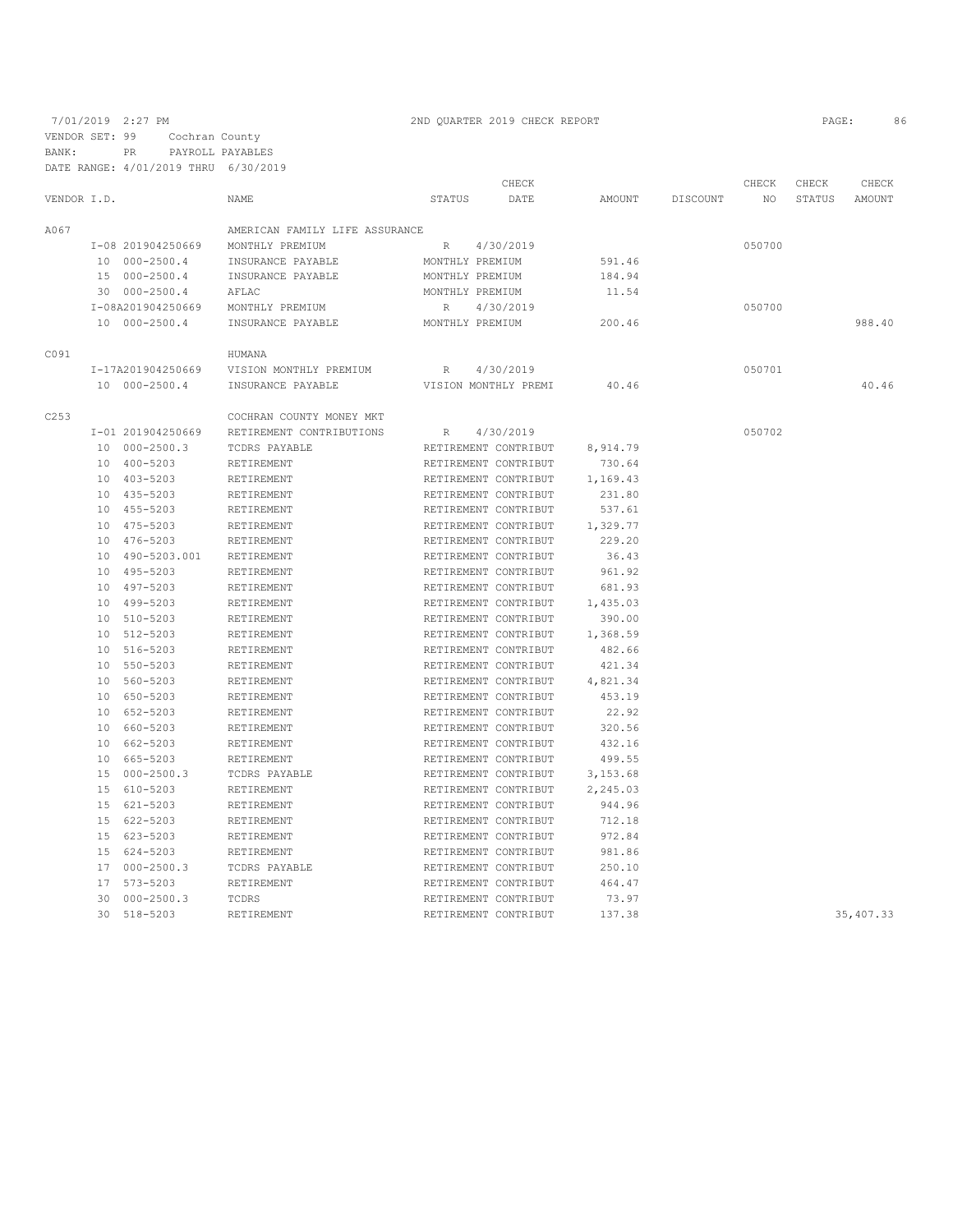|             |                   |                                      |                 | CHECK                |           |          | CHECK  | CHECK  | CHECK     |
|-------------|-------------------|--------------------------------------|-----------------|----------------------|-----------|----------|--------|--------|-----------|
| VENDOR I.D. |                   | NAME                                 | STATUS          | DATE                 | AMOUNT    | DISCOUNT | NO     | STATUS | AMOUNT    |
| C300        |                   | COCHRAN COUNTY SCHOOLS FEDERAL       |                 |                      |           |          |        |        |           |
|             | I-18A201904250669 | MONTHLY PREMUIM                      | R               | 4/30/2019            |           |          | 050703 |        |           |
|             | 10 000-2500.4     | INSURANCE PAYABLE                    | MONTHLY PREMUIM |                      | 10,409.08 |          |        |        |           |
|             | 15 000-2500.4     | INSURANCE PAYABLE                    | MONTHLY PREMUIM |                      | 1,143.10  |          |        |        |           |
|             | 30 000-2500.4     | AFLAC                                | MONTHLY PREMUIM |                      | 78.53     |          |        |        | 11,630.71 |
| N017        |                   | NATIONAL FARM LIFE                   |                 |                      |           |          |        |        |           |
|             | I-05 201904250669 | NFL PREMIUM                          |                 | R 4/30/2019          |           |          | 050704 |        |           |
|             | 10 000-2500.4     | INSURANCE PAYABLE                    | NFL PREMIUM     |                      | 40.90     |          |        |        |           |
|             | I-05A201904250669 | AFTER TAX PREM                       | R               | 4/30/2019            |           |          | 050704 |        |           |
|             | 10 000-2500.4     | INSURANCE PAYABLE                    | AFTER TAX PREM  |                      | 114.21    |          |        |        |           |
|             | 15 000-2500.4     | INSURANCE PAYABLE                    | AFTER TAX PREM  |                      | 127.67    |          |        |        | 282.78    |
| N060        |                   | NATIONWIDE RETIREMENT SOL            |                 |                      |           |          |        |        |           |
|             | I-04 201904250669 | DEFERRED COMP WITHHELD               | R               | 4/30/2019            |           |          | 050705 |        |           |
|             | 10 000-2500.7     | PEBSCO DEF COMP PAYABLE              |                 | DEFERRED COMP WITHHE | 2,507.25  |          |        |        |           |
|             | 15 000-2500.7     | PEBSCO DEF COMP PAYABLE              |                 | DEFERRED COMP WITHHE | 231.88    |          |        |        |           |
|             | 30 000-2500.7     | D.C.                                 |                 | DEFERRED COMP WITHHE | 10.87     |          |        |        | 2,750.00  |
|             |                   |                                      |                 |                      |           |          |        |        |           |
| N081        |                   | NATIONAL FAMILY CARE LIFE INSU       |                 |                      |           |          |        |        |           |
|             | I-21 201904250669 | NATIONAL FAMILY CARE                 | R               | 4/30/2019            |           |          | 050706 |        |           |
|             | 10 000-2500.4     | INSURANCE PAYABLE                    |                 | NATIONAL FAMILY CARE | 59.00     |          |        |        | 59.00     |
| 0029        |                   | OFFICE OF THE ATTORNEY GE            |                 |                      |           |          |        |        |           |
|             | I-09 201904250669 | CAUSE# 2002517527 &2003521159 R      |                 | 4/30/2019            |           |          | 050707 |        |           |
|             | 10 000-2500.8     | CHILD SUPPORT PAYABLE                |                 | CAUSE# 2002517527 &2 | 1,182.00  |          |        |        | 1,182.00  |
| 0029        |                   | OFFICE OF THE ATTORNEY GE            |                 |                      |           |          |        |        |           |
|             | I-CDH201904250669 | CAUSE#233-534019-13                  |                 | R 4/30/2019          |           |          | 050708 |        |           |
|             | 10 000-2500.8     | CHILD SUPPORT PAYABLE                |                 | CAUSE#233-534019-13  | 557.87    |          |        |        | 557.87    |
| P187        |                   | COCHRAN COUNTY PAYROLL TAX           |                 |                      |           |          |        |        |           |
|             | I-T1 201904250669 | FEDERAL INCOME TAX W/H               | R               | 4/30/2019            |           |          | 050709 |        |           |
|             | 10 000-2500.1     | WITHHOLDING TAX PAYABLE              |                 | FEDERAL INCOME TAX W | 9,743.16  |          |        |        |           |
|             | 15 000-2500.1     | WITHHOLDING TAX PAYABLE              |                 | FEDERAL INCOME TAX W | 3,276.63  |          |        |        |           |
|             | 17 000-2500.1     | WITHHOLDING TAX PAYABLE              |                 | FEDERAL INCOME TAX W | 248.32    |          |        |        |           |
|             | 30 000-2500.1     | FEDERAL WITHOLDING                   |                 | FEDERAL INCOME TAX W | 123.31    |          |        |        |           |
|             | I-T3 201904250669 | FICA TAX                             | R               | 4/30/2019            |           |          | 050709 |        |           |
|             | 10 000-2500.2     | FICA PAYABLE                         | FICA TAX        |                      | 7,720.82  |          |        |        |           |
|             | 10 400-5201       | SOCIAL SECURITY                      | FICA TAX        |                      | 348.46    |          |        |        |           |
|             | 10 403-5201       | SOCIAL SECURITY                      | FICA TAX        |                      | 479.76    |          |        |        |           |
|             | 10 435-5201       | SOCIAL SECURITY                      | FICA TAX        |                      | 110.55    |          |        |        |           |
|             | 10 455-5201       | SOCIAL SECURITY                      | FICA TAX        |                      | 256.40    |          |        |        |           |
|             | 10 475-5201       | SOCIAL SECURITY                      | FICA TAX        |                      | 634.19    |          |        |        |           |
|             | 10 476-5201       | SOCIAL SECURITY                      | FICA TAX        |                      | 109.31    |          |        |        |           |
|             |                   | 10 490-5201.001 SOCIAL SECURITY FICA | FICA TAX        |                      | 17.37     |          |        |        |           |
|             | 10 495-5201       | SOCIAL SECURITY                      | FICA TAX        |                      | 417.17    |          |        |        |           |
|             |                   |                                      |                 |                      |           |          |        |        |           |

10 497-5201 SOCIAL SECURITY FICA TAX 325.23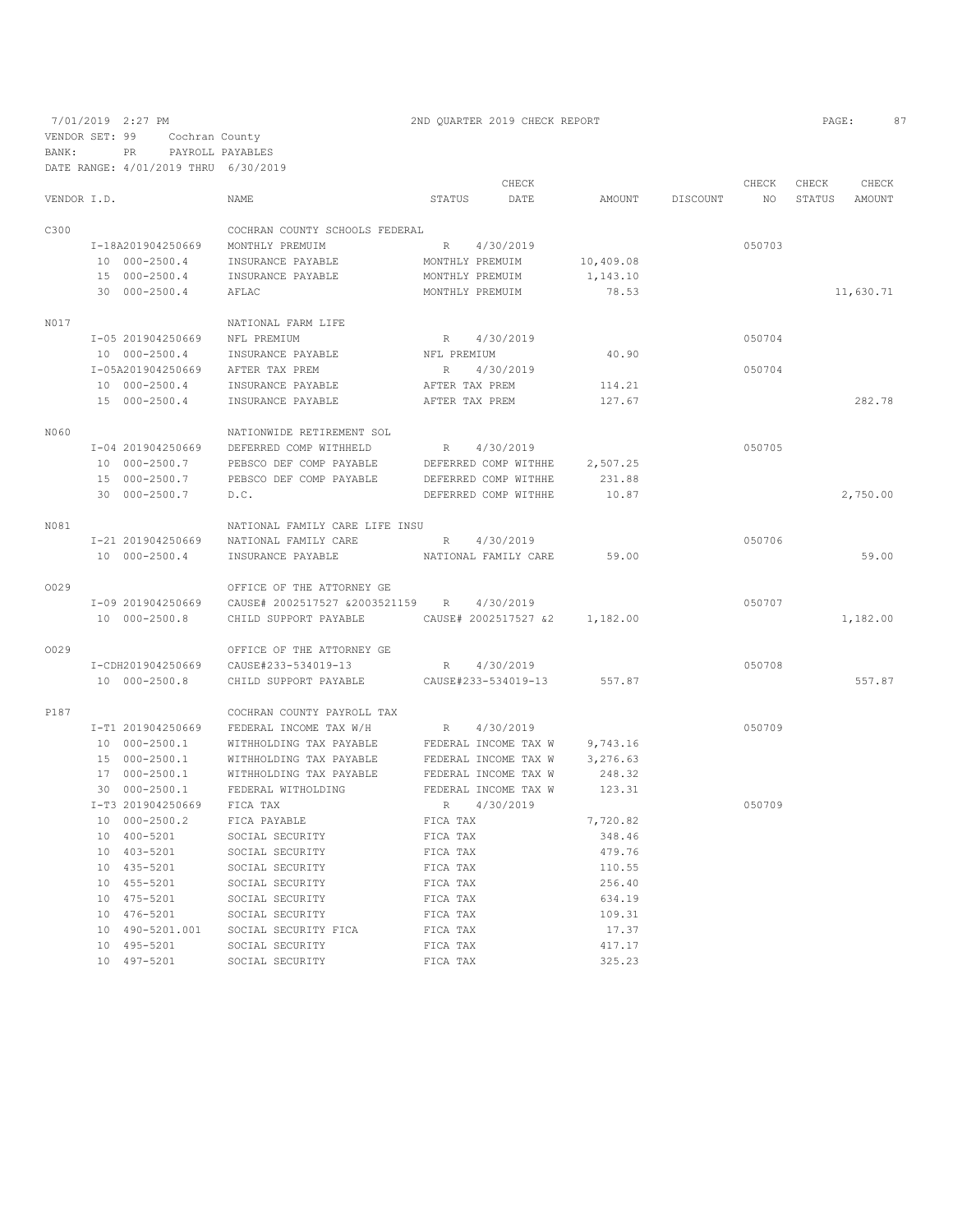|                 |                   |                            |              | CHECK     |          |          | CHECK  | CHECK  | CHECK  |
|-----------------|-------------------|----------------------------|--------------|-----------|----------|----------|--------|--------|--------|
| VENDOR I.D.     |                   | NAME                       | STATUS       | DATE      | AMOUNT   | DISCOUNT | NO.    | STATUS | AMOUNT |
| P187            |                   | COCHRAN COUNTY PAYROLL TAX | *CONTINUED*  |           |          |          |        |        |        |
|                 | I-T3 201904250669 | FICA TAX                   | $\mathbb R$  | 4/30/2019 |          |          | 050709 |        |        |
|                 | 10 499-5201       | SOCIAL SECURITY            | FICA TAX     |           | 677.63   |          |        |        |        |
|                 | 10 510-5201       | SOCIAL SECURITY            | FICA TAX     |           | 186.00   |          |        |        |        |
|                 | 10 512-5201       | SOCIAL SECURITY            | FICA TAX     |           | 645.67   |          |        |        |        |
|                 | 10 516-5201       | SOCIAL SECURITY            | FICA TAX     |           | 230.77   |          |        |        |        |
| 10              | 550-5201          | SOCIAL SECURITY            | FICA TAX     |           | 200.95   |          |        |        |        |
| 10              | 560-5201          | SOCIAL SECURITY            | FICA TAX     |           | 2,260.20 |          |        |        |        |
| 10              | 650-5201          | SOCIAL SECURITY            | FICA TAX     |           | 216.14   |          |        |        |        |
|                 | 10 652-5201       | SOCIAL SECURITY            | FICA TAX     |           | 10.93    |          |        |        |        |
|                 | 10 660-5201       | SOCIAL SECURITY            | FICA TAX     |           | 153.39   |          |        |        |        |
|                 | 10 662-5201       | SOCIAL SECURITY            | FICA TAX     |           | 206.11   |          |        |        |        |
| 10              | 665-5201          | SOCIAL SECURITY            | FICA TAX     |           | 234.59   |          |        |        |        |
| 15              | $000 - 2500.2$    | FICA PAYABLE               | FICA TAX     |           | 2,781.82 |          |        |        |        |
| 15              | 610-5201          | SOCIAL SECURITY            | FICA TAX     |           | 1,070.72 |          |        |        |        |
| 15              | 621-5201          | SOCIAL SECURITY            | FICA TAX     |           | 447.12   |          |        |        |        |
|                 | 15 622-5201       | SOCIAL SECURITY            | FICA TAX     |           | 336.39   |          |        |        |        |
| 15              | 623-5201          | SOCIAL SECURITY            | FICA TAX     |           | 461.15   |          |        |        |        |
|                 | 15 624-5201       | SOCIAL SECURITY            | FICA TAX     |           | 466.44   |          |        |        |        |
|                 | 17 000-2500.2     | FICA PAYABLE               | FICA TAX     |           | 221.52   |          |        |        |        |
|                 | 17 573-5201       | SOCIAL SECURITY            | FICA TAX     |           | 221.52   |          |        |        |        |
|                 | 30 000-2500.2     | FICA                       | FICA TAX     |           | 65.74    |          |        |        |        |
|                 | 30 518-5201       | SOCIAL SECURITY            | FICA TAX     |           | 65.74    |          |        |        |        |
|                 | I-T4 201904250669 | MEDICARE TAX               | R            | 4/30/2019 |          |          | 050709 |        |        |
|                 | 10 000-2500.2     | FICA PAYABLE               | MEDICARE TAX |           | 1,805.69 |          |        |        |        |
| 10              | 400-5201          | SOCIAL SECURITY            | MEDICARE TAX |           | 81.49    |          |        |        |        |
| 10 <sup>1</sup> | 403-5201          | SOCIAL SECURITY            | MEDICARE TAX |           | 112.20   |          |        |        |        |
|                 | 10 435-5201       | SOCIAL SECURITY            | MEDICARE TAX |           | 25.86    |          |        |        |        |
| 10              | 455-5201          | SOCIAL SECURITY            | MEDICARE TAX |           | 59.96    |          |        |        |        |
|                 | 10 475-5201       | SOCIAL SECURITY            | MEDICARE TAX |           | 148.32   |          |        |        |        |
| 10              | 476-5201          | SOCIAL SECURITY            | MEDICARE TAX |           | 25.57    |          |        |        |        |
|                 | 10 490-5201.001   | SOCIAL SECURITY FICA       | MEDICARE TAX |           | 4.06     |          |        |        |        |
| 10 <sup>°</sup> | 495-5201          | SOCIAL SECURITY            | MEDICARE TAX |           | 97.57    |          |        |        |        |
|                 | 10 497-5201       | SOCIAL SECURITY            | MEDICARE TAX |           | 76.07    |          |        |        |        |
| 10 <sup>°</sup> | 499-5201          | SOCIAL SECURITY            | MEDICARE TAX |           | 158.48   |          |        |        |        |
| 10              | 510-5201          | SOCIAL SECURITY            | MEDICARE TAX |           | 43.50    |          |        |        |        |
| 10              | 512-5201          | SOCIAL SECURITY            | MEDICARE TAX |           | 151.00   |          |        |        |        |
| 10              | 516-5201          | SOCIAL SECURITY            | MEDICARE TAX |           | 53.97    |          |        |        |        |
| 10              | 550-5201          | SOCIAL SECURITY            | MEDICARE TAX |           | 47.00    |          |        |        |        |
| 10              | 560-5201          | SOCIAL SECURITY            | MEDICARE TAX |           | 528.59   |          |        |        |        |
| 10              | 650-5201          | SOCIAL SECURITY            | MEDICARE TAX |           | 50.55    |          |        |        |        |
|                 | 10 652-5201       | SOCIAL SECURITY            | MEDICARE TAX |           | 2.56     |          |        |        |        |
|                 | 10 660-5201       | SOCIAL SECURITY            | MEDICARE TAX |           | 35.88    |          |        |        |        |
|                 | 10 662-5201       | SOCIAL SECURITY            | MEDICARE TAX |           | 48.20    |          |        |        |        |
| 10              | 665-5201          | SOCIAL SECURITY            | MEDICARE TAX |           | 54.86    |          |        |        |        |
| 15              | $000 - 2500.2$    | FICA PAYABLE               | MEDICARE TAX |           | 650.59   |          |        |        |        |
| 15              | $610 - 5201$      | SOCIAL SECURITY            | MEDICARE TAX |           | 250.41   |          |        |        |        |
| 1.5             | $621 - 5201$      | SOCIAL SECURITY            | MEDICARE TAX |           | 104.57   |          |        |        |        |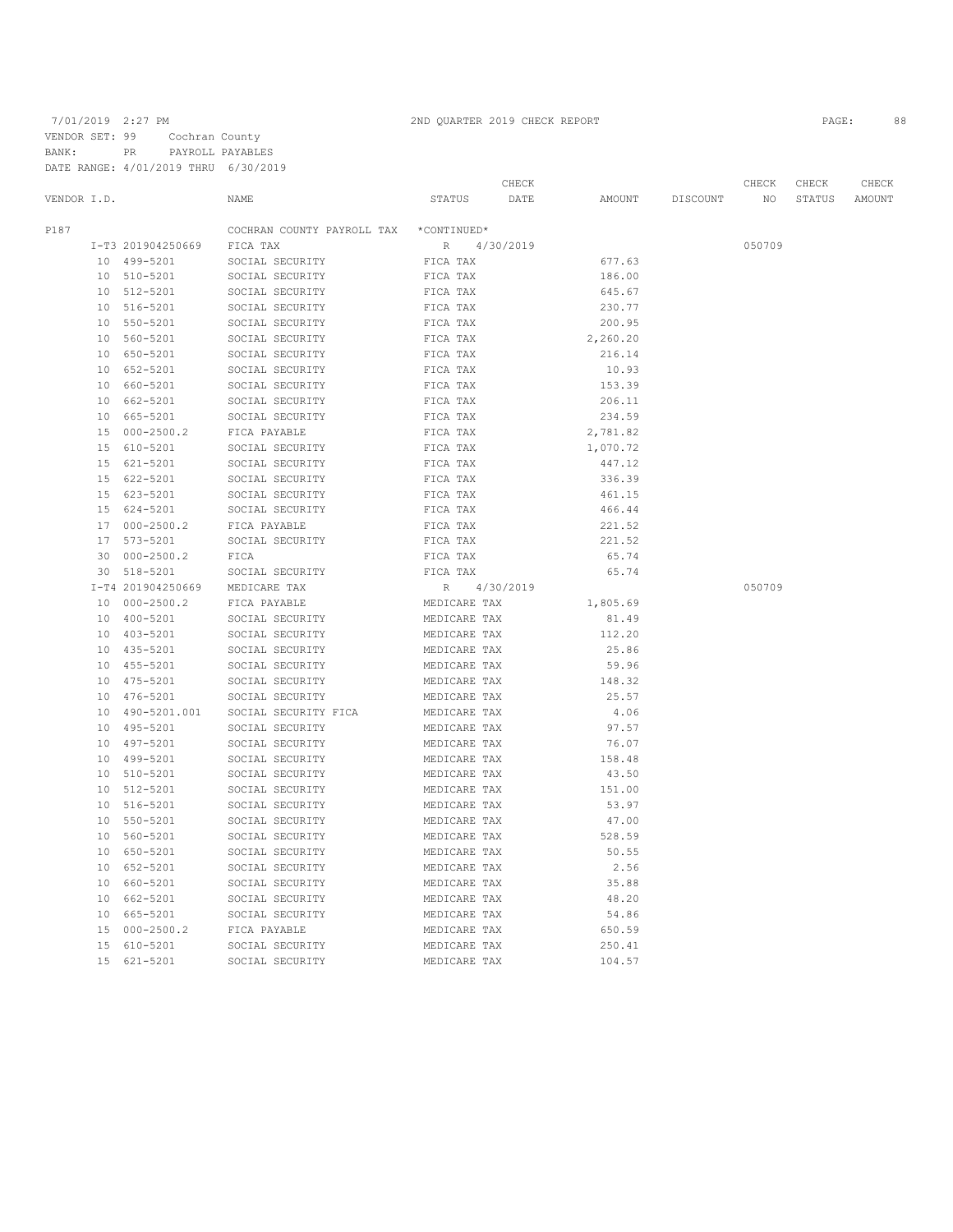|             |    |                   |                            |                      | CHECK                |          |          | CHECK  | CHECK  | CHECK     |
|-------------|----|-------------------|----------------------------|----------------------|----------------------|----------|----------|--------|--------|-----------|
| VENDOR I.D. |    |                   | NAME                       | <b>STATUS</b>        | DATE                 | AMOUNT   | DISCOUNT | NO.    | STATUS | AMOUNT    |
| P187        |    |                   | COCHRAN COUNTY PAYROLL TAX | *CONTINUED*          |                      |          |          |        |        |           |
|             |    | I-T4 201904250669 | MEDICARE TAX               | $R_{\perp}$          | 4/30/2019            |          |          | 050709 |        |           |
|             |    | 15 622-5201       | SOCIAL SECURITY            | MEDICARE TAX         |                      | 78.67    |          |        |        |           |
|             |    | 15 623-5201       | SOCIAL SECURITY            | MEDICARE TAX         |                      | 107.85   |          |        |        |           |
|             |    | 15 624-5201       | SOCIAL SECURITY            | MEDICARE TAX         |                      | 109.09   |          |        |        |           |
|             |    | 17 000-2500.2     | FICA PAYABLE               | MEDICARE TAX         |                      | 51.81    |          |        |        |           |
|             |    | 17 573-5201       | SOCIAL SECURITY            | MEDICARE TAX         |                      | 51.81    |          |        |        |           |
|             |    | 30 000-2500.2     | FICA                       | MEDICARE TAX         |                      | 15.37    |          |        |        |           |
|             |    | 30 518-5201       | SOCIAL SECURITY            | MEDICARE TAX         |                      | 15.37    |          |        |        | 40,018.14 |
| T218        |    |                   | TEXAS ASS'N OF COUNTIES    |                      |                      |          |          |        |        |           |
|             |    | I-11 201904250669 | EMPLOYEE PREMIUMS          | R                    | 4/30/2019            |          |          | 050710 |        |           |
|             |    | 10 400-5202       | GROUP INSURANCE            | EMPLOYEE PREMIUMS    |                      | 749.27   |          |        |        |           |
|             |    | 10 403-5202       | GROUP INSURANCE            | EMPLOYEE PREMIUMS    |                      | 1,737.60 |          |        |        |           |
|             |    | 10 455-5202       | GROUP INSURANCE            | EMPLOYEE PREMIUMS    |                      | 868.80   |          |        |        |           |
|             |    | 10 475-5202       | GROUP INSURANCE            | EMPLOYEE PREMIUMS    |                      | 1,737.60 |          |        |        |           |
|             |    | 10 495-5202       | GROUP INSURANCE            | EMPLOYEE PREMIUMS    |                      | 1,737.60 |          |        |        |           |
|             | 10 | 497-5202          | GROUP INSURANCE            | EMPLOYEE PREMIUMS    |                      | 868.80   |          |        |        |           |
|             |    | 10 499-5202       | GROUP INSURANCE            | EMPLOYEE PREMIUMS    |                      | 2,606.40 |          |        |        |           |
|             |    | 10 510-5202       | GROUP INSURANCE            | EMPLOYEE PREMIUMS    |                      | 868.80   |          |        |        |           |
|             |    | 10 512-5202       | GROUP INSURANCE            | EMPLOYEE PREMIUMS    |                      | 3,475.20 |          |        |        |           |
|             |    | 10 516-5202       | GROUP INSURANCE [50%]      | EMPLOYEE PREMIUMS    |                      | 890.72   |          |        |        |           |
|             |    | 10 550-5202       | GROUP INSURANCE            | EMPLOYEE PREMIUMS    |                      | 868.80   |          |        |        |           |
|             |    | 10 560-5202       | GROUP INSURANCE            | EMPLOYEE PREMIUMS    |                      | 8,688.00 |          |        |        |           |
|             |    | 10 650-5202       | GROUP INSURANCE            | EMPLOYEE PREMIUMS    |                      | 910.47   |          |        |        |           |
|             |    | 10 652-5202       | GROUP INSURANCE            | EMPLOYEE PREMIUMS    |                      | 41.67    |          |        |        |           |
|             |    | 10 660-5202       | GROUP INSURANCE [35%]      | EMPLOYEE PREMIUMS    |                      | 592.83   |          |        |        |           |
|             |    | 10 662-5202       | GROUP INSURANCE            | EMPLOYEE PREMIUMS    |                      | 785.46   |          |        |        |           |
|             |    | 10 665-5202       | GROUP INSURANCE            | EMPLOYEE PREMIUMS    |                      | 868.80   |          |        |        |           |
|             |    | 15 610-5202       | GROUP INSURANCE            | EMPLOYEE PREMIUMS    |                      | 3,594.73 |          |        |        |           |
|             |    | 15 621-5202       | GROUP INSURANCE            | EMPLOYEE PREMIUMS    |                      | 1,737.60 |          |        |        |           |
|             |    | 15 622-5202       | GROUP INSURANCE            | EMPLOYEE PREMIUMS    |                      | 1,737.60 |          |        |        |           |
|             |    | 15 623-5202       | GROUP INSURANCE            | EMPLOYEE PREMIUMS    |                      | 1,737.60 |          |        |        |           |
|             |    | 15 624-5202       | GROUP INSURANCE            | EMPLOYEE PREMIUMS    |                      | 1,737.60 |          |        |        |           |
|             |    | 17 573-5202       | GROUP HEALTH INSURANCE     | EMPLOYEE PREMIUMS    |                      | 868.80   |          |        |        |           |
|             |    | 30 518-5202       | GROUP INSURANCE [15%]      | EMPLOYEE PREMIUMS    |                      | 254.05   |          |        |        |           |
|             |    | I-12 201904250669 | GROUP LIFE INSURANCE       | R                    | 4/30/2019            |          |          | 050710 |        |           |
|             |    | 10 400-5202       | GROUP INSURANCE            | GROUP LIFE INSURANCE |                      | 2.94     |          |        |        |           |
|             |    | 10 403-5202       | GROUP INSURANCE            | GROUP LIFE INSURANCE |                      | 6.82     |          |        |        |           |
|             |    | 10 455-5202       | GROUP INSURANCE            | GROUP LIFE INSURANCE |                      | 3.41     |          |        |        |           |
|             |    | 10 475-5202       | GROUP INSURANCE            |                      | GROUP LIFE INSURANCE | 6.82     |          |        |        |           |
|             |    | 10 495-5202       | GROUP INSURANCE            |                      | GROUP LIFE INSURANCE | 6.82     |          |        |        |           |
|             |    | 10 497-5202       | GROUP INSURANCE            |                      | GROUP LIFE INSURANCE | 3.41     |          |        |        |           |
|             |    | 10 499-5202       | GROUP INSURANCE            |                      | GROUP LIFE INSURANCE | 10.23    |          |        |        |           |
|             |    | 10 510-5202       | GROUP INSURANCE            | GROUP LIFE INSURANCE |                      | 3.41     |          |        |        |           |
|             | 10 | 512-5202          | GROUP INSURANCE            |                      | GROUP LIFE INSURANCE | 13.64    |          |        |        |           |
|             | 10 | 516-5202          | GROUP INSURANCE [50%]      |                      | GROUP LIFE INSURANCE | 3.51     |          |        |        |           |
|             |    | 10 550-5202       | GROUP INSURANCE            |                      | GROUP LIFE INSURANCE | 3.41     |          |        |        |           |
|             |    |                   |                            |                      |                      |          |          |        |        |           |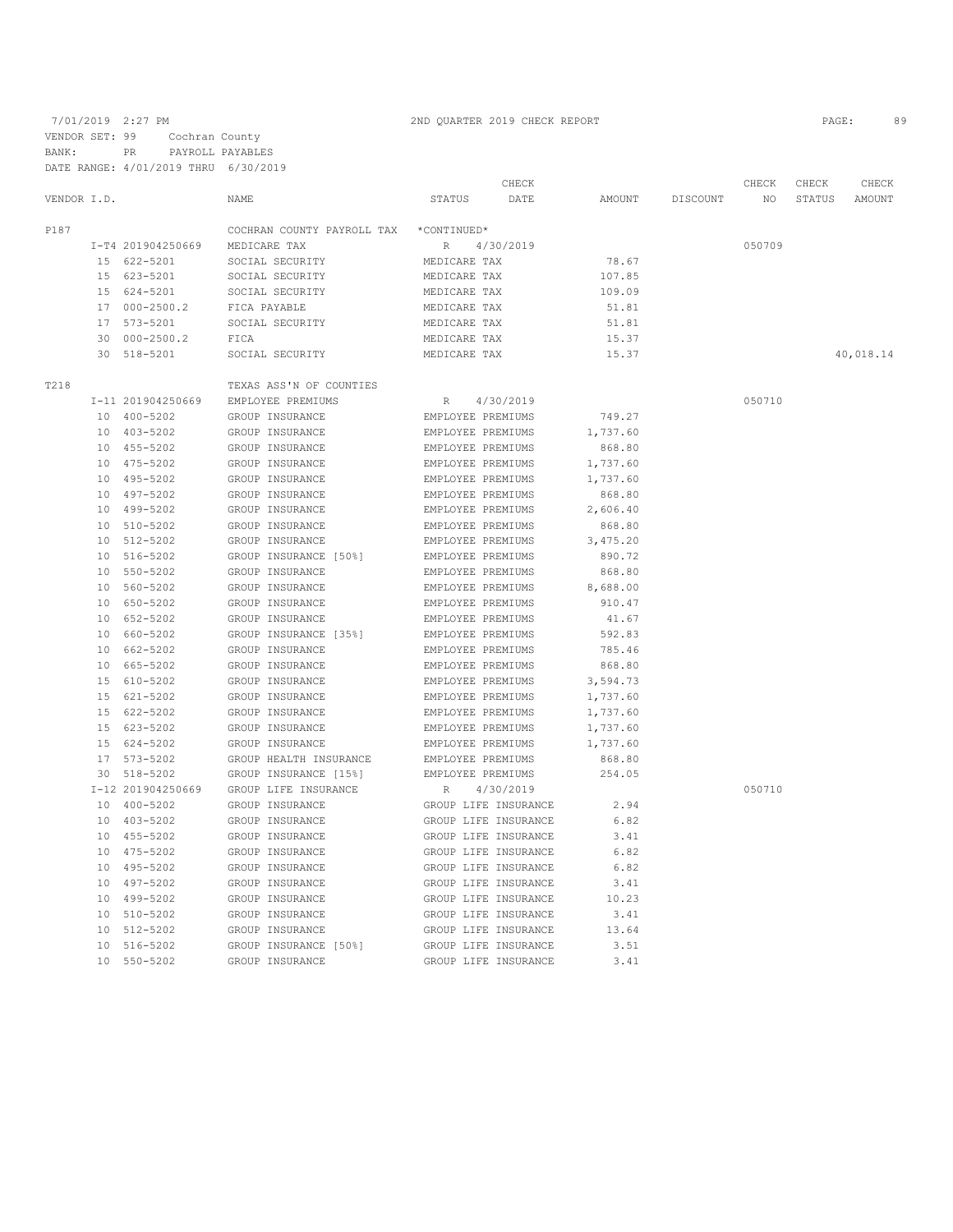|             |                   |                                     | CHECK                                           |          |          | CHECK  | CHECK  | CHECK      |
|-------------|-------------------|-------------------------------------|-------------------------------------------------|----------|----------|--------|--------|------------|
| VENDOR I.D. |                   | NAME                                | STATUS<br>DATE                                  | AMOUNT   | DISCOUNT | NO.    | STATUS | AMOUNT     |
| T218        |                   | TEXAS ASS'N OF COUNTIES *CONTINUED* |                                                 |          |          |        |        |            |
|             | I-12 201904250669 | GROUP LIFE INSURANCE                | 4/30/2019<br>$R_{\perp}$                        |          |          | 050710 |        |            |
|             | 10 560-5202       | GROUP INSURANCE                     | GROUP LIFE INSURANCE                            | 34.10    |          |        |        |            |
|             | 10 650-5202       | GROUP INSURANCE                     | GROUP LIFE INSURANCE                            | 3.57     |          |        |        |            |
|             | 10 652-5202       | GROUP INSURANCE                     | GROUP LIFE INSURANCE                            | 0.16     |          |        |        |            |
|             | 10 660-5202       | GROUP INSURANCE [35%]               | GROUP LIFE INSURANCE                            | 2.32     |          |        |        |            |
|             | 10 662-5202       | GROUP INSURANCE                     | GROUP LIFE INSURANCE                            | 3.09     |          |        |        |            |
|             | 10 665-5202       | GROUP INSURANCE                     | GROUP LIFE INSURANCE                            | 3.41     |          |        |        |            |
|             | 15 610-5202       | GROUP INSURANCE                     | GROUP LIFE INSURANCE                            | 14.11    |          |        |        |            |
|             | 15 621-5202       | GROUP INSURANCE                     | GROUP LIFE INSURANCE                            | 6.82     |          |        |        |            |
|             | 15 622-5202       | GROUP INSURANCE                     | GROUP LIFE INSURANCE                            | 6.82     |          |        |        |            |
|             | 15 623-5202       | GROUP INSURANCE                     | GROUP LIFE INSURANCE                            | 6.82     |          |        |        |            |
|             | 15 624-5202       | GROUP INSURANCE                     | GROUP LIFE INSURANCE                            | 5.63     |          |        |        |            |
|             | 17 573-5202       | GROUP HEALTH INSURANCE              | GROUP LIFE INSURANCE                            | 3.41     |          |        |        |            |
|             | 30 518-5202       | GROUP INSURANCE [15%]               | GROUP LIFE INSURANCE                            | 0.99     |          |        |        |            |
|             | I-15 201904250669 | DEPENDENT HEALTH PREM WITHHELD R    | 4/30/2019                                       |          |          | 050710 |        |            |
|             | 10 000-2500.4     | INSURANCE PAYABLE                   | DEPENDENT HEALTH PRE                            | 2,220.70 |          |        |        | 42, 341.17 |
| C253        |                   | COCHRAN COUNTY MONEY MKT            |                                                 |          |          |        |        |            |
|             | I-201904250670    | NON-DEPT SUPP DEATH                 | 4/30/2019<br>R                                  |          |          | 050711 |        |            |
|             | 10 409-5207       |                                     | SUPPLEMENTAL DEATH BENEFITS NON-DEPT SUPP DEATH | 1,133.03 |          |        |        | 1,133.03   |
| A067        |                   | AMERICAN FAMILY LIFE ASSURANCE      |                                                 |          |          |        |        |            |
|             | I-08 201905230672 | MONTHLY PREMIUM                     | 5/31/2019<br>$R_{\parallel}$                    |          |          | 050863 |        |            |
|             | 10 000-2500.4     | INSURANCE PAYABLE                   | MONTHLY PREMIUM                                 | 591.47   |          |        |        |            |
|             | 15 000-2500.4     | INSURANCE PAYABLE                   | MONTHLY PREMIUM                                 | 184.94   |          |        |        |            |
|             | 30 000-2500.4     | AFLAC                               | MONTHLY PREMIUM                                 | 11.53    |          |        |        |            |
|             | I-08A201905230672 | MONTHLY PREMIUM                     | 5/31/2019<br>R                                  |          |          | 050863 |        |            |
|             | 10 000-2500.4     | INSURANCE PAYABLE                   | MONTHLY PREMIUM                                 | 200.46   |          |        |        | 988.40     |
| C091        |                   | HUMANA                              |                                                 |          |          |        |        |            |
|             | I-17A201905230672 | VISION MONTHLY PREMIUM              | 5/31/2019<br>R                                  |          |          | 050864 |        |            |
|             | 10 000-2500.4     | INSURANCE PAYABLE                   | VISION MONTHLY PREMI                            | 40.46    |          |        |        | 40.46      |
| C253        |                   | COCHRAN COUNTY MONEY MKT            |                                                 |          |          |        |        |            |
|             | I-01 201905230672 | RETIREMENT CONTRIBUTIONS            | 5/31/2019<br>R                                  |          |          | 050865 |        |            |
|             | 10 000-2500.3     | TCDRS PAYABLE                       | RETIREMENT CONTRIBUT                            | 9,090.79 |          |        |        |            |
|             | 10 400-5203       | RETIREMENT                          | RETIREMENT CONTRIBUT                            | 730.64   |          |        |        |            |
|             | 10 403-5203       | RETIREMENT                          | RETIREMENT CONTRIBUT                            | 1,170.00 |          |        |        |            |
|             | 10 435-5203       | RETIREMENT                          | RETIREMENT CONTRIBUT                            | 231.80   |          |        |        |            |
|             | 10 455-5203       | RETIREMENT                          | RETIREMENT CONTRIBUT                            | 564.42   |          |        |        |            |
|             | 10 475-5203       | RETIREMENT                          | RETIREMENT CONTRIBUT                            | 1,334.14 |          |        |        |            |
|             | 10 476-5203       | RETIREMENT                          | RETIREMENT CONTRIBUT                            | 229.20   |          |        |        |            |
|             | 10 490-5203.001   | RETIREMENT                          | RETIREMENT CONTRIBUT                            | 76.66    |          |        |        |            |
|             | 10 495-5203       | RETIREMENT                          | RETIREMENT CONTRIBUT                            | 961.92   |          |        |        |            |
|             | 10 497-5203       | RETIREMENT                          | RETIREMENT CONTRIBUT                            | 641.54   |          |        |        |            |
|             | 10 499-5203       | RETIREMENT                          | RETIREMENT CONTRIBUT                            | 1,434.85 |          |        |        |            |

10 510-5203 RETIREMENT RETIREMENT CONTRIBUT 390.00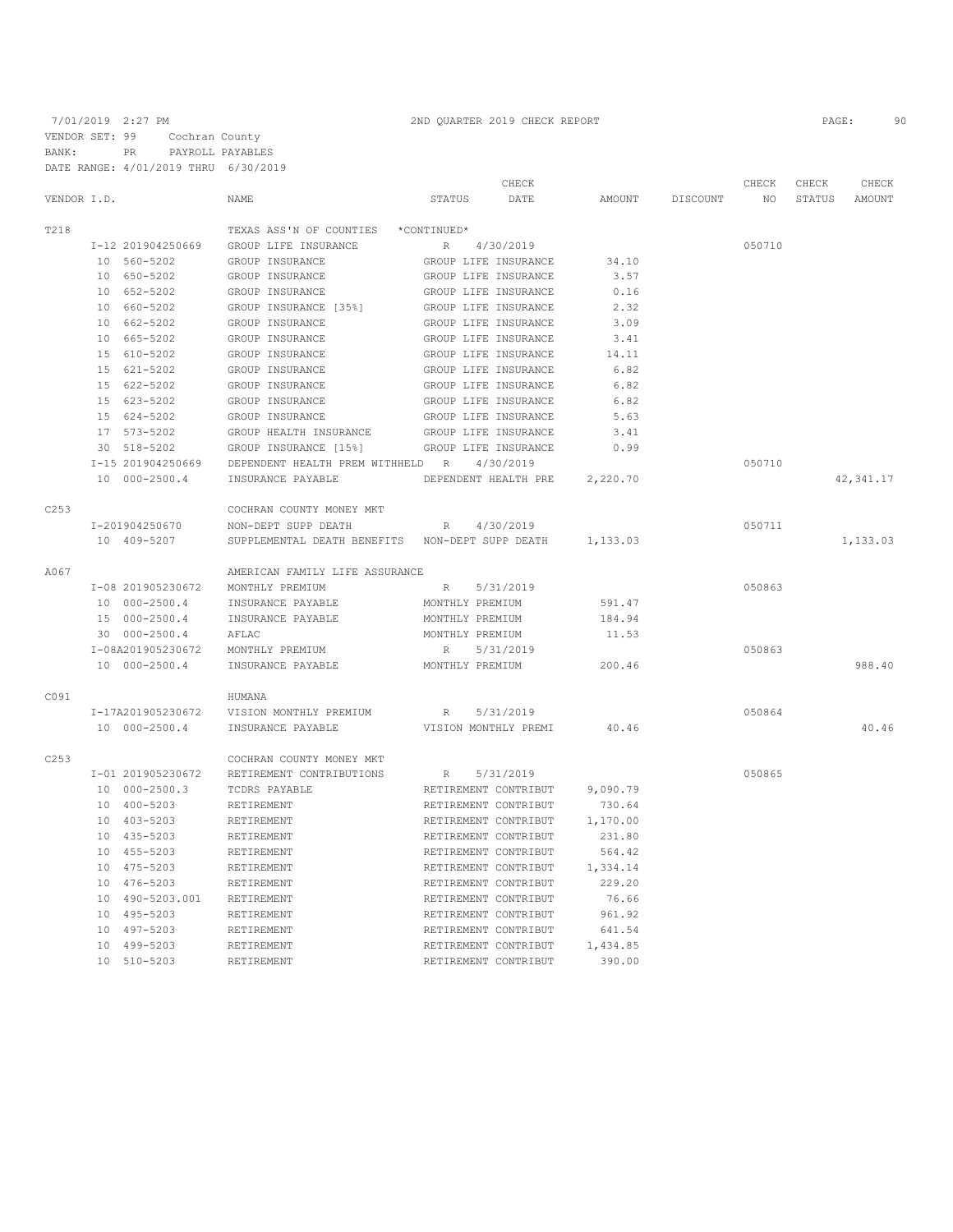|             |                   |                                |                      | CHECK     |           |          | CHECK  | CHECK  | CHECK      |
|-------------|-------------------|--------------------------------|----------------------|-----------|-----------|----------|--------|--------|------------|
| VENDOR I.D. |                   | NAME                           | STATUS               | DATE      | AMOUNT    | DISCOUNT | NO     | STATUS | AMOUNT     |
| C253        |                   | COCHRAN COUNTY MONEY MKT       | *CONTINUED*          |           |           |          |        |        |            |
|             | I-01 201905230672 | RETIREMENT CONTRIBUTIONS       | $R_{\rm}$            | 5/31/2019 |           |          | 050865 |        |            |
|             | 10 512-5203       | RETIREMENT                     | RETIREMENT CONTRIBUT |           | 1,333.07  |          |        |        |            |
|             | 10 516-5203       | RETIREMENT                     | RETIREMENT CONTRIBUT |           | 476.06    |          |        |        |            |
|             | 10 550-5203       | RETIREMENT                     | RETIREMENT CONTRIBUT |           | 421.34    |          |        |        |            |
|             | 10 560-5203       | RETIREMENT                     | RETIREMENT CONTRIBUT |           | 5,073.71  |          |        |        |            |
|             | 10 650-5203       | RETIREMENT                     | RETIREMENT CONTRIBUT |           | 458.46    |          |        |        |            |
|             | 10 652-5203       | RETIREMENT                     | RETIREMENT CONTRIBUT |           | 22.92     |          |        |        |            |
|             | 10 660-5203       | RETIREMENT                     | RETIREMENT CONTRIBUT |           | 315.94    |          |        |        |            |
|             | 10 662-5203       | RETIREMENT                     | RETIREMENT CONTRIBUT |           | 432.16    |          |        |        |            |
|             | 10 665-5203       | RETIREMENT                     | RETIREMENT CONTRIBUT |           | 584.05    |          |        |        |            |
|             | 15 000-2500.3     | TCDRS PAYABLE                  | RETIREMENT CONTRIBUT |           | 3,294.95  |          |        |        |            |
|             | 15 610-5203       | RETIREMENT                     | RETIREMENT CONTRIBUT |           | 2,245.03  |          |        |        |            |
|             | 15 621-5203       | RETIREMENT                     | RETIREMENT CONTRIBUT |           | 942.86    |          |        |        |            |
|             | 15 622-5203       | RETIREMENT                     | RETIREMENT CONTRIBUT |           | 976.64    |          |        |        |            |
|             | 15 623-5203       | RETIREMENT                     | RETIREMENT CONTRIBUT |           | 972.84    |          |        |        |            |
|             | 15 624-5203       | RETIREMENT                     | RETIREMENT CONTRIBUT |           | 981.86    |          |        |        |            |
|             | 17 000-2500.3     | TCDRS PAYABLE                  | RETIREMENT CONTRIBUT |           | 249.07    |          |        |        |            |
|             | 17 573-5203       | RETIREMENT                     | RETIREMENT CONTRIBUT |           | 462.55    |          |        |        |            |
|             | 30 000-2500.3     | TCDRS                          | RETIREMENT CONTRIBUT |           | 72.91     |          |        |        |            |
|             | 30 518-5203       | RETIREMENT                     | RETIREMENT CONTRIBUT |           | 135.41    |          |        |        | 36, 307.79 |
| C300        |                   | COCHRAN COUNTY SCHOOLS FEDERAL |                      |           |           |          |        |        |            |
|             | I-18A201905230672 | MONTHLY PREMUIM                | $R_{\rm}$            | 5/31/2019 |           |          | 050866 |        |            |
|             | 10 000-2500.4     | INSURANCE PAYABLE              | MONTHLY PREMUIM      |           | 10,503.26 |          |        |        |            |
|             | 15 000-2500.4     | INSURANCE PAYABLE              | MONTHLY PREMUIM      |           | 1,143.10  |          |        |        |            |
|             | 30 000-2500.4     | AFLAC                          | MONTHLY PREMUIM      |           | 78.48     |          |        |        | 11,724.84  |
| N017        |                   | NATIONAL FARM LIFE             |                      |           |           |          |        |        |            |
|             | I-05 201905230672 | NFL PREMIUM                    | R                    | 5/31/2019 |           |          | 050867 |        |            |
|             | 10 000-2500.4     | INSURANCE PAYABLE              | NFL PREMIUM          |           | 40.90     |          |        |        |            |
|             | I-05A201905230672 | AFTER TAX PREM                 | R                    | 5/31/2019 |           |          | 050867 |        |            |
|             | 10 000-2500.4     | INSURANCE PAYABLE              | AFTER TAX PREM       |           | 114.21    |          |        |        |            |
|             | 15 000-2500.4     | INSURANCE PAYABLE              | AFTER TAX PREM       |           | 127.67    |          |        |        | 282.78     |
| N060        |                   | NATIONWIDE RETIREMENT SOL      |                      |           |           |          |        |        |            |
|             | I-04 201905230672 | DEFERRED COMP WITHHELD         | R                    | 5/31/2019 |           |          | 050868 |        |            |
|             | 10 000-2500.7     | PEBSCO DEF COMP PAYABLE        | DEFERRED COMP WITHHE |           | 2,507.25  |          |        |        |            |
|             | 15 000-2500.7     | PEBSCO DEF COMP PAYABLE        | DEFERRED COMP WITHHE |           | 231.88    |          |        |        |            |
|             | 30 000-2500.7     | D.C.                           | DEFERRED COMP WITHHE |           | 10.87     |          |        |        | 2,750.00   |
| N081        |                   | NATIONAL FAMILY CARE LIFE INSU |                      |           |           |          |        |        |            |
|             | I-21 201905230672 | NATIONAL FAMILY CARE           | $\mathbb{R}$         | 5/31/2019 |           |          | 050869 |        |            |
|             | 10 000-2500.4     | INSURANCE PAYABLE              | NATIONAL FAMILY CARE |           | 59.00     |          |        |        | 59.00      |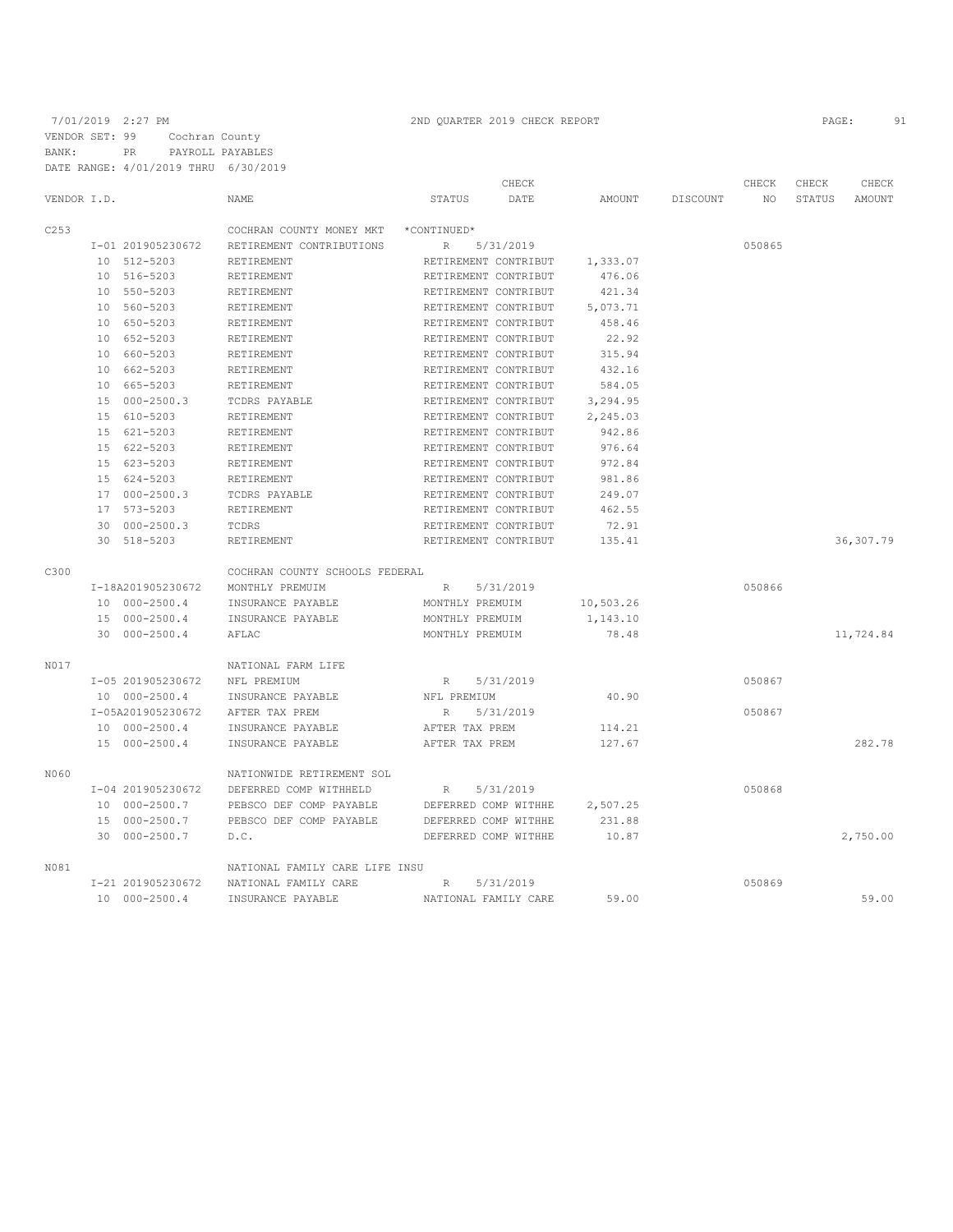7/01/2019 2:27 PM 2ND QUARTER 2019 CHECK REPORT PAGE: 92 VENDOR SET: 99 Cochran County BANK: PR PAYROLL PAYABLES

|             |                                |                                                                                          |          | CHECK                |                 | CHECK CHECK     | CHECK         |
|-------------|--------------------------------|------------------------------------------------------------------------------------------|----------|----------------------|-----------------|-----------------|---------------|
| VENDOR I.D. |                                | NAME                                                                                     |          | STATUS DATE          | AMOUNT DISCOUNT | NO <sub>1</sub> | STATUS AMOUNT |
| 0029        |                                | OFFICE OF THE ATTORNEY GE                                                                |          |                      |                 |                 |               |
|             |                                |                                                                                          |          | 5/31/2019            |                 | 050870          |               |
|             | 10 000-2500.8                  | CHILD SUPPORT PAYABLE CAUSE# 2002517527 &2 1,182.00                                      |          |                      |                 |                 | 1,182.00      |
| 0029        |                                | OFFICE OF THE ATTORNEY GE                                                                |          |                      |                 |                 |               |
|             |                                |                                                                                          |          | R 5/31/2019          |                 | 050871          |               |
|             | 10 000-2500.8                  | CHILD SUPPORT PAYABLE CAUSE#233-534019-13                                                |          |                      | 557.87          |                 | 557.87        |
| P187        |                                | COCHRAN COUNTY PAYROLL TAX                                                               |          |                      |                 |                 |               |
|             |                                |                                                                                          |          |                      |                 | 050872          |               |
|             |                                | I-T1 201905230672 FEDERAL INCOME TAX W/H<br>WITHHOLDING TAX PAYABLE FEDERAL INCOME TAX W |          | R 5/31/2019          |                 |                 |               |
|             | 10 000-2500.1                  |                                                                                          |          |                      | 9,950.82        |                 |               |
|             | 15 000-2500.1                  | WITHHOLDING TAX PAYABLE                                                                  |          | FEDERAL INCOME TAX W | 3,466.56        |                 |               |
|             | 17 000-2500.1                  | WITHHOLDING TAX PAYABLE                                                                  |          | FEDERAL INCOME TAX W | 246.67          |                 |               |
|             | 30 000-2500.1                  | FEDERAL WITHOLDING                                                                       |          | FEDERAL INCOME TAX W | 122.34          |                 |               |
|             | I-T3 201905230672 FICA TAX     |                                                                                          |          | R 5/31/2019          |                 | 050872          |               |
|             | 10 000-2500.2                  | FICA PAYABLE                                                                             | FICA TAX |                      | 7,878.95        |                 |               |
|             | 10 400-5201                    | SOCIAL SECURITY                                                                          | FICA TAX |                      | 348.46          |                 |               |
|             | 10 403-5201                    | SOCIAL SECURITY                                                                          | FICA TAX |                      | 480.04          |                 |               |
|             | 10 435-5201                    | SOCIAL SECURITY                                                                          | FICA TAX |                      | 110.55          |                 |               |
|             | 10 455-5201                    | SOCIAL SECURITY                                                                          | FICA TAX |                      | 269.19          |                 |               |
|             | 10 475-5201                    | SOCIAL SECURITY                                                                          | FICA TAX |                      | 636.28          |                 |               |
|             |                                | 10 476-5201 SOCIAL SECURITY                                                              | FICA TAX |                      | 109.31          |                 |               |
|             |                                | 10 490-5201.001 SOCIAL SECURITY FICA                                                     | FICA TAX |                      | 36.56           |                 |               |
|             | 10 495-5201                    | SOCIAL SECURITY                                                                          | FICA TAX |                      | 417.17          |                 |               |
|             | 10 497-5201                    | SOCIAL SECURITY                                                                          | FICA TAX |                      | 305.97          |                 |               |
|             | 10 499-5201                    | SOCIAL SECURITY                                                                          | FICA TAX |                      | 677.55          |                 |               |
|             | 10 510-5201                    | SOCIAL SECURITY                                                                          | FICA TAX |                      | 186.00          |                 |               |
|             | 10 512-5201                    | SOCIAL SECURITY                                                                          | FICA TAX |                      | 628.74          |                 |               |
|             | 10 516-5201                    | SOCIAL SECURITY                                                                          | FICA TAX |                      | 228.98          |                 |               |
|             | 10 550-5201                    | SOCIAL SECURITY                                                                          | FICA TAX |                      | 200.95          |                 |               |
|             | 10 560-5201                    | SOCIAL SECURITY                                                                          | FICA TAX |                      | 2,380.57        |                 |               |
|             | 10 650-5201                    | SOCIAL SECURITY                                                                          | FICA TAX |                      | 218.65          |                 |               |
|             | 10 652-5201                    | SOCIAL SECURITY                                                                          | FICA TAX |                      | 10.93           |                 |               |
|             | 10 660-5201                    | SOCIAL SECURITY                                                                          | FICA TAX |                      | 152.06          |                 |               |
|             | 10 662-5201                    | SOCIAL SECURITY                                                                          | FICA TAX |                      | 206.11          |                 |               |
|             | 10 665-5201                    | SOCIAL SECURITY                                                                          | FICA TAX |                      | 274.89          |                 |               |
|             | 15 000-2500.2                  | FICA PAYABLE                                                                             | FICA TAX |                      | 2,906.95        |                 |               |
|             | 15 610-5201                    | SOCIAL SECURITY                                                                          | FICA TAX |                      | 1,070.72        |                 |               |
|             | 15 621-5201                    | SOCIAL SECURITY                                                                          | FICA TAX |                      | 446.12          |                 |               |
|             | 15 622-5201                    | SOCIAL SECURITY                                                                          | FICA TAX |                      | 462.52          |                 |               |
|             | 15 623-5201                    | SOCIAL SECURITY                                                                          | FICA TAX |                      | 461.15          |                 |               |
|             | 15 624-5201                    | SOCIAL SECURITY                                                                          | FICA TAX |                      | 466.44          |                 |               |
|             | 17 000-2500.2                  | FICA PAYABLE                                                                             | FICA TAX |                      | 220.60          |                 |               |
|             | 17 573-5201                    | SOCIAL SECURITY                                                                          | FICA TAX |                      | 220.60          |                 |               |
|             | 30 000-2500.2                  | FICA                                                                                     | FICA TAX |                      | 65.17           |                 |               |
|             |                                | 30 518-5201 SOCIAL SECURITY                                                              | FICA TAX |                      | 65.16           |                 |               |
|             | I-T4 201905230672 MEDICARE TAX |                                                                                          |          | R 5/31/2019          |                 | 050872          |               |
|             | 10 000-2500.2                  |                                                                                          |          | MEDICARE TAX         | 1,842.67        |                 |               |
|             |                                | FICA PAYABLE                                                                             |          |                      |                 |                 |               |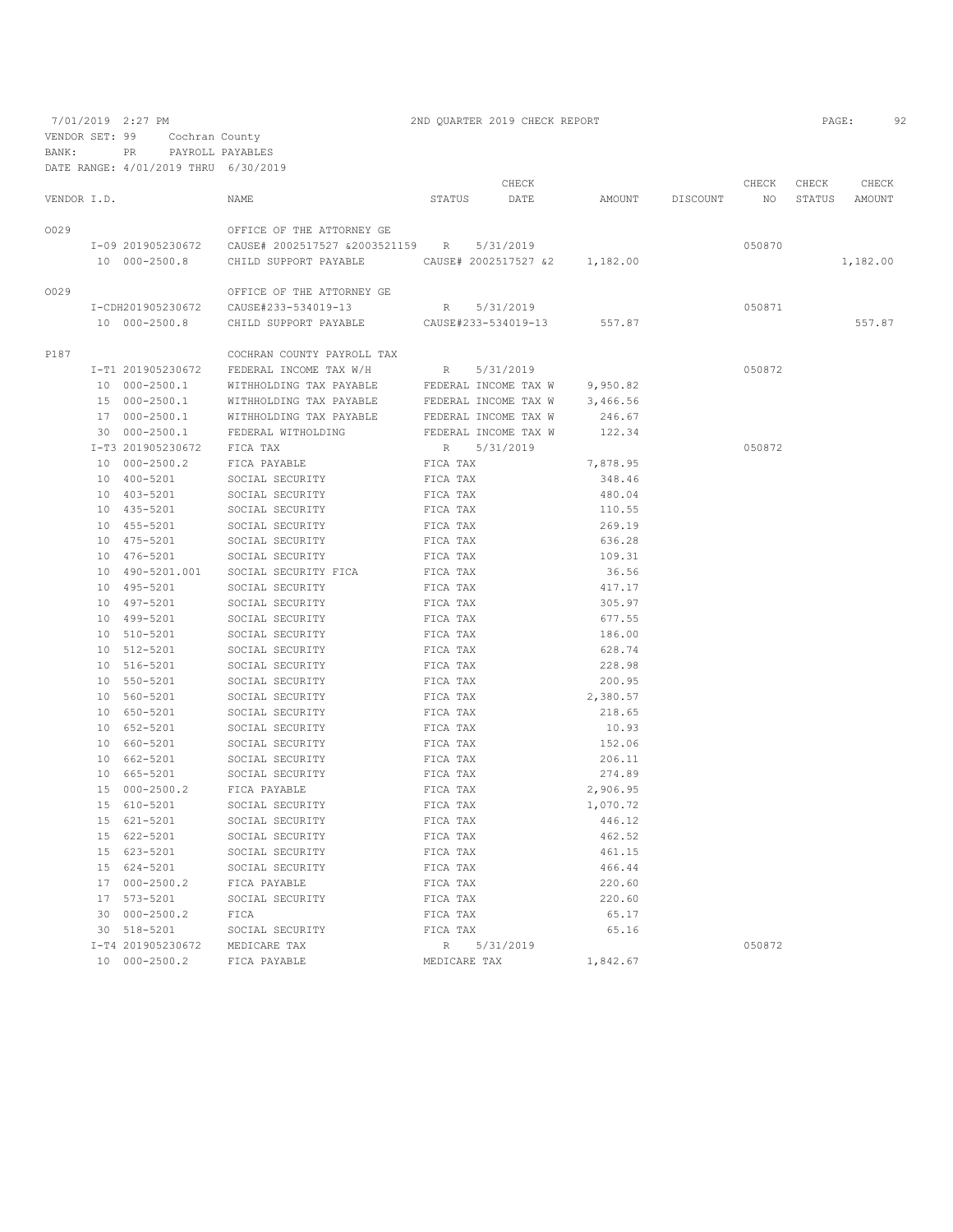|             |                 |                   |                            |                   | CHECK     |               |          | CHECK  | CHECK  | CHECK     |
|-------------|-----------------|-------------------|----------------------------|-------------------|-----------|---------------|----------|--------|--------|-----------|
| VENDOR I.D. |                 |                   | NAME                       | <b>STATUS</b>     | DATE      | <b>AMOUNT</b> | DISCOUNT | NO.    | STATUS | AMOUNT    |
| P187        |                 |                   | COCHRAN COUNTY PAYROLL TAX | *CONTINUED*       |           |               |          |        |        |           |
|             |                 | I-T4 201905230672 | MEDICARE TAX               | R                 | 5/31/2019 |               |          | 050872 |        |           |
|             |                 | 10 400-5201       | SOCIAL SECURITY            | MEDICARE TAX      |           | 81.49         |          |        |        |           |
|             |                 | 10 403-5201       | SOCIAL SECURITY            | MEDICARE TAX      |           | 112.26        |          |        |        |           |
|             |                 | 10 435-5201       | SOCIAL SECURITY            | MEDICARE TAX      |           | 25.86         |          |        |        |           |
|             |                 | 10 455-5201       | SOCIAL SECURITY            | MEDICARE TAX      |           | 62.95         |          |        |        |           |
|             |                 | 10 475-5201       | SOCIAL SECURITY            | MEDICARE TAX      |           | 148.81        |          |        |        |           |
|             |                 | 10 476-5201       | SOCIAL SECURITY            | MEDICARE TAX      |           | 25.57         |          |        |        |           |
|             |                 | 10 490-5201.001   | SOCIAL SECURITY FICA       | MEDICARE TAX      |           | 8.55          |          |        |        |           |
|             |                 | 10 495-5201       | SOCIAL SECURITY            | MEDICARE TAX      |           | 97.57         |          |        |        |           |
|             |                 | 10 497-5201       | SOCIAL SECURITY            | MEDICARE TAX      |           | 71.56         |          |        |        |           |
|             |                 | 10 499-5201       | SOCIAL SECURITY            | MEDICARE TAX      |           | 158.46        |          |        |        |           |
|             | 10 <sup>°</sup> | 510-5201          | SOCIAL SECURITY            | MEDICARE TAX      |           | 43.50         |          |        |        |           |
|             |                 | 10 512-5201       | SOCIAL SECURITY            | MEDICARE TAX      |           | 147.04        |          |        |        |           |
|             |                 | 10 516-5201       | SOCIAL SECURITY            | MEDICARE TAX      |           | 53.56         |          |        |        |           |
|             |                 | 10 550-5201       | SOCIAL SECURITY            | MEDICARE TAX      |           | 47.00         |          |        |        |           |
|             |                 | 10 560-5201       | SOCIAL SECURITY            | MEDICARE TAX      |           | 556.74        |          |        |        |           |
|             |                 | 10 650-5201       | SOCIAL SECURITY            | MEDICARE TAX      |           | 51.14         |          |        |        |           |
|             |                 | 10 652-5201       | SOCIAL SECURITY            | MEDICARE TAX      |           | 2.56          |          |        |        |           |
|             | 10              | 660-5201          | SOCIAL SECURITY            | MEDICARE TAX      |           | 35.57         |          |        |        |           |
|             |                 | 10 662-5201       | SOCIAL SECURITY            | MEDICARE TAX      |           | 48.20         |          |        |        |           |
|             |                 | 10 665-5201       | SOCIAL SECURITY            | MEDICARE TAX      |           | 64.29         |          |        |        |           |
|             |                 | 15 000-2500.2     | FICA PAYABLE               | MEDICARE TAX      |           | 679.86        |          |        |        |           |
|             |                 | 15 610-5201       | SOCIAL SECURITY            | MEDICARE TAX      |           | 250.41        |          |        |        |           |
|             |                 | 15 621-5201       | SOCIAL SECURITY            | MEDICARE TAX      |           | 104.34        |          |        |        |           |
|             |                 | 15 622-5201       | SOCIAL SECURITY            | MEDICARE TAX      |           | 108.17        |          |        |        |           |
|             |                 | 15 623-5201       | SOCIAL SECURITY            | MEDICARE TAX      |           | 107.85        |          |        |        |           |
|             |                 | 15 624-5201       | SOCIAL SECURITY            | MEDICARE TAX      |           | 109.09        |          |        |        |           |
|             |                 | 17 000-2500.2     | FICA PAYABLE               | MEDICARE TAX      |           | 51.59         |          |        |        |           |
|             |                 | 17 573-5201       | SOCIAL SECURITY            | MEDICARE TAX      |           | 51.59         |          |        |        |           |
|             |                 | 30 000-2500.2     | FICA                       | MEDICARE TAX      |           | 15.24         |          |        |        |           |
|             |                 | 30 518-5201       | SOCIAL SECURITY            | MEDICARE TAX      |           | 15.23         |          |        |        | 41,108.45 |
| T218        |                 |                   | TEXAS ASS'N OF COUNTIES    |                   |           |               |          |        |        |           |
|             |                 | I-11 201905230672 | EMPLOYEE PREMIUMS          | R                 | 5/31/2019 |               |          | 050873 |        |           |
|             |                 | 10 400-5202       | GROUP INSURANCE            | EMPLOYEE PREMIUMS |           | 749.27        |          |        |        |           |
|             |                 | 10 403-5202       | GROUP INSURANCE            | EMPLOYEE PREMIUMS |           | 1,737.60      |          |        |        |           |
|             |                 | 10 455-5202       | GROUP INSURANCE            | EMPLOYEE PREMIUMS |           | 868.80        |          |        |        |           |
|             |                 | 10 475-5202       | GROUP INSURANCE            | EMPLOYEE PREMIUMS |           | 1,737.60      |          |        |        |           |
|             |                 | 10 495-5202       | GROUP INSURANCE            | EMPLOYEE PREMIUMS |           | 1,737.60      |          |        |        |           |
|             |                 | 10 497-5202       | GROUP INSURANCE            | EMPLOYEE PREMIUMS |           | 868.80        |          |        |        |           |
|             |                 | 10 499-5202       | GROUP INSURANCE            | EMPLOYEE PREMIUMS |           | 2,606.40      |          |        |        |           |
|             |                 | 10 510-5202       | GROUP INSURANCE            | EMPLOYEE PREMIUMS |           | 868.80        |          |        |        |           |
|             |                 | 10 512-5202       | GROUP INSURANCE            | EMPLOYEE PREMIUMS |           | 3,475.20      |          |        |        |           |
|             |                 | 10 516-5202       | GROUP INSURANCE [50%]      | EMPLOYEE PREMIUMS |           | 891.01        |          |        |        |           |
|             |                 | 10 550-5202       | GROUP INSURANCE            | EMPLOYEE PREMIUMS |           | 868.80        |          |        |        |           |
|             |                 | 10 560-5202       | GROUP INSURANCE            | EMPLOYEE PREMIUMS |           | 8,688.00      |          |        |        |           |
|             |                 | 10 650-5202       | GROUP INSURANCE            | EMPLOYEE PREMIUMS |           | 910.47        |          |        |        |           |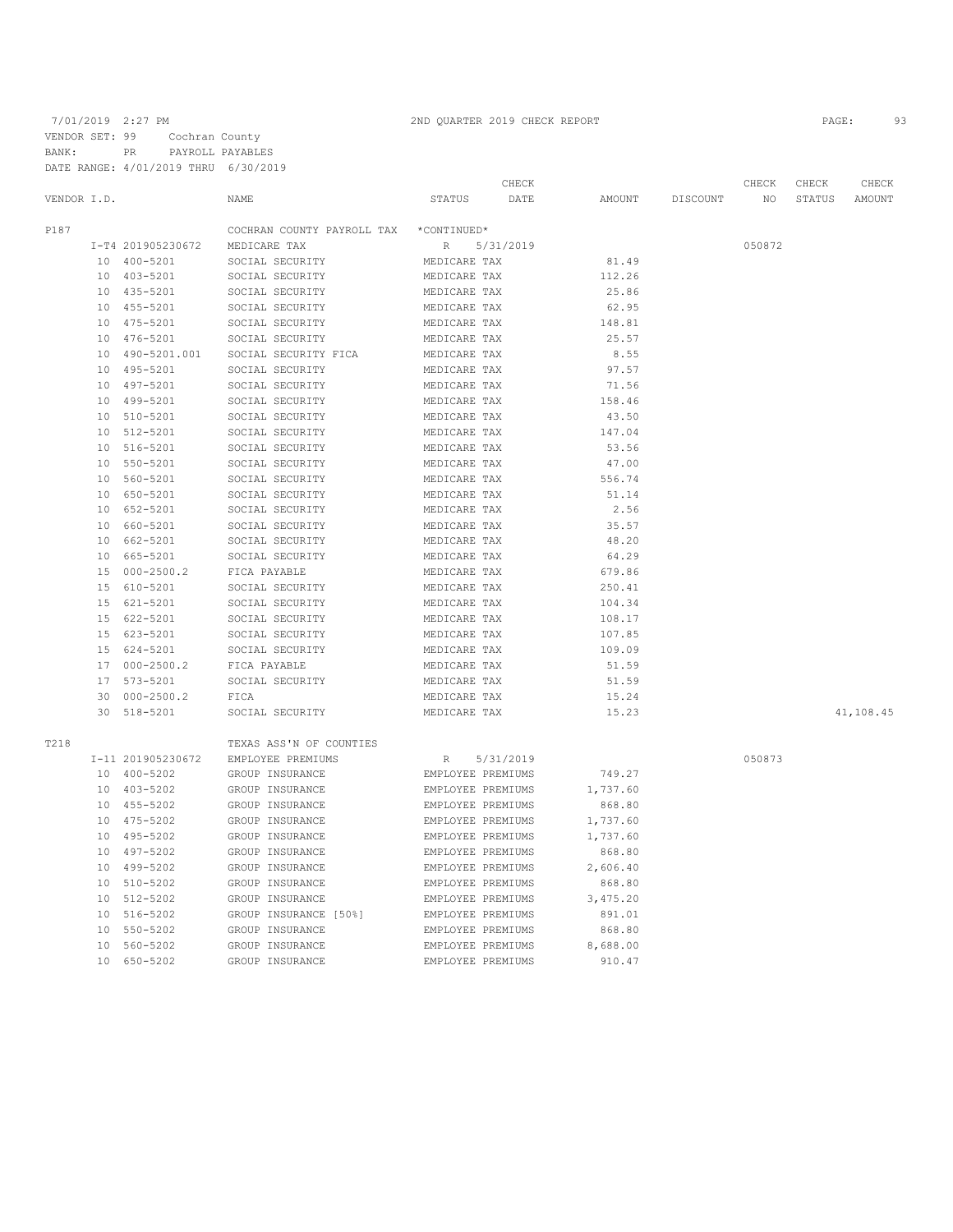|             | DATE RANGE: 4/01/2019 THRU 6/30/2019 |                                                  |                                        |          |          |        |        |            |
|-------------|--------------------------------------|--------------------------------------------------|----------------------------------------|----------|----------|--------|--------|------------|
|             |                                      |                                                  | CHECK                                  |          |          | CHECK  | CHECK  | CHECK      |
| VENDOR I.D. |                                      | <b>NAME</b>                                      | STATUS<br>DATE                         | AMOUNT   | DISCOUNT | NO.    | STATUS | AMOUNT     |
| T218        |                                      | TEXAS ASS'N OF COUNTIES *CONTINUED*              |                                        |          |          |        |        |            |
|             | I-11 201905230672                    | EMPLOYEE PREMIUMS                                | $R_{\odot}$<br>5/31/2019               |          |          | 050873 |        |            |
|             | 10 652-5202                          | GROUP INSURANCE                                  | EMPLOYEE PREMIUMS                      | 41.67    |          |        |        |            |
|             | 10 660-5202                          | GROUP INSURANCE [35%]                            | EMPLOYEE PREMIUMS                      | 592.61   |          |        |        |            |
|             | 10 662-5202                          | GROUP INSURANCE                                  | EMPLOYEE PREMIUMS                      | 785.46   |          |        |        |            |
|             | 10 665-5202                          | GROUP INSURANCE                                  | EMPLOYEE PREMIUMS                      | 868.80   |          |        |        |            |
|             | 15 610-5202                          |                                                  |                                        |          |          |        |        |            |
|             | 15 621-5202                          | GROUP INSURANCE                                  | EMPLOYEE PREMIUMS                      | 3,594.73 |          |        |        |            |
|             | 15 622-5202                          | GROUP INSURANCE                                  | EMPLOYEE PREMIUMS<br>EMPLOYEE PREMIUMS | 1,737.60 |          |        |        |            |
|             | 15 623-5202                          | GROUP INSURANCE<br>GROUP INSURANCE               | EMPLOYEE PREMIUMS                      | 1,737.60 |          |        |        |            |
|             |                                      |                                                  |                                        | 1,737.60 |          |        |        |            |
|             | 15 624-5202                          | GROUP INSURANCE                                  | EMPLOYEE PREMIUMS                      | 1,737.60 |          |        |        |            |
|             | 17 573-5202                          | GROUP HEALTH INSURANCE                           | EMPLOYEE PREMIUMS                      | 868.80   |          |        |        |            |
|             | 30 518-5202                          | GROUP INSURANCE [15%]                            | EMPLOYEE PREMIUMS                      | 253.98   |          |        |        |            |
|             | I-12 201905230672                    | GROUP LIFE INSURANCE                             | R<br>5/31/2019                         |          |          | 050873 |        |            |
|             | 10 400-5202                          | GROUP INSURANCE                                  | GROUP LIFE INSURANCE                   | 2.94     |          |        |        |            |
|             | 10 403-5202                          | GROUP INSURANCE                                  | GROUP LIFE INSURANCE                   | 6.82     |          |        |        |            |
|             | 10 455-5202                          | GROUP INSURANCE                                  | GROUP LIFE INSURANCE                   | 3.41     |          |        |        |            |
|             | 10 475-5202                          | GROUP INSURANCE                                  | GROUP LIFE INSURANCE                   | 6.82     |          |        |        |            |
|             | 10 495-5202                          | GROUP INSURANCE                                  | GROUP LIFE INSURANCE                   | 6.82     |          |        |        |            |
|             | 10 497-5202                          | GROUP INSURANCE                                  | GROUP LIFE INSURANCE                   | 3.41     |          |        |        |            |
|             | 10 499-5202                          | GROUP INSURANCE                                  | GROUP LIFE INSURANCE                   | 10.23    |          |        |        |            |
|             | 10 510-5202                          | GROUP INSURANCE                                  | GROUP LIFE INSURANCE                   | 3.41     |          |        |        |            |
|             | 10 512-5202                          | GROUP INSURANCE                                  | GROUP LIFE INSURANCE                   | 13.64    |          |        |        |            |
|             | 10 516-5202                          | GROUP INSURANCE [50%]                            | GROUP LIFE INSURANCE                   | 3.51     |          |        |        |            |
|             | 10 550-5202                          | GROUP INSURANCE                                  | GROUP LIFE INSURANCE                   | 3.41     |          |        |        |            |
|             | 10 560-5202                          | GROUP INSURANCE                                  | GROUP LIFE INSURANCE                   | 34.10    |          |        |        |            |
|             | 10 650-5202                          | GROUP INSURANCE                                  | GROUP LIFE INSURANCE                   | 3.57     |          |        |        |            |
|             | 10 652-5202                          | GROUP INSURANCE                                  | GROUP LIFE INSURANCE                   | 0.16     |          |        |        |            |
|             | 10 660-5202                          | GROUP INSURANCE [35%]                            | GROUP LIFE INSURANCE                   | 2.32     |          |        |        |            |
|             | 10 662-5202                          | GROUP INSURANCE                                  | GROUP LIFE INSURANCE                   | 3.09     |          |        |        |            |
|             | 10 665-5202                          | GROUP INSURANCE                                  | GROUP LIFE INSURANCE                   | 3.41     |          |        |        |            |
|             | 15 610-5202                          | GROUP INSURANCE                                  | GROUP LIFE INSURANCE                   | 14.11    |          |        |        |            |
|             | 15 621-5202                          | GROUP INSURANCE                                  | GROUP LIFE INSURANCE                   | 6.82     |          |        |        |            |
|             | 15 622-5202                          | GROUP INSURANCE                                  | GROUP LIFE INSURANCE                   | 6.82     |          |        |        |            |
|             | 15 623-5202                          | GROUP INSURANCE                                  | GROUP LIFE INSURANCE                   | 6.82     |          |        |        |            |
|             | 15 624-5202                          | GROUP INSURANCE                                  | GROUP LIFE INSURANCE                   | 5.63     |          |        |        |            |
|             | 17 573-5202                          | GROUP HEALTH INSURANCE                           | GROUP LIFE INSURANCE                   | 3.41     |          |        |        |            |
|             | 30 518-5202                          | GROUP INSURANCE [15%]                            | GROUP LIFE INSURANCE                   | 0.99     |          |        |        |            |
|             | I-15 201905230672                    | DEPENDENT HEALTH PREM WITHHELD R                 | 5/31/2019                              |          |          | 050873 |        |            |
|             | 10 000-2500.4                        | INSURANCE PAYABLE                                | DEPENDENT HEALTH PRE                   | 2,220.70 |          |        |        | 42, 341.17 |
| C253        |                                      | COCHRAN COUNTY MONEY MKT                         |                                        |          |          |        |        |            |
|             | I-201905230673                       | NON-DEPT SUPP DEATH                              | 5/31/2019<br>R                         |          |          | 050874 |        |            |
|             | 10 409-5207                          | SUPPLEMENTAL DEATH BENEFITS NON-DEPT SUPP DEATH/ |                                        | 1,161.85 |          |        |        | 1.161.85   |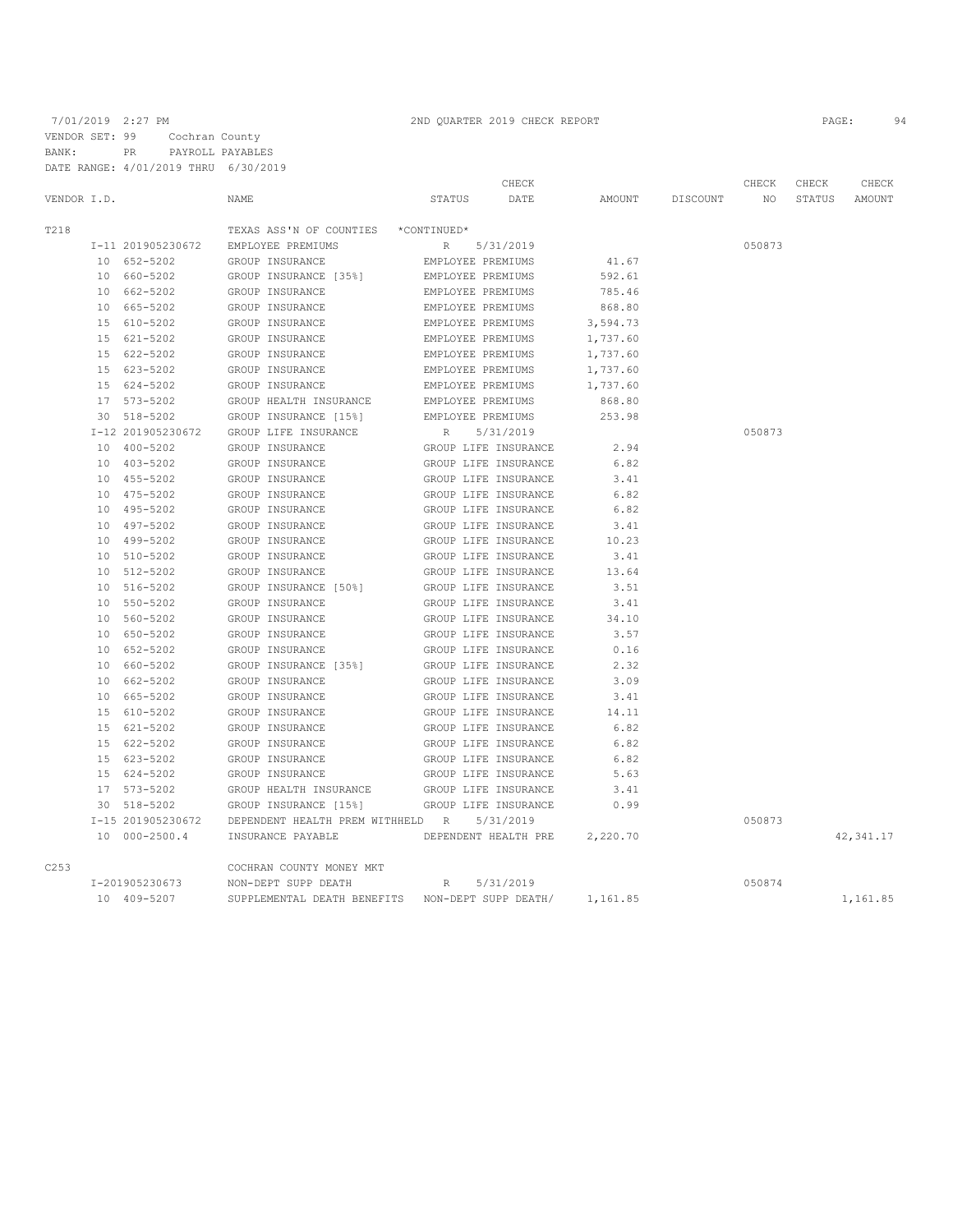7/01/2019 2:27 PM 2ND QUARTER 2019 CHECK REPORT 2019 CHECK REPORT VENDOR SET: 99 Cochran County BANK: PR PAYROLL PAYABLES

|             |    |                   |                                |             | CHECK                |          |          | CHECK  | CHECK  | CHECK      |
|-------------|----|-------------------|--------------------------------|-------------|----------------------|----------|----------|--------|--------|------------|
| VENDOR I.D. |    |                   | NAME                           | STATUS      | DATE                 | AMOUNT   | DISCOUNT | NO.    | STATUS | AMOUNT     |
| A067        |    |                   | AMERICAN FAMILY LIFE ASSURANCE |             |                      |          |          |        |        |            |
|             |    | I-08 201906180675 | MONTHLY PREMIUM                | R           | 6/30/2019            |          |          | 050980 |        |            |
|             |    | 10 000-2500.4     | INSURANCE PAYABLE              |             | MONTHLY PREMIUM      | 591.47   |          |        |        |            |
|             |    | 15 000-2500.4     | INSURANCE PAYABLE              |             | MONTHLY PREMIUM      | 184.94   |          |        |        |            |
|             |    | 30 000-2500.4     | AFLAC                          |             | MONTHLY PREMIUM      | 11.53    |          |        |        | 787.94     |
| C091        |    |                   | HUMANA                         |             |                      |          |          |        |        |            |
|             |    | I-17A201906180675 | VISION MONTHLY PREMIUM         | R           | 6/30/2019            |          |          | 050981 |        |            |
|             |    | 10 000-2500.4     | INSURANCE PAYABLE              |             | VISION MONTHLY PREMI | 40.46    |          |        |        | 40.46      |
| C253        |    |                   | COCHRAN COUNTY MONEY MKT       |             |                      |          |          |        |        |            |
|             |    | I-01 201906180675 | RETIREMENT CONTRIBUTIONS       | $R_{\odot}$ | 6/30/2019            |          |          | 050982 |        |            |
|             |    | 10 000-2500.3     | TCDRS PAYABLE                  |             | RETIREMENT CONTRIBUT | 9,268.74 |          |        |        |            |
|             |    | 10 400-5203       | RETIREMENT                     |             | RETIREMENT CONTRIBUT | 730.64   |          |        |        |            |
|             |    | 10 403-5203       | RETIREMENT                     |             | RETIREMENT CONTRIBUT | 1,163.67 |          |        |        |            |
|             |    | 10 435-5203       | RETIREMENT                     |             | RETIREMENT CONTRIBUT | 231.80   |          |        |        |            |
|             |    | 10 455-5203       | RETIREMENT                     |             | RETIREMENT CONTRIBUT | 541.27   |          |        |        |            |
|             |    | 10 475-5203       | RETIREMENT                     |             | RETIREMENT CONTRIBUT | 1,339.13 |          |        |        |            |
|             |    | 10 476-5203       | RETIREMENT                     |             | RETIREMENT CONTRIBUT | 229.20   |          |        |        |            |
|             |    | 10 490-5203.001   | RETIREMENT                     |             | RETIREMENT CONTRIBUT | 96.24    |          |        |        |            |
|             |    | 10 495-5203       | RETIREMENT                     |             | RETIREMENT CONTRIBUT | 961.92   |          |        |        |            |
|             |    | 10 497-5203       | RETIREMENT                     |             | RETIREMENT CONTRIBUT | 695.96   |          |        |        |            |
|             |    | 10 499-5203       | RETIREMENT                     |             | RETIREMENT CONTRIBUT | 1,430.73 |          |        |        |            |
|             |    | 10 510-5203       | RETIREMENT                     |             | RETIREMENT CONTRIBUT | 390.00   |          |        |        |            |
|             |    | 10 512-5203       | RETIREMENT                     |             | RETIREMENT CONTRIBUT | 1,760.21 |          |        |        |            |
|             |    | 10 516-5203       | RETIREMENT                     |             | RETIREMENT CONTRIBUT | 476.06   |          |        |        |            |
|             |    | 10 550-5203       | RETIREMENT                     |             | RETIREMENT CONTRIBUT | 421.34   |          |        |        |            |
|             |    | 10 560-5203       | RETIREMENT                     |             | RETIREMENT CONTRIBUT | 5,022.05 |          |        |        |            |
|             |    | 10 650-5203       | RETIREMENT                     |             | RETIREMENT CONTRIBUT | 473.08   |          |        |        |            |
|             |    | 10 652-5203       | RETIREMENT                     |             | RETIREMENT CONTRIBUT | 22.92    |          |        |        |            |
|             |    | 10 660-5203       | RETIREMENT                     |             | RETIREMENT CONTRIBUT | 315.94   |          |        |        |            |
|             |    | 10 662-5203       | RETIREMENT                     |             | RETIREMENT CONTRIBUT | 432.16   |          |        |        |            |
|             |    | 10 665-5203       | RETIREMENT                     |             | RETIREMENT CONTRIBUT | 479.05   |          |        |        |            |
|             |    | 15 000-2500.3     | TCDRS PAYABLE                  |             | RETIREMENT CONTRIBUT | 3,354.18 |          |        |        |            |
|             |    | 15 610-5203       | RETIREMENT                     |             | RETIREMENT CONTRIBUT | 2,245.03 |          |        |        |            |
|             |    | 15 621-5203       | RETIREMENT                     |             | RETIREMENT CONTRIBUT | 951.75   |          |        |        |            |
|             |    | 15 622-5203       | RETIREMENT                     |             | RETIREMENT CONTRIBUT | 1,077.74 |          |        |        |            |
|             |    | 15 623-5203       | RETIREMENT                     |             | RETIREMENT CONTRIBUT | 972.84   |          |        |        |            |
|             |    | 15 624-5203       | RETIREMENT                     |             | RETIREMENT CONTRIBUT | 981.86   |          |        |        |            |
|             |    | 17 000-2500.3     | TCDRS PAYABLE                  |             | RETIREMENT CONTRIBUT | 249.07   |          |        |        |            |
|             |    | 17 573-5203       | RETIREMENT                     |             | RETIREMENT CONTRIBUT | 462.55   |          |        |        |            |
|             | 30 | $000 - 2500.3$    | TCDRS                          |             | RETIREMENT CONTRIBUT | 72.91    |          |        |        |            |
|             |    | 30 518-5203       | RETIREMENT                     |             | RETIREMENT CONTRIBUT | 135.41   |          |        |        | 36, 985.45 |
|             |    |                   |                                |             |                      |          |          |        |        |            |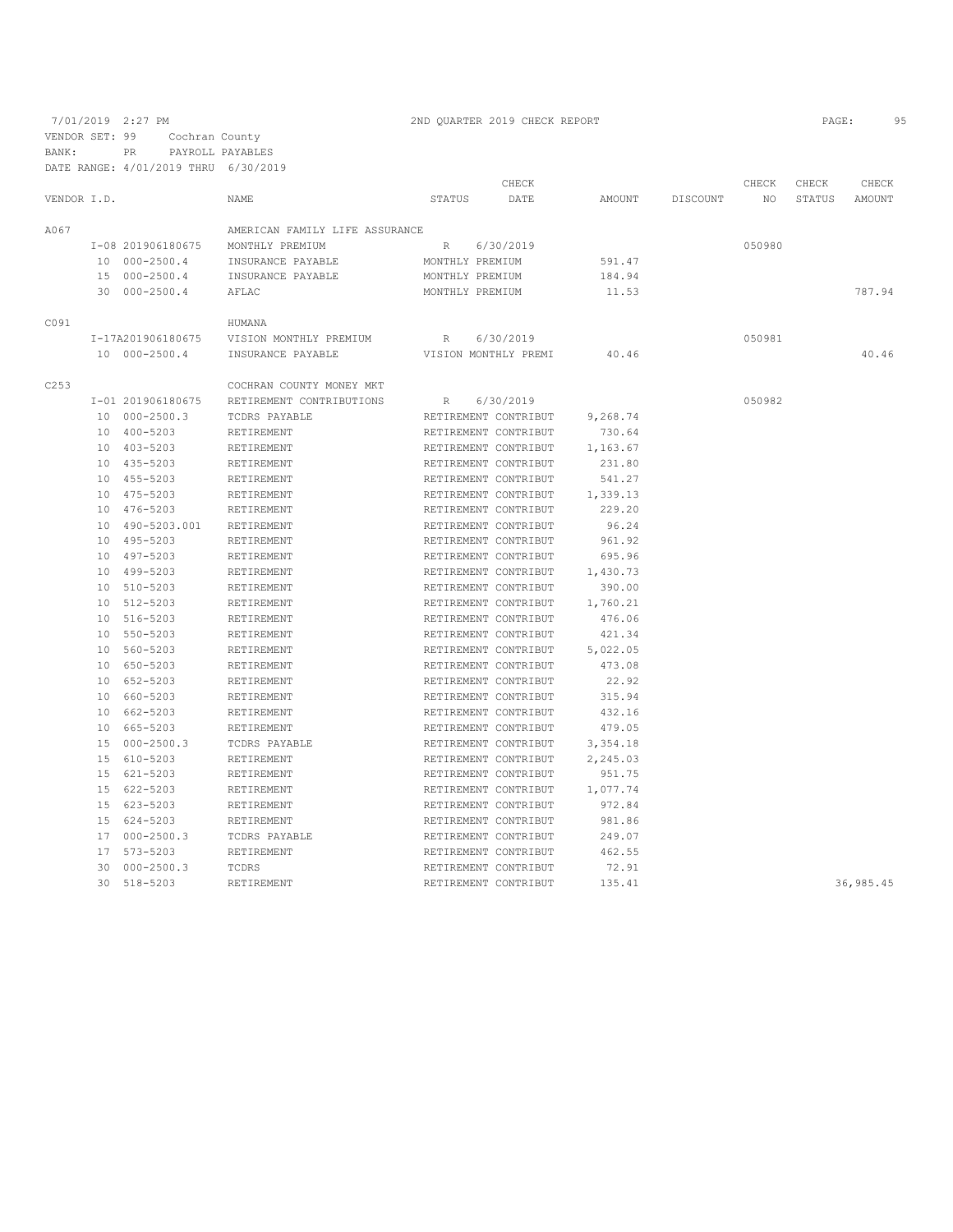|             |                   |                                |                 | CHECK                |           |          | CHECK  | CHECK  | CHECK     |
|-------------|-------------------|--------------------------------|-----------------|----------------------|-----------|----------|--------|--------|-----------|
| VENDOR I.D. |                   | NAME                           | STATUS          | DATE                 | AMOUNT    | DISCOUNT | NO.    | STATUS | AMOUNT    |
| C300        |                   | COCHRAN COUNTY SCHOOLS FEDERAL |                 |                      |           |          |        |        |           |
|             | I-18A201906180675 | MONTHLY PREMUIM                | R               | 6/30/2019            |           |          | 050983 |        |           |
|             | 10 000-2500.4     | INSURANCE PAYABLE              | MONTHLY PREMUIM |                      | 10,507.50 |          |        |        |           |
|             | 15 000-2500.4     | INSURANCE PAYABLE              | MONTHLY PREMUIM |                      | 1,143.10  |          |        |        |           |
|             | 30 000-2500.4     | AFLAC                          | MONTHLY PREMUIM |                      | 78.48     |          |        |        | 11,729.08 |
|             |                   |                                |                 |                      |           |          |        |        |           |
| N017        |                   | NATIONAL FARM LIFE             |                 |                      |           |          |        |        |           |
|             | I-05 201906180675 | NFL PREMIUM                    | R               | 6/30/2019            |           |          | 050984 |        |           |
|             | 10 000-2500.4     | INSURANCE PAYABLE              | NFL PREMIUM     |                      | 40.90     |          |        |        |           |
|             | I-05A201906180675 | AFTER TAX PREM                 | R               | 6/30/2019            |           |          | 050984 |        |           |
|             | 10 000-2500.4     | INSURANCE PAYABLE              | AFTER TAX PREM  |                      | 114.21    |          |        |        |           |
|             | 15 000-2500.4     | INSURANCE PAYABLE              | AFTER TAX PREM  |                      | 127.67    |          |        |        | 282.78    |
| N060        |                   | NATIONWIDE RETIREMENT SOL      |                 |                      |           |          |        |        |           |
|             | I-04 201906180675 | DEFERRED COMP WITHHELD         | R               | 6/30/2019            |           |          | 050985 |        |           |
|             | 10 000-2500.7     | PEBSCO DEF COMP PAYABLE        |                 | DEFERRED COMP WITHHE | 1,207.25  |          |        |        |           |
|             | 15 000-2500.7     | PEBSCO DEF COMP PAYABLE        |                 | DEFERRED COMP WITHHE | 231.88    |          |        |        |           |
|             | 30 000-2500.7     | D.C.                           |                 | DEFERRED COMP WITHHE | 10.87     |          |        |        | 1,450.00  |
| 0029        |                   | OFFICE OF THE ATTORNEY GE      |                 |                      |           |          |        |        |           |
|             | I-09 201906180675 | CAUSE# 2002517527 &2003521159  | R               | 6/30/2019            |           |          | 050986 |        |           |
|             | 10 000-2500.8     | CHILD SUPPORT PAYABLE          |                 | CAUSE# 2002517527 &2 | 1,182.00  |          |        |        | 1,182.00  |
| 0029        |                   |                                |                 |                      |           |          |        |        |           |
|             |                   | OFFICE OF THE ATTORNEY GE      |                 |                      |           |          |        |        |           |
|             | I-CDH201906180675 | CAUSE#233-534019-13            | R               | 6/30/2019            |           |          | 050987 |        |           |
|             | 10 000-2500.8     | CHILD SUPPORT PAYABLE          |                 | CAUSE#233-534019-13  | 557.87    |          |        |        | 557.87    |
| P187        |                   | COCHRAN COUNTY PAYROLL TAX     |                 |                      |           |          |        |        |           |
|             | I-T1 201906180675 | FEDERAL INCOME TAX W/H         | R               | 6/30/2019            |           |          | 050988 |        |           |
|             | 10 000-2500.1     | WITHHOLDING TAX PAYABLE        |                 | FEDERAL INCOME TAX W | 10,401.40 |          |        |        |           |
|             | 15 000-2500.1     | WITHHOLDING TAX PAYABLE        |                 | FEDERAL INCOME TAX W | 3,542.11  |          |        |        |           |
|             | 17 000-2500.1     | WITHHOLDING TAX PAYABLE        |                 | FEDERAL INCOME TAX W | 246.67    |          |        |        |           |
|             | 30 000-2500.1     | FEDERAL WITHOLDING             |                 | FEDERAL INCOME TAX W | 122.07    |          |        |        |           |
|             | I-T3 201906180675 | FICA TAX                       | R               | 6/30/2019            |           |          | 050988 |        |           |
|             | 10 000-2500.2     | FICA PAYABLE                   | FICA TAX        |                      | 8,054.03  |          |        |        |           |
|             | 10 400-5201       | SOCIAL SECURITY                | FICA TAX        |                      | 348.46    |          |        |        |           |
|             | 10 403-5201       | SOCIAL SECURITY                | FICA TAX        |                      | 477.02    |          |        |        |           |
|             | 10 435-5201       | SOCIAL SECURITY                | FICA TAX        |                      | 110.55    |          |        |        |           |
|             | $10 455 - 5201$   | SOCIAL SECURITY                | FICA TAX        |                      | 258.15    |          |        |        |           |
|             | 10 475-5201       | SOCIAL SECURITY                | FICA TAX        |                      | 638.66    |          |        |        |           |
|             | 10 476-5201       | SOCIAL SECURITY                | FICA TAX        |                      | 109.31    |          |        |        |           |
|             | 10 490-5201.001   | SOCIAL SECURITY FICA           | FICA TAX        |                      | 45.90     |          |        |        |           |
|             | 10 495-5201       | SOCIAL SECURITY                | FICA TAX        |                      | 417.17    |          |        |        |           |
|             | 10 497-5201       | SOCIAL SECURITY                | FICA TAX        |                      | 331.92    |          |        |        |           |
|             | 10 499-5201       | SOCIAL SECURITY                | FICA TAX        |                      | 675.58    |          |        |        |           |
|             | 10 510-5201       | SOCIAL SECURITY                | FICA TAX        |                      | 186.00    |          |        |        |           |
|             | 10 512-5201       | SOCIAL SECURITY                | FICA TAX        |                      | 832.45    |          |        |        |           |
|             | 10 516-5201       | SOCIAL SECURITY                | FICA TAX        |                      | 228.51    |          |        |        |           |
|             |                   |                                |                 |                      |           |          |        |        |           |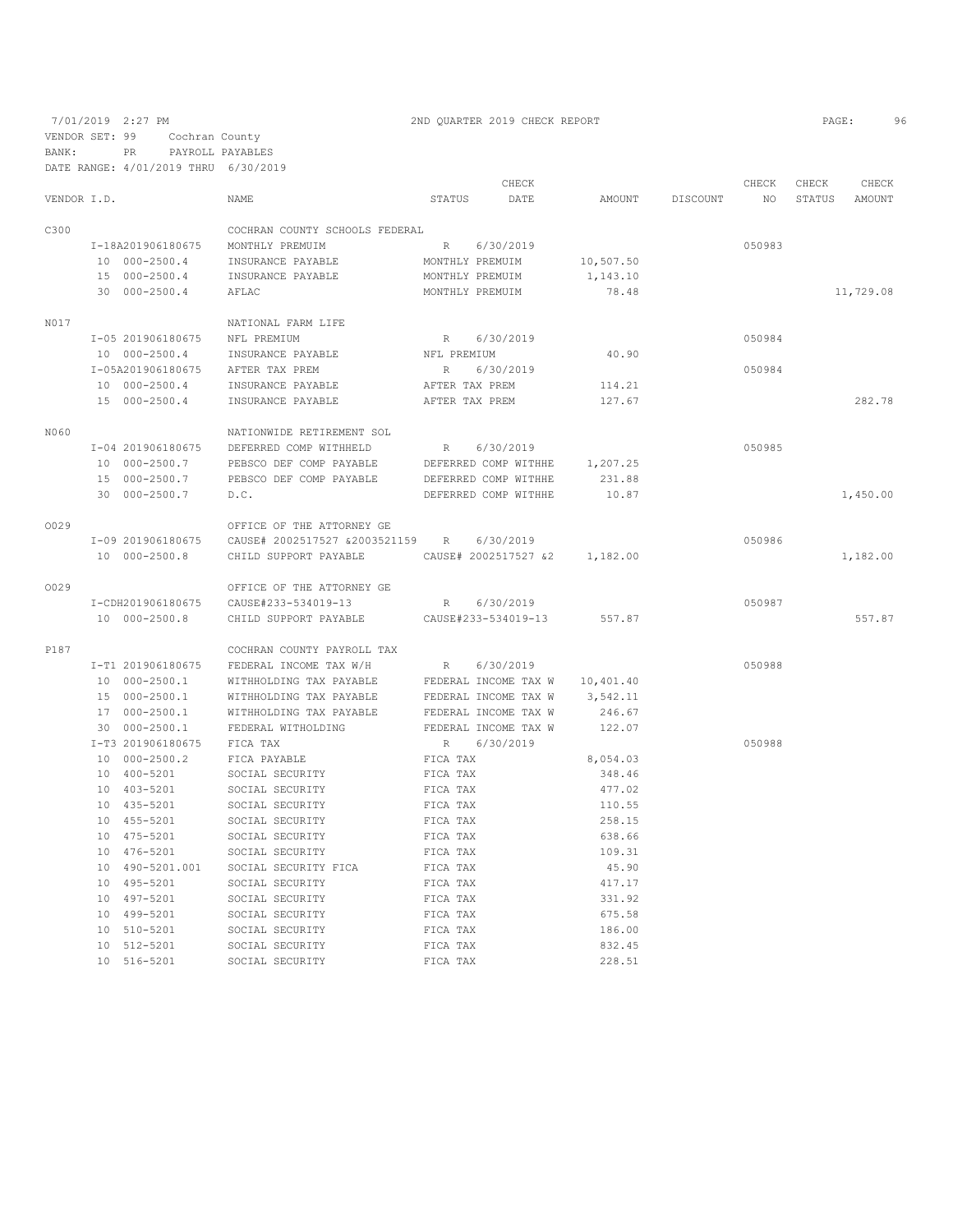|                 |                   |                            |                 | CHECK     |          |          | CHECK  | CHECK  | CHECK  |
|-----------------|-------------------|----------------------------|-----------------|-----------|----------|----------|--------|--------|--------|
| VENDOR I.D.     |                   | NAME                       | STATUS          | DATE      | AMOUNT   | DISCOUNT | NO     | STATUS | AMOUNT |
| P187            |                   | COCHRAN COUNTY PAYROLL TAX | *CONTINUED*     |           |          |          |        |        |        |
|                 | I-T3 201906180675 | FICA TAX                   | $R_{\parallel}$ | 6/30/2019 |          |          | 050988 |        |        |
|                 | 10 550-5201       | SOCIAL SECURITY            | FICA TAX        |           | 200.95   |          |        |        |        |
|                 | 10 560-5201       | SOCIAL SECURITY            | FICA TAX        |           | 2,355.93 |          |        |        |        |
|                 | 10 650-5201       | SOCIAL SECURITY            | FICA TAX        |           | 225.62   |          |        |        |        |
|                 | 10 652-5201       | SOCIAL SECURITY            | FICA TAX        |           | 10.93    |          |        |        |        |
|                 | 10 660-5201       | SOCIAL SECURITY            | FICA TAX        |           | 151.75   |          |        |        |        |
|                 | 10 662-5201       | SOCIAL SECURITY            | FICA TAX        |           | 206.11   |          |        |        |        |
| 10 <sup>°</sup> | 665-5201          | SOCIAL SECURITY            | FICA TAX        |           | 243.07   |          |        |        |        |
| 15              | $000 - 2500.2$    | FICA PAYABLE               | FICA TAX        |           | 2,959.40 |          |        |        |        |
| 15              | 610-5201          | SOCIAL SECURITY            | FICA TAX        |           | 1,070.72 |          |        |        |        |
|                 | 15 621-5201       | SOCIAL SECURITY            | FICA TAX        |           | 450.36   |          |        |        |        |
|                 | 15 622-5201       | SOCIAL SECURITY            | FICA TAX        |           | 510.73   |          |        |        |        |
|                 | 15 623-5201       | SOCIAL SECURITY            | FICA TAX        |           | 461.15   |          |        |        |        |
| 15              | 624-5201          | SOCIAL SECURITY            | FICA TAX        |           | 466.44   |          |        |        |        |
|                 | 17 000-2500.2     | FICA PAYABLE               | FICA TAX        |           | 220.60   |          |        |        |        |
| 17              | 573-5201          | SOCIAL SECURITY            | FICA TAX        |           | 220.60   |          |        |        |        |
| 30              | $000 - 2500.2$    | FICA                       | FICA TAX        |           | 65.03    |          |        |        |        |
| 30              | 518-5201          | SOCIAL SECURITY            | FICA TAX        |           | 65.02    |          |        |        |        |
|                 | I-T4 201906180675 | MEDICARE TAX               | $\mathbb R$     | 6/30/2019 |          |          | 050988 |        |        |
| 10              | $000 - 2500.2$    | FICA PAYABLE               | MEDICARE TAX    |           | 1,883.60 |          |        |        |        |
| 10              | 400-5201          | SOCIAL SECURITY            | MEDICARE TAX    |           | 81.49    |          |        |        |        |
|                 | 10 403-5201       | SOCIAL SECURITY            | MEDICARE TAX    |           | 111.56   |          |        |        |        |
|                 | 10 435-5201       | SOCIAL SECURITY            | MEDICARE TAX    |           | 25.86    |          |        |        |        |
|                 | 10 455-5201       | SOCIAL SECURITY            | MEDICARE TAX    |           | 60.37    |          |        |        |        |
|                 | 10 475-5201       | SOCIAL SECURITY            | MEDICARE TAX    |           | 149.36   |          |        |        |        |
|                 | 10 476-5201       | SOCIAL SECURITY            | MEDICARE TAX    |           | 25.57    |          |        |        |        |
| 10              | 490-5201.001      | SOCIAL SECURITY FICA       | MEDICARE TAX    |           | 10.73    |          |        |        |        |
|                 | 10 495-5201       | SOCIAL SECURITY            | MEDICARE TAX    |           | 97.57    |          |        |        |        |
| 10              | 497-5201          | SOCIAL SECURITY            | MEDICARE TAX    |           | 77.63    |          |        |        |        |
| 10 <sup>°</sup> | 499-5201          | SOCIAL SECURITY            | MEDICARE TAX    |           | 157.99   |          |        |        |        |
| 10              | 510-5201          | SOCIAL SECURITY            | MEDICARE TAX    |           | 43.50    |          |        |        |        |
| 10              | 512-5201          | SOCIAL SECURITY            | MEDICARE TAX    |           | 194.69   |          |        |        |        |
| 10              | 516-5201          | SOCIAL SECURITY            | MEDICARE TAX    |           | 53.45    |          |        |        |        |
| 10              | 550-5201          | SOCIAL SECURITY            | MEDICARE TAX    |           | 47.00    |          |        |        |        |
|                 | 10 560-5201       | SOCIAL SECURITY            | MEDICARE TAX    |           | 550.98   |          |        |        |        |
|                 | 10 650-5201       | SOCIAL SECURITY            | MEDICARE TAX    |           | 52.77    |          |        |        |        |
|                 | 10 652-5201       | SOCIAL SECURITY            | MEDICARE TAX    |           | 2.56     |          |        |        |        |
| 10              | 660-5201          | SOCIAL SECURITY            | MEDICARE TAX    |           | 35.49    |          |        |        |        |
|                 | 10 662-5201       | SOCIAL SECURITY            | MEDICARE TAX    |           | 48.20    |          |        |        |        |
| 10              | 665-5201          | SOCIAL SECURITY            | MEDICARE TAX    |           | 56.84    |          |        |        |        |
| 15              | $000 - 2500.2$    | FICA PAYABLE               | MEDICARE TAX    |           | 692.12   |          |        |        |        |
|                 | 15 610-5201       | SOCIAL SECURITY            | MEDICARE TAX    |           | 250.41   |          |        |        |        |
| 15              | 621-5201          | SOCIAL SECURITY            | MEDICARE TAX    |           | 105.33   |          |        |        |        |
| 15              | 622-5201          | SOCIAL SECURITY            | MEDICARE TAX    |           | 119.44   |          |        |        |        |
| 15              | 623-5201          | SOCIAL SECURITY            | MEDICARE TAX    |           | 107.85   |          |        |        |        |
| 15              | $624 - 5201$      | SOCIAL SECURITY            | MEDICARE TAX    |           | 109.09   |          |        |        |        |
| 17              | $000 - 2500.2$    | FICA PAYABLE               | MEDICARE TAX    |           | 51.59    |          |        |        |        |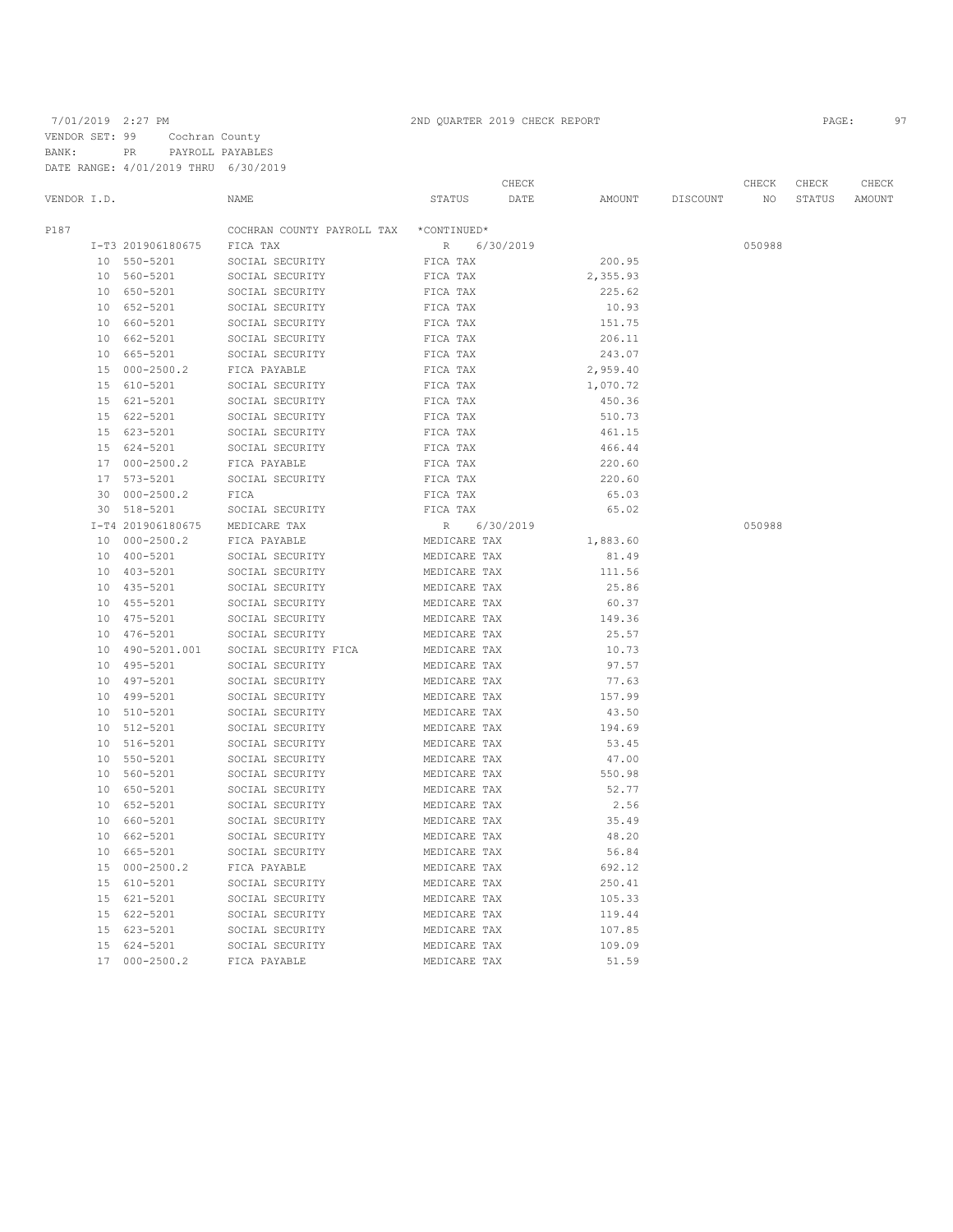VENDOR SET: 99 Cochran County BANK: PR PAYROLL PAYABLES

DATE RANGE: 4/01/2019 THRU 6/30/2019

|             |    |                   |                                        |                   | CHECK                |          |          | CHECK  | CHECK  | CHECK       |
|-------------|----|-------------------|----------------------------------------|-------------------|----------------------|----------|----------|--------|--------|-------------|
| VENDOR I.D. |    |                   | NAME                                   | STATUS            | DATE                 | AMOUNT   | DISCOUNT | NO     | STATUS | AMOUNT      |
| P187        |    |                   | COCHRAN COUNTY PAYROLL TAX *CONTINUED* |                   |                      |          |          |        |        |             |
|             |    | I-T4 201906180675 | MEDICARE TAX                           | R                 | 6/30/2019            |          |          | 050988 |        |             |
|             |    | 17 573-5201       | SOCIAL SECURITY                        | MEDICARE TAX      |                      | 51.59    |          |        |        |             |
|             |    | 30 000-2500.2     | FICA                                   | MEDICARE TAX      |                      | 15.21    |          |        |        |             |
|             |    | 30 518-5201       | SOCIAL SECURITY                        | MEDICARE TAX      |                      | 15.20    |          |        |        | 42, 195, 41 |
| T218        |    |                   | TEXAS ASS'N OF COUNTIES                |                   |                      |          |          |        |        |             |
|             |    | I-11 201906180675 | EMPLOYEE PREMIUMS                      | R                 | 6/30/2019            |          |          | 050989 |        |             |
|             |    | 10 400-5202       | GROUP INSURANCE                        | EMPLOYEE PREMIUMS |                      | 749.27   |          |        |        |             |
|             |    | 10 403-5202       | GROUP INSURANCE                        | EMPLOYEE PREMIUMS |                      | 1,737.60 |          |        |        |             |
|             |    | 10 455-5202       | GROUP INSURANCE                        | EMPLOYEE PREMIUMS |                      | 868.80   |          |        |        |             |
|             |    | 10 475-5202       | GROUP INSURANCE                        | EMPLOYEE PREMIUMS |                      | 1,737.60 |          |        |        |             |
|             |    | 10 495-5202       | GROUP INSURANCE                        | EMPLOYEE PREMIUMS |                      | 1,737.60 |          |        |        |             |
|             |    | 10 497-5202       | GROUP INSURANCE                        | EMPLOYEE PREMIUMS |                      | 868.80   |          |        |        |             |
|             |    | 10 499-5202       | GROUP INSURANCE                        | EMPLOYEE PREMIUMS |                      | 2,606.40 |          |        |        |             |
|             |    | 10 510-5202       | GROUP INSURANCE                        | EMPLOYEE PREMIUMS |                      | 868.80   |          |        |        |             |
|             |    | 10 512-5202       | GROUP INSURANCE                        | EMPLOYEE PREMIUMS |                      | 3,475.20 |          |        |        |             |
|             |    | 10 516-5202       | GROUP INSURANCE [50%]                  | EMPLOYEE PREMIUMS |                      | 891.01   |          |        |        |             |
|             |    | 10 550-5202       | GROUP INSURANCE                        | EMPLOYEE PREMIUMS |                      | 868.80   |          |        |        |             |
|             |    | 10 560-5202       | GROUP INSURANCE                        | EMPLOYEE PREMIUMS |                      | 8,688.00 |          |        |        |             |
|             |    | 10 650-5202       | GROUP INSURANCE                        | EMPLOYEE PREMIUMS |                      | 910.47   |          |        |        |             |
|             |    | 10 652-5202       | GROUP INSURANCE                        | EMPLOYEE PREMIUMS |                      | 41.67    |          |        |        |             |
|             |    | 10 660-5202       | GROUP INSURANCE [35%]                  | EMPLOYEE PREMIUMS |                      | 592.61   |          |        |        |             |
|             |    | 10 662-5202       | GROUP INSURANCE                        | EMPLOYEE PREMIUMS |                      | 785.46   |          |        |        |             |
|             |    | 10 665-5202       | GROUP INSURANCE                        | EMPLOYEE PREMIUMS |                      | 868.80   |          |        |        |             |
|             |    |                   |                                        |                   |                      |          |          |        |        |             |
|             |    | 15 610-5202       | GROUP INSURANCE                        | EMPLOYEE PREMIUMS |                      | 3,594.73 |          |        |        |             |
|             |    | 15 621-5202       | GROUP INSURANCE                        | EMPLOYEE PREMIUMS |                      | 1,737.60 |          |        |        |             |
|             |    | 15 622-5202       | GROUP INSURANCE                        | EMPLOYEE PREMIUMS |                      | 1,737.60 |          |        |        |             |
|             |    | 15 623-5202       | GROUP INSURANCE                        | EMPLOYEE PREMIUMS |                      | 1,737.60 |          |        |        |             |
|             |    | 15 624-5202       | GROUP INSURANCE                        | EMPLOYEE PREMIUMS |                      | 1,737.60 |          |        |        |             |
|             |    | 17 573-5202       | GROUP HEALTH INSURANCE                 | EMPLOYEE PREMIUMS |                      | 868.80   |          |        |        |             |
|             |    | 30 518-5202       | GROUP INSURANCE [15%]                  | EMPLOYEE PREMIUMS |                      | 253.98   |          |        |        |             |
|             |    | I-12 201906180675 | GROUP LIFE INSURANCE                   | R                 | 6/30/2019            |          |          | 050989 |        |             |
|             |    | 10 400-5202       | GROUP INSURANCE                        |                   | GROUP LIFE INSURANCE | 2.94     |          |        |        |             |
|             |    | 10 403-5202       | GROUP INSURANCE                        |                   | GROUP LIFE INSURANCE | 6.82     |          |        |        |             |
|             |    | 10 455-5202       | GROUP INSURANCE                        |                   | GROUP LIFE INSURANCE | 3.41     |          |        |        |             |
|             |    | 10 475-5202       | GROUP INSURANCE                        |                   | GROUP LIFE INSURANCE | 6.82     |          |        |        |             |
|             |    | 10 495-5202       | GROUP INSURANCE                        |                   | GROUP LIFE INSURANCE | 6.82     |          |        |        |             |
|             |    | 10 497-5202       | GROUP INSURANCE                        |                   | GROUP LIFE INSURANCE | 3.41     |          |        |        |             |
|             |    | 10 499-5202       | GROUP INSURANCE                        |                   | GROUP LIFE INSURANCE | 10.23    |          |        |        |             |
|             |    | 10 510-5202       | GROUP INSURANCE                        |                   | GROUP LIFE INSURANCE | 3.41     |          |        |        |             |
|             |    | 10 512-5202       | GROUP INSURANCE                        |                   | GROUP LIFE INSURANCE | 13.64    |          |        |        |             |
|             |    | 10 516-5202       | GROUP INSURANCE [50%]                  |                   | GROUP LIFE INSURANCE | 3.51     |          |        |        |             |
|             |    | 10 550-5202       | GROUP INSURANCE                        |                   | GROUP LIFE INSURANCE | 3.41     |          |        |        |             |
|             |    | 10 560-5202       | GROUP INSURANCE                        |                   | GROUP LIFE INSURANCE | 34.10    |          |        |        |             |
|             | 10 | 650-5202          | GROUP INSURANCE                        |                   | GROUP LIFE INSURANCE | 3.57     |          |        |        |             |
|             | 10 | 652-5202          | GROUP INSURANCE                        |                   | GROUP LIFE INSURANCE | 0.16     |          |        |        |             |
|             |    | 10 660-5202       | GROUP INSURANCE [35%]                  |                   | GROUP LIFE INSURANCE | 2.32     |          |        |        |             |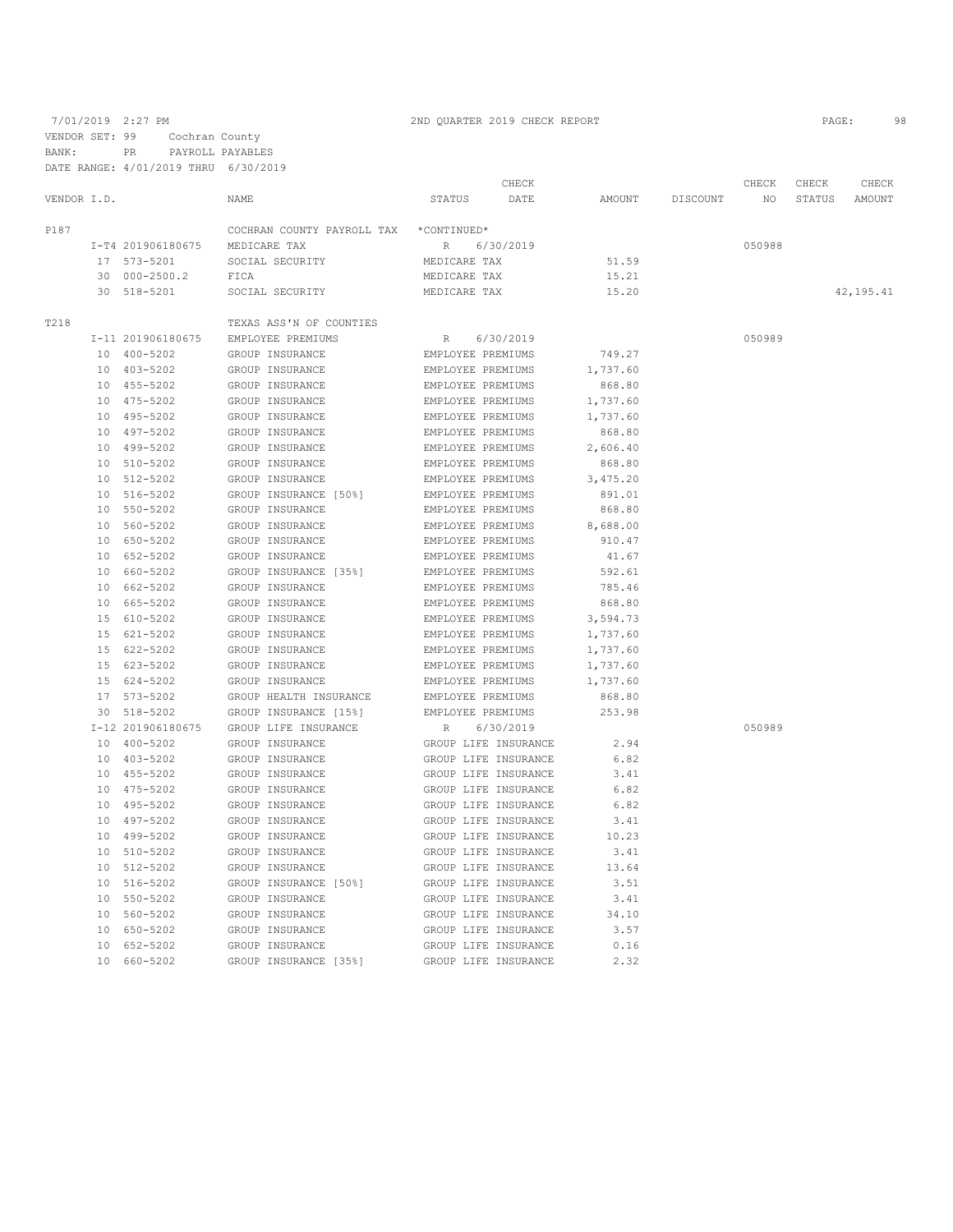|                                 |                                     | CHECK                                                        |                | CHECK           | CHECK<br>CHECK   |
|---------------------------------|-------------------------------------|--------------------------------------------------------------|----------------|-----------------|------------------|
| VENDOR I.D.                     | <b>NAME</b>                         | STATUS<br>DATE                                               | AMOUNT         | DISCOUNT<br>NO. | STATUS<br>AMOUNT |
| T218                            | TEXAS ASS'N OF COUNTIES *CONTINUED* |                                                              |                |                 |                  |
| I-12 201906180675               | GROUP LIFE INSURANCE                | R 6/30/2019                                                  |                | 050989          |                  |
| 10 662-5202                     | GROUP INSURANCE                     | GROUP LIFE INSURANCE                                         | 3.09           |                 |                  |
| 10 665-5202                     | GROUP INSURANCE                     | GROUP LIFE INSURANCE                                         | 3.41           |                 |                  |
| 15 610-5202                     | GROUP INSURANCE                     | GROUP LIFE INSURANCE                                         | 14.11          |                 |                  |
| 15 621-5202                     | GROUP INSURANCE                     | GROUP LIFE INSURANCE                                         | 6.82           |                 |                  |
| 15 622-5202                     | GROUP INSURANCE                     | GROUP LIFE INSURANCE                                         | 6.82           |                 |                  |
| 15 623-5202                     | GROUP INSURANCE                     | GROUP LIFE INSURANCE                                         | 6.82           |                 |                  |
| 15 624-5202                     | GROUP INSURANCE                     | GROUP LIFE INSURANCE                                         | 5.63           |                 |                  |
| 17 573-5202                     | GROUP HEALTH INSURANCE              | GROUP LIFE INSURANCE                                         | 3.41           |                 |                  |
| 30 518-5202                     |                                     | GROUP INSURANCE [15%] GROUP LIFE INSURANCE                   | 0.99           |                 |                  |
| I-15 201906180675               |                                     | DEPENDENT HEALTH PREM WITHHELD R 6/30/2019                   |                | 050989          |                  |
| 10 000-2500.4                   | INSURANCE PAYABLE                   | DEPENDENT HEALTH PRE                                         | 2,220.70       |                 | 42, 341.17       |
| C253                            | COCHRAN COUNTY MONEY MKT            |                                                              |                |                 |                  |
| I-201906180676                  | NON-DEPT SUPP DEATH                 | R 6/30/2019                                                  |                | 050990          |                  |
| 10 409-5207                     |                                     | SUPPLEMENTAL DEATH BENEFITS   NON-DEPT SUPP DEATH   1,183.53 |                |                 | 1,183.53         |
| * * TOTALS * *                  | NO                                  |                                                              | INVOICE AMOUNT | DISCOUNTS       | CHECK AMOUNT     |
| REGULAR CHECKS:                 | 35                                  |                                                              | 413,631.19     | 0.00            | 413,631.19       |
| HAND CHECKS:                    | $\circ$                             |                                                              | 0.00           | 0.00            | 0.00             |
| DRAFTS:                         | $\Omega$                            |                                                              | 0.00           | 0.00            | 0.00             |
| EFT:                            | $\circ$                             |                                                              | 0.00           | 0.00            | 0.00             |
| NON CHECKS:                     | $\Omega$                            |                                                              | 0.00           | 0.00            | 0.00             |
| VOID CHECKS:                    |                                     | 0 VOID DEBITS<br>0.00                                        |                |                 |                  |
|                                 |                                     | 0.00<br>VOID CREDITS                                         | 0.00           | 0.00            |                  |
| TOTAL ERRORS:<br>$\overline{0}$ |                                     |                                                              |                |                 |                  |
|                                 |                                     | ** G/L ACCOUNT TOTALS **                                     |                |                 |                  |
|                                 | G/L ACCOUNT                         | NAME                                                         | AMOUNT         |                 |                  |
|                                 |                                     |                                                              |                |                 |                  |
|                                 |                                     | 10 000-2500.1 WITHHOLDING TAX PAYABLE                        | 30,095.38      |                 |                  |
|                                 | 10 000-2500.2                       | FICA PAYABLE                                                 | 29,185.76      |                 |                  |
|                                 | 10 000-2500.3                       | TCDRS PAYABLE                                                | 27, 274.32     |                 |                  |
|                                 | 10 000-2500.4                       | INSURANCE PAYABLE                                            | 40,961.97      |                 |                  |
|                                 | 10 000-2500.7                       | PEBSCO DEF COMP PAYABLE                                      | 6,221.75       |                 |                  |
|                                 | 10 000-2500.8                       | CHILD SUPPORT PAYABLE                                        | 5,219.61       |                 |                  |
|                                 | 10 400-5201                         | SOCIAL SECURITY                                              | 1,289.85       |                 |                  |
|                                 | 10 400-5202                         | GROUP INSURANCE                                              | 2,256.63       |                 |                  |
|                                 | 10 400-5203                         | RETIREMENT                                                   | 2,191.92       |                 |                  |
|                                 | 10 403-5201                         | SOCIAL SECURITY                                              | 1,772.84       |                 |                  |
|                                 | 10 403-5202                         | GROUP INSURANCE                                              | 5,233.26       |                 |                  |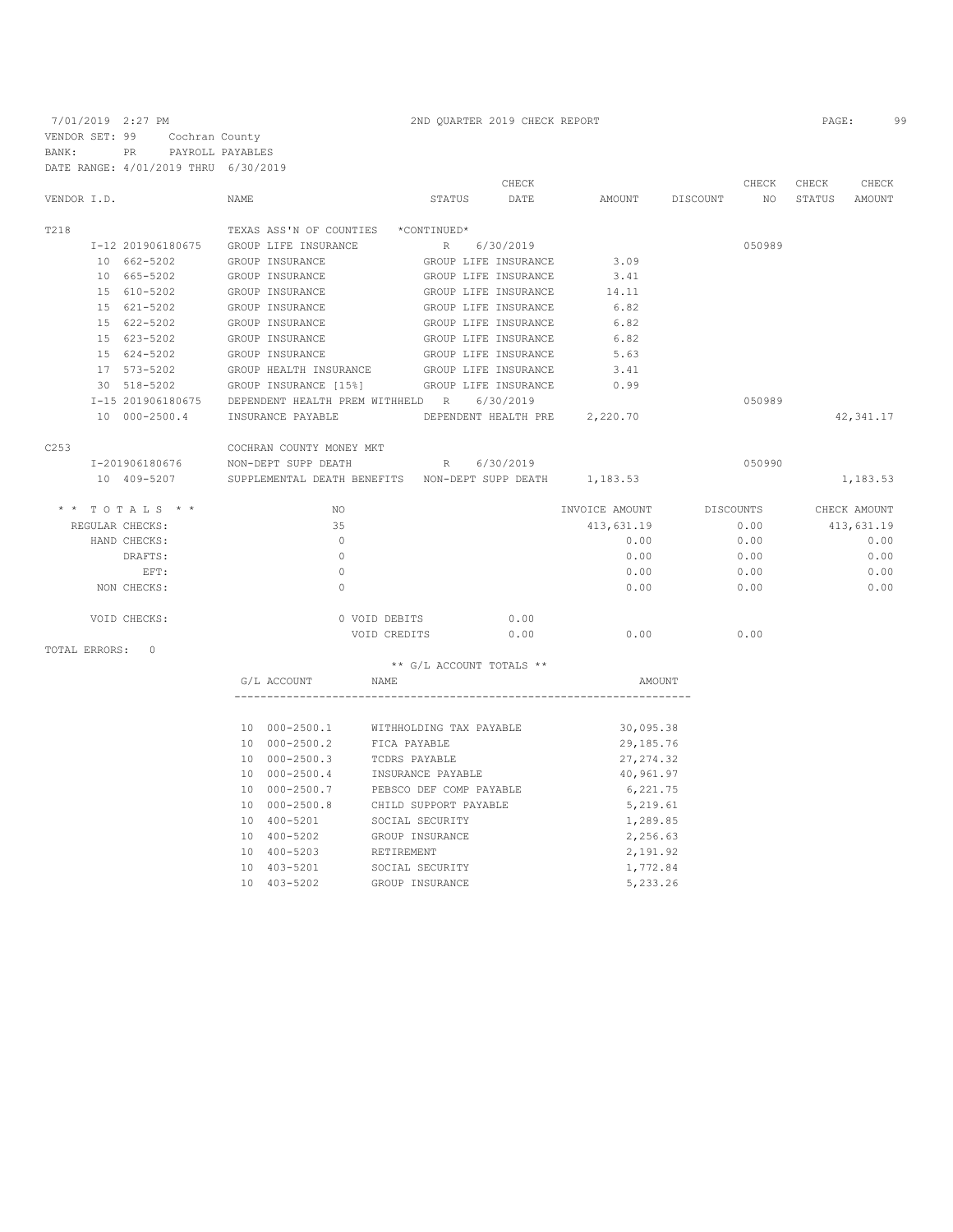\*\* G/L ACCOUNT TOTALS \*\*

| 10 403-5203<br>RETIREMENT<br>10 409-5207<br>SUPPLEMENTAL DEATH BENEFITS | 3,503.10<br>3,478.41<br>409.23<br>695.40<br>967.02 |
|-------------------------------------------------------------------------|----------------------------------------------------|
|                                                                         |                                                    |
|                                                                         |                                                    |
|                                                                         |                                                    |
| 10 435-5201<br>SOCIAL SECURITY                                          |                                                    |
| 10 435-5203<br>RETIREMENT                                               |                                                    |
| 10 455-5201<br>SOCIAL SECURITY                                          |                                                    |
| GROUP INSURANCE<br>10 455-5202                                          | 2,616.63                                           |
| 10 455-5203<br>RETIREMENT                                               | 1,643.30                                           |
| 10 475-5201<br>SOCIAL SECURITY                                          | 2,355.62                                           |
| 10 475-5202<br>GROUP INSURANCE                                          | 5,233.26                                           |
| 10 475-5203<br><b>RETIREMENT</b>                                        | 4,003.04                                           |
| 10 476-5201<br>SOCIAL SECURITY                                          | 404.64                                             |
| 10 476-5203<br>RETIREMENT                                               | 687.60                                             |
| 10 490-5201.001<br>SOCIAL SECURITY FICA                                 | 123.17                                             |
| 10 490-5203.001 RETIREMENT                                              | 209.33                                             |
| 10 495-5201<br>SOCIAL SECURITY                                          | 1,544.22                                           |
| 10 495-5202<br>GROUP INSURANCE                                          | 5,233.26                                           |
| 10 495-5203<br>RETIREMENT                                               | 2,885.76                                           |
| 10 497-5201<br>SOCIAL SECURITY                                          | 1,188.38                                           |
| 10 497-5202<br>GROUP INSURANCE                                          | 2,616.63                                           |
| 10 497-5203<br>RETIREMENT                                               | 2,019.43                                           |
| 10 499-5201<br>SOCIAL SECURITY                                          | 2,505.69                                           |
| 10 499-5202<br>GROUP INSURANCE                                          | 7,849.89                                           |
| 10 499-5203<br>RETIREMENT                                               | 4,300.61                                           |
| 10 510-5201<br>SOCIAL SECURITY                                          | 688.50                                             |
| 10 510-5202<br>GROUP INSURANCE                                          | 2,616.63                                           |
| 10 510-5203<br>RETIREMENT                                               | 1,170.00                                           |
| 10 512-5201<br>SOCIAL SECURITY                                          | 2,599.59                                           |
| GROUP INSURANCE<br>10 512-5202                                          | 10,466.52                                          |
| 10 512-5203<br>RETIREMENT                                               | 4,461.87                                           |
| 10 516-5201<br>SOCIAL SECURITY                                          | 849.24                                             |
| 10 516-5202<br>GROUP INSURANCE [50%]                                    | 2,683.27                                           |
| 10 516-5203<br>RETIREMENT                                               | 1,434.78                                           |
| 10 550-5201<br>SOCIAL SECURITY                                          | 743.85                                             |
| 10 550-5202<br>GROUP INSURANCE                                          | 2,616.63                                           |
| 10 550-5203<br>RETIREMENT                                               | 1,264.02                                           |
| 10 560-5201<br>SOCIAL SECURITY                                          | 8,633.01                                           |
| 10 560-5202<br>GROUP INSURANCE                                          | 26,166.30                                          |
| 10 560-5203<br>RETIREMENT                                               | 14,917.10                                          |
| 10 650-5201<br>SOCIAL SECURITY                                          | 814.87                                             |
| 10 650-5202<br>GROUP INSURANCE                                          | 2,742.12                                           |
| 10 650-5203<br>RETIREMENT                                               | 1,384.73                                           |
| 10 652-5201<br>SOCIAL SECURITY                                          | 40.47                                              |
| 10 652-5202<br>GROUP INSURANCE                                          | 125.49                                             |
| 10 652-5203<br>RETIREMENT                                               | 68.76                                              |
| 10 660-5201<br>SOCIAL SECURITY                                          | 564.14                                             |
| 10 660-5202<br>GROUP INSURANCE [35%]                                    | 1,785.01                                           |
|                                                                         |                                                    |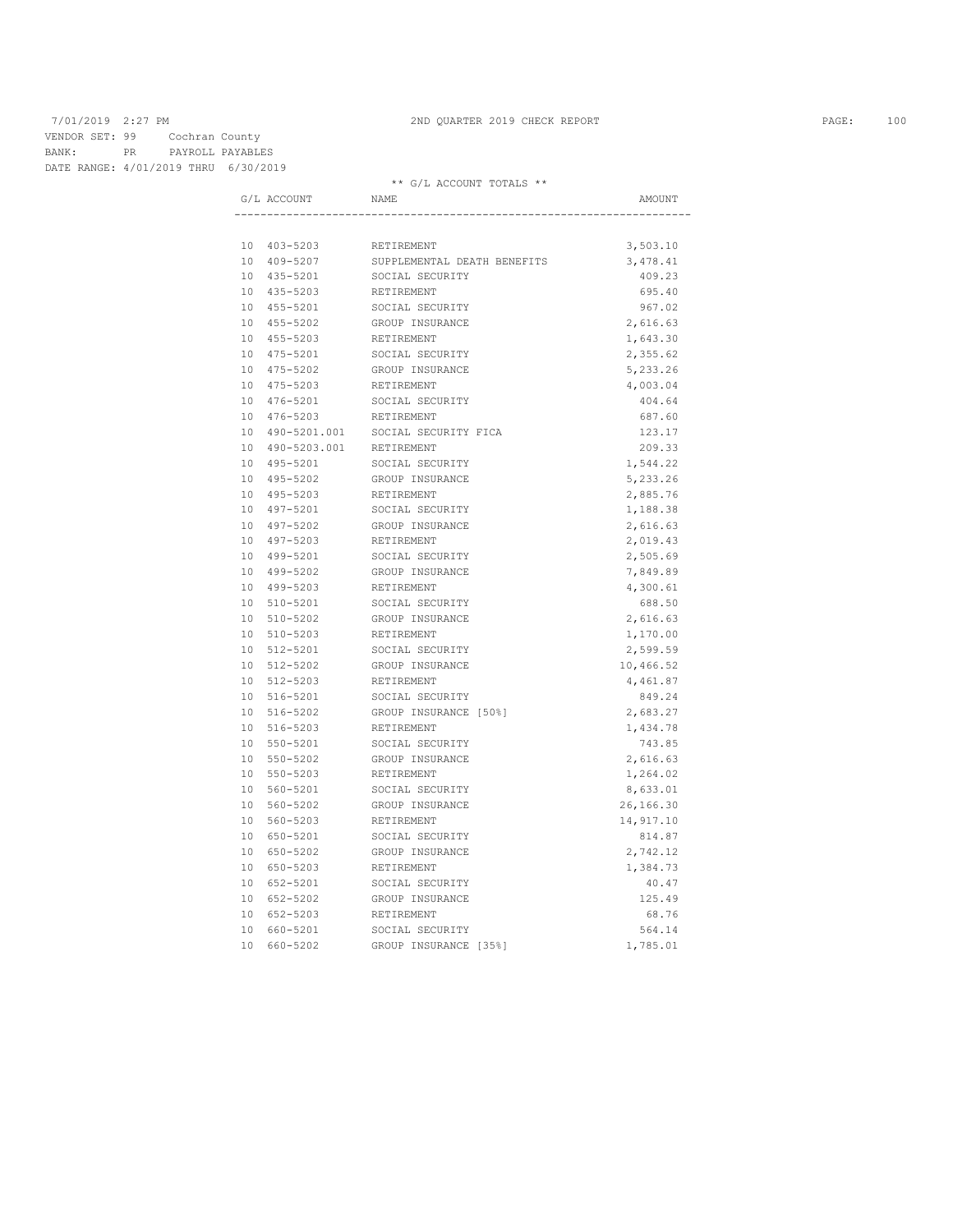\*\* G/L ACCOUNT TOTALS \*\*

|  | G/L ACCOUNT                | NAME                                  | AMOUNT           |
|--|----------------------------|---------------------------------------|------------------|
|  |                            |                                       |                  |
|  | 10 660-5203                | RETIREMENT                            | 952.44           |
|  | 10 662-5201                | SOCIAL SECURITY                       | 762.93           |
|  | 10 662-5202                | GROUP INSURANCE                       | 2,365.65         |
|  | 10 662-5203                | RETIREMENT                            | 1,296.48         |
|  | 10 665-5201                | SOCIAL SECURITY                       | 928.54           |
|  | 10 665-5202                | GROUP INSURANCE                       | 2,616.63         |
|  | 10 665-5203                | RETIREMENT                            | 1,562.65         |
|  |                            | *** FUND TOTAL ***                    | 307,499.13       |
|  | 15 000-2500.1              | WITHHOLDING TAX PAYABLE               | 10,285.30        |
|  | 15 000-2500.2              | FICA PAYABLE                          | 10,670.74        |
|  | 15 000-2500.3              | TCDRS PAYABLE                         | 9,802.81         |
|  | 15 000-2500.4              | INSURANCE PAYABLE                     | 4,367.13         |
|  | 15 000-2500.7              | PEBSCO DEF COMP PAYABLE               | 695.64           |
|  | 15 610-5201                | SOCIAL SECURITY                       | 3,963.39         |
|  | 15 610-5202                | GROUP INSURANCE                       | 10,826.52        |
|  | 15 610-5203                | RETIREMENT                            | 6,735.09         |
|  | 15 621-5201                | SOCIAL SECURITY                       | 1,657.84         |
|  | 15 621-5202                | GROUP INSURANCE                       | 5,233.26         |
|  | 15 621-5203                | RETIREMENT                            | 2,839.57         |
|  | 15 622-5201                | SOCIAL SECURITY                       | 1,615.92         |
|  | 15 622-5202                | GROUP INSURANCE                       | 5,233.26         |
|  | 15 622-5203                | RETIREMENT                            | 2,766.56         |
|  | 15 623-5201                | SOCIAL SECURITY                       | 1,707.00         |
|  | 15 623-5202                | GROUP INSURANCE                       | 5,233.26         |
|  | 15 623-5203                | RETIREMENT                            | 2,918.52         |
|  | 15 624-5201                | SOCIAL SECURITY                       | 1,726.59         |
|  | 15 624-5202                | GROUP INSURANCE                       | 5,229.69         |
|  | 15 624-5203                | RETIREMENT                            | 2,945.58         |
|  |                            | *** FUND TOTAL ***                    | 96, 453.67       |
|  |                            | 17 000-2500.1 WITHHOLDING TAX PAYABLE | 741.66           |
|  | 17 000-2500.2              | FICA PAYABLE                          | 817.71           |
|  | 17 000-2500.3              | TCDRS PAYABLE                         | 748.24           |
|  | 17 573-5201                | SOCIAL SECURITY                       | 817.71           |
|  | 17 573-5202                | GROUP HEALTH INSURANCE                | 2,616.63         |
|  | 17 573-5203                | RETIREMENT                            | 1,389.57         |
|  |                            | *** FUND TOTAL ***                    | 7,131.52         |
|  |                            |                                       |                  |
|  | 30 000-2500.1              | FEDERAL WITHOLDING                    | 367.72           |
|  | 30 000-2500.2              | FICA                                  | 241.76           |
|  | 30 000-2500.3              | TCDRS                                 | 219.79           |
|  | 30 000-2500.4              | AFLAC                                 | 270.09           |
|  | 30 000-2500.7              | D.C.                                  | 32.61            |
|  | 30 518-5201<br>30 518-5202 | SOCIAL SECURITY                       | 241.72<br>764.98 |
|  |                            | GROUP INSURANCE [15%]                 |                  |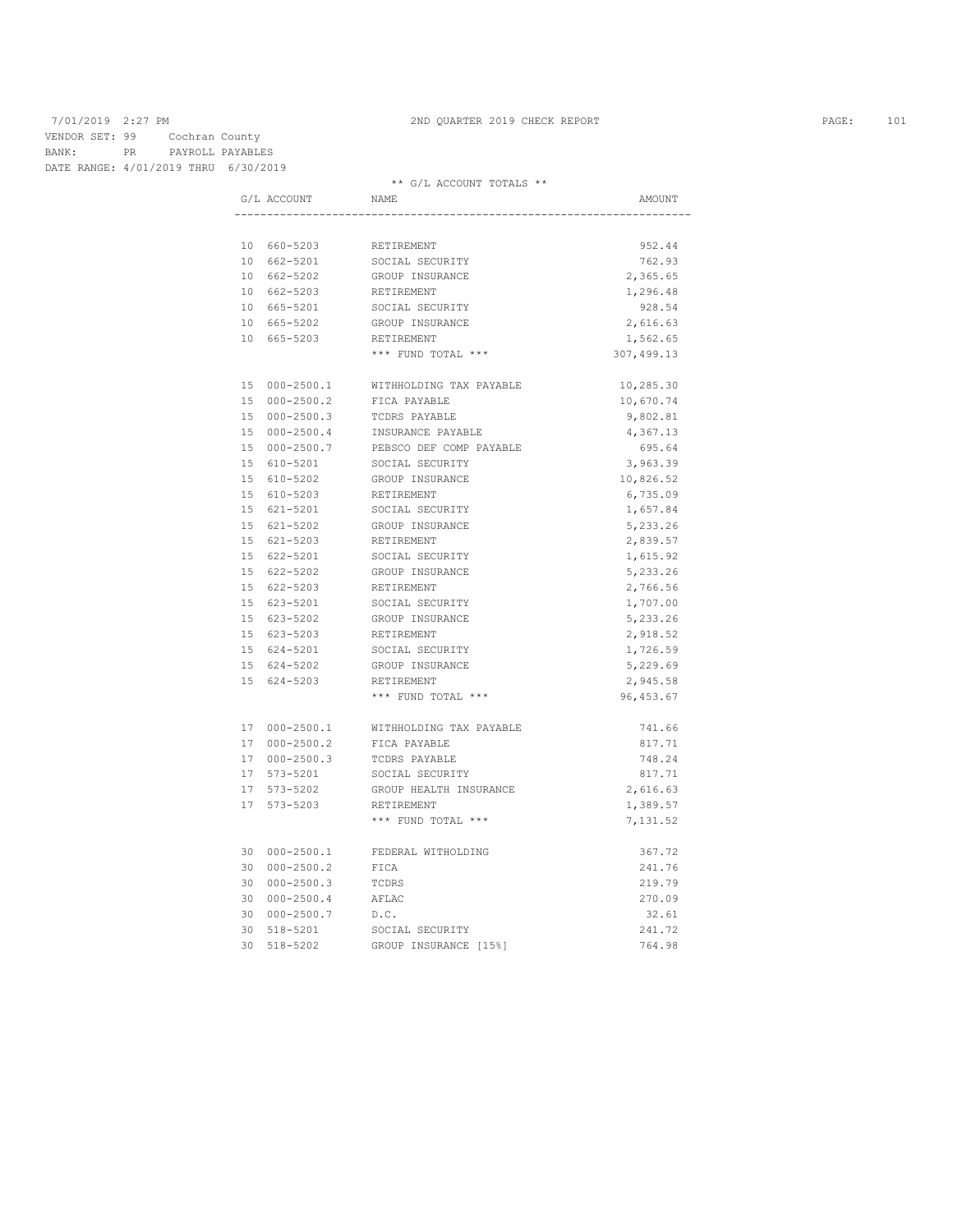| 7/01/2019 2:27 PM                    |           |                |                  |     | 2ND OUARTER 2019 CHECK REPORT |                |           | PAGE:        | 102 |
|--------------------------------------|-----------|----------------|------------------|-----|-------------------------------|----------------|-----------|--------------|-----|
| VENDOR SET: 99                       |           | Cochran County |                  |     |                               |                |           |              |     |
| BANK:                                | <b>PR</b> |                | PAYROLL PAYABLES |     |                               |                |           |              |     |
| DATE RANGE: 4/01/2019 THRU 6/30/2019 |           |                |                  |     |                               |                |           |              |     |
|                                      |           |                |                  |     | ** G/L ACCOUNT TOTALS **      |                |           |              |     |
|                                      |           |                | G/L ACCOUNT      |     | NAME                          | AMOUNT         |           |              |     |
|                                      |           |                |                  |     |                               |                |           |              |     |
|                                      |           |                |                  |     |                               |                |           |              |     |
|                                      |           |                | 30 518-5203      |     | RETIREMENT                    | 408.20         |           |              |     |
|                                      |           |                |                  |     | *** FUND TOTAL ***            | 2,546.87       |           |              |     |
|                                      |           |                |                  | NO. |                               | INVOICE AMOUNT | DISCOUNTS | CHECK AMOUNT |     |
| VENDOR SET: 99                       |           | BANK: PR       | TOTALS:          | 35  |                               | 413,631.19     | 0.00      | 413,631.19   |     |
| BANK: PR                             |           | TOTALS:        |                  | 35  |                               | 413,631.19     | 0.00      | 413,631.19   |     |
| REPORT TOTALS:                       |           |                |                  | 352 |                               | 768,585.57     | 0.00      | 768,585.57   |     |
|                                      |           |                |                  |     |                               |                |           |              |     |